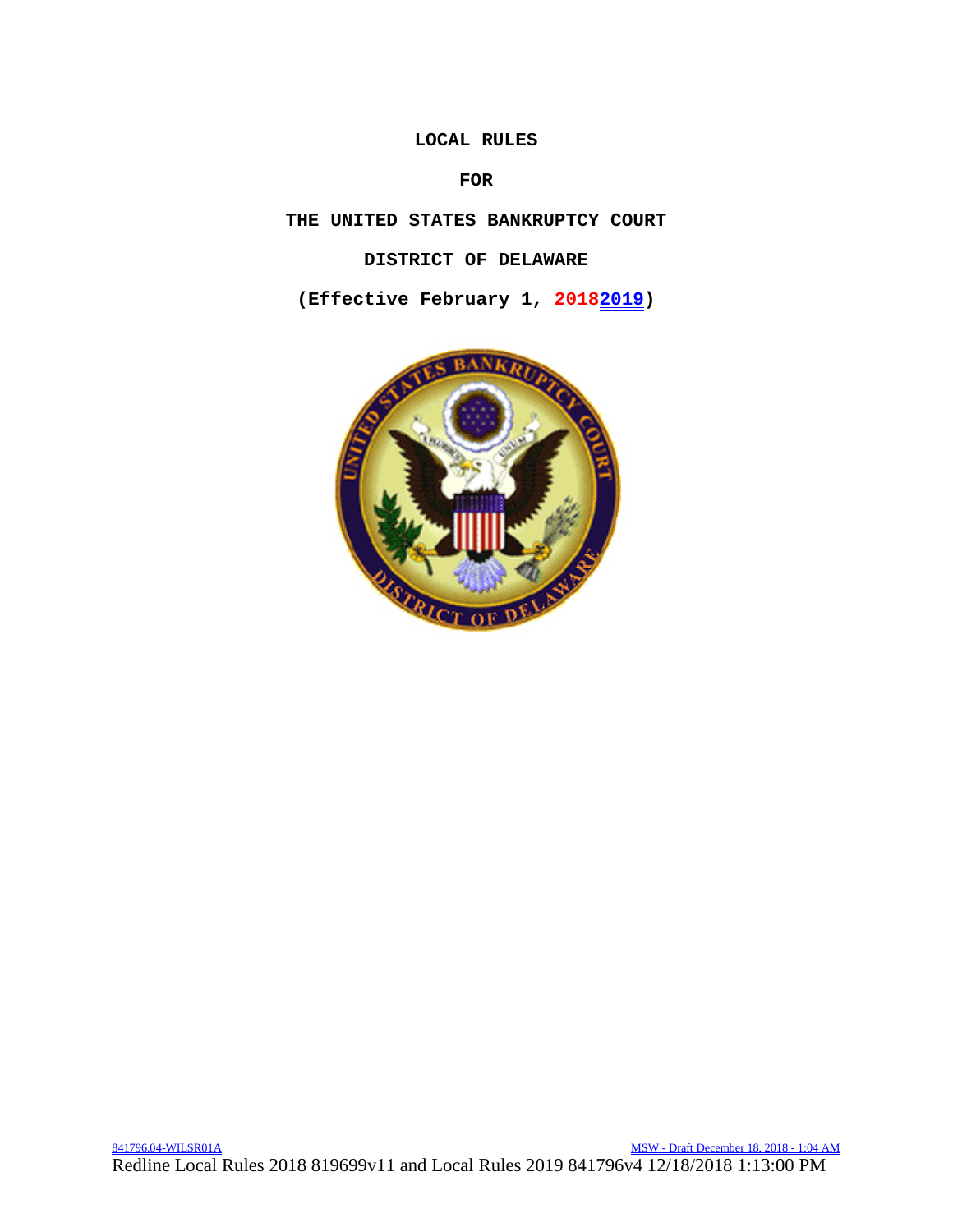### **TABLE OF CONTENTS**

|          | PART I.            | COMMENCEMENT OF CASE; PROCEEDINGS RELATING TO<br>PETITION AND ORDER FOR RELIEF 1                                                      |  |
|----------|--------------------|---------------------------------------------------------------------------------------------------------------------------------------|--|
|          | Rule 1001-1        |                                                                                                                                       |  |
|          | Rule 1002-1        |                                                                                                                                       |  |
|          | Rule 1003-1        | Entry of Order for Relief on Involuntary                                                                                              |  |
|          |                    |                                                                                                                                       |  |
|          | Rule 1006-1        |                                                                                                                                       |  |
|          | Rule 1007-1        |                                                                                                                                       |  |
|          | Rule 1007-2        |                                                                                                                                       |  |
|          | Rule 1009-1        | Notice by Chapter 7, Chapter 12 or Chapter<br>13 Debtor to Creditors Not Scheduled Prior                                              |  |
|          |                    |                                                                                                                                       |  |
|          | Rule 1009-2        | Notice of Amendment of Schedules in Chapter                                                                                           |  |
|          | Rule 1014-1        | Transfer of Cases or Adversary Proceedings                                                                                            |  |
|          |                    |                                                                                                                                       |  |
|          | Rule 1015-1        | Joint Administration of Cases Pending in the                                                                                          |  |
|          | <u>Rule 1016-1</u> | Suggestion of Death12                                                                                                                 |  |
|          | Rule 1017-1        | Petition Deficiencies1213                                                                                                             |  |
|          | Rule 1017-2        |                                                                                                                                       |  |
|          | Rule 1017-3        | Closing of Cases by Substantive                                                                                                       |  |
|          |                    |                                                                                                                                       |  |
|          |                    |                                                                                                                                       |  |
| PART II. |                    | OFFICERS AND ADMINISTRATION; NOTICES; MEETINGS;<br>EXAMINATIONS; ELECTIONS; ATTORNEYS AND                                             |  |
|          |                    |                                                                                                                                       |  |
|          | Rule 2002-1        | Notices to Creditors, Equity Security                                                                                                 |  |
|          |                    | Holders, United States and United States                                                                                              |  |
|          | Rule 2003-1        | Submission of Interrogatories in Lieu of<br>Live Testimony at Meetings Conducted under<br>11 U.S.C. § 341 in Chapter 7 and Chapter 13 |  |
|          |                    |                                                                                                                                       |  |
|          | Rule 2004-1        |                                                                                                                                       |  |
|          | Rule 2011-1        | Certification of Debtor-in-Possession Status                                                                                          |  |
|          |                    |                                                                                                                                       |  |
|          | Rule 2014-1        |                                                                                                                                       |  |
|          | Rule 2015-2        | Debtor-in-Possession Bank Accounts in                                                                                                 |  |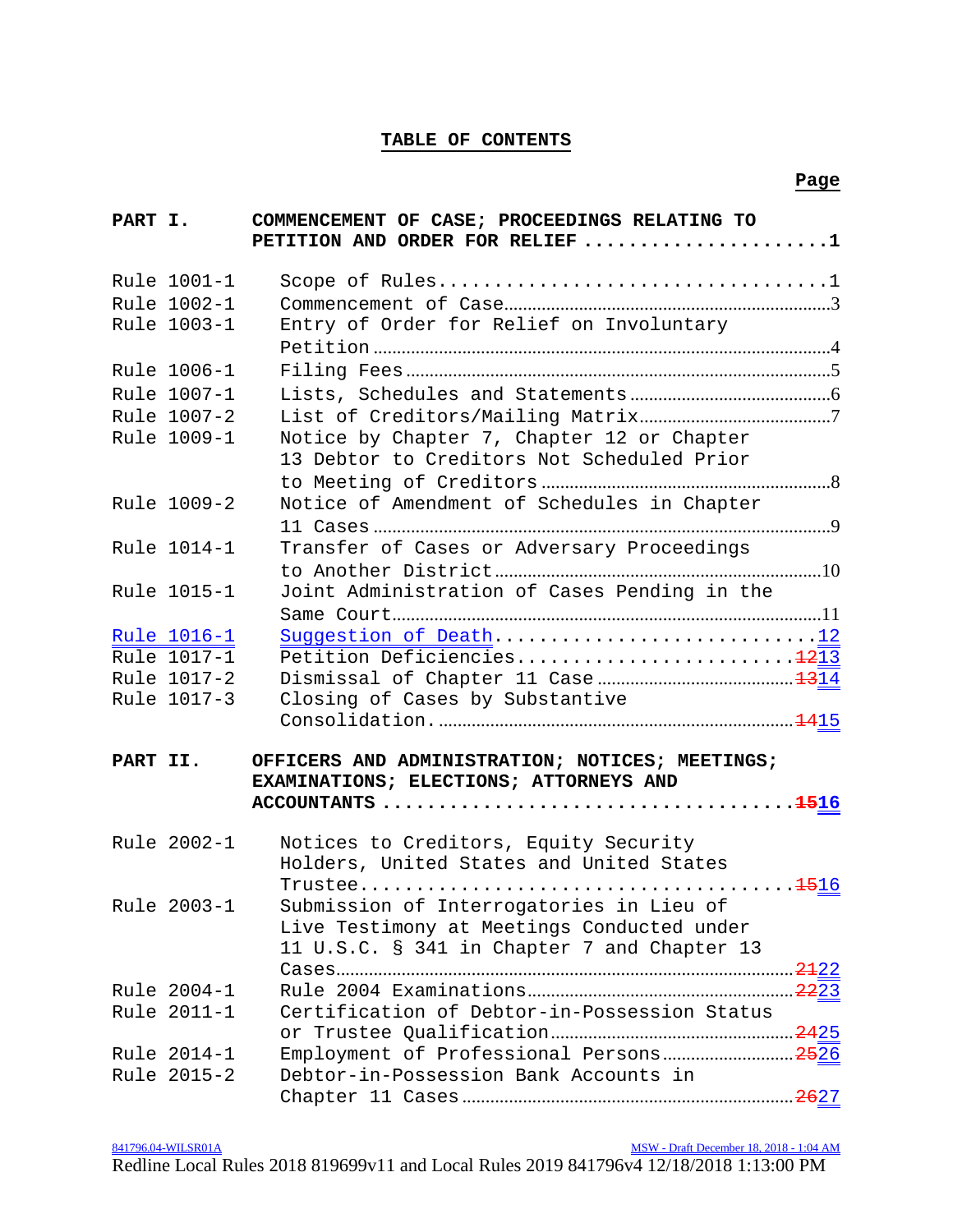|             | Rule 2016-1<br>Rule 2016-2 | Motion for Compensation and Reimbursement of         |  |
|-------------|----------------------------|------------------------------------------------------|--|
|             |                            |                                                      |  |
|             | PART III.                  | CLAIMS AND DISTRIBUTION TO CREDITORS AND             |  |
|             |                            | EQUITY INTEREST HOLDERS; PLANS 3233                  |  |
|             | Rule 3001-1                | Filing Proof of Claim; Transfer of Claim 3233        |  |
|             | Rule 3002-1                | Government Deadline to File Proof of Claim.  3334    |  |
|             | Rule 3003-1                |                                                      |  |
|             | Rule 3007-1                |                                                      |  |
|             | Rule 3007-2                | Service of Objections to Claims; Notices in          |  |
|             | Rule 3011-1                | Deposit or Release of Funds Paid into the            |  |
|             | Rule 3011-2                | Motion for Release of Funds Paid into the            |  |
|             |                            | Registry of the Court - Confidentiality4546          |  |
|             | Rule 3015-1                | Chapter 12 Plan and Confirmation                     |  |
|             |                            |                                                      |  |
|             | Rule 3016-1                | Redline or Blackline of Plan and Disclosure          |  |
|             |                            |                                                      |  |
|             | <u>Rule 3016-2</u>         | Plan Supplements49                                   |  |
|             | Rule 3017-1                | Approval of Disclosure Statement4850                 |  |
|             | Rule 3017-2                | Combined Hearings on Approval of Disclosure          |  |
|             |                            | Statements and Confirmation of Plans in              |  |
|             |                            |                                                      |  |
|             | Rule 3017-3                | Disclosure Statement & Confirmation Briefs           |  |
|             |                            |                                                      |  |
|             | Rule 3022-1                |                                                      |  |
|             | Rule 3023-1                | Special Procedures in Chapter 13 Matters 5456        |  |
|             | PART IV.                   | THE DEBTOR: DUTIES AND BENEFITS  6163                |  |
|             |                            |                                                      |  |
|             |                            | Rule 4001-1 Procedure on Request for Relief from the |  |
|             |                            | Automatic Stay of 11 U.S.C. § 362(a) 6163            |  |
|             | Rule 4001-2                | Cash Collateral and Financing Orders 6466            |  |
|             | Rule 4001-3                |                                                      |  |
|             | Rule 4001-4                | Procedures on Motion for Continuation or             |  |
| Rule 4002-1 |                            | Duties of Debtor under 11 U.S.C. § 521 in            |  |
|             |                            |                                                      |  |
|             |                            |                                                      |  |
|             | Rule 4003-1                |                                                      |  |
|             | Rule 4004-1                | Automatic Extension of Time to File                  |  |
|             |                            | Complaint Objecting to Discharge in Event of         |  |
|             |                            |                                                      |  |
|             | Rule 4007-1                | Automatic Extension of Time to File                  |  |
|             |                            | Complaint to Determine Dischargeability of a         |  |
|             |                            | ii                                                   |  |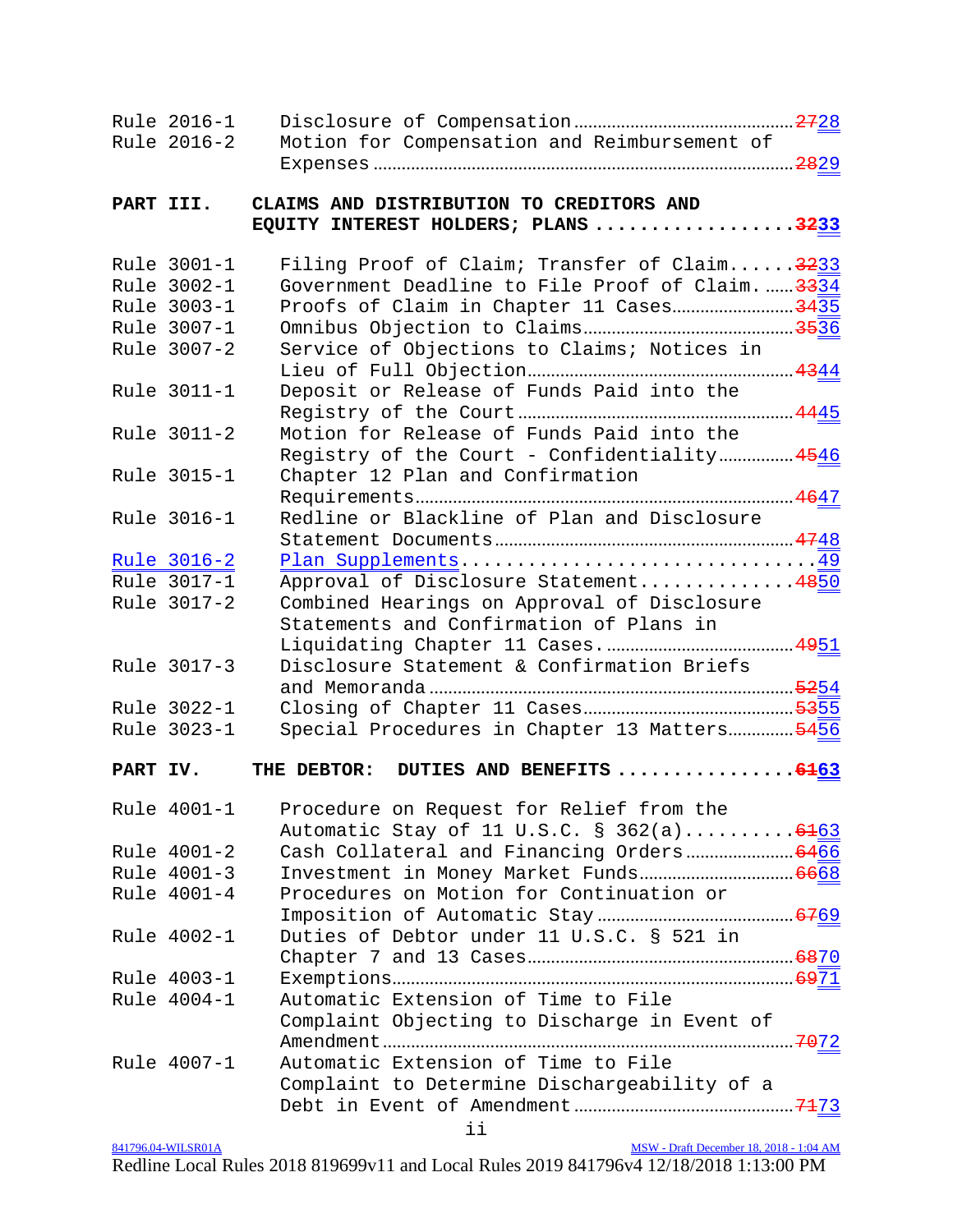| PART V.   |             |                                                 |
|-----------|-------------|-------------------------------------------------|
|           | Rule 5001-2 | Clerk's Office Location; Hours; After Hours     |
|           | Rule 5005-2 | Facsimile Documents and Emailed Documents7375   |
|           | Rule 5005-4 |                                                 |
|           | Rule 5009-1 |                                                 |
|           | Rule 5009-2 |                                                 |
|           | Rule 5011-1 | Motions for Withdrawal of Reference from        |
|           |             |                                                 |
| PART VI.  |             | COLLECTION AND LIQUIDATION OF THE ESTATE 7981   |
|           | Rule 6004-1 | Sale and Sale Procedures Motions7981            |
| PART VII. |             | ADVERSARY PROCEEDINGS 8587                      |
|           | Rule 7001-1 | Scope of Rules - Adversary Proceedings 8587     |
|           | Rule 7003-1 |                                                 |
|           | Rule 7004-1 |                                                 |
|           | Rule 7004-2 | Summons and Notice of Pretrial Conference in    |
|           |             |                                                 |
|           | Rule 7007-1 |                                                 |
|           | Rule 7007-2 | Form and Contents of Briefs and Appendices 9092 |
|           | Rule 7007-3 | Oral Argument, Hearing on Adversary             |
|           |             |                                                 |
|           | Rule 7007-4 | Notice of Completion of Briefing or             |
|           |             | Certificate of No Objection, and Notice of      |
|           |             |                                                 |
|           | Rule 7008-1 | Statement in Pleadings Regarding Consent to     |
|           |             | Entry of Order or Judgment in Adversary         |
|           | Rule 7012-1 | Statement in Answer, Motion or Response         |
|           |             | Thereto Regarding Consent to Entry of Order     |
|           |             |                                                 |
|           | Rule 7012-2 | Extension of Time to Plead or File Motion 9799  |
|           | Rule 7016-1 | Fed. R. Civ. P. 16 Scheduling Conference 98100  |
|           | Rule 7016-2 |                                                 |
|           | Rule 7016-3 | Telephonic Fed. R. Civ. P. 16 Scheduling        |
|           |             | Conference or Pretrial Conference403105         |
|           | Rule 7026-1 |                                                 |
|           | Rule 7026-2 |                                                 |
|           | Rule 7026-3 | Discovery of Electronic Documents ("E-          |
|           |             |                                                 |
|           | Rule 7030-1 |                                                 |
|           | Rule 7055-1 |                                                 |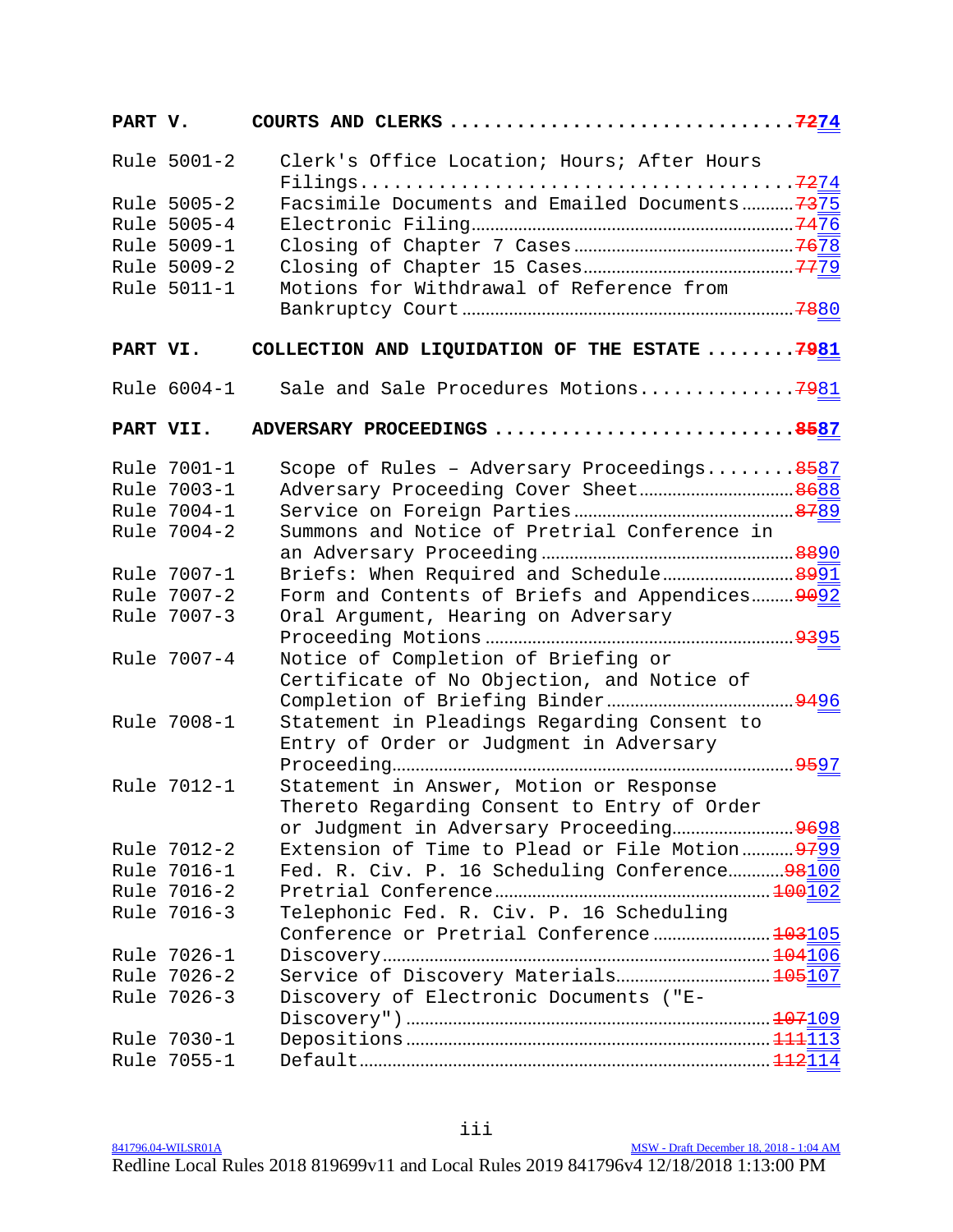|          | PART VIII.  | APPEALS TO DISTRICT COURT OR BANKRUPTCY      |  |
|----------|-------------|----------------------------------------------|--|
|          |             |                                              |  |
|          |             |                                              |  |
|          | Rule 8003-1 | Transmittal of Notice of Appeal to           |  |
|          |             | Bankruptcy Judge; Committee Notice and       |  |
|          |             |                                              |  |
|          | Rule 8003-2 |                                              |  |
|          | Rule 8004-1 | Applicability to Appeals by Leave  115117    |  |
|          | Rule 8009-1 |                                              |  |
| PART IX. |             | GENERAL PROVISIONS 117119                    |  |
|          |             |                                              |  |
|          | Rule 9004-1 |                                              |  |
|          | Rule 9006-1 | Time for Service and Filing of Motions and   |  |
|          |             |                                              |  |
|          | Rule 9006-2 | Bridge Orders Not Required in Certain        |  |
|          |             |                                              |  |
|          | Rule 9010-1 |                                              |  |
|          | Rule 9010-2 |                                              |  |
|          | Rule 9010-3 | Appearance by Supervised Law Student 125127  |  |
|          | Rule 9011-4 |                                              |  |
|          | Rule 9013-1 |                                              |  |
|          | Rule 9013-3 |                                              |  |
|          | Rule 9018-1 | Exhibits; Documents under Seal;              |  |
|          |             |                                              |  |
|          | Rule 9019-1 |                                              |  |
|          | Rule 9019-2 | Mediator and Arbitrator Qualifications and   |  |
|          |             |                                              |  |
|          | Rule 9019-3 | Assignment of Disputes to Mediation or       |  |
|          |             |                                              |  |
|          | Rule 9019-4 |                                              |  |
|          | Rule 9019-5 |                                              |  |
|          | Rule 9019-6 | Other Alternative Dispute Resolution         |  |
|          |             |                                              |  |
|          | Rule 9019-7 | Notice of Court Annexed Alternative Dispute  |  |
|          |             |                                              |  |
|          | Rule 9022-1 |                                              |  |
|          | Rule 9027-1 | Statements in Notice of Removal or Related   |  |
|          |             | Filings Regarding Consent to Entry of Order  |  |
|          |             |                                              |  |
|          | Rule 9029-2 | Guidelines for Communication and Cooperation |  |
|          |             | Between Courts in Cross-Border Insolvency    |  |
|          |             |                                              |  |
|          | Rule 9029-3 |                                              |  |
|          | Rule 9033-1 | Transmittal to the District Court of         |  |
|          |             | Proposed Findings of Fact and Conclusions of |  |
|          |             |                                              |  |
|          |             |                                              |  |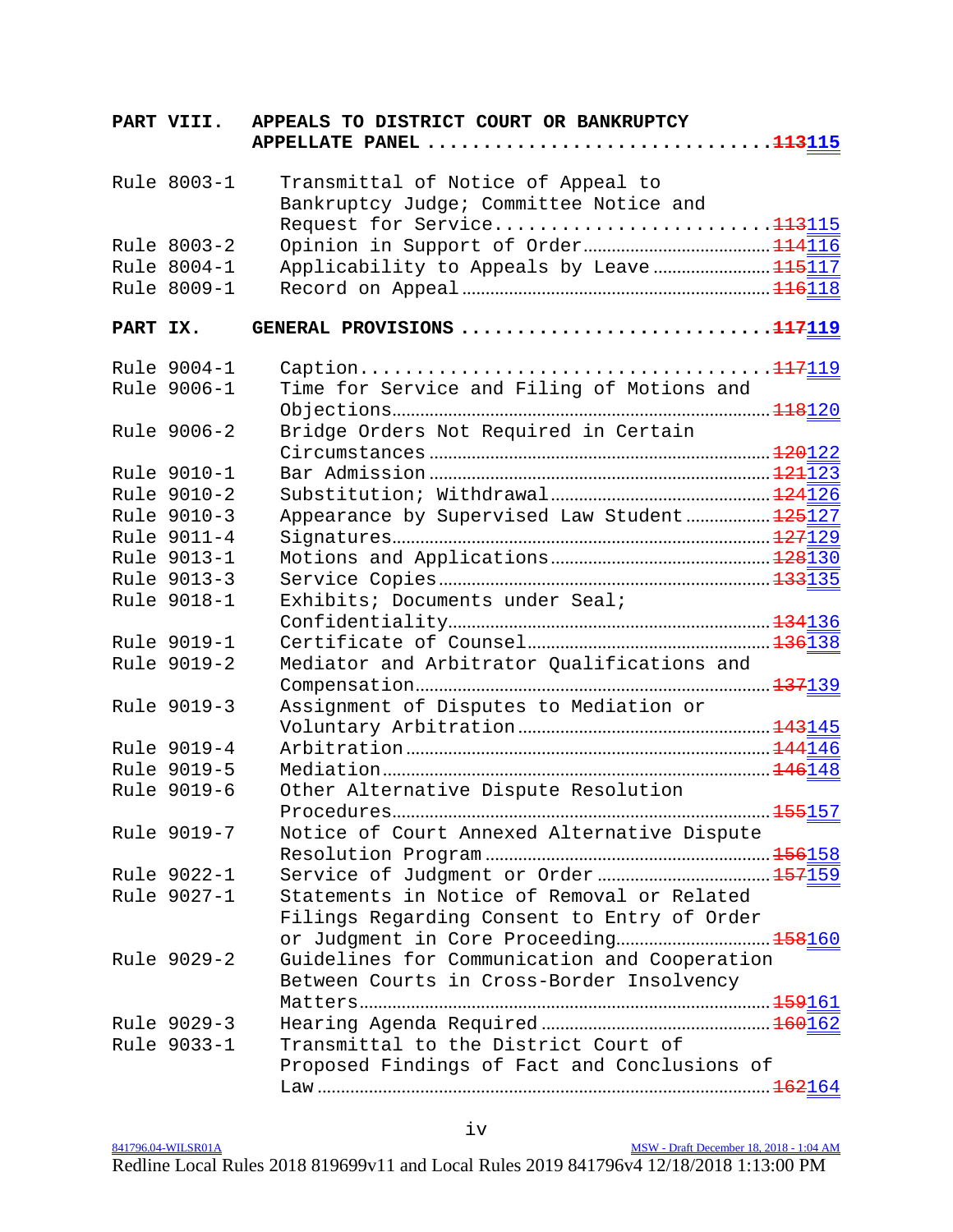Rule 9036-1 Electronic Transmission of Court Notices; Use of Technology in the Courtroom..................... 163165 Rule 9037-1 Redaction of Personal Data Identifiers ............ 164<sup>166</sup> **PART X. GUIDELINES FOR COMMUNICATION AND COOPERATION BETWEEN COURTS IN CROSS-BORDER INSOLVENCY MATTERS .......................................165167**

# **PART XI. CHRONOLOGY TABLE........................................................................ 173175**

### **LOCAL FORMS**

| Fee Application Cover SheetLocal Form 101                                                          |
|----------------------------------------------------------------------------------------------------|
| Fee Application Attachment B Local Form 102                                                        |
| Chapter 13 Plan (2017)Local Form 103                                                               |
| Chapter 13 Plan AnalysisLocal Form 103A                                                            |
| Debtor(s) Certification of Plan Completion and<br>Request for Discharge (Chpt. 13) Local Form 104  |
| Debtor(s) Certification of Plan Completion and<br>Request for Discharge (Chpt. 11) Local Form 104A |
| Debtors(s) Certification of Plan Completion and<br>Without Discharge (Chpt. 13)Local Form 104B     |
| Motion and Order for Admission Pro Hac ViceLocal Form 105                                          |
| Government Attorney CertificationLocal Form 105A                                                   |
| Notice of MotionLocal Form 106                                                                     |
| Notice of Motion for Relief from StayLocal Form 106A                                               |
| Certificate of No ObjectionLocal Form 107                                                          |
| Summons and NoticeLocal Form 108                                                                   |
| Adversary Proceeding Cover SheetLocal Form 109                                                     |
| Application for Admission to Mediation/<br>Voluntary Arbitration Program RegisterLocal Form 110A   |
| Notice of Dispute Resolution AlternativesLocal Form 110B                                           |
| Notice of Agenda of Matters Scheduled                                                              |
| Certificate of Retention of Debtor-In-Possession<br>in Chapter 11Local Form 112A                   |
| Certificate of Trustee's Authorization<br>to Operate Debtor's Business in Chapter 7Local Form 112B |
| Notice of Objection to ClaimLocal Form 113                                                         |

841796.04-WILSR01A MSW - Draft December 18, 2018 - 1:04 AM

Redline Local Rules 2018 819699v11 and Local Rules 2019 841796v4 12/18/2018 1:13:00 PM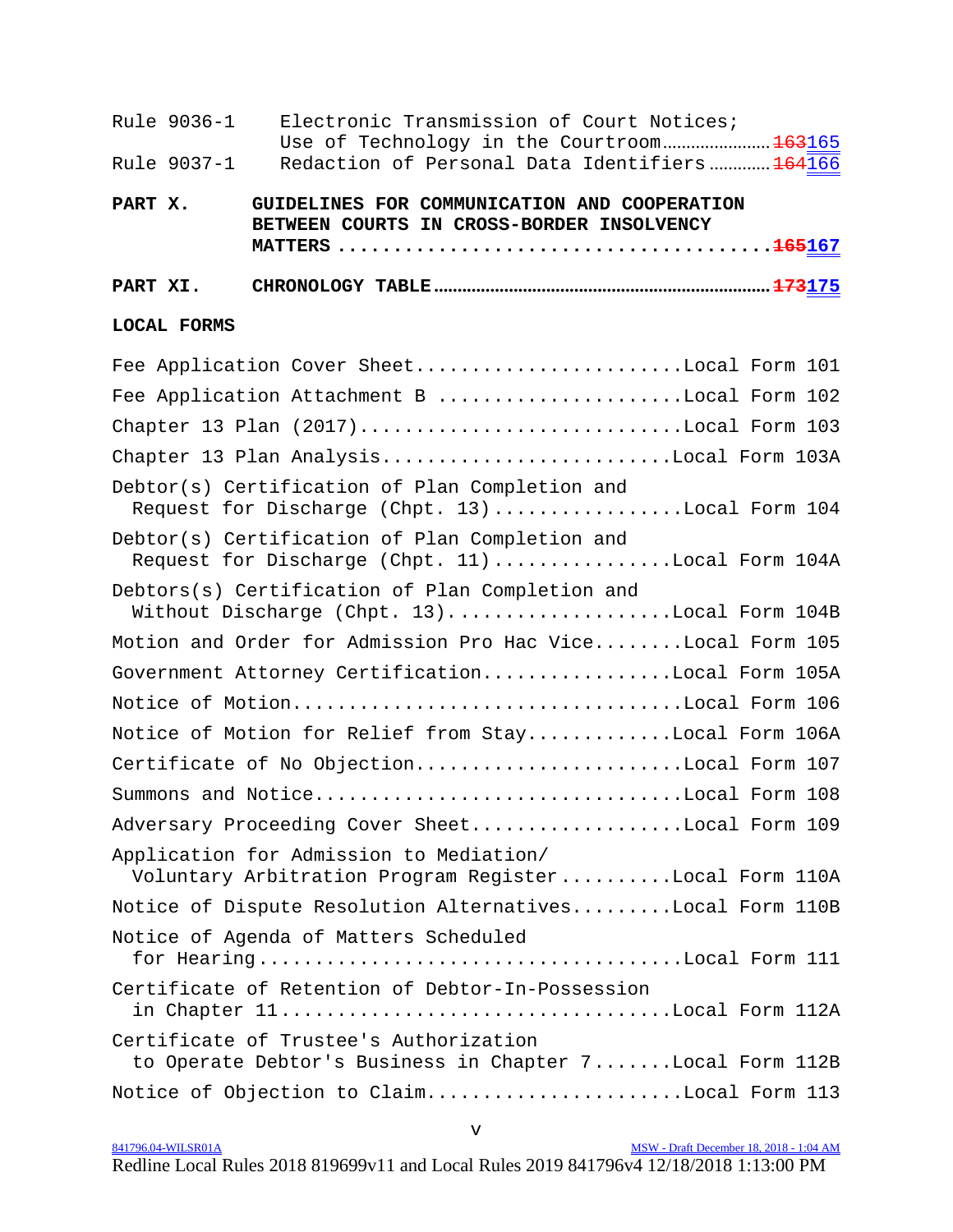| Consent to Service of Documents by Receipt of ECF                                                         |  |
|-----------------------------------------------------------------------------------------------------------|--|
| Notice or by Email in Chapter 11 Cases Local Form 114                                                     |  |
| Order Under Fed R. Bankr. P. 1015(b)Directing                                                             |  |
| Joint Administration Of CasesLocal Form 115                                                               |  |
| Order On Rule To Show Cause (Regarding Filing of<br>Amended Complaint with Revised Caption)Local Form 116 |  |
| Order On Rule to Show Cause (Regarding Failure<br>to File Creditor Matrix)Local Form 117                  |  |
| Certificate Pursuant to Del. Bankr. L.R. 9019-                                                            |  |
| Certificate Pursuant to Del. Bankr. L.R. 9019-                                                            |  |
| Notice of Corrected Social Security NumberLocal Form 120                                                  |  |
| Certificate of Service: Notice of Corrected<br>Social Security NumberLocal Form 121                       |  |
| Motion and Order for Approval for Law Student                                                             |  |
| Appearance (Certification by Law Student to<br>be Admitted Pro Hac Vice)Local Form 122                    |  |
| Motion for Redaction of Personally Identifiable<br>Information (General Filed Document) Local Form 123    |  |
| Motion for Redaction of Personally Identifiable<br>Information (Proof of Claim)Local Form 124             |  |
| Mediator Reaffirmation of QualificationsLocal Form 125                                                    |  |
| Suggestion of DeathLocal Form 126                                                                         |  |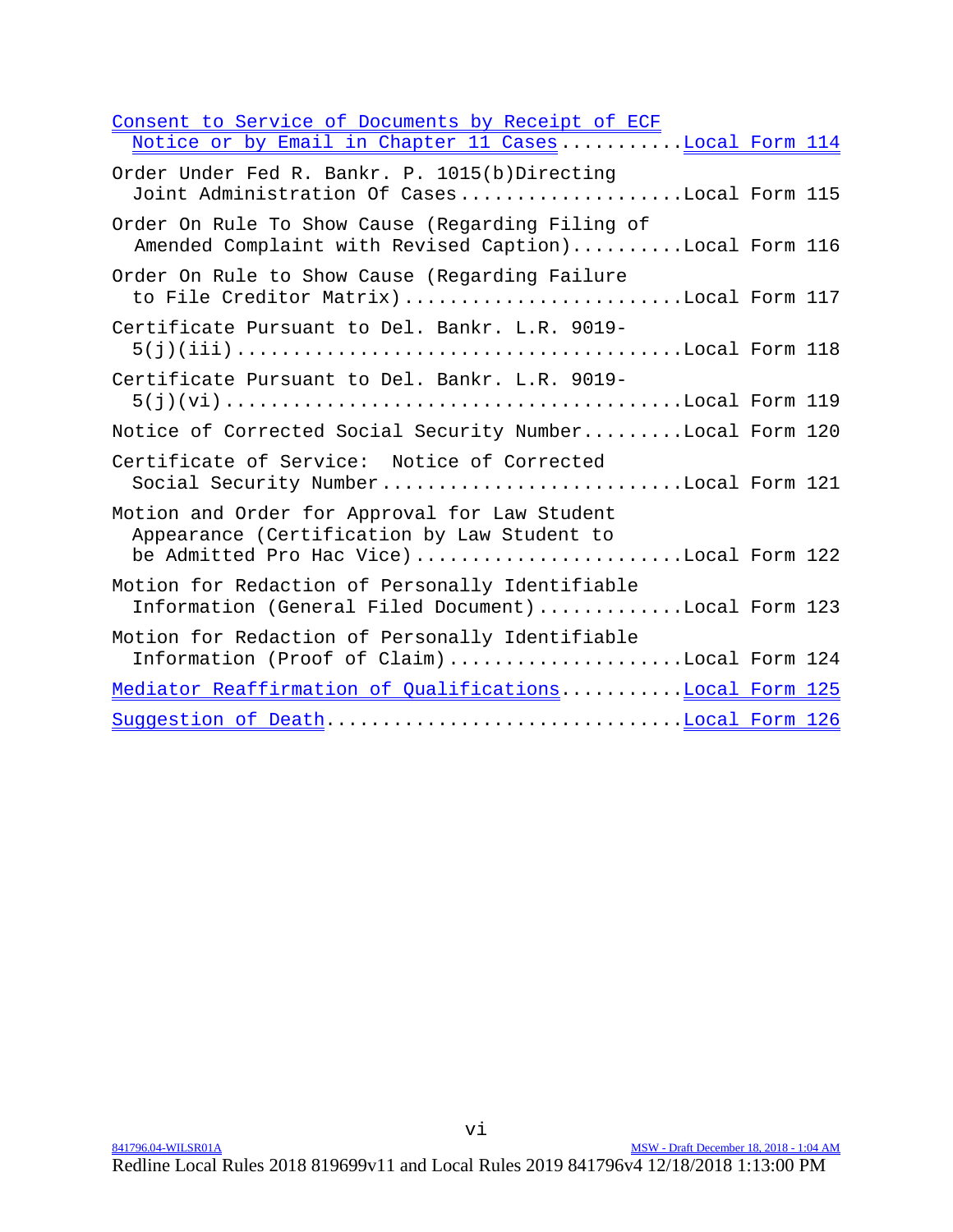## **PART I. COMMENCEMENT OF CASE; PROCEEDINGS RELATING TO PETITION AND ORDER FOR RELIEF**

#### **Rule 1001-1 Scope of Rules**.

- (a) Title and Citation. These rules ("Local Rules" or "Rules") shall be known as the "Local Rules of Bankruptcy Practice and Procedure of the United States Bankruptcy Court for the District of Delaware" (the "Court"). They may be cited as "Del. Bankr. L.R. \_\_."
- (b) Application. These Local Rules shall be followed insofar as they are not inconsistent with the Bankruptcy Code (the "Code") and the Federal Rules of Bankruptcy Procedure ("Fed. R. Bankr. P."). These Local Rules may be amended from time to time by the Chief Judge of the Court, subject to approval by the Chief Judge of the United States District Court for the District of Delaware (the "District Court") and after a reasonable notice and comment period (the "Notice and Comment Period"). The Notice and Comment Period will be determined by the Chief Judge of the Court and displayed on the Court's website (defined below). The Local Bankruptcy Forms of the Court (the "Local Forms") may be revised from time to time, subject to approval by the Chief Judge of the Court and the Clerk of the Court (the "Clerk"). These Local Rules, the Local Forms, the Clerk's Office Procedures, General Orders and each Judge's chambers procedures are available on the Court's website at www.deb.uscourts.gov (the "Court's website"). Unless otherwise noted in these Local Rules or ordered by the Court, all filings in the District of Delaware relating to cases under Title 11 shall be made with the Clerk and shall be governed by these Local Rules, in addition to the Fed. R. Bankr. P. The Federal Rules of Civil Procedure ("Fed. R. Civ. P.") are applicable only to the extent provided herein or in the Fed. R. Bankr. P.
- (c) Modification. The application of these Local Rules in any case or proceeding may be modified by the Court in the interest of justice.
- (d) Effective Date. These Local Rules will be effective on February 1, 20182019.
- (e) Relationship to Prior Rules; Actions Pending on Effective Date. These Local Rules supersede all previous Local Rules promulgated by the Court, but do not affect any General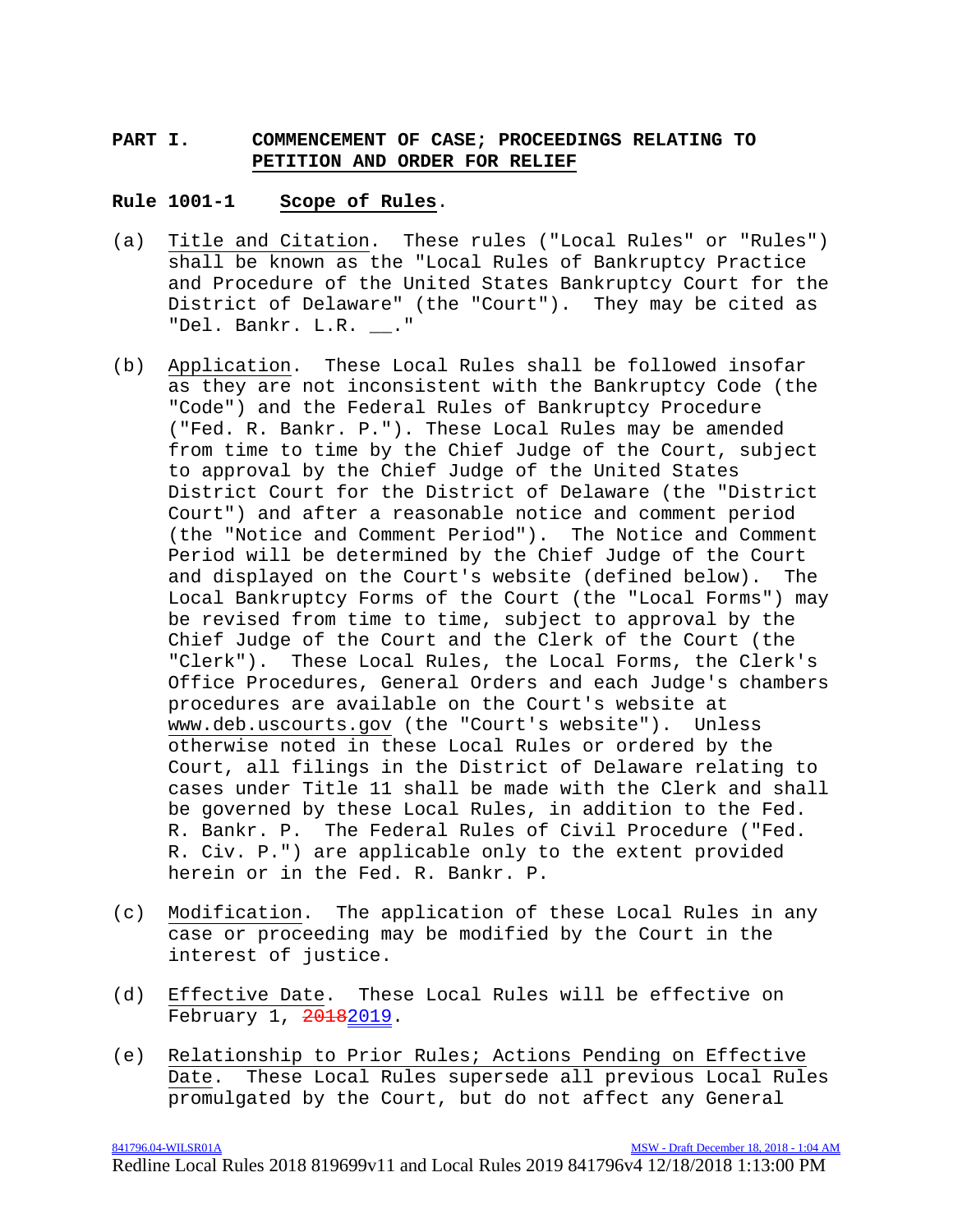Order issued by the Court or any chambers procedures of any Judge of the Court. They shall govern all cases or proceedings filed after their effective date. They shall also apply to all proceedings pending on the effective date, except to the extent that the Court finds they would not be feasible or would work injustice.

(f) Relationship to District Court Rules. Except as otherwise provided in the local rules for the District Court (the "District Court Rules") with respect to bankruptcy appeals, the District Court Rules shall apply to all filings to be determined by the District Court, whether initially filed in the District Court or the Bankruptcy Court, including, but not limited to, any briefing in connection with any motion to withdraw the reference from the Bankruptcy Court of a matter or proceeding. For the avoidance of doubt, however, the District Court's standing order dated October 2, 2014, requiring that all electronic filings be submitted by 6:00 p.m. Eastern Time will not apply to filings that are made in the Bankruptcy Court.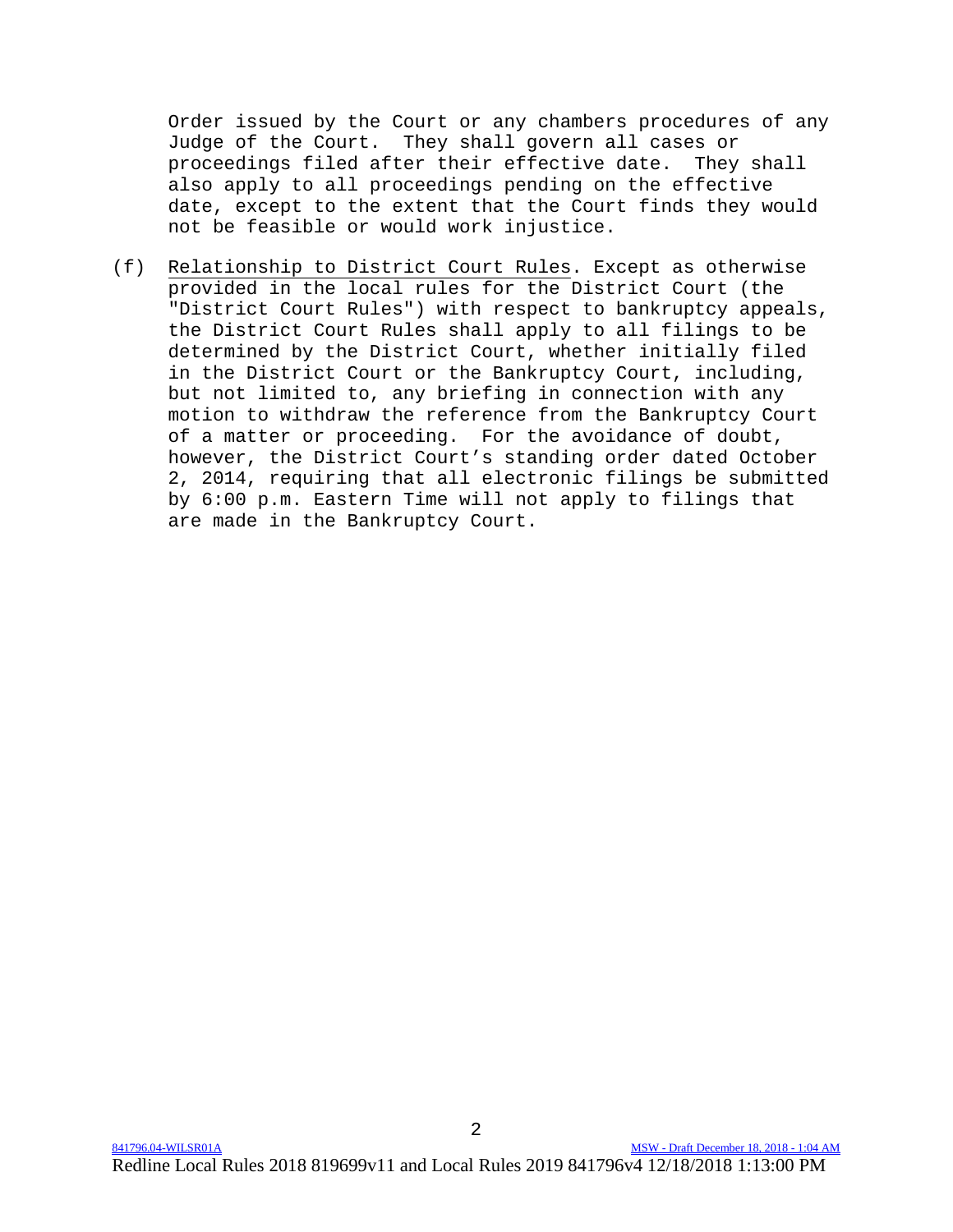#### **Rule 1002-1 Commencement of Case**.

- (a) Petitions Generally. All petitions shall be in compliance with the requirements set forth in the Clerk's Office Procedures, the Code, the Fed. R. Bankr. P. and their official forms ("Official Form") and these Local Rules.
- (b) Petitions by Non-Individuals. Any petitioner other than an individual shall be represented by counsel. In a voluntary case, there shall be filed on the petition date a resolution authorizing the commencement of the bankruptcy case executed by the body whose approval is required for the commencement of a bankruptcy case under applicable law.
- (c) Notice Regarding Filing of a Chapter 11 or Chapter 15 Petition. Unless there are exigent circumstances, counsel for the debtor or foreign representative, as applicable, shall contact the United States Trustee and the Clerk at least two (2) business days prior to filing a voluntary petition for relief under chapter 11 or chapter 15 of the Bankruptcy Code, for the purpose of advising the United States Trustee and the Clerk of the anticipated filing of the petition (without disclosing the identity of the debtor) and the matters on which the debtor intends to seek immediate relief. Counsel shall also comply with the noticing provisions set forth in Local Rule 9013-1(m)(iii).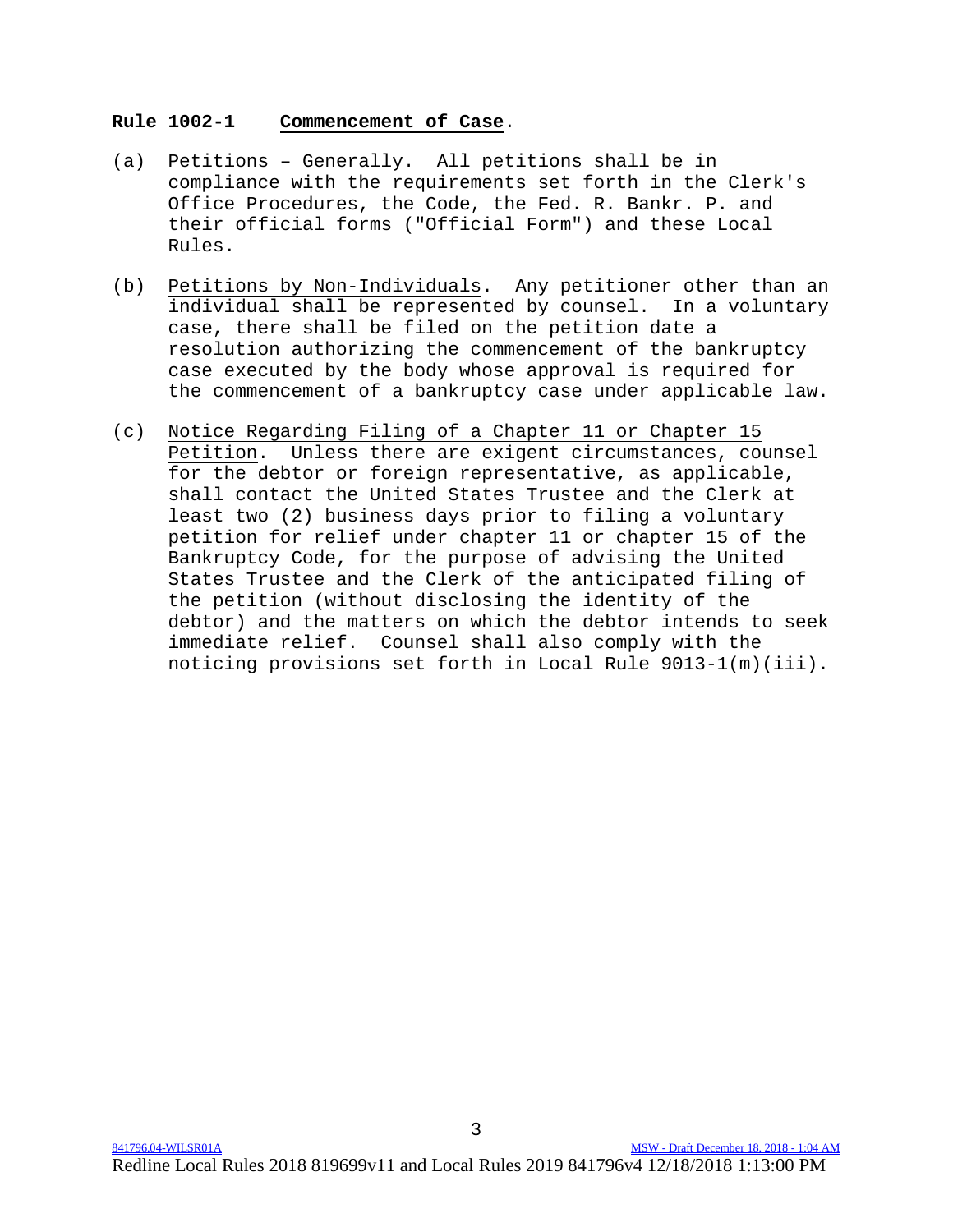**Rule 1003-1 Entry of Order for Relief on Involuntary Petition**. An order for relief on an involuntary petition will be entered only after (i) the filing of a consent to its entry by the putative debtor, (ii) the filing of a certification of counsel by Delaware Counsel that the petition has been served in accordance with the Rules and that no answer has been filed by the putative debtor within the time permitted or (iii) a hearing duly noticed under the Rules.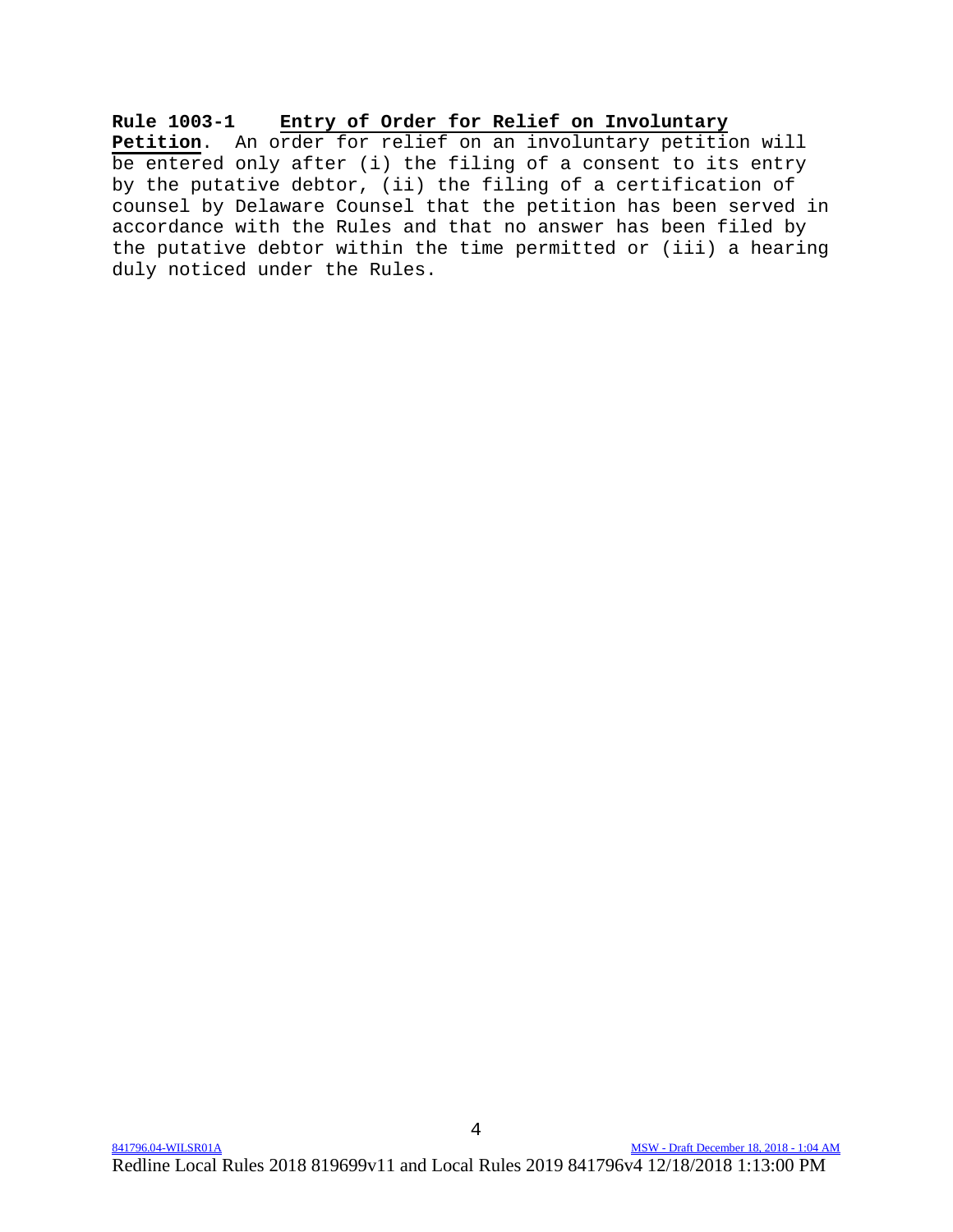#### **Rule 1006-1 Filing Fees**.

- (a) Petition Filing Fees. Petition filing fees are due at the time of filing, except as expressly provided in this Local Rule.
- (b) Payment of Filing Fee in Installments. Individual filers may file with the petition an Application to Pay Filing Fee in Installments substantially in conformity with the form provided by the Clerk's office (the "Clerk's Office"). The number of installments shall not exceed four (4). The Court will issue an order regarding such application, without need for a hearing, unless the Court directs otherwise. Failure to comply with the provisions of the order may result in dismissal of the case.
- (c) Application for Waiver of Fee in an Individual Chapter 7 Case. An individual chapter 7 filer may file an Application for Waiver of the Chapter 7 Filing Fee substantially in compliance with the Official Form. An order will be entered regarding such application, without need for a hearing, unless the Court directs otherwise.
- (d) Case Reopening Fees. Case reopening fees are due at the time of filing of a motion to reopen unless the reopening is (i) to correct an administrative error, (ii) to take action relating to the debtor's discharge or (iii) accompanied by a request that the reopening fee be waived or deferred.
- (e) Schedule of Fees. The schedule of fees is available at the Clerk's Office and on the Court's website.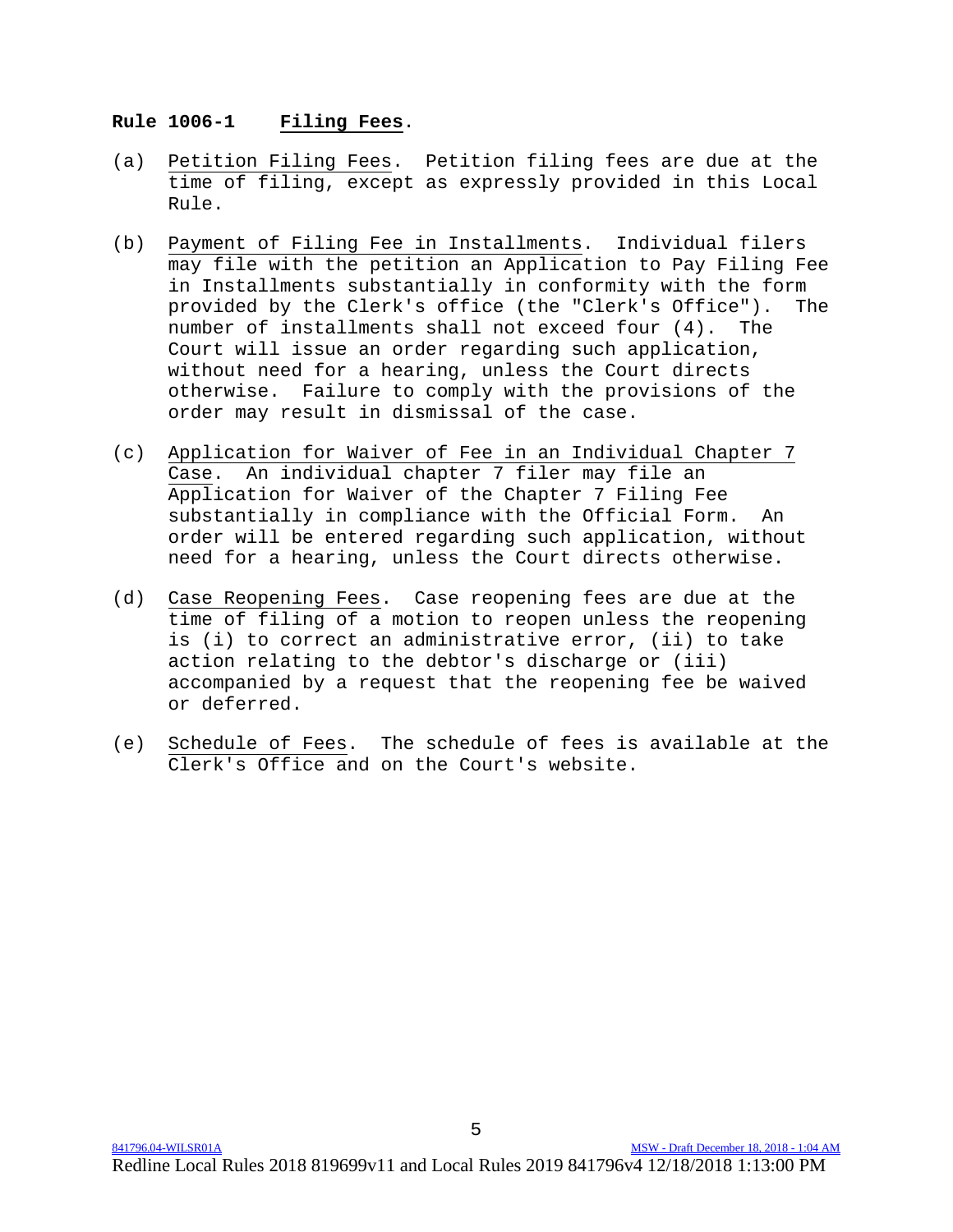#### **Rule 1007-1 Lists, Schedules and Statements**.

- (a) Required Lists, Schedules and Statements. Required lists, schedules and statements of financial affairs shall be filed in accordance with the Fed. R. Bankr. P., the Code and these Local Rules and shall be in compliance with the appropriate Official Form and Local Forms, if any. The Clerk's Office Procedures should be consulted for a list of such requirements. If a filing party wishes to redact or omit information required by any Official Bankruptcy Form, such party must file a motion seeking approval to do so on or before the date the subject form is filed.
- (b) Time for Filing Schedules and Statement of Financial Affairs in a Voluntary Chapter 11 Case. In a voluntary chapter 11 case, if the bankruptcy petition is accompanied by a list of all the debtor's creditors and their addresses, in accordance with Local Rule 1007-2, and if the total number of creditors in the debtor's case (or, in the case of jointly administered cases, the debtors' cases) exceeds 200, the time within which the debtor shall file its Schedules and Statement of Financial Affairs required under the Fed. R. Bankr. P. shall be extended to twentyeight (28) days from the petition date. Any further extension shall be granted, for cause, only upon filing of a motion by the debtor on notice in accordance with these Local Rules.
- (c) Filing of Schedules in Jointly Administered Chapter 11 Cases. Notwithstanding any order jointly administering related cases, Schedules and Statements of Financial Affairs and any amendments thereto shall be filed for each debtor and docketed in that debtor's case, as well as in the main case. The statistical information requested by CM/ECF upon docketing shall be filled out for each separate debtor.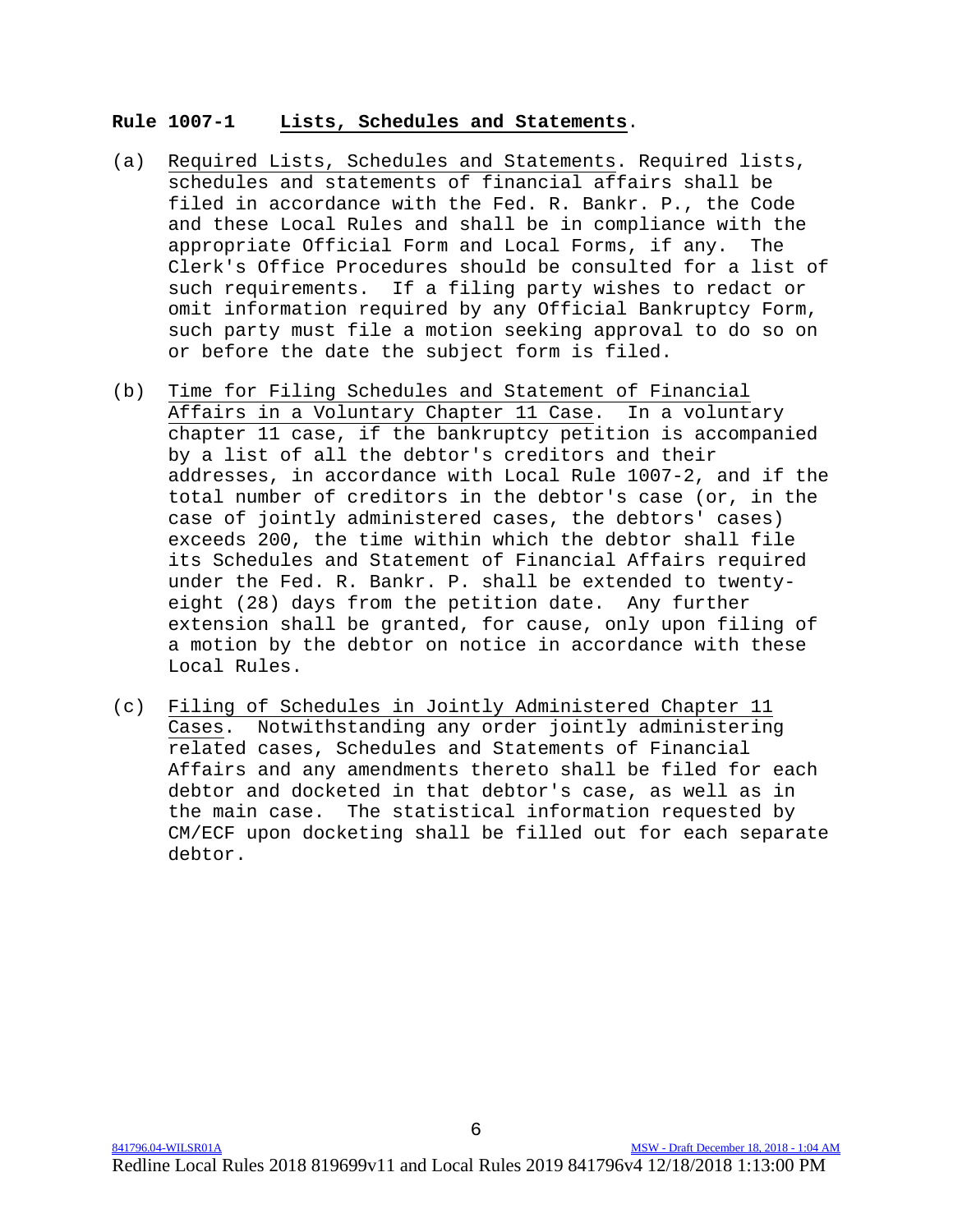### **Rule 1007-2 List of Creditors/Mailing Matrix.**

- (a) In all voluntary cases, the debtor shall file with the petition a list containing the name and complete address of each creditor in such format as directed by the Clerk's Office Procedures.
- (b) In all voluntary cases involving individual debtors, in the event a prior bankruptcy case was pending within one (1) year before the filing of the case in connection with the debtor or a co-debtor, such list shall also include the name and complete address of each party and any counsel that entered its appearance in such case. In the event a foreclosure, repossession, or other action to enforce a claim against property of the debtor or a co-debtor was pending within one (1) year before the filing of the case, such list shall also include the name and complete address of each party and any counsel that entered an appearance in such action. In an involuntary case, such list must be filed by the debtor within fourteen (14) days after the petition date.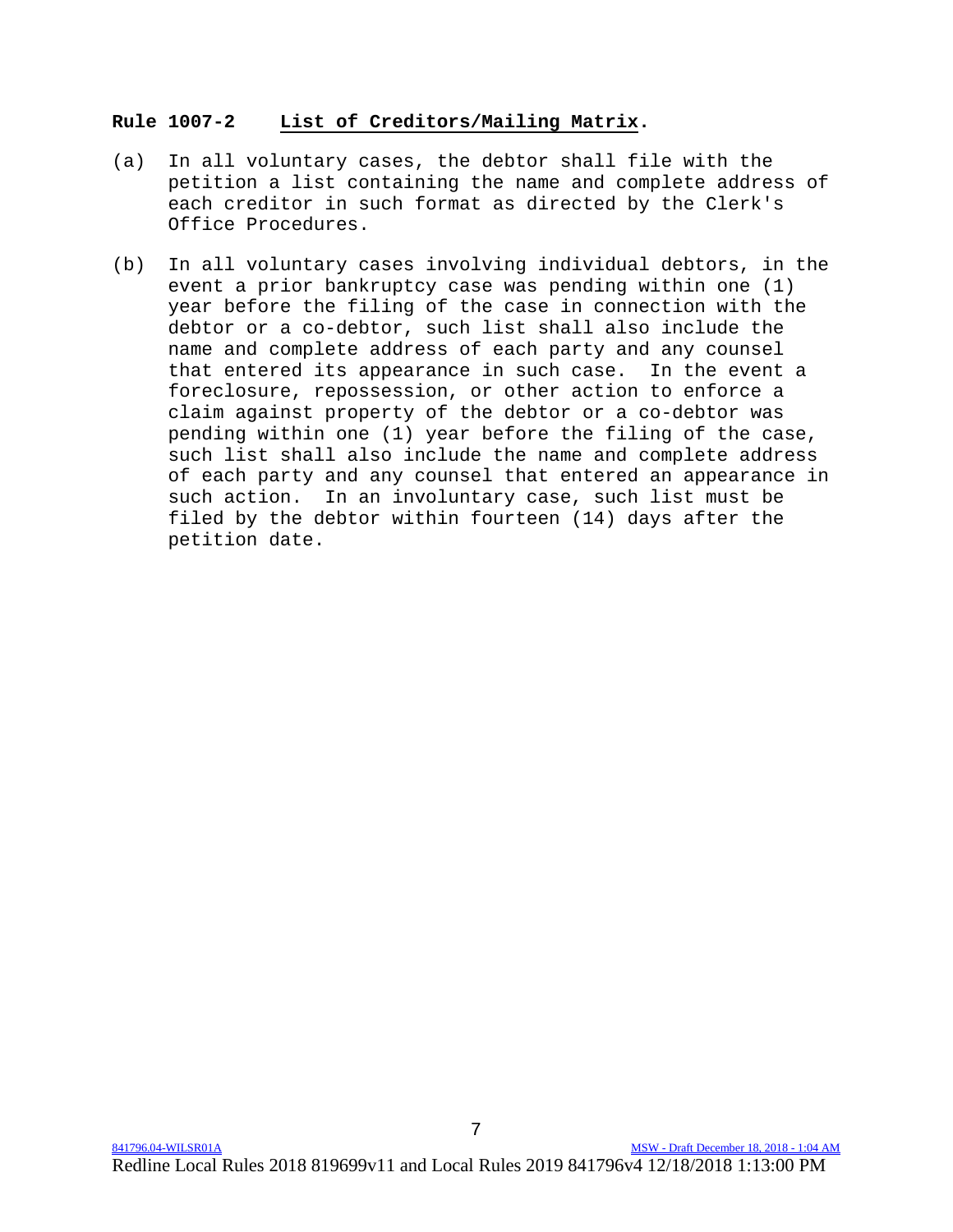### **Rule 1009-1 Notice by Chapter 7, Chapter 12 or Chapter 13 Debtor to Creditors Not Scheduled Prior to Meeting of Creditors.**

If at any time after the Court issues notice of the meeting of creditors under 11 U.S.C. § 341 in a chapter 7, chapter 12 or chapter 13 case the debtor amends Schedule D, E or F and/or the creditor matrix to add any creditor(s), the following procedures shall apply:

- (a) The debtor shall pay the prescribed filing fee;
- (b) The debtor shall serve upon such additional creditor(s) by first class mail:
	- (i) A copy of the original notice of meeting of creditors under 11 U.S.C. § 341;
	- (ii) A notice informing the creditor of the right to file a proof of claim by the later of the bar date in the original notice or twenty-one (21) days from the date of a later notice;
	- (iii) A notice informing the creditor of the automatic extension of time to file a complaint under Local Rules 4004-1 and 4007-1; and
- (c) The debtor shall file a certificate of service with the Court and provide an amended creditor matrix to the Clerk within forty-eight (48) hours of filing the amended schedules or filing any schedules that contain creditors who were not listed on the original creditor matrix.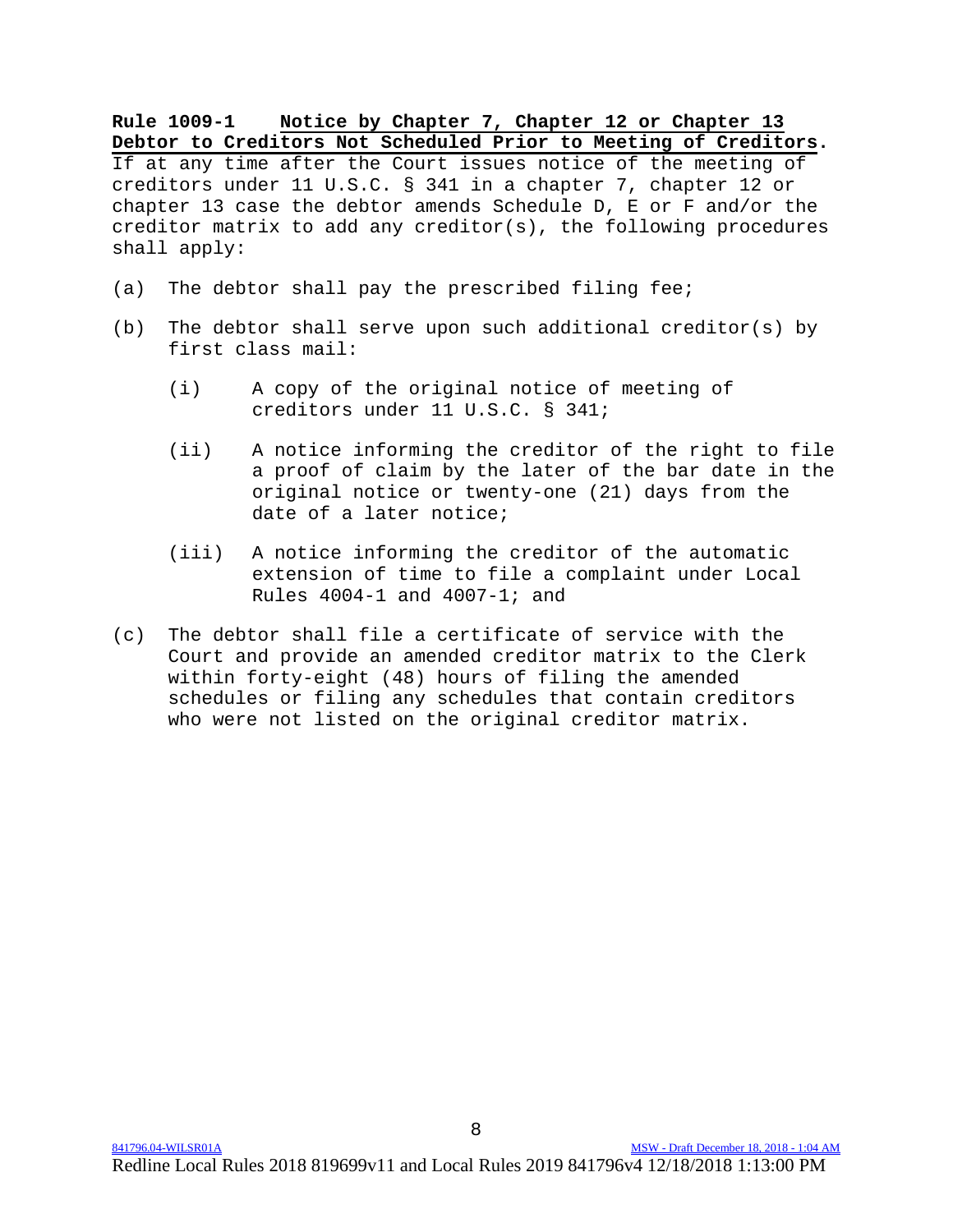**Rule 1009-2 Notice of Amendment of Schedules in Chapter 11 Cases.** Whenever the debtor or trustee in a chapter 11 case amends the debtor's schedules to change the amount, nature, classification or characterization of a debt owing to a creditor, the debtor or trustee shall, within fourteen (14) days, transmit notice of the amendment to the creditor and notice of the creditor's right to file a proof of claim by the later of the bar date (if any) or twenty-one (21) days from the date of the notice. The debtor or trustee shall file a certificate of service of the notice with the Clerk within seven (7) days.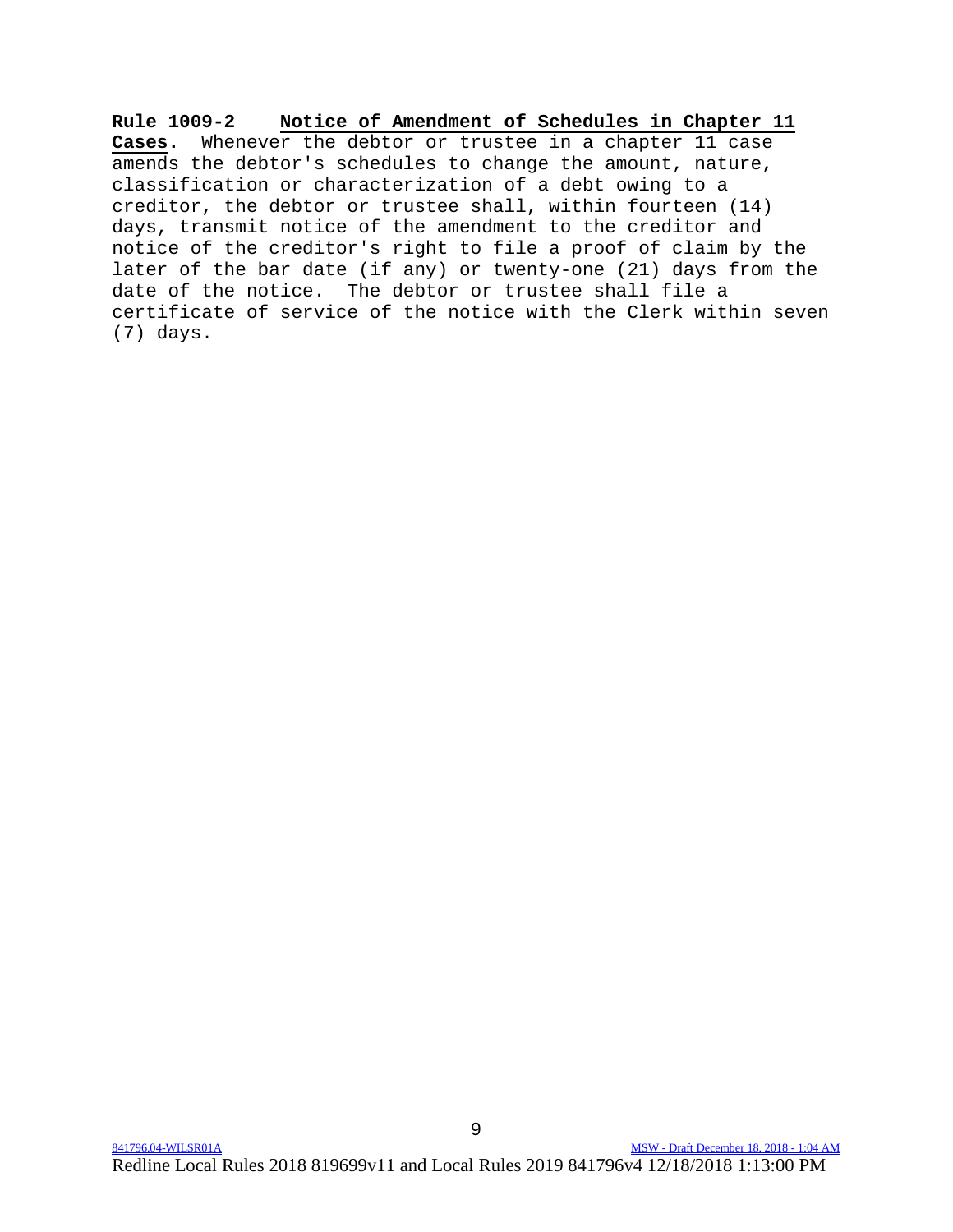**Rule 1014-1 Transfer of Cases or Adversary Proceedings to Another District**. If a case or adversary proceeding is ordered transferred from this district, unless the transfer order is stayed, the Clerk shall, within seven (7) days of entry of such order, send to the transferee Court by overnight courier (or electronically at the transferee Court's option) (a) certified copies of the Court's or the District Court's order (and opinion, if any) transferring the case, and the docket entries in the case or adversary proceeding and (b) all pleadings that have been filed in the case or adversary proceeding. When transfer is ordered by the District Court, the Clerk of the District Court shall transmit the order of the District Court Judge to the Clerk, who shall transfer the file as set forth above.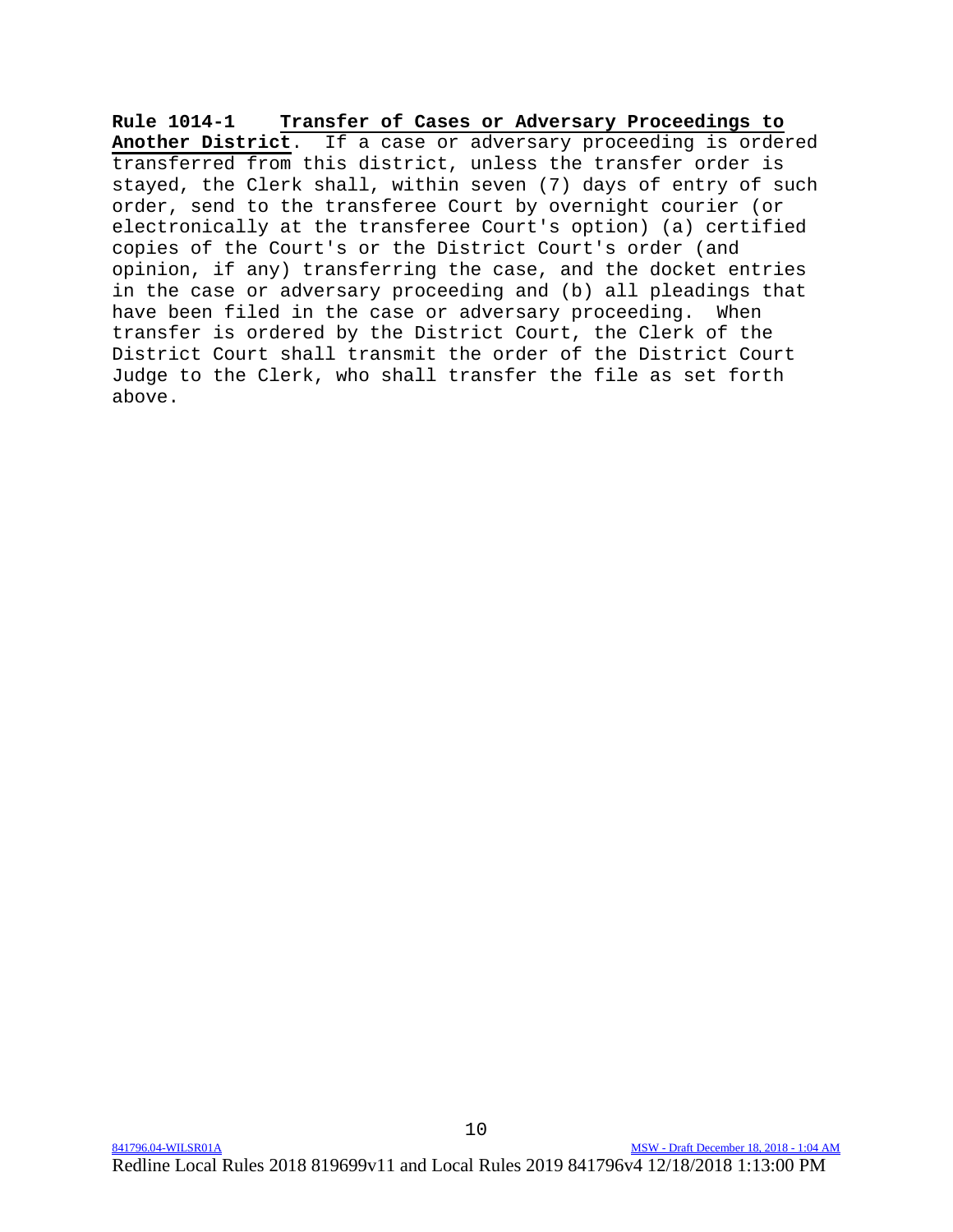**Rule 1015-1 Joint Administration of Cases Pending in the Same Court**. An order of joint administration may be entered, without notice and an opportunity for hearing, upon the filing of a motion for joint administration pursuant to Fed. R. Bankr. P. 1015, supported by an affidavit, declaration or verification, which establishes that the joint administration of two or more cases pending in this Court under title 11 is warranted and will ease the administrative burden for the Court and the parties. An order of joint administration entered in accordance with this Local Rule may be reconsidered upon motion of any party in interest at any time. An order of joint administration under this Local Rule is for procedural purposes only and shall not cause a "substantive" consolidation of the respective debtors' estates.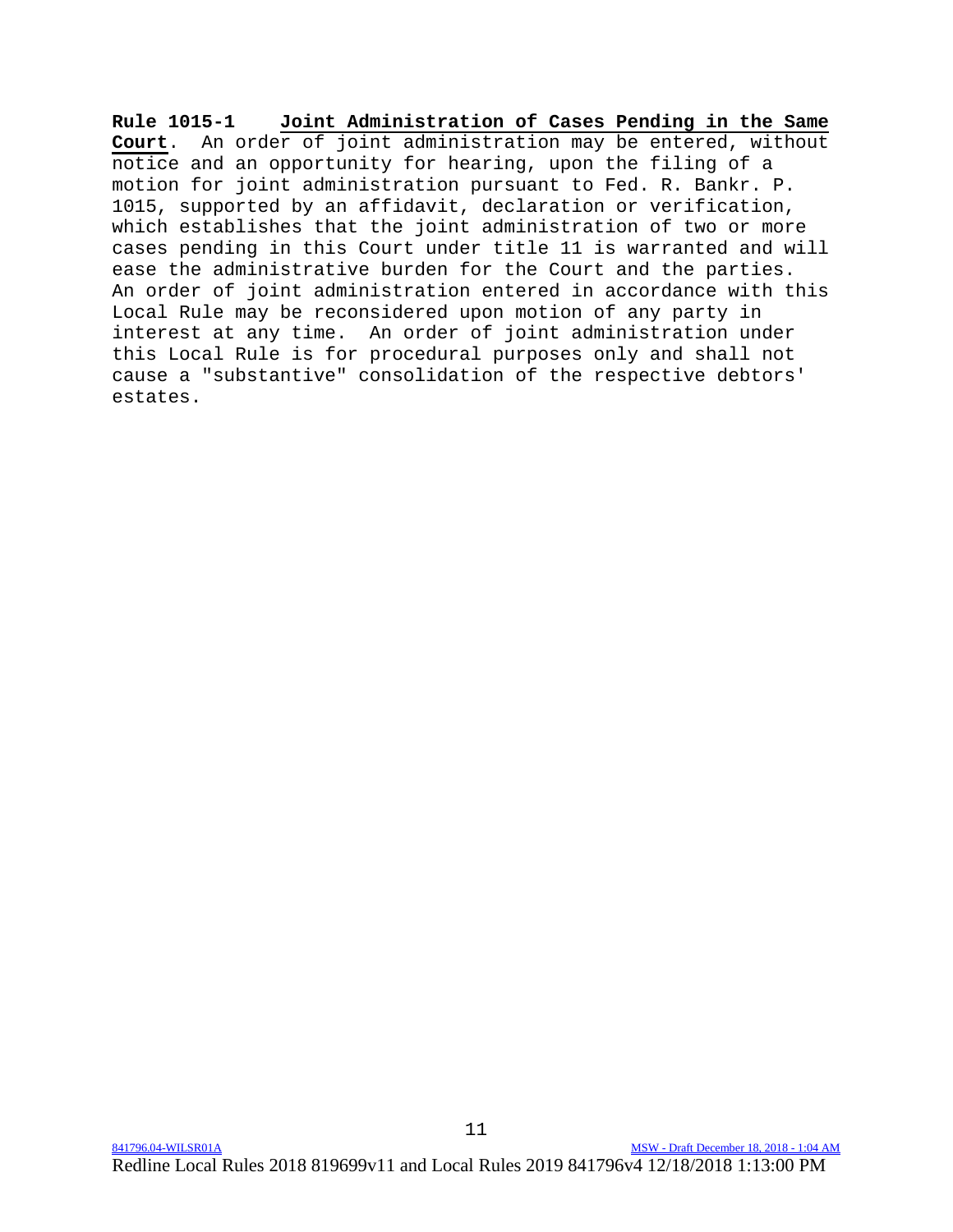**Rule 1016-1 Suggestion of Death**. The attorney for the Debtor(s) shall file a notice of the Debtor(s) death in the bankruptcy case as soon as possible after verifying that the Debtor(s) is deceased in compliance with Local Form 126.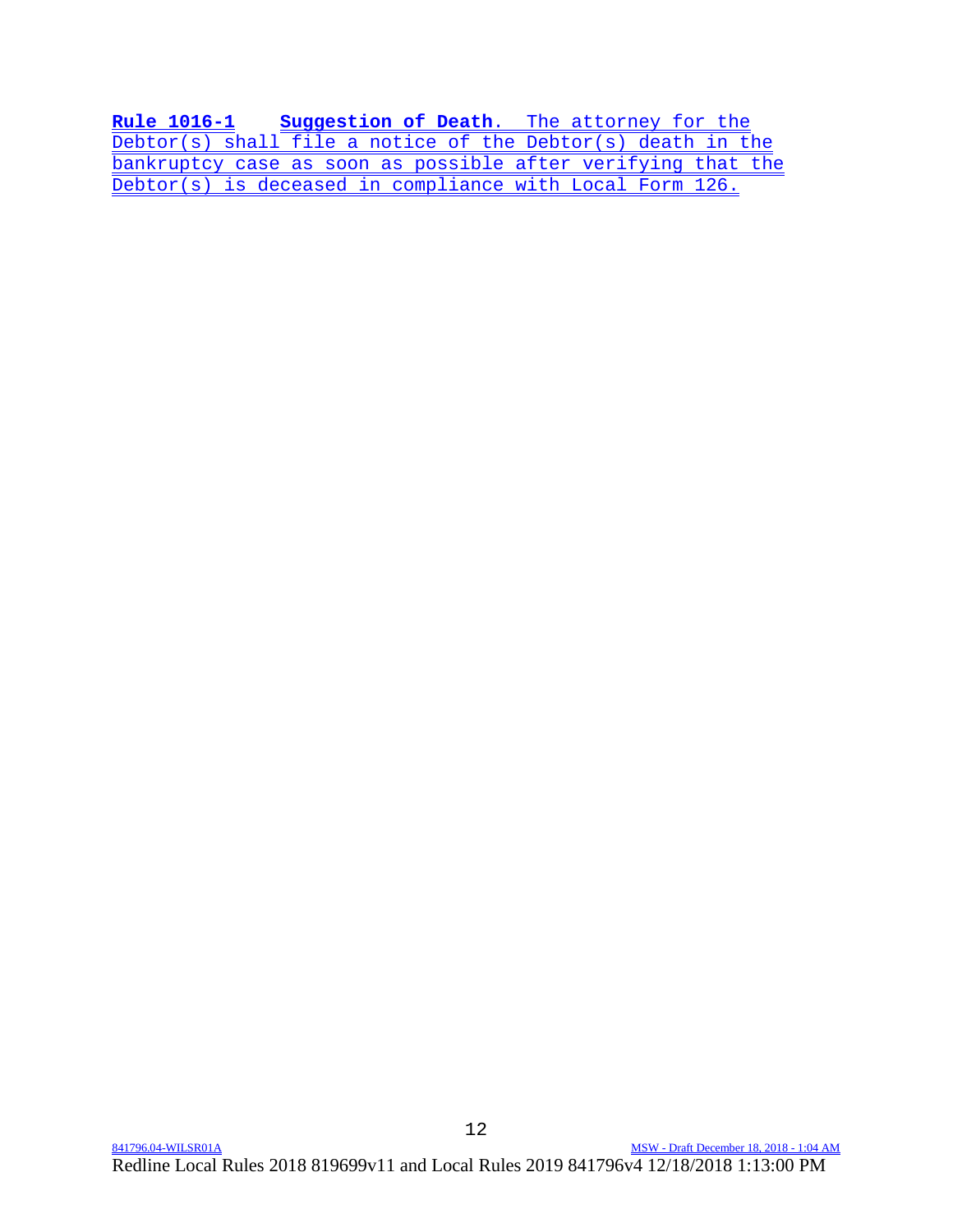**Rule 1017-1 Petition Deficiencies**. A debtor filing a petition under chapter 7, chapter 12 or chapter 13 of the Code without all the documents required by the Fed. R. Bankr. P., the Code, these Local Rules and the Clerk's Office Procedures will receive a deficiency notice specifying time limits for the filing of the required documents. If the required documents are not filed by the deadline specified in such notice, and the debtor has neither sought nor obtained an extension of such deadline from the Court, the petition may be dismissed.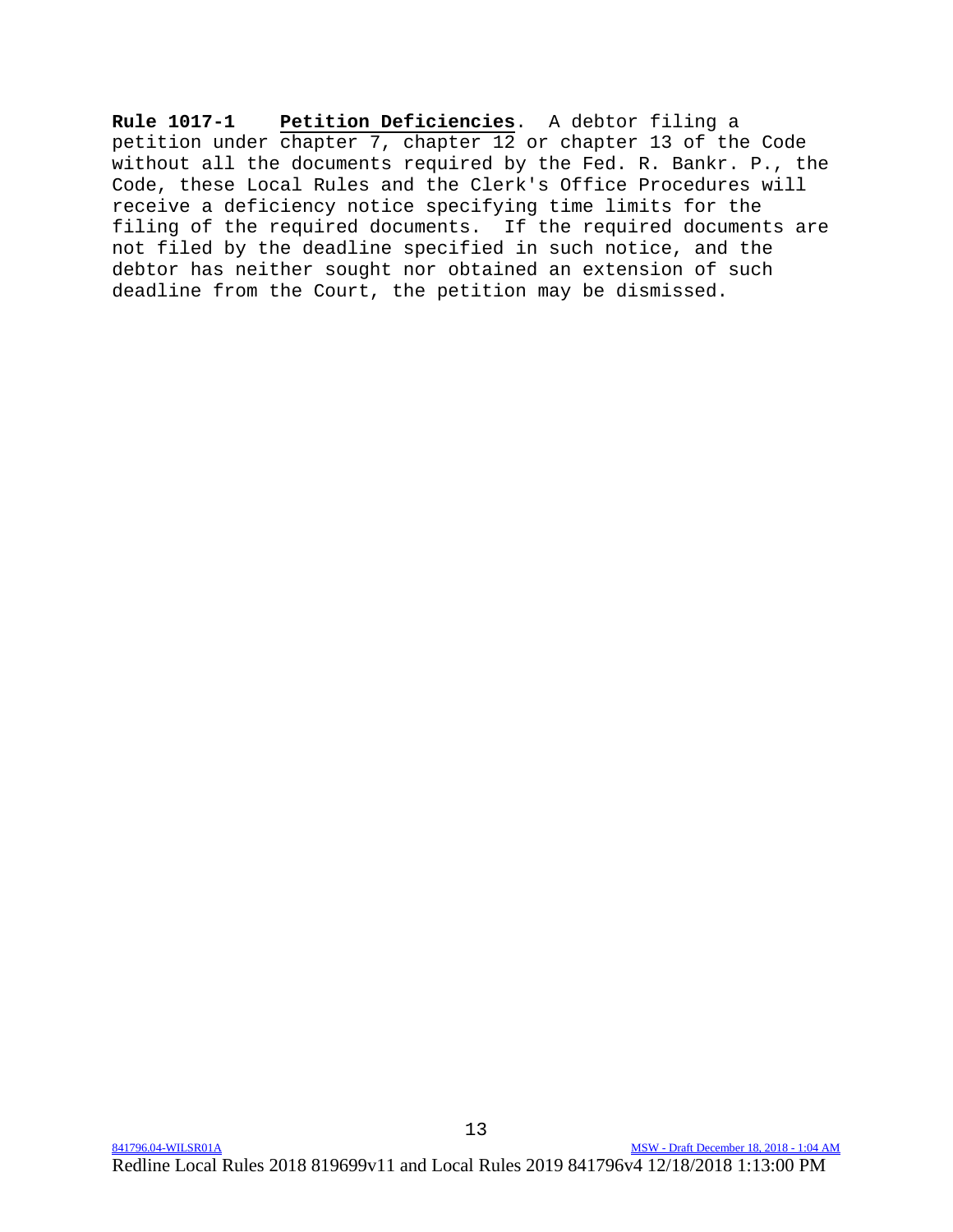**Rule 1017-2 Dismissal of Chapter 11 Case**. No chapter 11 case (even one which is jointly administered with another case) shall be dismissed except by separate order, with notice provided by the claims agent (if one has been appointed) as required by Fed. R. Bankr. P. 1017 and 2002(a)(4).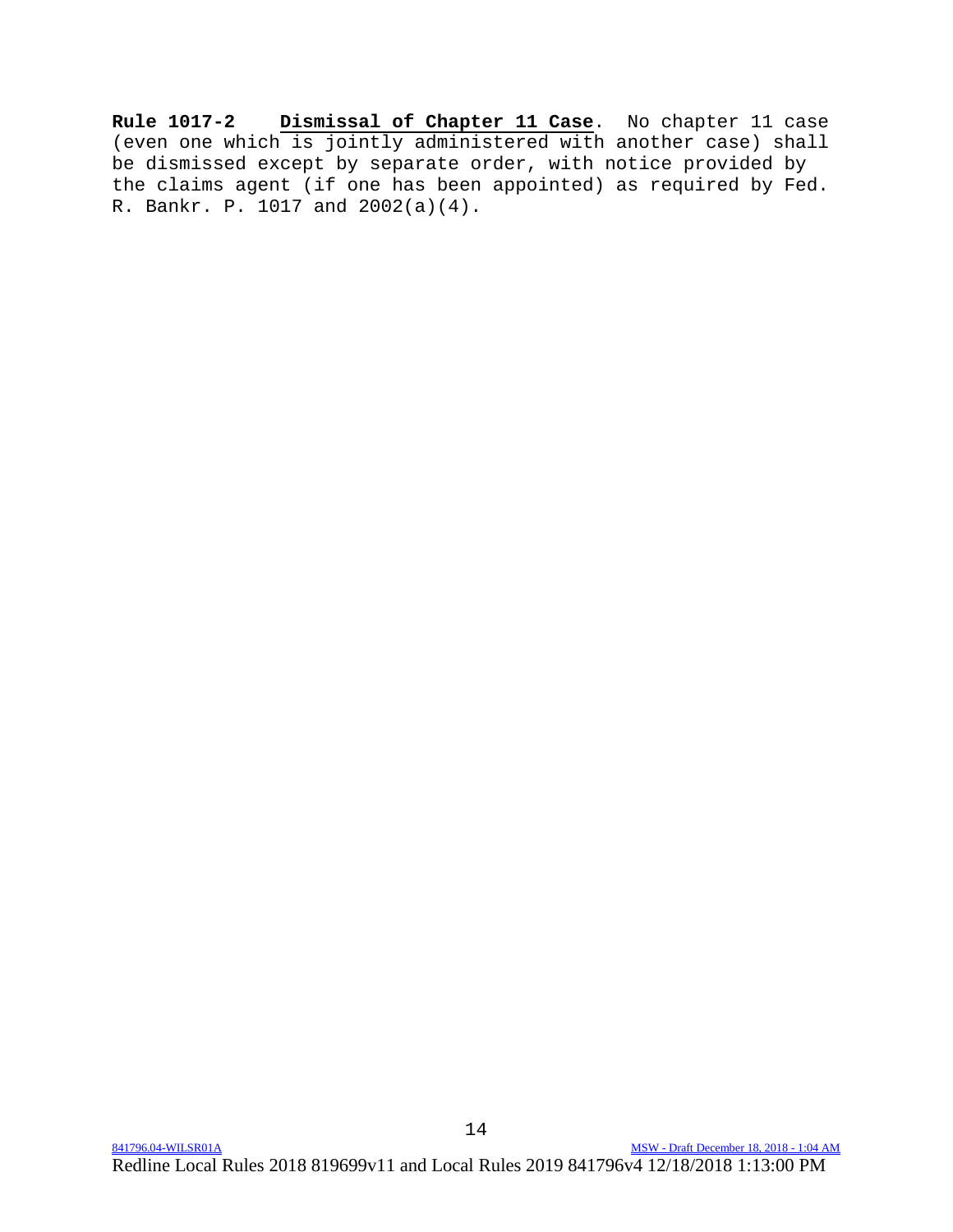### **Rule 1017-3 Closing of Cases by Substantive Consolidation.**

Whenever cases are sought to be substantively consolidated, whether in a plan of reorganization or motion, the plan proponent or movant shall present a separate proposed order for each case to be consolidated. Such order shall provide for the closing of each case, except for the remaining consolidated debtor case, and shall be docketed in each respective debtor's docket.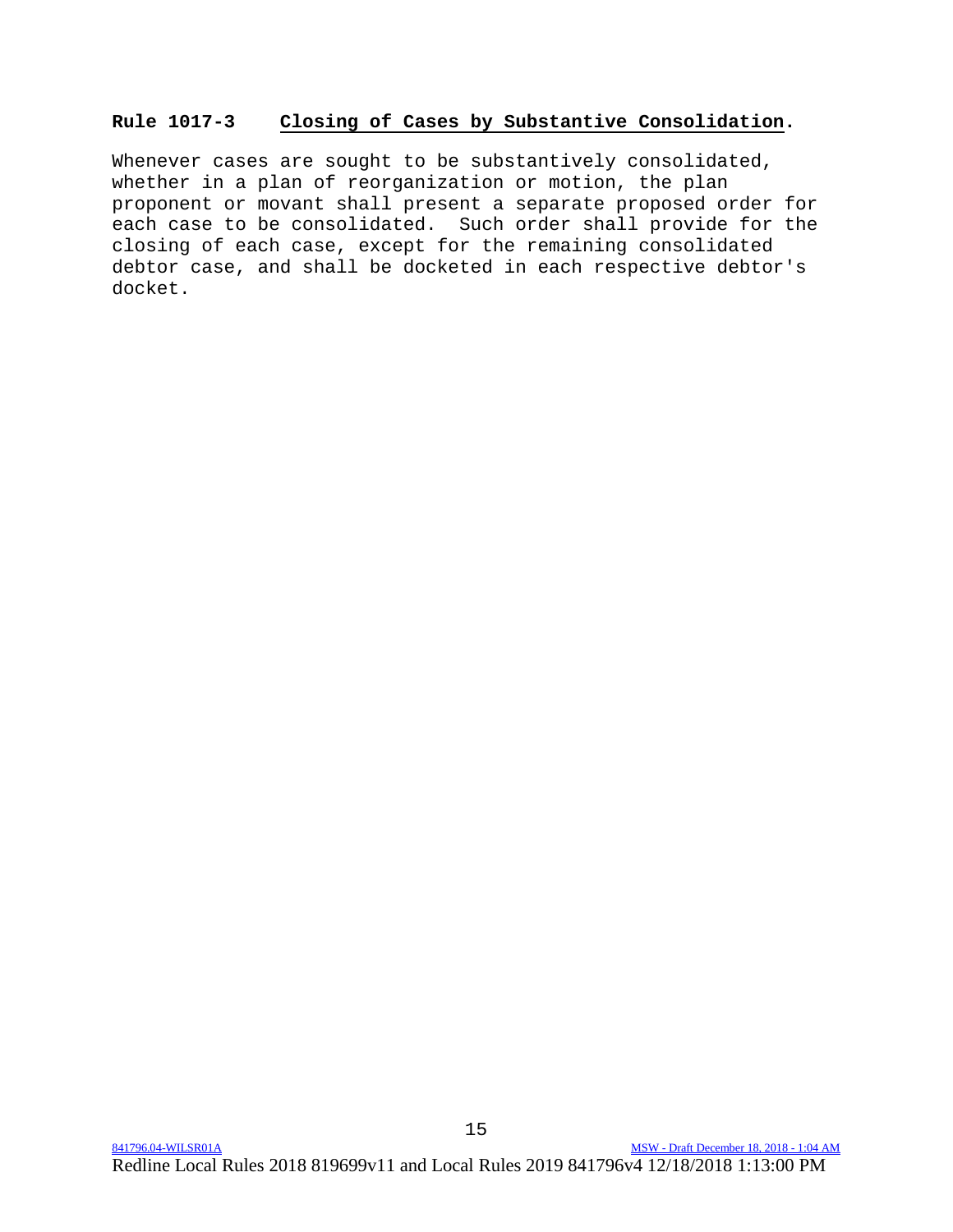## **PART II. OFFICERS AND ADMINISTRATION; NOTICES; MEETINGS; EXAMINATIONS; ELECTIONS; ATTORNEYS AND ACCOUNTANTS**

# **Rule 2002-1 Notices to Creditors, Equity Security Holders, United States and United States Trustee**.

- (a) Chapter 11 Hearings.
	- (i) Omnibus Hearings. In any chapter 11 case, the Court may, sua sponte or upon motion of a party in interest, enter an order setting omnibus hearing dates for the case. Any such order shall be entered on the docket and be made available to anyone interested in obtaining a copy from (i) the Court or (ii) counsel for the debtor. Time permitting, on each omnibus hearing date, the Court will hear all motions timely filed under these Local Rules by any party in interest in the case in the order set forth in the hearing agenda filed pursuant to Local Rule 9029-3, unless the Court directs otherwise.
	- (ii) Special and Emergency Hearings. In any chapter 11 case, the Court may, sua sponte or upon request of a party in interest, schedule a special or emergency hearing date in a case for a specific motion or<br>other issues such as a discovery dispute. The party other issues such as a discovery dispute. requesting such a special hearing (or if requested by the Court, a party directed by the Court) shall promptly file a notice of hearing on the docket specifying the date and time of the hearing and the general issue before the Court, e.g., the title of the motion, "discovery conference," etc. The subject matter of the special hearing will be limited to the issues identified in the notice and no party in interest may present any additional motion or issue at the hearing without leave of the Court.
- (b) Service. In chapter 11 and chapter 15 cases, all motions (except matters specified in Fed. R. Bankr. P. 2002(a)(1),  $(4)$ ,  $(5)$ ,  $(7)$ ,  $2002(b)$ ,  $2002(f)$  and  $2002(q)$  and Local Rules 4001-1 and 9013-1) shall be served only upon counsel for the debtor, counsel for the foreign representative, the United States Trustee, counsel for all official committees, all parties who file a request for service of notices under Fed. R. Bankr. P. 2002(i) and all parties whose rights are affected by the motion, as applicable. If an official unsecured creditors' committee has not been appointed,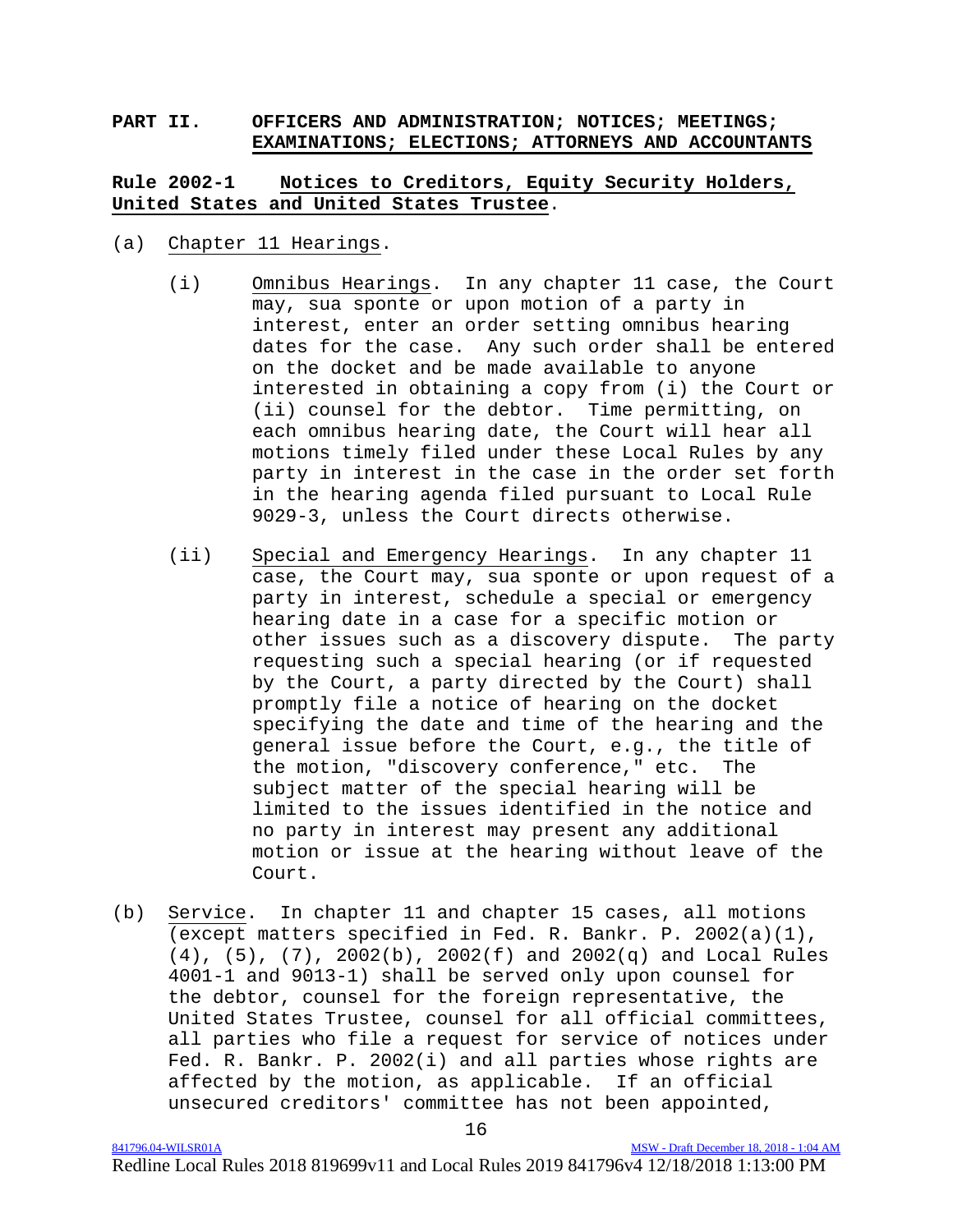service shall be made on the twenty (20) largest unsecured creditors in the case in lieu of the creditors' committee.

- (i) Service of Papers on the United States Trustee.
	- (A) Service by Overnight Mail. Service on the United States Trustee shall be made by overnight mail or hand delivery of papers that require a response within seven (7) days or less or that relate to a Court hearing scheduled to take place within seven (7) days of the date of service.
	- (B) Service by Fax. Service by fax shall be limited to emergent situations where action or response is required within forty-eight (48) hours. Every effort shall be made to limit faxes to a maximum of twenty (20) pages per document. If it is necessary to serve via fax a document that will exceed twenty (20) pages in length, the serving party shall telephone the intended recipient(s) in advance to obtain permission to send the fax.
- (c) Service List. The claims agent shall be responsible for maintaining a list of all parties who are entitled to receive service (as set forth in Local Rule 2002-1(b)), including whether such parties have opted to receive email service. The claims agent shall furnish the service list, upon request, to any party. If no claims agent has been appointed in a case, counsel for the debtor shall bear the responsibilities set forth in this subparagraph.
- (d) Entry of Appearance. Any entity entering an appearance in a case under title 11 shall include in the Notice of Appearance the entity's (i) name, (ii) mailing address, including street address for overnight and hand delivery, (iii) telephone number, (iv) facsimile number, (v) email address, if any, and (vi) party represented, if any. Any entity that requests, in a particular case or adversary proceeding, service of documents by email only needs to opt-in to email service when docketing the Notice of Appearance as provided in Local Rule 5005-4.
- (e) Bar Date. In all cases under chapter 11, the debtor may request a bar date for the filing of proofs of claim or interest. The request may be granted without notice and hearing if (i) the request gives fourteen (14) days' notice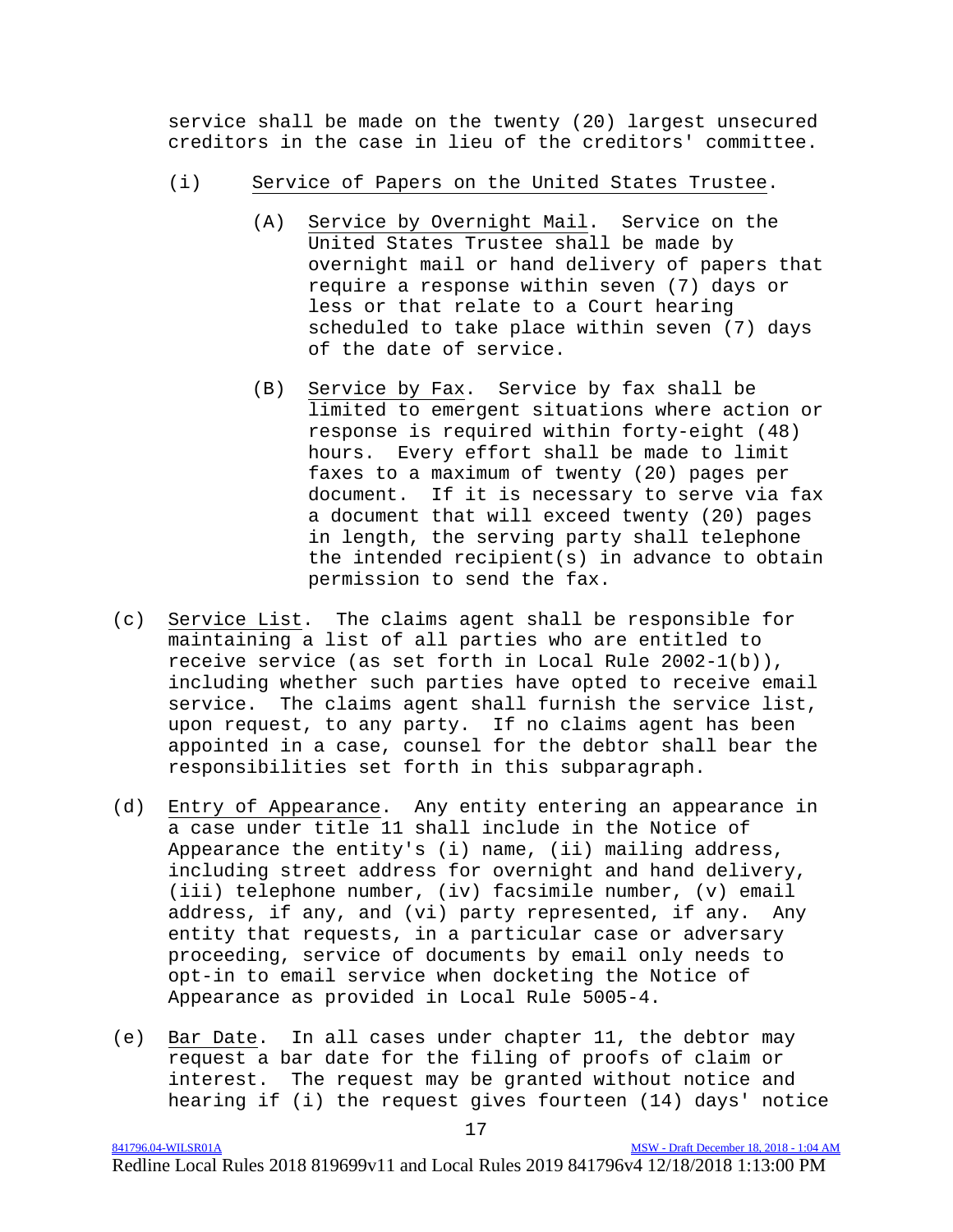to the United States Trustee and the creditors' committee (or the twenty (20) largest unsecured creditors if no creditors' committee is formed), (ii) the request is filed after the Schedules and Statement of Financial Affairs have been filed and the 11 U.S.C. § 341(a) meeting of creditors has been held and (iii) the request provides that the bar date shall be not less than sixty (60) days from the date that notice of the bar date is served (and not less than one hundred eighty days (180) days from the order for relief for governmental units). On entry of the bar date order, the debtor shall serve actual written notice of the bar date on (A) all known creditors and their counsel (if known), (B) all parties on the service list described in Local Rule  $2002-1(c)$ , (C) all equity security holders, (D) indenture trustees, (E) the United States Trustee, (F) all taxing authorities for the jurisdictions in which the debtor does business and (G) all environmental authorities listed in Part 12 of the Statement of Financial Affairs for Non-Individuals or Part 10 of the Statement of Financial Affairs for Individuals filing for Bankruptcy, as applicable.

- (f) Notice and Claims Clerk. Upon motion of the debtor or trustee, at any time without notice or hearing, the Court may authorize the retention of a notice and/or claims clerk under 28 U.S.C. § 156(c). In all cases with more than two hundred (200) creditors or parties in interest listed on the creditor matrix, unless the Court orders otherwise, the debtor shall file such motion on the first day of the case or within seven (7) days thereafter. The notice and/or claims clerk shall comply with the Protocol for the Employment of Claims and Noticing Agents under 28 U.S.C. § 156(c) (which can be found on the Court's website) and shall perform the functions below.
	- (i) Serve the following notices: (a) 341 Notice (Notice of Commencement of Case); (b) Notice of Claims Bar Date in chapter 11 cases; (c) Objections to Claims and Transfers of Claims; (d) Notice of Hearing on confirmation of Plan/Disclosure Statement; (e) Notice of Hearing on motions filed by United States Trustee; (f) Notice of Transfer of Claim; and (g) any motion to convert, dismiss, appoint a trustee, or appoint an examiner filed by the United States Trustee's Office.
	- (ii) Within seven (7) days of mailing, file with the Court a copy of the notice served with a Certificate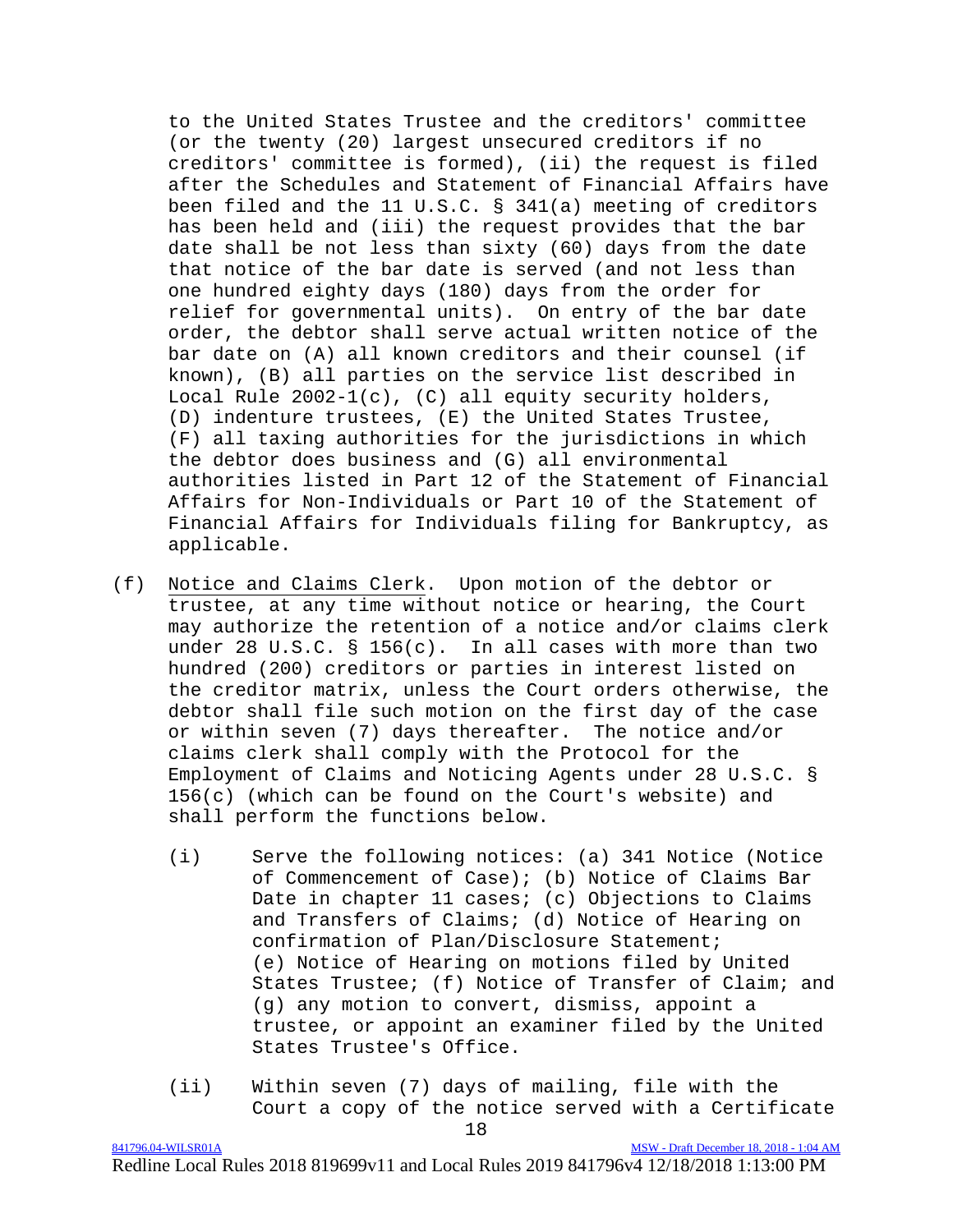of Service attached, indicating the name and complete address of each party served;

- (iii) Maintain copies of all proofs of claims and proofs of interest filed in the case;
- (iv) Maintain the official claims register and record all Transfers of Claims and make changes to the creditor matrix after the objection period has expired. The claims clerk shall also record any order entered by the Court that may affect the claim by making a notation on the claims register and monitor the Court's docket for any claims related pleading filed and make necessary notations on the claims register. No claim or claim information should be deleted for any reason;
- (v) Maintain a separate claims register and separate creditor mailing matrix for each debtor in jointly administered cases;
- (vi) File a quarterly updated claims register with the Court in alphabetical and numerical order. If there has been no claims activity, the claims clerk may file a Certification of No Claim Activity;
- (vii) Maintain an up-to-date mailing list of all creditors and all entities who have filed proofs of claim or interest and/or request for notices for each case and provide such list to the Court or any interested party upon request (within forty-eight (48) hours);
- (viii) Allow public access to claims and the claims register at no charge. The complete proof of claim and any attachment thereto shall be viewable and accessible by the public, subject to Local Rule 9037-1;
- (ix) Within fourteen (14) days of entry of an Order dismissing a case or within twenty-eight (28) days of entry of a Final Decree, (a) forward to the Clerk an electronic version of all imaged claims, (b) upload the creditor mailing list into CM/ECF and (c) docket a Final Claims Register. If a case has jointly-administered entities, one combined register shall be docketed in the lead case containing claims of all cases. The claims agent shall further box and transport all original claims to the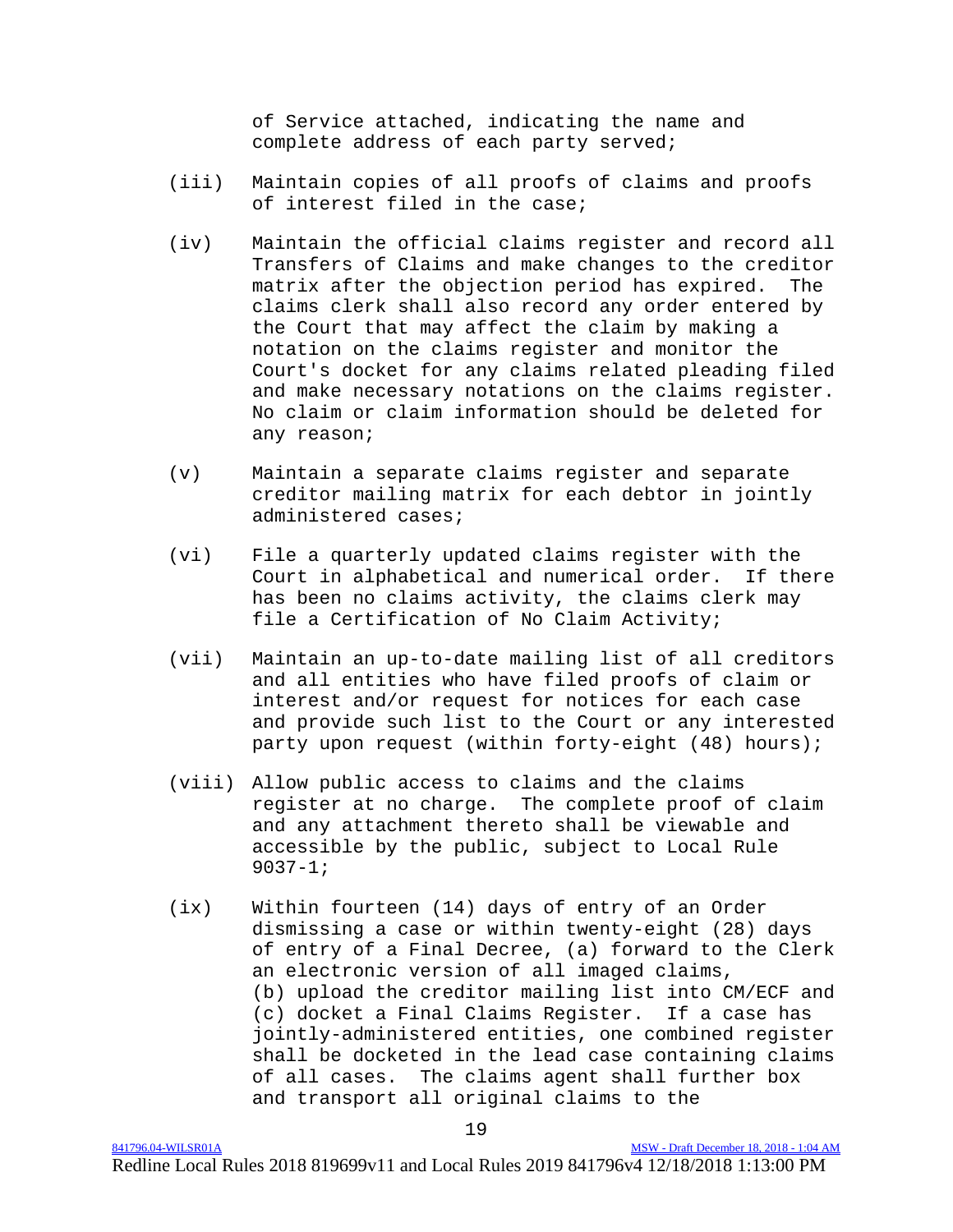Philadelphia Federal Records Center, 14470 Townsend Road, Philadelphia, Pennsylvania 19154 and docket a completed SF-135 Form indicating the accession and location numbers of the archived claims.

- (x) Within fourteen (14) days of entry of an Order converting a case, (a) forward to the Clerk an electronic version of all imaged claims; (b) upload the creditor mailing list into CM/ECF and (c) docket a Final Claims Register. If a case has jointlyadministered entities, one combined register shall be docketed in the lead case containing claims of all cases. A Final Claims Register shall also be docketed in each jointly-administered case containing the claims of only that specific case. The claims agent shall further box and transport all original claims to the Philadelphia Federal Records Center, 14470 Townsend Road, Philadelphia, Pennsylvania 19154 and docket a completed SF-135 Form indicating the accession and location numbers of the archived claims.
- (xi) Upon conversion of a chapter 11 case to a chapter 7 case, if there are more than two hundred (200) creditors, the claims agent appointed in the chapter 11 case shall (i) continue to serve all notices required to be served, at the direction of the chapter 7 trustee or the Clerk's Office or (ii) submit a termination order. If a termination order has been granted, the Claims Agent shall comply with Del. Bankr. L.R. 2002-1(f)(x) above.
- (xii) Upon entry of a termination order, terminating the service of a claim agent, the claims agent shall (a) forward to the Clerk an electronic version of all imaged claims; (b) upload the creditor mailing list into CM/ECF and (c) docket a Final Claims Register. If a case has jointly-administered entities, one combined register shall be docketed in the lead case containing claims of all cases. A Final Claims Register shall also be docketed in each jointly-administered case containing the claims of only that specific case. The claims agent shall further box and transport all original claims to the Philadelphia Federal Records Center, 14470 Townsend Road, Philadelphia, Pennsylvania 19154 and docket a completed SF-135 Form indicating the accession and location numbers of the archived claims.

 $20$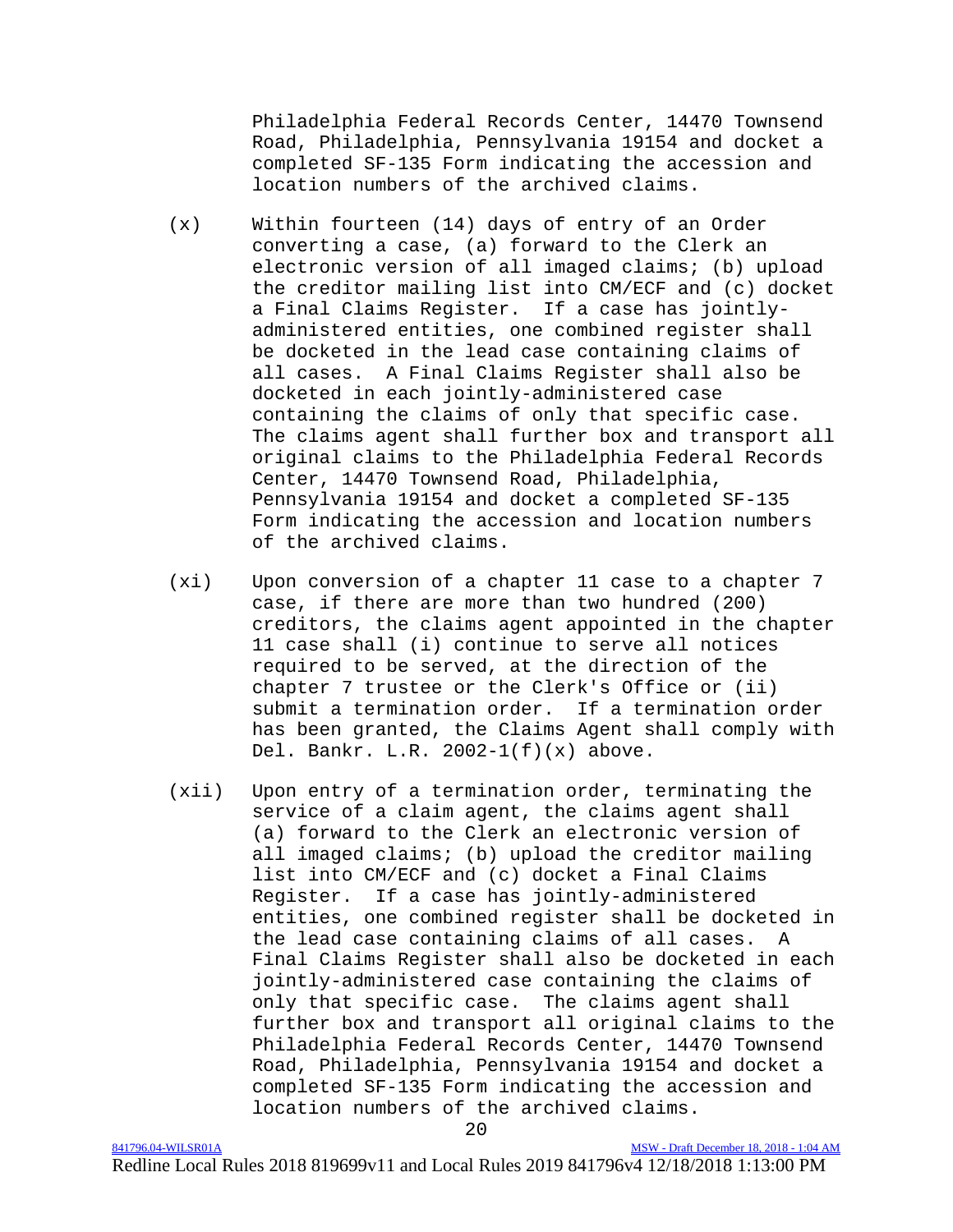### (g) Cases with Less Than 200 Creditors.

- (i) In cases with less than 200 creditors and no claims agent retained under 28 U.S.C. § 156(c), the Clerk shall serve as the notice agent and the Debtor shall provide the Clerk with a complete, accurate and upto-date creditor matrix in accordance with the time set forth in Fed. R. Bankr. P. 1007.
- (ii) The Debtor, within fourteen (14) days of entry of an Order converting a case or within twenty-eight (28) days of entry of a Final Decree, shall provide an updated creditor matrix.
- (h) Chapter 15 Cases. Unless otherwise ordered by the Court, the foreign representative shall be responsible for (i) the notice requirements under Fed. R. Bankr. P. 2002(q) and (ii) any applicable duties enumerated in Local Rule 2002-  $1(f)$ .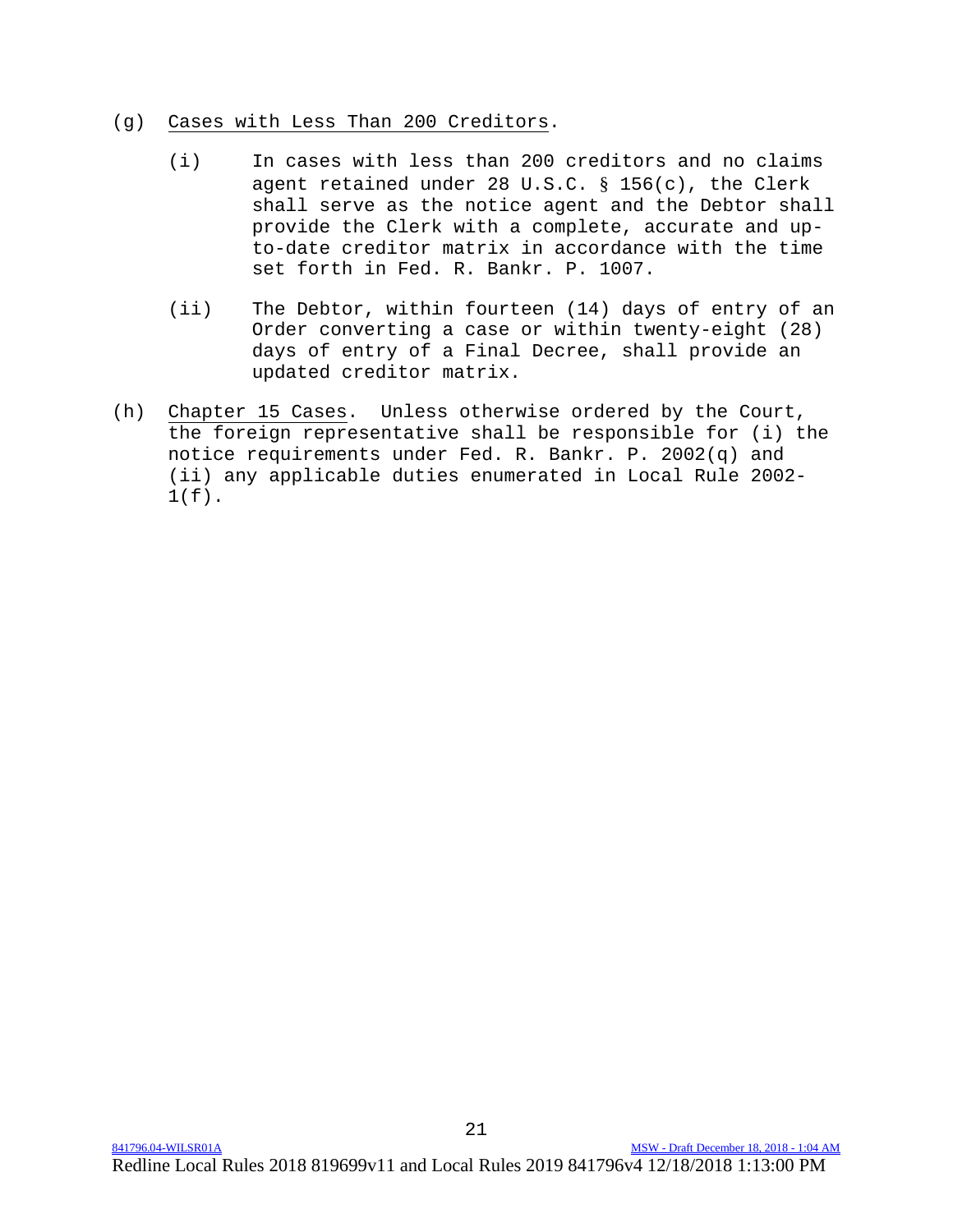# **Rule 2003-1 Submission of Interrogatories in Lieu of Live Testimony at Meetings Conducted under 11 U.S.C. § 341 in Chapter 7 and Chapter 13 Cases**.

- (a) Upon written motion, and after notice and an opportunity for hearing, the Court may, for cause, permit a debtor to submit to examination by written interrogatories in lieu of the debtor's live appearance at a meeting of creditors or equity security holders convened under 11 U.S.C. § 341.
- (b) A motion to proceed by written interrogatories filed by the debtor shall be served upon the interim trustee or the case trustee, as appropriate, the United States Trustee and all creditors who have filed a request for notices under Fed. R. Bankr. P. 2002. A notice of the filing of the motion to proceed by written interrogatories shall be served upon all creditors who have not been served with the full motion.
- (c) The form of the written interrogatories shall be determined by the interim trustee or the case trustee, as appropriate.
- (d) The original copy of the debtor's answers to written interrogatories shall be filed by the debtor with the Court and served upon the case trustee or the interim trustee, as appropriate.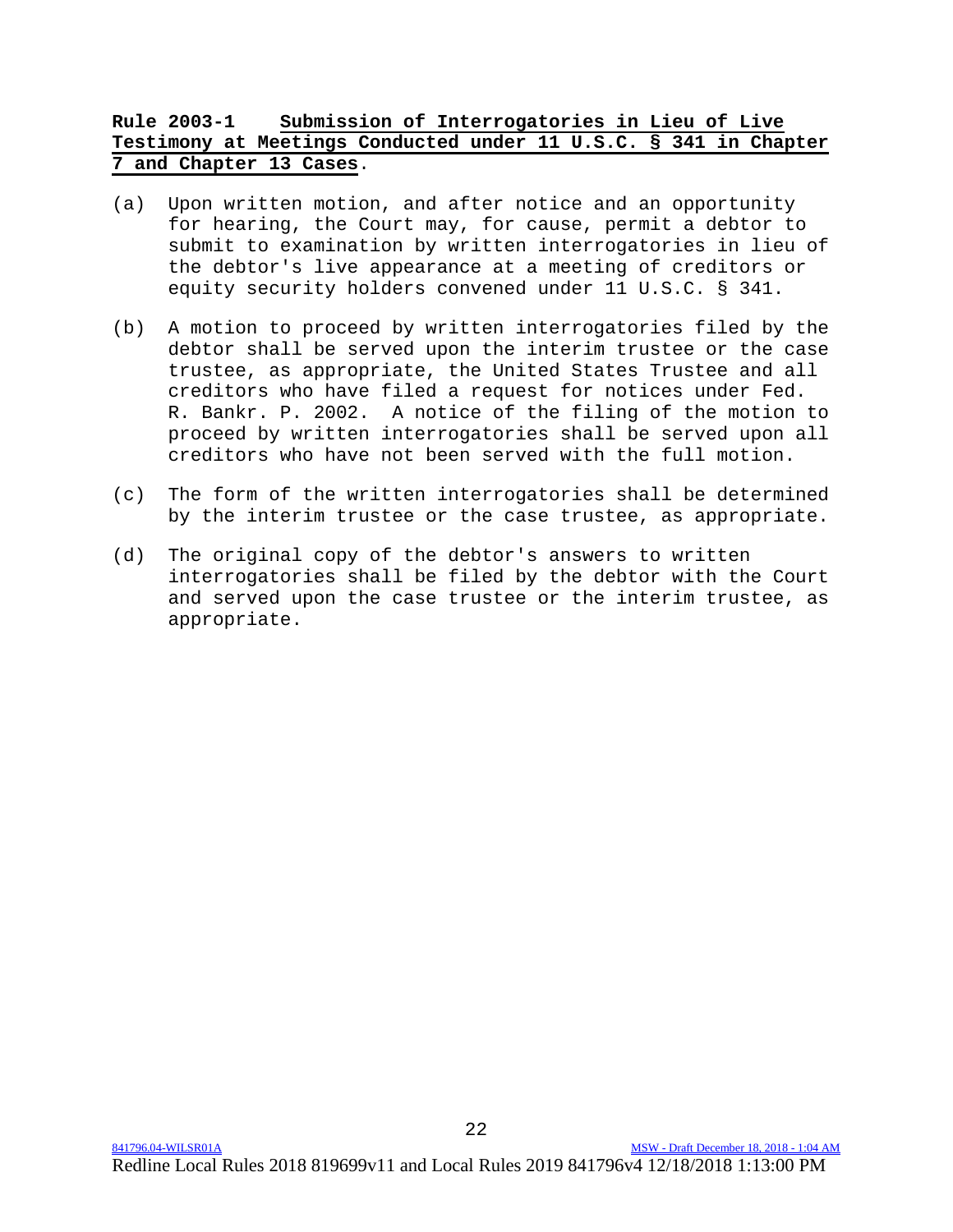#### **Rule 2004-1 Rule 2004 Examinations**.

- (a) Conference Required. Prior to filing a motion for examination or for production of documents under Fed. R. Bankr. P. 2004, counsel for the party seeking to examine any entity shall attempt to confer (in person or telephonically) with the proposed examinee or the examinee's counsel (if represented by counsel) to arrange for a mutually agreeable date, time, place and scope of an examination or production.
- (b) Certification of Conference Required. All motions for examination or production under this Local Rule shall include a certification of counsel by Delaware Counsel that either (i) a conference was held as required and no agreement was reached or (ii) a conference was not held and an explanation as to why no conference was held.
- (c) Examination on Parties' Agreement.
	- (i) A motion under Fed. R. Bankr. P. 2004 is not required if the proposed examinee agrees to voluntarily appear or produce documents. A notice setting forth the identity of the examinee, and the date, time, place and scope of the examination or production shall be filed and served in accordance with this Local Rule (such notice, an "Examination Notice").
	- (ii) The party seeking or providing discovery under an Examination Notice may move in this Court under the Examination Notice for relief as provided under Fed. R. Civ. P. 37(a)(1), (3), (4) and (5), as made applicable by Fed. R. Bankr. P. 7037, or for a protective order. For the avoidance of doubt, an attorney, as an officer of the court, may issue a subpoena to the party providing discovery under the Examination Notice as appropriate to obtain documents or examination subject of the Examination Notice.
	- (iii) A party in interest may file an objection to the Examination Notice within seven (7) days after the filing and service of the Examination Notice in accordance with this Local Rule. Unless otherwise ordered by the Court, Local Rule 7026-1 shall apply to any such objection, any response thereto, and any hearing on such objection.

23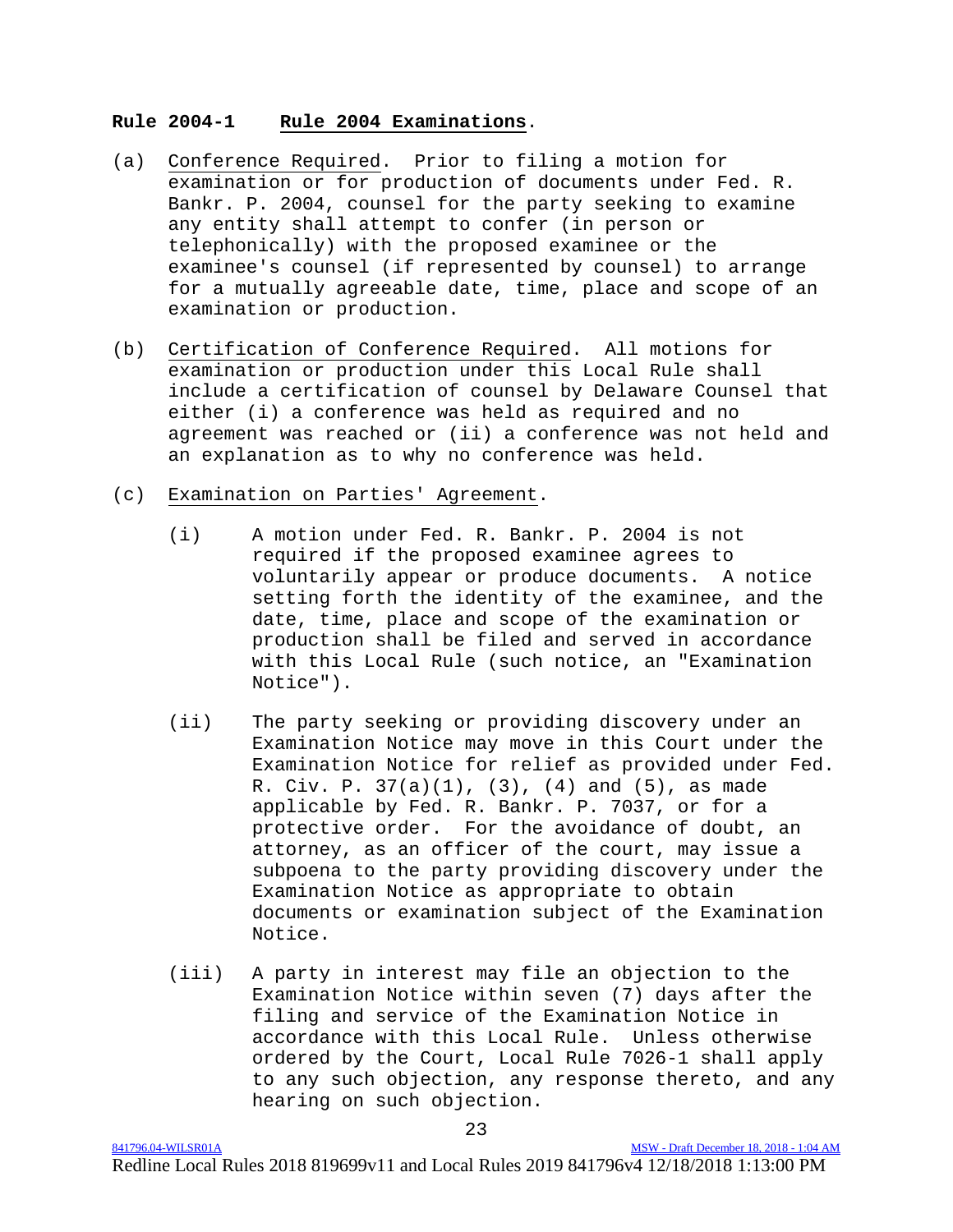- (d) Service Requirements. In lieu of any other rules of service that generally apply, all motions for or notices of examination or production of documents shall be served upon the following parties, through their counsel, if represented: (i) the debtor; (ii) the trustee; (iii) the United States Trustee; (iv) all official committees; and (v) the proposed examinee or party producing documents. All such motions shall be accompanied by a notice of motion setting forth (A) an objection, response or answer deadline not less than seven (7) days from service of the motion or notice and (B) if a motion is filed, the date, time and place of the hearing that is no less than fourteen (14) days from service of the motion. Such objection, response or answer deadline shall be no less than seventy-two (72) hours prior to such hearing.
- (e) For the avoidance of doubt, consensual discovery can be conducted by agreement and not under the provisions of Fed. R. Bankr. P. 2004 or this Local Rule, as applicable.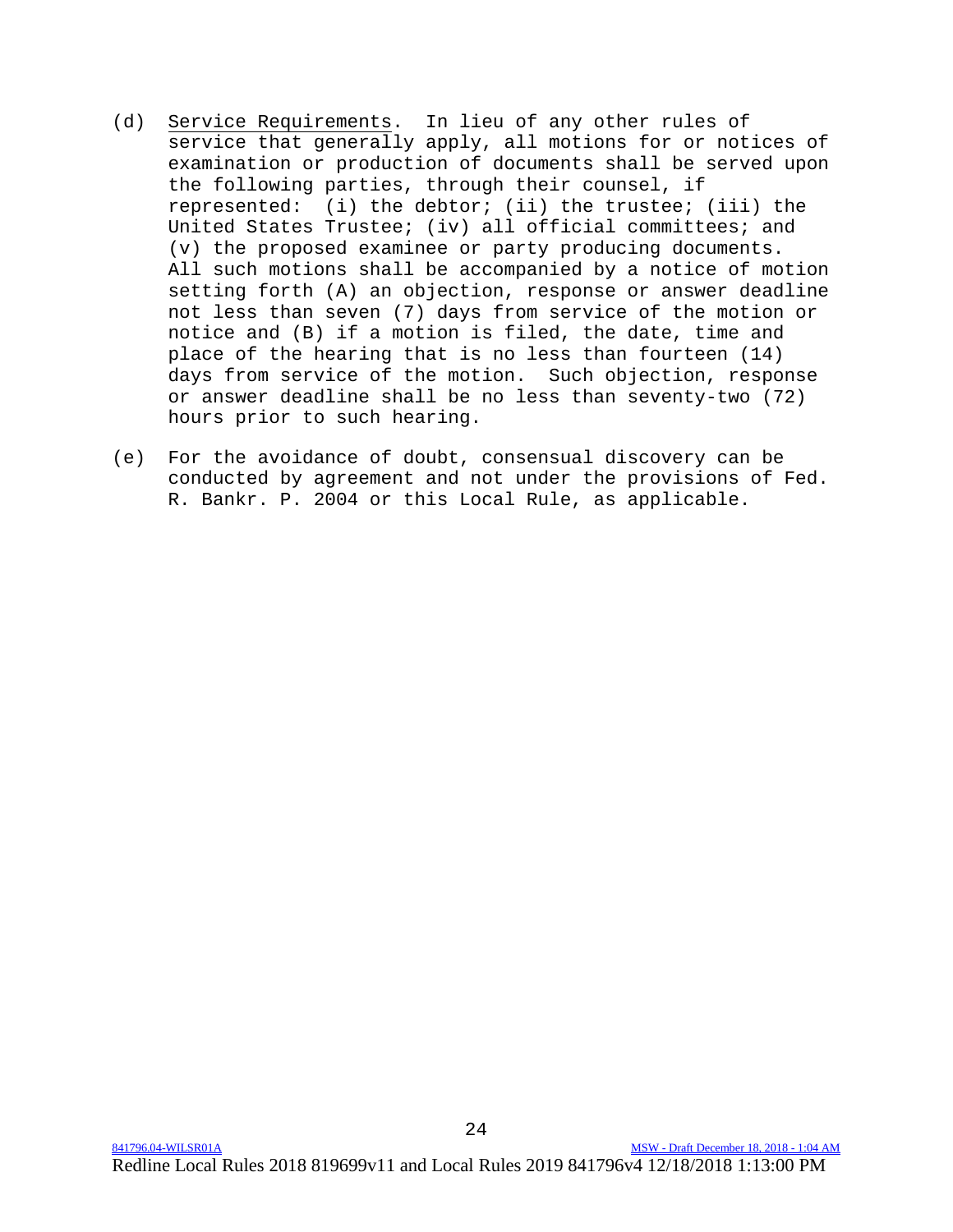**Rule 2011-1 Certification of Debtor-in-Possession Status or Trustee Qualification**. Whenever evidence is required that a debtor is a Debtor-in-Possession or that a trustee has qualified, the Clerk, or the Clerk's designee, may so certify in a document substantially in conformity with Local Form 112A or 112B.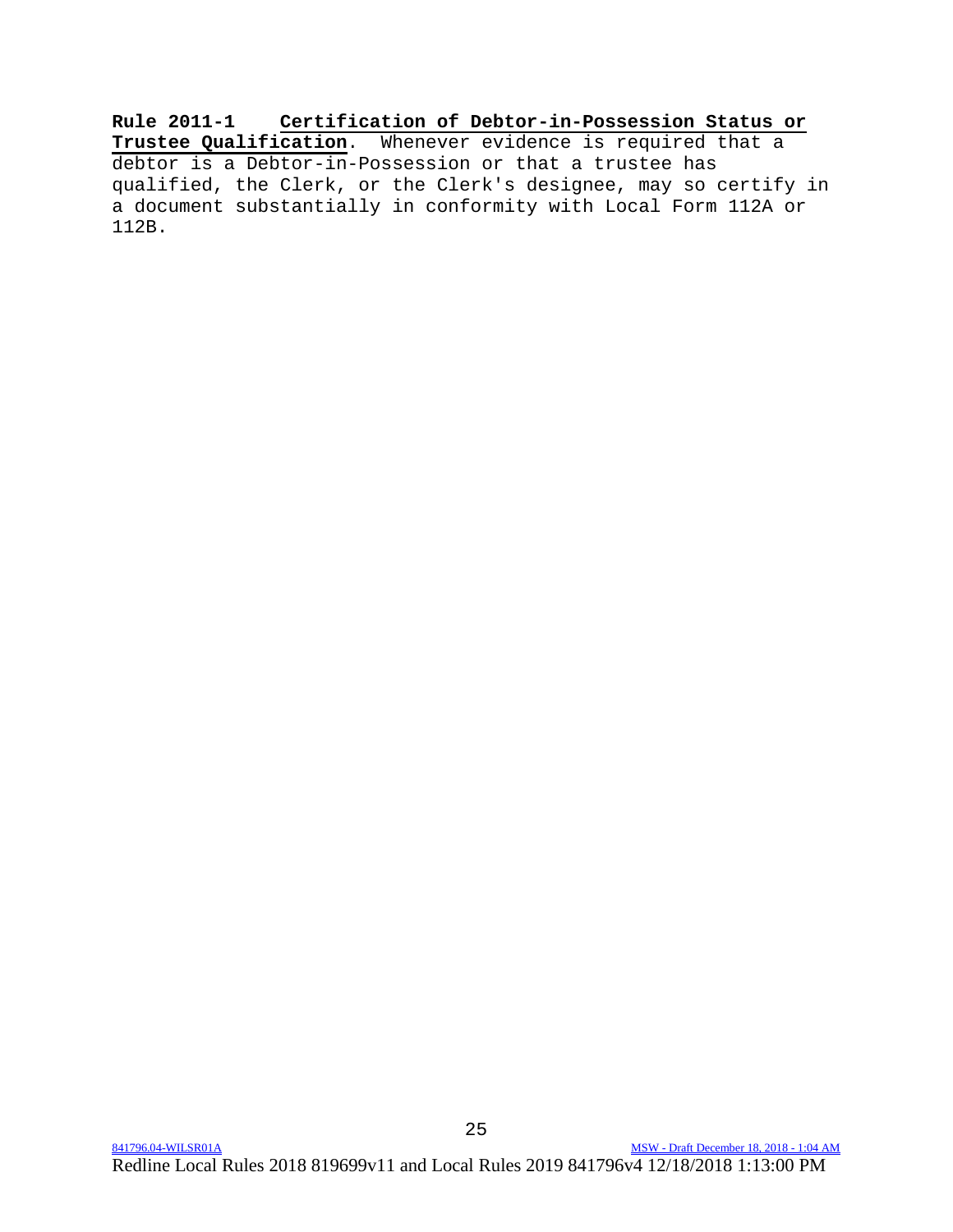#### **Rule 2014-1 Employment of Professional Persons**.

- (a) Motion for Approval. Any entity seeking approval of employment of a professional person under 11 U.S.C. § 327, 1103(a) or 1114 or Fed. R. Bankr. P. 2014 (including retention of ordinary course professionals) shall file with the Court a motion, a supporting affidavit or verified statement of the professional person and a proposed order for approval. Promptly after learning of any additional material information relating to such employment (such as potential or actual conflicts of interest), the professional employed or to be employed shall file and serve a supplemental affidavit setting forth the additional information.
- (b) Notice and Hearing. All retention motions shall be heard on the first omnibus or other hearing date that would allow adequateat least twenty-one (21) days' notice of the retention motion and hearing in accordance with Local Rules 9013 1 and 2002-1(b). If the retention motion is granted, the retention shall be effective as of the date the motion was filed, unless the Court orders otherwise.
- (c) Professional Disclosure. Any professional person whose employment is sought pursuant to this Local Rule must disclose its employment, or intended employment, of another professional for whom reimbursement will be requested under Local Rule 2016-2(f); provided, however, if such disclosure would require the disclosure of privileged information or information which may reveal confidential litigation strategy, such disclosure may be excused by the Court. Even if disclosure is excused, however, the professional will still be required to comply with the requirements of Local Rule 2016-2(f) in order to be reimbursed for any payment made by it to the other professional.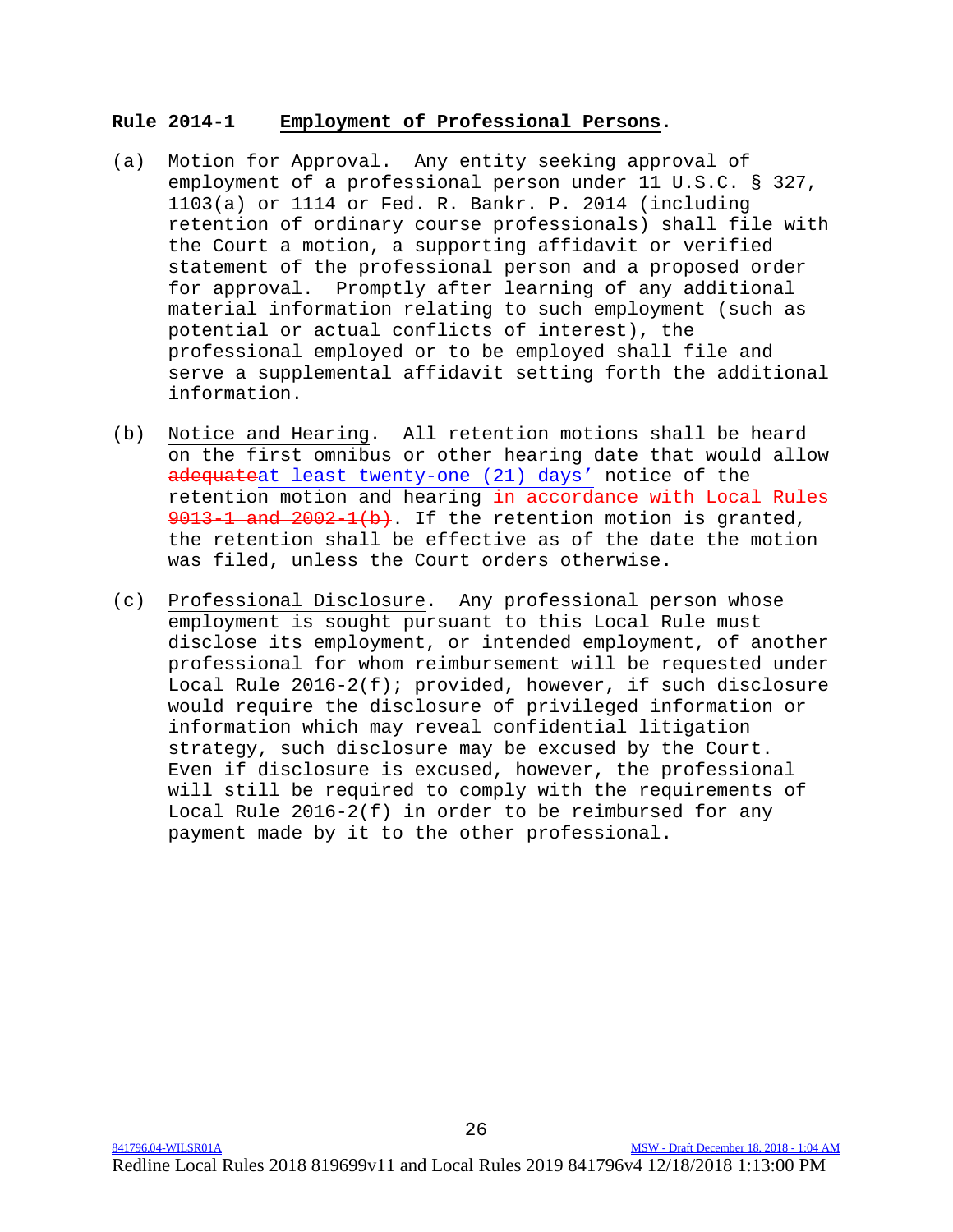# **Rule 2015-2 Debtor-in-Possession Bank Accounts in Chapter 11 Cases**.

- (a) Bank Accounts and Checks. Where the debtor uses preprinted checks, upon motion of the debtor, the Court may, without notice and hearing, permit the debtor to use its existing checks without the designation "Debtor-in-Possession" and use its existing bank accounts. However, once the debtor's existing checks have been used, the debtor shall, when reordering checks, require the designation "Debtor-in-Possession" and the corresponding bankruptcy number on all such checks.
- (b) Section 345 Waiver. Except as provided in Local Rule 4001- 3, no waiver of the investment requirements of 11 U.S.C. § 345 shall be granted by the Court without notice and an opportunity for hearing in accordance with these Local Rules. However, if a motion for such a waiver is filed on the first day of a chapter 11 case in which there are more than 200 creditors, or otherwise with cause shown, the Court may grant an interim waiver until a hearing on the debtor's motion can be held.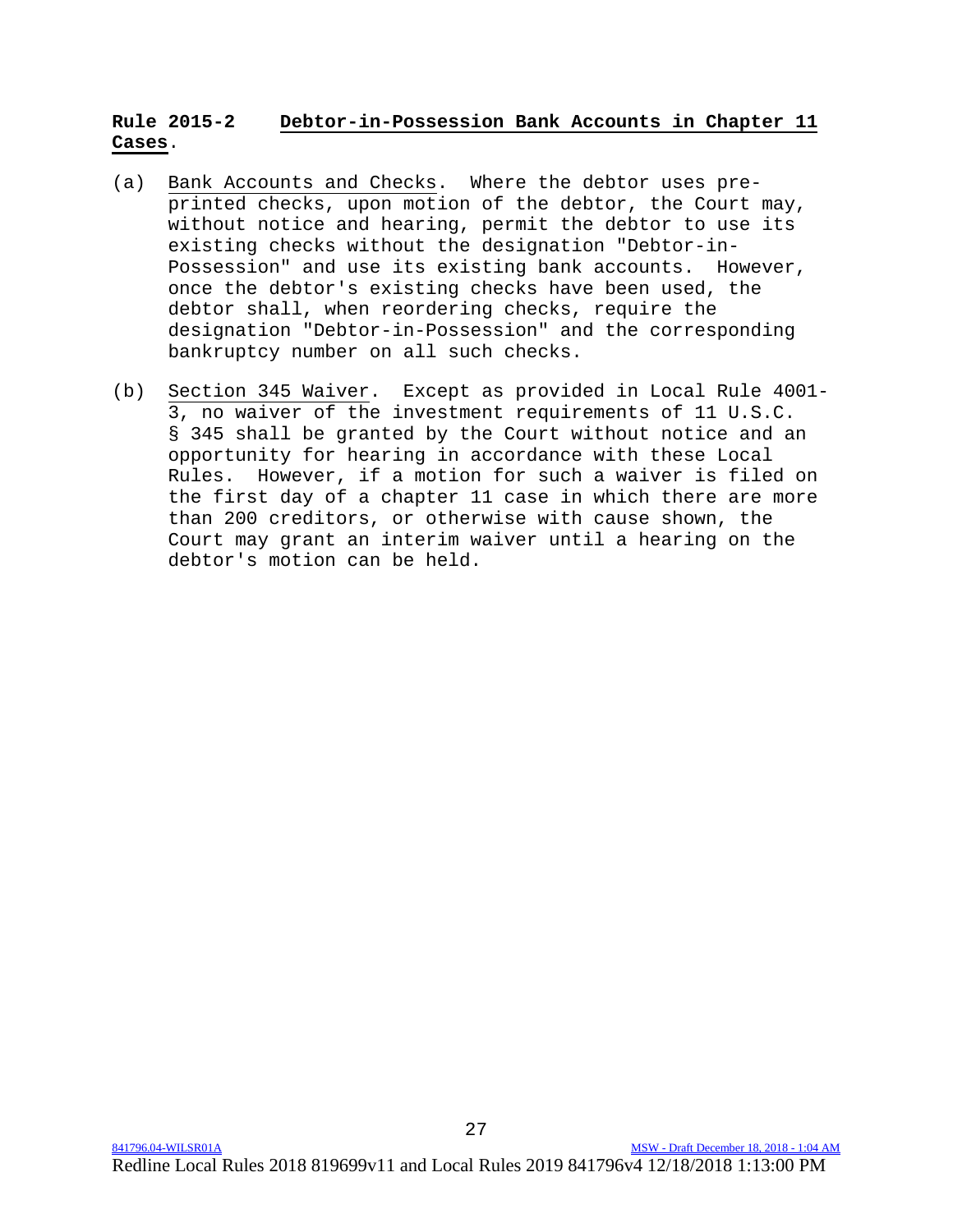**Rule 2016-1 Disclosure of Compensation**. Any attorney representing the debtor under the Code, or in connection with such a case, whether or not such attorney applies for compensation under the Code, shall file with the Court a statement of compensation paid or agreed to be paid, if such payment or agreement was made after one (1) year before the petition date, for services rendered or to be rendered in contemplation of or in connection with the case by such attorney and the source of such compensation as required by 11 U.S.C. § 329 and Fed. R. Bankr. P. 2016(b).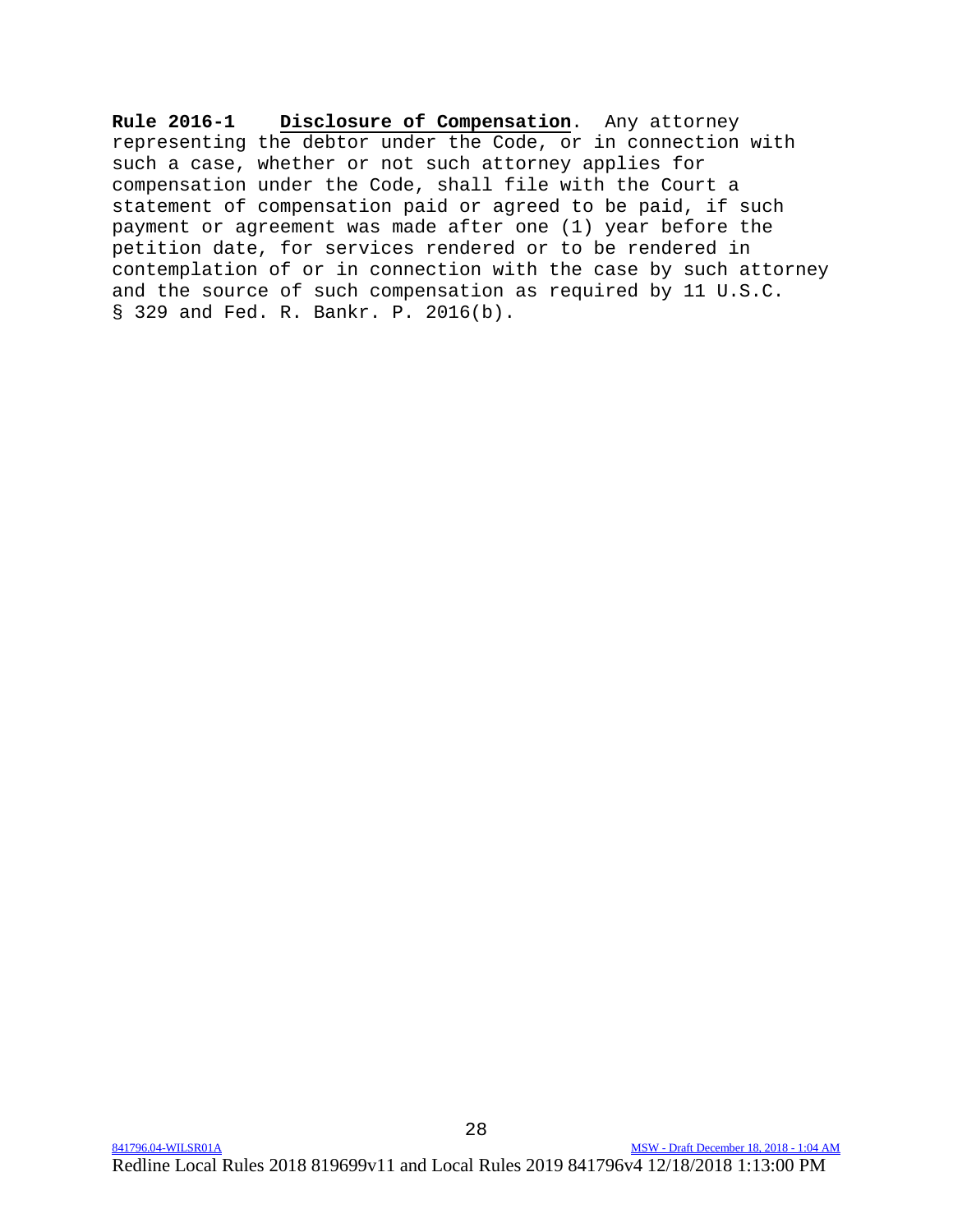# **Rule 2016-2 Motion for Compensation and Reimbursement of Expenses**.

- (a) Scope of Rule. This Local Rule applies to:
	- (i) Any motion of a professional person employed under 11 U.S.C. § 327, 328 or 1103 requesting approval for compensation and/or reimbursement of expenses; and
	- (ii) Any request of an entity for payment of an administrative expense under 11 U.S.C. § 503(b)(3) or 503(b)(4).
- (b) Effect of Rule. Any such motion or request for payment, in addition to complying with the Code and the Fed. R. Bankr. P. applicable to the filing and the contents of such a motion, shall comply with the information and certification requirements listed in Local Rule  $2016-2(c)-(q)$ . Any such motion not in compliance with these requirements will not be considered by the Court, unless a waiver is obtained under Local Rule 2016-2(h).
- (c) General Information Requirements.
	- (i) The motion shall include, as its first page(s), Local Form 101 and the information requested therein (categories given are examples).
	- (ii) Immediately thereafter, the motion shall include Local Form 102 and the information requested therein (categories given are examples). Where the applicant deems appropriate, the motion may also include a firm resume.
	- (iii) The narrative portion of the motion shall inform the Court of circumstances that are not apparent from the activity descriptions or that the applicant wishes to bring to the attention of the Court, including special employment terms, billing policies, expense policies, voluntary reductions, reasons for the use of multiple professionals for a particular activity or reasons for substantial time billed relating to a specific activity.
- (d) Information Requirements Relating to Compensation Requests. Such motion shall include activity descriptions which shall be sufficiently detailed to allow the Court to determine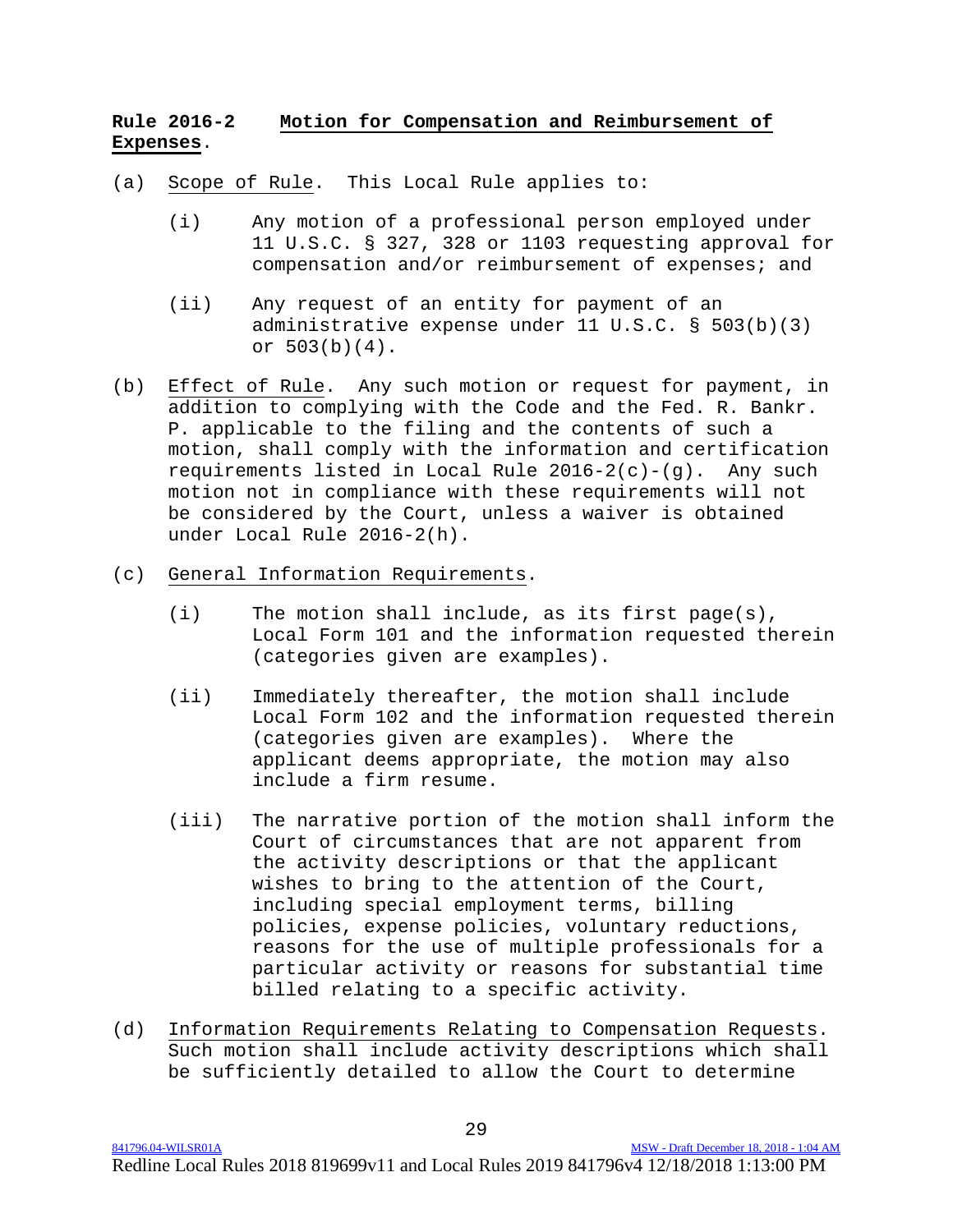whether all the time, or any portion thereof, is actual, reasonable and necessary and shall include the following:

- (i) All activity descriptions shall be divided into general project categories of time;
- (ii) All motions shall include complete and detailed activity descriptions;
- (iii) Each activity description shall include a time allotment;
- (iv) Activities shall be billed in tenths of an hour (six (6) minutes);
- (v) The aggregate amount of fees requested for all activities within a particular time entry;
- (vi) Each activity description shall include the type of activity (e.g., phone call, research);
- (vii) Each activity description shall include the subject matter (e.g., exclusivity motion, section 341 meeting);
- (viii) Activity descriptions shall not be lumped each activity shall have a separate description and a time allotment;
- (ix) Travel time during which no work is performed shall be separately described and may be billed at no more than 50% of regular hourly rates;
- (x) The activity descriptions shall individually identify all meetings and hearings, each participant, the subject(s) of the meeting or hearing and the participant's role; and
- (xi) Activity descriptions shall be presented chronologically or chronologically within each project category.
- (e) Information Requirements Relating to Expense Reimbursement Requests.
	- (i) The motion shall contain an expense summary by category for the entire period of the request. Examples of such categories are computer-assisted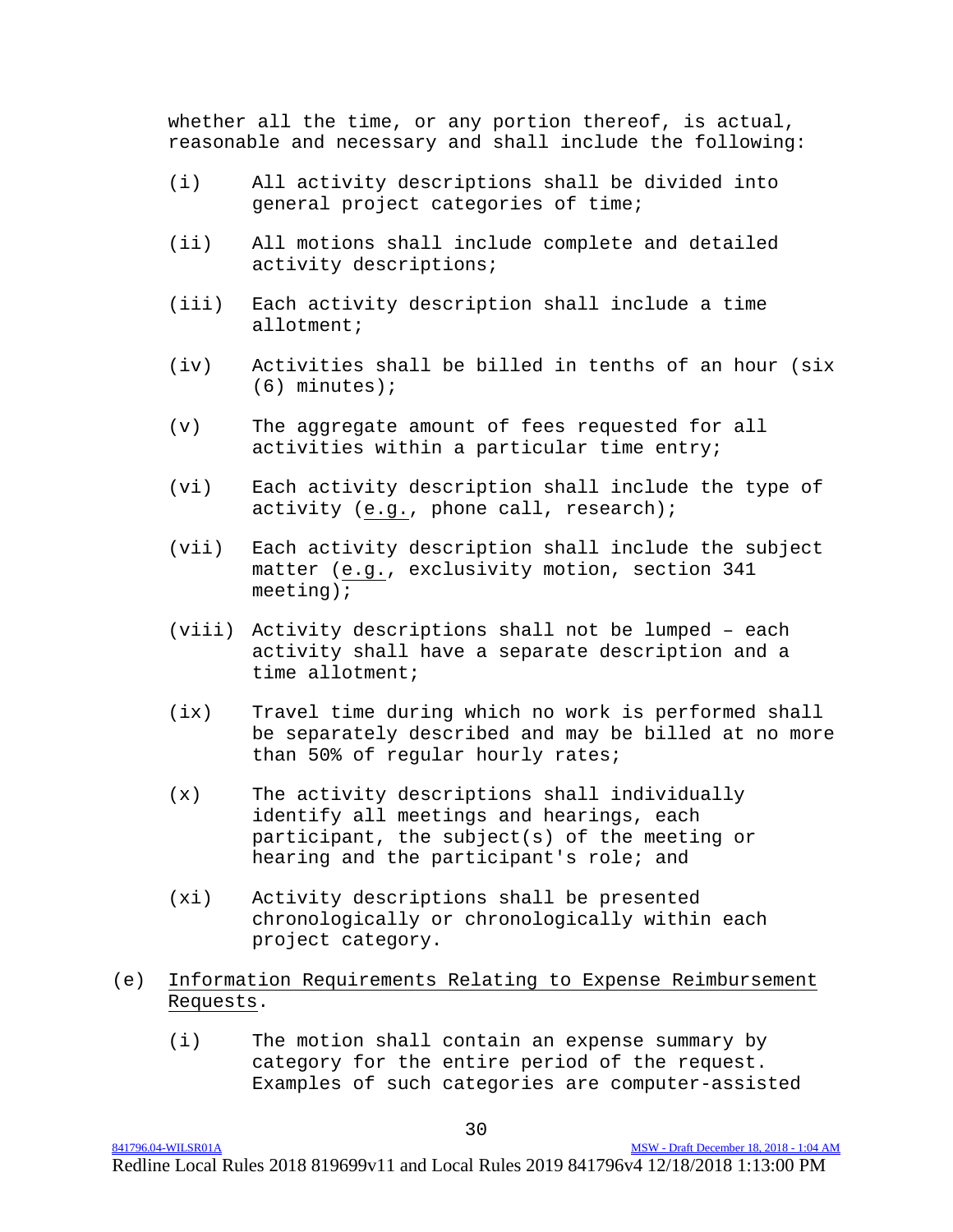legal research, photocopying, outgoing facsimile transmissions, airfare, meals and lodging.

- (ii) Following the summary, the motion shall itemize each expense within each category, including the date the expense was incurred, the charge and the individual incurring the expense, if available. With regard to meal reimbursements, the itemization shall list each meal separately and for each meal identify the meal (breakfast, lunch, etc.) and the number of persons attending. For travel reimbursements, the itemization shall list each trip separately and for each trip identify the mode of transportation (air, train, etc.), the departure and destination, and the name of the person travelling.
- (iii) The motion shall state the requested rate for copying charges (which shall not exceed \$.10 per page for black and white copies and \$.80 for color copies), computer-assisted legal research charges (which shall not be more than the actual cost) and outgoing facsimile transmission charges (which shall not exceed \$.25 per page, with no charge for incoming facsimiles).
- (iv) Receipts or other support for each disbursement or expense item for which reimbursement is sought must be retained and be available on request.
- (f) Reimbursement of Payments Made to Other Professionals. If any entity subject to this Local Rule seeks reimbursement for any payment it made to another professional, such entity must provide, with respect to the services rendered or expenses incurred by such other professional, the information required by paragraphs (c), (d), and (e) hereof, unless a waiver is obtained under paragraph (h) hereof.
- (g) Certification Requirement. The motion shall also contain a statement that the professional person seeking approval of the motion has reviewed the requirements of this Local Rule and that the motion complies with this Local Rule.
- (h) Waiver Procedure. An employed professional person or entity within the scope of this Local Rule may request that the Court waive, for cause, one or more of the information requirements of this Local Rule. Such a request should be made in the same motion in which the person seeks Court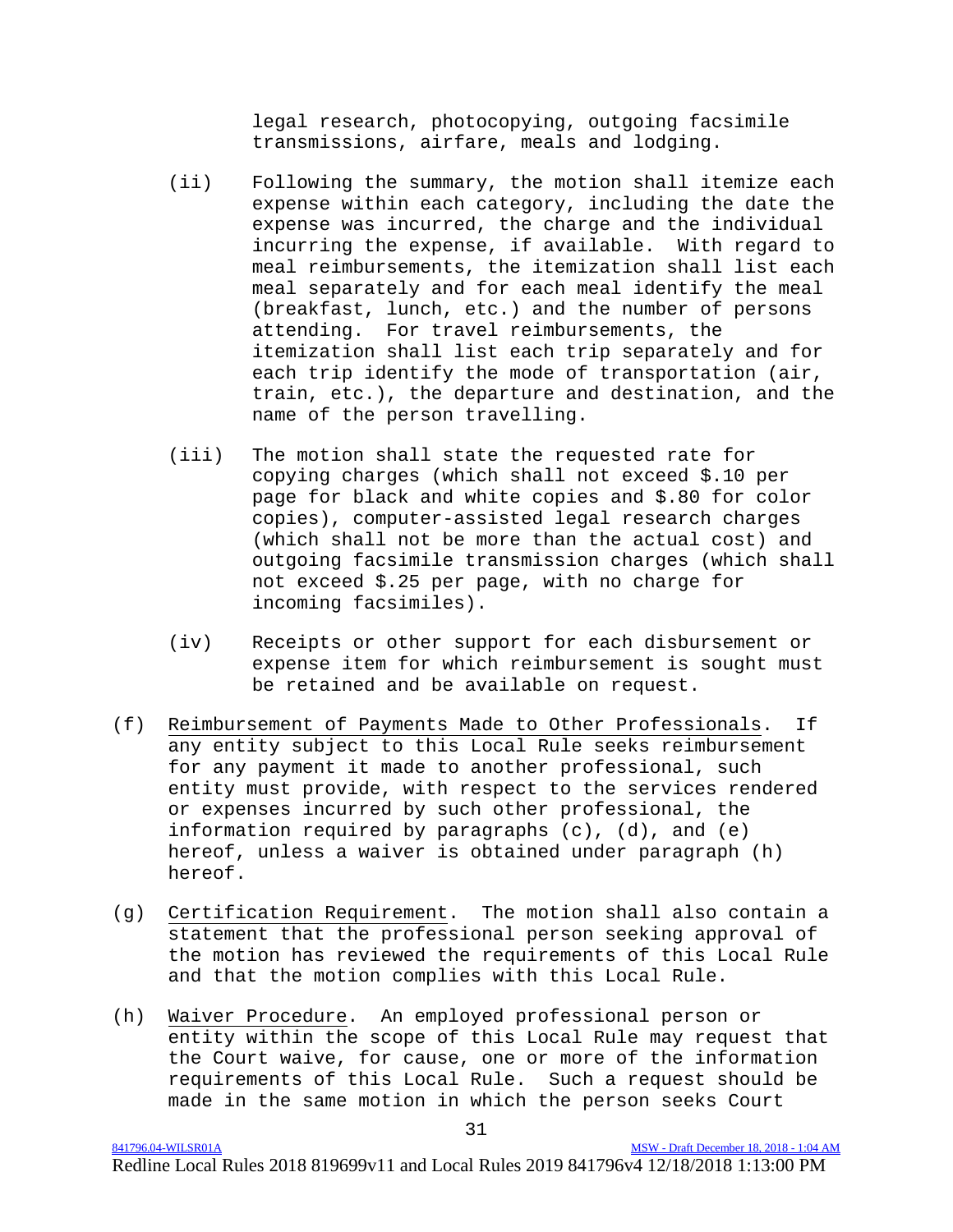approval to be employed, or as soon as possible thereafter, and shall be served on debtor's counsel, counsel to any official committee and the United States Trustee. The caption of any motion that contains a waiver request shall explicitly state that the person is seeking a waiver of one or more of the information requirements of this Local Rule.

- (i) Form of Order. The form of order submitted to the Court shall specifically recite the amounts requested in fees and in expenses.
- (j) Fee Examiners. The Court may, in its discretion or on motion of any party, appoint a fee examiner to review fee applications and make recommendations for approval. On conversion, the authority of the fee examiner ends unless retained by the chapter 7 trustee or otherwise ordered by the Court.
- (k) Final Fee Applications in Chapter 7 Asset Cases. Estate professionals shall file final fee applications in chapter 7 asset cases but shall not notice the final fee application for hearing. Instead, the hearing date shall be stated as TBD. The final fee application shall only be served upon the chapter 7 trustee and the United States Trustee. After the Trustee Final Report is filed with the Court, the Court will (i) notice the hearing for the final fee application and provide for the objection deadline and (ii) serve the notice of the final fee application. If the estate professional inadvertently notices a final fee application for hearing, it shall include language in the proposed form of order that "fees are subject to disgorgement pending approval of TFR."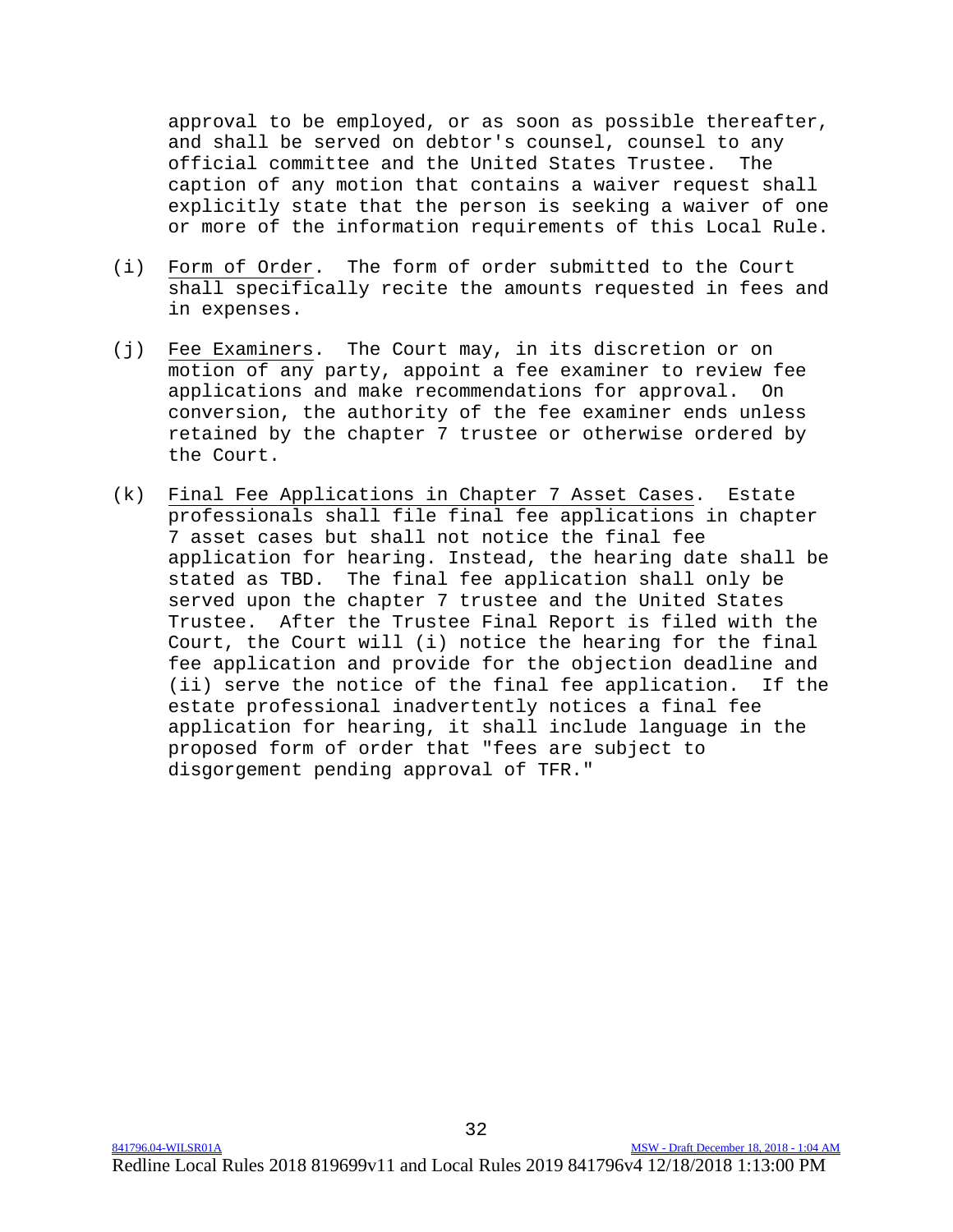## **PART III. CLAIMS AND DISTRIBUTION TO CREDITORS AND EQUITY INTEREST HOLDERS; PLANS**

### **Rule 3001-1 Filing Proof of Claim; Transfer of Claim**.

- (a) Filing Proof of Claim.
	- (i) Paper Claims. Any entity filing a proof of claim in a chapter 7, 12 or 13 case shall provide the Clerk with the original proof of claim and one (1) copy for the trustee and shall serve a copy on debtor's counsel or the debtor, if *pro se*. Any entity that files a proof of claim by mail and wishes to receive a clocked-in copy by return mail must include an additional copy of the proof of claim and a selfaddressed, postage-paid envelope.
	- (ii) Electronic Claims. Claims submitted through a court-approved electronic claims filing system are considered the original proof of claim. Additional copies for the Clerk and trustee are not required. Electronic claims shall be served on the debtor, if *pro se*.
- (b) Transfer of Claim. Any assignment or other evidence of a transfer of claim filed after the proof of claim has been filed shall include the claim number of the claim to be transferred. Absent any timely filed objection to the notice of transfer served by the Clerk, the claim shall be, without any further order of the Court, noted as transferred on the records of the Court or the claims agent, if one is appointed.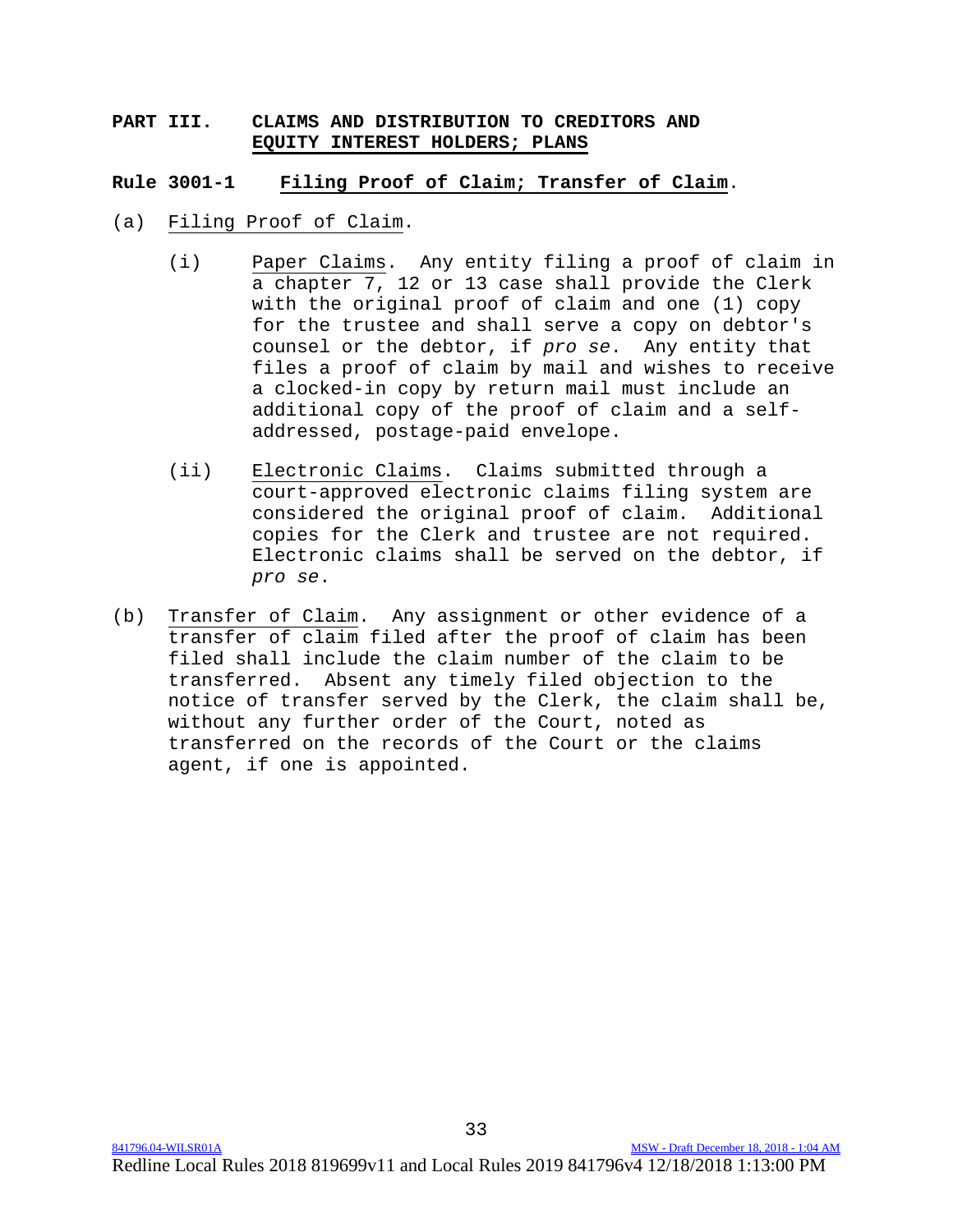## **Rule 3002-1 Government Deadline to File Proof of Claim.**

- (a) Chapter 11 Administrative Claims. Notwithstanding any provision of a plan of reorganization, any motion, notice, or court order in a specific case, the government shall not be required to file any proof of claim or application for allowance for any claims covered by section 503(b)(1)(B), (C), or (D).
- (b) After Conversion to Chapter 7 Asset Case. If notice of insufficient assets to pay a dividend was given to creditors under the Federal Rules or these Local Rules, and subsequently the trustee notifies the court that payment of a dividend appears possible, the Clerk shall give at least ninety (90) days' notice by mail to creditors of that fact and of the date by which proofs of claim must be filed. In such case, the proof of claim deadline for governmental entities shall be the longer of one hundred eighty (180) days after the petition was filed or ninety (90) days after the notice of assets was served or as otherwise provided in the Federal Rules.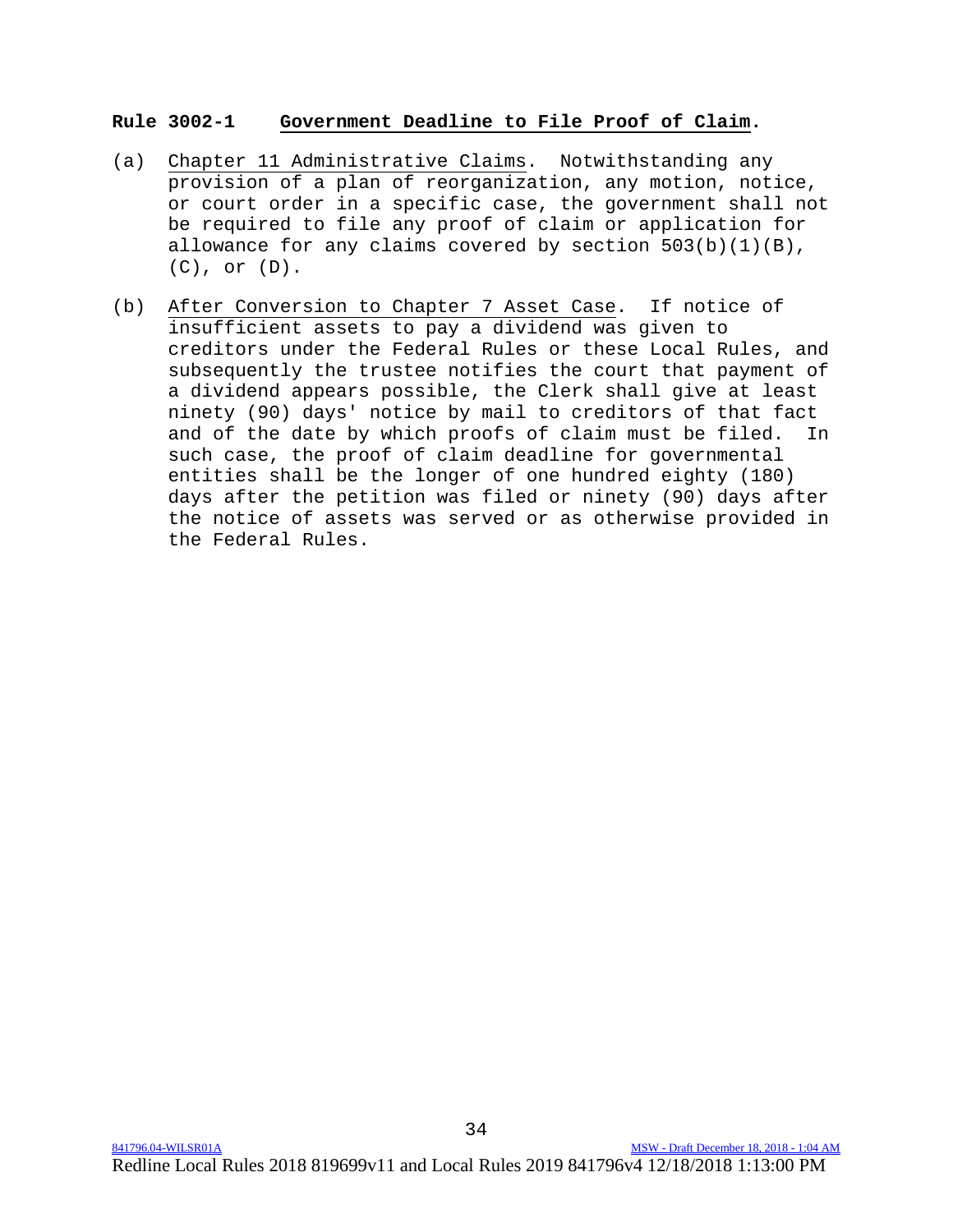## **Rule 3003-1 Proofs of Claim in Chapter 11 Cases**.

- (a) Claims Agent Appointed. Any entity filing a proof of claim in a chapter 11 case shall file the original and one (1) copy of the proof of claim with the claims agent and shall serve a copy on the trustee, if any, unless the claims agent accepts claims electronically, in which case only the electronically filed claim shall be submitted.
- (b) No Claims Agent Appointed. Any entity filing a proof of claim in a chapter 11 case, where there is no claims agent appointed, shall file the proof of claim with the Clerk's Office.
	- (i) When filing a paper claim, the entity shall file the original proof of claim and one (1) copy and shall serve a copy on the trustee, if any. Any entity that files a proof of claim by mail and wishes to receive a clocked-in copy by return mail must include an additional copy of the proof of claim and a self-addressed, postage-paid envelope.
	- (ii) Claims submitted through a court-approved electronic claims filing system are considered the original proof of claim. Additional copies for the Clerk and trustee are not required. Electronic claims shall be served on the debtor, if *pro se*.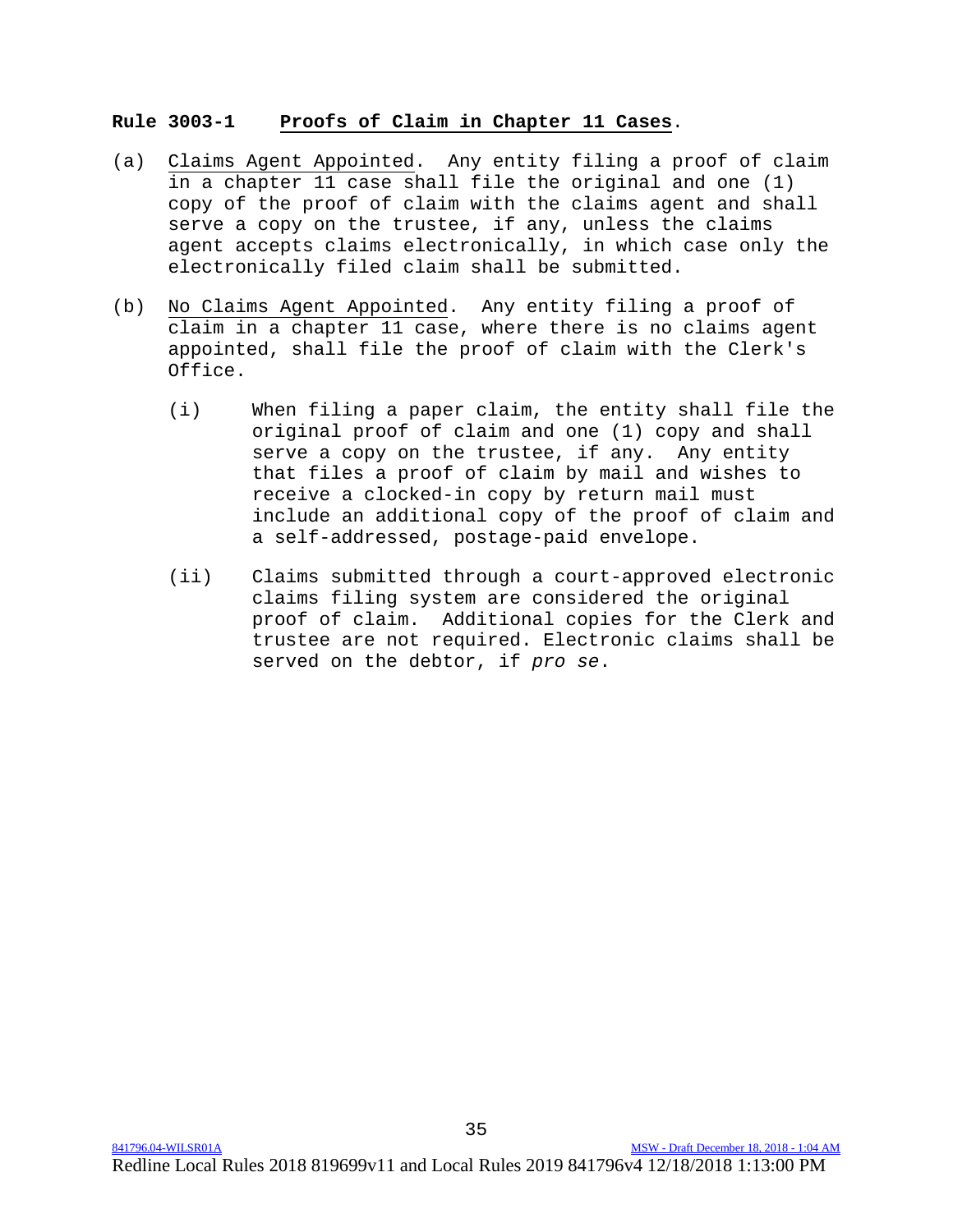### **Rule 3007-1 Omnibus Objection to Claims**.

- (a) Scope of Rule. This Local Rule applies to any objection to the allowance of a claim under an omnibus objection (i.e., an objection to claims asserted by more than one claimant) ("Objection"). To the extent of any inconsistency between this Local Rule and Fed. R. Bankr. P. 3007, this Local Rule governs omnibus objections to claims.
- (b) Effect of Rule. In addition to complying with those sections of the Code and those rules of the Fed. R. Bankr. P. generally applicable to an objection to the allowance of a claim, any Objection shall comply with the information and certification requirements listed in Local Rule 3007-  $1(c)-(f)$ .
- (c) Filed v. Scheduled Claim. If a claim has been scheduled on the debtor's schedules of liabilities and is not listed as disputed, contingent or unliquidated and a proof of claim has not been filed under Fed. R. Bankr. P. 3003, 3004 and/or 3005, the debtor may not object to the claim. Instead, the debtor must amend the schedules under Fed. R. Bankr. P. 1009 and provide notice as required by Local Rule 1009-2.
- (d) Substantive v. Non-Substantive Objections. An Objection is deemed to be on a substantive basis unless it is based on one or more of the following:
	- (i) A duplicate claim; provided, however, that a claim filed against two different debtors is not a duplicate claim unless the cases have been substantively consolidated by order of the Court;
	- (ii) A claim filed in the wrong case;
	- (iii) An amended or superseded claim;
	- (iv) A late filed claim;
	- (v) A claim filed by a shareholder based on ownership of stock; provided, however, that an Objection with respect to a claim filed by a shareholder for damages shall be deemed a substantive Objection;
	- (vi) A claim that does not have a basis in the debtor's books and records and does not include or attach sufficient information or documentation to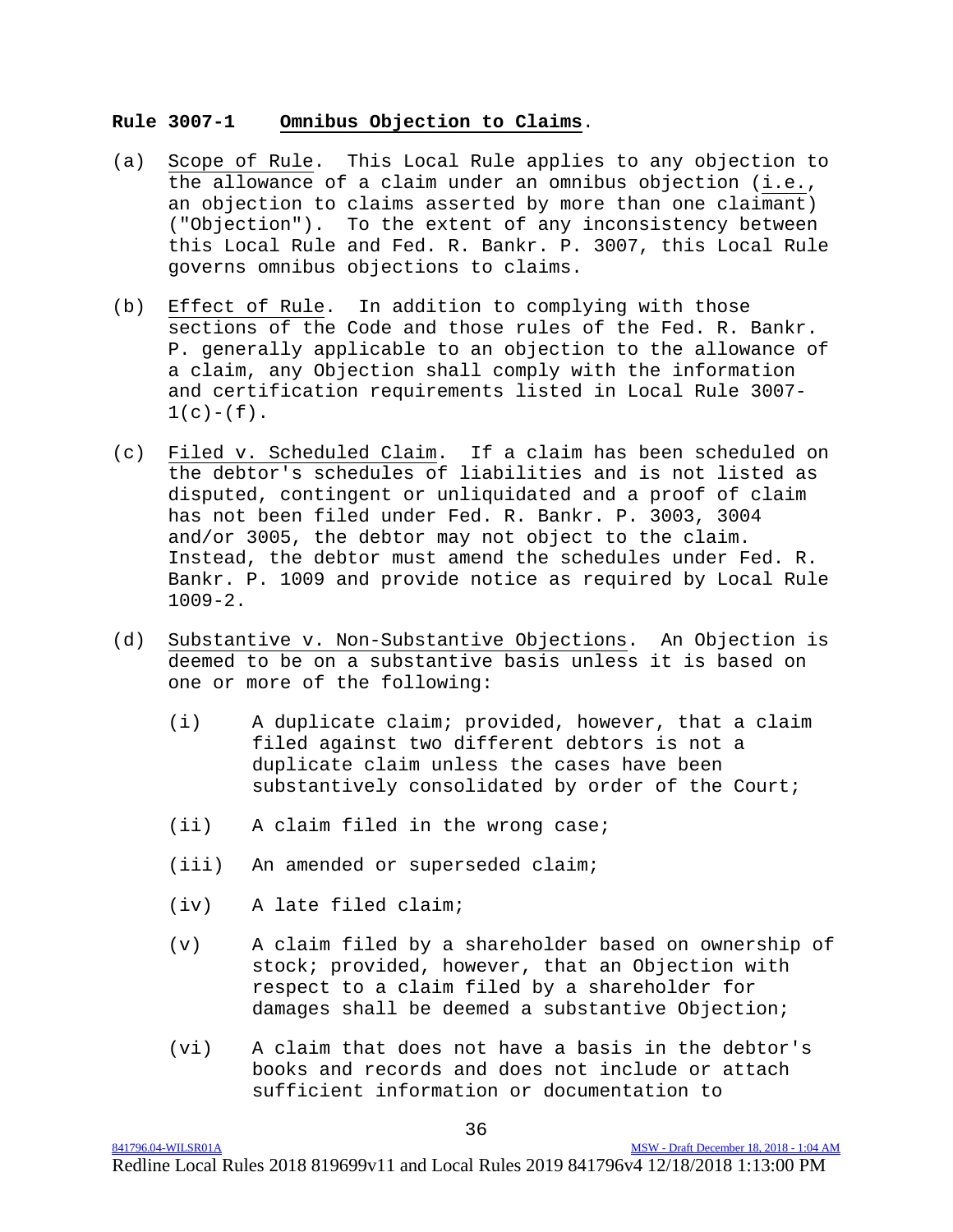constitute prima facie evidence of the validity and amount of the claim, as contemplated by Fed. R. Bankr. P. 3001(f); provided, however, that if the Court determines that the claim attaches or includes sufficient information or documentation and is otherwise in compliance with applicable rules, then<br>the Objection shall be deemed substantive. Any the Objection shall be deemed substantive. Objection under this subsection must be supported by an affidavit or declaration that states that affiant or declarant has reviewed the claim and all supporting information and documentation provided therewith, made reasonable efforts to research the claim on the debtor's books and records and believes such documentation does not provide prima facie evidence of the validity and amount of the claim;

- (vii) A claim that is objectionable under 11 U.S.C. §  $502(e)(1)$ ; and
- (viii) A claim for priority in an amount that exceeds the maximum amount under 11 U.S.C. § 507 of the Code.
- (e) General Requirements for Objections.
	- (i) Objection. Each Objection shall conform to the following requirements:
		- (A) Each Objection shall be filed as either substantive or non-substantive, but not both. A particular claim may be subject to both a substantive and a non-substantive Objection;
		- (B) The title of the Objection shall clearly state whether the Objection is on substantive or nonsubstantive grounds;
		- (C) Objections shall be numbered consecutively regardless of basis, i.e., 1st Omnibus (duplicate), 2nd Omnibus (amended and superceded); not 1st Omnibus (duplicate), 1st Omnibus (amended and superceded);
		- (D) Exhibit(s) of claims to which the Objection relates, which exhibit(s) shall be consistent with Local Rule 3007-1(e)(iii) and must be attached to the Objection; and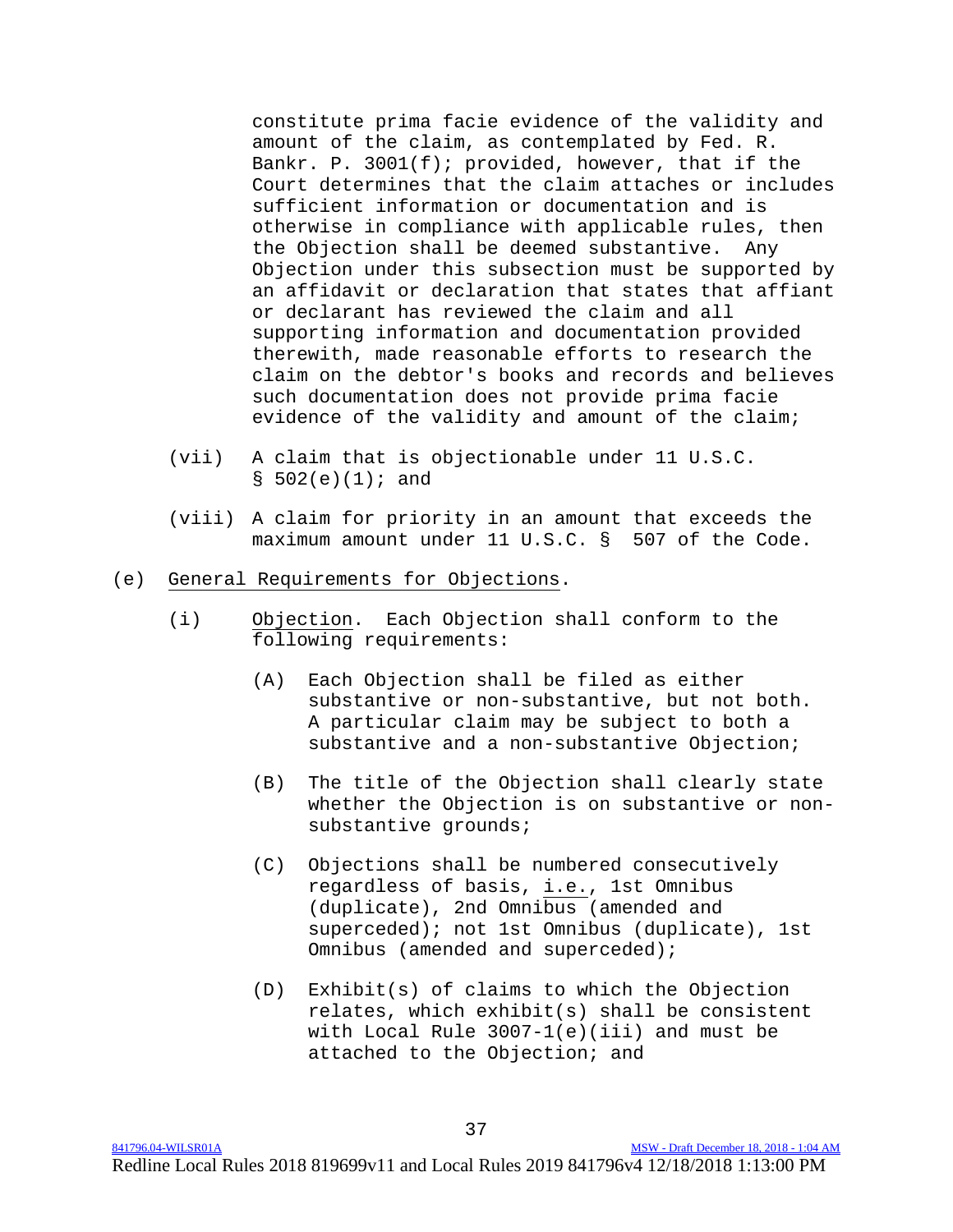- (E) The Objection shall also contain a statement by the objector or the objector's counsel that the Objection complies with this Local Rule.
- (ii) Affidavit or Declaration. If an affidavit or declaration is filed in support of the Objection, it shall state that the information contained in the exhibit is true and correct to the best of the affiant's or declarant's knowledge and belief.
- (iii) Exhibits.
	- (A) Each exhibit attached to an Objection shall include, at a minimum, the information identified in the following table, with such information entered in the respective boxes as appropriate:

| Name of Claimant | Claim Number | Claim Amount | 4<br>Reason for Disallowance |
|------------------|--------------|--------------|------------------------------|
|                  |              |              |                              |
|                  |              |              |                              |

- (B) Each exhibit shall contain only those claims to which there is one common basis for objection (e.g*.*, exhibit A duplicate claims; exhibit B amended or superseded claims).
- (C) A claim for which there are two or more bases for objection (e.g., a claim that is both duplicative and late filed) shall be referenced on each applicable exhibit.
- (D) Each exhibit shall have the claims listed alphabetically by the last name of the claimant (in the case of an individual) or the name of the entity (in the case of a corporation, partnership, limited liability company, etc.).
- (E) If an Objection seeks to reduce the amount of a claim, a column shall be added between columns (3) and (4) titled "Modified Claim Amount" and column (4) shall be changed from "Reason for Disallowance" to "Reason for Modification."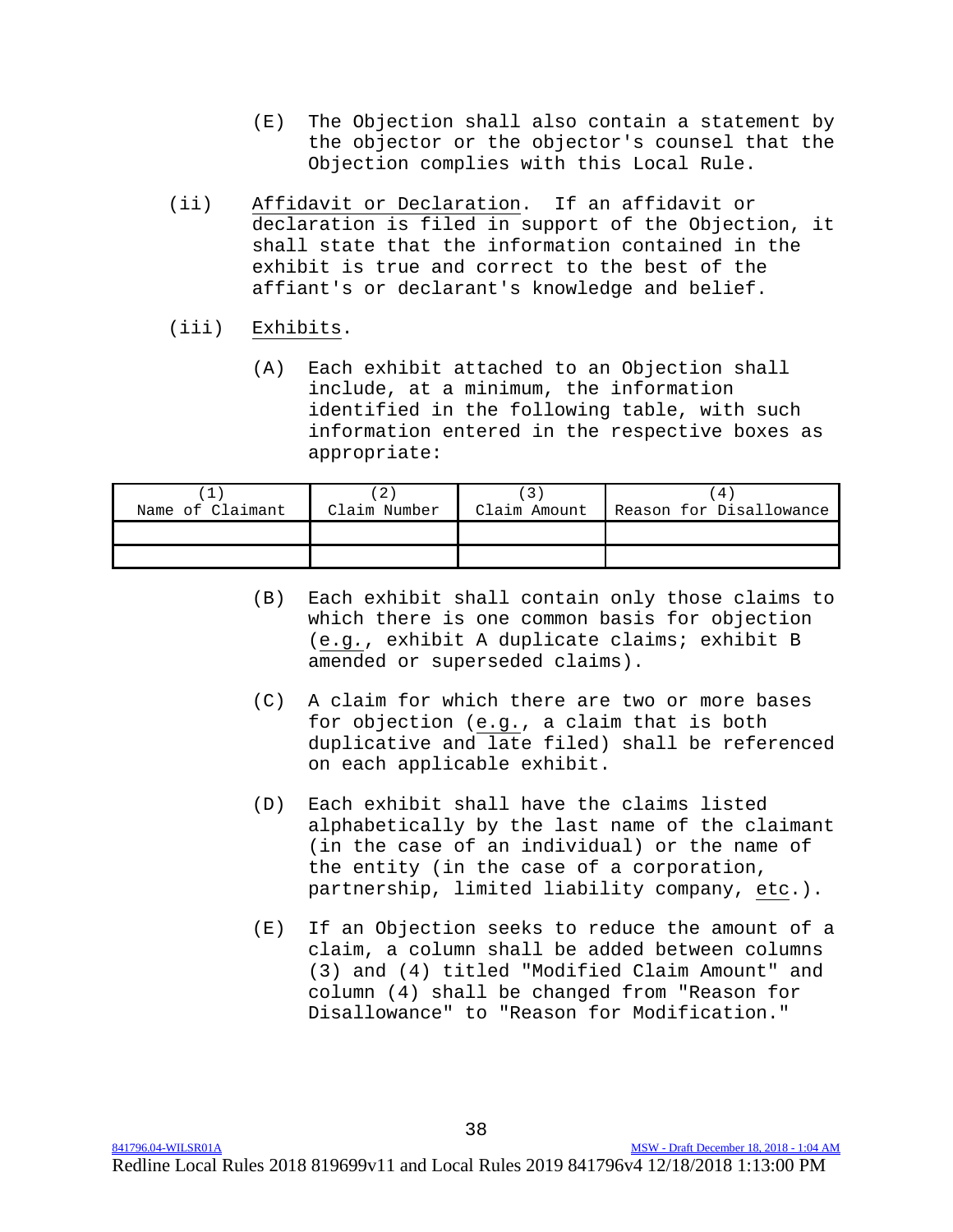| Name of<br>Claimant | $'$ 2)<br>Claim Number | Claim Amount | Modified Claim<br>Amount | 4<br>Reason for<br>Modification |
|---------------------|------------------------|--------------|--------------------------|---------------------------------|
|                     |                        |              |                          |                                 |
|                     |                        |              |                          |                                 |

(F) If an Objection seeks to change the classification of a claim, two columns shall be added between columns (3) and (4) titled "Claim Classification Status" and "Modified Classification Status" and column (4) shall be changed from "Reason for Disallowance" to "Reason for Reclassification."

| Name of<br>Claimant | (2)<br>Claim<br>Number | (3)<br>Claim<br>Amount | Claim<br>Classification<br>Status | Modified<br>Classification<br>Status | $4^{\circ}$<br>Reason for<br>Reclassificatio |
|---------------------|------------------------|------------------------|-----------------------------------|--------------------------------------|----------------------------------------------|
|                     |                        |                        |                                   |                                      |                                              |

(G) If an Objection seeks to change the priority of a claim, two columns shall be added between columns (3) and (4) titled "Claim Priority Status" and "Modified Priority Status" and column (4) shall be changed from "Reason for Disallowance" to "Reason for Modification."

| $\lfloor 1 \rfloor$ | 2)     |        | Claim    | Modified | 4            |
|---------------------|--------|--------|----------|----------|--------------|
| Name of             | Claim  | Claim  | Priority | Priority | Reason for   |
| Claimant            | Number | Amount | Status   | Status   | Modification |
|                     |        |        |          |          |              |
|                     |        |        |          |          |              |
|                     |        |        |          |          |              |

(H) If an Objection seeks to disallow amended or duplicate claims, the title of column (2) shall be changed from "Claim Number" to "Remaining Claim Number" and a column shall be added between columns (2) and (3) titled "Duplicate or Amended Claim to be Disallowed."

|          |                 | Duplicate or  |        |              |
|----------|-----------------|---------------|--------|--------------|
| (1)      |                 | Amended Claim | 3)     | (4)          |
| Name of  | Remaining Claim | to be         | Claim  | Reason for   |
| Claimant | Number          | Disallowed    | Amount | Disallowance |
|          |                 |               |        |              |
|          |                 |               |        |              |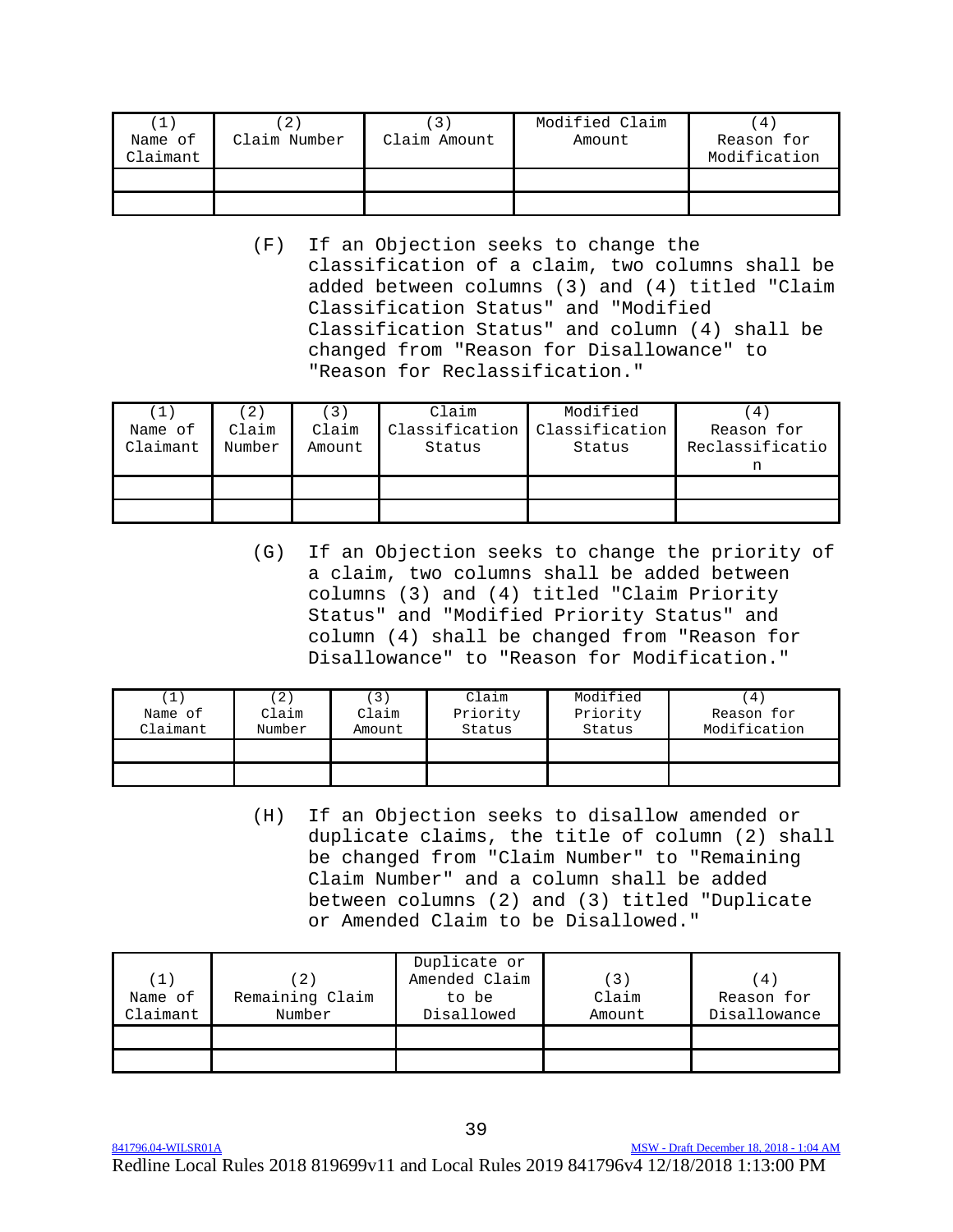(I) If an Objection seeks to disallow late filed claims, a column shall be added between columns (1) and (2) titled "Date Claim Filed."

| Name of<br>Claimant | Date<br>Claim<br>Filed | ∠<br>Claim<br>Number | Claim<br>Amount | $4^{\circ}$<br>Reason for<br>Disallowance |
|---------------------|------------------------|----------------------|-----------------|-------------------------------------------|
|                     |                        |                      |                 |                                           |
|                     |                        |                      |                 |                                           |

- (J) Where the Objection is based on substantive grounds, the exhibit must include a claimspecific declaration in the column titled "Reason for Disallowance" giving sufficient detail as to why the claim should be disallowed. The following are examples of "sufficient detail" necessary to sustain an Objection on a substantive basis:
	- (1) If the claim is against a non-debtor entity, then the non-debtor entity must be identified;
	- (2) If the claim has been paid or satisfied prepetition (not postpetition), then the check number and the date the check was issued must be identified. (An objection to a claim on the basis that the claim has been paid or satisfied postpetition is not a valid objection); and
	- (3) If the claim includes a postpetition claim, then the date the postpetition claim arose must be identified.
- (iv) Proofs of Claim. If the Objection is nonsubstantive, then copies of the proofs of claim need not be provided to the Court, except that proofs of claim relating to an Objection based on Local Rule 3007-1(d)(iii) (i.e., amended or superseded claim) and proofs of claim and any attached supporting documentation relating to an Objection based on Local Rule 3007-1(d)(vi) (i.e., a claim without any supporting documents) shall be provided to the Court as set forth in Local Rule  $3007-1(e)(iv)(A)-(C)$ . When the Objection is substantive, a copy of the proofs of claim and all supporting documentation shall be provided to the Court as follows: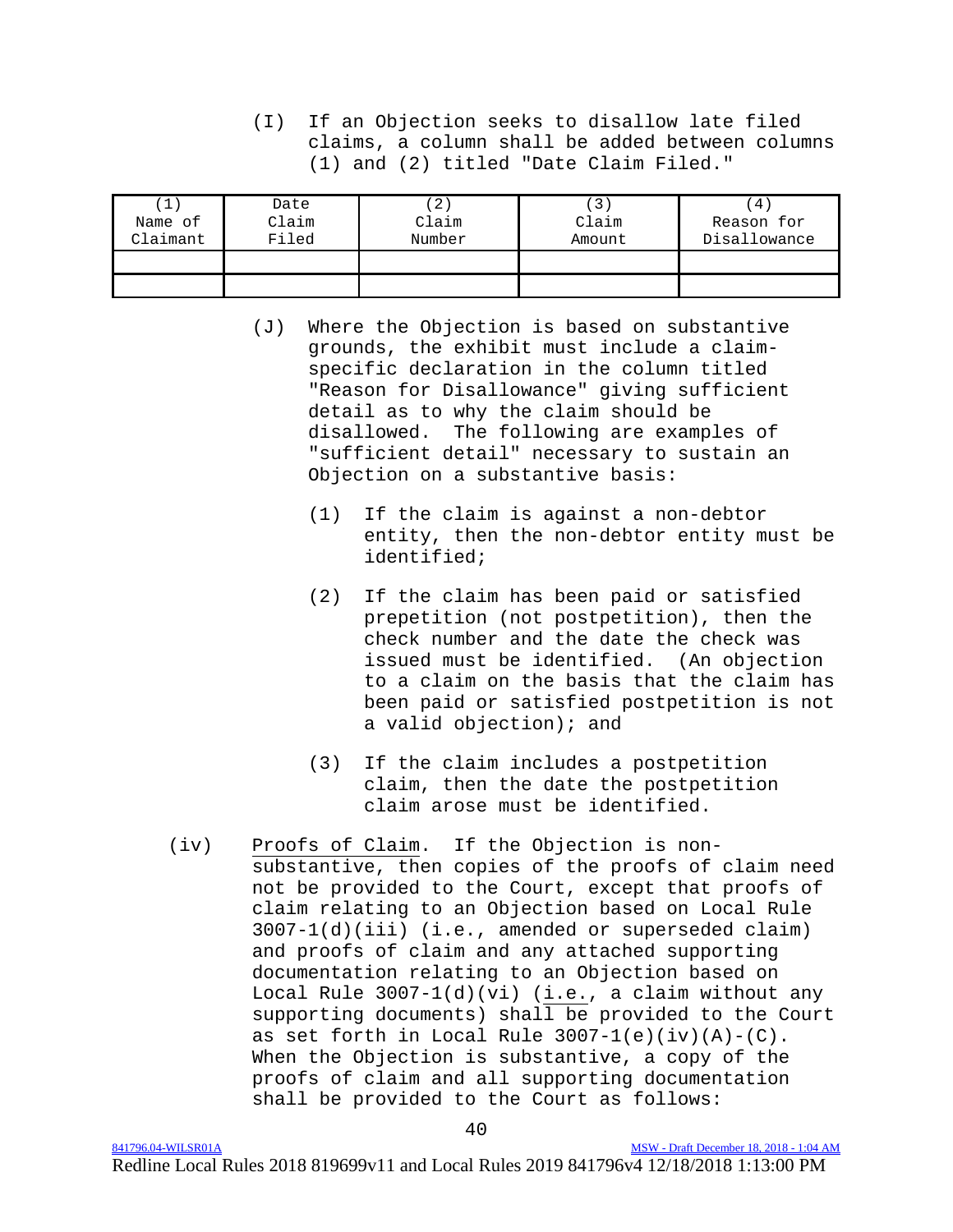- (A) Proofs of claim shall be in a binder and separated by tabs;
- (B) Proofs of claim shall be in the order as listed in the exhibit(s), with additional tabs indicating to which exhibit the claims relate; and
- (C) At least fourteen (14) days before the hearing on the Objection, a Notice of Submission of Proofs of Claim is to be filed and delivered to the respective Judge's chambers with copies of the claims (with all attachments) along with the Objection to those claims. The Notice of Submission of Proofs of Claim stating that the claims have been delivered to chambers and that copies can be requested from objector's counsel shall be served upon all parties requesting notice under Fed. R. Bankr. P. 2002.
- (v) Notice of Objection to Claim Holder. Each claim holder whose rights are affected by an Objection shall receive a "Notice of Objection to Claim" that shall conform to Local Form 113 or a copy of the Objection.
- (f) Requirements Relating to Substantive Objections.
	- (i) As authorized by Fed. R. Bankr. P. 3007(c), the Court hereby orders that an Objection which is based on substantive grounds may contain more than one but no more than 150 claims and that no more than two substantive Objections may be filed with the Court each calendar month.
	- (ii) Leave from the requirements of subsection (f)(i) of this Local Rule may be sought, for cause, by separate motion filed and heard prior to the filing of an Objection not in compliance with subsection (f)(i) of this Local Rule.
	- (iii) An Objection based on substantive grounds, other than incorrect classification of a claim, shall include all substantive objections to such claim.
	- (iv) An Objection based on incorrect classification of a claim, shall: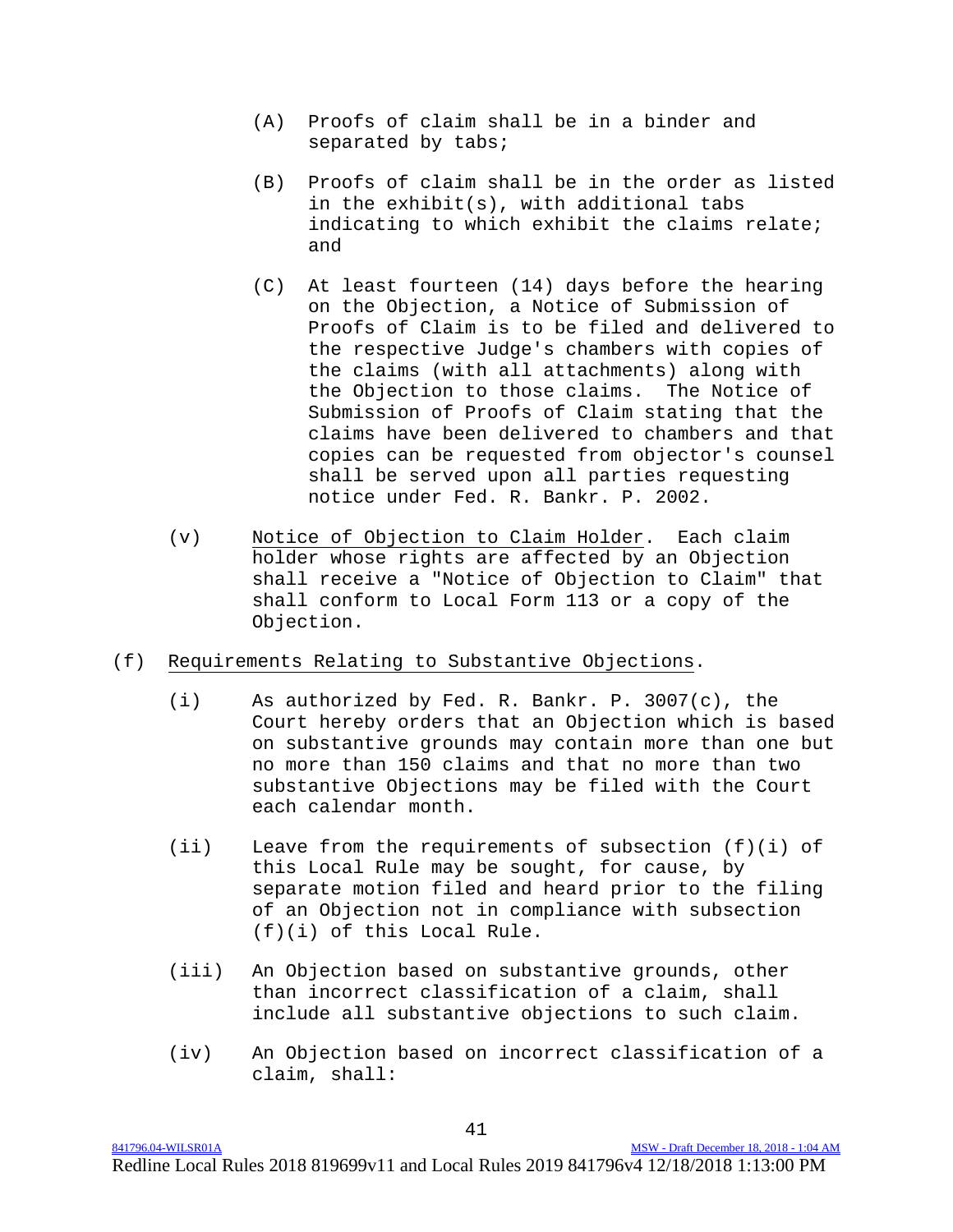- (A) provide in the title (or otherwise conspicuously state) that substantive rights may be affected by this Objection and by any further Objection that may be filed; and
- (B) otherwise comply with these Local Rules other than subsection (f)(i) above.
- (v) Fed. R. Bankr. P. 7015 shall apply to any substantive Objection and upon the filing of a response to such substantive Objection, the objector may only amend such Objection upon leave of court or written consent of the claimant; provided, however, that if an Objection to a particular claim is determined to be substantive under Local Rule 3007- 1(d)(vi) or the claimant filed a response to an Objection made under Local Rule 3007-1(d)(vi) and the response included supporting documentation or information, then the Objection may be amended without written consent or leave of Court.
- (vi) The Court will not consider any substantive Objection to personal injury or wrongful death claims that would be in violation of 28 U.S.C.  $$157(b)(2)(B).$
- (g) *Pro se*. Any claimant may participate *pro se* (and telephonically) at a hearing on an Objection to his or her claim by following the telephonic appearance procedures located on the Court's website.
- (h) Responses and Replies to Objection.
	- (i) Response Deadline. Any response to an Objection shall be due no later than seven (7) days before the hearing date. See also Del. Bankr. L.R. 9006-1.
	- (ii) Reply. Reply papers may be filed and, if filed, shall be served so as to be received by  $4:00$  p.m. prevailing Eastern Time the day prior to the deadline for filing the agenda. See alsofiled and served in accordance with Del. Bankr. L.R. 9006-  $1(d)$ .
- (i) Hearings on Objections and Responses. Hearings on Objections, and any response thereto, may ordinarily be held on the regularly scheduled omnibus hearing dates in chapter 11 cases, consistent with these Local Rules. When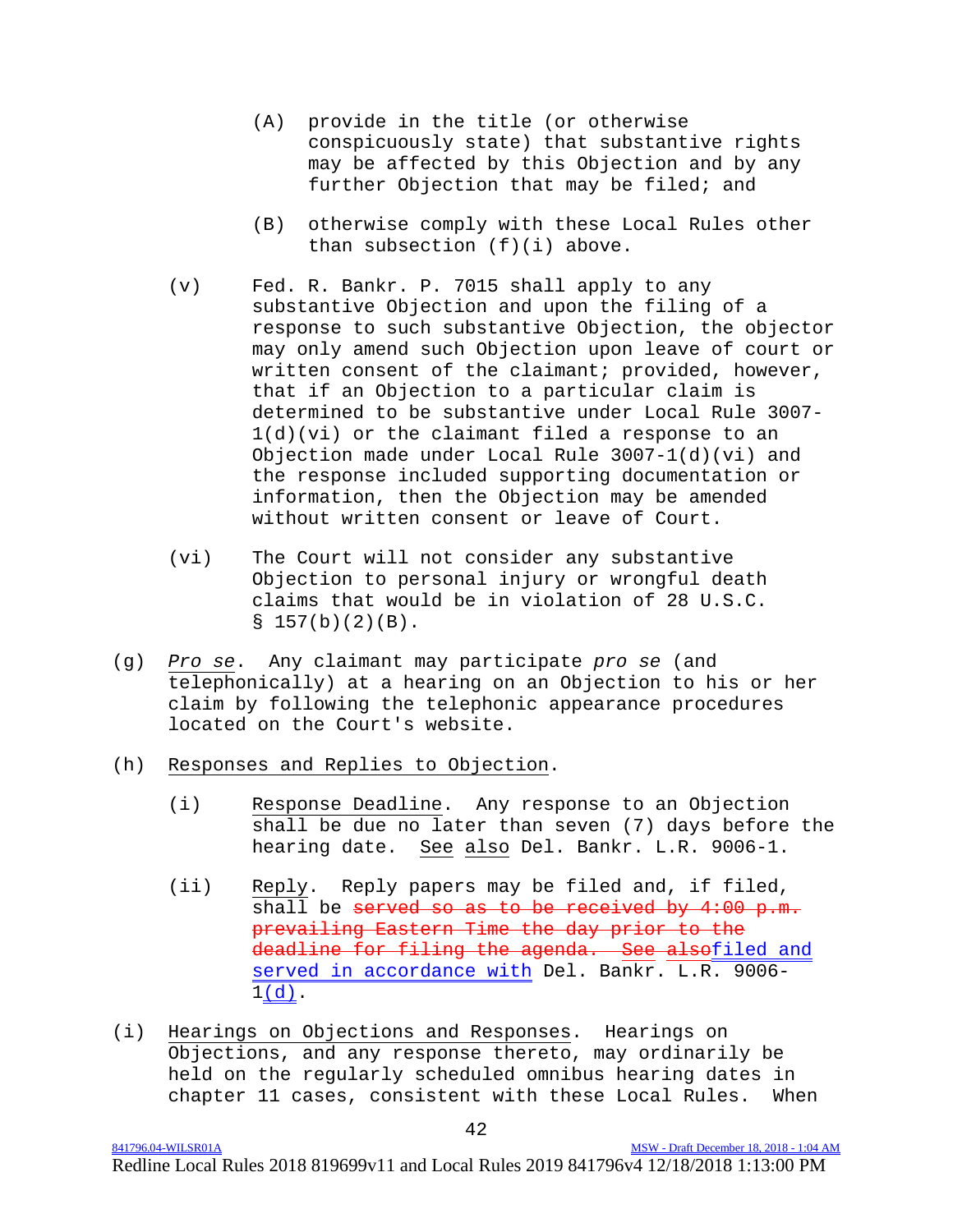the Court determines that the hearing on a particular claim Objection will require substantial time for the presentation of argument and/or evidence, then the Court, in its discretion, may reschedule the hearing on that claim for a different hearing date and time. The parties may also request that a separate hearing on an Objection(s) based on substantive grounds be separately scheduled for a date and time convenient to the Court and the parties.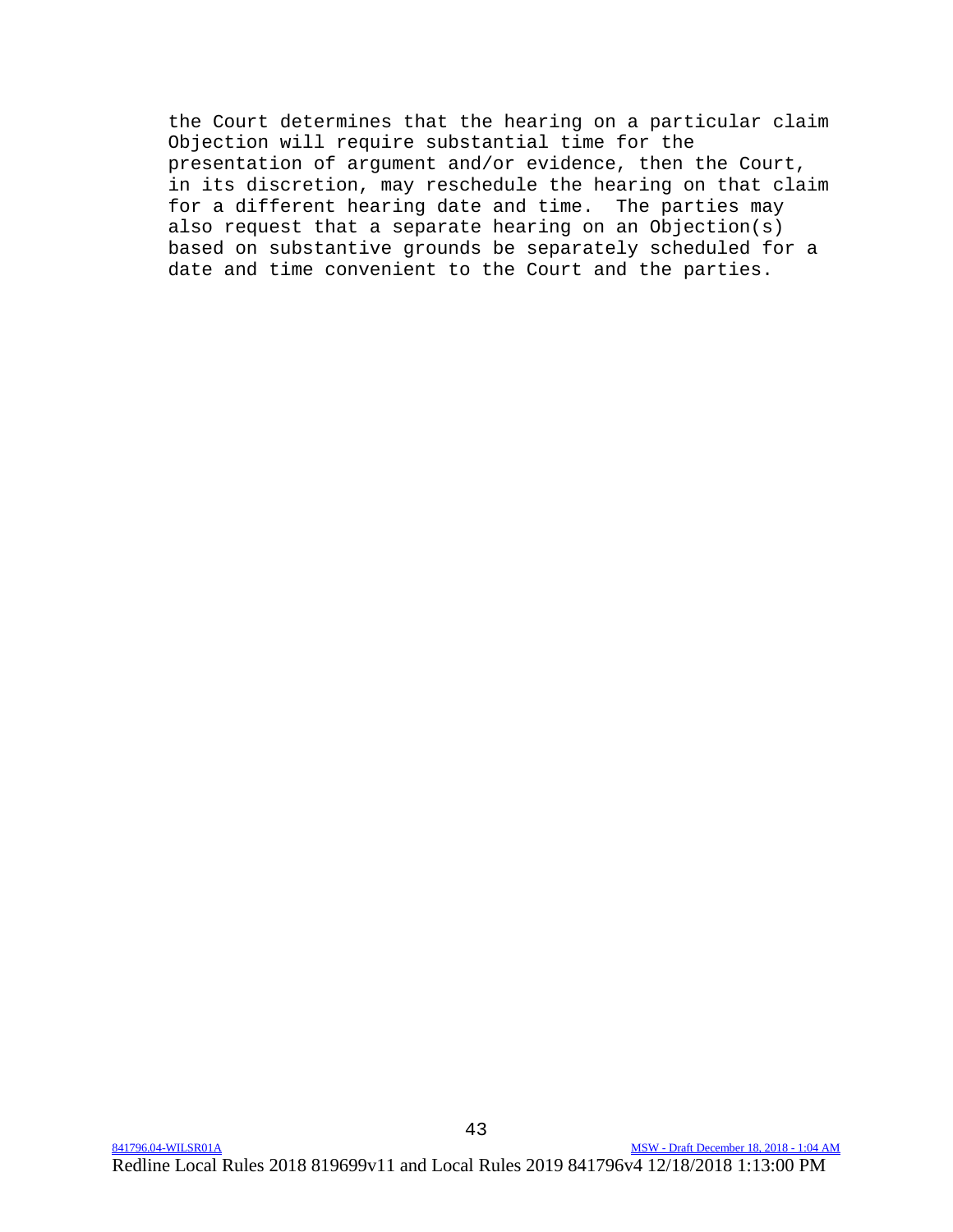**Rule 3007-2 Service of Objections to Claims; Notices in Lieu of Full Objection**. In lieu of serving a copy of the entire claim objection (including an "Objection" as defined in Local Rule 3007-1(a)) on all parties having filed a request for service of notices under Bankruptcy Rule 2002(i), the objecting party may, in its discretion, elect to serve on any party in interest that has filed a request for service of notices under Bankruptcy Rule 2002(i) and that is not (i) the holder of a claim that is objected to in the claim objection, (ii) the debtor or debtorin-possession, (iii) any statutory trustee, (iv) any official committee, or (v) the U.S. Trustee (the "Core Objection Service Parties"), only the exhibits to the claim objection in the form required by Local Rule 3007-1(e)(iii) and the notice in the form required by Local Rule  $3007-1(e)(v)$ . Service of a claim objection upon the Core Objection Service Parties shall be in the manner prescribed by Bankruptcy Rule 3007(a). Such service shall be deemed valid and proper service on parties so served.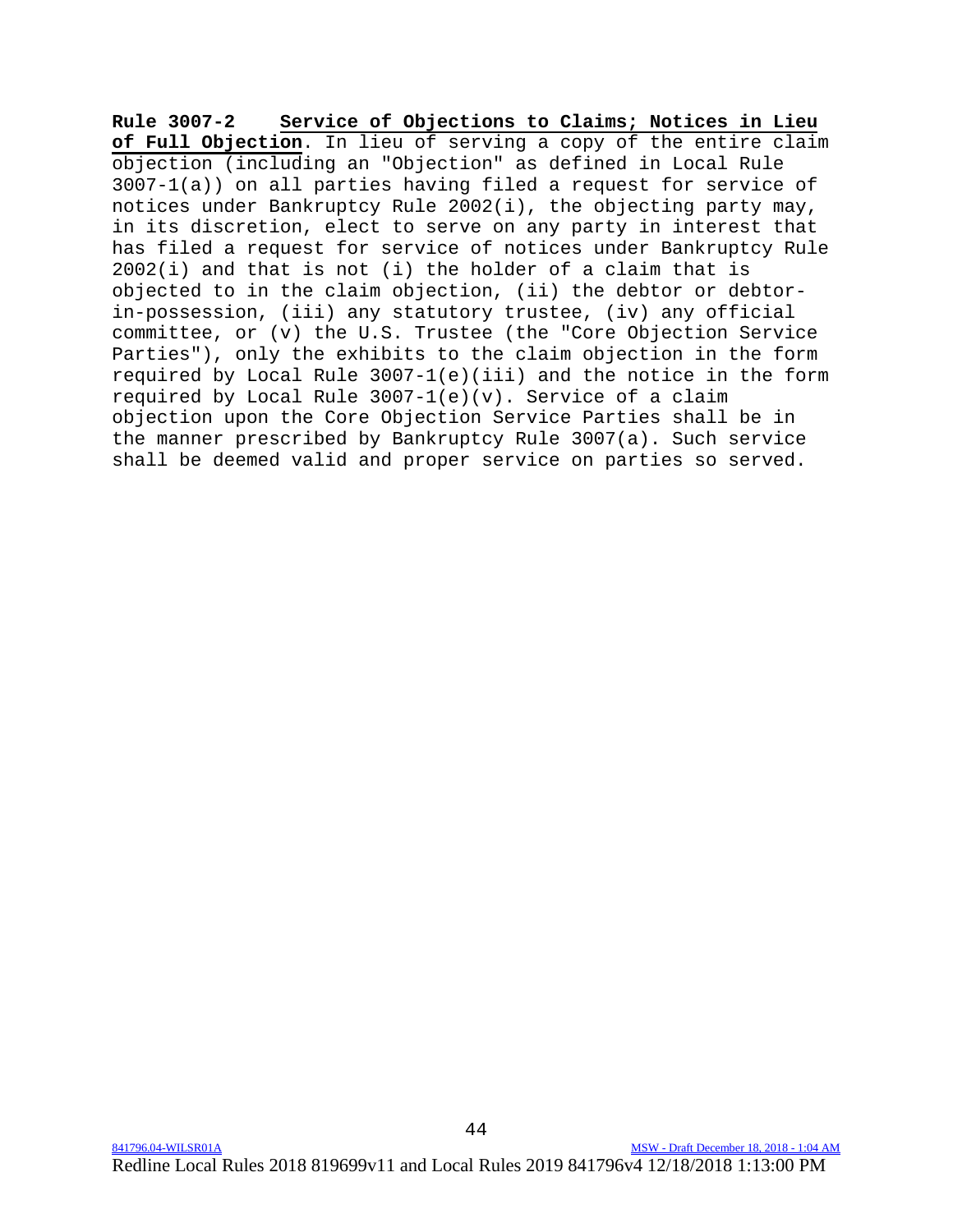**Rule 3011-1 Deposit or Release of Funds Paid into the Registry of the Court**. The deposit or release of funds paid into the Registry of the Court shall be by motion in accordance with Del. Bankr. L.R. 9013-1.

- (a) Deposit of Funds. A motion for the deposit of funds paid into the Registry of the Court shall specify the amount to be deposited and the reason for the deposit. If the deposit is for unclaimed distributions, then the movant shall also specify the list of payees (with the last four digits of taxpayer identification number, if available), the amount due to each payee and why the distributions did not occur to the payees.
- (b) Withdrawal of Funds. In addition to the requirements set forth in 28 U.S.C. § 2042, any motion for the withdrawal of funds paid into the Registry of the Court shall (i) include a copy of the trustee's motion to deposit unclaimed funds into the registry of the Court, (ii) specify the amount to be withdrawn and state the name, address and the last four digits of taxpayer identification number of any entity to which funds are paid, (iii) specify the reason for the motion and proof of the right to payment for the entity to be paid and (iv) include a proposed order stating that the requested funds to be released be made payable to "the claimant, (name of claimant), c/o name of fund finder." In addition, the motion shall be brought by (i) an attorney admitted to practice before the District Court or admitted pro hac vice in this Court for the case at hand, (ii) the claimant or its legal successor, (iii) the assignee of the claimant or its legal successor, or (iv) the attorney in fact for the claimant or its legal successor.
- (c) Claimants. A completed IRS Form W-9 or AO 213 Form is required for processing of payments of unclaimed funds and must be submitted with the motion under 28 U.S.C. § 2042 for unclaimed funds.
- (d) Service. Any such motion for the deposit or withdrawal of funds shall be served upon the United States Trustee, the debtor or trustee, if any, and the original claimant or any assignee thereof. If the funds have been deposited with the Court for at least five (5) years, the motion for the withdrawal of funds shall be noticed to the United States attorney, in accordance with 28 U.S.C. § 2042.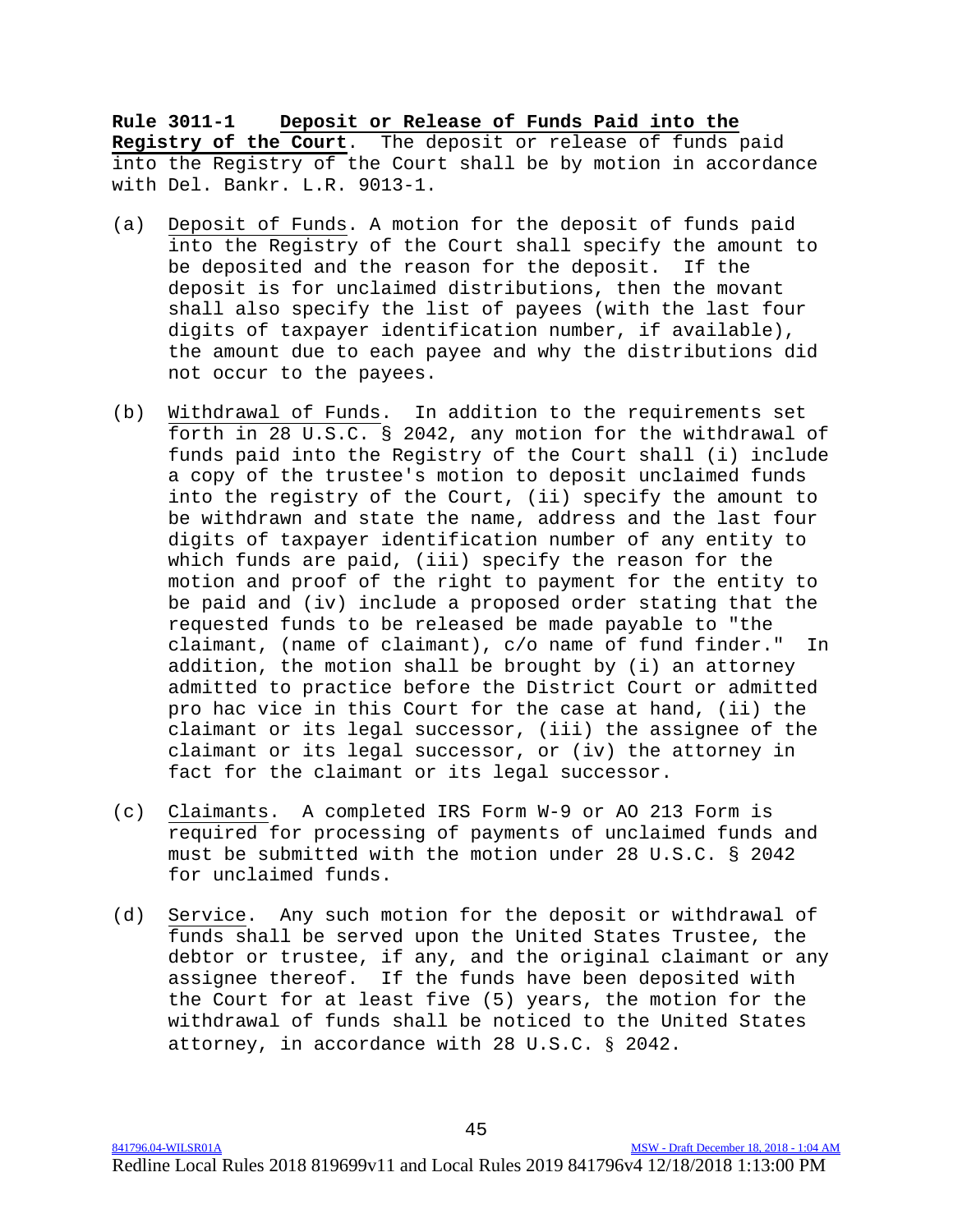**Rule 3011-2 Motion for Release of Funds Paid into the Registry of the Court - Confidentiality**. Any motion for release of funds previously paid into the registry of the Court or any exhibit in support thereof that contains confidential information regarding the claimant shall be filed with the Clerk with all confidential information redacted. An unredacted copy of such motion or exhibit shall be delivered in a sealed envelope to the assigned judge.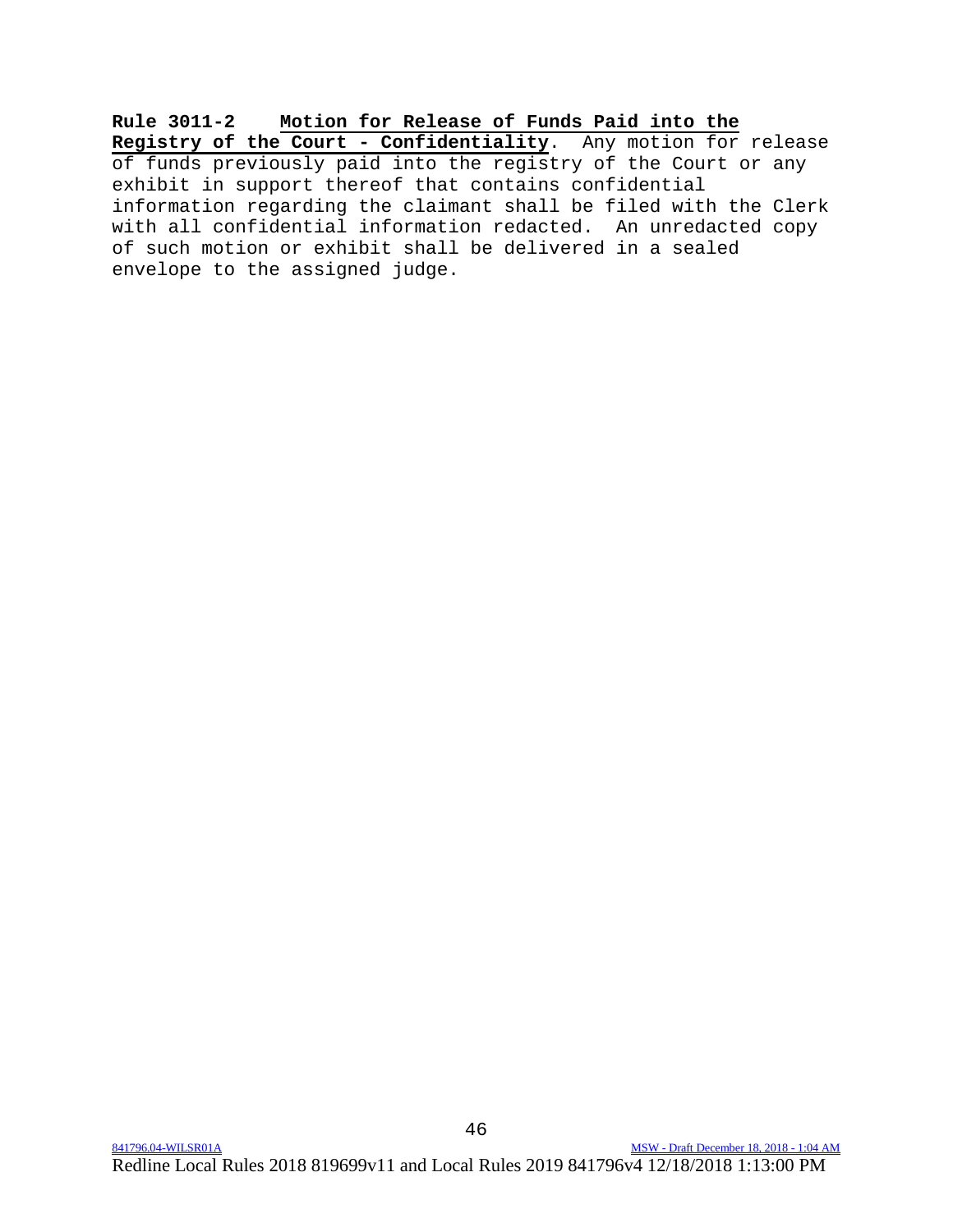#### **Rule 3015-1 Chapter 12 Plan and Confirmation Requirements**.

- (a) If a Chapter 12 Plan is filed with the petition, the Court will serve the Plan. If a Chapter 12 Plan is filed after the petition date, the debtor shall file and serve upon the Chapter 12 trustee, all creditors, and parties requesting service, the proposed plan and a notice scheduling the hearing to consider confirmation. The notice shall include the time fixed for filing objections to the proposed plan that is not less than seven (7) days prior to the hearing. Unless the Court fixes a different time, the notice of the hearing shall be given not less than twenty-eight (28) days before the confirmation hearing.
- (b) Objections to confirmation of the plan shall be filed with the Court and served on the debtor, the debtor's attorney, the Chapter 12 trustee, and parties requesting service not less than seven (7) days prior to the confirmation hearing.
- (c) If an amended plan is filed before the scheduled confirmation hearing, the debtor shall serve upon the Chapter 12 trustee, all creditors, and parties requesting service, the amended plan with a new notice of hearing for the consideration of the amended chapter 12 plan, in such manner as to ensure that such parties receive the amended plan and notice not less than seven (7) days prior to the confirmation hearing.
- (d) The debtor shall prepare a proposed Confirmation Order that recites the requirements of the plan and the Court's findings under 11 U.S.C. § 1225.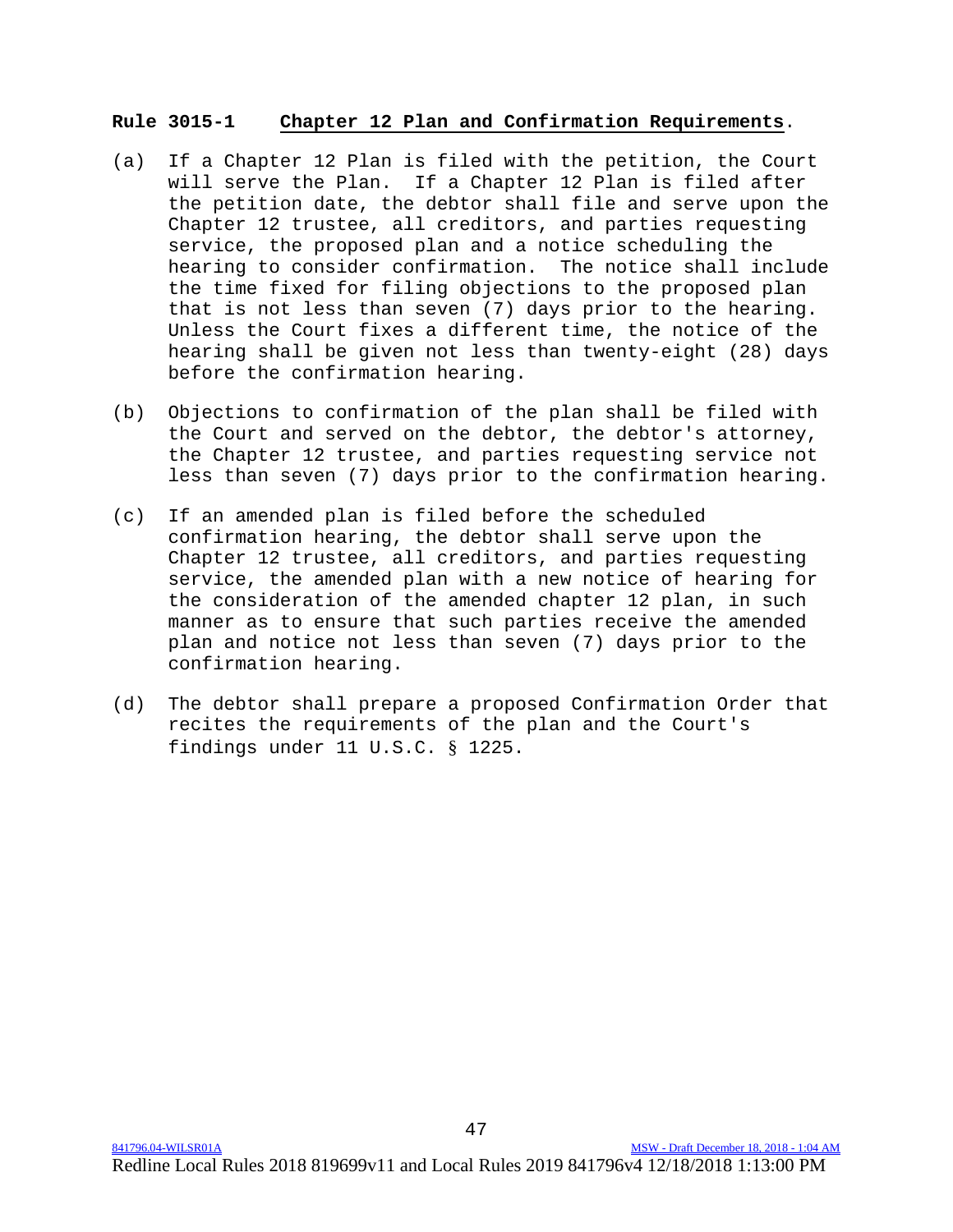**Rule 3016-1 Redline or Blackline of Plan and Disclosure Statement Documents**. Parties filing an amended disclosure statement or plan (or any related document thereto that is amended post filing) shall include in the filing a document showing all changes made to the last version of the document on file.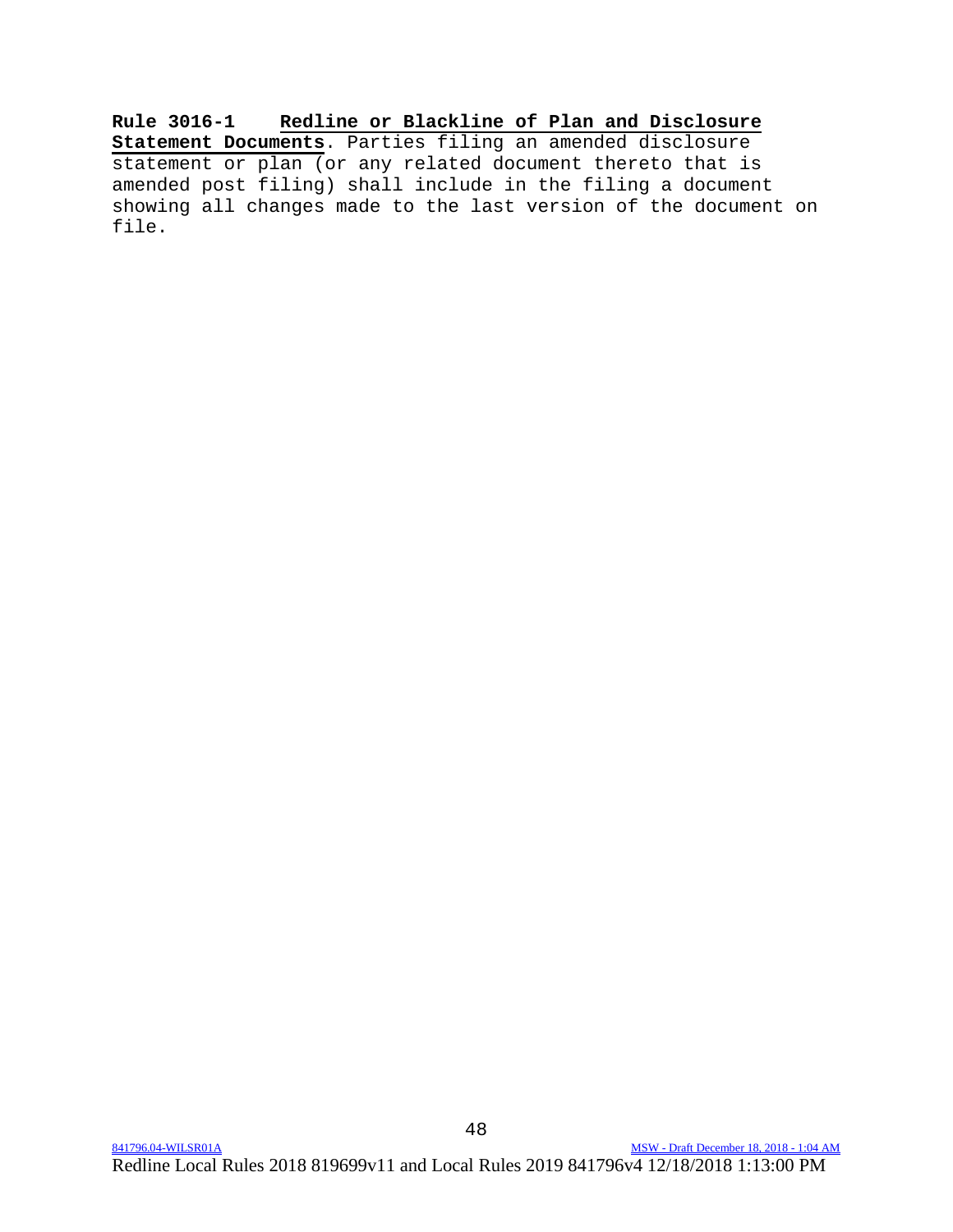**Rule 3016-2 Plan Supplements**. The plan proponent must file any plan supplement on or before seven (7) days prior to the earlier of (a) the deadline for submission of ballots to vote to accept or reject a plan, or (b) the deadline to object to confirmation of the plan, unless otherwise ordered by the Court.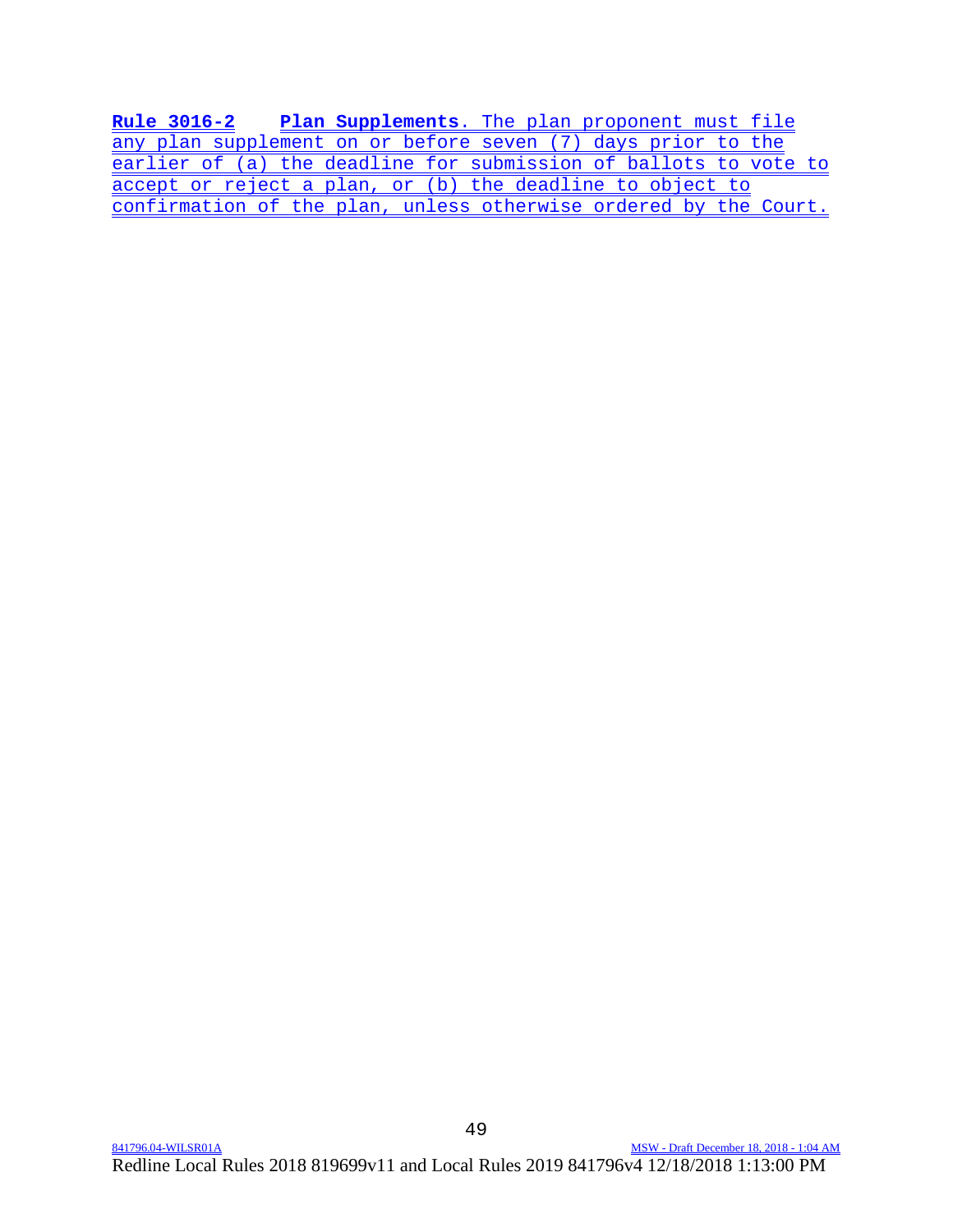## **Rule 3017-1 Approval of Disclosure Statement.**

- (a) Hearing on Disclosure Statement. Upon the filing of a disclosure statement, the proponent of the plan shall obtain hearing and objection dates from the Court and shall provide notice of those dates in accordance with Fed. R. Bankr. P. 3017. The hearing date shall be at least thirtyfive (35) days following service of the disclosure statement and the objection deadline shall be at least twenty-eight (28) days from service of the disclosure statement.
- (b) Voting Procedures. The plan proponent shall timely file a motion to be heard at the disclosure statement hearing for approval of the voting procedures, including the form of ballots, the voting agent and the time and manner of voting.
- (c) Service of Disclosure Statements. When a party in interest makes a written request of a plan proponent for service of a copy of the disclosure statement or plan under Fed. R. Bankr. P. 3017(a), service of that disclosure statement or plan shall be at the expense of the plan proponent.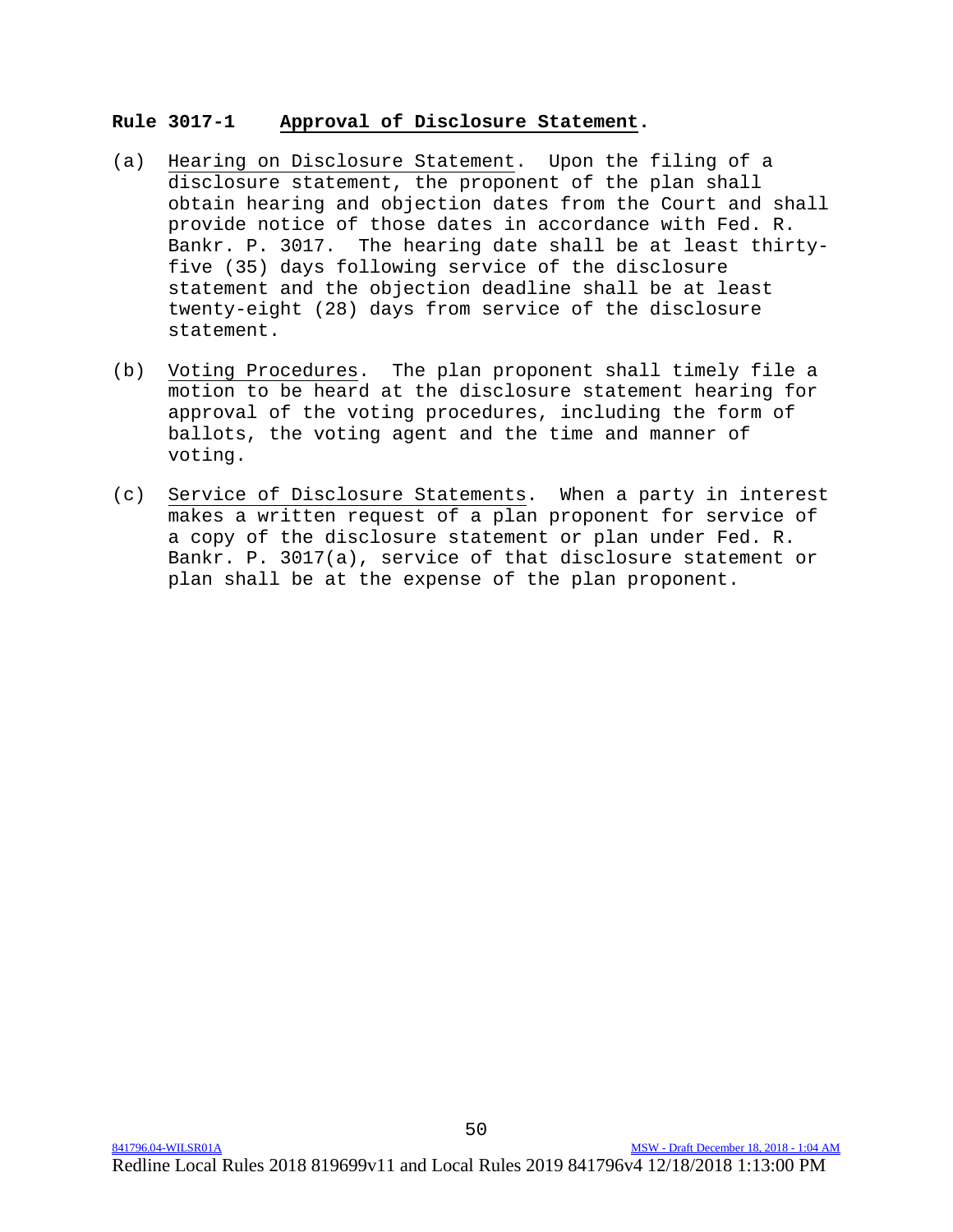# **Rule 3017-2 Combined Hearings on Approval of Disclosure Statements and Confirmation of Plans in Liquidating Chapter 11 Cases.**

- (a) Applicability. This Local Rule shall be applicable to all cases arising under chapter 11 of the Code where the following requirements are met:
	- (i) All or substantially all of the assets of the debtor[s] were or will be liquidated pursuant to a sale under 11 U.S.C. § 363; and
	- (ii) The plan of liquidation proposes to comply with section  $1129(a)(9)$  of the Code; and
	- (iii) The plan of liquidation does not seek non-consensual releases/injunctions with respect to claims creditors may hold against non-debtor parties; and
	- (iv) The debtor's combined assets to be distributed pursuant to the proposed plan of liquidation are estimated, in good faith, to be worth less than \$25 million (excluding causes of action).
- (b) Combined Disclosure Statement and Plan of Liquidation. A plan proponent may combine the disclosure statement and plan of liquidation into one document.
- (c) Interim Approval of the Disclosure Statement; Approval of Solicitation Procedures and Scheduling Combined Hearing on Approval of the Adequacy of Disclosure Statement and Confirmation of Plan. In the event that the requirements of subsection (a) above are satisfied, upon the filing of a disclosure statement and proposed plan of liquidation, a plan proponent may file a motion requesting (1) interim approval of the disclosure statement; (2) approving solicitation procedures; and (3) the scheduling of a joint hearing to consider final approval of the adequacy of the disclosure statement and confirmation of the proposed plan of liquidation. Such motion may be granted without notice and a hearing if:
	- (i) Notice. The motion provides at least fourteen (14) days' notice to the United States Trustee and the creditors' committee (or the twenty (20) largest unsecured creditors, if no creditors' committee is formed), and all parties who have requested service of notices under Fed. R. Bankr. 2002(d). If an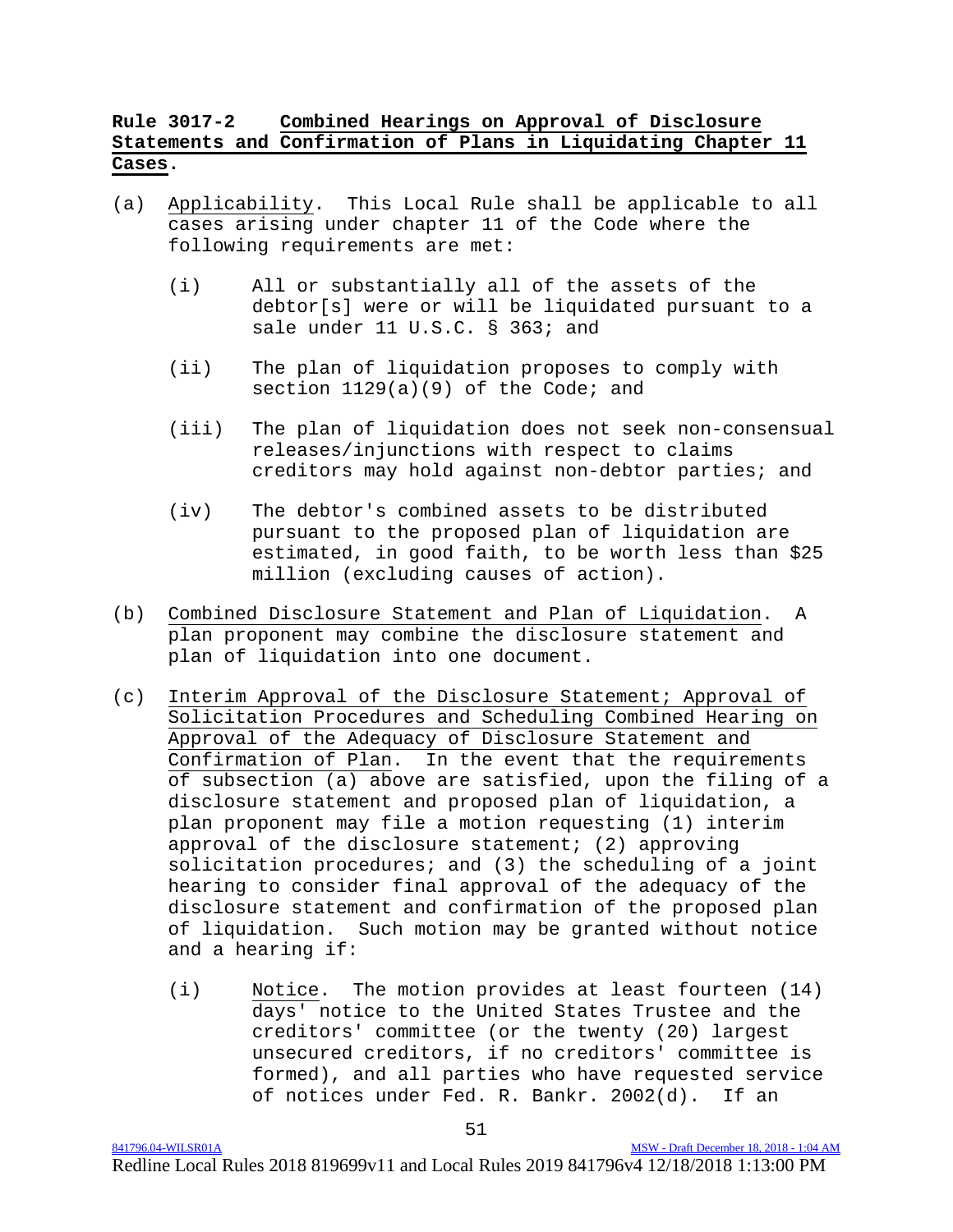objection is timely filed within such notice period, a hearing on the motion will not occur less than seven (7) days after expiration of the notice period; and

- (ii) Provisions to be Highlighted. All motions under this rule requesting a joint disclosure statement and confirmation hearing must: (A) recite whether the proposed form of order and/or plan of liquidation contains any provision of the type indicated below and (B) identify the location of any such provision in the proposed form of order and/or plan of liquidation:
	- (A) Provisions which seek consensual releases/injunctions with respect to claims creditors may hold against non-debtor parties; and
	- (B) Provisions that seek to release any claims the debtor[s] may have against non-debtor parties who are insiders of a debtor; and
	- (C) Any provision which seeks an exemption under section 1146 of the Code; and
- (iii) The motion identifies the proposed balloting agent, which may include counsel to the plan-proponent; and
- (iv) The motion identifies any voting procedures in addition to those required in section (d) of this Local Rule; and
- (v) The requested hearing date will not occur earlier than forty-five(45) days after entry of an order scheduling the combined hearing to consider the final approval of the adequacy of the disclosure statement and confirmation of the plan of liquidation; and
- (vi) The motion is accompanied by a proposed order which, in addition to setting the hearing date, approves: (A) on an interim basis, the disclosure statement; (B) the voting procedures to be utilized; (C) the form of notice to be provided to creditors and interest holders of the debtor[s]; and (D) the form of ballot which will be provided to creditors and interest holders entitled to vote on the proposed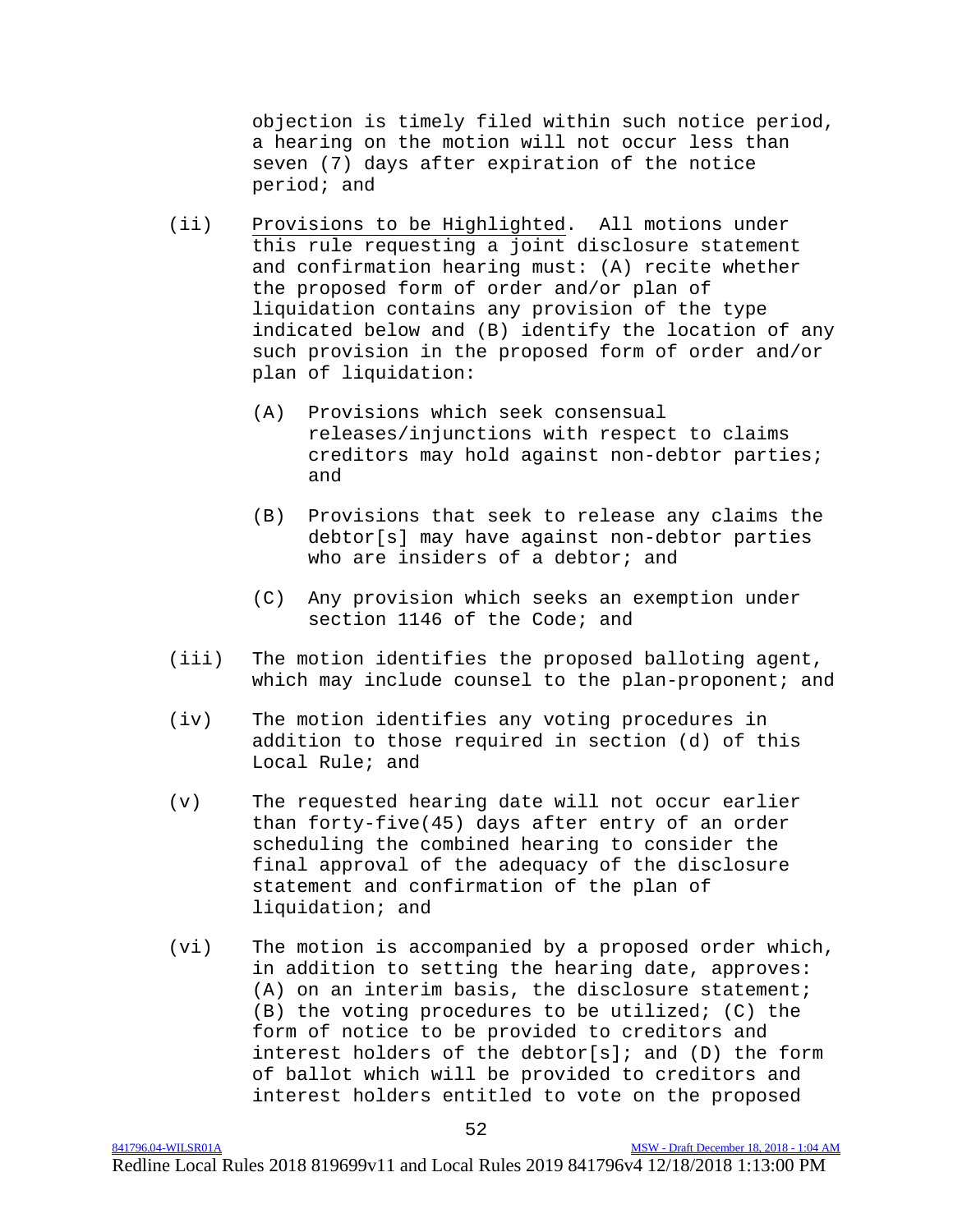plan of liquidation. The proposed order shall further provide that objections not made to the types of relief requested under (B), (C) or (D) of this subparagraph (vi) at the time of the hearing on the motion shall not be considered at the time of the combined hearing on the disclosure statement and plan.

- (d) Solicitation and Voting Procedures. The proposed order shall contain, inter alia, the following provisions:
	- (i) Establishment of a record date pursuant to Fed. R. Bankr. P. 3017(d) and 3018(a); and
	- (ii) Establishment of a voting deadline not more than ten (10) days prior to the combined hearing.
- (e) Form of Ballots. If a proposed plan of liquidation seeks consensual releases/injunctions with respect to claims creditors may hold against non-debtor parties, then the ballot must inform the creditors of such releases/injunctions and disclose the manner in which to indicate assent or opposition to such consensual releases/injunctions.
- (f) Combined Confirmation Hearing. The order approving the voting procedures shall provide for a combined hearing on the final approval of the disclosure statement and confirmation of the plan not less than forty-five (45) days from the entry of the order approving the voting procedures and the objection deadline shall be at least thirty-eight (38) days from such date.
- (g) Plan Supplements. The plan proponent must file any plan supplement on or before seven (7) days prior to the earlier of (a) the deadline for submission of ballots to vote to accept or reject a plan, or (b) the deadline to object to confirmation of the plan, unless otherwise ordered by the Court.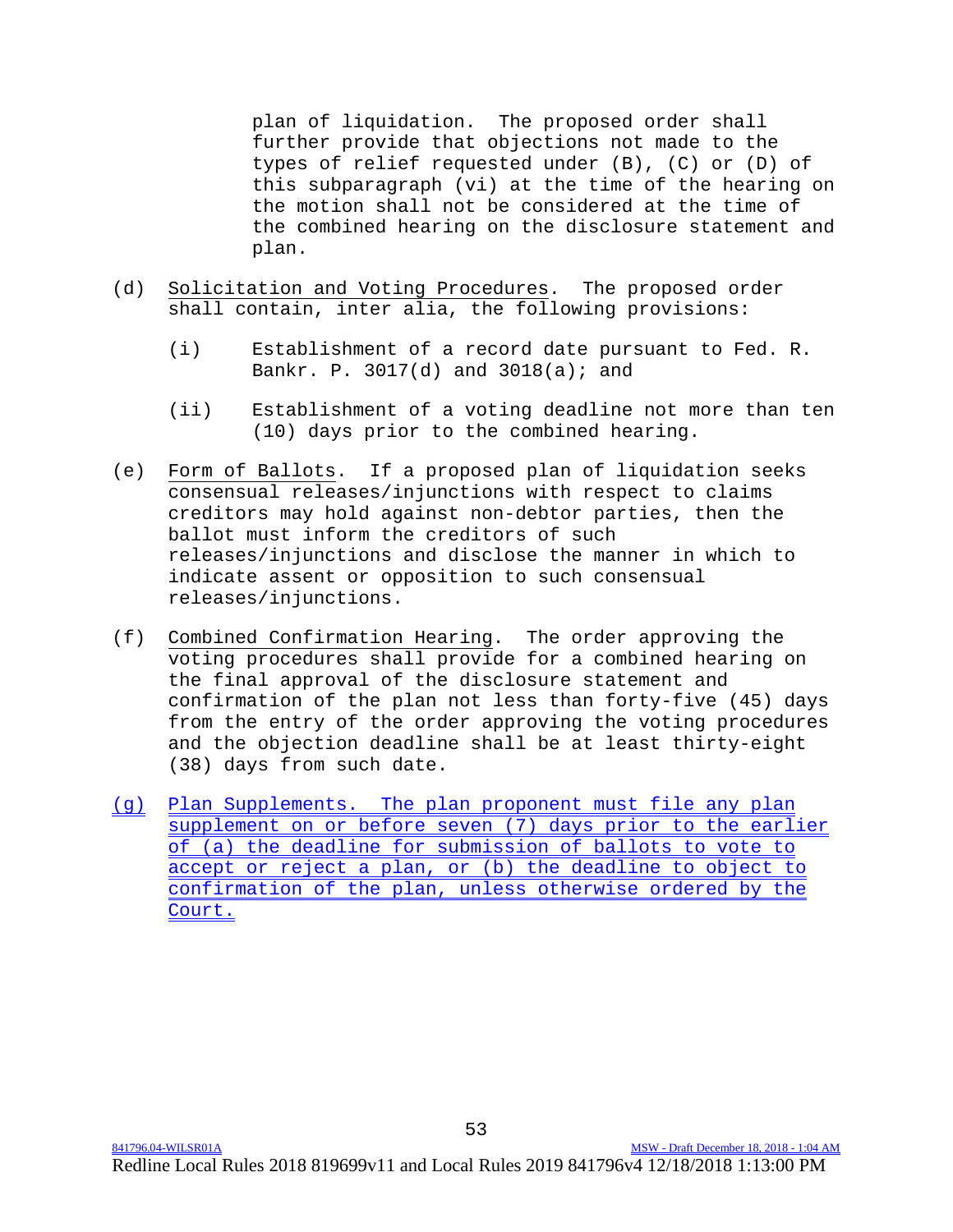**Rule 3017-3 Disclosure Statement & Confirmation Briefs and Memoranda**. In all chapter 11 cases, without leave of the Court, no objection to approval of a disclosure statement or confirmation of a plan shall exceed forty (40) pages (exclusive of any tables, exhibits, addenda or other supporting materials) and no brief in support of approval of a disclosure statement or confirmation of a plan (which brief shall include any written replies to any objections) shall exceed sixty (60) pages (exclusive of any tables, exhibits, addenda or other supporting materials).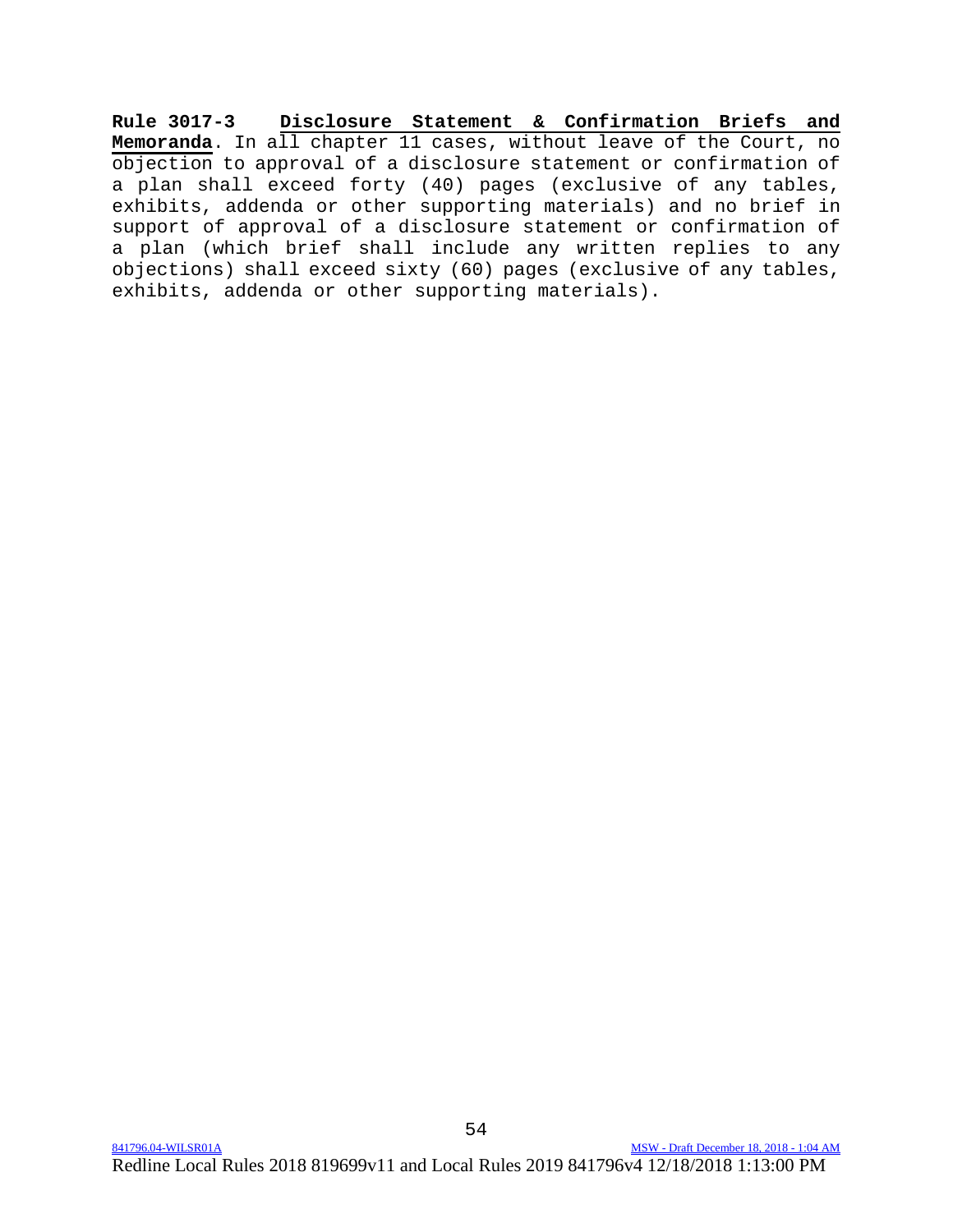#### **Rule 3022-1 Closing of Chapter 11 Cases**

- (a) Motion. Upon written motion, a party in interest may seek the entry of a final decree at any time after the confirmed plan has been fully administered provided that all required fees due under 28 U.S.C. § 1930 have been paid. Such motion shall include a proposed final decree order that (i) orders the closing of the case and (ii) identifies in the caption and in the body of the order the case name and the case number of each case to be closed under the order.
- (b) Service. A motion for the entry of a final decree shall be served upon the debtor, the trustee, if any, the United States Trustee, all official committees and all creditors who have filed a request for notice under Fed. R. Bankr. P. 2002 and Local Rule 9013-1, at least twenty-one (21) days prior to the hearing on the motion.
- (c) Final Report. The debtor (or trustee, if any) shall file a final report and account in the form prescribed by the United States Trustee on or before fourteen (14) days prior to the hearing on any motion to close the case.
- (d) Discharge. In a case in which the debtor is an individual, upon completion of plan payments, debtor and debtor's counsel shall file with the Court a motion for entry of a discharge and a Certification, substantially in the form of Local Form 104A, in order to comply with 11 U.S.C. § 1141 and obtain a discharge.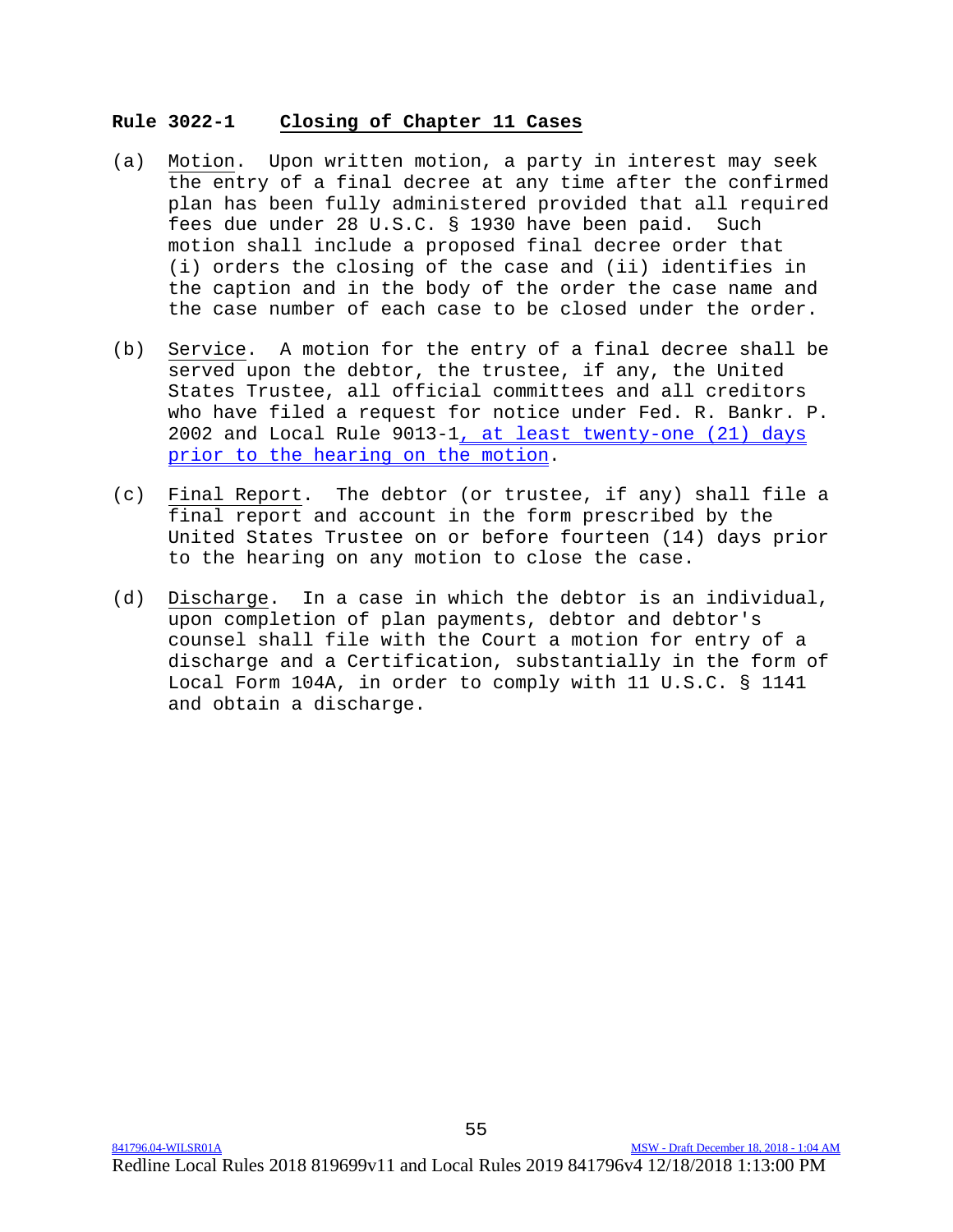**Rule 3023-1 Special Procedures in Chapter 13 Matters**. This Local Rule shall govern all cases filed under chapter 13 of the Code.

- (a) Section 1326 Payments.
	- (i) The debtor shall, after commencing timely payments as required by 11 U.S.C.  $\S$  1326(a)(1), continue to make subsequent payments to the trustee in accordance with the proposed plan until the trustee or Court directs otherwise.
	- (ii) If the proposed plan provides for payment of secured debt through the plan and the debtor is making timely pre-confirmation payments to the trustee, the debtor need not continue to make regular payments directly on such secured debt. If the proposed plan provides for direct payments to a secured creditor or if no proposed plan is filed on the petition date, the debtor shall continue to make regular payments to such secured creditor(s) as and when due.
- (b) Chapter 13 Plan and Plan Analysis.
	- (i) Filing of Plan and Nonstandard Plan Provisions.
		- (A) Filing of Plan. On the petition date, or within fourteen (14) days of conversion to chapter 13, the debtor shall file a proposed plan in the form of Local Form 103, together with a plan analysis in the form of Local Form 103A. If a plan or plan analysis is filed after such time, the debtor shall serve the plan and plan analysis upon all creditors in accordance with Fed. R. Bankr. P. 2002 and file a certificate of service with the Court.
		- (B) Nonstandard Plan Provisions. Should the proposed plan contain any nonstandard provisions, the plan shall disclose that fact in the notice section in the first paragraph of the plan. Examples of nonstandard provisions include, but are not limited to, the following:
			- (1) Debtor is self-employed and operating a business and therefore has additional duties and reporting requirements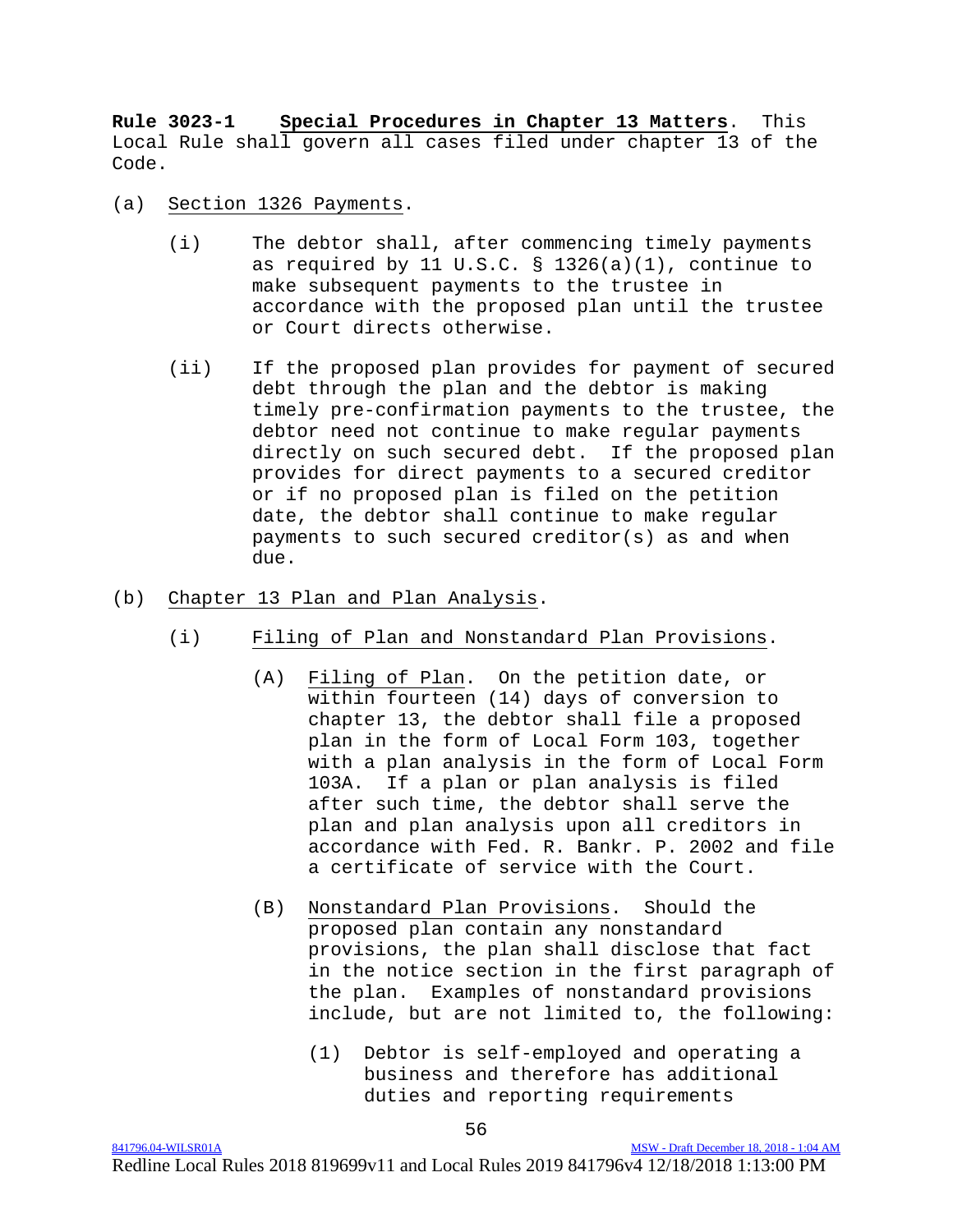including timely submission of tax returns and employee tax withholdings;

- (2) Debtor holds a personal injury, worker's compensation, or social security claim and debtor's duty to report and disclose;
- (3) Debtor's current or future intent to sell or refinance real estate, court approval required and if sold or refinanced how liens and mortgage arrears claims will be addressed;
- (4) Debtor to seek a mortgage modification and pending any modification whether ongoing payments will continue;
- (5) Plan includes the cramdown of a secured vehicle claim and specific provisions as to lien and title release;
- (6) Plan includes avoidance of junior liens on real estate, adversary to be filed, and treatment if any as to the unsecured claim of an avoided lienholder;
- (7) Provision as to the treatment of claims and any unsecured deficiency of creditors where collateral is surrendered under the plan;
- (8) Any matter relating to a domestic support obligation, divorce or property division; or
- (9) Plan seeks to avoid a lien pursuant to 11 U.S.C. § 522(f).
- (ii) Mortgage Claims and Procedures.
	- (A) If servicers/mortgagees include a flat fee cost in the proof of claim for review of the chapter 13 plan prior to confirmation and for the preparation of the proof of claim, it shall be reasonable and fairly reflect the attorney's fee included. A postpetition charge for the review of a chapter 13 plan and/or the preparation of a proof of claim may be asserted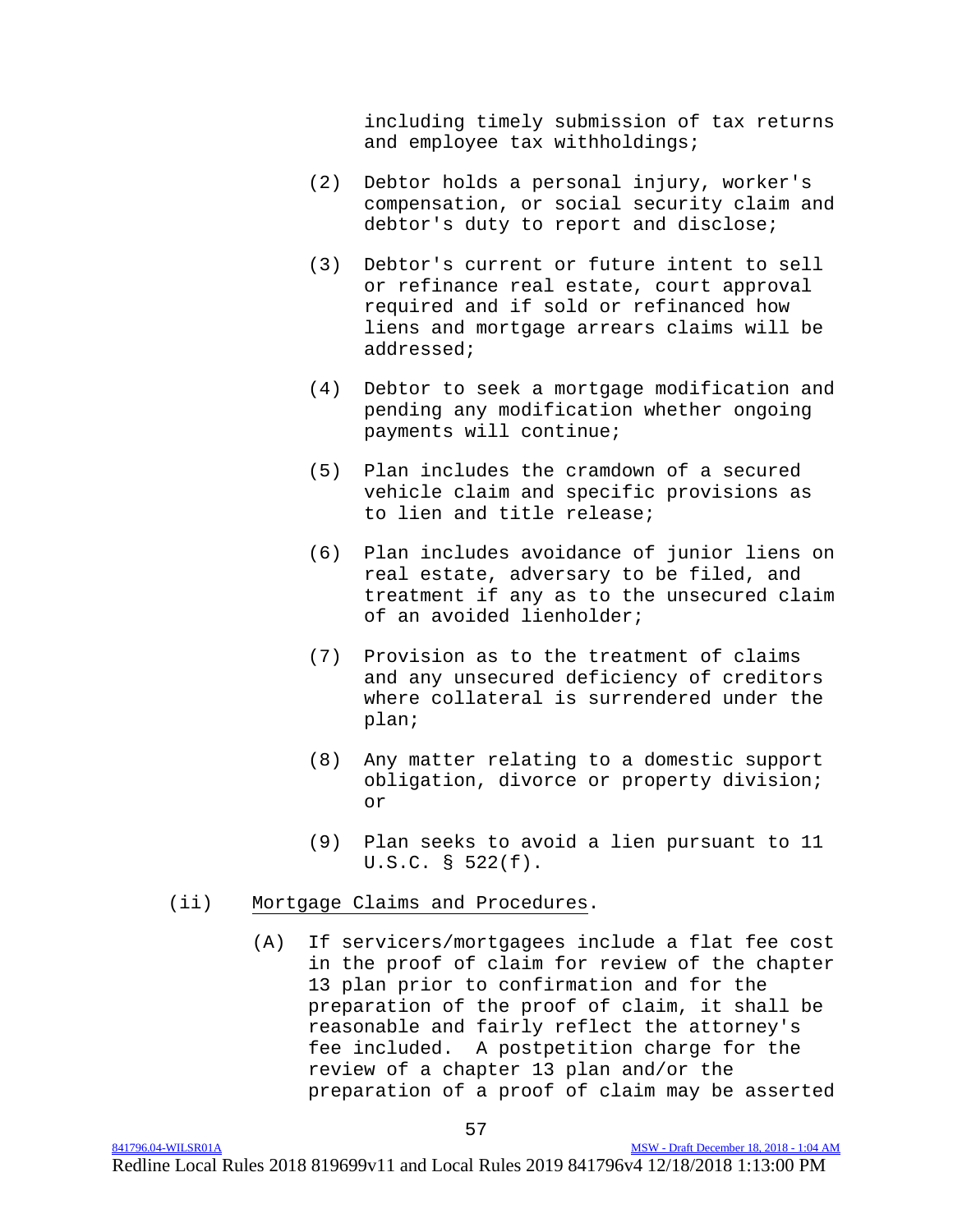in the servicer/mortgagee's proof of claim that asserts prepetition claims;

- (B) If servicers/mortgagees include attorney fees for pursuing relief from stay, such fees shall be clearly identified as well as how such fees are to be paid in any agreed order resolving a Motion for Relief from Stay or any other matter before the court;
- (C) Servicers/mortgagees shall analyze the loan for escrow changes upon the filing of a bankruptcy case and each year thereafter. A copy of the escrow analysis shall be provided to the debtor and filed with the Court by the servicers/mortgagees or their representative each year;
- (D) Servicers/mortgagees shall not include any prepetition cost or fees or prepetition negative escrow in any postpetition escrow analysis. These amounts shall be included in the prepetition claim amount unless the payment of such fee or cost was actually made by the servicer;
- (E) Servicers/mortgagees shall attach a statement to a formal notice of payment change outlining all postpetition contractual costs and fees not previously approved by the court and due and owing since the prior escrow analysis or date of filing, whichever is later. This statement need not contain fees, costs, charges and expenses that are awarded or approved by the Bankruptcy Court order. In absence of any objection or challenge to such fees, the Debtor shall take appropriate steps to cause such fees to be paid as authorized by mortgage holder's note, security agreement and state law;
- (F) Servicers/mortgagees shall monitor postpetition payments. If the mortgage is paid postpetition current, then the servicers/mortgagees shall not seek to recover late fees. No late fees shall be recovered or demanded for systemic delay but shall be limited to actual debtor default;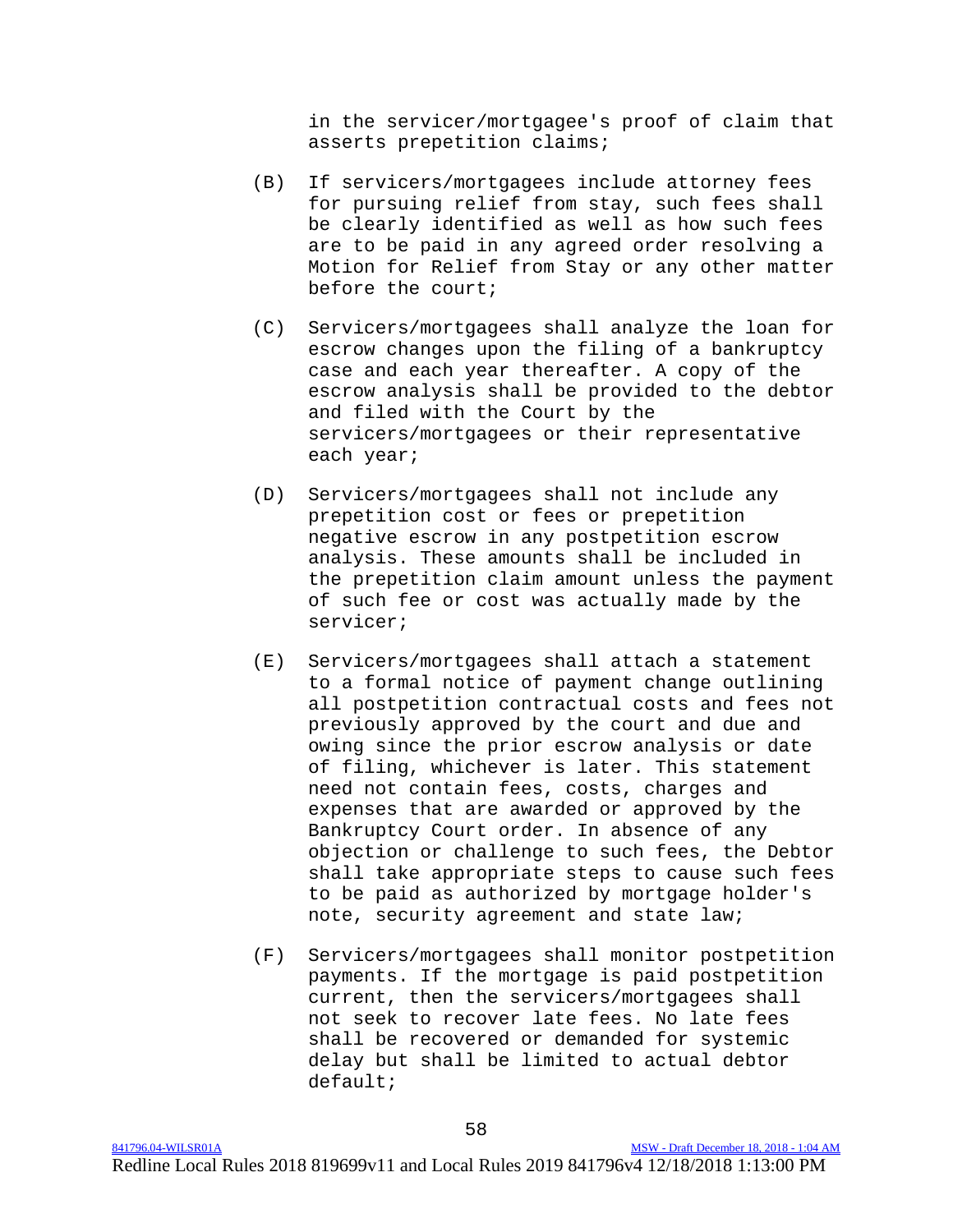- (G) Prepetition payments shall be tracked as applied to prepetition arrears and postpetition payments shall be tracked as applied to postpetition ongoing mortgage payments;
- (H) Servicers/mortgagees shall file a notice and reason of any payment change with the court and provide same to the debtor;
- (I) Servicers/mortgagees are required, at least annually, to file with the Court a notice of any protective advances made in reference to a mortgage claim, such as non-escrow insurance premiums or taxes. Such notice shall be provided to the debtors and filed with the Court;
- (J) If appropriate, servicers/mortgagees should review the Trustee's website or NDC (National Data Center) to reconcile any payment discrepancies with their system prior to the filing of a Motion for Relief from Stay;
- (K) Servicers/mortgagees shall clearly identify, in their proofs of claim, if the loan is an escrowed or non-escrowed loan and break out the monthly payment consisting of principal, interest, escrow and PMI components;
- (L) Servicers/mortgagees shall attach to their proofs of claim or otherwise identify nontraditional or non-conforming mortgage loans in their proof of claim. Servicers/mortgagee's holding loans with options should identify on the proof of claim the type of loan as well as the various contractual payment options available during the bankruptcy to the borrower/debtor;
- (M) Mortgage Arrearage Claims. When filing their initial proofs of claims, servicers/mortgagees should state their mortgage arrearage up to the date of the filing date of the bankruptcy petition, unless the plan or Trustee indicates otherwise, or local rule provides otherwise. The Chapter 13 Trustee will use the mortgage arrearage claim to set up the arrearage balance on the claim, which in turn will show up as the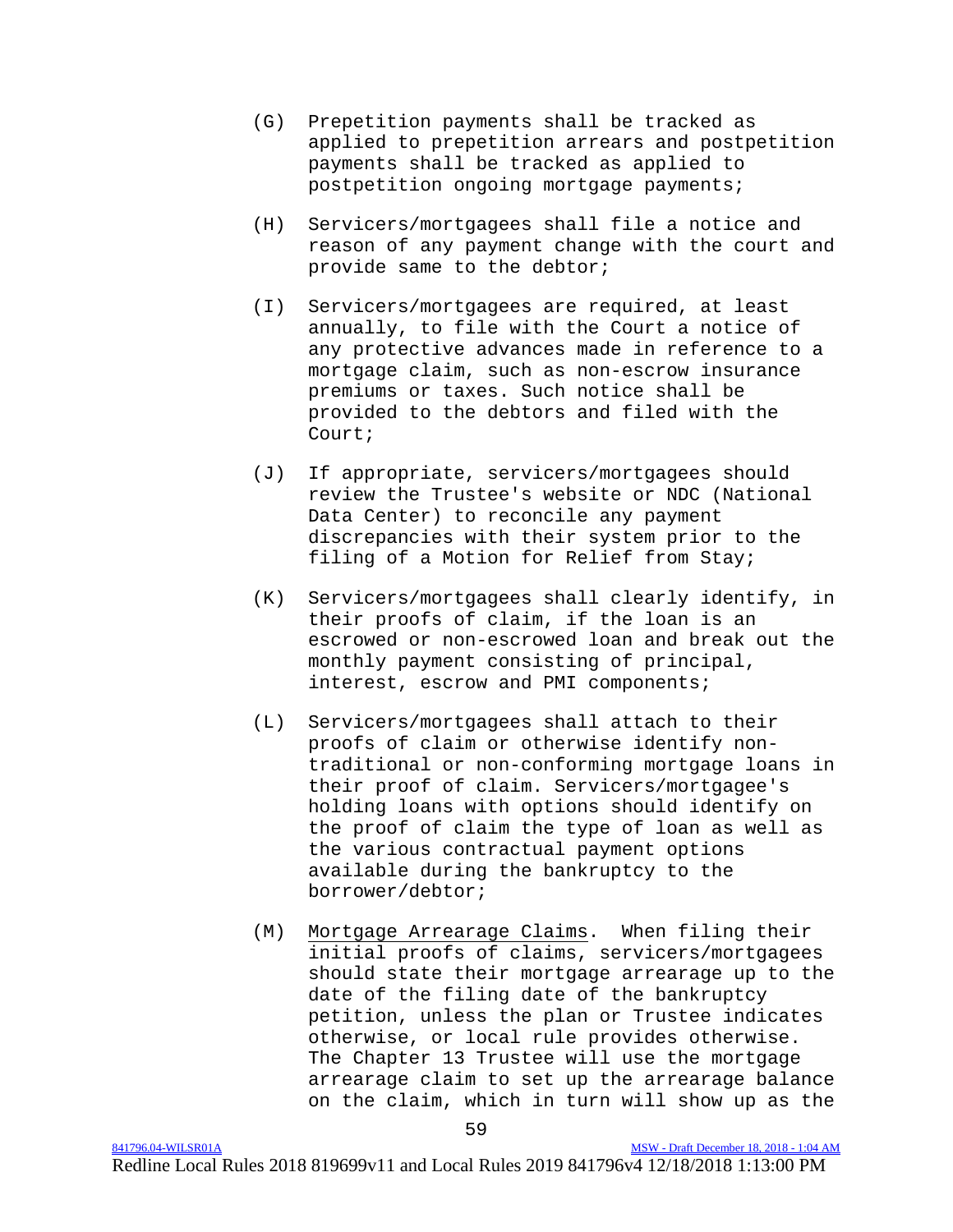"balance" on the voucher check, absent objection to the claim;

(N) Within thirty (30) days after the debtor completes all payments under the plan, the Trustee will file and serve on the Servicer/mortgagee, debtor and debtor's counsel a Notice of Final Cure and Completion of Plan Payments. Within twenty-one (21) days of service of this Notice the debtor shall file an executed Local Form 104, and the servicer/mortgagee shall file and serve on the debtor, debtor's counsel and the Trustee an itemized statement as required under Fed. Bankr. Rule 3002.1(g) indicating whether it agrees that the debtor has paid in full the amount required to cure any default and whether the debtor is otherwise current on all payments. Absence of the filing of the servicer/mortgagee statement shall be deemed consent to the contents of the Notice of Final Cure and Completion of Plan Payments.

Should the servicer/mortgagee file a response under Fed. Bankr. Rule 3002.1(g) alleging unpaid cure amounts due, within twenty-one (21) days of the filing of the response, and if the response asserts unpaid plan arrears amounts, the Trustee shall submit to the servicer/mortgagee evidence of payments made for any allowed arrears claim paid under the plan and file a certification with the court. If the response asserts unpaid postpetition amounts not paid under the plan, the debtor shall submit to the servicer/mortgagee evidence of payments for all required postpetition amounts due and file a certification with the court. If a party fails to timely comply with the requirements of this Local Rule, the court may, after notice and hearing, take such action as appropriate including the actions set forth in Fed. Bankr. Rule 3002.1(i). The submissions shall be considered by the Court along with the Notice of Final Cure, the response and itemized statement, upon Notice and Hearing scheduled pursuant to Fed. Bankr. Rule 3002.1(h). The date of the Notice of Final Cure shall be the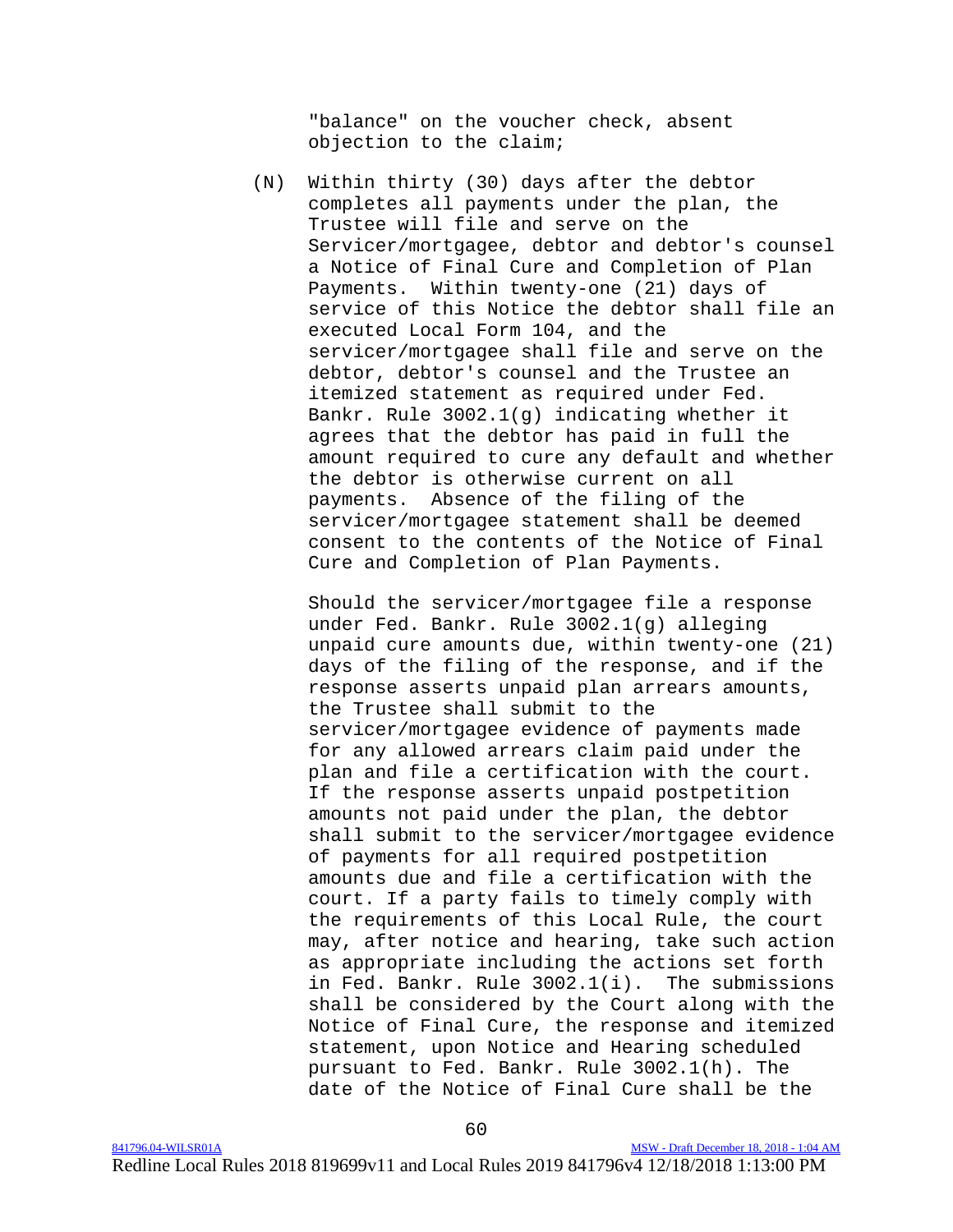operative date for determination of the amount due for any default.

Thereafter, upon issuance of a Discharge, a servicer/mortgagee shall adjust its permanent records to reflect the current nature of Debtor(s) account. Servicers/mortgagees should review the Trustee's website or NDC at the close or discharge of the bankruptcy to reconcile any payment discrepancies with their system. Provided, however, that if Debtor elected to defer the payment of approved postpetition charges until the conclusion of the case's administration, then a servicer/mortgagee shall be authorized to collect said sums in accordance with the provisions of its note, security agreement and state law. Otherwise, the mortgage shall be reinstated according to its original terms, extinguishing any right of the servicer/mortgagee or its assignee(s) to recover any amounts alleged to have arisen prior to the date of the Trustee's filing of a Request for Discharge of Debtor(s) and entry of Order deeming any mortgage current;

- (O) Prior to filing a motion (other than a Motion for Relief from Stay) to enforce any mortgage claim, the notice requirements hereunder or plan provisions governing mortgage claims, the moving party shall attempt to confer in good faith with the affected parties in an effort to resolve the dispute without court actions. All such motions shall include a certification of counsel by Delaware Counsel that a good faith attempt to confer was so made; and
- (P) All statements, notices, escrow analysis or similar documents required under this Local Rule to be filed with the Court by servicers/mortgagees need not be signed or filed by an attorney or an attorney of record.

### (c) Amended Plans.

(i) If an amended plan is filed before the scheduled confirmation hearing on the previously filed plan, it shall be accompanied by a certificate of service.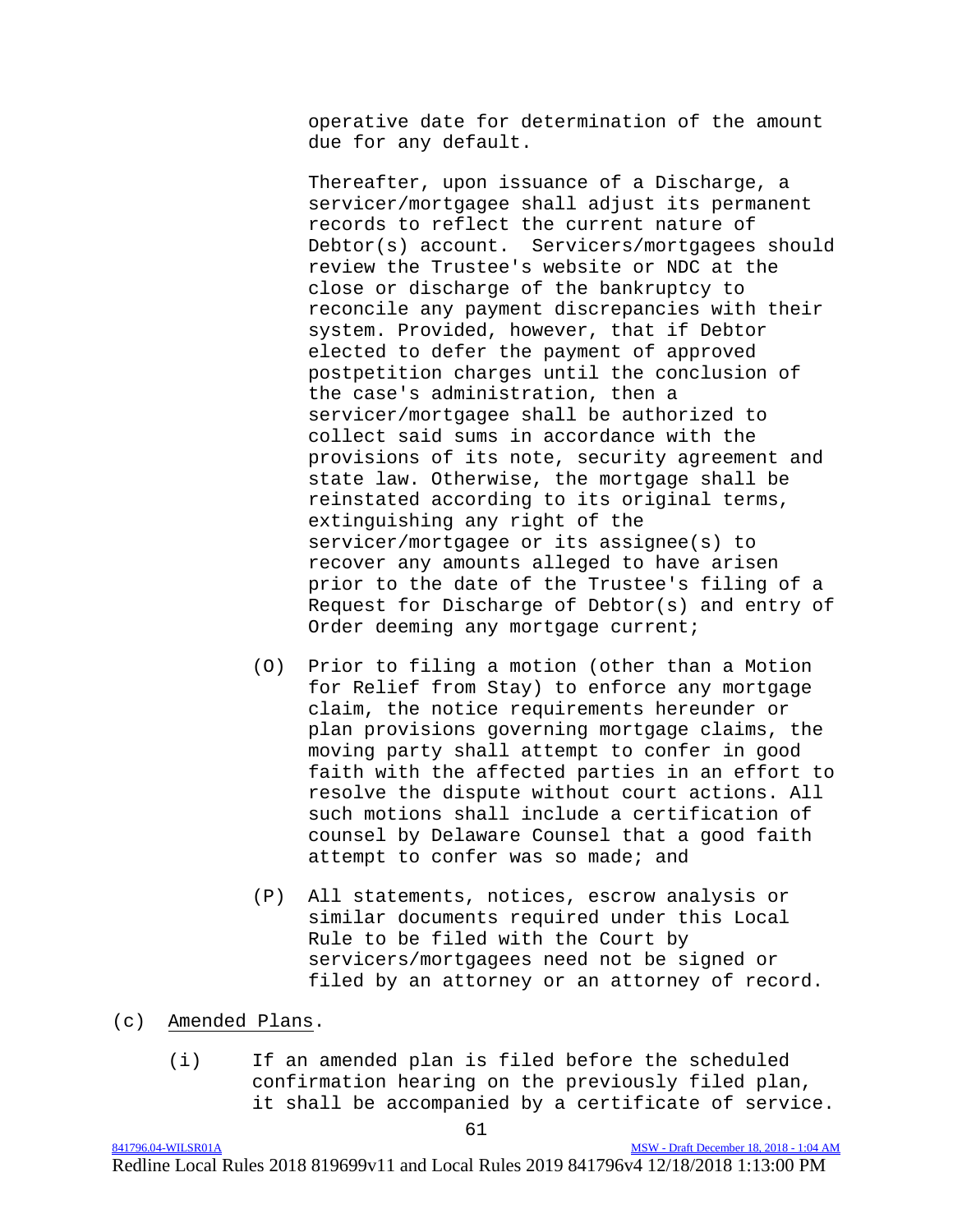The certificate of service should evidence that a copy of the amended plan has been served upon each of the creditors listed in the chapter 13 Schedules and Statement of Financial Affairs, the Chapter 13 Trustee and the United States Trustee, in such a manner so as to ensure that such parties receive the amended plan no less than seven (7) days prior to the confirmation hearing. When a plan is confirmed on an interim basis, any subsequent plan filed prior to the final confirmation should be filed and titled an "Amended Plan" and should be noticed by the debtor or debtor's counsel. A certificate of service therefor should be filed with the Court.

- (ii) Any motion to modify a plan after confirmation shall be noticed by the Court.
- (d) Distribution. Before commencing distribution of the debtor's funds under a confirmed plan, the trustee shall mail to the debtor a copy of the debtor's master report reflecting those creditors that have or have not filed proofs of claim. The trustee shall not distribute funds to any creditor unless a proof of claim has been filed and deemed allowed or allowed by Court order.
- (e) Plan Funding. In all plans, funding shall be by payroll deduction unless otherwise agreed by the trustee or ordered by the Court upon a demonstration of cause shown by the debtor. A wage order must be submitted by the debtor at the time the plan is confirmed by the Court.
- (f) Confirmation. If timely pre-confirmation payments are made to the trustee and no objections are received, the plan may be confirmed without further notice or hearing upon the filing of a certificate by the trustee recommending that the Court confirm the plan.
- (g) Discharge. Debtor and debtor's counsel shall file with the Court a Certification substantially in the form of Local Form 104 in order to comply with 11 U.S.C. § 1328 and obtain a discharge upon completion of all plan payments. Failure to file the Certification may be a basis for dismissal of the case.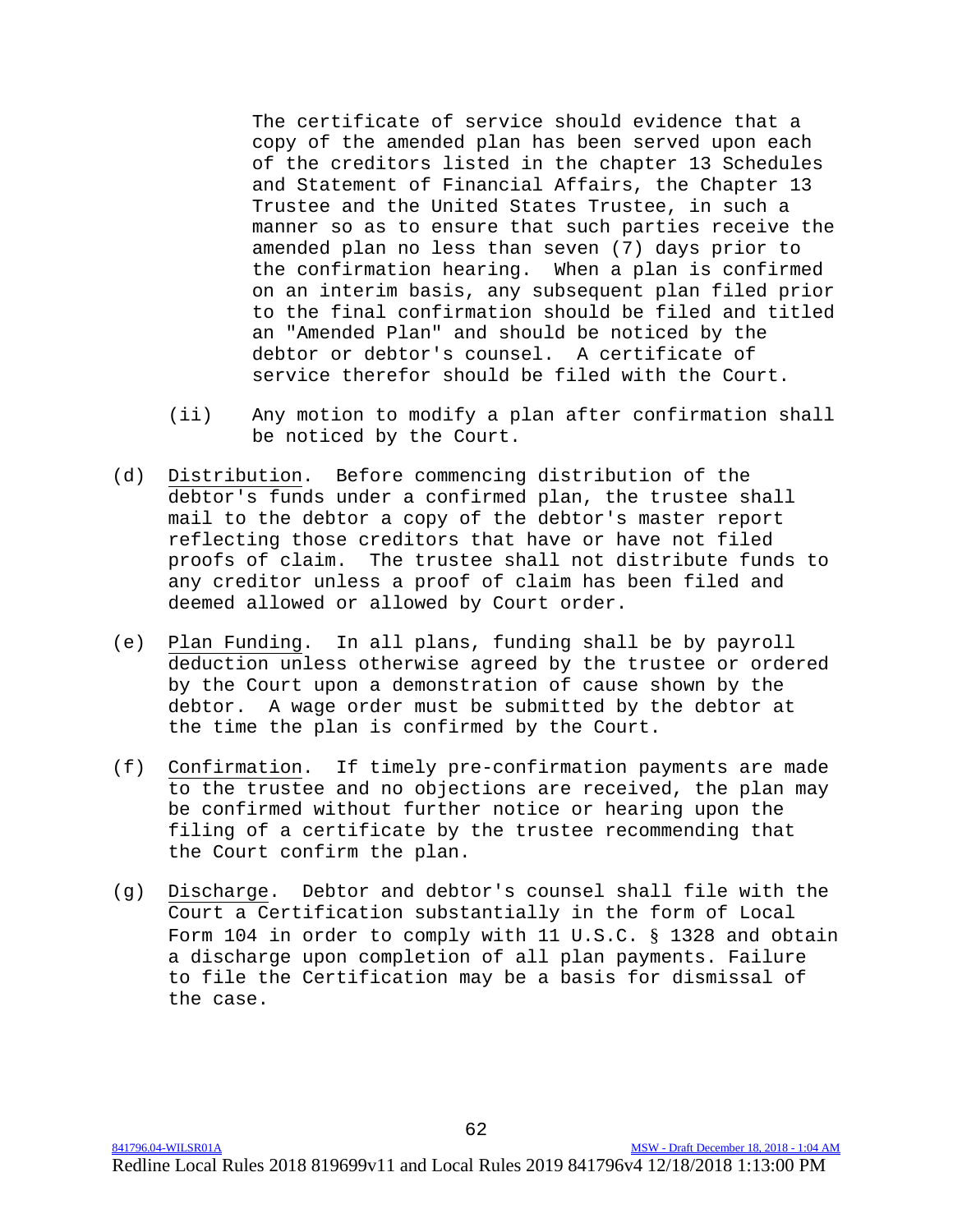#### **PART IV. THE DEBTOR: DUTIES AND BENEFITS**

## **Rule 4001-1 Procedure on Request for Relief from the Automatic Stay of 11 U.S.C. § 362(a)**.

- (a) Service. Upon the filing of a motion seeking relief from the automatic stay under 11 U.S.C. § 362, the movant shall file and serve a notice of hearing substantially in compliance with Local Form 106A. In chapter 11 cases, an individual seeking relief from the automatic stay to pursue a personal injury or wrongful death action shall serve counsel for the debtor or trustee, counsel for all official committees, counsel for the Debtor-in-Possession financing lenders and any other party directly affected by the motion. In all other cases, the motion shall be served on counsel for the debtor, counsel for all official committees, any trustee, all parties requesting notices and all known parties having an interest in the subject property or relief requested.
- (b) Scheduling. In all chapter 11 and chapter 15 cases, the movant shall obtain a hearing date from chambers in advance of filing and serving the motion and notice of motion; provided, however, that in any cases where omnibus hearing dates have been scheduled by the Court, the movant may notice its motion for the earliest omnibus hearing date that provides sufficient notice in accordance with Local Rule  $9006-1(c)$ . If the hearing date noticed by the movant is not within twenty-eight (28) days of the filing of the motion, the movant is deemed to have consented to the stay remaining in effect until such time as the motion can be heard. If the movant consents to a continuance of the hearing on the motion, then the movant is deemed to consent to the stay remaining in effect until the adjourned hearing date on the motion. In all chapter 7 and chapter 13 cases, the movant shall obtain a hearing date from the Court's website in advance of filing and serving its motion and notice of motion.
- (c) Supporting Documentation. With respect to a motion for relief from stay where the movant is seeking to foreclose on its collateral:
	- (i) The movant shall file the following documents with the motion: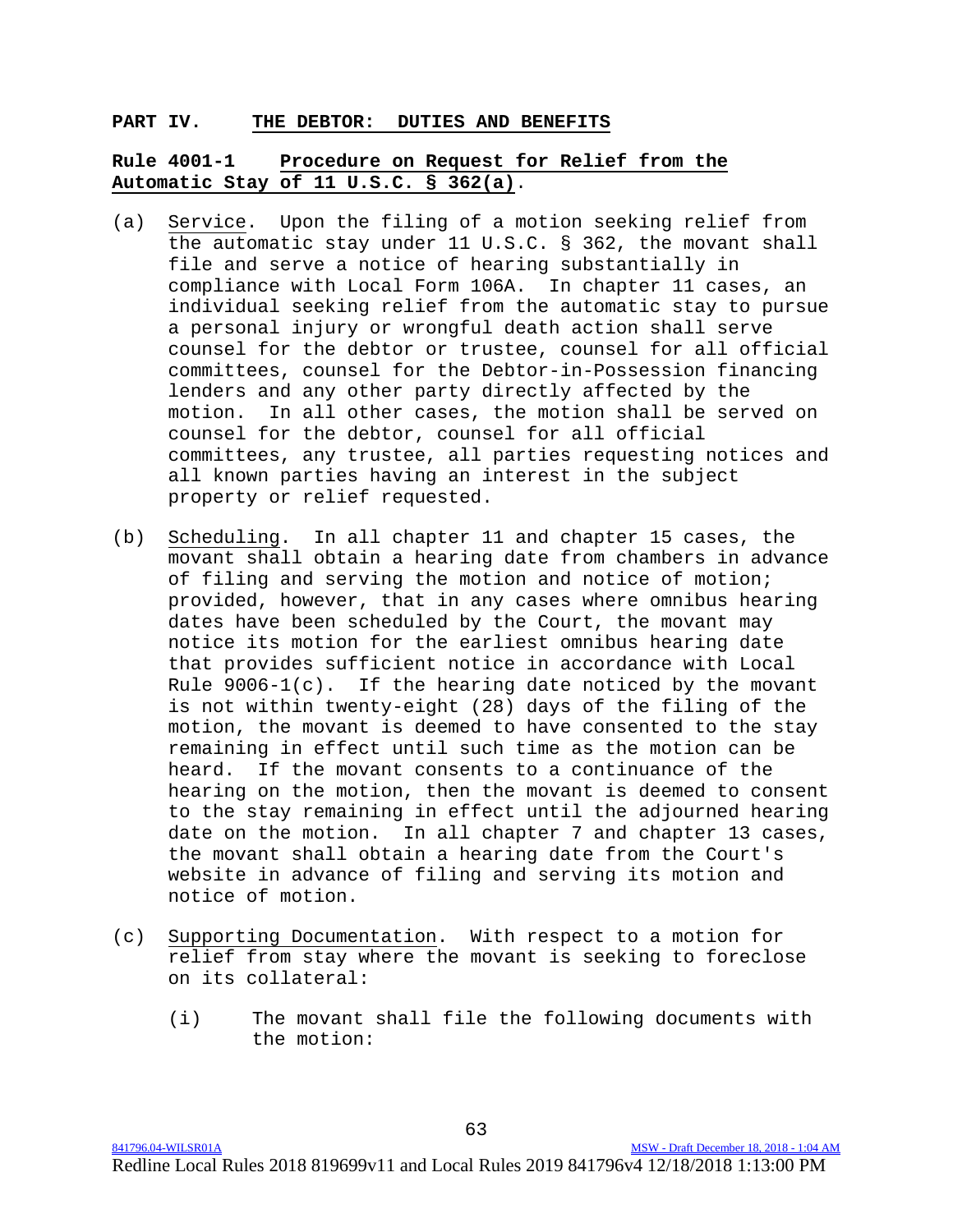- (A) An affidavit or declaration, under 28 U.S.C. § 1746, and supporting exhibits containing the following data, if applicable:
	- (1) True copies of all notes, bonds, mortgages, security agreements, financing statements, assignments and every other document upon which the movant will rely at the time of hearing;
	- (2) A statement of amount due, including a breakdown of the following categories:
		- (a) Unpaid principal;
		- (b) Accrued interest to and from specific dates;
		- (c) Late charges to and from specific dates;
		- (d) Attorneys' fees;
		- (e) Advances for taxes, insurance and the like;
		- (f) Unearned interest; and
		- (g) Any other charges;
	- (3) A current breakdown of postpetition arrears setting forth the unpaid monthly mortgage payments and any applicable late charges;
	- (4) A per diem interest factor; and
	- (5) Movant's good faith estimate of the value of the collateral as of the petition date of the respective debtor.
- (ii) At least seven (7) days prior to the hearing, any party opposing the motion shall file with the Court and serve on the movant and all parties required to be served under this Rule the following documents:
	- (A) A response to the motion;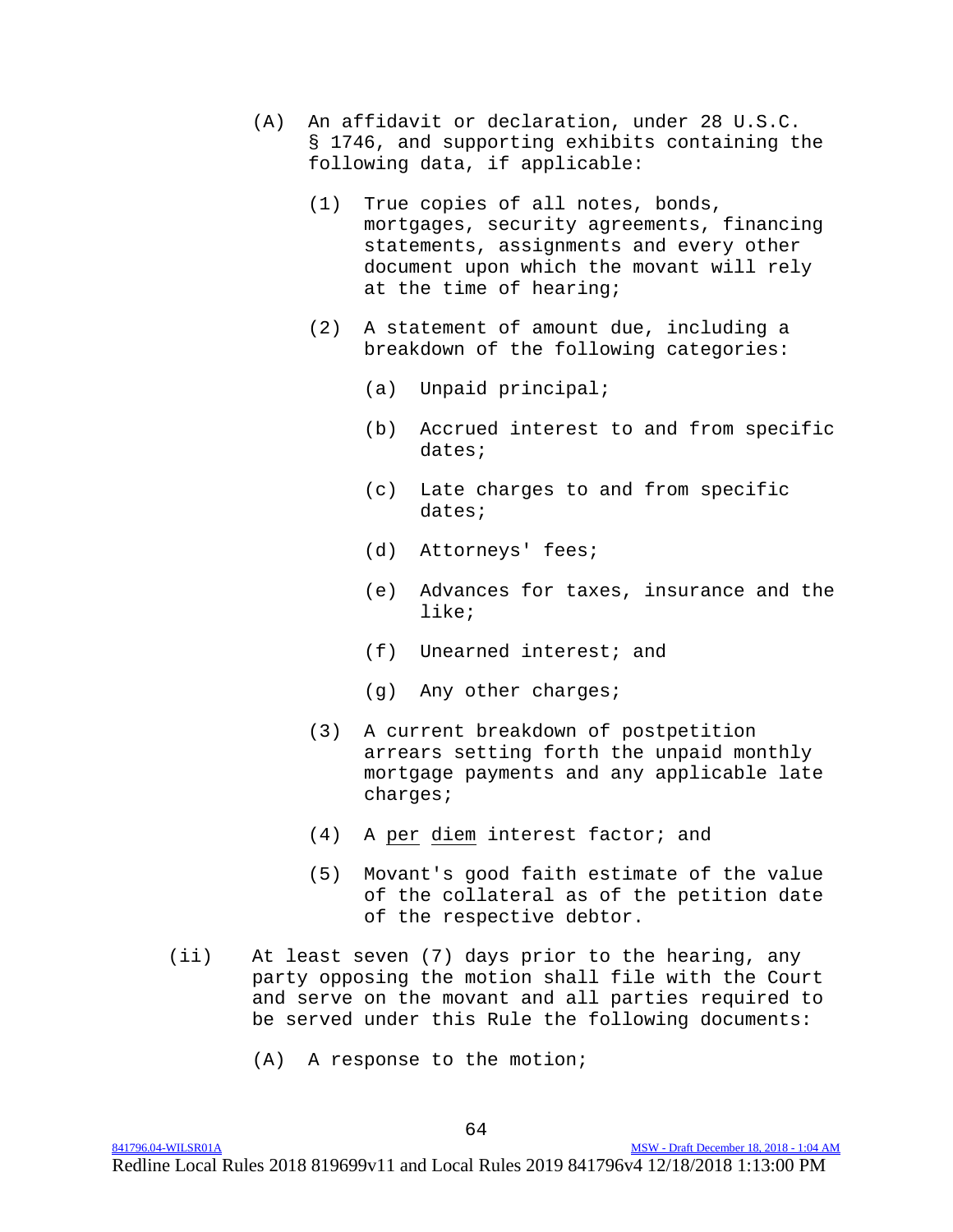- (B) An affidavit or declaration, under 28 U.S.C. § 1746, stating the responding party's good faith estimate of (1) the amount due to the movant and (2) the value of the collateral as of the petition date of the respective debtor; and
- (C) A statement as to how the movant can be adequately protected if the stay is to be continued.
- (iii) The hearing date specified in the notice of the motion will be a preliminary hearing at which the Court may (A) hear oral argument, (B) determine whether an evidentiary or other final hearing is necessary, (C) set a date by which the parties shall exchange supporting documentation, (D) set a date by which the parties must produce the report of any appraiser whose testimony is to be presented at the final hearing and/or (E) set a date and time for a final hearing.
- (d) Conference. The attorneys for the parties shall confer with respect to the issues raised by the motion in advance of the hearing for the purpose of determining whether a consensual order may be entered and/or for the purpose of stipulating to relevant facts, such as the value of the property and the extent and validity of any security instrument.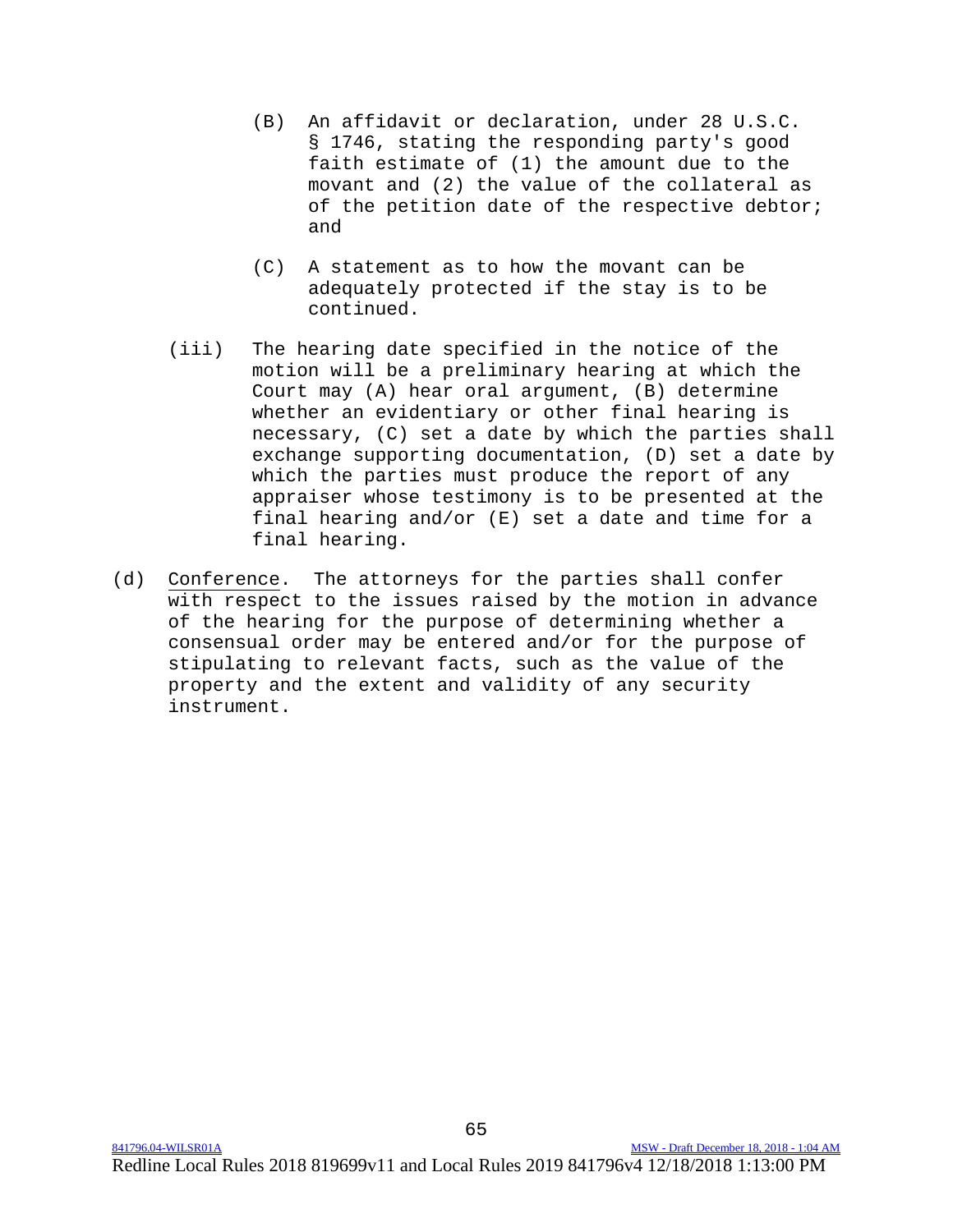# **Rule 4001-2 Cash Collateral and Financing Orders**.

- (a) Motions. Except as provided herein and elsewhere in these Local Rules, all cash collateral and financing requests under 11 U.S.C. §§ 363 and 364 shall be heard by motion filed under Fed. R. Bankr. P. 2002, 4001 and 9014 ("Financing Motions").
	- (i) Provisions to be Highlighted. All Financing Motions must (a) recite whether the proposed form of order and/or underlying cash collateral stipulation or loan agreement contains any provision of the type indicated below, (b) identify the location of any such provision in the proposed form of order, cash collateral stipulation and/or loan agreement and (c) justify the inclusion of such provision:
		- (A) Provisions that grant cross-collateralization protection (other than replacement liens or other adequate protection) to the prepetition secured creditors (i.e., clauses that secure prepetition debt by postpetition assets in which the secured creditor would not otherwise have a security interest by virtue of its prepetition security agreement or applicable law);
		- (B) Provisions or findings of fact that bind the estate or other parties in interest with respect to the validity, perfection or amount of the secured creditor's prepetition lien or the waiver of claims against the secured creditor without first giving parties in interest at least seventy-five (75) days from the entry of the order and the creditors' committee, if formed, at least sixty (60) days from the date of its formation to investigate such matters;
		- (C) Provisions that seek to waive, without notice, whatever rights the estate may have under 11 U.S.C. § 506(c);
		- (D) Provisions that immediately grant to the prepetition secured creditor liens on the debtor's claims and causes of action arising under 11 U.S.C. §§ 544, 545, 547, 548 and 549;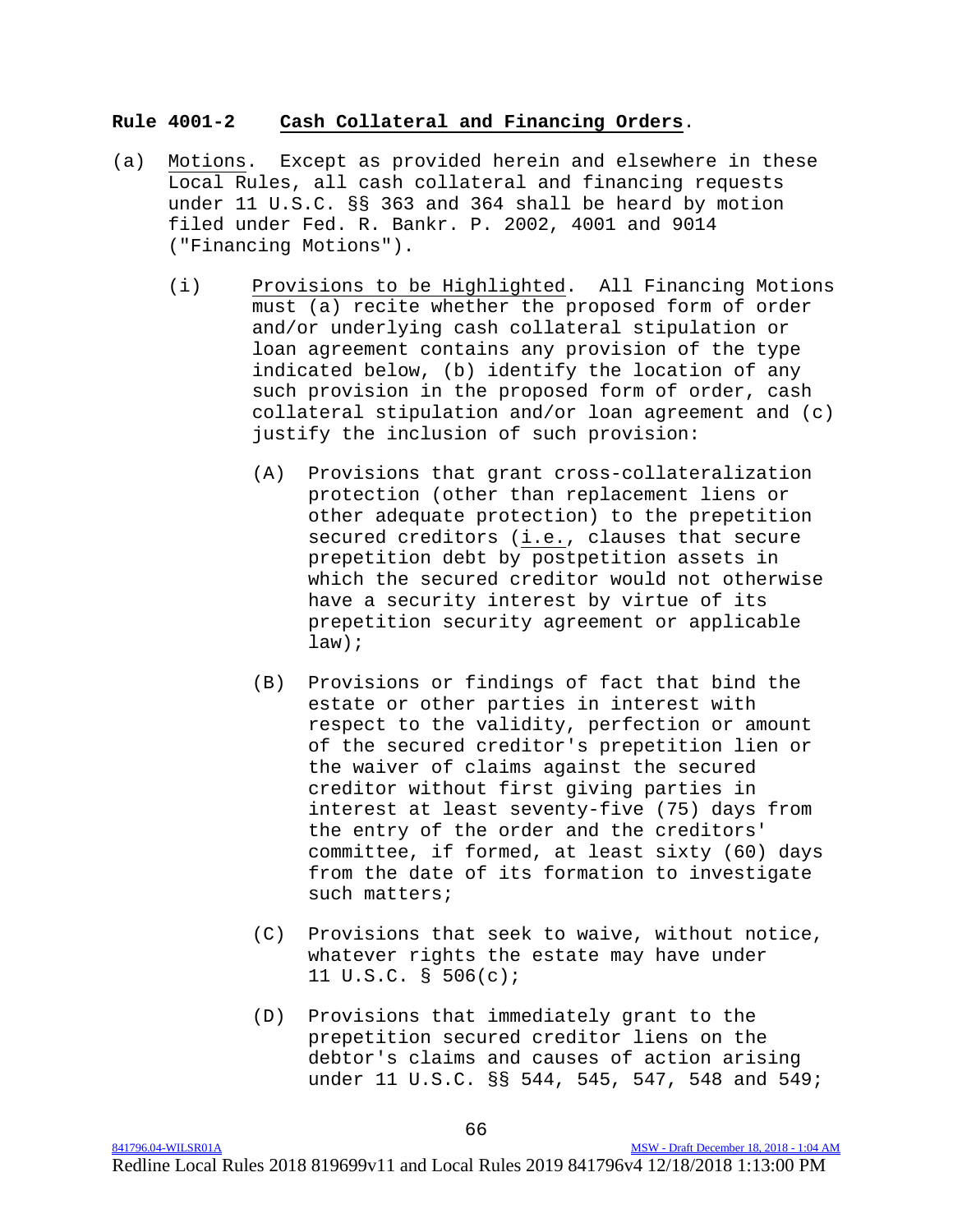- (E) Provisions that deem prepetition secured debt to be postpetition debt or that use postpetition loans from a prepetition secured creditor to pay part or all of that secured creditor's prepetition debt, other than as provided in 11 U.S.C. § 552(b);
- (F) Provisions that provide disparate treatment for the professionals retained by a creditors' committee from those professionals retained by the debtor with respect to a professional fee carve-out;
- (G) Provisions that prime any secured lien without the consent of that lienor; and
- (H) Provisions that seek to affect the Court's power to consider the equities of the case under 11 U.S.C. § 552(b)(1).
- (ii) All Financing Motions shall also provide a summary of the essential terms of the proposed use of cash collateral and/or financing (e.g., the maximum borrowing available on a final basis, the interim borrowing limit, borrowing conditions, interest rate, maturity, events of default, use of funds limitations and protections afforded under 11 U.S.C. §§ 363 and 364).
- (b) Interim Relief. When Financing Motions are filed with the Court on or shortly after the petition date, the Court may grant interim relief pending review by interested parties of the proposed Debtor-in-Possession financing arrangements. Such interim relief shall be only what is necessary to avoid immediate and irreparable harm to the estate pending a final hearing. In the absence of extraordinary circumstances, the Court shall not approve interim financing orders that include any of the provisions previously identified in Local Rule  $4001-2(a)(i)(A)-(F)$ .
- (c) Final Orders. A final order shall be entered only after notice and a hearing under Fed. R. Bankr. P. 4001 and Local Rule 2002-1(b). Ordinarily, the final hearing shall be held at least seven (7) days following the organizational meeting of the creditors' committee contemplated by 11 U.S.C. § 1102.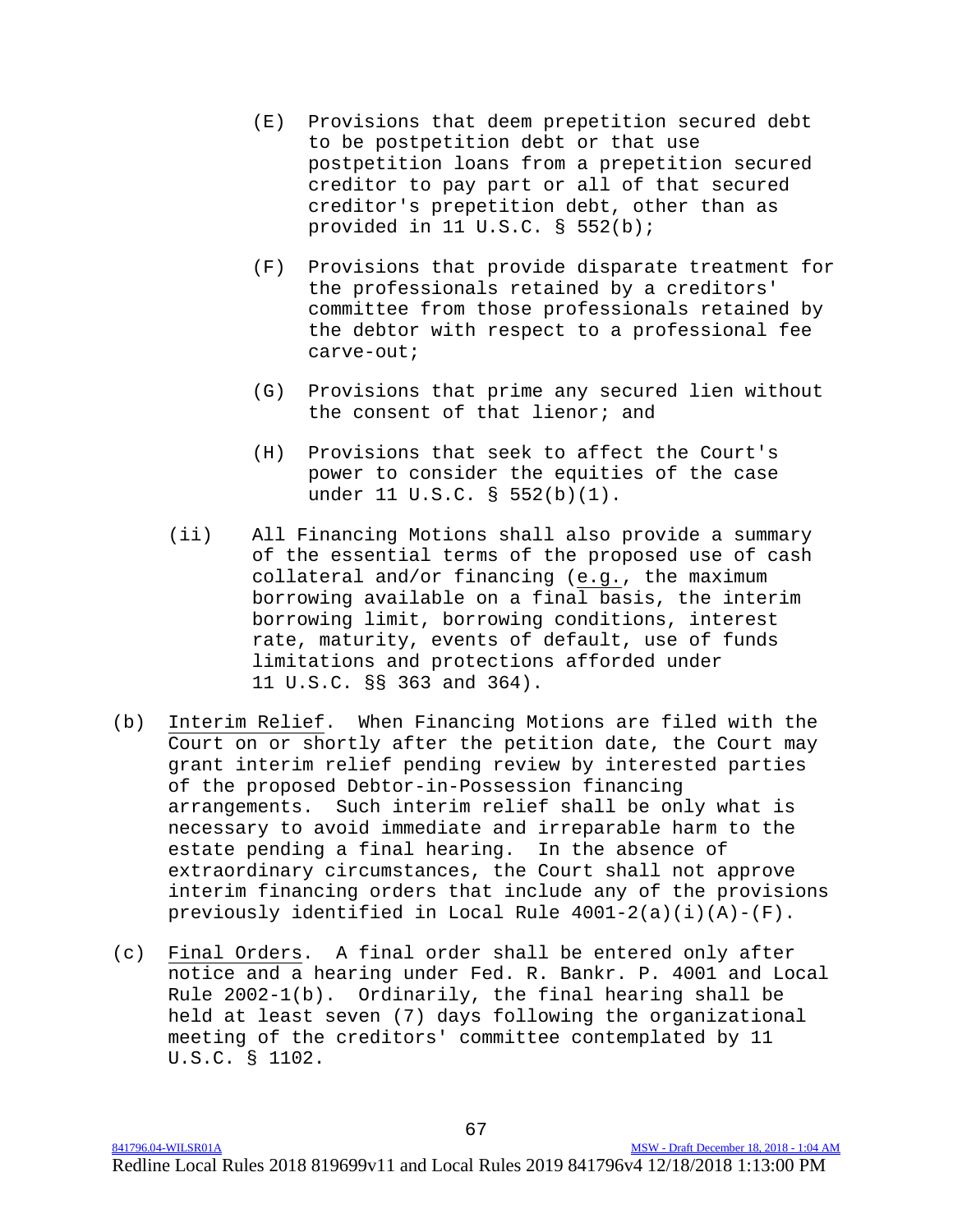**Rule 4001-3 Investment in Money Market Funds**. There is "cause" for relief from the requirements of 11 U.S.C. § 345(b) where money of the estate is invested in an open-end management investment company, registered under the Investment Company Act of 1940, that is regulated as a "money market fund" pursuant to Rule 2a-7 under the Investment Company Act of 1940; so long as the debtor has filed with the Court (i) a statement identifying the fund; and (ii) the fund's certification, which shall be accompanied by its currently effective prospectus as filed with the Securities and Exchange Commission, that the fund:

- (a) Invests exclusively in United States Treasury bills and United States Treasury Notes owned directly or through repurchase agreements;
- (b) Has received the highest money market fund rating from a nationally recognized statistical rating organization, such as Standard & Poor's or Moody's;
- (c) Has agreed to redeem fund shares in cash, with payment being made no later than the business day following a redemption request by a shareholder, except in the event of an unscheduled closing of Federal Reserve Banks or the New York Stock Exchange; and
- (d) Has adopted a policy that it will notify its shareholders sixty (60) days prior to any change in its investment or redemption policies under (a) and (c) above.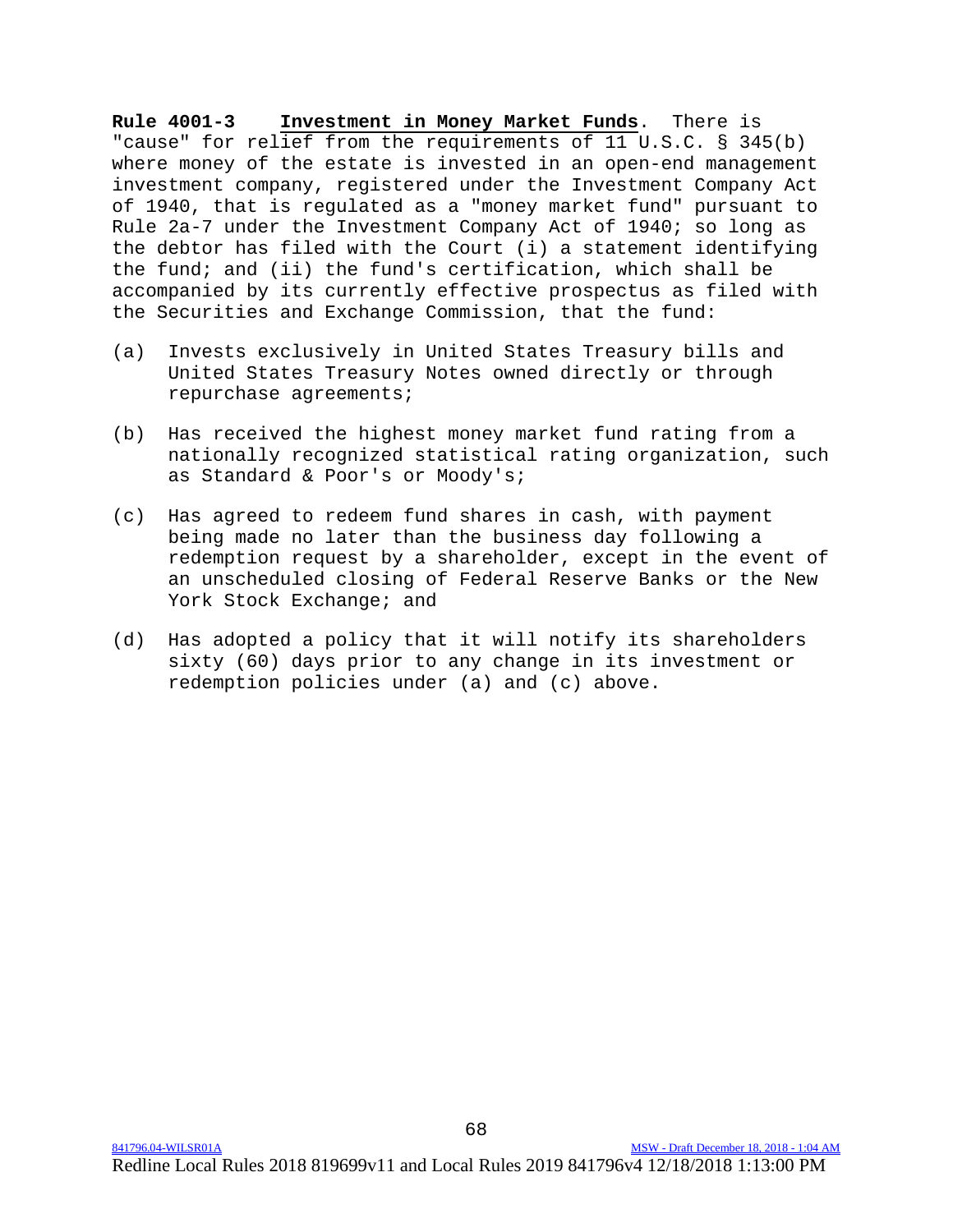# **Rule 4001-4 Procedures on Motion for Continuation or Imposition of Automatic Stay**.

- (a) Contents of Motion. A motion for continuation of the automatic stay pursuant to 11 U.S.C. § 362(c)(3)(B), or a request for the imposition of the automatic stay pursuant to 11 U.S.C. §  $362(c)(4)(B)$ , shall be a contested matter commenced by the filing and service of a motion in accordance with Fed. R. Bankr. P. 9014. The objection deadline and hearing date shall be fixed in accordance with Del. Bankr. L.R. 9006-1(c), except as otherwise provided by the chambers procedures of the judge assigned to preside over the debtor's bankruptcy case. The motion shall contain allegations of specific fact supporting the requested relief, verified by an affidavit or declaration under oath upon the declarant's personal knowledge. Any relief sought by the movant or requesting party other than the continuation or imposition of the automatic stay shall not be included in the motion but may be sought in a separate request for relief filed in accordance with Fed. R. Bankr. P. 9014 and/or Fed. R. Bankr. P. 7001, as applicable.
- (b) Notice. In addition to any requirements under applicable law and these local rules, including Local Rule 1007-2, with respect to a party against which the continuation or imposition of the automatic stay is sought, notice and copies of a motion made in accordance with subparagraph (a) of this rule shall be served upon (i) any attorney that represented such party in any bankruptcy case pending in connection with the debtor within one (1) year before the filing of the petition commencing the case, and (ii) any attorney that represented such party in any foreclosure, repossession, or other action to enforce a claim against property of the debtor within one (1) year before the filing of the petition commencing the case.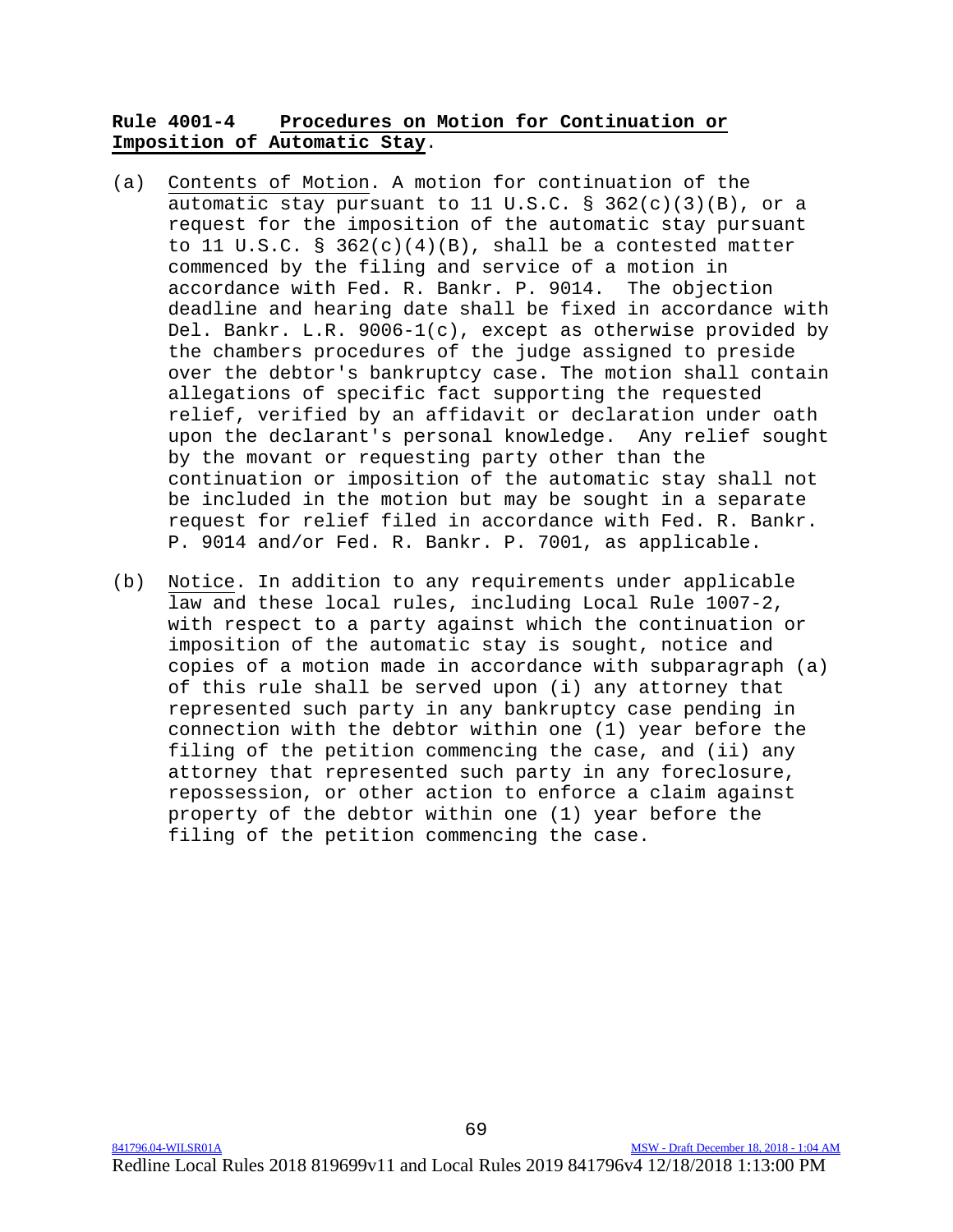# **Rule 4002-1 Duties of Debtor under 11 U.S.C. § 521 in Chapter 7 and 13 Cases**.

- (a) The debtor shall deliver to the interim trustee or the standing Chapter 13 Trustee no later than the first date set for the meeting of creditors under 11 U.S.C. § 341 all books, records and papers, including appraisals, relating to property of the estate as well as copies of recorded documents, e.g., deeds and mortgages.
- (b) No later than the first date set for the meeting of creditors under 11 U.S.C. § 341, the debtor shall advise the interim trustee or the standing Chapter 13 Trustee in writing of the payoff amounts on all secured debts.
- (c) Immediately upon the entry of an order for relief, the debtor shall give written notice to any court or tribunal where an action is pending against the debtor and to the parties and counsel involved in that action. If an action is commenced subsequent to the date of the order for relief, the debtor shall give similar written notice to the court or tribunal and to all parties and counsel involved.
- (d) Immediately upon the entry of an order for relief, the debtor shall give written notice to any creditor with a garnishment order, any garnishee defendant (other than the debtor's employer) and any creditor who the debtor anticipates may seek a garnishment order.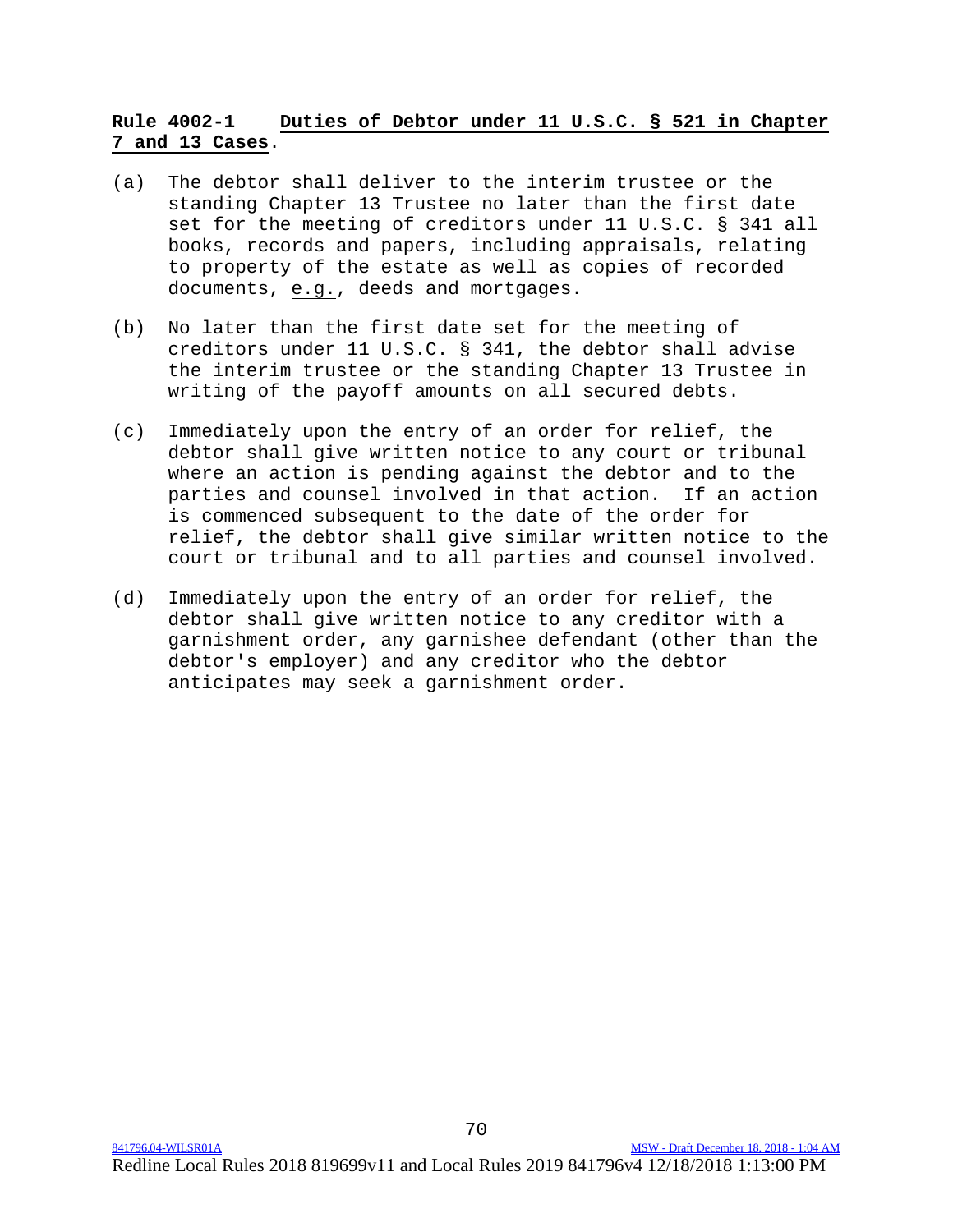## **Rule 4003-1 Exemptions**.

- (a) Amendment to Claim of Exemptions. An amendment to a claim of exemptions under Fed. R. Bankr. P. 1009 and 4003 shall be filed and served by the debtor on the trustee, the United States Trustee and all creditors.
- (b) Automatic Extension of Time to File Objections to Claim of Exemptions in Event of Amendment to Schedules to Add a Creditor. If the schedules are amended to add a creditor, and the amendment is filed and served either (i) less than twenty-eight (28) days prior to the expiration of the time set forth in Fed. R. Bankr. P. 4003(b) for the filing of objections to the list of property claimed as exempt or (ii) at any time after such filing deadline, the added creditor shall have twenty-eight (28) days from service of the amendment to file objections to the list of property claimed as exempt.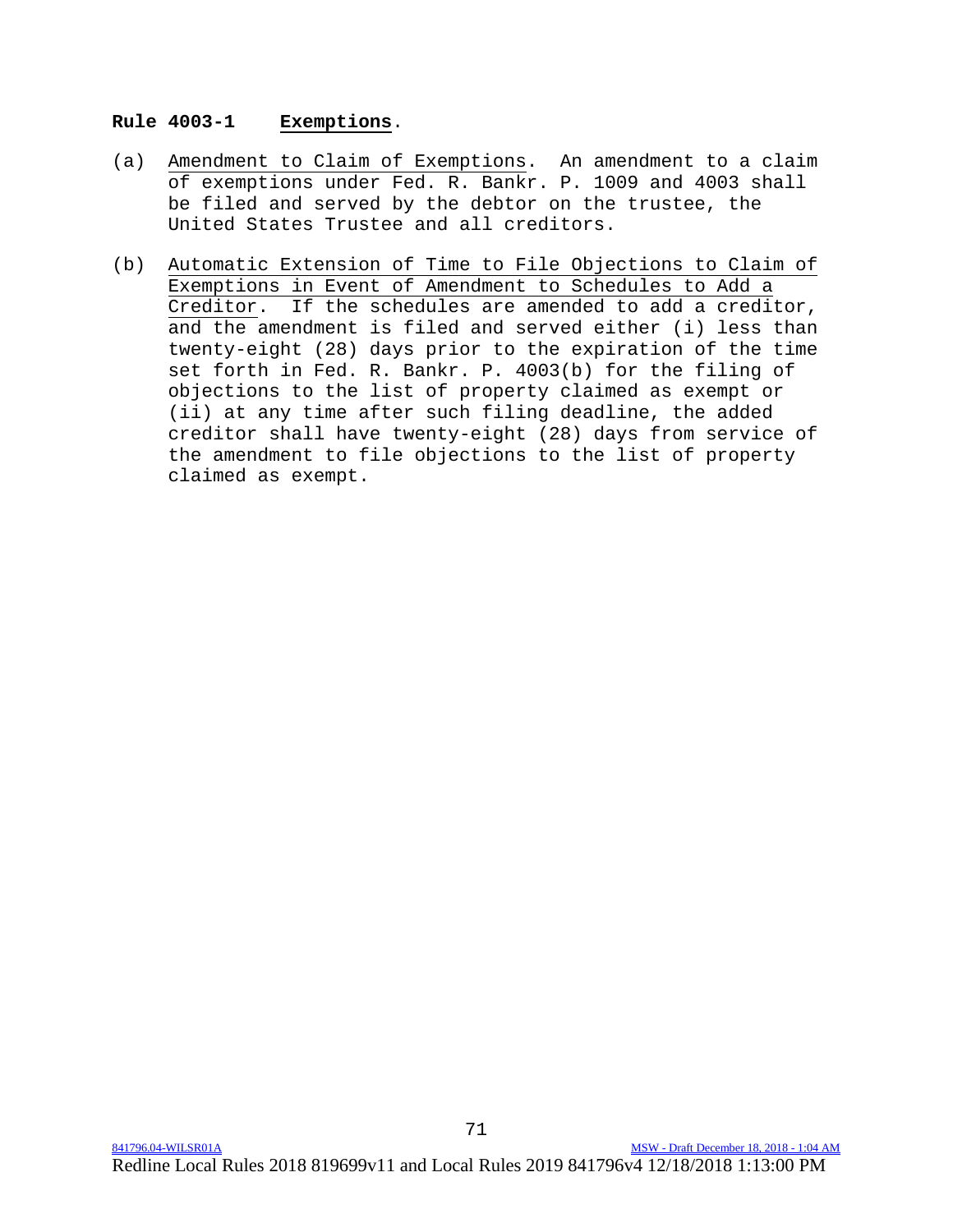**Rule 4004-1 Automatic Extension of Time to File Complaint Objecting to Discharge in Event of Amendment**. If the schedules are amended to add a creditor, and the amendment is filed and served either (a) less than sixty (60) days prior to the expiration of the time set forth in Fed. R. Bankr. P. 4004(a) for the filing of a complaint objecting to discharge or (b) at any time after such filing deadline, the added creditor shall have sixty (60) days from service of the amendment to file a complaint objecting to discharge. In addition, if the section 341 meeting of creditors is continued or rescheduled, the time to file a complaint objecting to discharge shall be the later of the original deadline or twenty-eight (28) days after the section 341 meeting is concluded. Such circumstances shall be deemed to be "cause" for an extension and no motion to extend shall be necessary.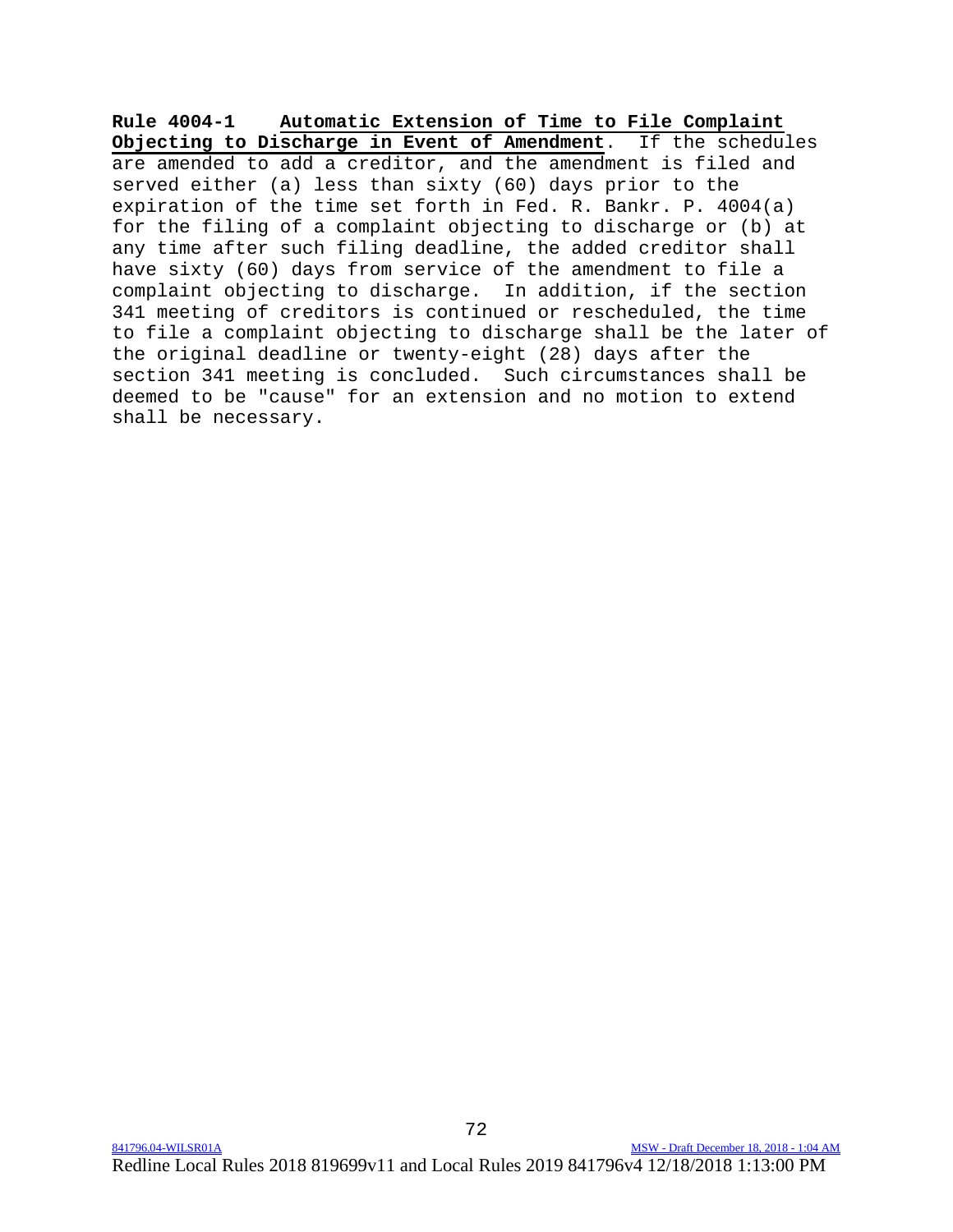**Rule 4007-1 Automatic Extension of Time to File Complaint to Determine Dischargeability of a Debt in Event of Amendment**. If the schedules are amended to add a creditor and the amendment is filed and served either (a) less than sixty (60) days prior to the expiration of the time set forth in Fed. R. Bankr. P. 4007 for the filing of a complaint to obtain a determination of the dischargeability of any debt or (b) at any time after such filing deadline, the added creditor shall have sixty (60) days from service of the amendment to file a complaint objecting to the dischargeability of its claim. In addition, if the section 341 meeting of creditors is continued or rescheduled, the time to file a complaint objecting to the dischargeability of a debt shall be the later of the original deadline or twenty-eight (28) days after the section 341 meeting is concluded. Such circumstances shall be deemed to be "cause" for an extension and no motion to extend shall be necessary.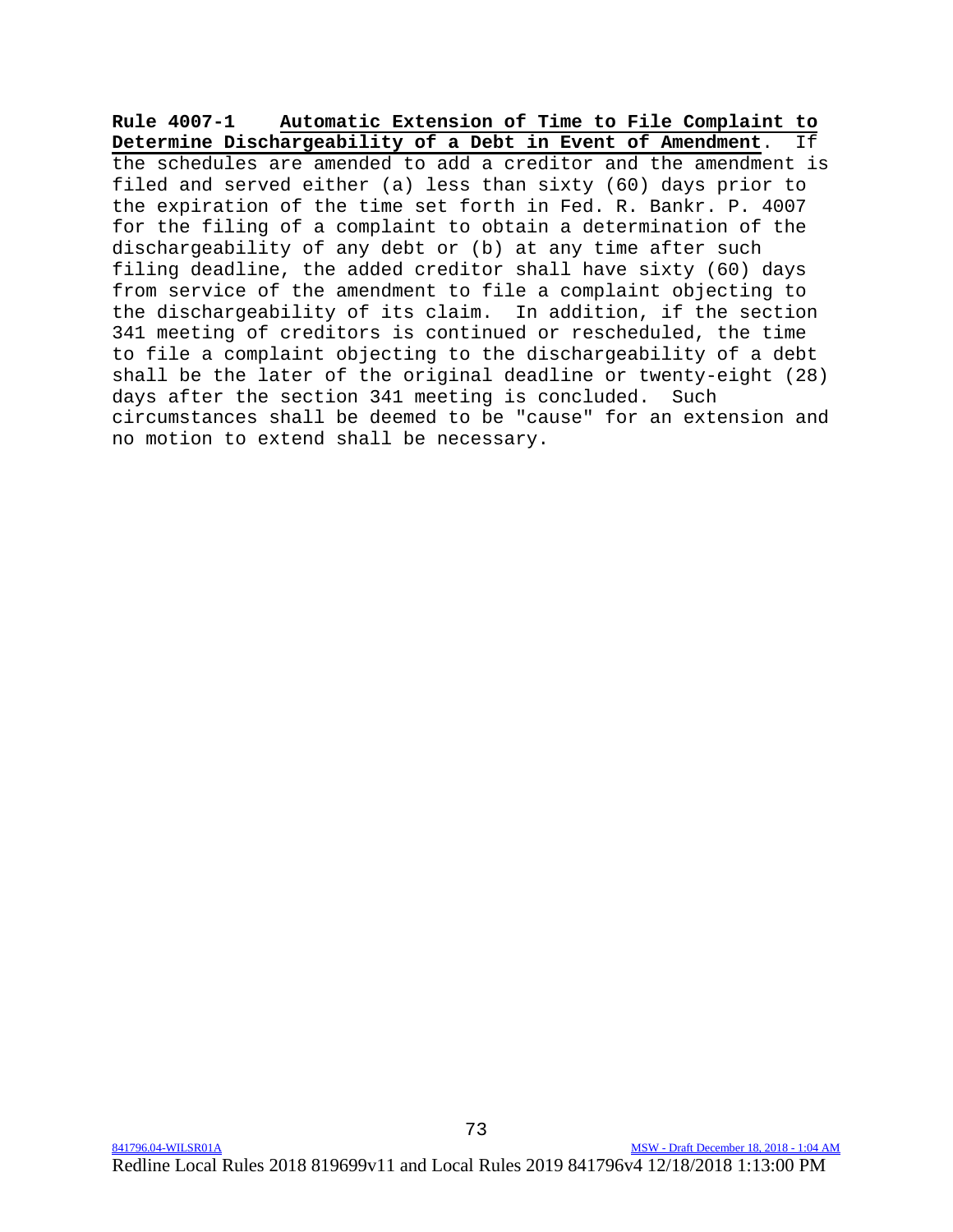### **PART V. COURTS AND CLERKS**

# **Rule 5001-2 Clerk's Office Location; Hours; After Hours Filings**.

- (a) Clerk's Office Location and Hours. The Clerk's Office is located at 824 Market Street, Third Floor, Wilmington, Delaware 19801. The normal business hours of the Clerk's Office shall be Monday through Friday from 8:00 a.m. to 4:00 p.m. prevailing Eastern Time, except on legal holidays and as otherwise noticed by the Court's website or at the Clerk's Office.
- (b) After Hours Filings. When the Clerk's Office is closed, papers not filed electronically may be filed with the Court by depositing them in the night depository maintained by the Clerk and shall be deemed filed as of the date and time stamped thereon. Each document deposited in the night depository shall be stamped in the upper right-hand corner of the first page of the document. The night depository is not to be used in the event that electronic filing is not available. In such instances, the Clerk's Office Procedures will govern.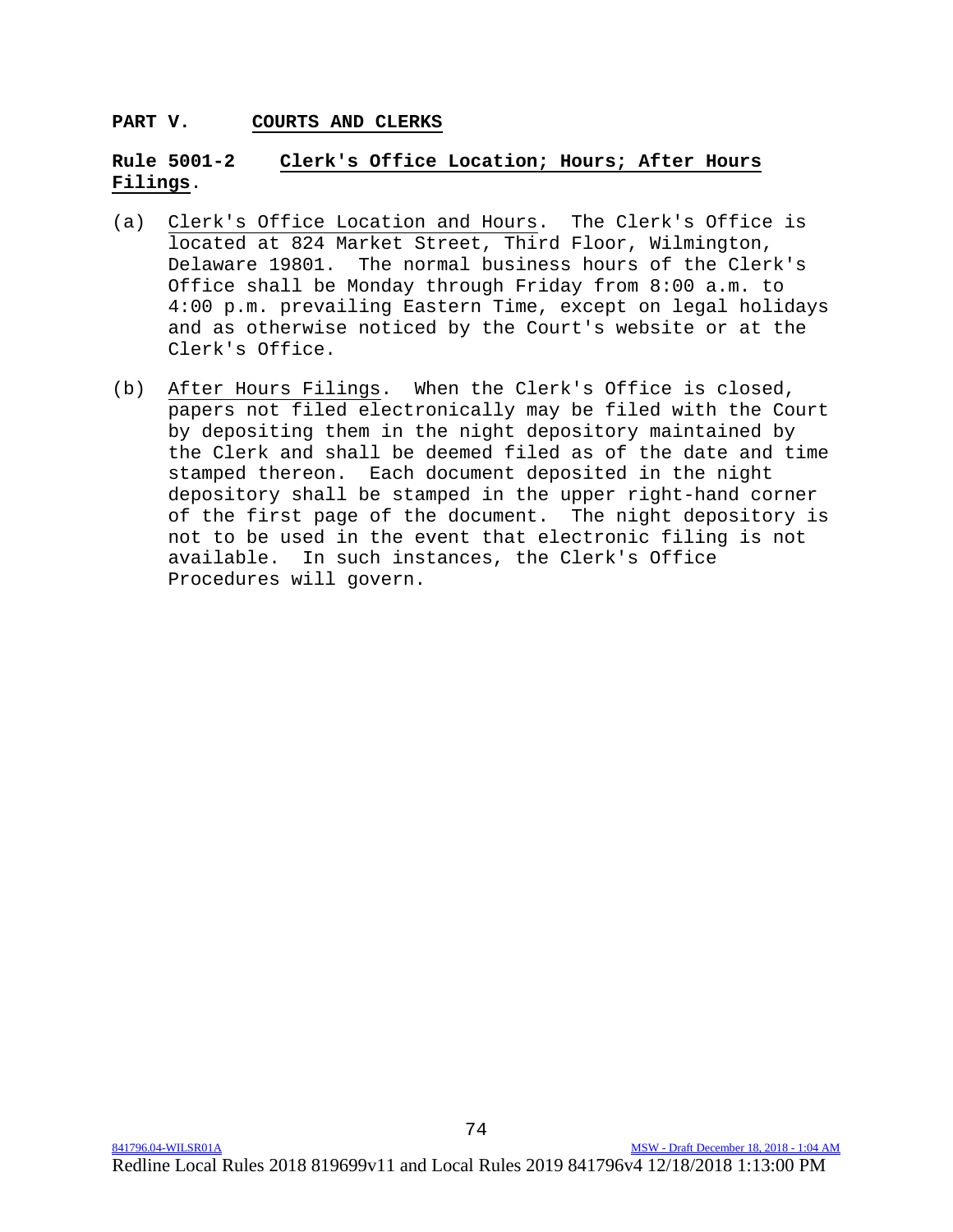### **Rule 5005-2 Facsimile Documents and Emailed Documents**.

- (a) Facsimile Documents. Documents may not be transmitted by facsimile directly to the Clerk's Office for filing. However, copies of facsimile documents shall be accepted for filing, provided that the legibility is reasonably equivalent to the original. The original of any faxed document, including the original signature of the attorney, party or declarant, shall be maintained by the filing party for a period of not less than two (2) days from the time the document appears on the docket.
- (b) Emailed Documents. Documents may not be transmitted by email to the Clerk's office for filing, except as authorized by the Court.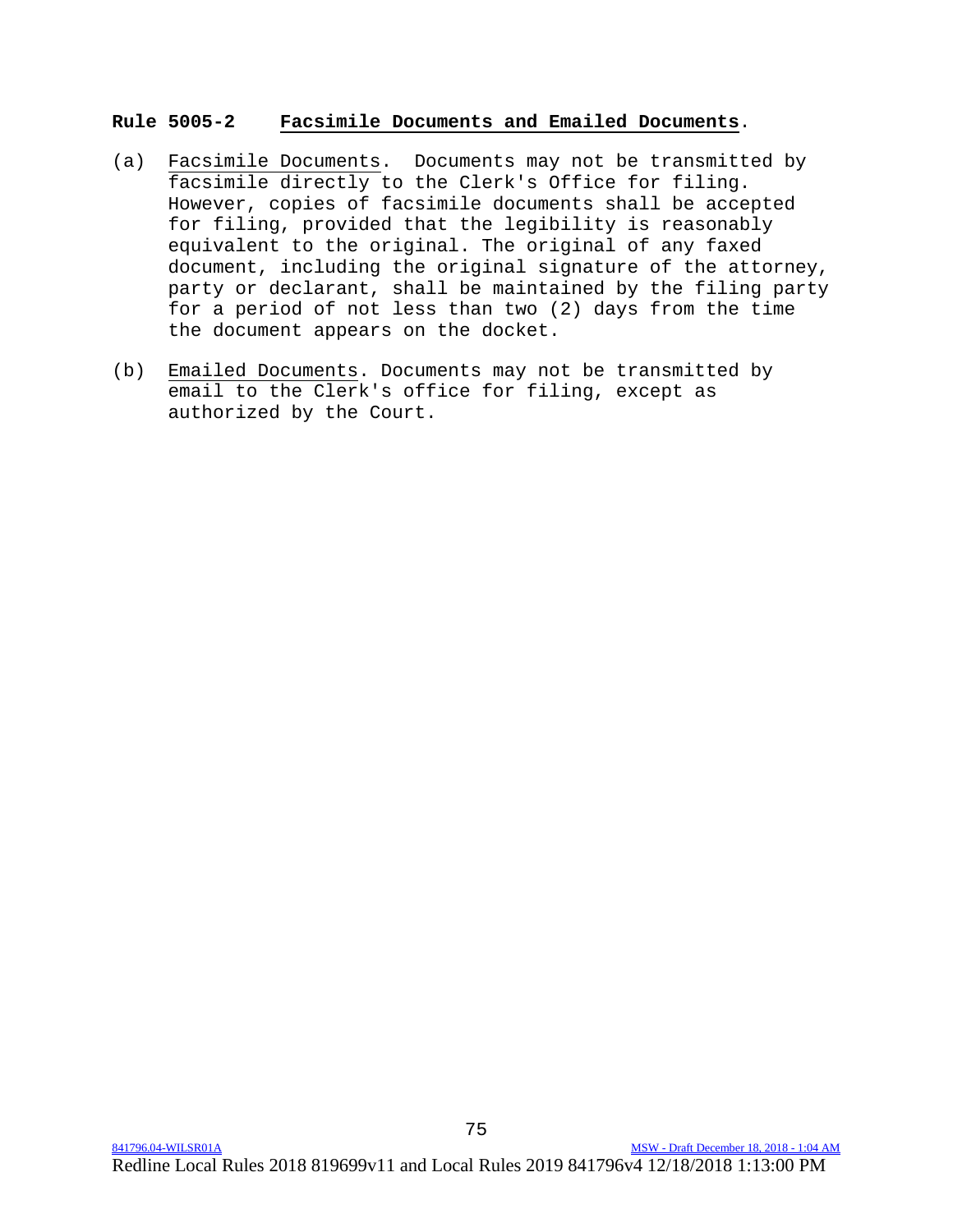**Rule 5005-4 Electronic Filing**. The Court has designated all cases to be assigned to the Case Management/Electronic Case Filing System ("CM/ECF").

- (a) CM/ECF General. Unless otherwise expressly provided in these Local Rules or in exceptional circumstances preventing a registered CM/ECF user from filing electronically, all petitions, complaints, motions, briefs and other pleadings and documents required to be filed with the Court must be electronically filed by a registered CM/ECF user. Attorneys who intend to practice in this Court (including those regularly admitted or admitted pro hac vice to the bar of the Court and attorneys authorized to represent the United States without being admitted to the bar) should register as CM/ECF users. United States Trustees, private trustees and others as the Court deems appropriate should also register as CM/ECF users. Registration forms, requirements and procedural information for CM/ECF are available on the Court's website.
- (b) Electronic Signature. The electronic signature of the person on the document electronically filed shall constitute the original signature of that person for purposes of Fed. R. Bankr. P. 9011 and Del. Bankr. L.R. 9011-4.
- (c) Receipt of CM/ECF Notices and Service.
	- (i) By registering and becoming a CM/ECF user, one is consenting to receipt of electronic notices issued by the Court in accordance with Local Rule 9036-1.
	- (ii) By registering and becoming a registered CM/ECF user, one, however, is not consenting to service under these Rules, Fed. R. Bankr. P. 7005, the Fed. R. Civ. P. or any other rule pertaining to service. To consent in a particular case or adversary proceeding to service of documents by electronic means (email), a party needs to affirmatively opt-in to email service when completing the CM/ECF docketing screen for the party's Notice of Appearance. A party can do this by clicking the Yes button on the docketing screen for the Notice of Appearance to consent to electronic service, which button is preset to No. A party that consents to receipt of documents via electronic means is consenting to email service under these Rules, Fed. R. Bankr. P. 7005, the Fed. R. Civ. P. or any other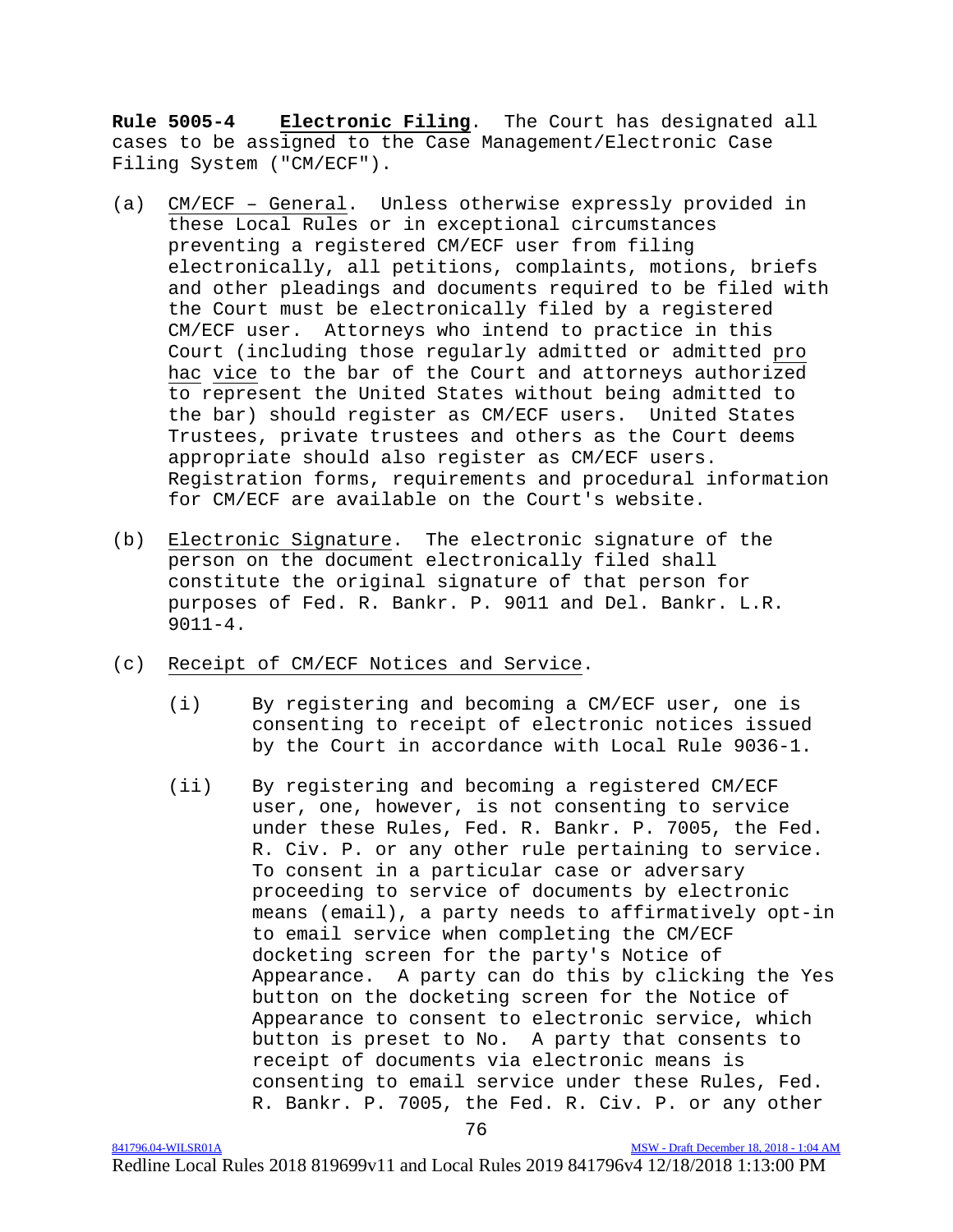rule pertaining to service. A party that does not opt-in to email service will receive documents in hard copy form, except as provided in subparagraph (i) above. For avoidance of doubt, receipt of electronic notices issued by the Court in accordance with Local Rule 9036-1 does not constitute service of documents by electronic means under this rule.

- (iii) Notwithstanding anything to the contrary in subparagraph (ii) above, even where a party has elected to receive service of documents via email, conventional service of documents in hard copy shall be required in the following circumstances:
	- (A) Service of a complaint and summons in an adversary proceeding under Fed. R. Bankr. P. 7004, service of a motion commencing a contested matter under Fed. R. Bankr. P. 9014, or a subpoena issued under Fed. R. Bankr. P. 9016;
	- (B) Notice of the meeting of creditors required under Fed. R. Bankr. P. 2002(a)(1);
	- (C) Where delivery or service upon an agency of the United States – including the United States Attorney and the United States Trustee – or chambers is required by a federal or local rule or order of this Court; and
	- (D) Where the debtor or debtor's attorney is required to serve on the United States Trustee and the trustee assigned to the case – the petition, schedules, statement of financial affairs, other required documents and amendments to any of the aforementioned filings.
- (d) Conversion to PDF for Electronic Filing. All petitions, complaints, motions, briefs and other pleadings and documents to be filed electronically with the Court shall be converted to PDF, electronically, as opposed to scanning a document, where practicable.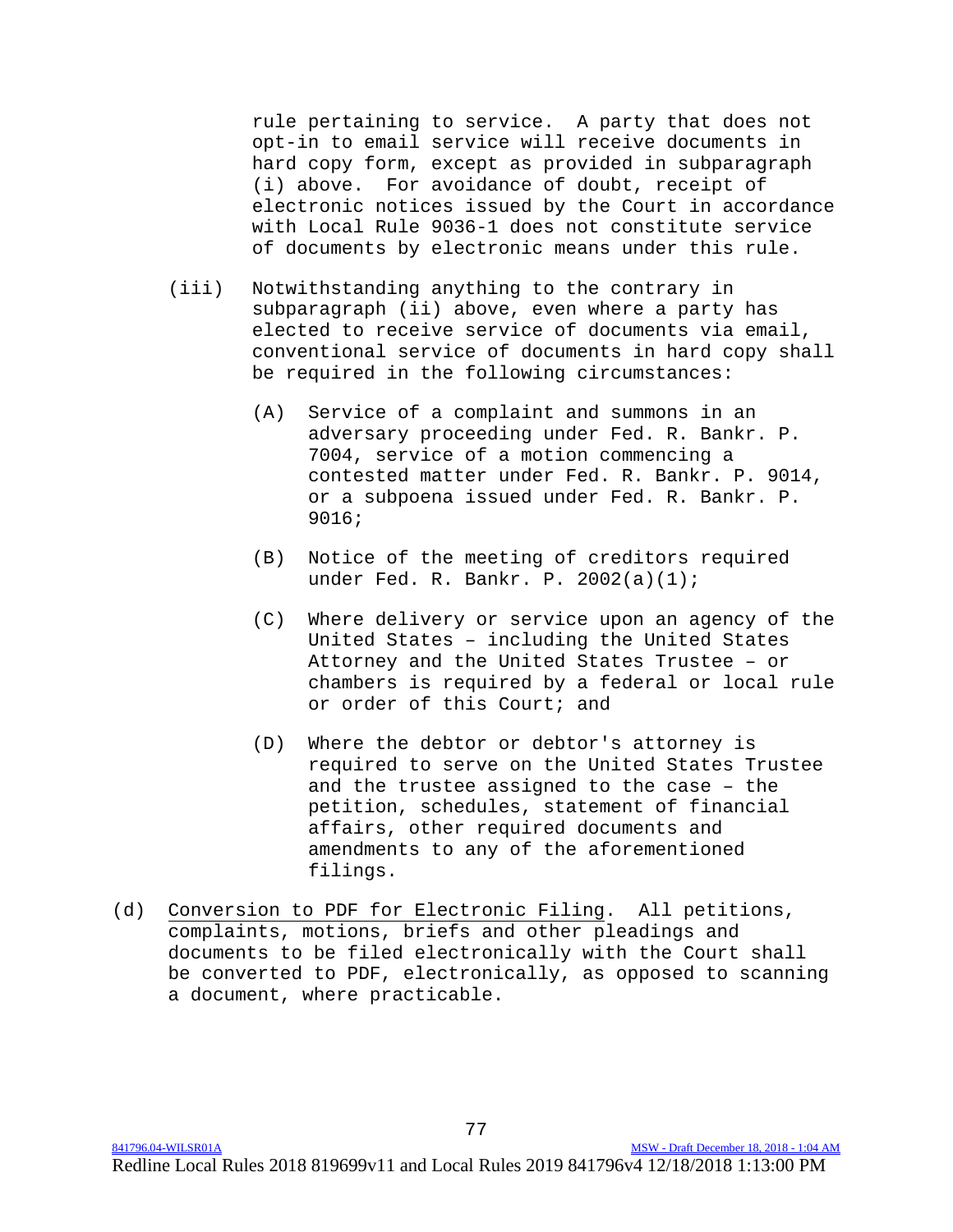#### **Rule 5009-1 Closing of Chapter 7 Cases**.

(a) Final Report and Account. The notice given by the trustee of the filing of a final report and account in the form prescribed by the United States Trustee in a chapter 7 case shall have on its face in bold print the following language or words of similar import:

> **A PERSON SEEKING: (1) AN AWARD OF COMPENSATION OR REIMBURSEMENT OF EXPENSES OR (2) PAYMENT OR REIMBURSEMENT FOR EXPENSES INCURRED IN THE ADMINISTRATION OF THE CHAPTER 7 ESTATE SHALL FILE A MOTION WITH THE CLERK AND SERVE A COPY ON THE TRUSTEE AND THE UNITED STATES TRUSTEE NO LATER THAN TWENTY-ONE (21) DAYS PRIOR TO THE DATE OF THE HEARING ON THE TRUSTEE'S FINAL ACCOUNT. FAILURE TO FILE AND SERVE SUCH A MOTION WITHIN THAT TIME MAY RESULT IN THE DISALLOWANCE OF FEES AND EXPENSES.**

(b) Closing Reports in Chapter 7 Asset and No Asset Cases. In a chapter 7 asset case, the trustee shall serve the original closing report (in a form designated by the United States Trustee), together with the affidavit of final distribution, upon the United States Trustee. After the United States Trustee's review of the closing report is completed, the United States Trustee shall file the closing report with the Clerk. In a chapter 7 no asset case, the trustee shall file the original closing report (in a form designated by the United States Trustee) with the Clerk, and serve a copy upon the United States Trustee.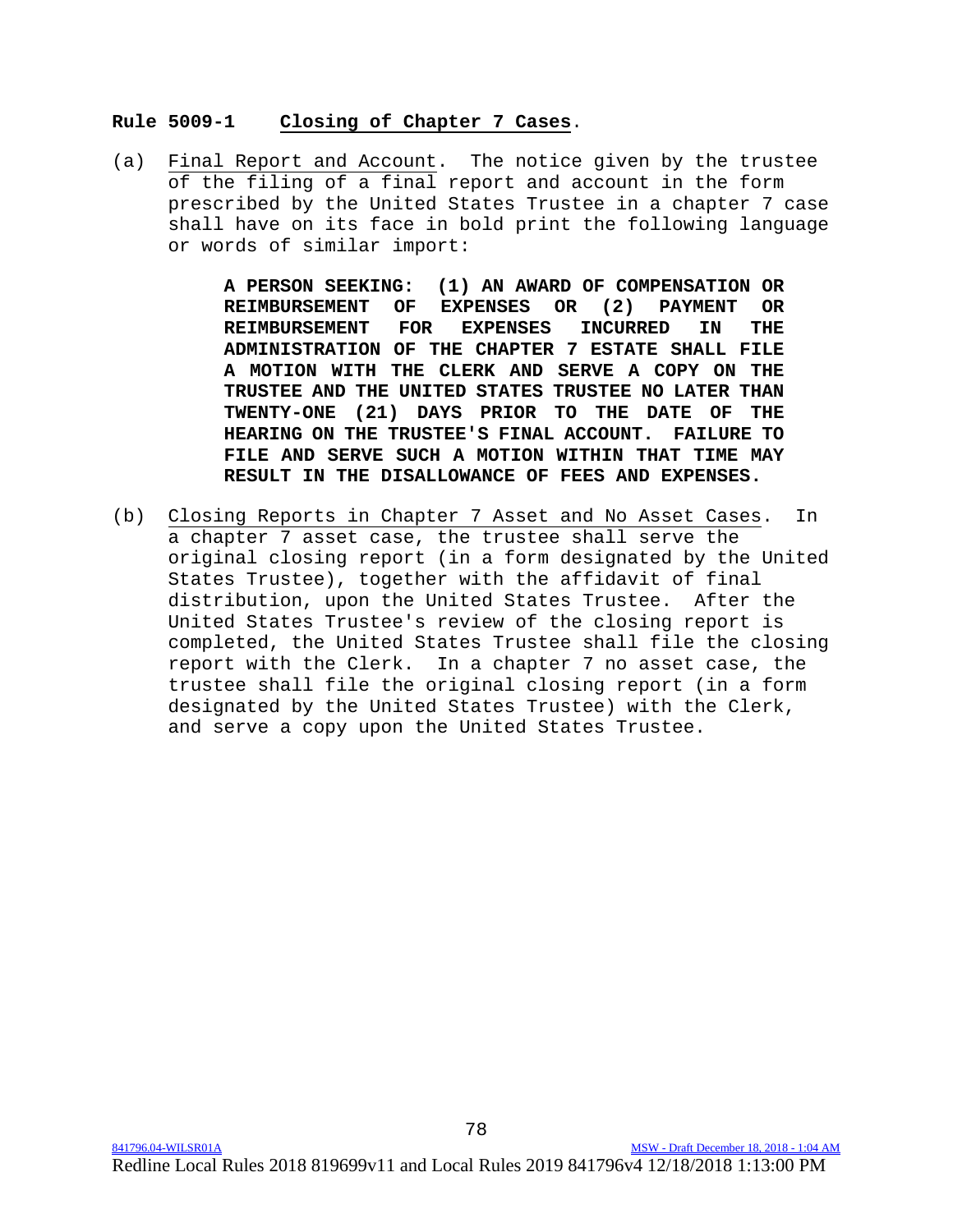#### **Rule 5009-2 Closing of Chapter 15 Cases**.

- (a) Motion. Upon written motion, a foreign representative in a proceeding recognized under section 1517 of the Code, may seek the entry of a final decree when the purpose of the representative's appearance in the Court is completed. Such motion shall describe the nature and results of the representative's activities in the Court and shall include a final decree order that (i) orders the closing of the case and (ii) identifies in the caption and in the body of the order the case name and the case number of each case to be closed under the order.
- (b) Service and Objection. A motion for entry of a final decree shall be served upon (i) the debtor, (ii) the United States Trustee, (iii) all creditors who have filed a request for notice under Fed. R. Bankr. P. 2002 and Local Rule 9013-1 (iv) all persons or bodies authorized to administer foreign proceedings of the debtor, (v) all parties to litigation pending in the United States in which the debtor was a party at the time of the filing of the petition and (vi) such other entities as the Court may direct. The foreign representative shall file a certificate of service with the Court that notice has been given. If no objection has been filed by the United States Trustee or a party in interest within  $\frac{L}{L}$   $\frac{L}{L}$   $\frac{L}{L}$   $\frac{L}{L}$   $\frac{L}{L}$   $\frac{L}{L}$   $\frac{L}{L}$   $\frac{L}{L}$   $\frac{L}{L}$   $\frac{L}{L}$   $\frac{L}{L}$   $\frac{L}{L}$   $\frac{L}{L}$   $\frac{L}{L}$   $\frac{L}{L}$   $\frac{L}{L}$   $\frac{L}{L}$   $\frac{L}{L}$   $\frac{L}{L}$   $\frac{L}{L}$   $\frac{L$ date of service, there shall be a presumption that the case has been fully administered and the Court may close the case.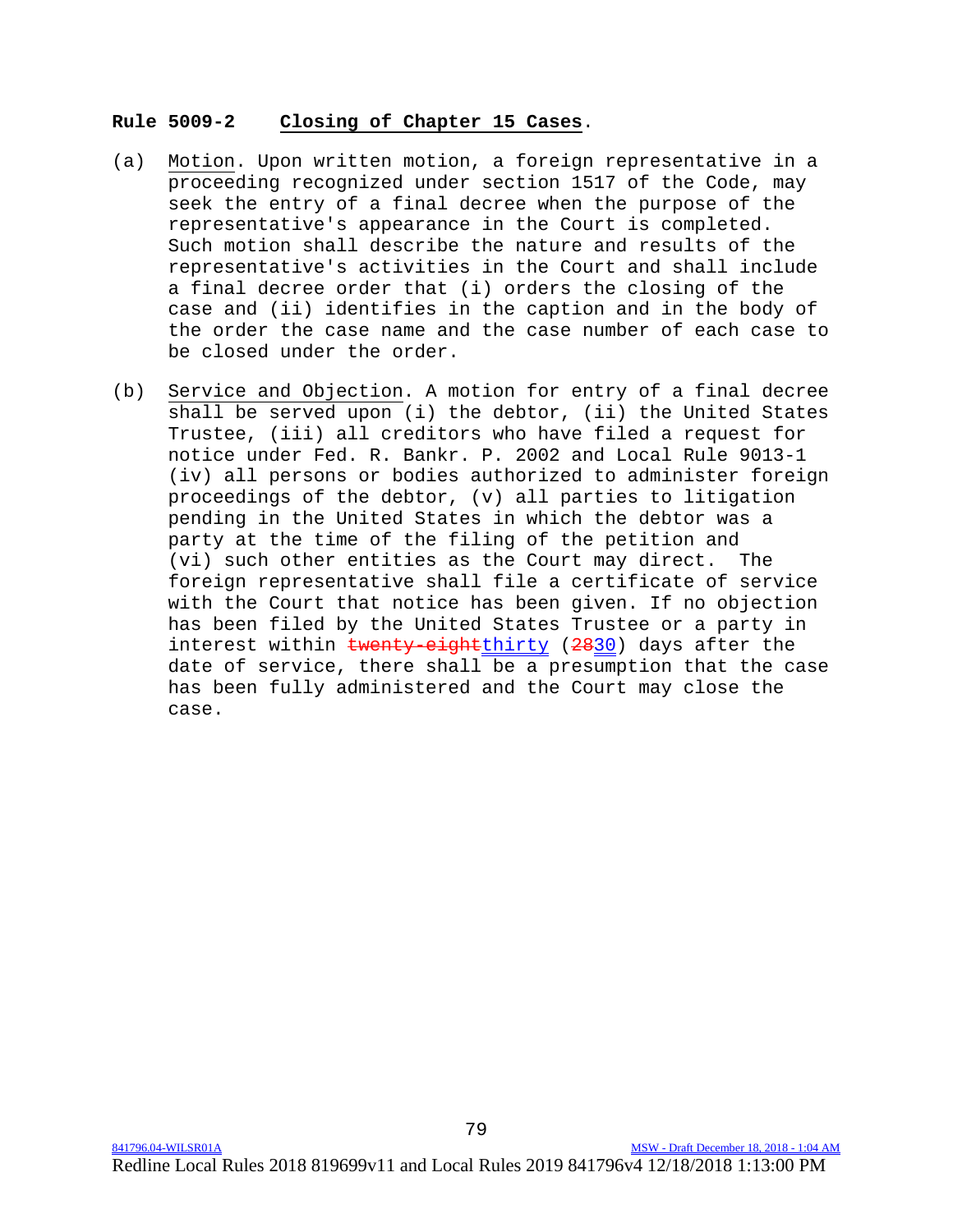# **Rule 5011-1 Motions for Withdrawal of Reference from Bankruptcy Court**. A motion to withdraw the reference of a matter or proceeding shall be filed with the Clerk. The Clerk shall transmit such motion to the Clerk of the District Court for disposition by the District Court.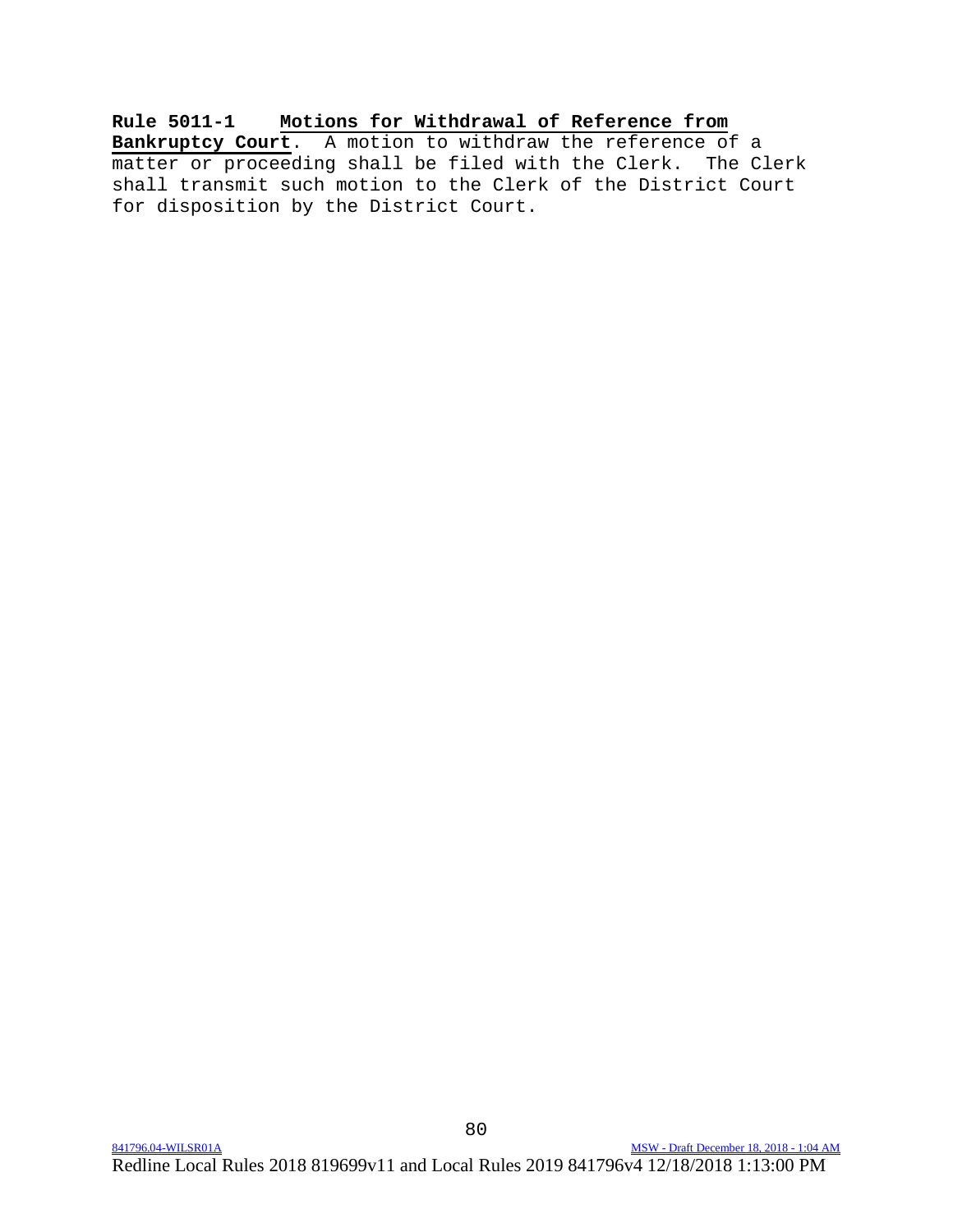#### **PART VI. COLLECTION AND LIQUIDATION OF THE ESTATE**

### **Rule 6004-1 Sale and Sale Procedures Motions**.

- (a) Applicability of Rule. Except as otherwise provided in these Local Rules, this rule applies to motions to sell property of the estate under Bankruptcy Code section 363(b) ("Sale Motions") and motions seeking approval of sale, bid or auction procedures in anticipation of or in conjunction with a Sale Motion ("Sale Procedures Motions").
- (b) Sale Motions. Except as otherwise provided in these Local Rules, the Code, the Bankruptcy Rules or an Order of the Court, all Sale Motions shall attach or include the following:
	- (i) A copy of the proposed purchase agreement, or a form of such agreement substantially similar to the one the debtor reasonably believes it will execute in connection with the proposed sale;
	- (ii) A copy of a proposed form of sale order;
	- (iii) A request, if necessary, for the appointment of a consumer privacy ombudsman under Bankruptcy Code section 332; and
	- (iv) Provisions to be Highlighted. The Sale Motion must highlight material terms, including but not limited to (a) whether the proposed form of sale order and/or the underlying purchase agreement constitutes a sale or contains any provision of the type set forth below, (b) the location of any such provision in the proposed form of order or purchase agreement and (c) the justification for the inclusion of such provision:
		- (A) Sale to Insider. If the proposed sale is to an insider, as defined in Bankruptcy Code section 101(31), the Sale Motion must (a) identify the insider, (b) describe the insider's relationship to the debtor and (c) set forth any measures taken to ensure the fairness of the sale process and the proposed transaction.
		- (B) Agreements with Management. If a proposed buyer has discussed or entered into any agreements with management or key employees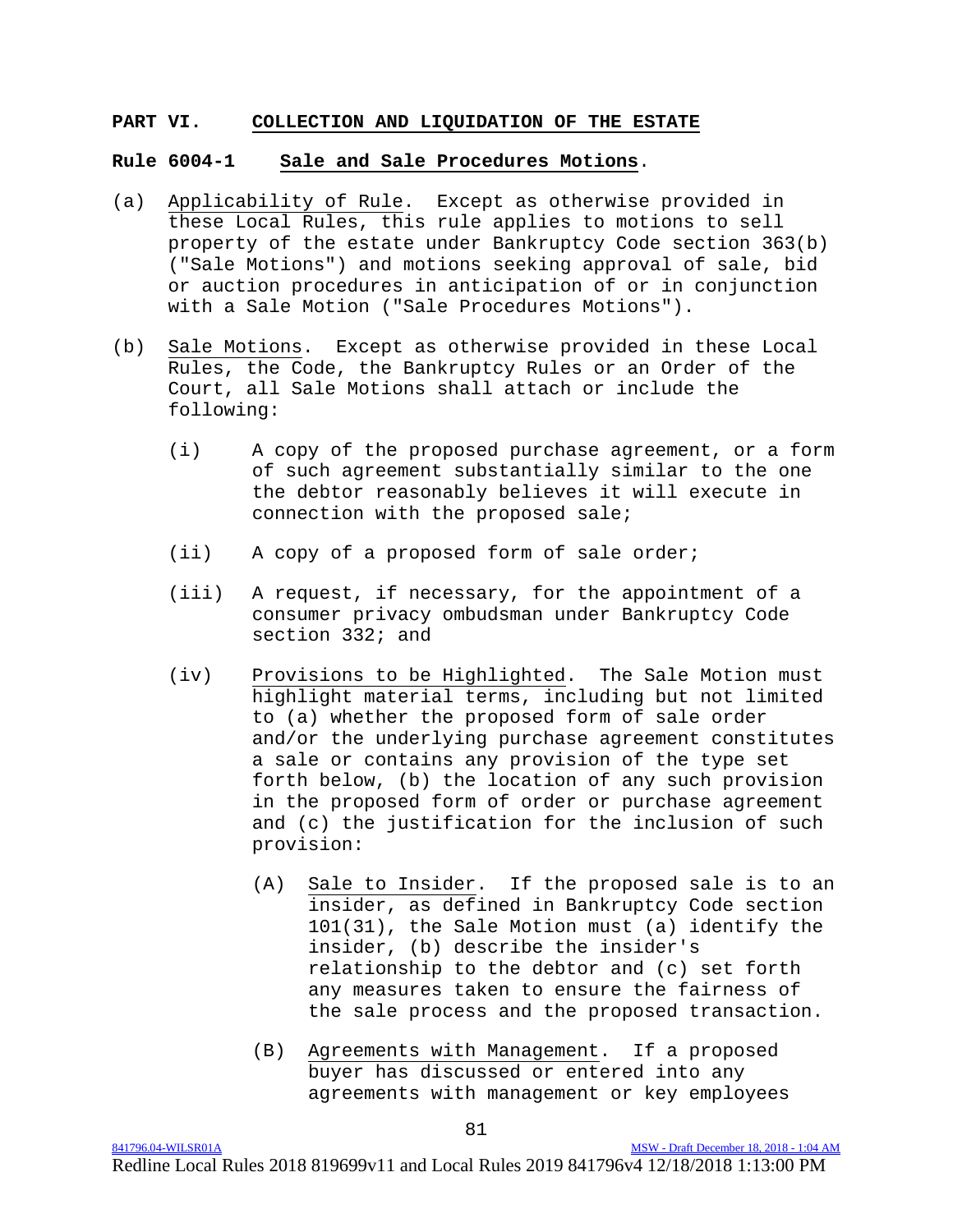regarding compensation or future employment, the Sale Motion must disclose (a) the material terms of any such agreements and (b) what measures have been taken to ensure the fairness of the sale and the proposed transaction in the light of any such agreements.

- (C) Releases. The Sale Motion must highlight any provisions pursuant to which an entity is being released or claims against any entity are being waived or otherwise satisfied.
- (D) Private Sale/No Competitive Bidding. The Sale Motion must disclose whether an auction is contemplated, and highlight any provision in which the debtor has agreed not to solicit competing offers for the property subject to the Sale Motion or to otherwise limit shopping of the property.
- (E) Closing and Other Deadlines. The Sale Motion must highlight any deadlines for the closing of the proposed sale or deadlines that are conditions to closing the proposed transaction.
- (F) Good Faith Deposit. The Sale Motion must highlight whether the proposed purchaser has submitted or will be required to submit a good faith deposit and, if so, the conditions under which such deposit may be forfeited.
- (G) Interim Arrangements with Proposed Buyer. The Sale Motion must highlight any provision pursuant to which a debtor is entering into any interim agreements or arrangements with the proposed purchaser, such as interim management arrangements (which, if out of the ordinary course, also must be subject to notice and a hearing under section 363(b) of the Bankruptcy Code) and the terms of such agreements.
- (H) Use of Proceeds. The Sale Motion must highlight any provision pursuant to which a debtor proposes to release sale proceeds on or after the closing without further Court order, or to provide for a definitive allocation of sale proceeds between or among various sellers or collateral.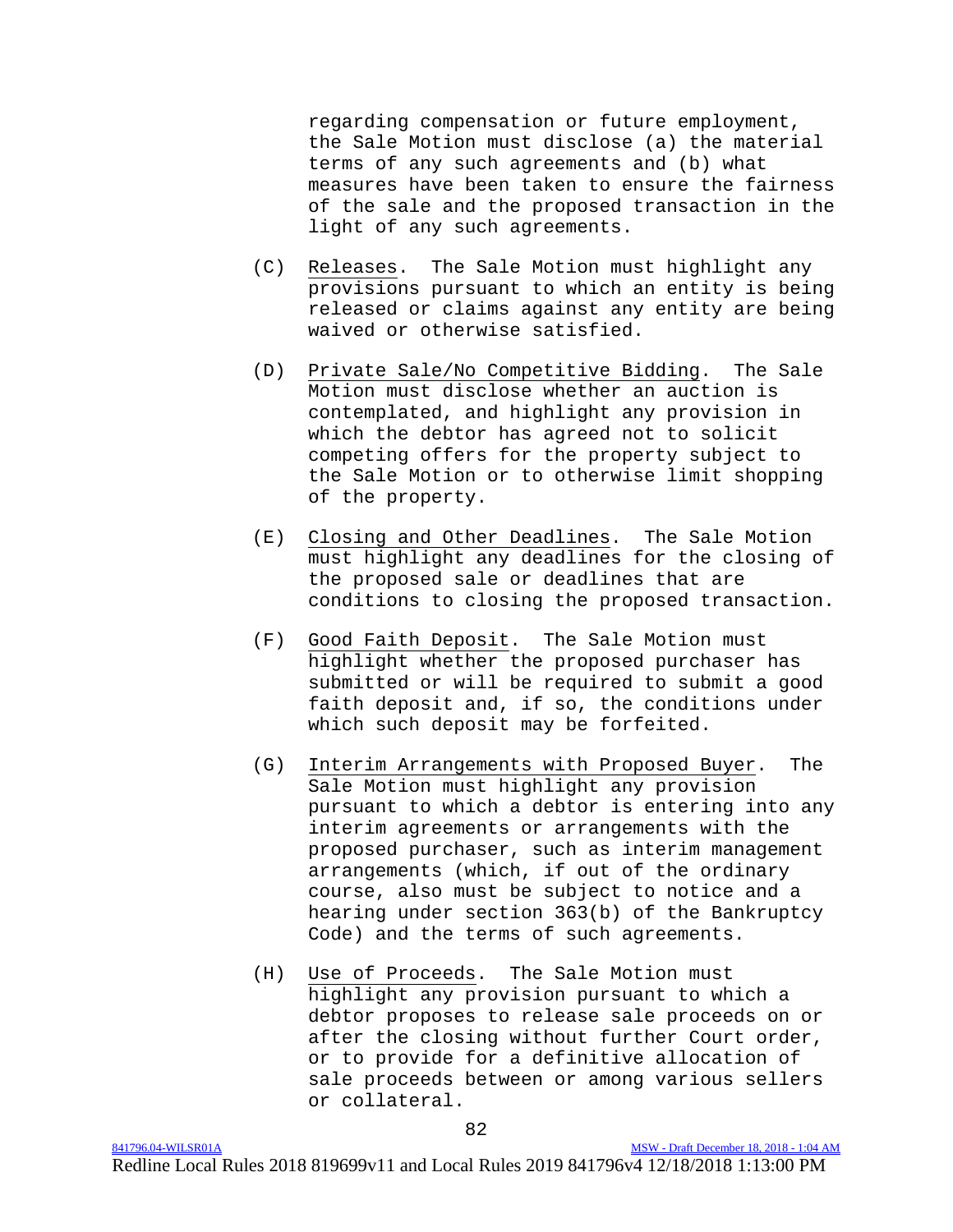- (I) Tax Exemption. The Sale Motion must highlight any provision seeking to have the sale declared exempt from taxes under section 1146(a) of the Bankruptcy Code, the type of tax (e.g., recording tax, stamp tax, use tax, capital gains tax) for which the exemption is sought. It is not sufficient to refer simply to "transfer" taxes and the state or states in which the affected property is located.
- (J) Record Retention. If the debtor proposes to sell substantially all of its assets, the Sale Motion must highlight whether the debtor will retain, or have reasonable access to, its books and records to enable it to administer its bankruptcy case.
- (K) Sale of Avoidance Actions. The Sale Motion must highlight any provision pursuant to which the debtor seeks to sell or otherwise limit its rights to pursue avoidance claims under chapter 5 of the Bankruptcy Code.
- (L) Requested Findings as to Successor Liability. The Sale Motion should highlight any provision limiting the proposed purchaser's successor liability.
- (M) Sale Free and Clear of Unexpired Leases. The Sale Motion must highlight any provision by which the debtor seeks to sell property free and clear of a possessory leasehold interest, license or other right.
- (N) Credit Bid. The Sale Motion must highlight any provision by which the debtor seeks to allow, disallow or affect in any manner, credit bidding pursuant to Bankruptcy Code section 363(k).
- (O) Relief from Bankruptcy Rule 6004(h). The Sale Motion must highlight any provision whereby the debtor seeks relief from the fourteen-day stay imposed by Bankruptcy Rule 6004(h).
- (c) Sale Procedures Motions. A debtor may file a Sale Procedures Motion seeking approval of an order (a "Sale Procedures Order") approving bidding and auction procedures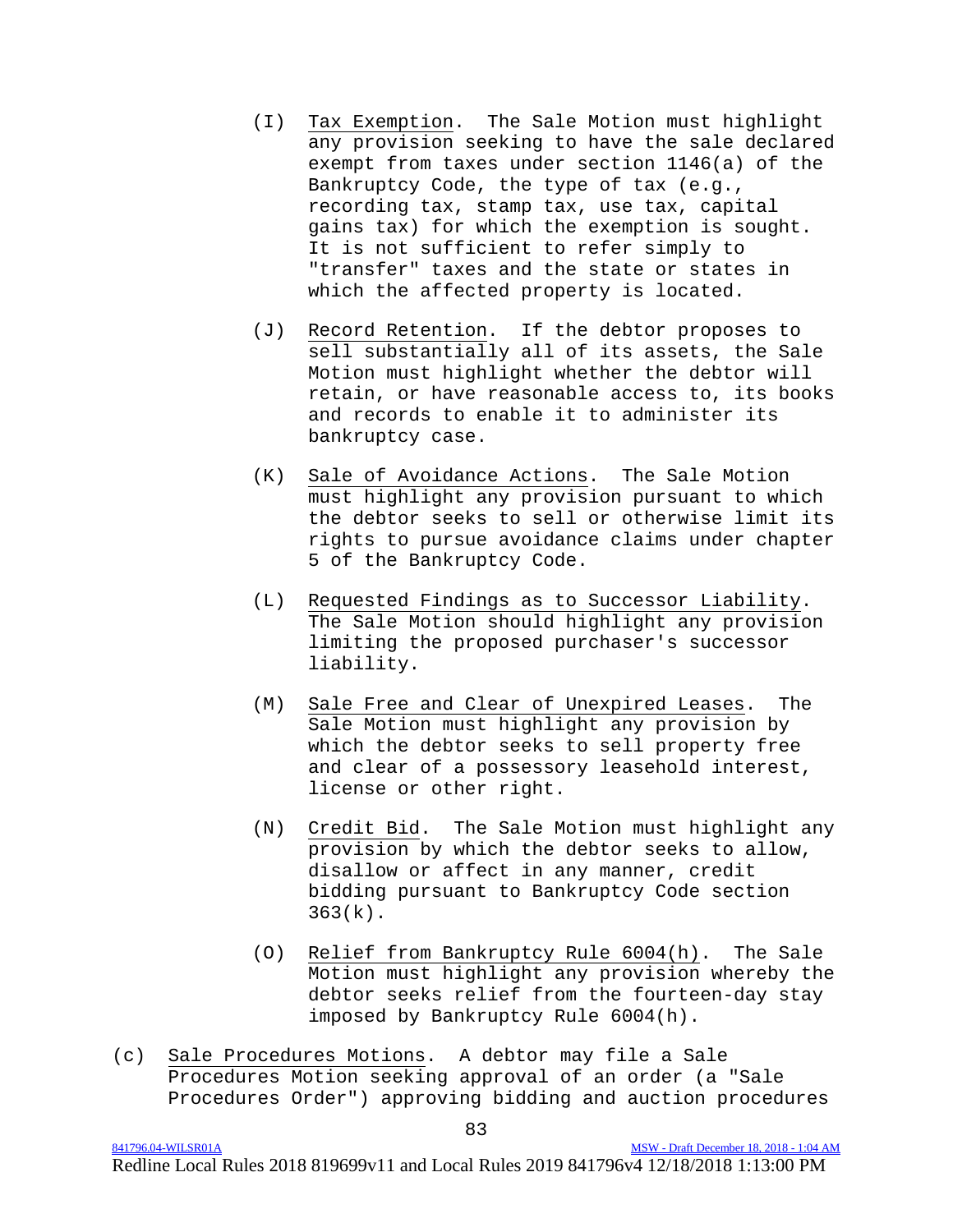either as part of the Sale Motion or by a separate motion filed in anticipation of an auction and a proposed sale. The Court will only schedule a hearing to consider approval of bidding and sale procedures in accordance with the notice procedures set forth in Del. Bankr. L.R. 9006-1, unless the requesting party files a motion to shorten notice which may be heard at the first hearing in the case and presents evidence at that hearing of compelling circumstances.

- (i) Provisions to Highlight. The Sale Procedures Motion should highlight the following provisions in any Sale Procedures Order:
	- (A) Provisions Governing Qualification of Bidders. Any provision governing an entity becoming a qualified bidder, including but not limited to, an entity's obligation to:
		- (1) Deliver financial information by a stated deadline to the debtor and other key parties (ordinarily excluding other bidders).
		- (2) Demonstrate its financial wherewithal to consummate a sale.
		- (3) Maintain the confidentiality of information obtained from the debtor or other parties or execute a non-disclosure agreement.
		- (4) Make a non-binding expression of interest or execute a binding agreement.
	- (B) Provisions Governing Qualified Bids. Any provision governing a bid being a qualified bid, including, but not limited to:
		- (1) Any deadlines for submitting a bid and the ability of a bidder to modify a bid not deemed a qualified bid.
		- (2) Any requirements regarding the form of a bid, including whether a qualified bid must be (a) marked against the form of a "stalking horse" agreement or a template of the debtor's preferred sale terms,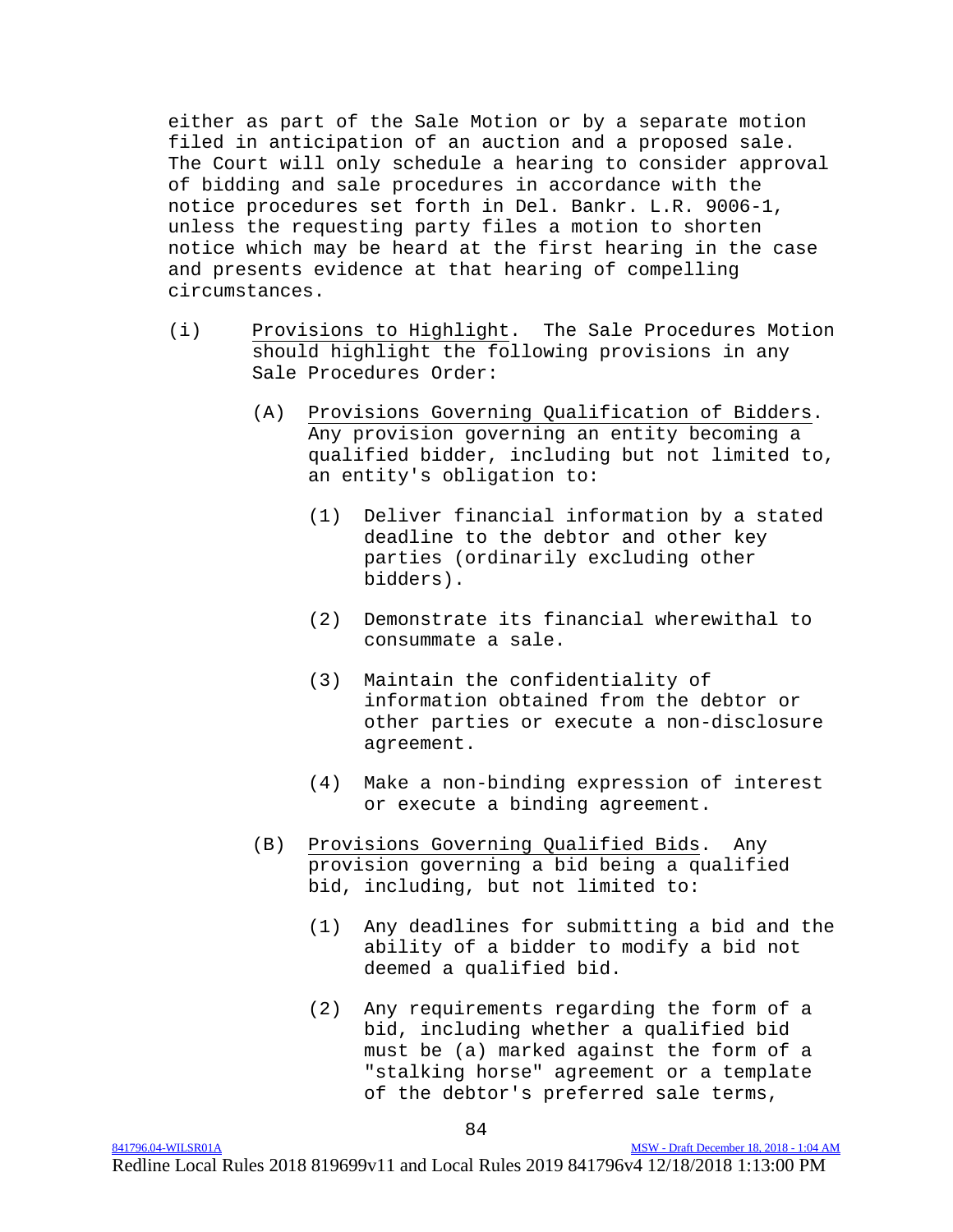showing amendments and other modifications (including price and other terms), (b) for all of the same assets or may be for less than all of the assets proposed to be acquired by an initial, or "stalking horse", bidder or (c) remain open for a specified period of time.

- (3) Any requirement that a bid include a good faith deposit, the amount of that deposit and under what conditions the good faith deposit is not refundable.
- (4) Any other conditions a debtor requires for a bid to be considered a qualified bid or to permit a qualified bidder to bid at an auction.
- (C) Provisions Providing Bid Protections to "Stalking Horse" or Initial Bidder. Any provisions providing an initial or "stalking horse" bidder a form of bid protection, including, but not limited to the following:
	- (1) No-Shop or No-Solicitation Provisions. Any limitations on a debtor's ability or right to solicit higher or otherwise better bids.
	- (2) Break-Up/Topping Fees and Expense Reimbursement. Any agreement to provide or seek an order authorizing break-up or topping fees and/or expense reimbursement, and the terms and conditions under which any such fees or expense reimbursement would be paid.
	- (3) Bidding Increments. Any requirement regarding the amount of the initial overbid and any successive bidding increments.
	- (4) Treatment of Break-Up and Topping Fees and Expense Reimbursement at Auction. Any requirement that the "stalking horse" bidder receive a "credit" equal to the break-up or topping fee and or expense reimbursement when bidding at the auction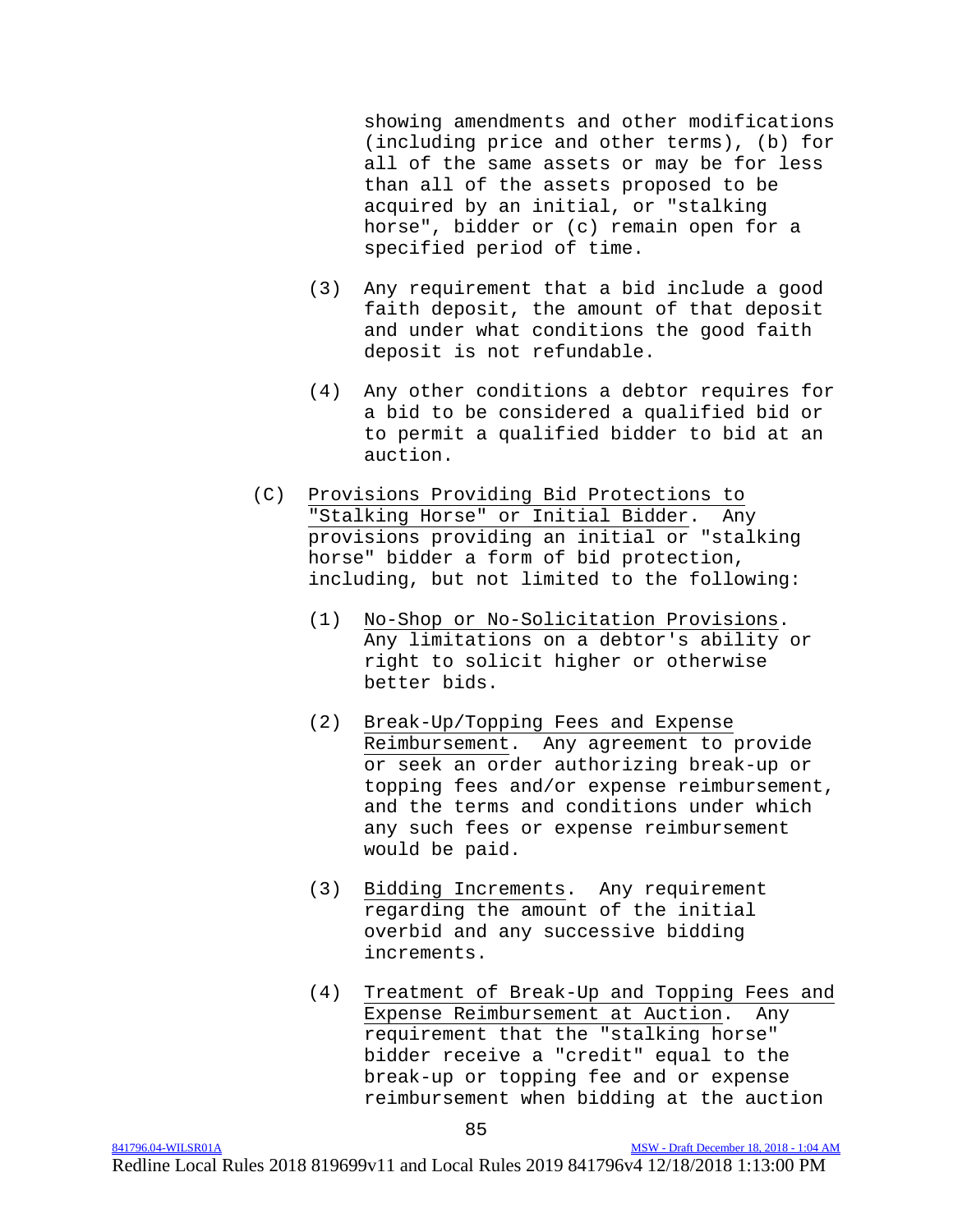and in such case whether the "stalking horse" is deemed to have waived any such fee and expense upon submitting a higher or otherwise better bid than its initial bid at the auction.

- (D) Modification of Bidding and Auction Procedures. Any provision that would authorize a debtor, without further order of the Court, to modify any procedures regarding bidding or conducting an auction.
- (E) Closing with Alternative Backup Bidders. Any provision that would authorize the debtor to accept and close on alternative qualified bids received at an auction in the event that the bidder selected as the "successful bidder" at the conclusion of the auction fails to close the transaction within a specified period.
- (ii) Provisions Governing the Auction. Unless otherwise ordered by the Court, the Sale Procedures Order shall:
	- (A) Specify the date, time and place at which the auction will be conducted and the method for providing notice to parties of any changes thereto.
	- (B) Provide that each bidder participating at the auction will be required to confirm that it has not engaged in any collusion with respect to the bidding or the sale.
	- (C) State that the auction will be conducted openly and all creditors will be permitted to attend.
	- (D) Provide that bidding at the auction will be transcribed or videotaped.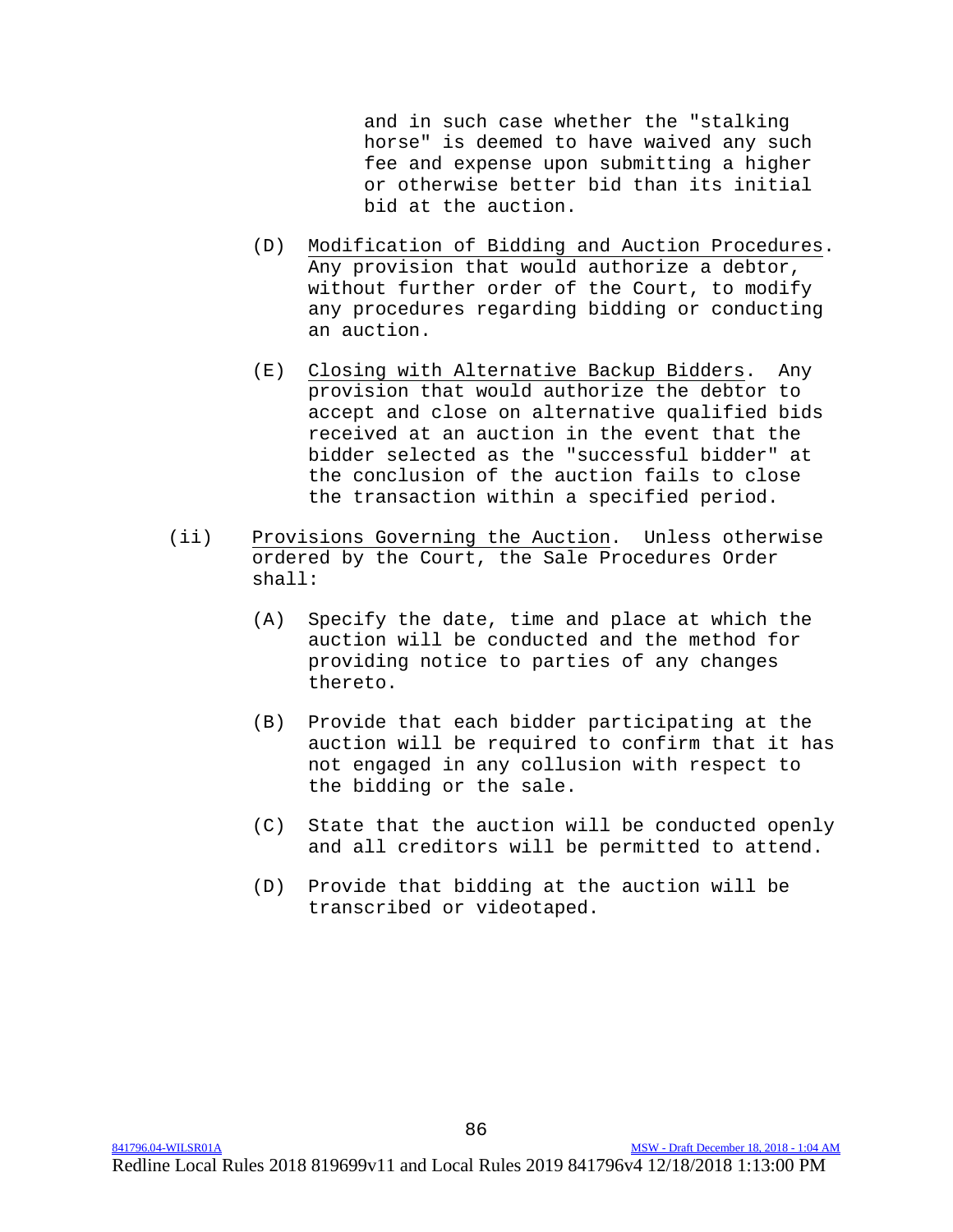### **PART VII. ADVERSARY PROCEEDINGS**

### **Rule 7001-1 Scope of Rules – Adversary Proceedings**

# (a) Deviation From Rules Governing Adversary Proceedings.

- (i) Any party seeking relief that deviates in any manner from, or proposes additional obligations or procedures set forth in, the Federal Rules of Civil Procedure, the Fed. R. of Bankr. P., the District Court Rules, or the Local Rules governing Adversary Proceedings (the "Rules Governing Adversary Proceedings"), except a motion limited to a request for additional time to affect service of process under the applicable Rules, shall file a motion identifying with specificity the following:
	- (A) Each instance in which the relief sought by and through such motion deviates from, or seeks procedures or obligations in addition to, any of the Rules Governing Adversary Proceedings; and
	- (B) The good faith reason(s) the movant seeks to deviate from, or seeks procedures or obligations in addition to, such Rules Governing Adversary Proceedings.
- (ii) Any motion for relief brought pursuant to this Local Rule by the party initiating an adversary proceeding shall be served on all parties to the adversary proceeding in accordance with the service requirements of these Local Rules and the Federal Rules of Bankruptcy Procedure, and shall not include an objection deadline earlier than the date by which the party is required to answer, move or otherwise respond to the complaint.
- (iii) Any motion brought pursuant to this Local Rule shall be scheduled to be heard by the Court no earlier than the initial scheduling conference for the affected adversary proceeding. (See also Del. Bankr. L.R. 7016-1)
- (iv) Any relief sought in a motion brought pursuant to this Local Rule which is granted by the Court shall apply only to the specific adversary proceeding(s) in which the motion is filed.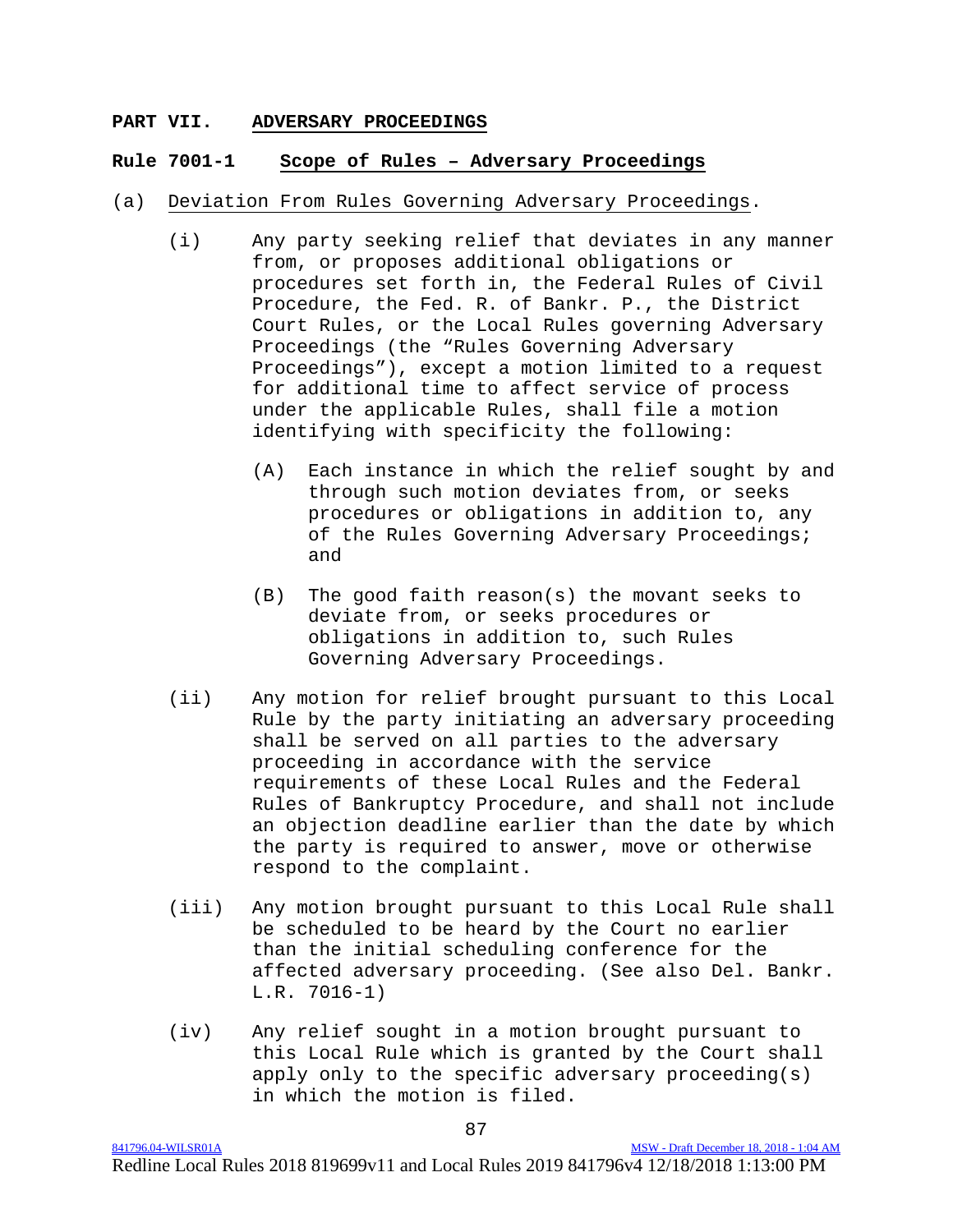**Rule 7003-1 Adversary Proceeding Cover Sheet**. Any complaint or other document initiating an adversary proceeding that is not electronically filed shall be accompanied by a completed adversary cover sheet conforming to Local Form 109.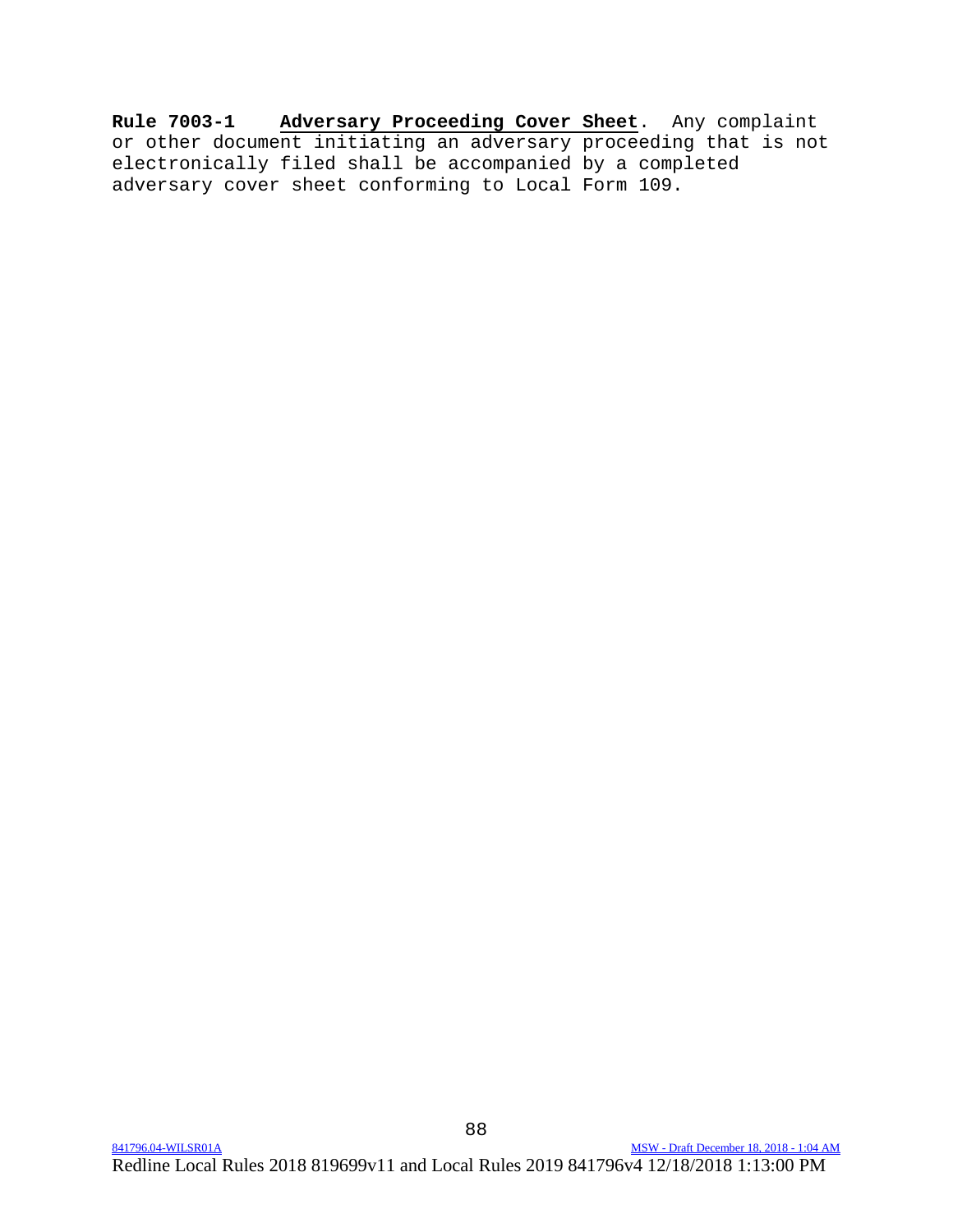**Rule 7004-1 Service on Foreign Parties**. In all cases in which there is a claims agent appointed, the claims agent is authorized to serve foreign defendants as an agent of the Clerk's Office in accordance with Fed. R. Bankr. P. 7004(a) and Fed. R. Civ. P. 4(f). In all other cases, requests for service of a summons and complaint on a foreign party shall be submitted to the Clerk's Office together with a copy of all documents to be served on the foreign party and a stamped, addressed envelope. Deadlines included in such documents shall allow ample time for the foreign party to respond accordingly after service by mail.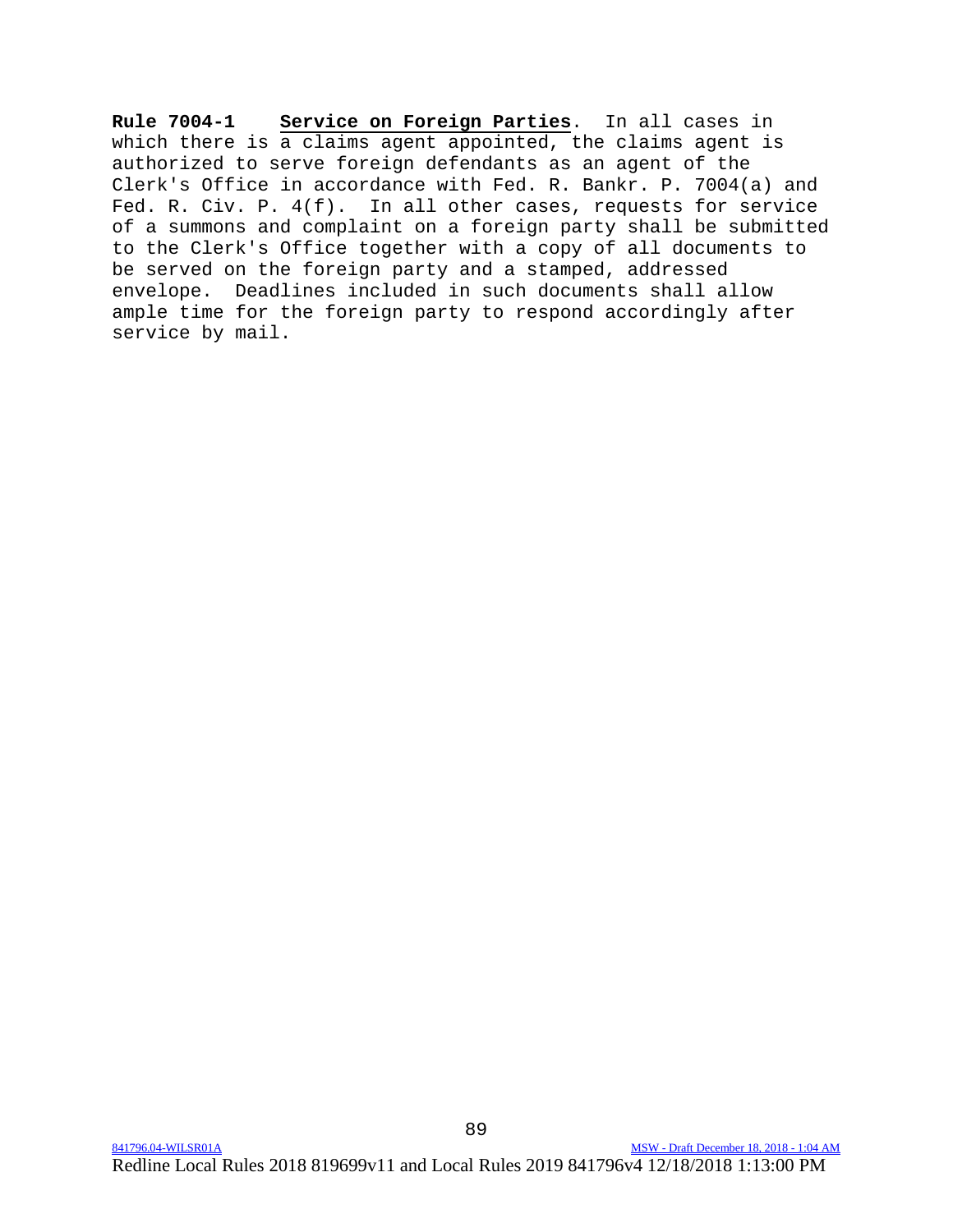**Rule 7004-2 Summons and Notice of Pretrial Conference in an Adversary Proceeding**. A party or attorney filing a complaint or third-party complaint shall prepare a Summons and Notice of Pretrial Conference in an Adversary Proceeding (Local Form 108) (the "Summons"). The pretrial conference date shall be a date that is at least thirty-five (35) days and not more than ninety (90) days from the date of service of the summonsSummons and complaint and set in accordance with Local Rule 7004-2(a) and (b) below. The completed summonsSummons and certificate of service shall be filed in the adversary proceeding within seven (7) days after service of the Summons and complaint. The party or attorney filing the complaint or third-party complaint shall be responsible for serving the summonsSummons and complaint.

- (a) Chapter 11 and Chapter 15 Cases. In an adversary proceeding, the pretrial conference date required on Local Form 108 shall be obtained from (i) the order setting omnibus hearing dates located on the docket in the main bankruptcy case, when the adversary proceeding is assigned to the same judge presiding over the main bankruptcy case, or (ii) the assigned judge's scheduling clerk, when (A) there is no order setting omnibus hearing dates in the main bankruptcy case or (B) the adversary proceeding is assigned to a judge other than the judge presiding over the main bankruptcy case.
- (b) Chapter 7, Chapter 12 and Chapter 13 Cases. In an adversary proceeding, the pretrial conference date required on Local Form 108 shall be obtained from the respective Judge's chambers page located on the Court's website.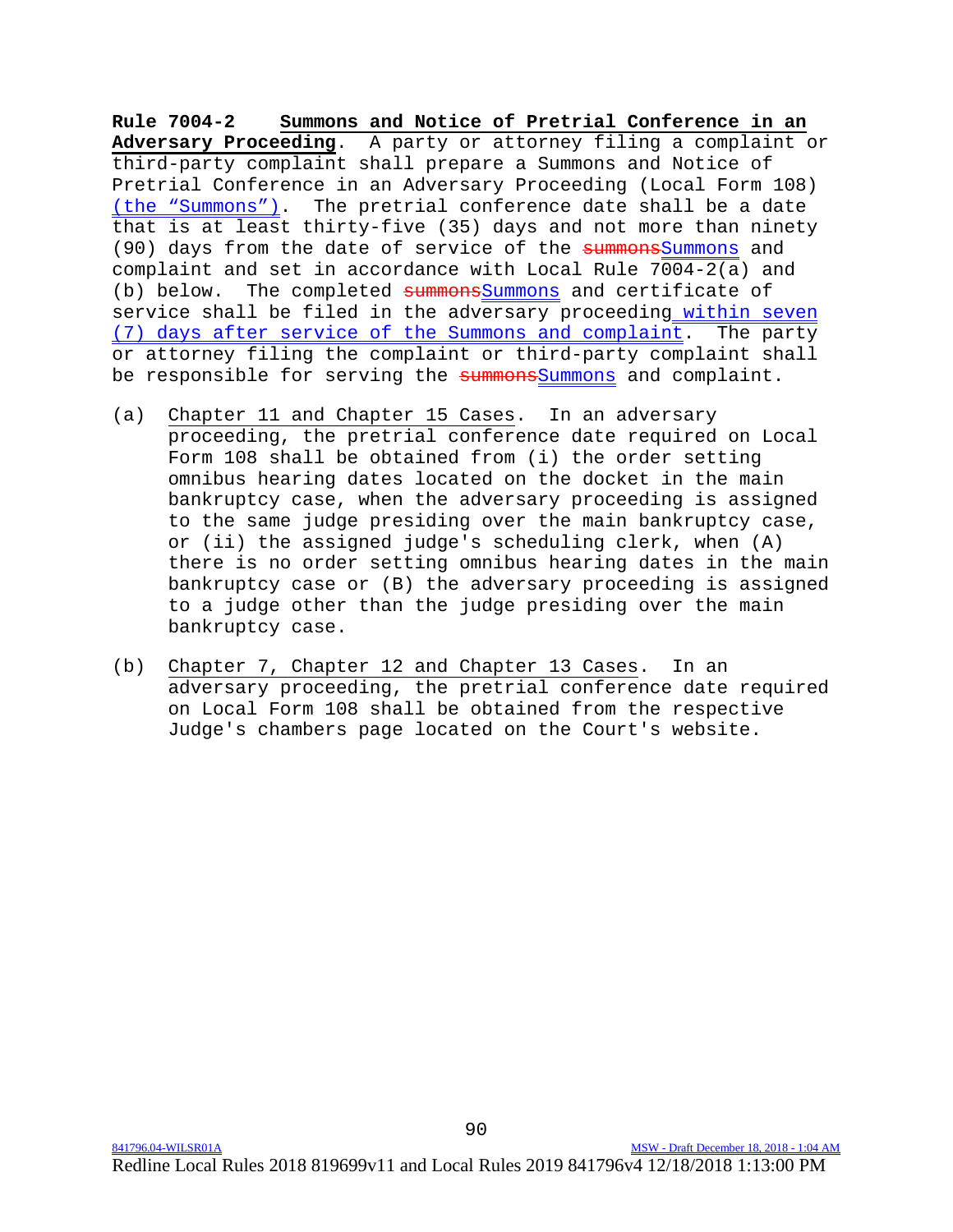## **Rule 7007-1 Briefs: When Required and Schedule**.

- (a) Briefing and Affidavit Schedule. A party filing a motion in an adversary proceeding (except for a discovery-related motion which shall be governed by Local Rule 9006-1(b)) shall not file a notice of said motion. Unless otherwise ordered by the Court or agreed by the parties, the briefing and affidavit schedule for presentation of all motions in adversary proceedings (except for discovery-related motions which shall be governed by Local Rule 9006-1(b)) shall be as follows:
	- (i) The opening brief and accompanying affidavit(s) shall be served and filed on the date of the filing of the motion;
	- (ii) The answering brief and accompanying affidavit(s) shall be served and filed no later than fourteen (14) days after service and filing of the opening brief; and
	- (iii) The reply brief and accompanying affidavit(s) shall be served and filed no later than seven (7) days after service and filing of the answering brief. An appendix may be filed with any brief. Any party may waive its right to file a brief in a filed pleading or in a separate notice filed with the Court.
	- (iv) For the avoidance of doubt (if any), Fed. R. Bankr. P. 9006(f) applies to the calculation of the time period to file any brief, affidavit or appendix under this rule.
- (b) Citation of Subsequent Authorities. No additional briefs, affidavits or other papers in support of or in opposition to the motion shall be filed without prior approval of the Court, except that a party may call to the Court's attention and briefly discuss pertinent cases decided after a party's final brief is filed or after oral argument.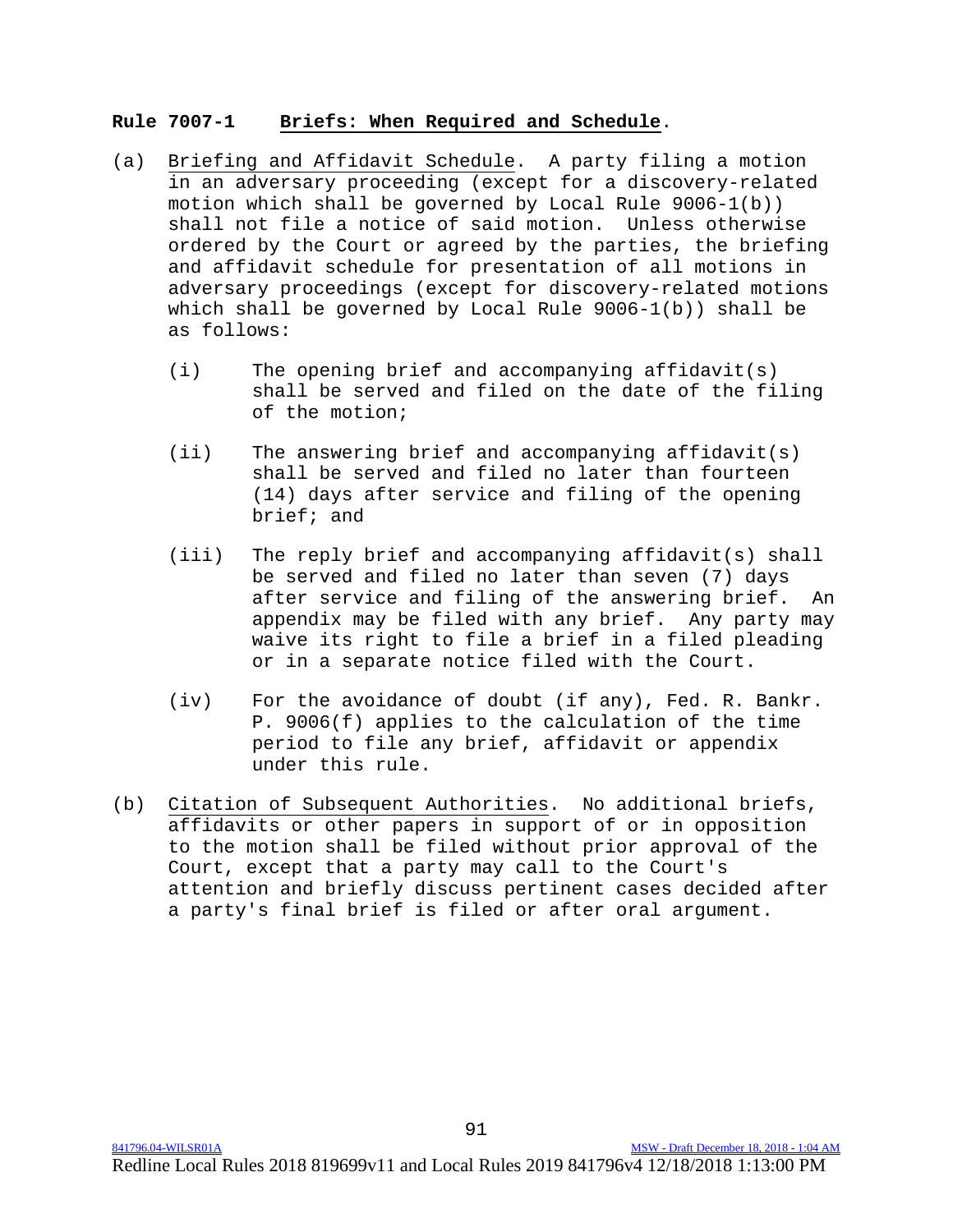# **Rule 7007-2 Form and Contents of Briefs and Appendices**.

This rule applies only to non-discovery related motions in adversary proceedings.

- (a) Form.
	- (i) Covers. The front cover of each brief and appendix shall contain the caption of the case, a title, the date of filing, the name and designation of the party for whom it is filed, and the name, number, address and telephone number of counsel by whom it is filed, including the bar identification number for Delaware attorneys.
	- (ii) Format. All filings must be double-spaced, in Courier New font or Times New Roman and in at least 12 point typeface. All briefs and appendices shall be firmly bound at the left margin. Side margins of briefs shall not be less than 1 inch.
	- (iii) Page Numbering of Appendices. Pages of an appendix shall be numbered separately at the bottom. The page numbers of appendices associated with opening, answering and reply briefs, respectively, shall be preceded by a capital letter "A," "B" or "C." Transcripts and other papers reproduced in a manner authorized by this Local Rule shall be included in the appendix, both with original and appendix pagination.
	- (iv) Length. Without leave of Court, no opening or answering brief shall exceed fortythirty (4030) pages and no reply shall exceed twentyfifteen (2015) pages, in each instance, exclusive of any tables of contents and citations.
	- (v) Form of Citations. Citations will be deemed to be in acceptable form if made in accordance with "A Uniform System of Citation" published and distributed from time to time by the Harvard Law Review Association. State reporter citations may be omitted but citations to the National Reporter System must be included. United States Supreme Court decisions shall be to the official citation.
	- (vi) Citation by Docket Number. References to earlierfiled papers in the case or proceeding shall include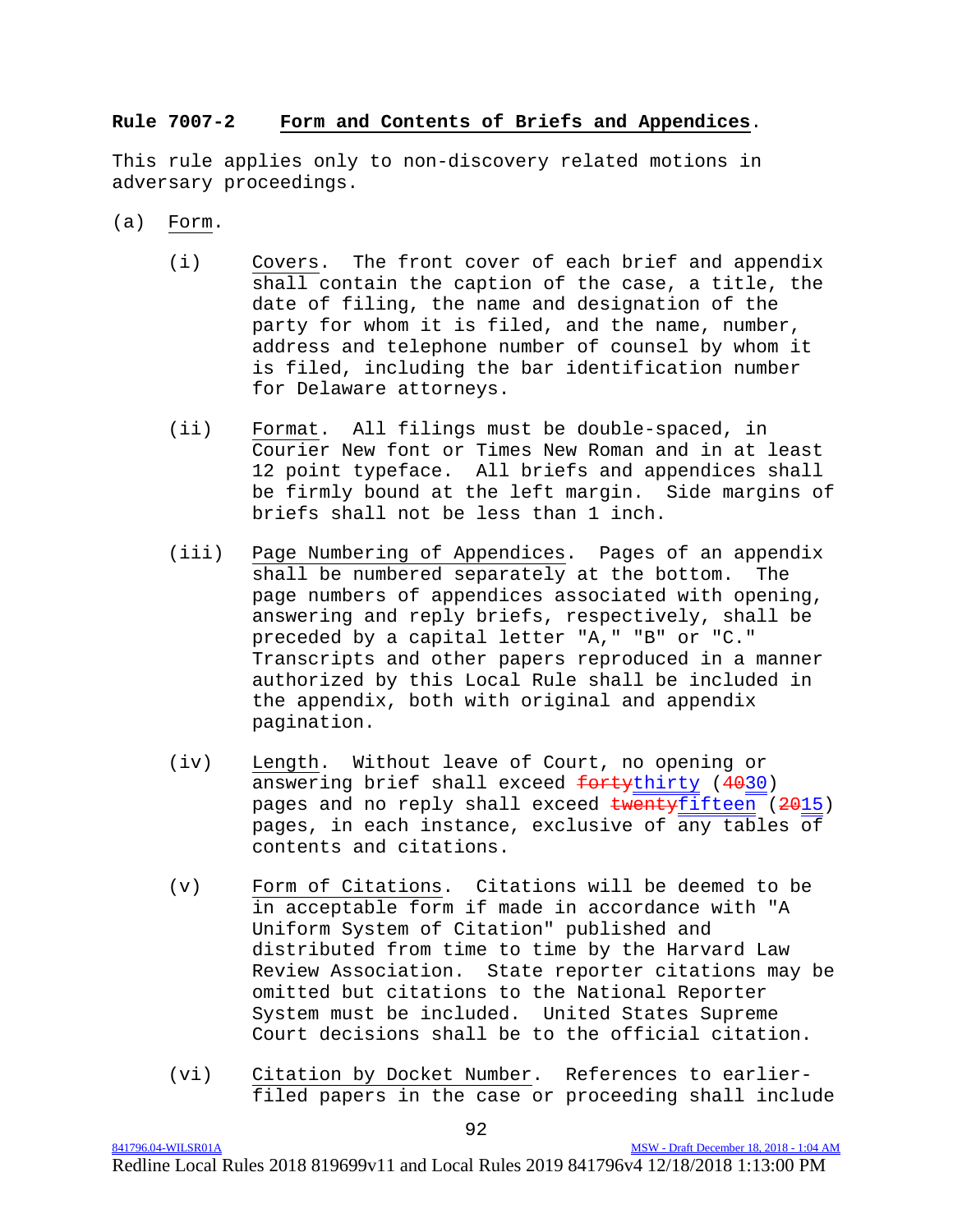a citation to the docket item number as maintained by the Clerk's Office, namely "D.I. 1."

- (vii) Unreported Opinions. If an unreported opinion is cited which is neither reported in the National Reporter System nor available on either WESTLAW or LEXIS, a copy of such opinion shall be attached to the document which cites it or shall otherwise be provided to the Court.
- (b) Contents of Briefs. If briefs are required, the following format shall apply:
	- (i) Opening and Answering Briefs. The opening and answering briefs shall contain the following under distinctive titles, in the listed order:
		- (A) A table of contents setting forth the page number of each section, including all headings, designated in the body of the brief;
		- (B) A table of citations of cases, statutes, rules, textbooks and other authorities, alphabetically arranged. If a brief does not contain any citations therein, a statement asserting this fact should be placed under this heading;
		- (C) A statement of the nature and stage of the proceeding;
		- (D) A summary of argument stating in separate numbered paragraphs the legal propositions upon which each side relies;
		- (E) A concise statement of facts, with supporting references to appendices or record, presenting succinctly the background of the questions involved. The statement shall include a concise statement of all facts that should be known in order to determine the points in controversy. The answering counter-statement of facts need not repeat facts recited in the opening brief;
		- (F) An argument divided under appropriate headings distinctly setting forth separate points; and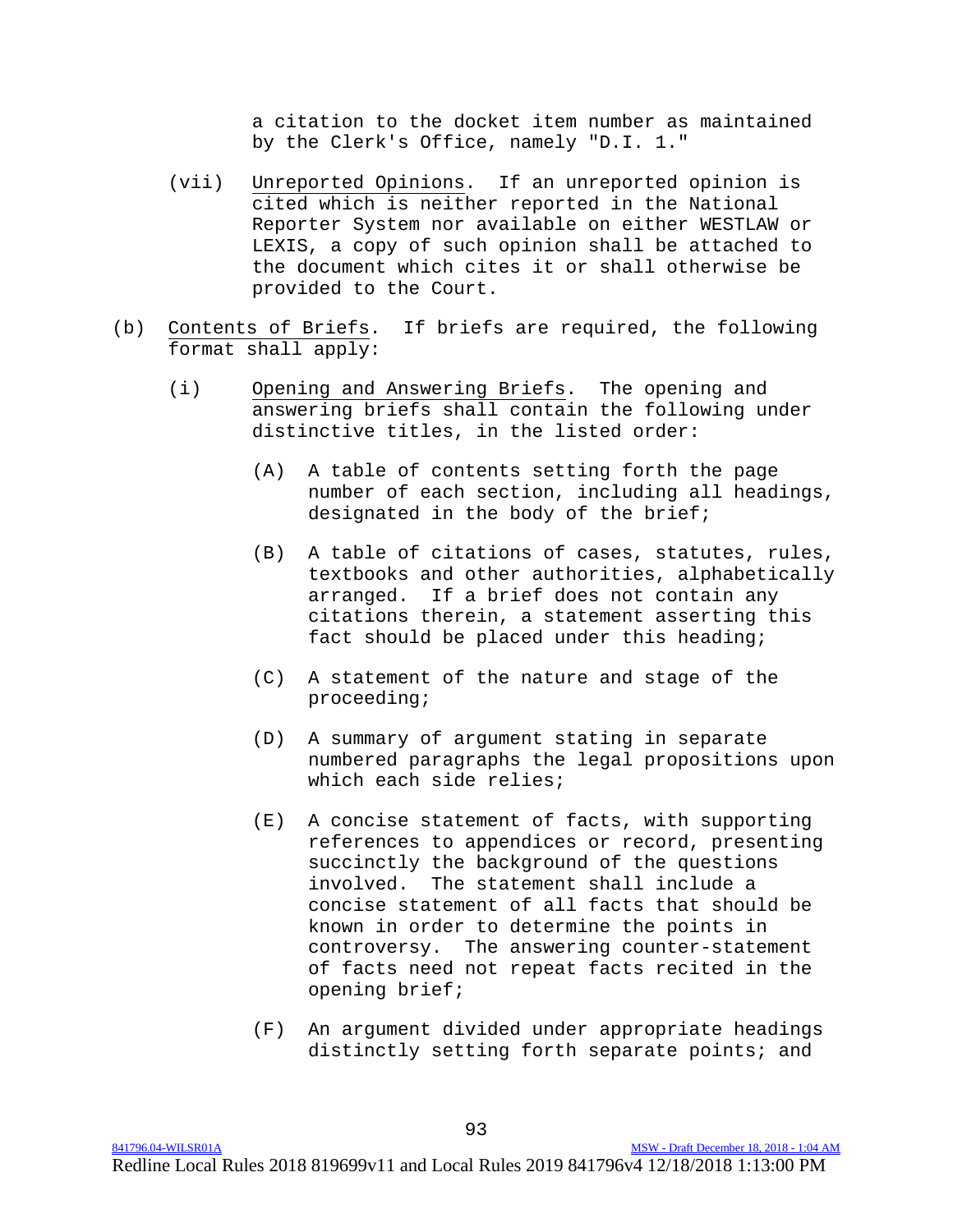- (G) A short conclusion stating the precise relief sought.
- (ii) Reply Briefs. The party filing the opening brief shall not reserve material for the reply brief that should have been included in a full and fair opening<br>brief. There shall not be repetition of materials There shall not be repetition of materials contained in the opening brief. A table of contents and a table of citations, as required by Local Rule  $7007-2(b)(i)(A)-(B)$ , shall be included in the reply brief.
- (c) Contents of Appendices. Each Appendix shall contain a paginated table of contents and may contain such parts of the record that are material to the questions presented as the party wishes the Court to read. Duplication shall be avoided. Portions of the record shall be arranged in chronological order. If testimony of witnesses is included, appropriate references to the pages of such testimony in the transcript shall be made and asterisks or other appropriate means shall be used to indicate omissions. Appendices may be separately bound. Parts of the record not included in the appendix may be relied on in briefs or oral argument. Whenever a document, paper or testimony in a foreign language is included in any appendix or is cited from the record in any brief, an English translation made under the authority of the Court, or agreed by the parties to be correct, shall be included in the appendix or in the record.
- (d) Joint Appendix. Counsel may agree on a joint appendix that shall be bound separately.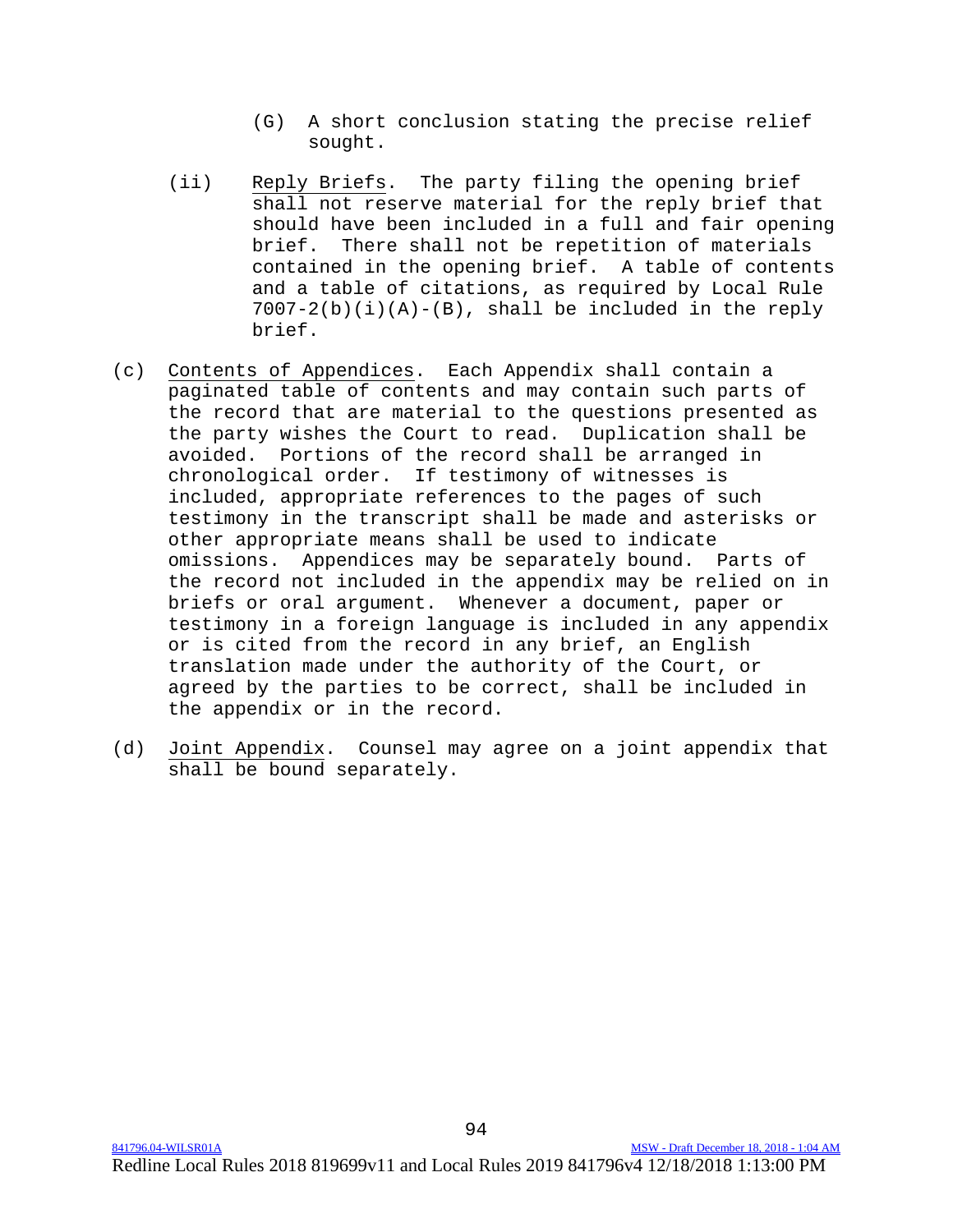**Rule 7007-3 Oral Argument, Hearing on Adversary Proceeding Motions**. No hearing will be scheduled on motions filed only in adversary proceedings, unless the Court orders otherwise, except for discovery-related motions which shall be governed by Local Rule 9006-1(b). An application to the Court for oral argument on a motion pending only in an adversary proceeding shall be in writing and shall be filed with the Court and served on counsel for all parties in the proceeding no later than seven (7) days after service of the reply brief. An application for oral argument may be granted or denied at the discretion of the Court. Hearing and argument on a motion filed both in an adversary proceeding and the main case shall be governed by Local Rule  $9013-1(c)$  and  $(d)$ .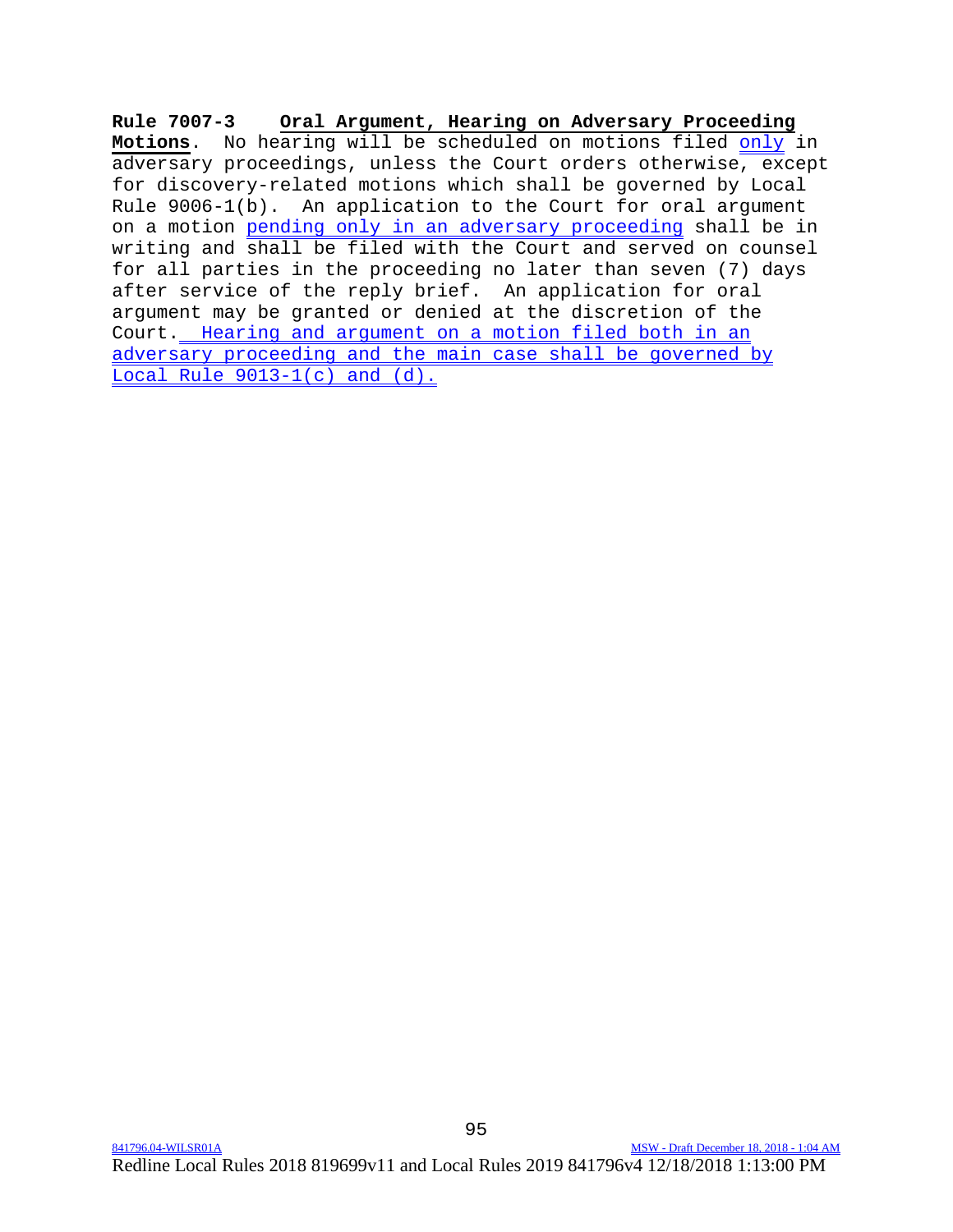# **Rule 7007-4 Notice of Completion of Briefing or Certificate of No Objection, and Notice of Completion of Briefing Binder**.

No earlier than seven (7) days and no later than fourteen  $(14)$ days after completion of briefing or expiration of a deadline on an adversary proceeding motion, counsel to the movant shall file and serve on counsel for all parties in the adversary proceeding a "Notice of Completion of Briefing" containing a list of all relevant pleadings with related docket numbers or a "Certificate of No Objection" to the extent the respective motion or pleading was unopposed and no briefing occurred. Upon the filing of said notice or certificate, counsel to the movant shall have delivered to the respective Judge's chambers a copy of the Notice of Completion of Briefing or Certificate of No Objection. The Notice of Completion of Briefing shall be delivered in a binder and include copies of the pleadings identified in the notice and the relevant complaint, any answer(s), and any request(s) for oral argument.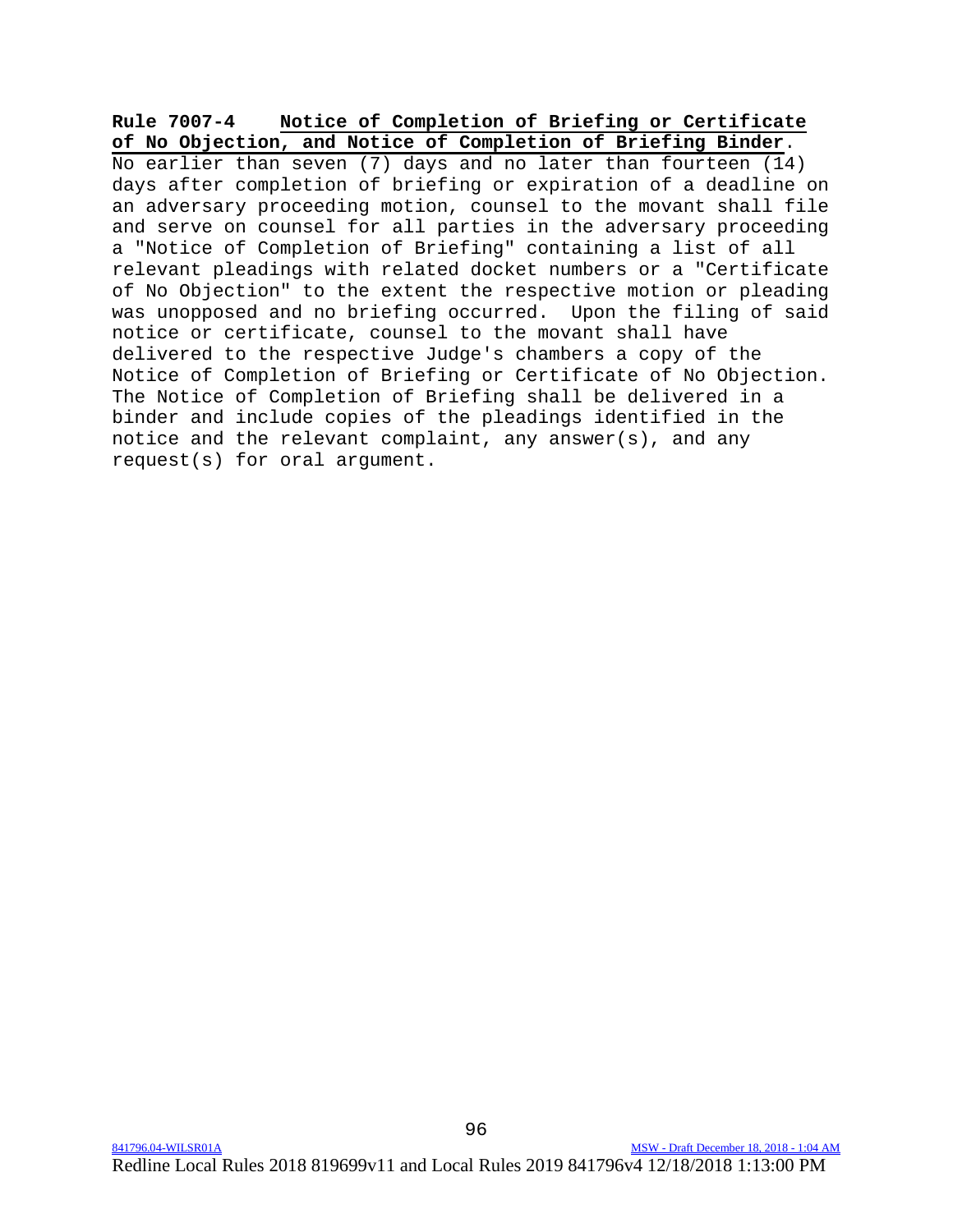**Rule 7008-1 Statement in Pleadings Regarding Consent to Entry of Order or Judgment in Adversary Proceeding**. Reference is made to the requirement of Fed. R. Bankr. P. 7008 that a pleader state whether the party does or does not consent to the entry of final orders or judgments by the Court. If no such statement is included, unless otherwise ordered by the Court, the pleader shall have waived the right to contest the authority of the Court to enter final orders or judgments.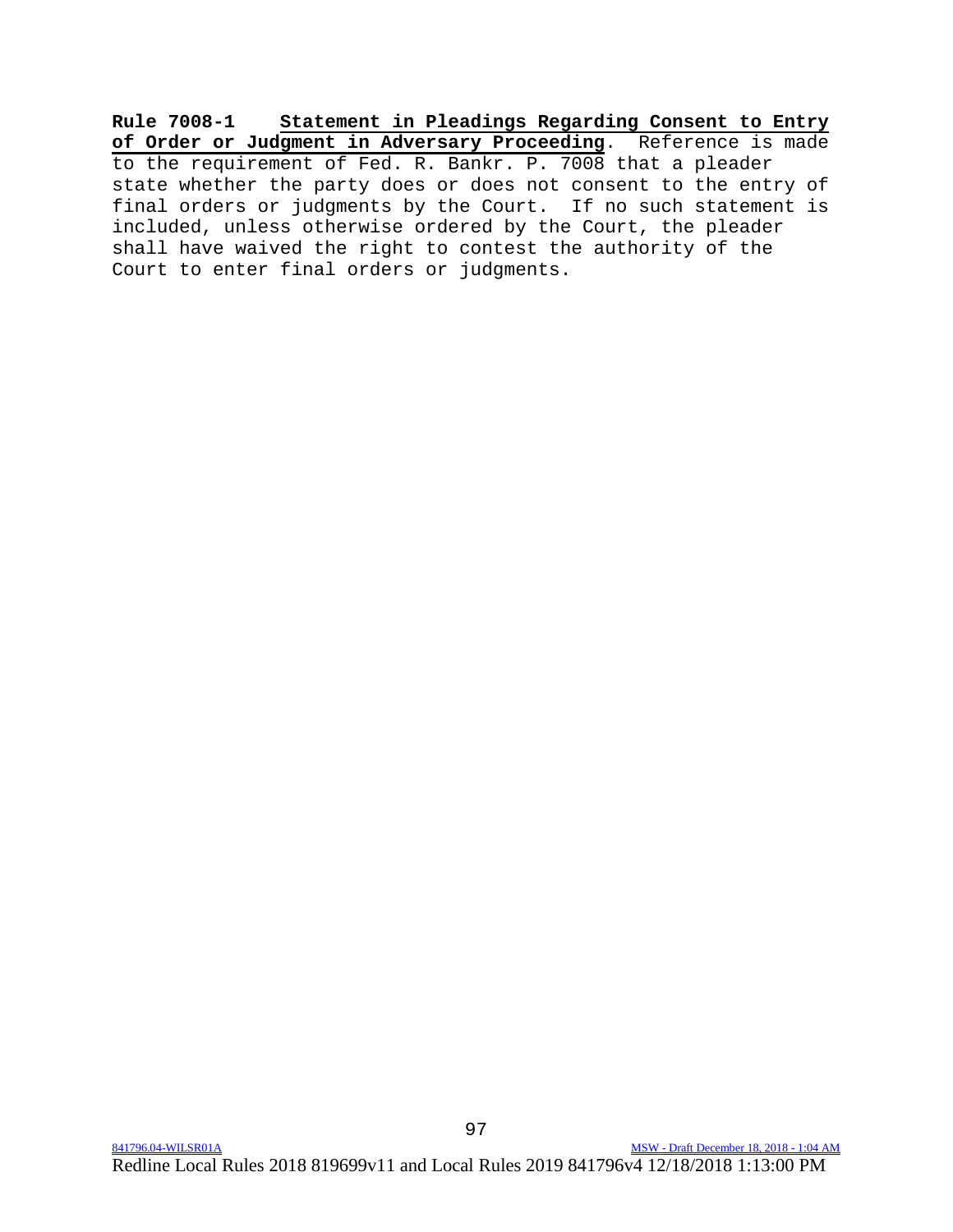**Rule 7012-1 Statement in Answer, Motion or Response Thereto Regarding Consent to Entry of Order or Judgment in Adversary Proceeding**. Reference is made to the requirement of Fed. R. Bankr. P. 7012(b) that a filing party state whether the party does or does not consent to the entry of final orders or judgments by the Court. If no such statement is included, unless otherwise ordered by the Court, the filing party shall have waived the right to contest the authority of the Court to enter final orders or judgments.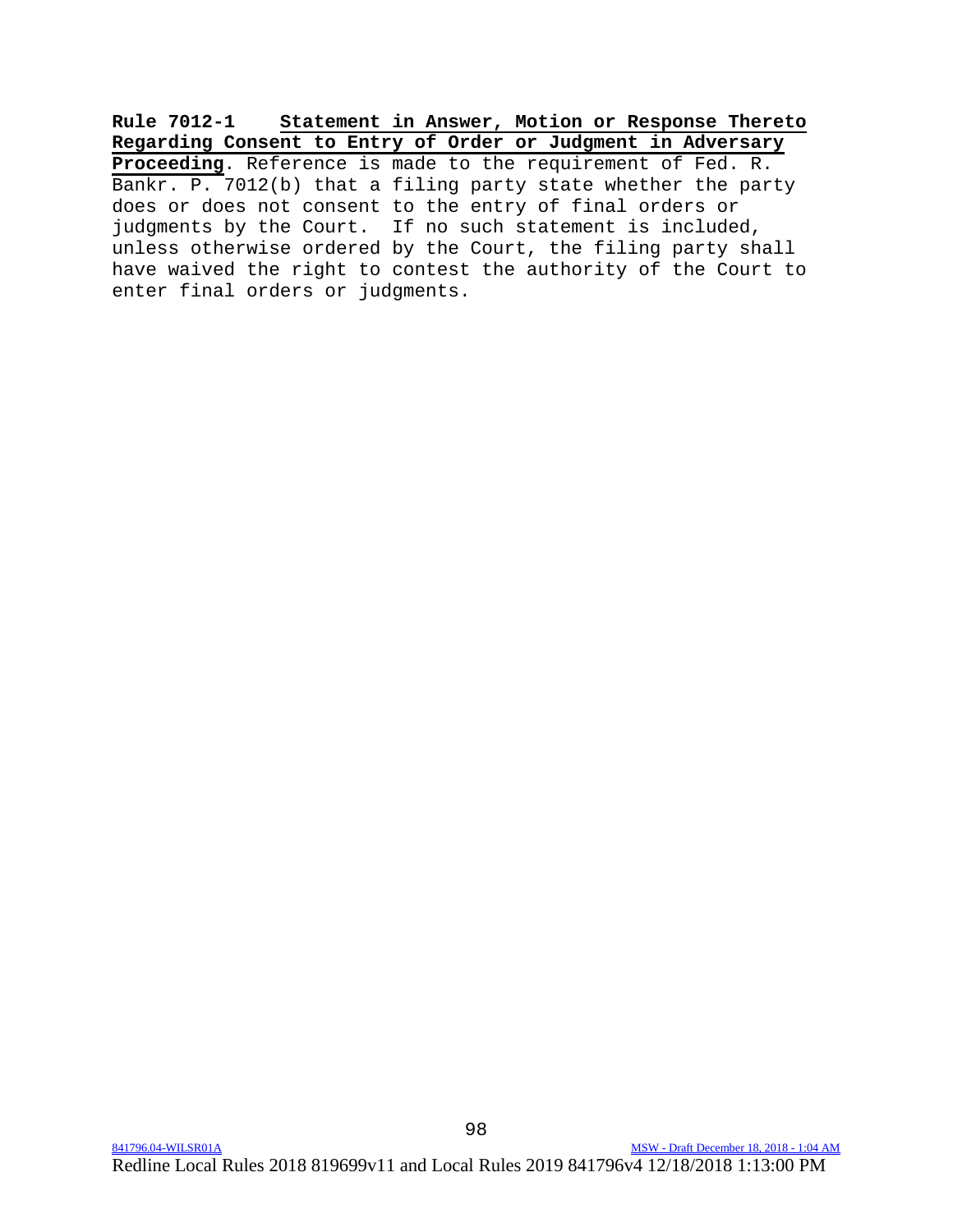**Rule 7012-2 Extension of Time to Plead or File Motion**. The deadline to plead or move in response to a complaint or other pleading in an adversary proceeding may be extended for a period of up to twenty-eight (28) days by stipulation of the parties docketed with the Court or, for a longer period of time, by order of the Court. Any motion for extension of time to plead or move in response to a complaint or other pleading in an adversary proceeding or a stipulation seeking entry of an order approving such an extension must be filed with the Court prior to the expiration of the deadline to be extended. Any deadline extended pursuant to this section shall not affect any other deadlines set forth in any Scheduling Order entered by the Court.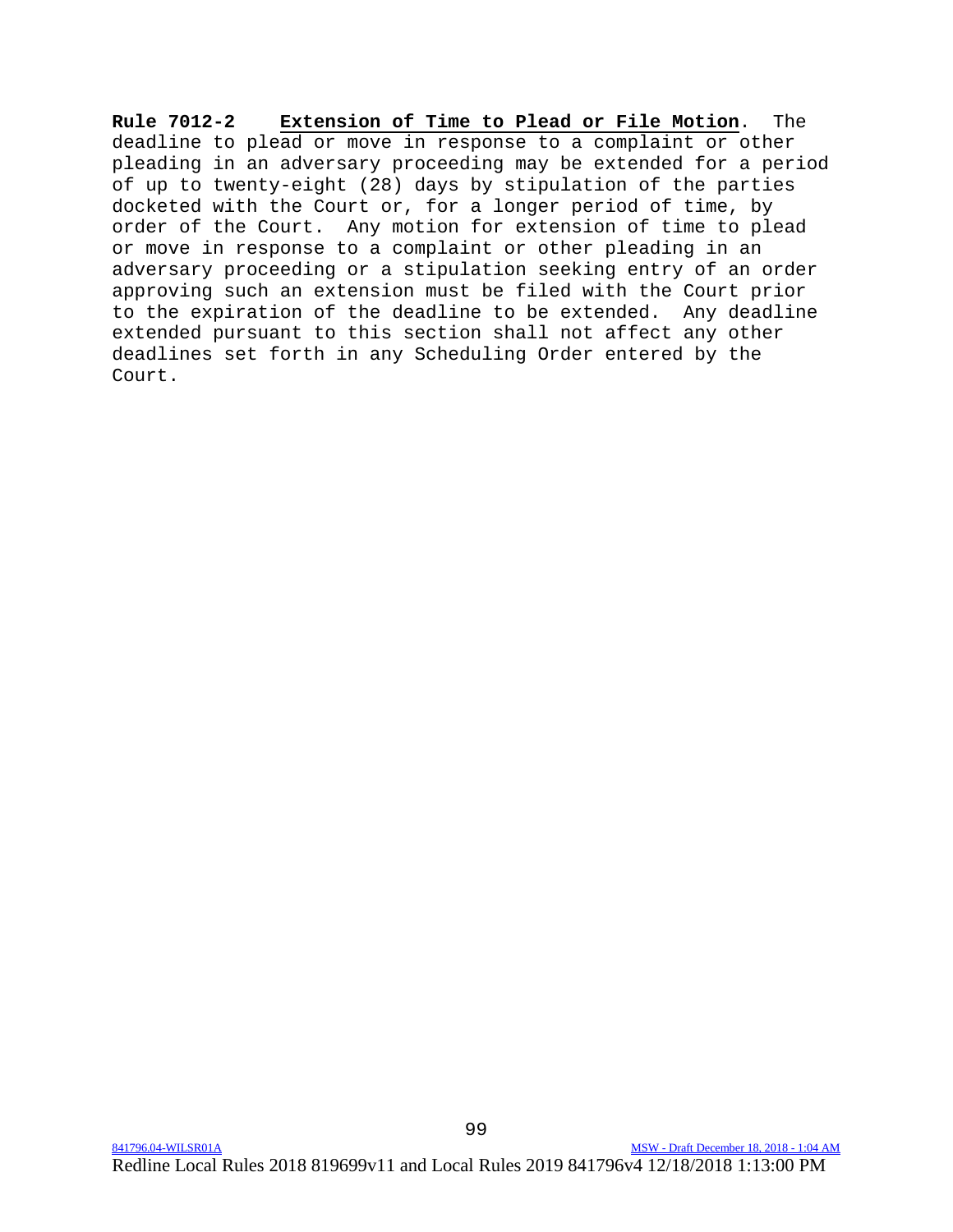**Rule 7016-1 Fed. R. Civ. P. 16 Scheduling Conference**. In any adversary proceeding, the pretrial conference scheduled in the summons and notice issued under Local Rule 7004-2 shall be deemed to be the scheduling conference under Fed. R. Civ. P.  $16(b)$ .

- (a) Attorney Conference Prior to Scheduling Conference. All attorneys for all the parties shall confer at least seven (7) days prior to the Fed. R. Civ. P. 16(b) scheduling conference to discuss:
	- (i) The nature of the case;
	- (ii) Any special difficulties that counsel foresee in prosecution or defense of the case;
	- (iii) The possibility of settlement;
	- (iv) Any requests for modification of the time for the mandatory disclosure required by Fed. R. Civ. P.  $16(b)$  and  $26(f)$ ; and
	- (v) The items in Local Rule 7016-1(b).
- (b) Scheduling Conference. At the Fed. R. Civ. P. 16(b) scheduling conference, the Court may consider, in addition to the items specified in Fed. R. Civ. P. 16(b) and 16(c), the following matters:
	- (i) The schedule applicable to the case, including a trial date, if appropriate;
	- (ii) The number of interrogatories and requests for admissions to be allowed by any party and the number and location of depositions;
	- (iii) How discovery disputes are to be resolved;
	- (iv) The briefing practices to be employed in the case, including what matters are or are not to be briefed and the length of briefs;
	- (v) The possibility of settlement;
	- (vi) Whether the matter could be resolved by voluntary mediation or binding arbitration; and
	- (vii) Timing and procedures for any party's motion for relief contemplated by Fed. R. Bankr. P. 7016(b).

841796.04-WILSR01A MSW - Draft December 18, 2018 - 1:04 AM

Redline Local Rules 2018 819699v11 and Local Rules 2019 841796v4 12/18/2018 1:13:00 PM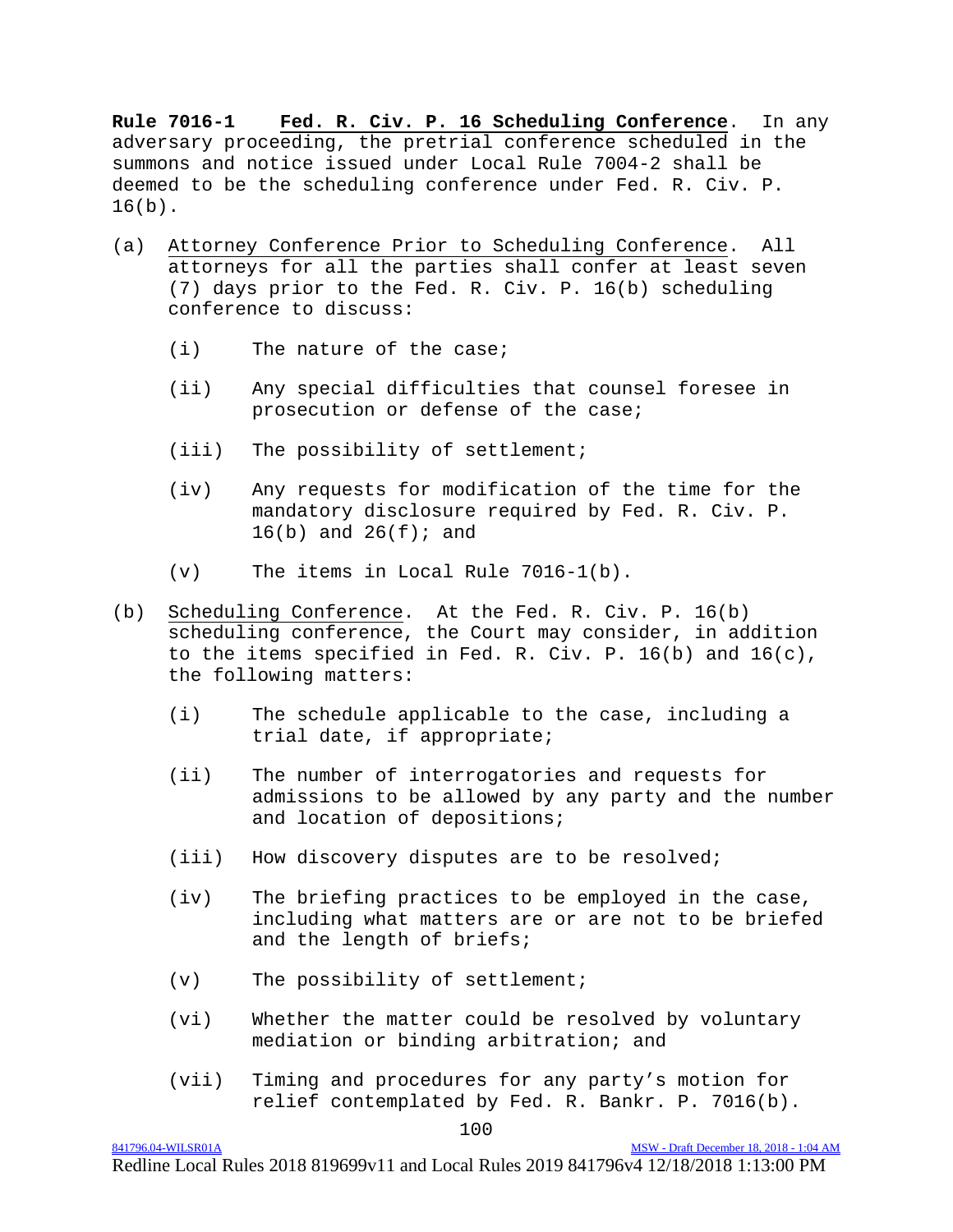- (c) Attendance at Scheduling Conference. Unless otherwise permitted by the Court under Local Rule 7016-3, the conference described in Local Rule 7016-1(b) will be an inperson conference. All counsel who expect to have a significant role in the prosecution or defense of the case are required to attend the conference.
- (d) Written Discovery Plan and Scheduling Order. Unless otherwise ordered by the Court, the parties are not required to file a written discovery plan as provided under Fed. R. Civ. P. 26(f). Plaintiff shall file a proposed scheduling order by no later than three (3) days prior to the conference described in L.R. 7016-1(b). Any other party may file a proposed scheduling order by no later than one (1) day before such conference.
- (e) Omnibus Procedures or Scheduling Orders. A motion for entry of an omnibus procedures or scheduling order in multiple adversary proceedings will not be considered by the Court prior to the date of the conference described in L.R. 7016- 1(b), absent a showing of good cause.
- (f) Notification of Intent to File Fed. R. Bankr. P. 7016(b) Motion. Any party that has not either (i) consented to (including through such party's statement made pursuant to Fed. R. Bankr. P. 7008, 7012(b), 9027(a)(1) or 9027(e)(3) or (ii) waived its right to contest (including pursuant to Local Rules 7008-1, 7012-1 or 9027-1)) the authority of the Court to enter final orders or judgments shall to the extent reasonably practicable notify the Court at the conference described in L.R. 7016-1(b) of such party's intent to file a motion as contemplated by Fed. R. Bankr. P. 7016-1(b) and the relief the party intends to seek.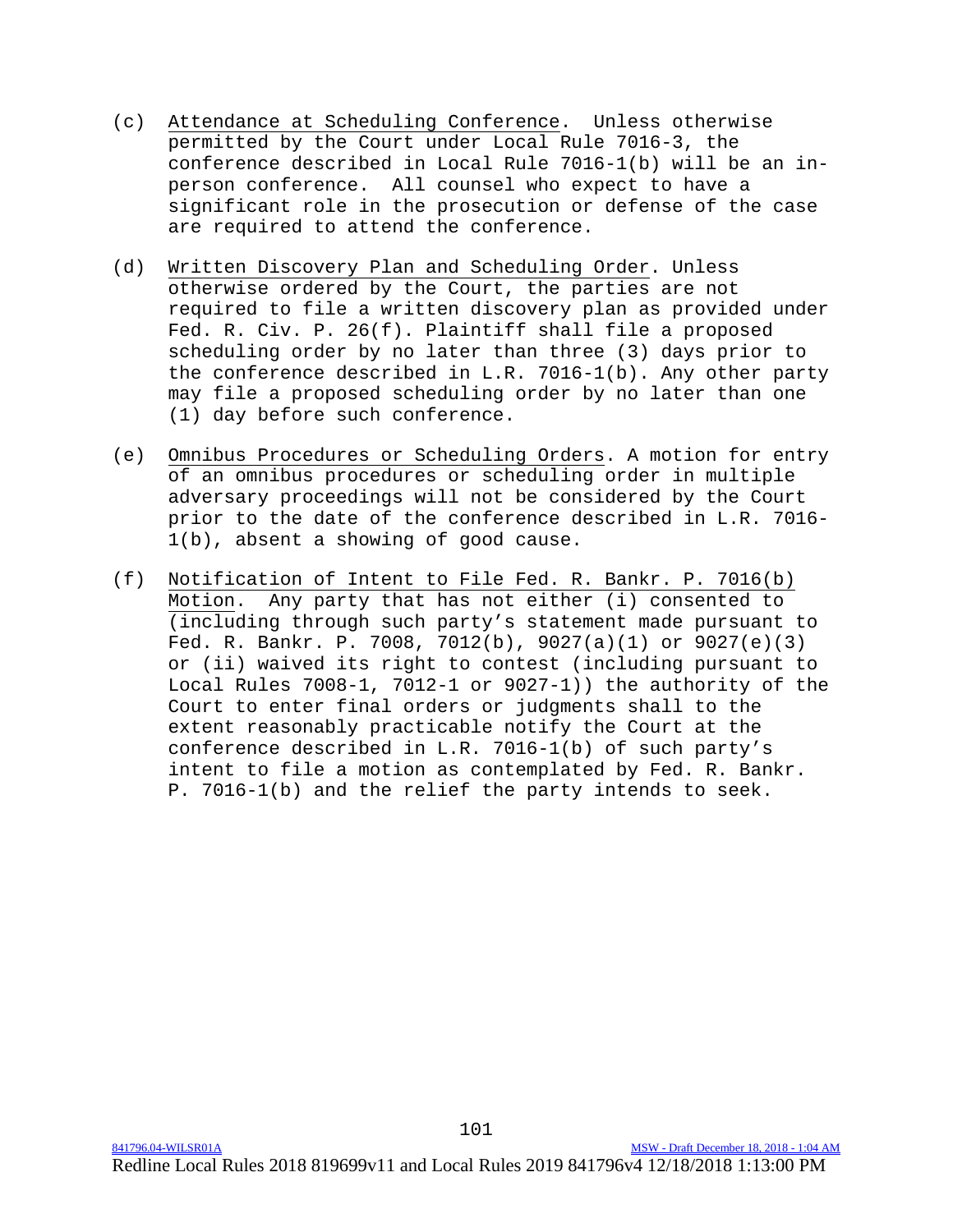**Rule 7016-2 Pretrial Conference**. A pretrial conference shall be held if scheduled in a scheduling order issued under Local Rule 7016-1(b) (the "Scheduling Order") or if requested by a party under this Local Rule.

- (a) Request for Pretrial Conference. Any party may request that a pretrial conference be held following the completion of discovery, as provided in the Scheduling Order, by contacting the Court. At least fourteen (14) days' notice of the time and place of such pretrial conference shall be given to all other parties in interest by the attorney for the party requesting the pretrial conference.
- (b) Failure to Appear at Pretrial Conference or to Cooperate. Unless otherwise permitted by the Court under Local Rule 7016-3, all counsel who will conduct the trial are required to appear before the Court for the pretrial conference. Should an attorney for a party fail to appear or to cooperate in the preparation of the pretrial order specified in Local Rule 7016-2(d), the Court, in its discretion, may impose sanctions, such as costs and fines. The Court may further hold a pretrial hearing, ex parte or otherwise, and, after notice, enter an appropriate judgment or order.
- (c) Attorney Conference Prior to Pretrial Conference. The parties shall meet and confer in good faith so that the plaintiff may file the pretrial order in conformity with this Rule.
- (d) Pretrial Order. At least seven (7) days prior to the final pretrial conference, the attorney for the plaintiff shall file with the Court an original and one (1) copy of a proposed pretrial order, signed by an attorney for each party, that covers the following items, as appropriate:
	- (i) A statement of the nature of the action, the pleadings in which the issues are raised (e.g., third amended complaint and answer) and whether counterclaims, crossclaims, etc., are involved;
	- (ii) The constitutional or statutory basis of federal jurisdiction, together with a brief statement of the facts supporting such jurisdiction;
	- (iii) Whether the proposed order addresses the subject matters required to be addressed by Fed. R. Bankr. P. 7016(b);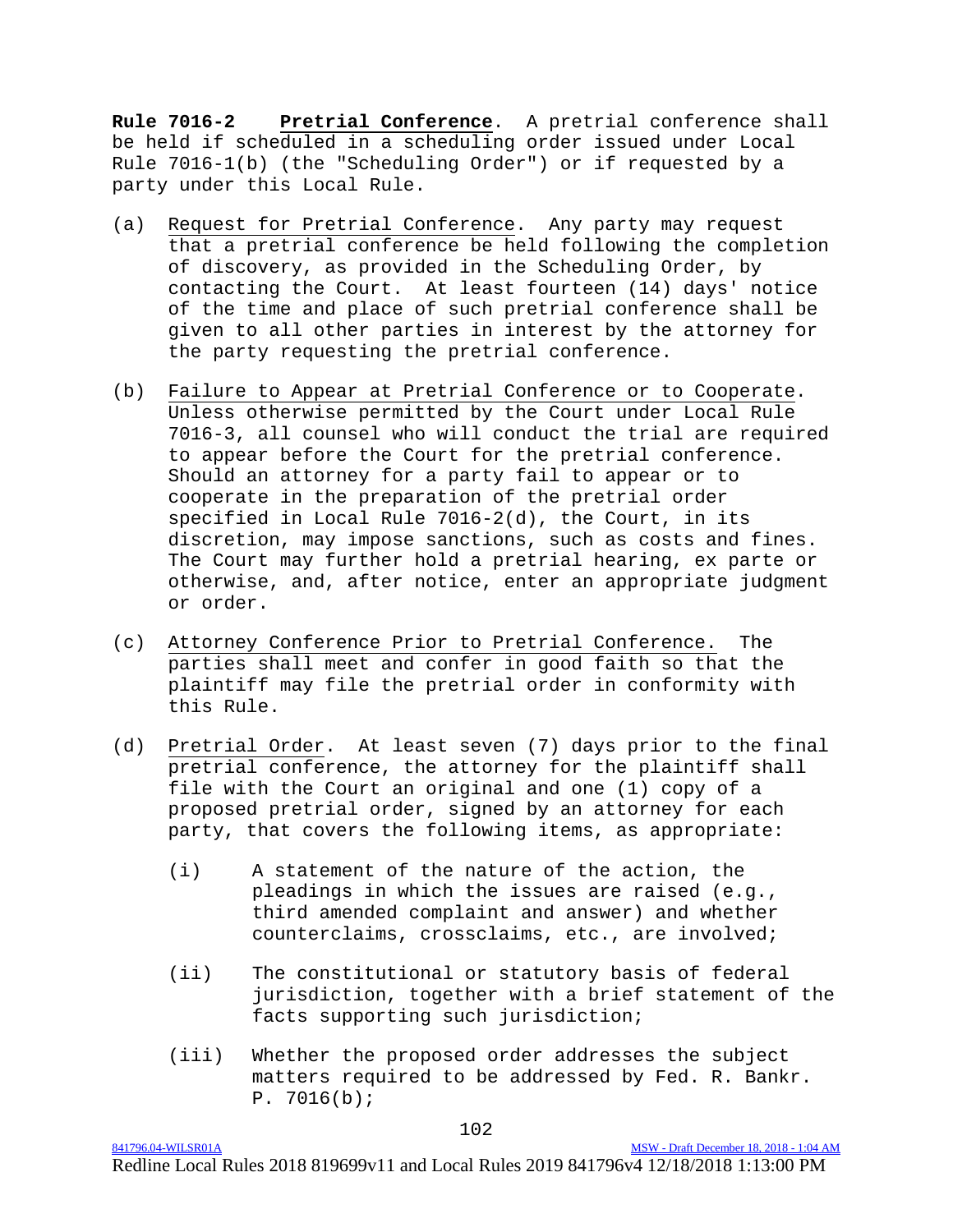- (iv) A statement of the facts that are admitted and that require no proof;
- (v) A statement of the issues of fact that any party contends remain to be litigated;
- (vi) A statement of the issues of law that any party contends remain to be litigated, and a citation of authorities relied upon by each party;
- (vii) A list of premarked exhibits, including designations of interrogatories and answers thereto, requests for admissions and responses, and depositions that each party intends to offer at trial, with a specification of those that may be admitted into evidence without objection, those to which there are objections and the Federal Rule of Evidence relied upon by the proponent of the exhibit. Copies of the exhibits, premarked and separated by tabs, shall be furnished to opposing counsel and submitted to the respective Judge's chambers in binders at least seven (7) days before the pretrial conference or trial (if no pretrial is requested). Copies of the exhibits should not be electronically filed with the Court;
- (viii) The names of all witnesses a party intends to call to testify, either in person or by deposition, at the trial and the specialties of experts to be called as witnesses;
- (ix) A brief statement of what the plaintiff intends to prove in support of the plaintiff's claims, including the details of the damages claimed or of other relief sought;
- (x) A brief statement of what the defendant intends to prove as defenses;
- (xi) Statements by counterclaimants or crossclaimants comparable to that required of the plaintiff;
- (xii) Any amendments of the pleadings desired by any party with a statement whether it is unopposed or objected to and, if objected to, the grounds thereon;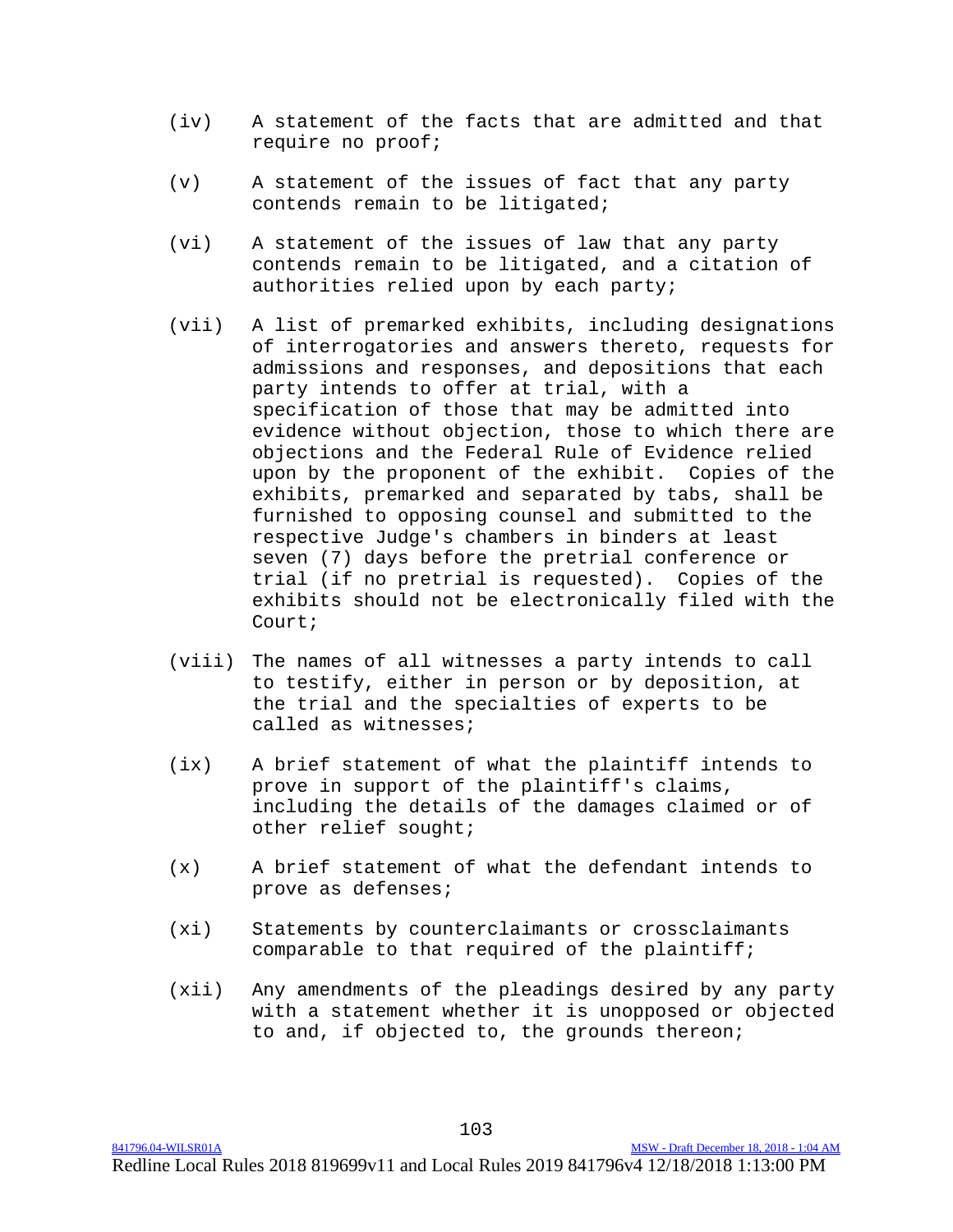- (xiii) A certification that the parties have engaged in a good faith effort to explore the resolution of the controversy by settlement;
- (xiv) Any other matters that the parties deem appropriate; and
- (xv) The concluding paragraph of the draft of the pretrial order shall read:

**THIS ORDER SHALL CONTROL THE SUBSEQUENT COURSE OF THE ACTION UNLESS MODIFIED BY THE COURT TO PREVENT MANIFEST INJUSTICE.**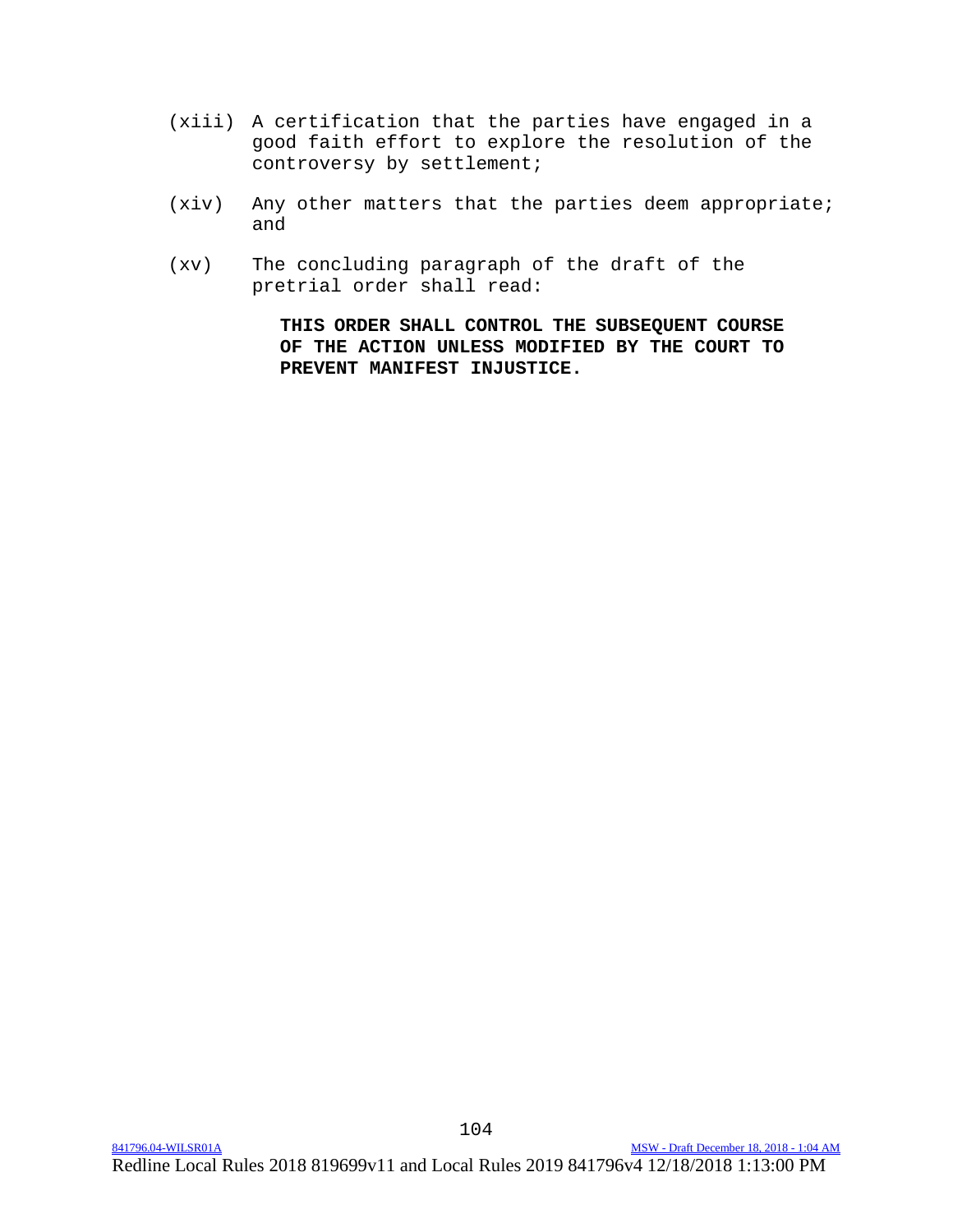**Rule 7016-3 Telephonic Fed. R. Civ. P. 16 Scheduling Conference or Pretrial Conference**. At least twenty-four (24) hours before the time scheduled for a scheduling conference or pretrial conference, any party to the conference may request that the conference be conducted by telephone or that the party be permitted to participate by telephone. Such request may be made by telephone to the Court and shall be communicated contemporaneously to other counsel known to be involved in the hearing or conference. Any party objecting to the request shall promptly advise the Court and other counsel.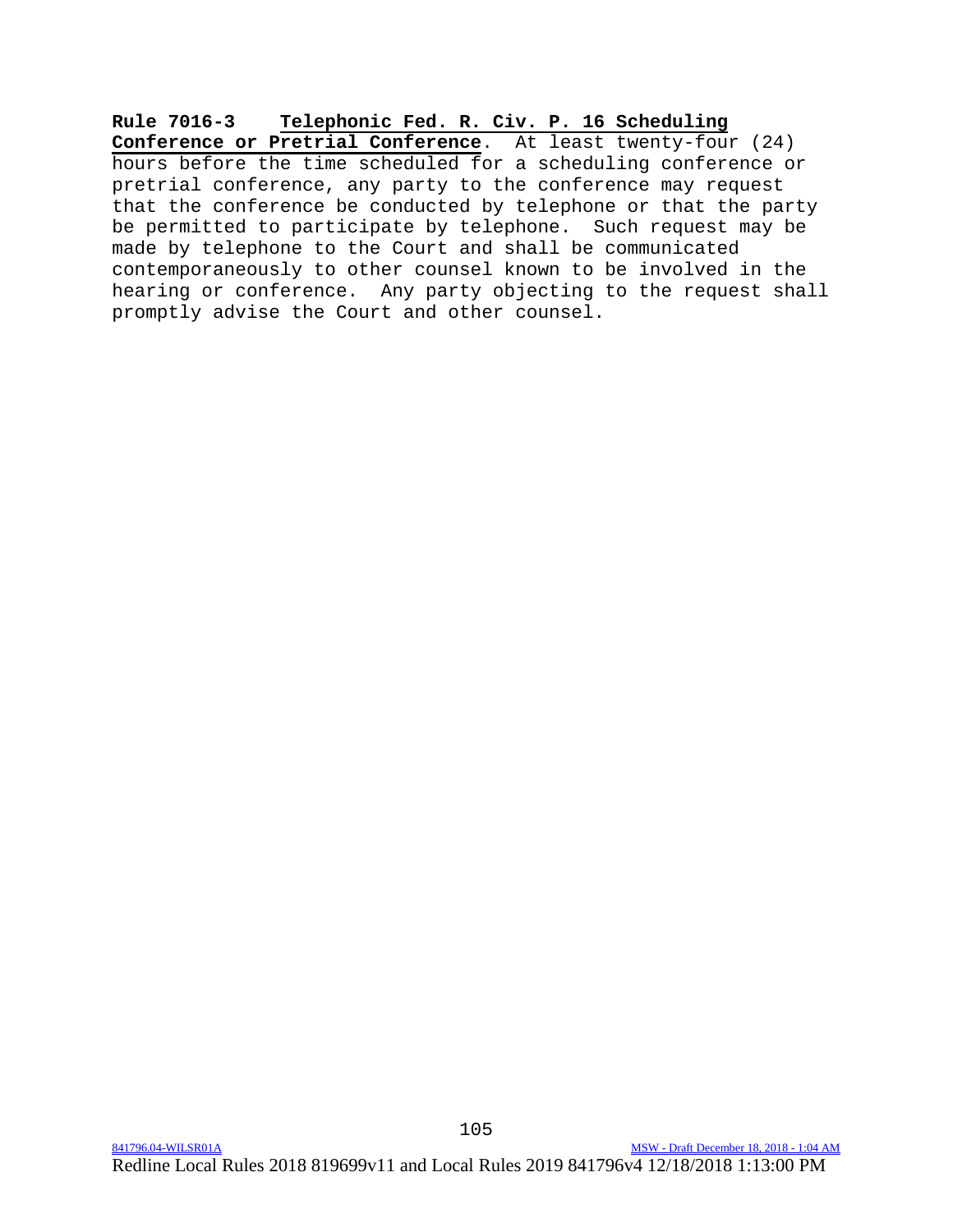#### **Rule 7026-1 Discovery**.

- (a) Cooperation and Proportionality. Parties are expected to confer and in good faith attempt to reach agreement cooperatively on how to conduct discovery under Fed. R. Civ. P. 26-36 and these Local Rules. Parties also are expected to use reasonable, good faith and proportional efforts including to preserve, identify and produce relevant information. This may include identifying appropriate limits to discovery, including limits on custodians, identification of relevant subject matter, time periods for discovery and other parameters to limit and guide preservation and discovery issues.
- (b) Notice. All motion papers under Fed. R. Bankr. P. 7026 7037 and 9016 shall be filed and served so as to be received at least seven (7) days before the hearing date on such motion. When service is made for a discovery related motion under this Local Rule, any objection shall be filed and served so as to be received at least one (1) business day before the hearing date.
- (c) Motions to Include the Discovery at Issue. Any discovery motion filed pursuant to Fed. R. Civ. P. 26 through 37 and 45 shall include, in the motion itself or in a memorandum, a verbatim recitation of each interrogatory, request, answer, response, or objection which is the subject of the motion or shall have attached a copy of the actual discovery document which is the subject of the motion.
- (d) Certification of Counsel. Except for cases or proceedings involving *pro se* parties or motions brought by nonparties, every motion under this Local Rule shall be accompanied by an averment of Delaware Counsel for the moving party that a reasonable effort has been made to reach agreement with the opposing party on the matters set forth in the motion or the basis for the moving party not making such an effort. Unless otherwise ordered, failure to so aver may result in dismissal of the motion.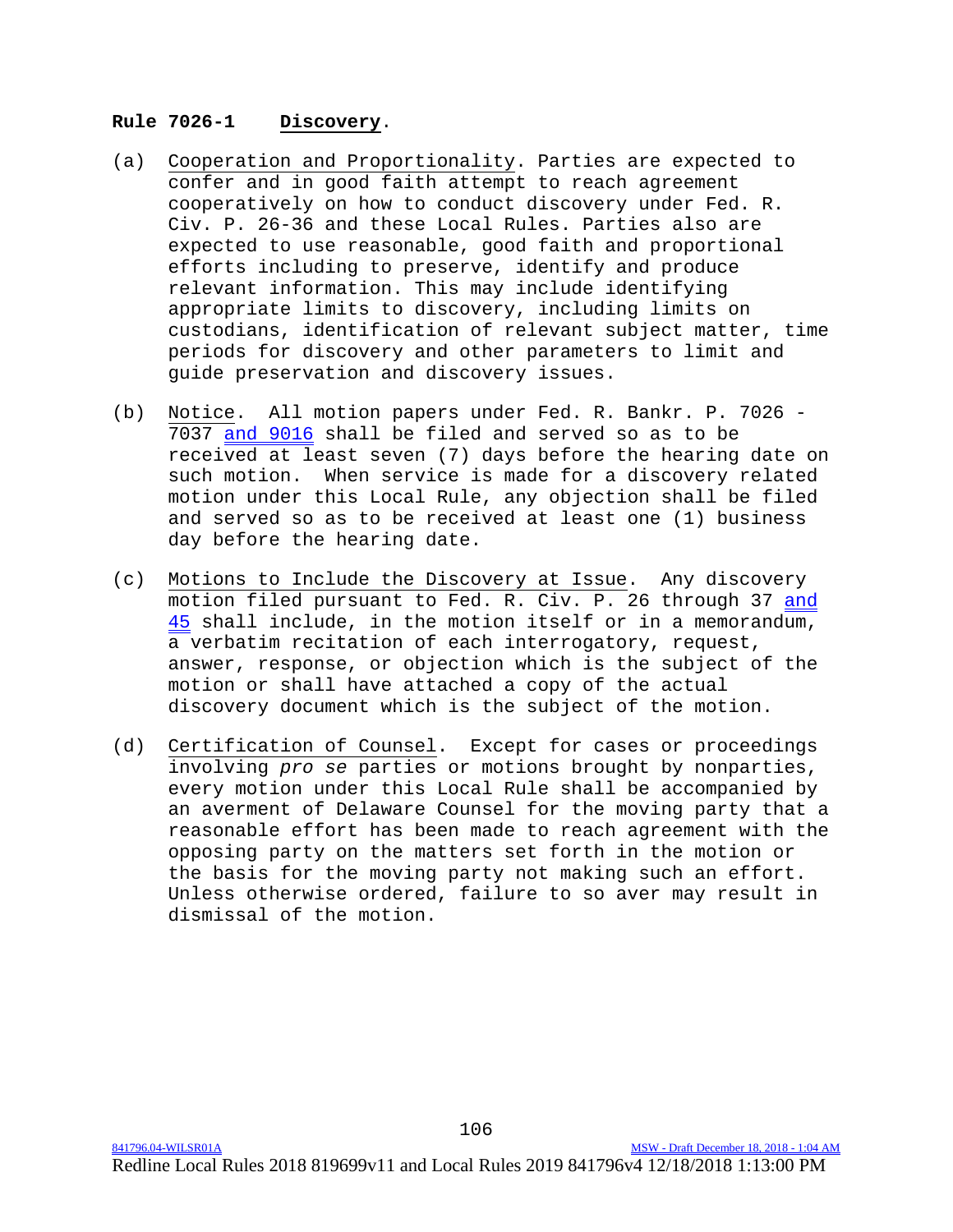### **Rule 7026-2 Service of Discovery Materials**.

- (a) Service With Filing. In cases involving *pro se* parties, all requests for discovery under Fed. R. Civ. P. 26, 30, 31, 33 through 36, and answers and responses thereto, shall be served upon other counsel or parties and filed with the Court.
- (b) Service Without Filing. Consistent with Fed. R. Civ. P. 5(a), in cases where all parties are represented by counsel, all requests for discovery under Fed. R. Civ. P. 26, 30, 31, 33 through 36 and 45, and answers and responses thereto, and all required disclosures under Fed. R. Civ. P. 26(a), shall be served upon other counsel or parties but shall not be filed with the Court. In lieu thereof, the party requesting discovery and the party serving responses thereto shall file with the Court a "Notice of Service" containing a certification that a particular form of discovery or response was served on other counsel or opposing parties, and the date and manner of service.
	- (i) Filing the notice of taking of oral depositions required by Fed. R. Civ. P.  $30(b)(1)$  and  $30(b)(6)$ , and filing of proof of service under Fed. R. Civ. P. 45(b)(4) in connection with subpoenas, will satisfy the requirement of filing a "Notice of Service."
	- (ii) The party responsible for service of the discovery request or the response shall retain its respective originals and become the custodian of them. The party taking an oral deposition shall be custodian of the original deposition transcript; no copy shall be filed except pursuant to subparagraph (iii). Unless otherwise ordered, in cases involving out-ofstate counsel, Delaware Counsel shall be the custodians.
	- (iii) If depositions, interrogatories, requests for documents, requests for admissions, answers, or responses are to be used at trial or are necessary to a pretrial or post trial motion, the verbatim portions thereof considered pertinent by the parties shall be filed with the Court when relied upon.
	- (iv) When discovery not previously filed with the Court is needed for appeal purposes, the Court, on its own motion, on motion by any party, or by stipulation of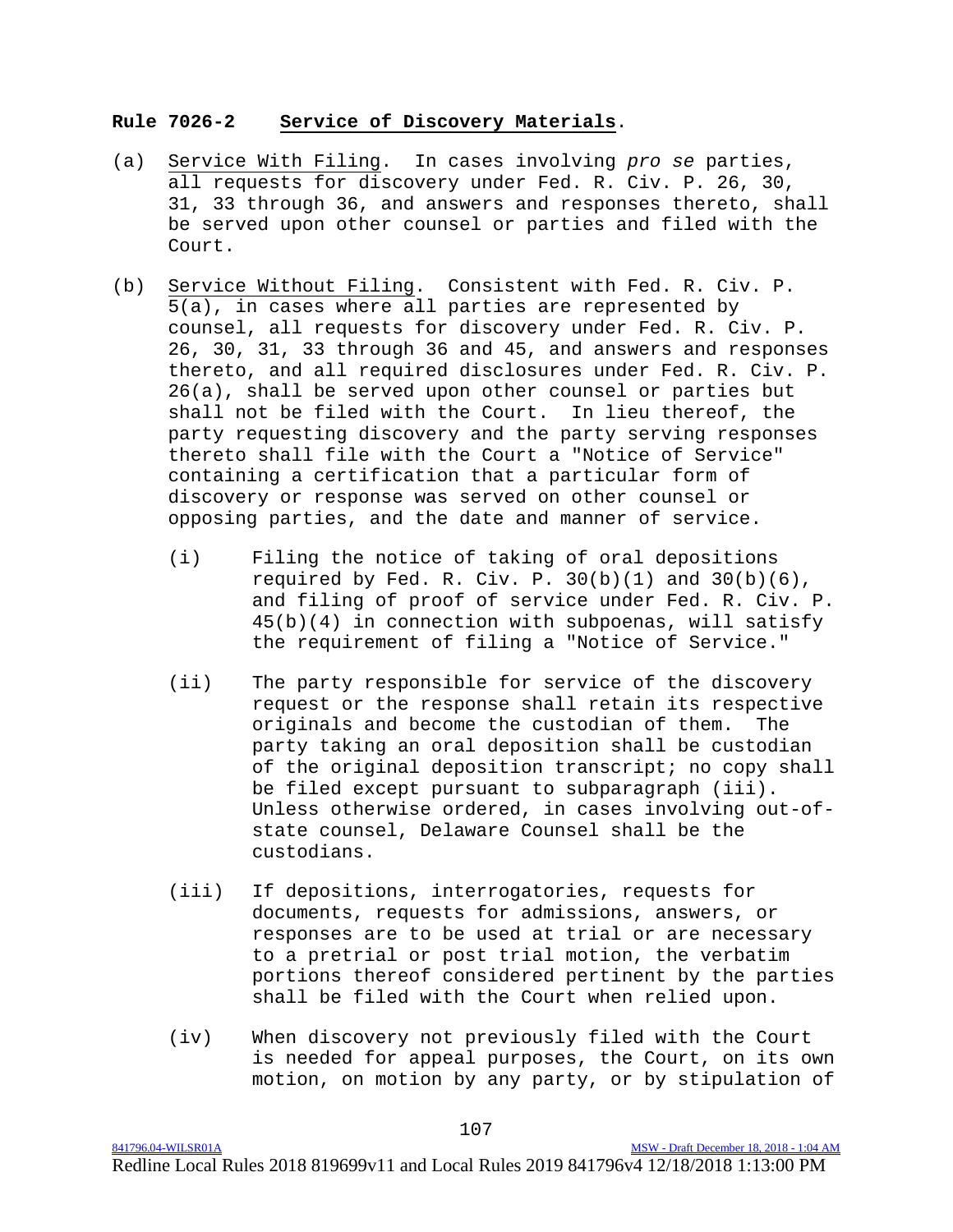counsel, shall order the necessary material delivered by the custodian to the Court.

(v) The Court on its own motion, on motion by any party, or on application by a non-party, may order the custodian to file the original of any discovery document.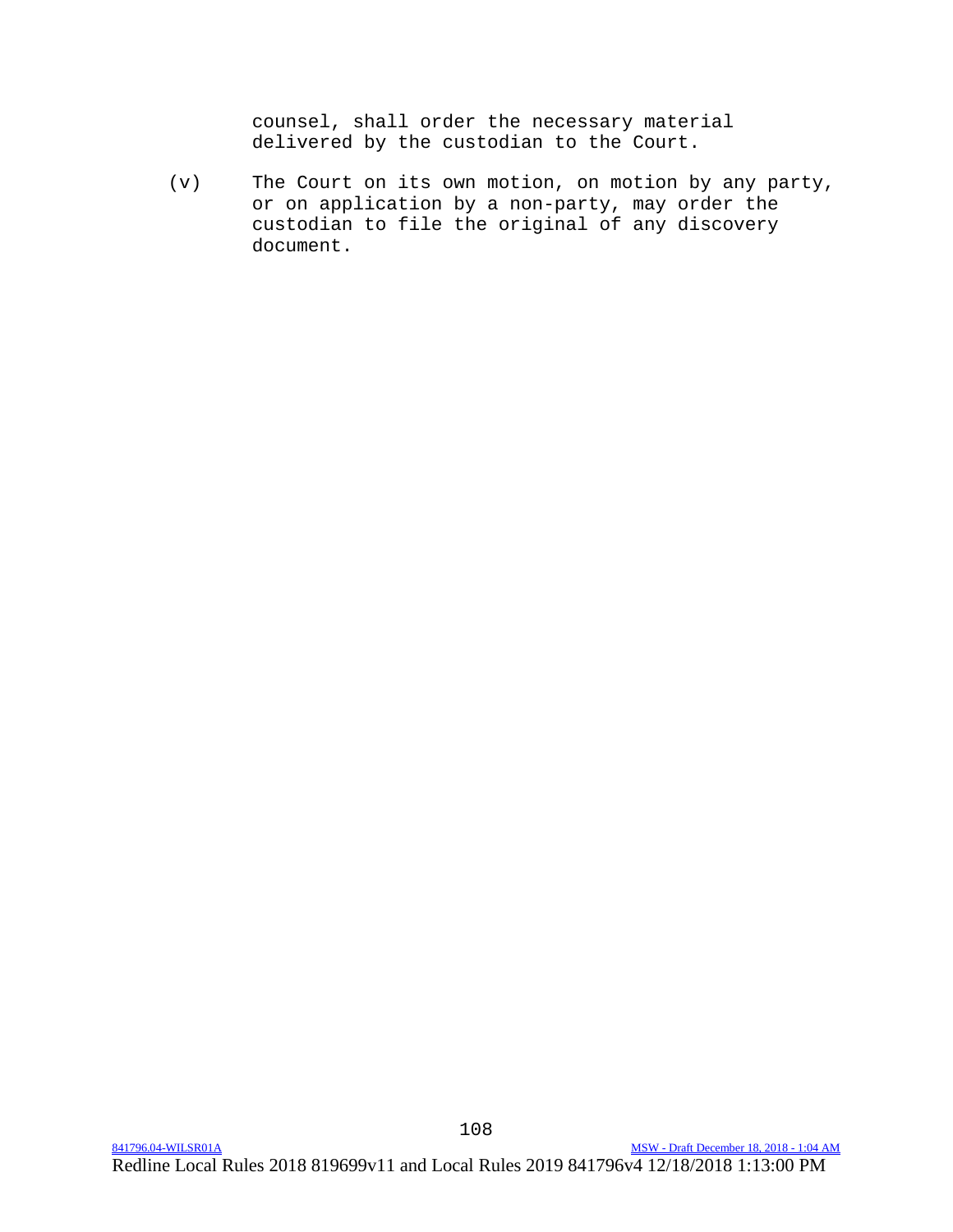# **Rule 7026-3 Discovery of Electronic Documents ("E-Discovery")**.

- (a) Introduction. This rule applies to all matters covered by Fed. R. Civ. P. 26. It is expected that parties to a contested matter or adversary proceeding will cooperatively reach agreement on how to conduct e-discovery. In an adversary proceeding, it is expected that such an agreement will be reached on or before the date of the Fed. R. Civ. P. 16 scheduling conference. However, the following default standards shall apply until such time, if ever, the parties conduct e-discovery on a consensual basis.
- (b) Discovery Conference. Parties shall discuss the parameters of their anticipated e-discovery consistent with the concerns outlined below. In a contested matter, the discussions will take place prior to or concurrent with the service of written discovery by the parties. In an adversary proceeding, the discussions will take place at the Fed. R. Civ. P. 26(f) conference, as well as at the Fed. R. Civ. P. 16 scheduling conference with the Court. Unless otherwise agreed by the parties or ordered by the Court, the parties shall exchange the following information:
	- (i) A list of the most likely custodians of relevant electronic materials, including a brief description of each person's title and responsibilities;
	- (ii) A list of each relevant electronic system that has been in place at all relevant times and a general description of each system, including the nature, scope, character, organization, and formats employed in each system. The parties should also include other pertinent information about their electronic documents and whether those electronic documents are of limited accessibility. Electronic documents of limited accessibility may include those created or used by electronic media no longer in use, maintained in redundant electronic storage media, or for which retrieval involves substantial cost;
	- (iii) The name of the individual responsible for that party's electronic document retention policies ("the retention coordinator"), as well as a general description of the party's electronic document retention policies for the systems identified above;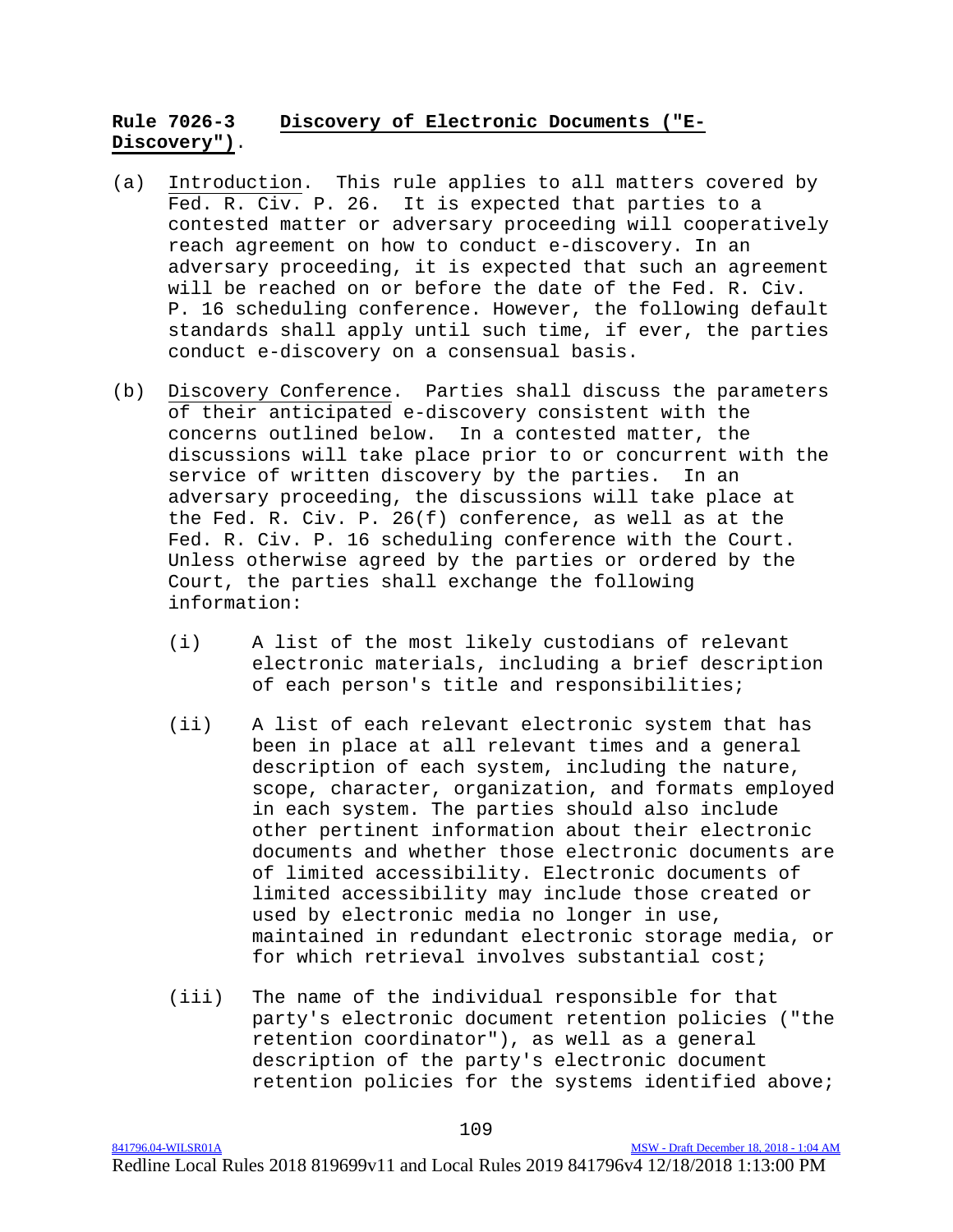- (iv) The name of the individual who shall serve as that party's "e-discovery liaison"; and
- (v) Notice of any problems reasonably anticipated to arise in connection with e-discovery.

To the extent that the state of the pleadings does not permit a meaningful discussion of the above including by the time of the Rule 26(f) conference, the parties shall either agree on a date by which this information will be mutually exchanged or submit the issue for resolution by the Court including at any Rule 16 scheduling conference.

- (c) E-Discovery Liaison. In order to promote communication and cooperation between the parties, each party to a case shall designate a single individual through which all e-discovery requests and responses are made (the "e-discovery liaison"). Regardless of whether the e-discovery liaison is an attorney (in-house or outside counsel), a third party consultant, or an employee of the party, he or she must be:
	- (i) Familiar with the party's electronic systems and capabilities in order to explain these systems and answer relevant questions;
	- (ii) Knowledgeable about the technical aspects of ediscovery, including electronic document storage, organization, and format issues; and
	- (iii) Prepared to participate in e-discovery dispute resolutions.

The Court notes that, at all times, the attorneys of record shall be responsible for compliance with e-discovery requests. However, the e-discovery liaisons shall be responsible for organizing each party's e-discovery efforts to insure consistency and thoroughness and, generally, to facilitate the e-discovery process.

- (d) Timing of E-Discovery. Discovery of electronic documents shall proceed in a sequenced fashion.
	- (i) After receiving requests for document production, the parties shall search their documents, other than those identified as limited accessibility electronic documents, and produce responsive electronic documents in accordance with Fed. R. Civ. P.  $26(b)(2)$ .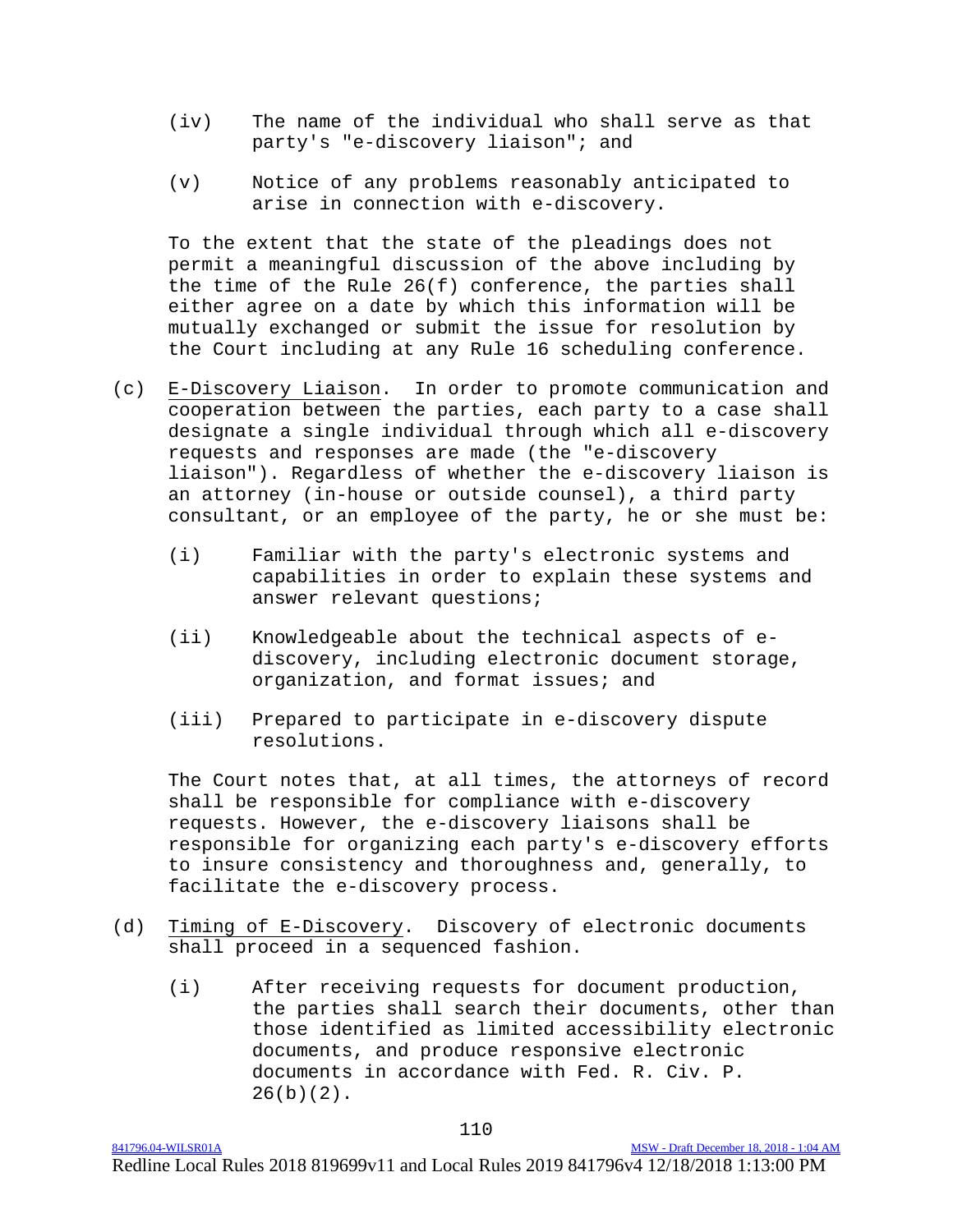- (ii) Electronic searches of documents identified as of limited accessibility shall not be conducted until the initial electronic document search has been completed. Requests for information expected to be found in limited accessibility documents must be narrowly focused with some basis in fact supporting the request.
- (iii) On-site inspections of electronic media under Fed. R. Civ. P. 34(b) shall not be permitted absent exceptional circumstances, where good cause and specific need have been demonstrated.
- (e) Search Methodology. If the parties intend to employ an electronic search to locate relevant electronic documents, the parties shall disclose any restrictions as to scope and method which might affect their ability to conduct a complete electronic search of the electronic documents. The parties shall confer and in good faith attempt to reach agreement as to the method of searching, and the words, terms, and phrases to be searched with the assistance of the respective e-discovery liaisons, who are charged with familiarity with the parties' respective systems. The parties also shall confer and in good faith attempt to reach agreement as to the timing and conditions of any additional searches which may become necessary in the normal course of discovery. To minimize the expense, the parties may consider limiting the scope of the electronic search (e.g., time frames, fields, document types).
- (f) Format. If the parties cannot agree to the format for document production, electronic documents shall be produced to the requesting party as image files (e.g., PDF or TIFF). When the image file is produced, the producing party must preserve the integrity of the electronic document's contents, i.e., the original formatting of the document, its metadata and, where applicable, its revision history. After initial production in image file format is complete, a party must demonstrate particularized need for production of electronic documents in their native format.
- (g) Retention. Within the first twenty-eight (28) days of discovery, the parties should work towards an agreement (akin to the standard protective order) that outlines the steps each party shall take to segregate and preserve the integrity of all relevant electronic documents. In order to avoid later accusations of spoliation, a Fed. R. Civ. P.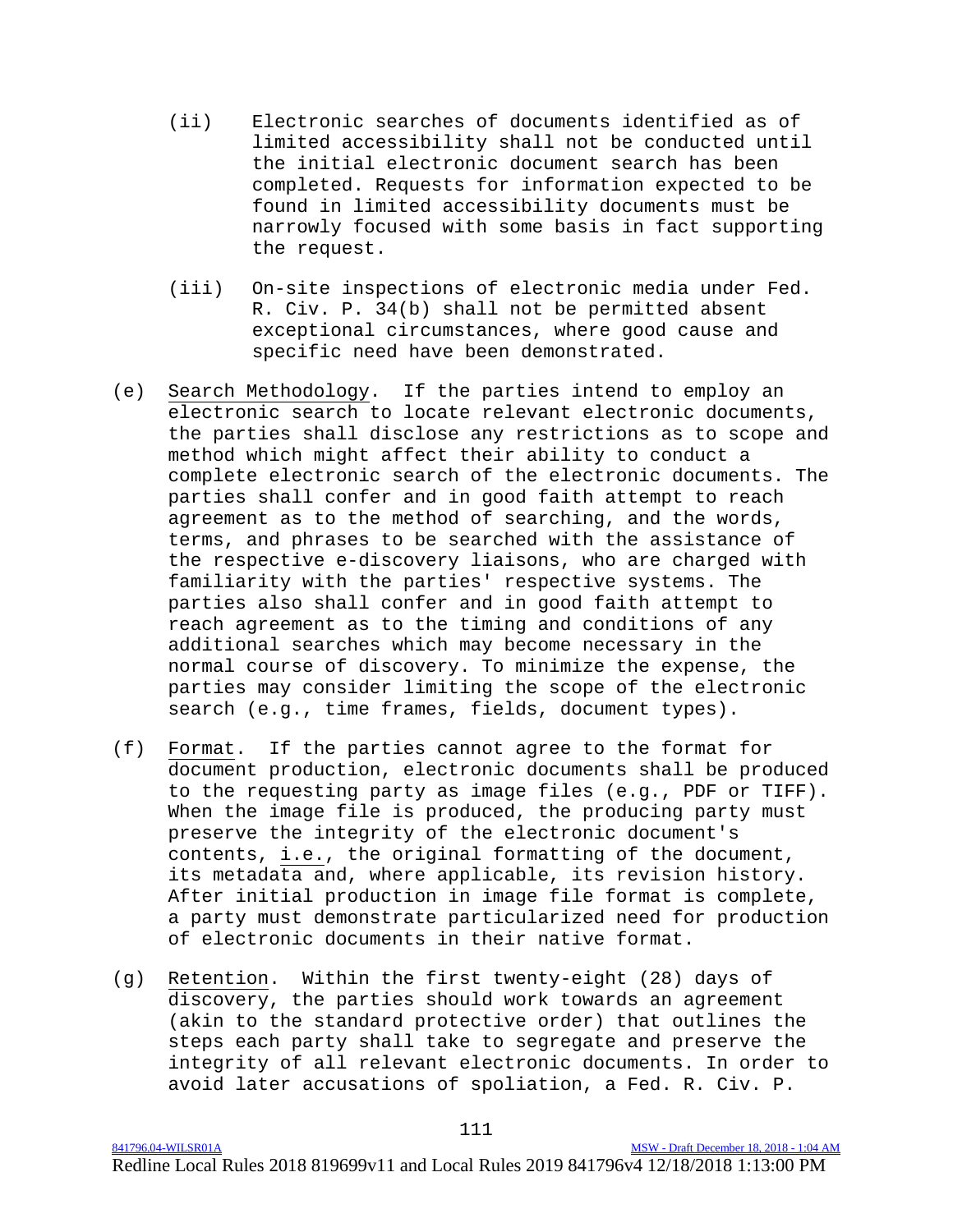30 (b)(6) deposition of each party's retention coordinator may be appropriate. The retention coordinators shall:

- (i) Take steps to ensure that email of identified custodians shall not be permanently deleted in the ordinary course of business and that electronic documents maintained by the individual custodians shall not be altered; and
- (ii) Provide notice as to the criteria used for spam and/or virus filtering of email and attachments; emails and attachments filtered out by such systems shall be deemed non-responsive so long as the criteria underlying the filtering are reasonable.

Within seven (7) days of identifying the relevant document custodians, the retention coordinators shall implement the above procedures and each party's counsel shall file a statement of compliance as such with the Court.

- (h) Privilege. Electronic documents that contain privileged information or attorney work product shall be immediately returned if the documents appear on their face to have been inadvertently produced or if there is notice of the inadvertent production within twenty-eight (28) days of such inadvertent production.
- (i) Costs. Generally, the costs of discovery shall be borne by each party. However, the Court will apportion the costs of electronic discovery upon a showing of good cause.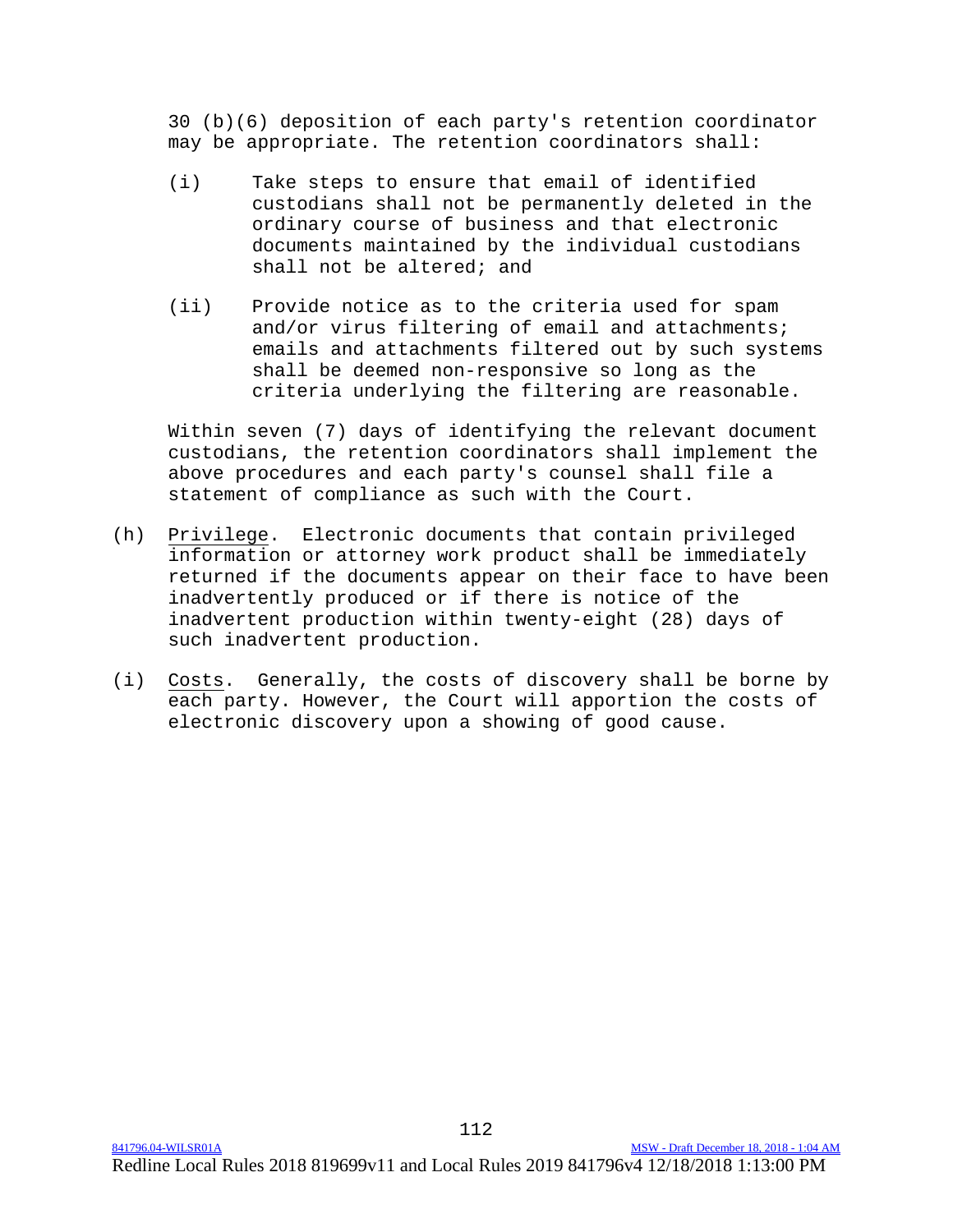### **Rule 7030-1 Depositions.**

- (a) Attendance at Deposition. A deposition may be attended only by (i) the deponent, (ii) counsel for any party and members and employees of their firms, (iii) a party who is a natural person, (iv) an officer or employee of a party who is not a natural person designated as its representative by its counsel, (v) counsel for the deponent, (vi) any consultant or expert designated by counsel for any party, (vii) the United States Trustee, (viii) counsel for any trustee, (ix) counsel for the debtor, (x) counsel for any official committee and (xi) counsel for any party providing postpetition financing to<br>the debtor under 11 U.S.C. § 363 or 364. If a the debtor under  $11$  U.S.C. § 363 or 364. confidentiality order has been entered, any person who is not authorized under the order to have access to documents or information designated confidential shall be excluded from a deposition upon request by the party who is seeking to maintain confidentiality while a deponent is being examined about any confidential document or information.
- (b) Reasonable Notice of Deposition. Unless otherwise ordered by the Court, "reasonable notice" for the taking of depositions under Fed. R. Civ. P. 30(b)shall not be less than seven (7) days.
- (c) Motions to Quash. Any party seeking to quash a deposition must file a motion with the Court under Fed. R. Civ. P. 26(c) or 30(d). If such motion is filed at least one (1) business day before the scheduled deposition, neither the objecting party, witness, nor any attorney is required to appear at a deposition to which a motion is directed until the motion is resolved.
- (d) Depositions Upon Oral Examination. From the commencement until the conclusion of deposition questioning by an opposing party, including any recesses or continuances thereof of less than five (5) calendar days, counsel for the deponent shall not consult or confer with the deponent regarding the substance of the testimony already given or anticipated to be given, except for the purpose of conferring on whether to assert a privilege against testifying or on how to comply with a court order.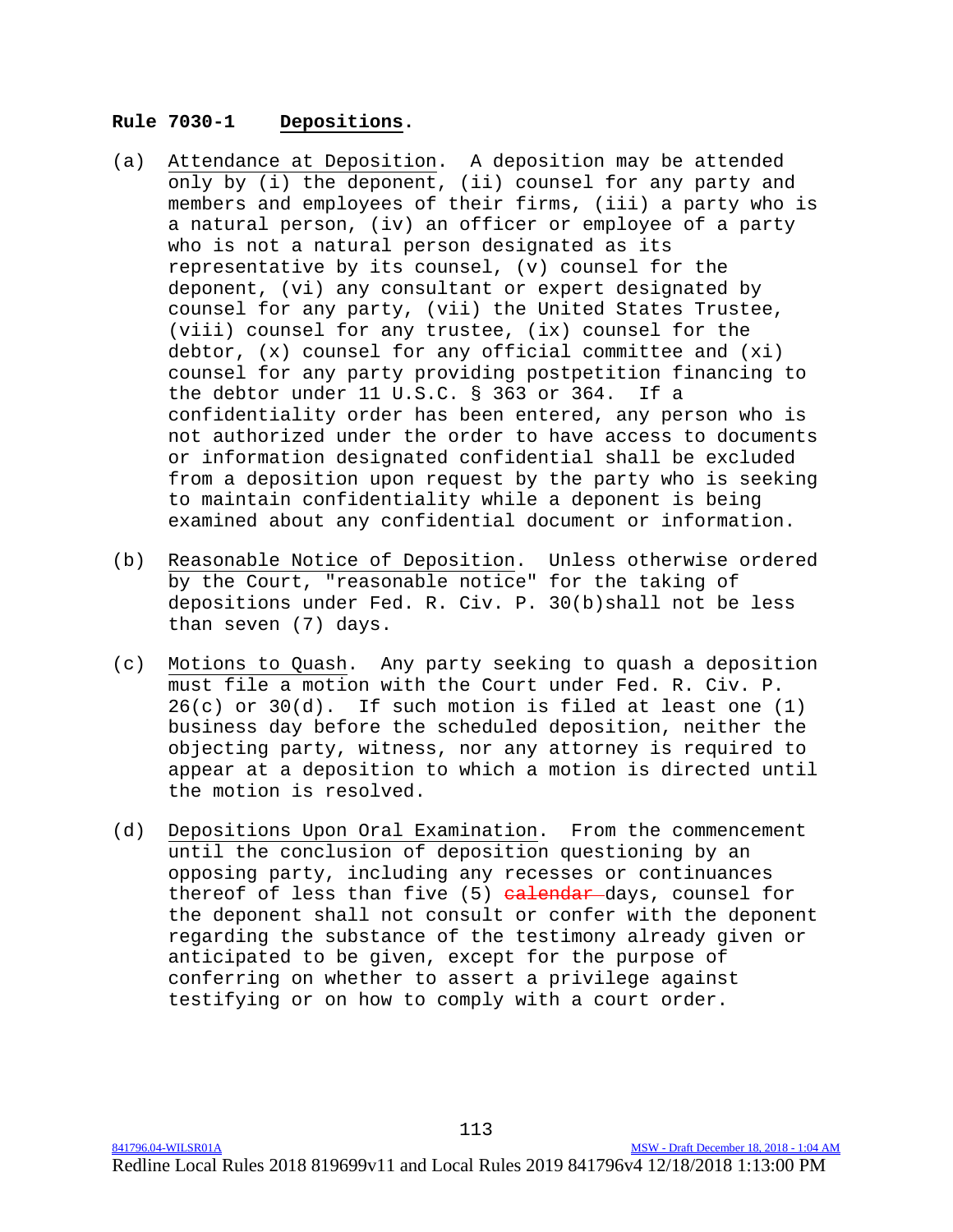**Rule 7055-1 Default**. All applications, motions or requests for default/default judgment under Fed. R. Bankr. P. 7055 shall be served on the party against whom a default is sought and the party's attorney if an entry of appearance has been filed in the adversary or bankruptcy case, in accordance with Local Rule 9013-1. Requests for default/default judgment shall be in compliance with the Clerk's Office Procedures.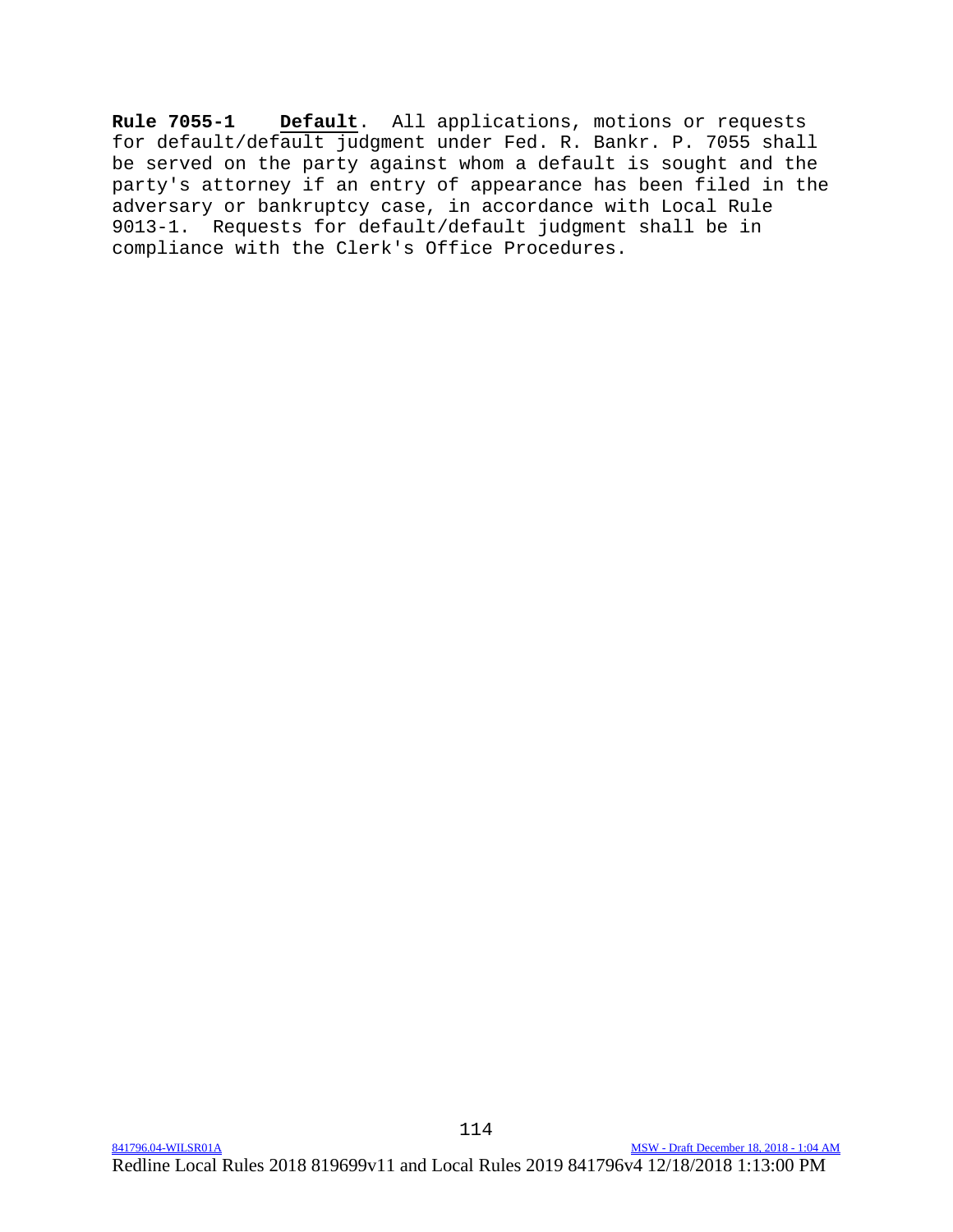## **PART VIII. APPEALS TO DISTRICT COURT OR BANKRUPTCY APPELLATE PANEL**

## **Rule 8003-1 Transmittal of Notice of Appeal to Bankruptcy Judge; Committee Notice and Request for Service**.

- (a) Transmittal of Notice of Appeal to Bankruptcy Judge. When appealing from an order entered by a bankruptcy judge, substantially contemporaneous with the filing of a notice of appeal, the appellant shall mail or deliver a copy of the notice of appeal to the bankruptcy judge whose order is the subject of the appeal.
- (b) Notice to Official Committees. Simultaneously with the filing of any notice of appeal or notice of cross-appeal, with respect to an appeal in which any official committee in the bankruptcy case from which such appeal originated is not a named party to the appeal, the party filing such notice of appeal or notice of cross-appeal shall serve a copy of such notice on counsel to any such official committee and shall file with the notice of appeal or notice of cross-appeal a certificate of service.
- (c) Committee Request for Notice. Any official committee wishing to be placed on the service list for any appeal for the purpose of receiving notices and copies of papers served shall, within twenty-one (21) days of service of the notice of appeal or the notice of cross-appeal as provided for in Local Rule 8003-1(b), file with the Court or District Court (if the appeal has been docketed in the District Court) a request for notice.
- (d) For the avoidance of doubt, non-willful noncompliance with this Local Rule 8003-1 does not affect the validity of an appeal and shall not be a basis for the Clerk to refuse to accept for filing any document that otherwise complies with Part VIII of the Bankruptcy Rules.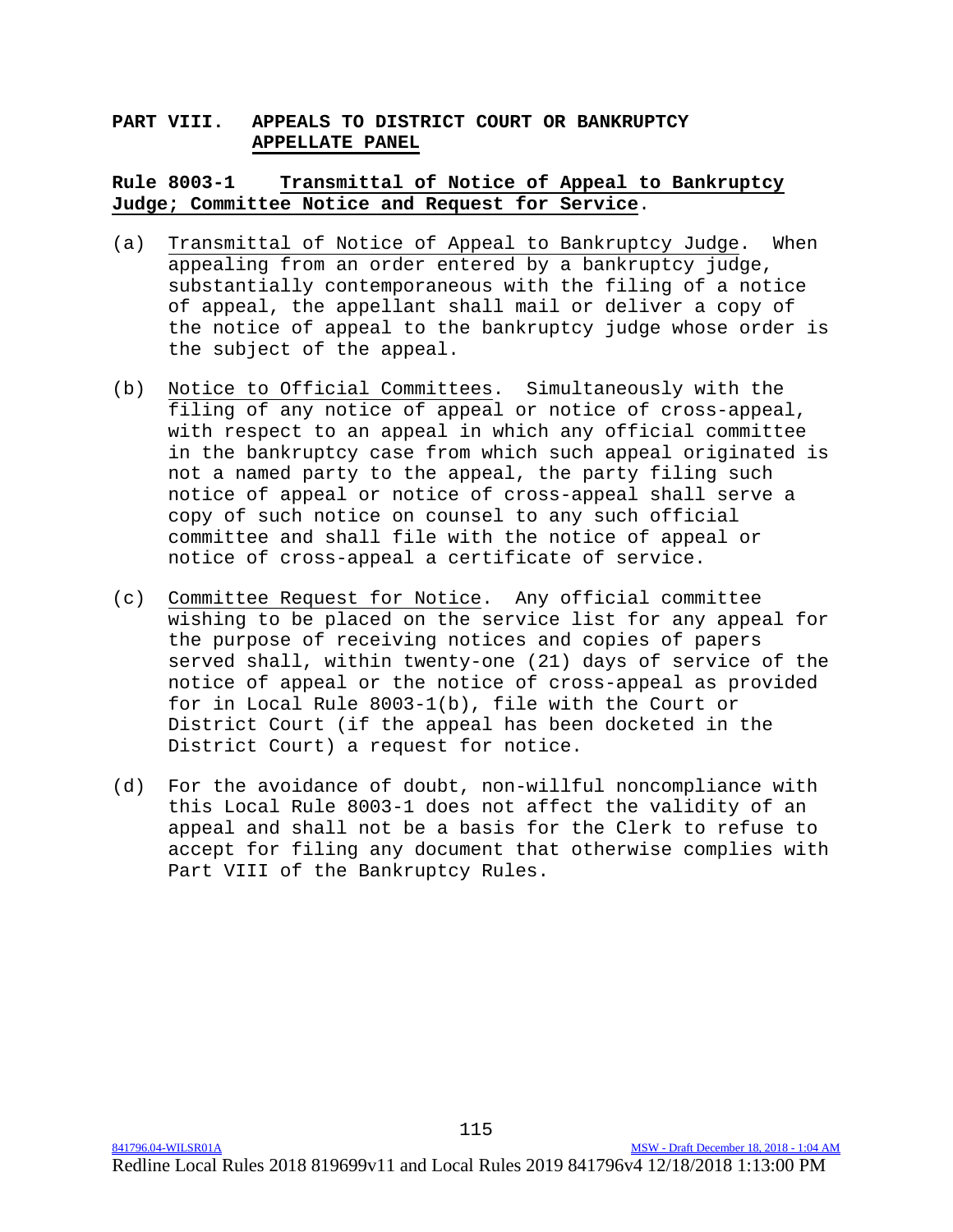**Rule 8003-2 Opinion in Support of Order**. Any bankruptcy judge whose order is the subject of an appeal may, within seven (7) days of the filing date of the notice of appeal, file a written opinion that supports the order being appealed or that supplements any earlier written opinion or recorded oral bench ruling or opinion.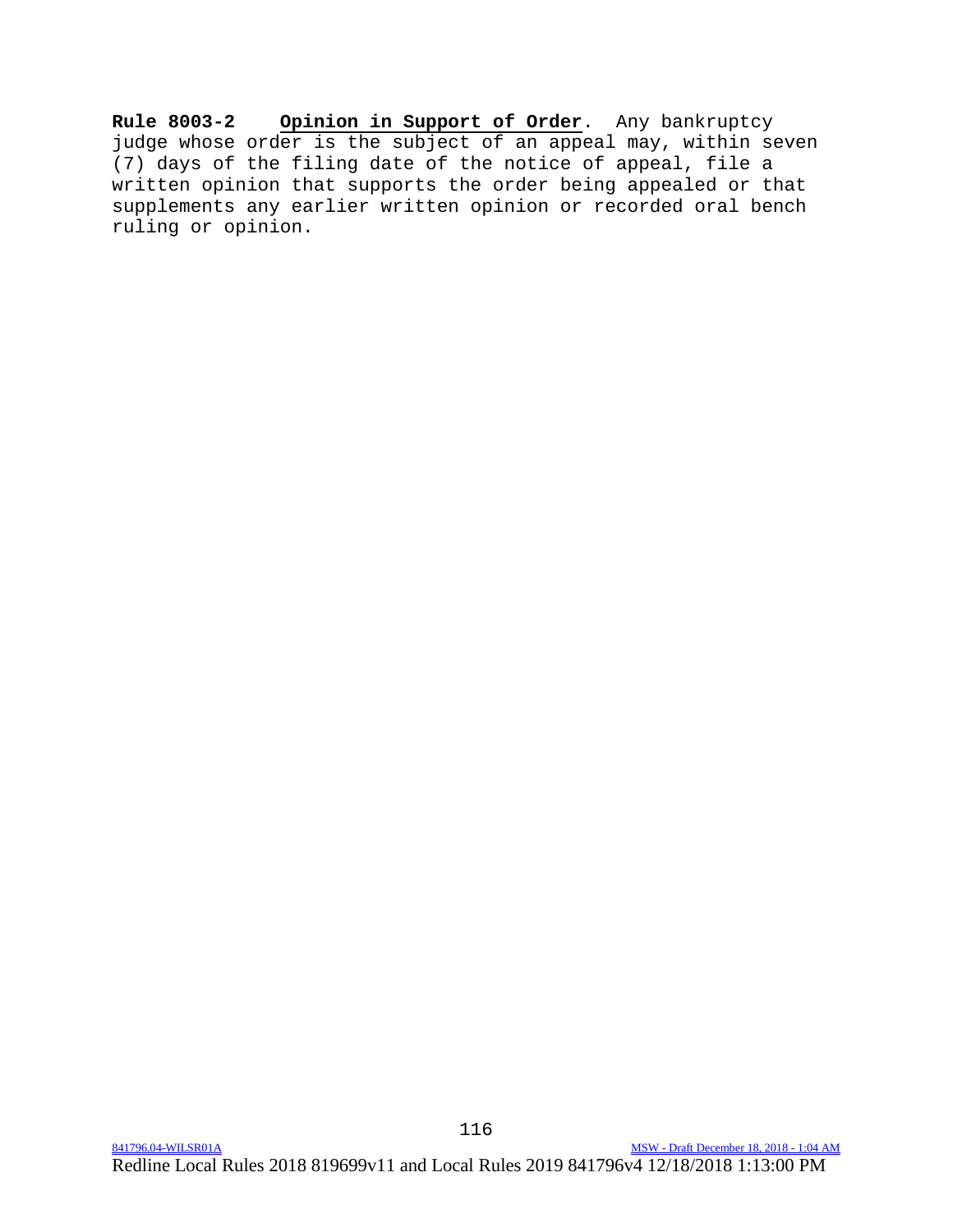**Rule 8004-1 Applicability to Appeals by Leave**. For the avoidance of doubt, Local Rules 8003-1, 8003-2 and 8009-1 apply in connection with appeals by leave pursuant to Bankruptcy Rule 8004.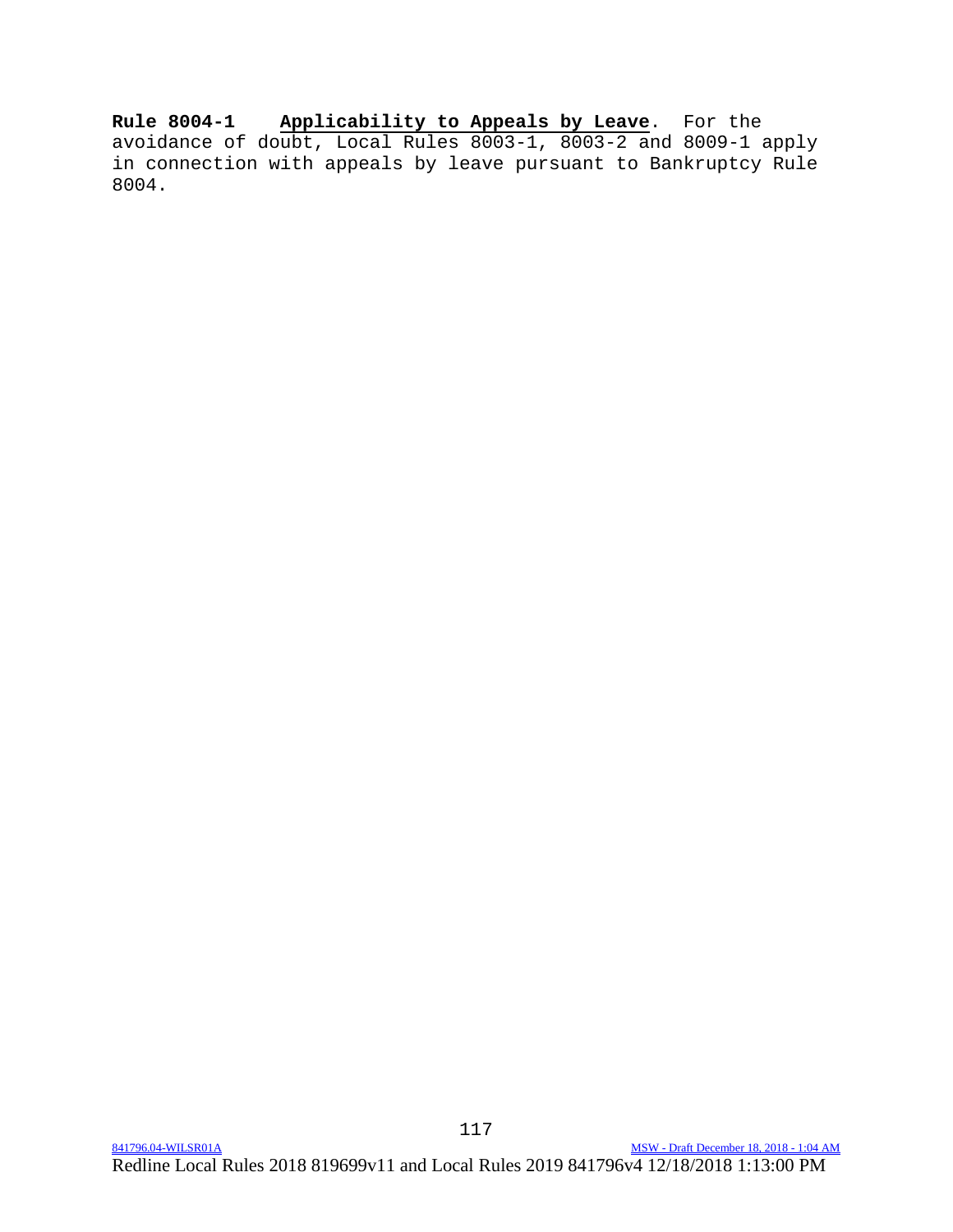## **Rule 8009-1 Record on Appeal**.

- (a) At the time of filing the designation identified in Bankruptcy Rule 8009(a), the parties shall file an index identifying by docket number, if available, the following items:
	- (i) Those documents identified in the designation submitted under Bankruptcy Rule 8009(a)(4);
	- (ii) Any documents that may be expressly requested by the Clerk or the Court; and
	- (iii) A copy of the relevant transcript; if unavailable, evidence that the transcript has been ordered.
- (b) In the event that a document identified in the designations does not have a docket number (e.g., exhibits submitted during a hearing, etc.) such documents shall be filed electronically with the Clerk of Court or the District Court (if the appeal has been docketed in the District Court) at the time the index is filed and shall be referenced in the index by hearing date and exhibit number.
- (c) The appellant's designation of items to be included in the record on appeal shall include any written opinion issued by the bankruptcy judge in support of the order being appealed pursuant to Local Rule 8003-2.
- (d) The parties shall file designations consistent with the Local Rules and any applicable orders of the District Court and the Bankruptcy Court.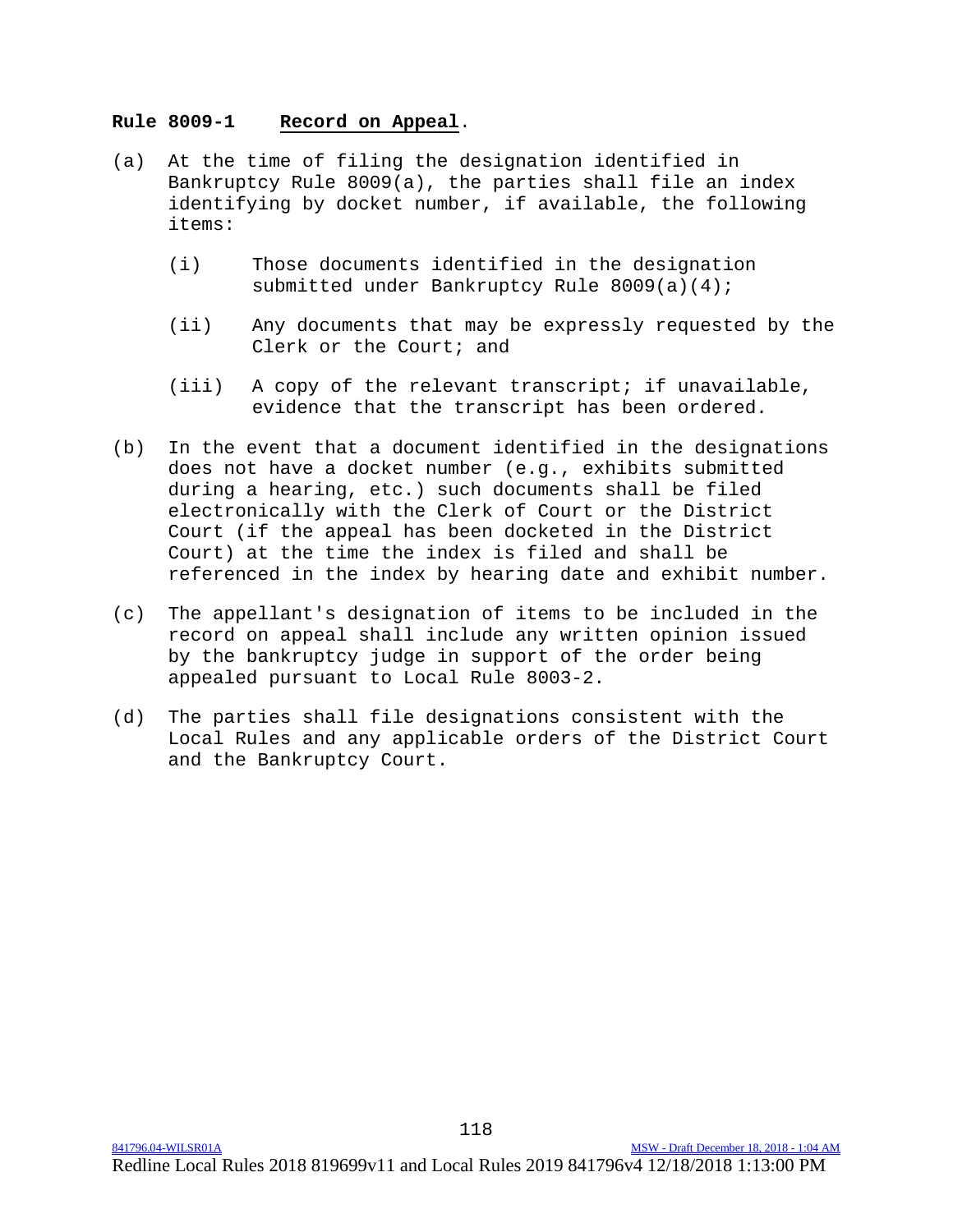### **PART IX. GENERAL PROVISIONS**

## **Rule 9004-1 Caption**.

- (a) Documents submitted for filing shall contain in the caption the name of the debtor, the case number, the initials of the Judge to whom the case has been assigned, the docket number assigned to the case and, if applicable, the adversary proceeding number. All documents filed with the Clerk that relate to a document previously filed and docketed shall contain in its title the title of the related document and its docket number, if available.
- (b) The hearing date and time and the objection date and time of a motion shall be set forth in bold print (i) in the caption of the notice and motion and all related pleadings, below the case or adversary number and (ii) in the text of the notice.
- (c) The case caption only may be modified by order entered by the Court on separate motion filed and served in accordance with Local Rule 9006-1.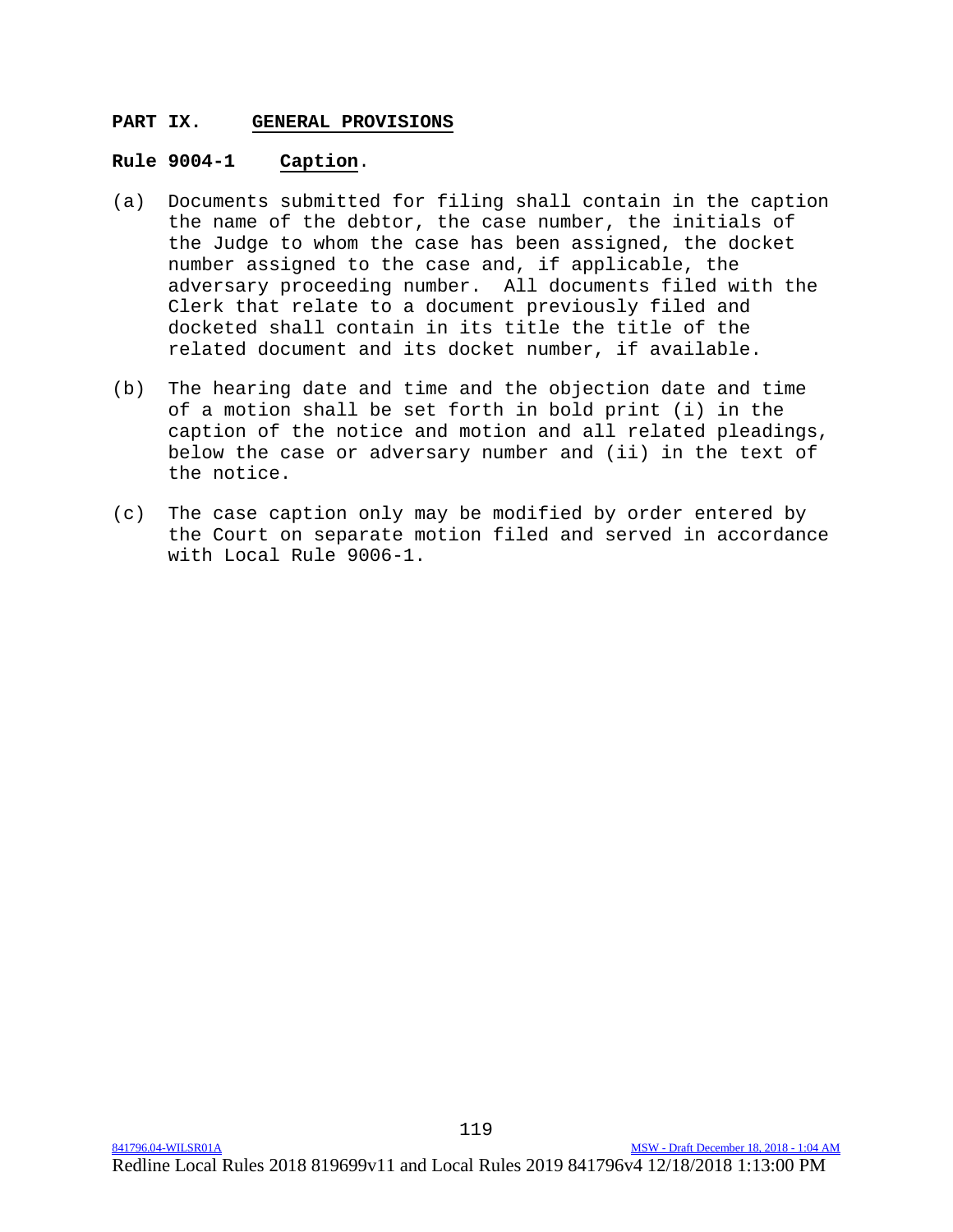# **Rule 9006-1 Time for Service and Filing of Motions and Objections**.

- (a) Generally. Fed. R. Bankr. P. 9006 applies to all cases and proceedings in which the pleadings are filed with the Clerk.
- (b) Discovery-Related Motions. All motion papers under Fed. R. Bankr. P. 7026-7037 and 9016 shall be filed and served in accordance with Local Rule 7026-1.
- (c) All Other Motions.
	- (i) Service of Motion Papers. Unless the Fed. R. Bankr. P. or these Local Rules state otherwise, all motion papers shall be filed and served in accordance with Local Rule 2002-1(b) at least eighteenfourteen (1814) days (twenty-one (21) days if service is by first class mail; nineteen (19) days if service is by overnight delivery) prior to the hearing date.
	- (ii) Objection Deadlines. Where a motion is filed and served in accordance with Local Rule  $9006-1(c)(i)$ , the deadline for objection(s) shall be no later than seven (7) days before the hearing date. To the extent a motion is filed and served in accordance with Local Rule 2002-1(b) at least twenty-one (21) days prior to the hearing date, however, the movant may establish any objection deadline that is no earlier than fourteen (14) days after the date of service and no later than seven (7) days before the hearing date. Any objection deadline may be extended by agreement of the movant; provided, however, that no objection deadline may extend<br>bevond the deadline for filing the agenda. In all beyond the deadline for filing the agenda. instances, any objection must be filed and served so as to be received on or before the applicable objection deadline. The foregoing rule applies to responses/replies to (A) any Objection as defined in Local Rule 3007-1(a) (i.e., an objection to claims asserted by more than one claimant) and (B) any objection to a single claim or multiple claims filed by the same claimant.
- (d) Reply Papers. Reply papers by the movant, or any party that has joined the movant, may be filed and, if filed, shall be served so as to be received by 4:00 p.m. prevailing Eastern Time the day prior to the deadline for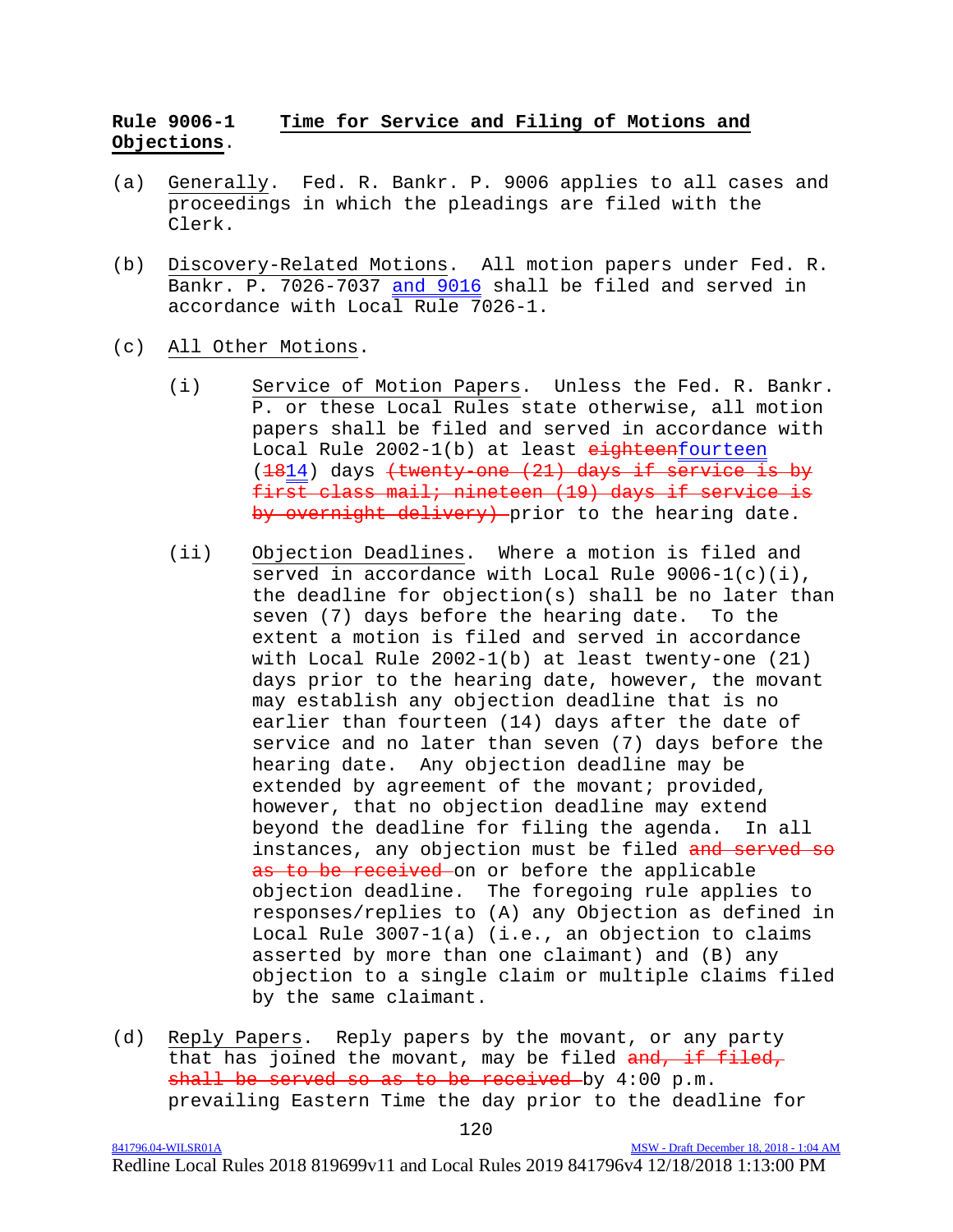filing the agenda. If a motion for leave to file a late reply is filed, unless otherwise ordered by the Court, a motion to shorten notice shall not be required. The Court will consider the motion for leave at the hearing on the underlying motion papers and any objections to the motion for leave may be presented at the hearing. The foregoing rule applies to replies to Omnibus Objection to Claims. Del. Bankr. L.R. 3007-1.

(e) Shortened Notice. No motion will be scheduled on less notice than required by these Local Rules or the Fed. R. Bankr. P. except by order of the Court, on written motion (served on all interested parties) specifying the exigencies justifying shortened notice. The motion requesting shortened notice shall include an averment of Delaware Counsel for the moving party that a reasonable effort has been made to notify at least counsel to the debtor, counsel to the United States Trustee, counsel to any official committee appointed in the case and any chapter 7, 11 or 13 trustee and whether such party objected to the relief sought, or not, or the basis for the moving party not making such an effort. Unless otherwise ordered, failure to so aver may result in denial of the motion to shorten. The Court will rule on such motion for shortened notice promptly without need for a hearing.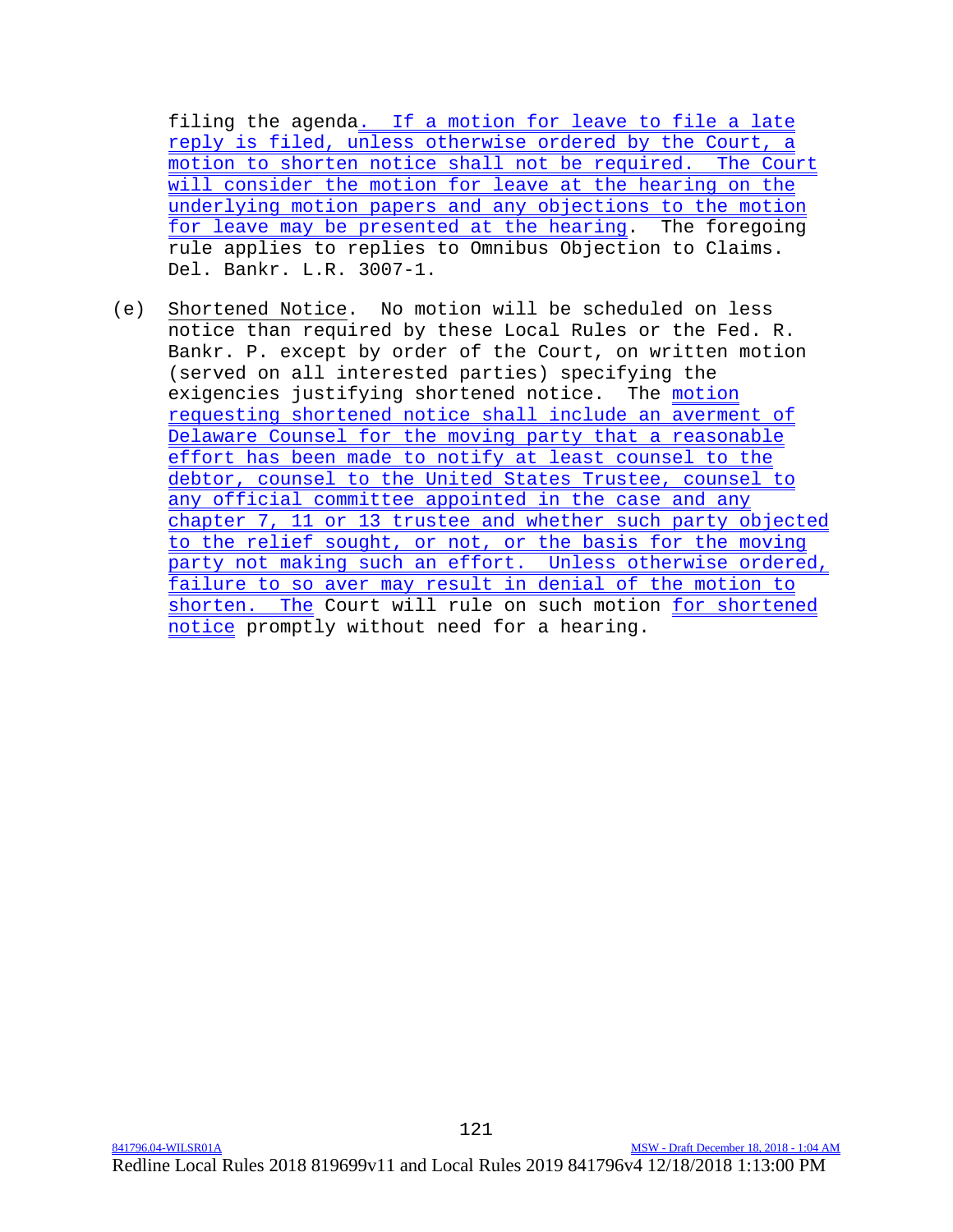**Rule 9006-2 Bridge Orders Not Required in Certain Circumstances**. Unless otherwise provided in the Code or in the Fed. R. Bankr. P., if a motion to extend the time to take any action is filed before the expiration of the period prescribed by the Code, the Fed. R. Bankr. P., these Local Rules or Court order, the time shall automatically be extended until the Court acts on the motion, without the necessity for the entry of a bridge order.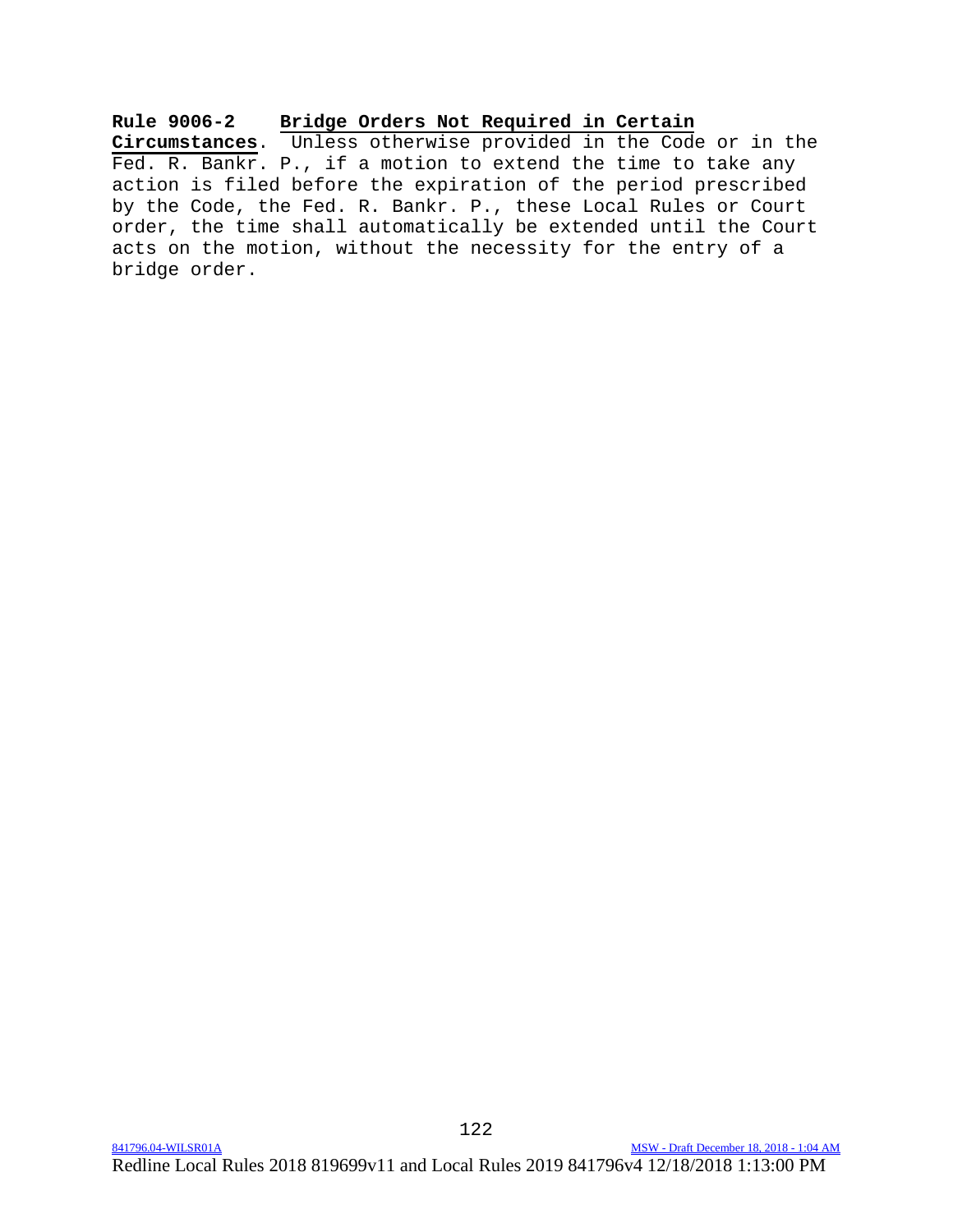## **Rule 9010-1 Bar Admission**.

- (a) The Bar of this Court. The Bar of this Court shall consist of those persons heretofore admitted to practice in the District Court and those who may hereafter be admitted in accordance with these Rules.
- (b) Admission Pro Hac Vice. Attorneys admitted, practicing, and in good standing in another jurisdiction, who are not admitted to practice by the Supreme Court of the State of Delaware and the District Court, may be admitted pro hac vice in the discretion of the Court, such admission to be at the pleasure of the Court. Unless otherwise ordered by the Court, or authorized by the Constitution of the United States or acts of Congress, an applicant is not eligible for permission to practice pro hac vice if the applicant:
	- (i) Resides in Delaware; or
	- (ii) Is regularly employed in Delaware; or
	- (iii) Is regularly engaged in business, professional, or other similar activities in Delaware.

Any Judge of the Court may revoke, upon hearing after notice and for good cause, a pro hac vice admission in a case or proceeding before a judge. The form for admission pro hac vice, which may be amended by the Court, is Local Form 105 and is located on the Court's website.

- (c) Association with Delaware Counsel Required. Unless otherwise ordered, an attorney not admitted to practice by the District Court and the Supreme Court of the State of Delaware may not be admitted pro hac vice unless associated with an attorney who is a member of the Bar of the District Court and who maintains an office in the District of Delaware for the regular transaction of business ("Delaware counsel"). Consistent with CM/ECF Procedures, Delaware counsel shall be the registered users of CM/ECF and shall be required to file all papers. Unless otherwise ordered, Delaware counsel shall attend proceedings before the Court.
- (d) Time to Obtain Delaware Counsel. A party not appearing *pro se* shall obtain representation by a member of the Bar of the District Court or have its counsel associate with a member of the Bar of the District Court in accordance with (paragraph (c) above) within twenty-eight (28) days after: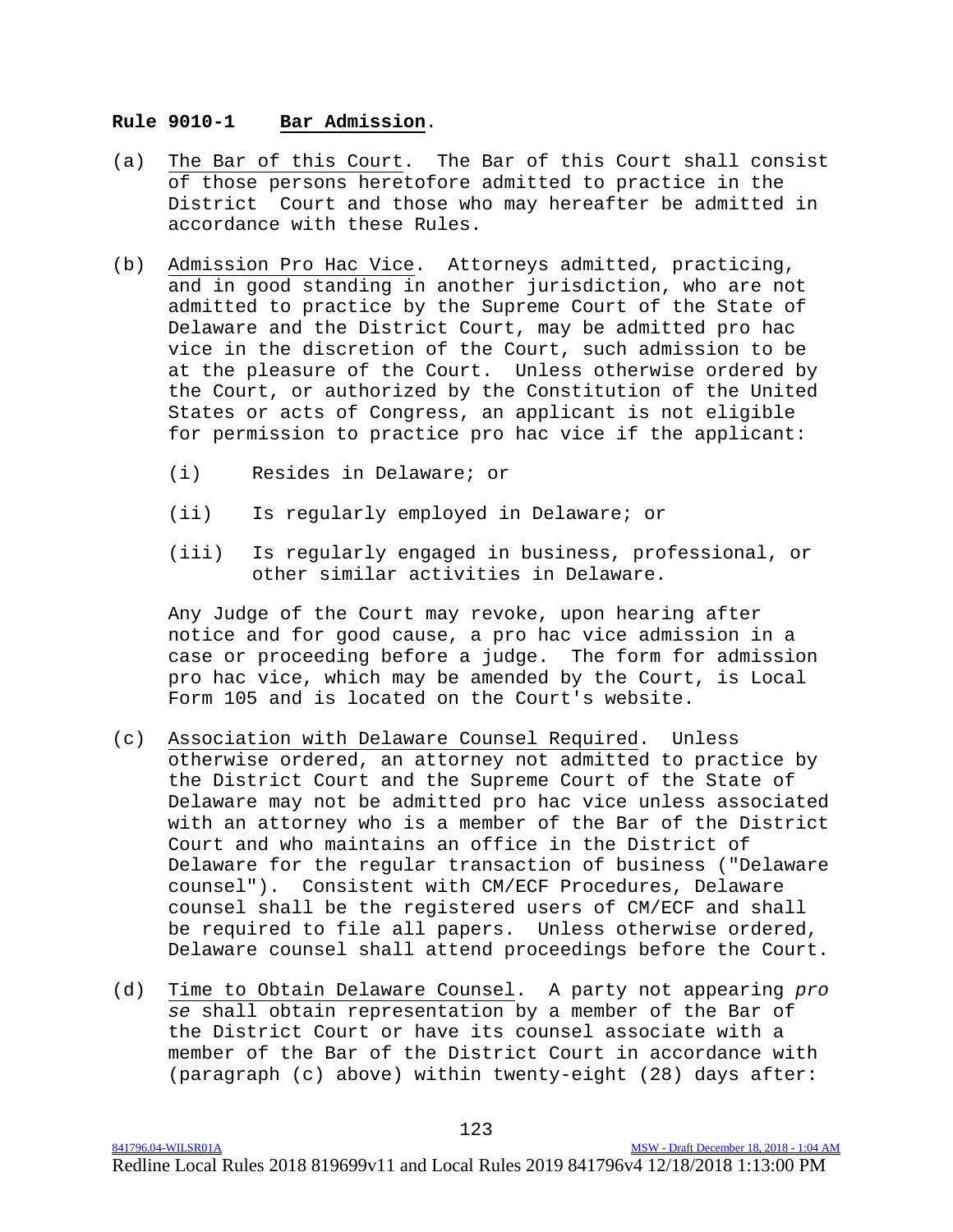- (i) The filing of the first paper filed on its behalf; or
- (ii) The filing of a case transferred or removed to this Court.

Failure to timely obtain such representation shall subject the defaulting party to appropriate sanctions.

# (e) Motion for Pro Hac Vice and Association with Delaware Counsel not Required.

- (i) Government Attorneys. An attorney not admitted in the District Court but admitted in another United States District Court may appear representing the United States of America (or any officer or agency thereof) or any state or local government (or officer or agency thereof) so long as a certification is filed, signed by that attorney, stating (a) the courts in which the attorney is admitted, (b) that the attorney is in good standing in all jurisdictions in which he or she has been admitted and (c) that the attorney will be bound by these Local Rules and that the attorney submits to the jurisdiction of this Court for disciplinary purposes.
- (ii) Delaware Attorney with Out of State Office. Attorneys who are admitted to the Bar of the District Court and in good standing, but who do not maintain an office in the District of Delaware, may appear on behalf of parties upon approval by the Court.
- (iii) Claim Litigation. Parties (*pro se* or through out of state counsel) may file or prosecute a proof of claim or a response to their claim. The Court may, however, direct the claimant to consult with Delaware counsel if the claim litigation will involve extensive discovery or trial time.
- (f) Standards for Professional Conduct. Subject to such modifications as may be required or permitted by federal statute, court rule or decision, all attorneys admitted or authorized to practice before this Court, including attorneys admitted on motion or otherwise, shall also be governed by the Model Rules of Professional Conduct of the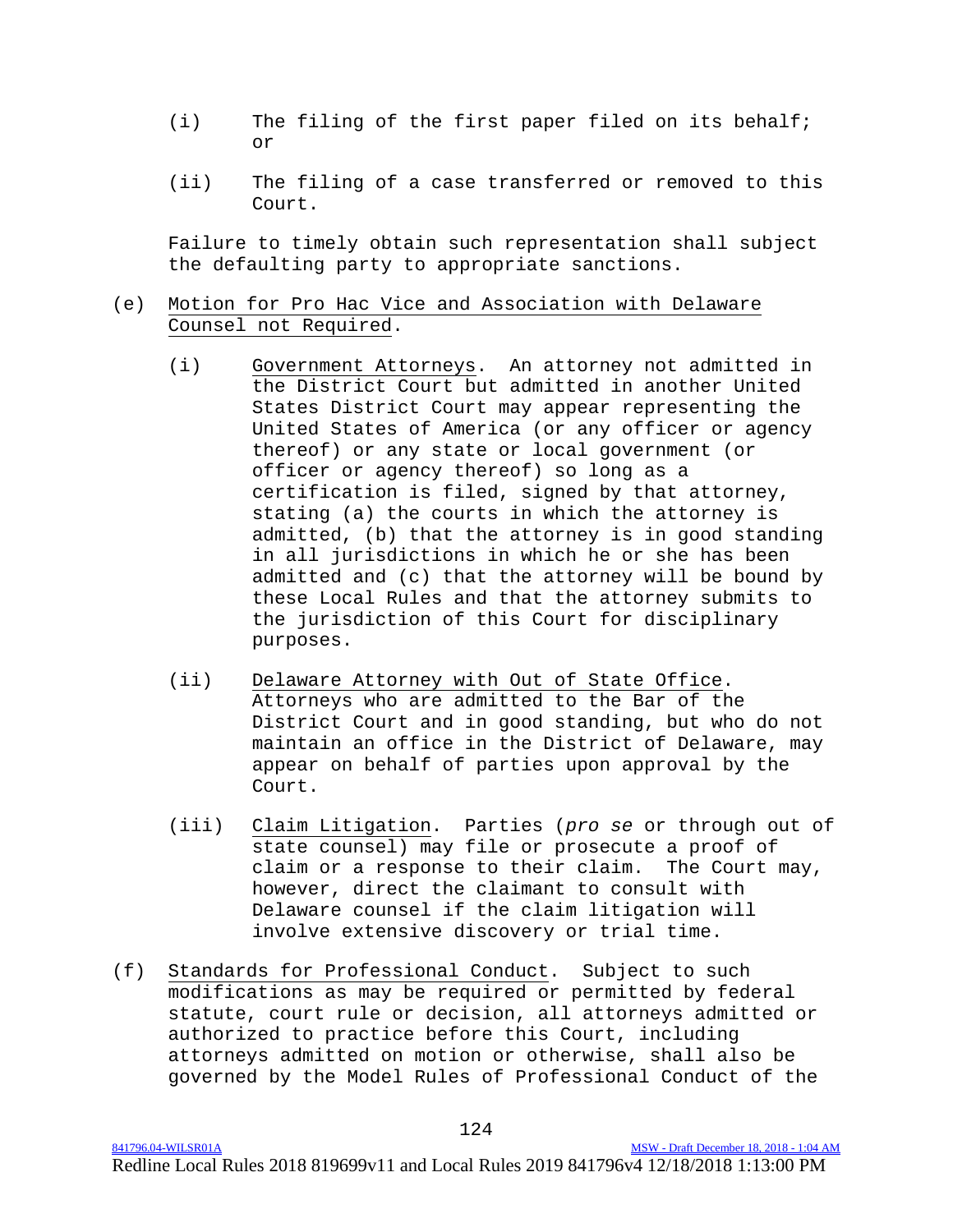American Bar Association, as may be amended from time to time.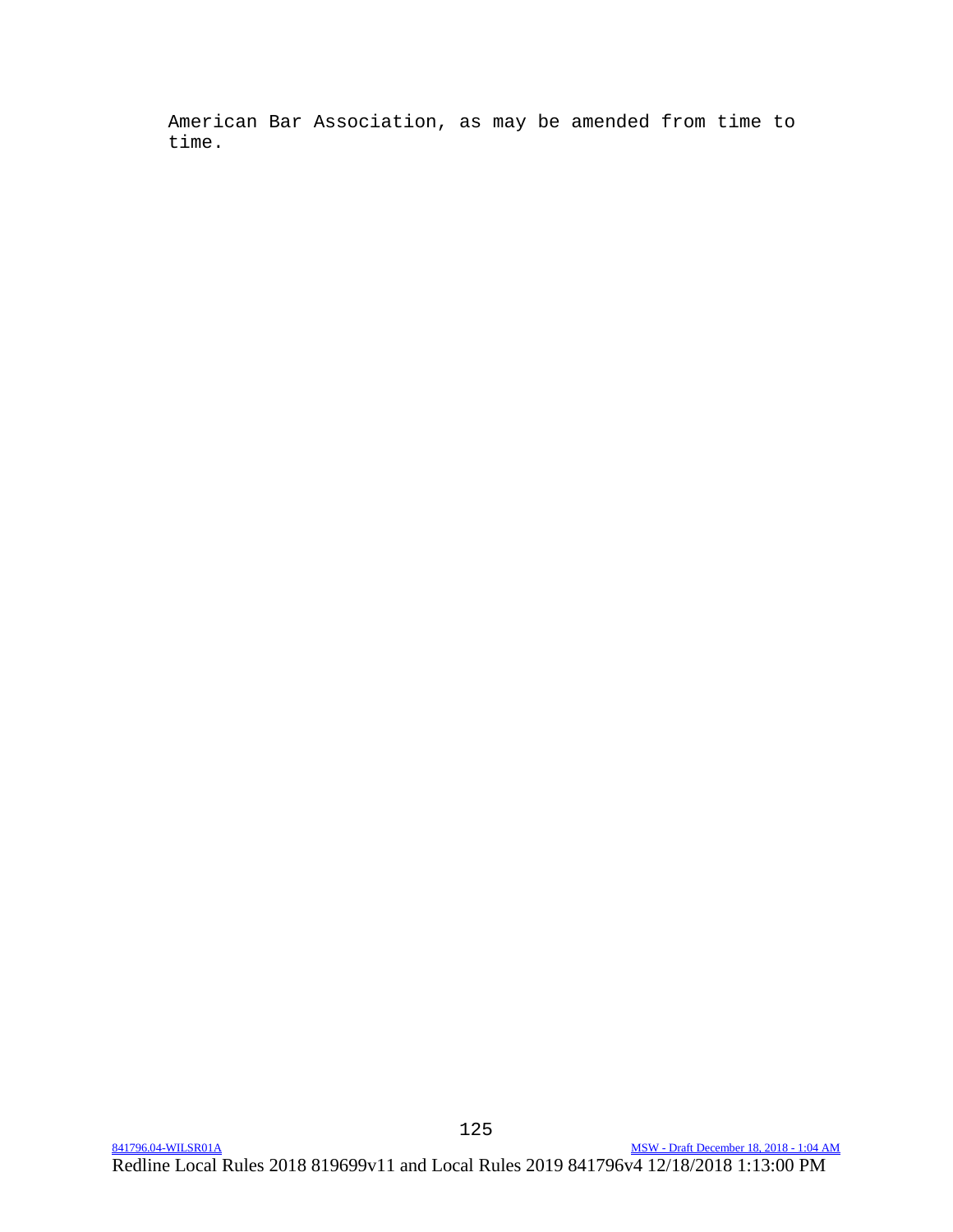#### **Rule 9010-2 Substitution; Withdrawal**.

- (a) Substitution. If a party in an adversary proceeding or a debtor in any case wishes to substitute attorneys, a substitution of counsel document signed by the original attorney and the substituted attorney shall be filed. If a trustee, debtor or official committee wishes to substitute attorneys or any other professional whose employment was subject to approval by the Court, a motion for retention of the new professional must also be filed.
- (b) Withdrawal. An attorney may withdraw an appearance for a party without the Court's permission (i) when such withdrawal will leave a member of the Bar of the District Court appearing as attorney of record for the party, or (ii) when the party (a) has no controversy pending before the Court and (b) the attorney certifies that the party consents to withdrawal of counsel. Otherwise, no appearance shall be withdrawn except by order on a motion duly filed, served on each party and served on the party client by registered or certified mail addressed to the client's last known address, at least fourteen (14) days before the motion is heard by the Court. The filer is not required to confer other than with its party client prior to filing the motion to withdraw.
- (c) Service. Substitutions and motions for withdrawal under this Local Rule shall be served (i) in an adversary proceeding, on all parties to the proceeding and (ii) in a bankruptcy case, on all parties entitled to notice under Fed. R. Bankr. P. 2002.
- (d) Effect of Failure to Comply. Until paragraph (a) or (b), as applicable, and paragraph (c) of Local Rule 9010-2 are complied with and an order, if necessary, is entered, the original attorney remains the client's attorney of record.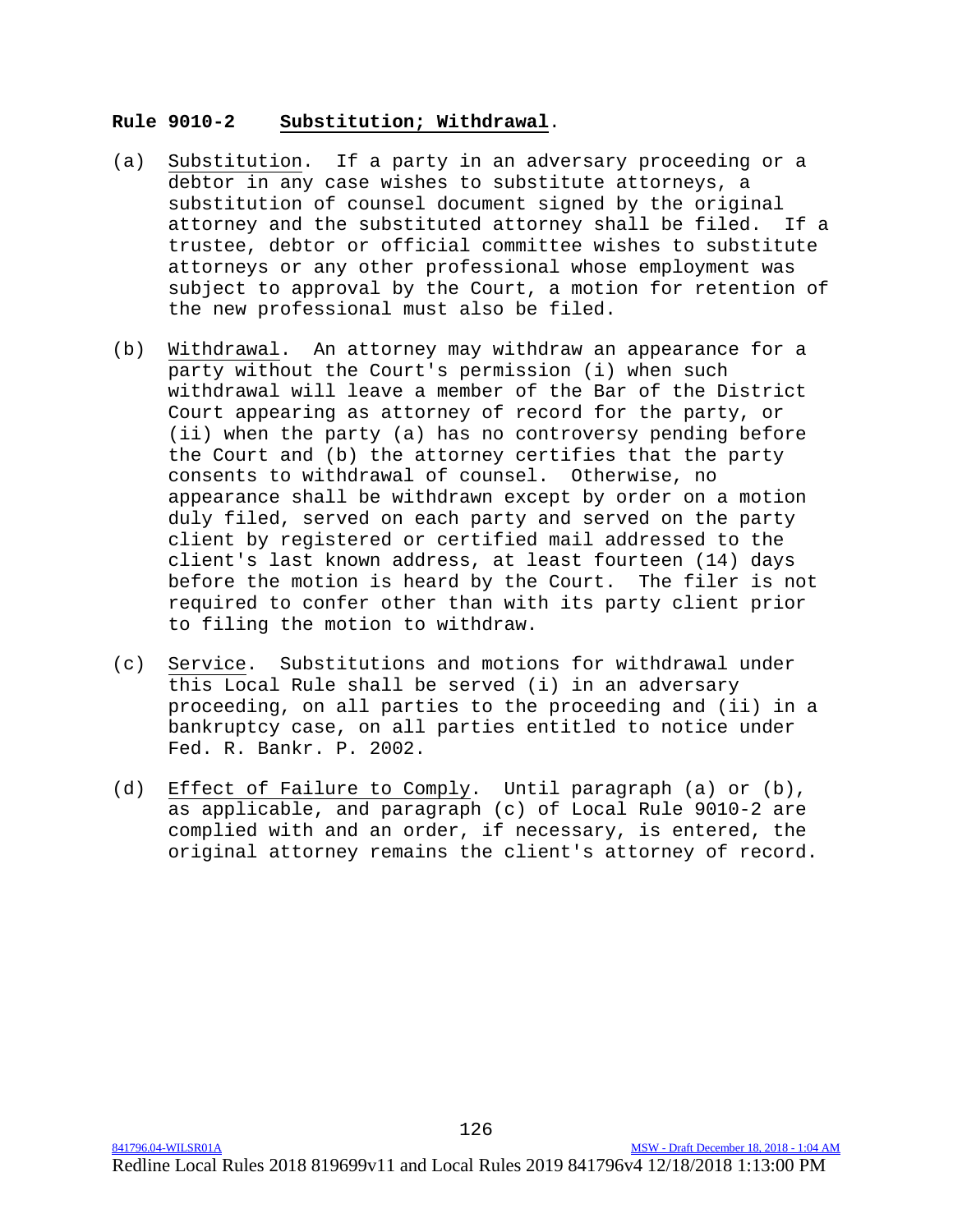#### **Rule 9010-3 Appearance by Supervised Law Student**.

- (a) An eligible law student may, upon compliance with these Local Rules, and under supervision of an attorney, appear on behalf of any person, including the United States Attorney or the United States Trustee, who has consented in writing.
- (b) The attorney who supervises a student shall:
	- (i) be a member of the bar of the District Court or an attorney in the United States Attorney's Office or the Office of the United States Trustee;
	- (ii) remain the attorney of record and will act to ensure that the student's actions are consistent with the rules of professional responsibility;
	- (iii) review the student's work and assist the student to the extent necessary;
	- (iv) appear with the student in all proceedings before the Court; and
	- (v) indicate in writing his consent to supervise the student.
- (c) To appear, the student shall:
	- (i) be duly enrolled in a law school approved by the American Bar Association;
	- (ii) have completed legal studies amounting to at least two-thirds of the credits needed for graduation or the equivalent;
	- (iii) be certified by either the law school dean or authorized designee as qualified to provide the legal representation permitted by this rule. This certification may be withdrawn by the certifier at any time by mailing a notice to the Clerk, without notice or hearing and without showing of cause;
	- (iv) be introduced to the Court by an attorney satisfying the conditions set forth in the paragraph (b) above;
	- (v) neither ask for nor receive any compensation or remuneration of any kind from the client. This is not intended to affect the ability or right of an

127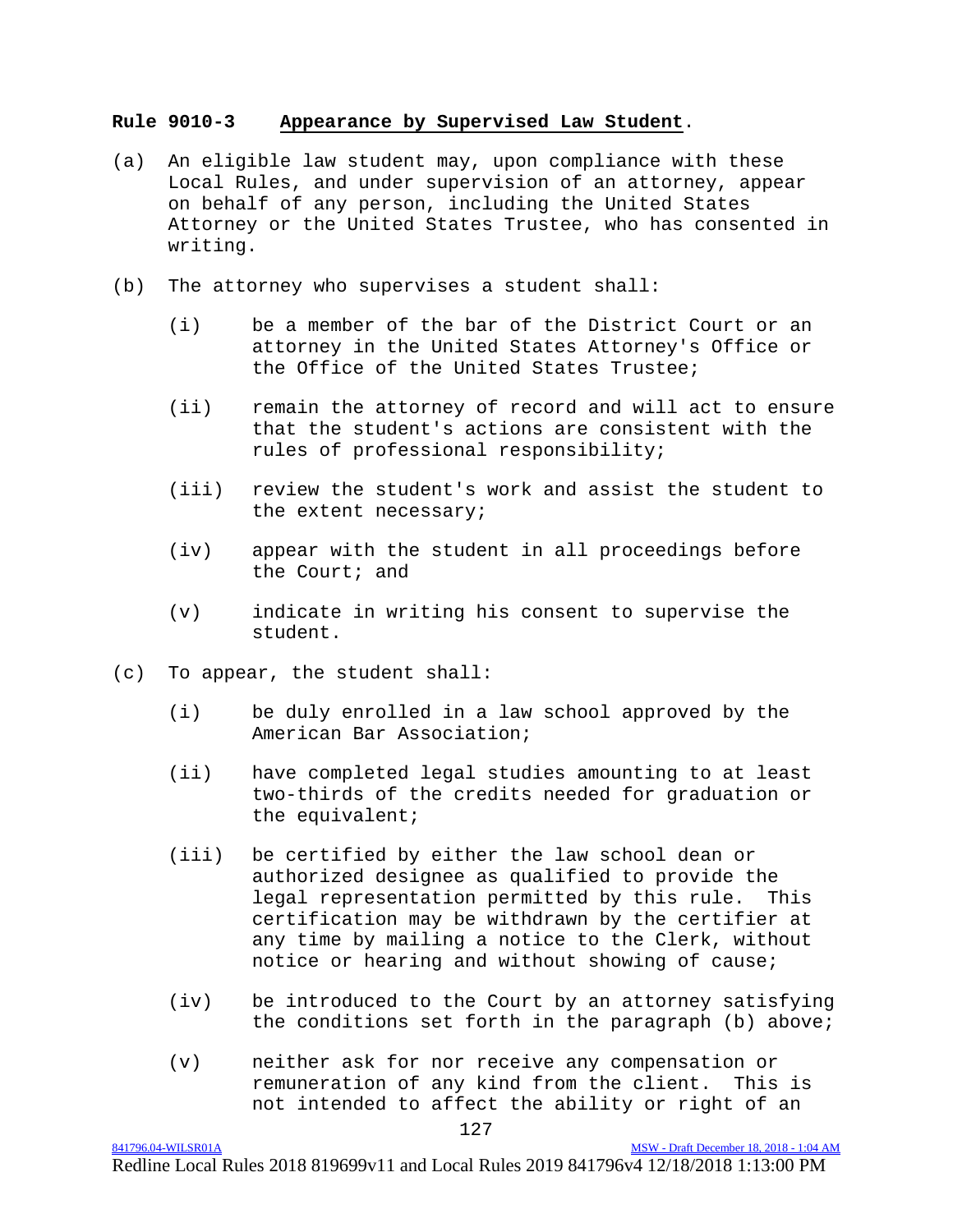attorney, legal aid bureau, law school clinical program, State, or the United States from seeking attorney fees, which may include compensation for student services, and paying compensation to the eligible law student;

- (vi) certify in writing that he is familiar and will comply with the Delaware Rules of Professional Responsibility; and
- (vii) certify in writing that he is familiar with these Local Rules and the federal procedural and evidentiary rules relevant to the action in which he is appearing.
- (d) The law student may:
	- (i) appear as counsel in Court or at other proceedings, always accompanied by the supervising attorney, when written consent of the client (or attorney with the United States Attorney or the Office of the United States Trustee when the client is the United States), the supervising attorney, and the assigned judge have been filed with the Clerk of the Court; and
	- (ii) prepare and sign motions, petitions, answers, briefs and other documents in connection with any matter in which he has met the conditions of (c) above. Each such document shall also be signed by the supervising attorney.
- (e) The judge's consent for the student to appear may be withdrawn without notice or hearing and without showing of cause. The withdrawal of consent by a judge shall not be considered a reflection on the character or ability of the student.
- (f) Local Form 122 shall be completed and provided to the Court at each hearing at which the student shall appear, by attaching the Local Form to the hearing sign-in sheet.
- (g) Participation by students under this Local Rule shall not be deemed a violation in connection with the rules for admission to the bar of any jurisdiction concerning practice of law before admission to the bar.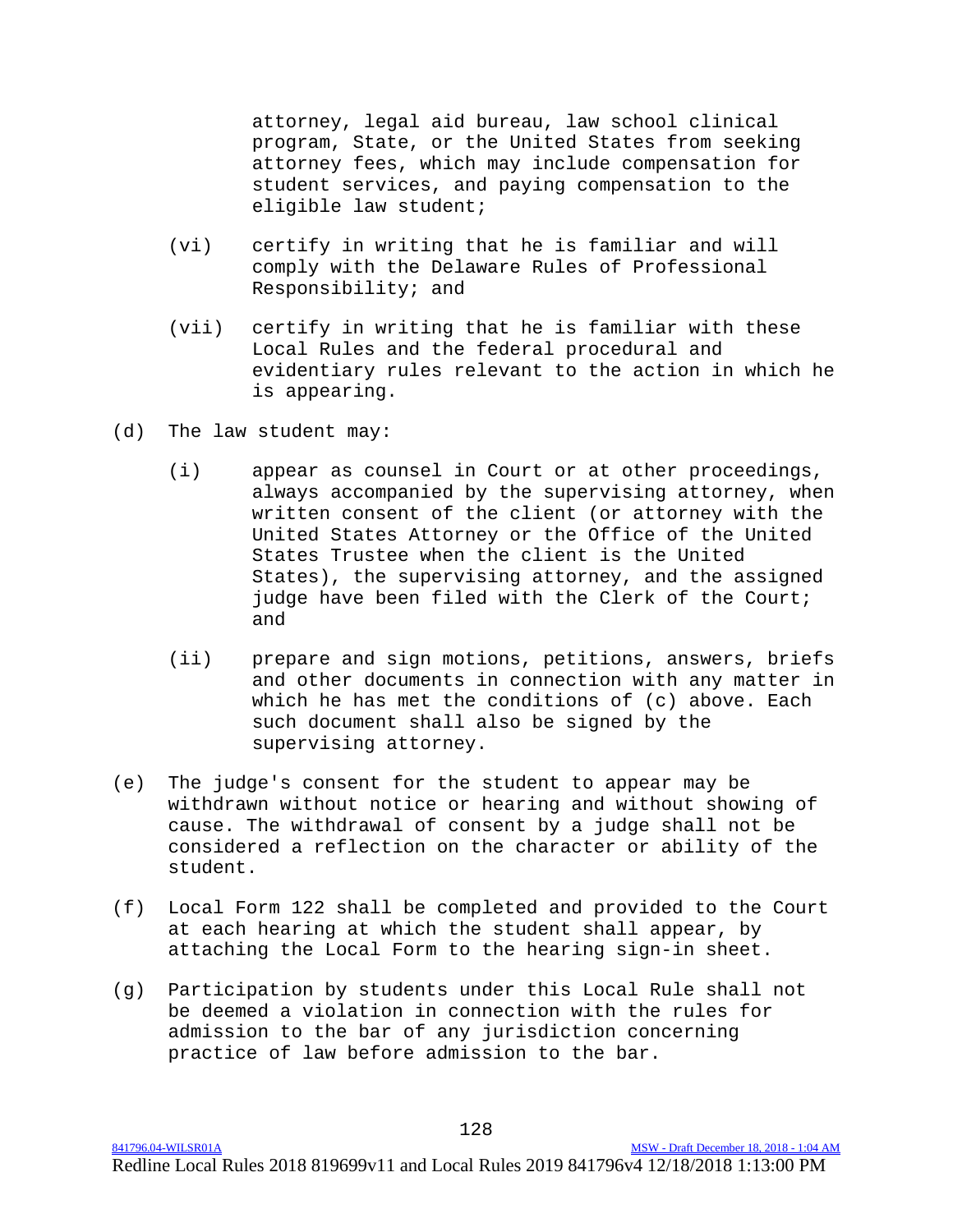### **Rule 9011-4 Signatures**.

- (a) Any motion, pleading or other document requiring a signature must, following the signature, include the address and telephone number of the attorney or *pro se* filer.
- (b) Any motion, pleading or other document requiring a signature that is electronically filed by a registered CM/ECF user must be filed as either (a) a document containing the signature of the person(s) signing said document or (b) a document displaying the name of the person(s) signing said document, preceded by an "/s/" ("electronic signature") and typed in the space where the signature would otherwise appear (e.g., "/s/ Jane Doe"). The electronic signature of the person on the document electronically filed shall constitute the signature of that person for purposes of Fed. R. Bankr. P. 9011, and the use of a person's password to file a document electronically shall not constitute the signature of, or a representation to the court by, the person whose password is used for such electronic filing for purposes of Fed. R. Bankr. P. 9011. In the absence of a signature on a document electronically filed, the CM/ECF password used to file the document shall constitute a signature for purposes of Fed. R. Bankr. P. 9011.
- (c) The filing of a proof of claim electronically with the Clerk shall constitute the filing claimant's approved signature by law. Electronic claimants are not required to be registered CM/ECF users. Electronically filed proofs of claim are deemed signed upon electronic submission with the Clerk.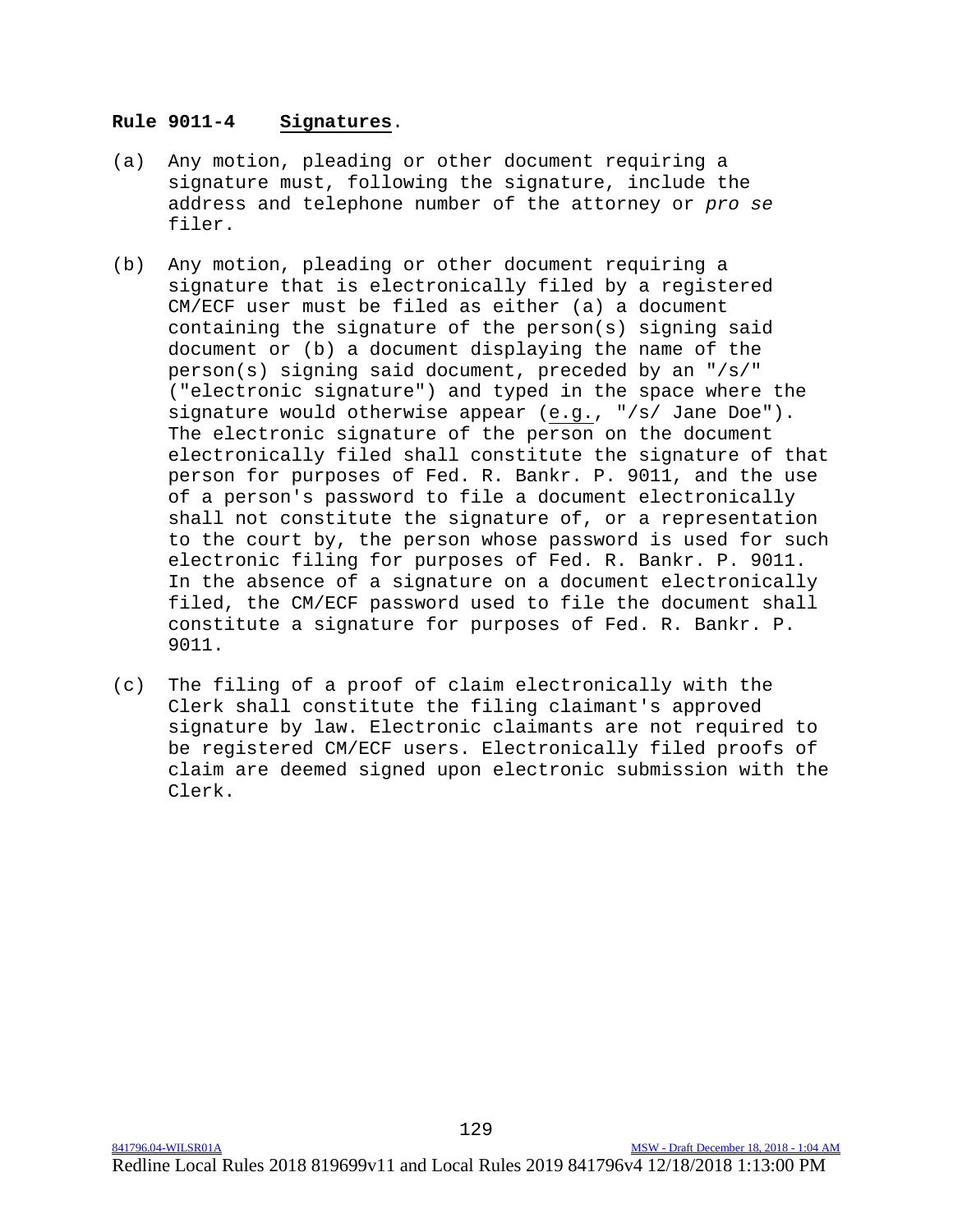#### **Rule 9013-1 Motions and Applications**.

- (a) Scope. This Local Rule applies to any motion or application filed in a main bankruptcy case. Any motion or application filed in an adversary proceeding shall be governed by Local Rule 7007-1. References in subparts (b) through (m) of this Local Rule to "motions" should be construed as applying to "applications" to the extent context so requires.
- (b) Requests for Relief. No request for relief (not otherwise governed by Fed. R. Bankr. P. 7001) may be made to the Court, except by written motion, by oral motion in open court or by certification of Delaware Counsel. Letters from counsel or parties will not be considered.
- (c) Cases with Omnibus Hearing Dates. In any case in which future omnibus hearing dates have been scheduled pursuant to Local Rule 2002-1(a), all motions and applications and related papers shall be heard only on such dates, unless otherwise ordered by the Court. In any case in which no omnibus hearing dates have been scheduled, a hearing date may be obtained by contacting the Court.
- (d) Evidentiary Hearing. All hearings on a contested matter will be an evidentiary hearing at which witnesses will be required to testify in person in Court with respect to any factual issue in dispute unless these Rules, the parties or the Court provides otherwise.
- (e) Contents of Notice. Unless otherwise provided in these Rules or otherwise ordered by the Court, any motion shall, in substantial conformity with Local Form 106, provide:
	- (i) The title of the motion in bold print;
	- (ii) The date and time of the hearing on the motion;
	- (iii) The date and time by which objections to the motion shall be filed;
	- (iv) The names, addresses and emails or fax numbers of the parties on whom any objection shall be served; and
	- (v) A statement that the motion may be granted and an order entered without a hearing unless a timely objection is made.

130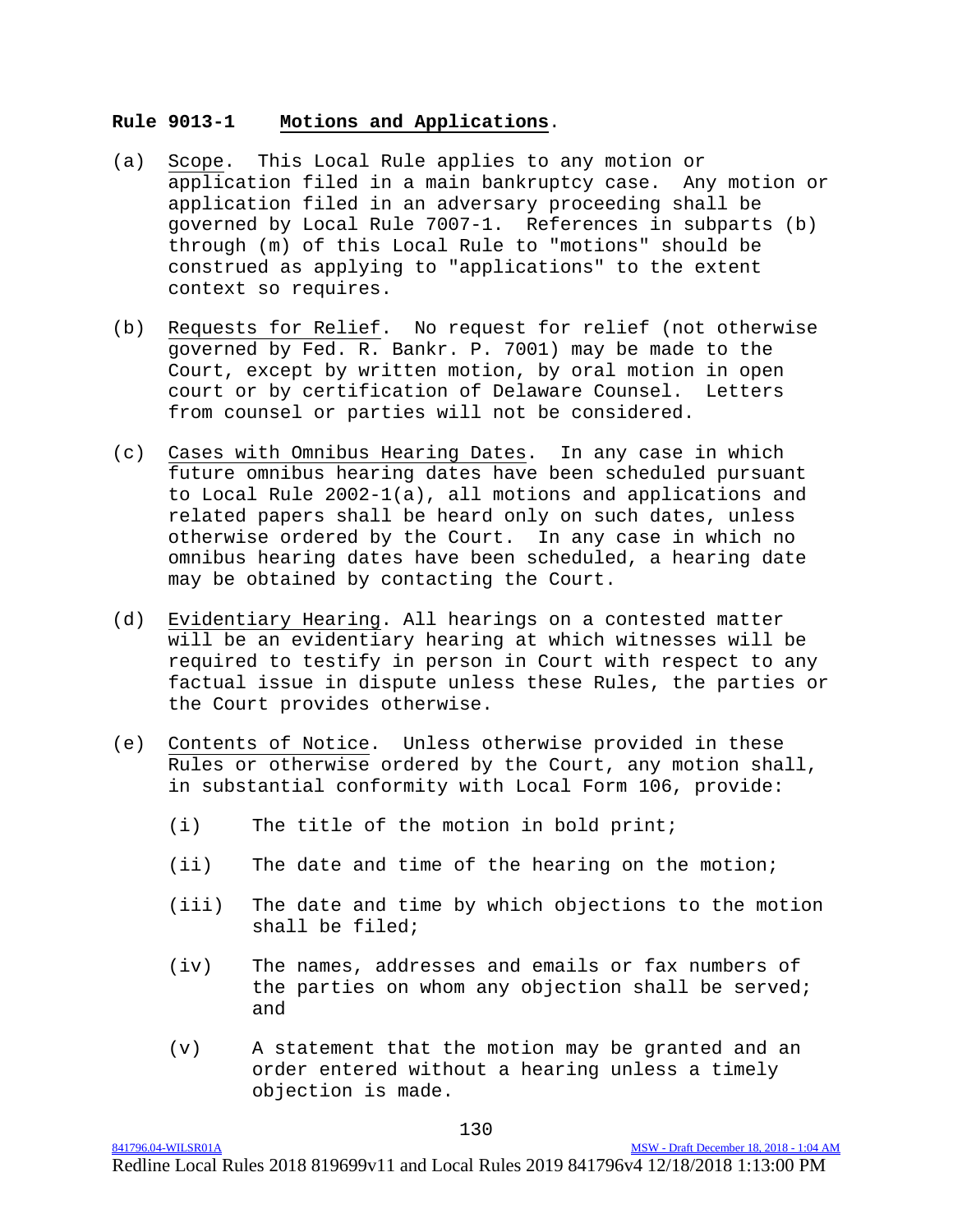- (f) Form of Motion. All motions shall have attached thereto a notice conforming to Local Rule 9013-1(e), a proposed form of order specifying the exact relief to be granted, and a certificate of service showing the date of service, means of service and the names and addresses of the parties served. All motions shall be titled in the form "[Motion/Application] of [Movant's Name] for [Relief Requested]". All motions filed pursuant to this Rule shall contain a statement that the movant does or does not consent to the entry of final orders or judgments by the Court if it is determined that the Court, absent consent of the parties, cannot enter final orders or judgments consistent with Article III of the United States Constitution. If no such statement is included, the movant shall have waived the right to contest the authority of the Court to enter final orders or judgments.
- (g) Service of Motion and Notice. All motions shall be served in accordance with Local Rule 2002-1(b).
- (h) Objections. Except for motions presented on an expedited basis, any objection to a motion shall be made in writing. The title of the objection shall conform to Local Rule 9004-1 and shall include the objector's name, the motion to which the objection relates and the docket number of the motion. The hearing date and time and the docket number of the related motion shall be set forth in bold print in the caption below the case number. All objections or other responses to a motion filed pursuant to this Rule shall contain a statement that the filing party does or does not consent to the entry of final orders or judgments by the Court if it is determined that the Court, absent consent of the parties, cannot enter final orders or judgments consistent with Article III of the United States Constitution. If no such statement is included, the filing party shall have waived the right to contest the authority of the Court to enter final orders or judgments.
- 131 (i) Telephonic Appearance at Hearing. In extenuating circumstances where counsel cannot appear at a nonevidentiary hearing on a motion, counsel may make a request to the presiding Judge's chambers for leave to appear by telephone at such hearing. Any such request for a telephonic appearance shall be made by the deadline established pursuant to such Judge's chambers procedures or, if the Judge's chambers procedures contain no such deadline, by no later than 12:00 p.m. prevailing Eastern Time twenty-four (24) hours prior to the scheduled hearing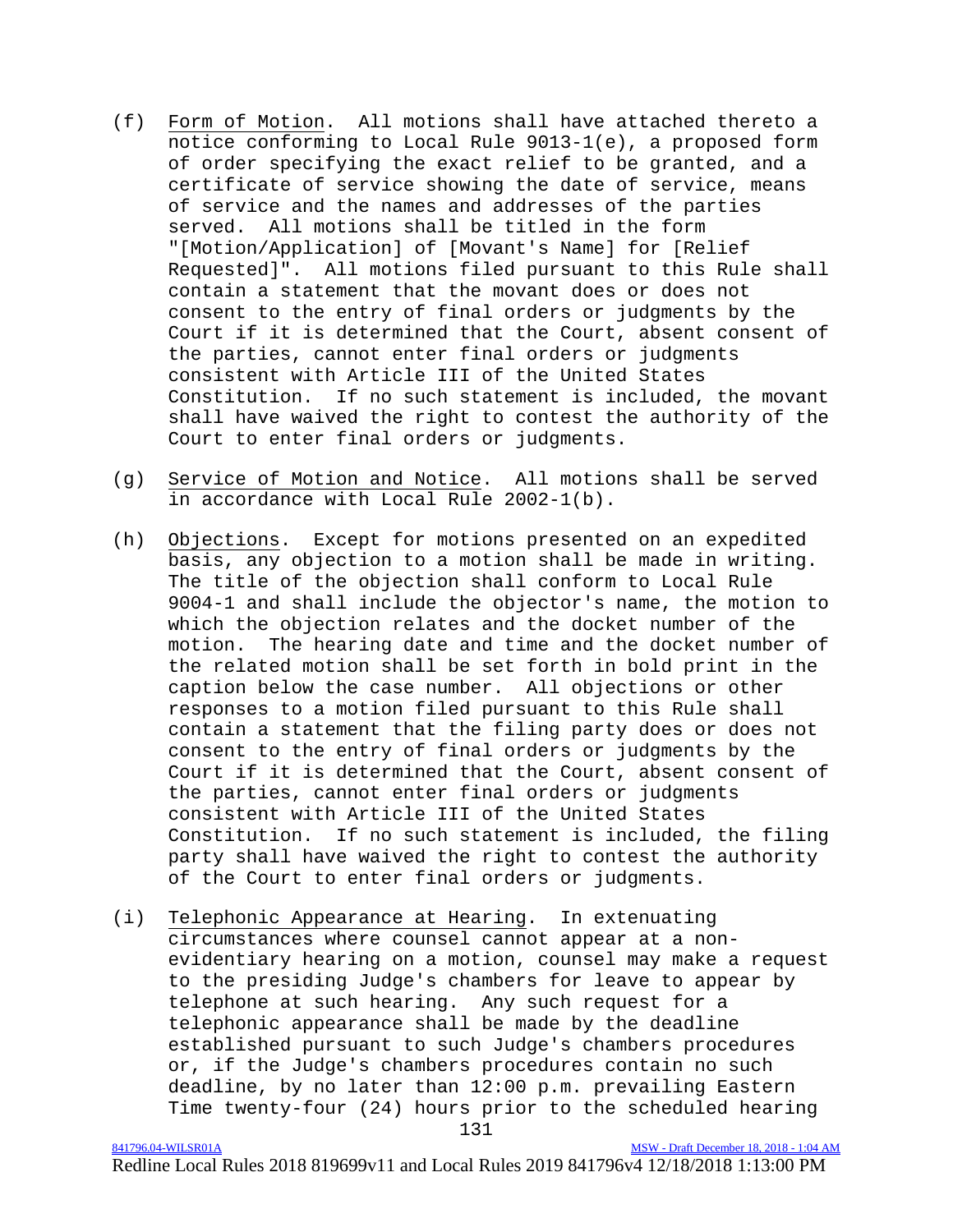date. Upon the approval of such request by the Court, counsel shall follow the telephonic appearance procedures<br>located on the Court's website. This Local Rule shall not located on the Court's website. apply to evidentiary hearings.

- (j) Certificate of No Objection. Twenty-four (24) hours after the objection date has passed, counting time in accordance with Fed. R. Bankr. P. 9006(a)(2), with no objection having been filed or served, Delaware Counsel for the movant may file a certificate of no objection (the "Certificate of No Objection" or "CNO"), substantially in the form of Local Form 107, stating that no objection has been filed or served on the movant. By filing the CNO, Delaware Counsel for the movant represents to the Court that the movant is unaware of any objection to the motion or application and that counsel has reviewed the Court's docket and no objection appears thereon. In any cases in which a Notice of Agenda is required under Local Rule 9029-3, Delaware Counsel for the debtor or foreign representative or trustee, as applicable, shall submit to the Court a binder that contains the Notice of Agenda, any CNOs that have been filed and any motions scheduled for such hearing that are the subject of any CNOs that have been filed. In all other cases, court documents shall be submitted in accordance with the presiding Judge's chambers procedures. Such chambers procedures, if any, are available on the Court's website. Upon receipt of the CNO, the Court may enter the order accompanying the motion without further notice or hearing and, once the order is entered, the hearing scheduled on the motion may be canceled without further notice.
- (k) Amendment of Order. Any request for amendment of an order entered by the Court shall have attached the proposed amended order and a blacklined copy reflecting the changes. Additionally, any request for amendment of an order entered by the Court shall be made only as follows:
	- (i) If the amendment is non-material, by certification of Delaware Counsel that the amendment is not material and that all parties in interest have consented to the amendment;
	- (ii) By motion under this Local Rule; or
	- (iii) By the filing of a stipulation to amend, signed by all interested parties.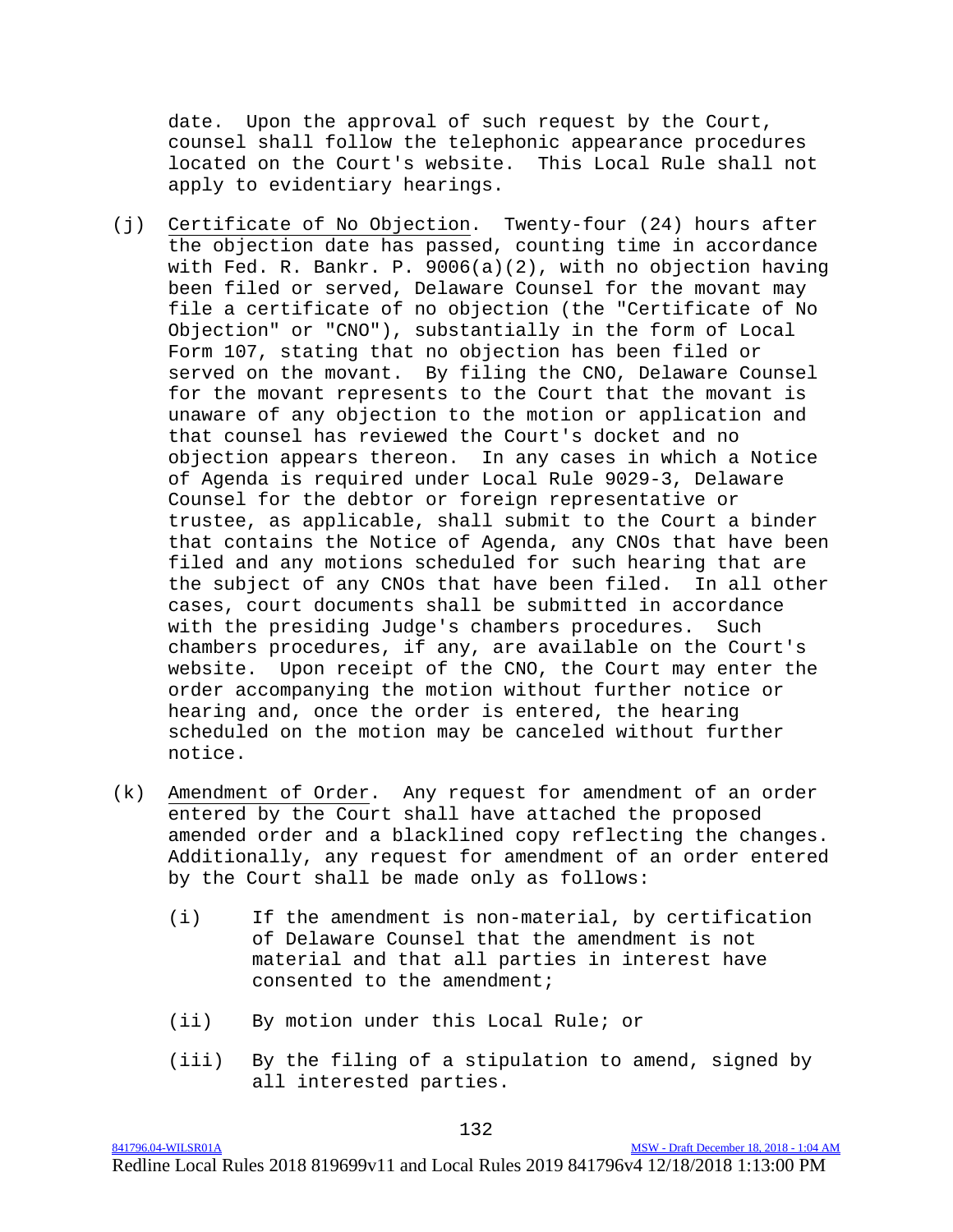(l) Service of Order or Judgment. Service of an order or judgment shall be made in accordance with Local Rule 9022- 1.

## (m) Motions Filed with the Petition in Chapter 11 Cases or Chapter 15 Cases.

- (i) Definition. This Local Rule shall govern any motion for which the debtor (or in a chapter 15 case, the foreign representative) requests, with less than seven (7) days' notice, a hearing or the entry of an order (whether interim or final) with such hearing to occur or such order to be entered within twentyone (21) days after the filing of the petition commencing such case.
- (ii) Scope of Relief Requested. Requests for relief under this subpart of Local Rule 9013-1 shall be confined to matters of a genuinely emergent nature required to preserve the assets of the estate and to maintain ongoing business operations and such other matters as the Court may determine appropriate.
- (iii) Notice to the United States Trustee, Clerk and Certain Other Parties. Once a petition is filed, counsel for the debtor or foreign representative shall have a binder containing an agenda and all applications and motions sought to be heard on an emergent basis delivered to the Clerk's Office. Once the case is assigned to a Judge, the Court will contact counsel for the debtor or foreign representative and the United States Trustee to schedule a hearing on those applications and motions. The debtor or foreign representative shall serve (a) all motions and applications that the debtor or foreign representative asks be heard under this Local Rule (in substantially final form) upon the United States Trustee and (b) the agenda upon the United States Trustee, the creditors included on any list filed under Fed. R. Bankr. P. 1007(d) and any party directly affected by the relief sought in such applications and motions, at least twenty-four (24) hours in advance of a hearing on such applications and motions, unless otherwise ordered by the Court, and shall file a certificate of service to that effect within forty-eight (48) hours.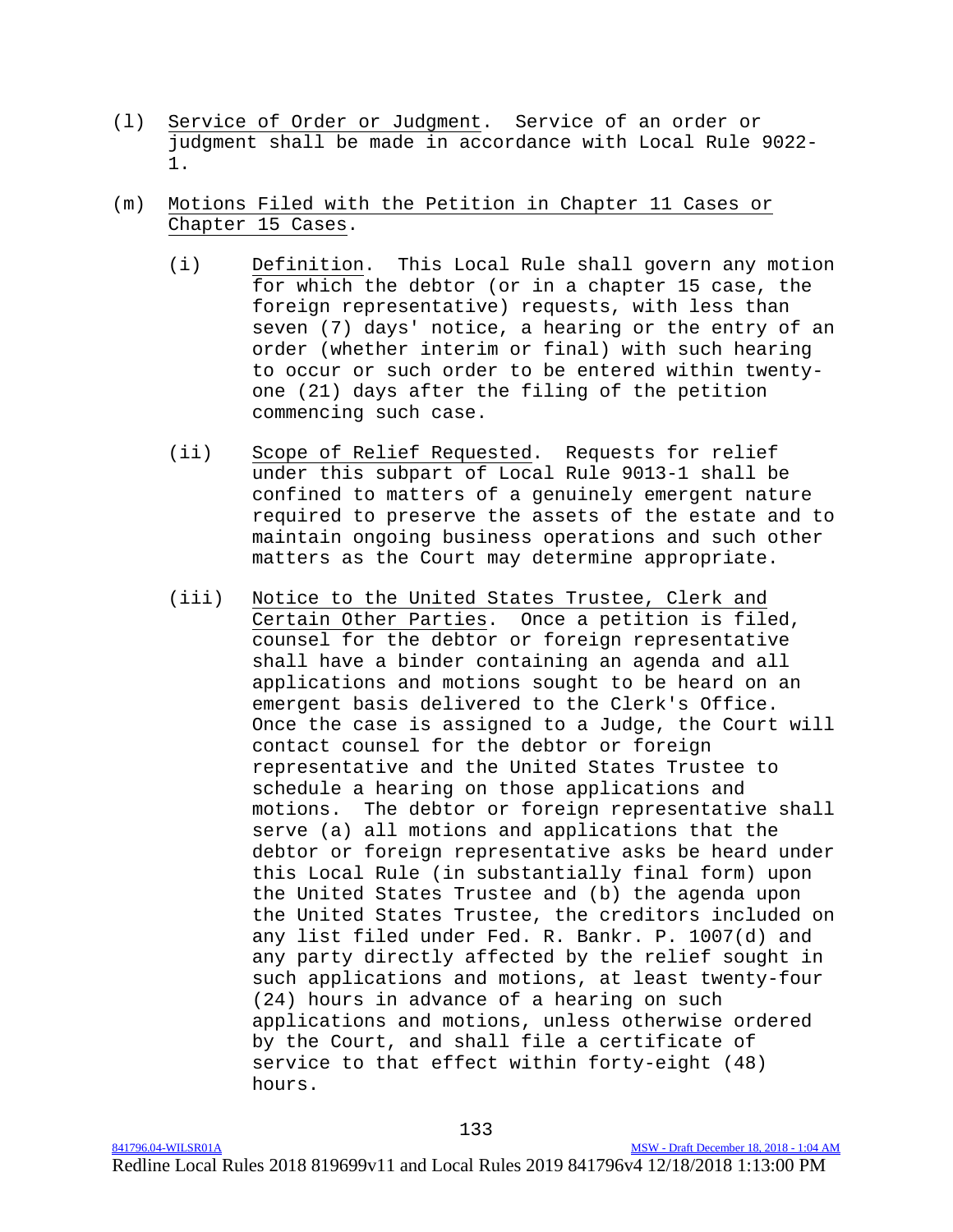- (iv) Notice of Entry of Orders. Within forty-eight (48) hours of the entry of an order entered under this Local Rule ("First Day Order"), the debtor or foreign representative shall serve copies of all motions and applications filed with the Court as to which a First Day Order has been entered, as well as all First Day Orders, on those parties referred to in Local Rule 9013-1(m)(iii), and such other entities as the Court may direct.
- (v) Reconsideration of Orders. Any party in interest may file a motion to reconsider any First Day Order, other than any order entered under 11 U.S.C. §§ 363 and 364 with respect to the use of cash collateral and/or approval of postpetition financing, within twenty-eight (28) days of the entry of such order, unless otherwise ordered by the Court. Any such motion for reconsideration shall be given expedited consideration by the Court. The burden of proof with respect to the appropriateness of the order subject to the motion for reconsideration shall remain with the debtor or foreign representative notwithstanding the entry of such order.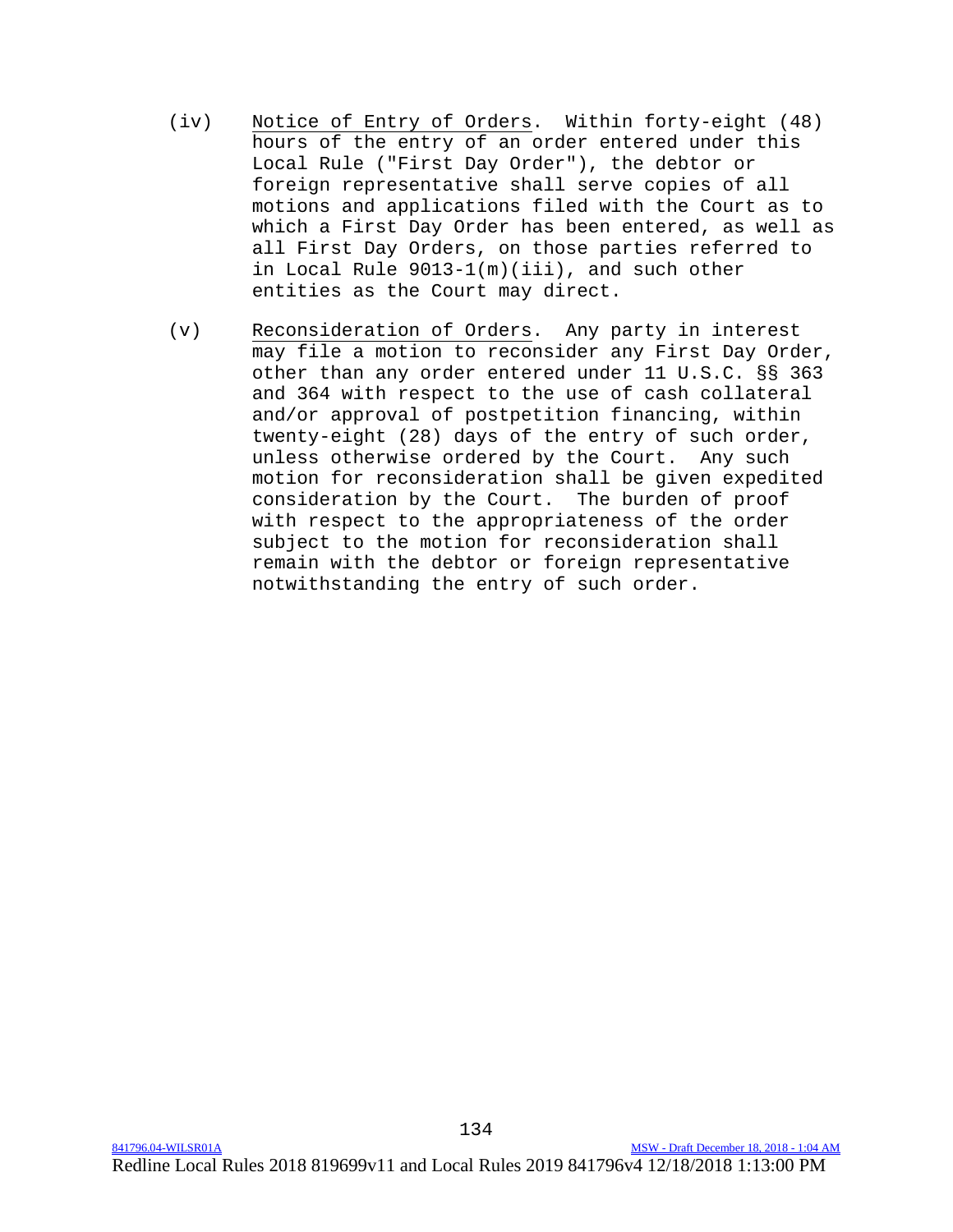**Rule 9013-3 Service Copies**. Unless otherwise ordered by the Court, only one (1) copy of pleadings, motions and other papers need be served upon another party.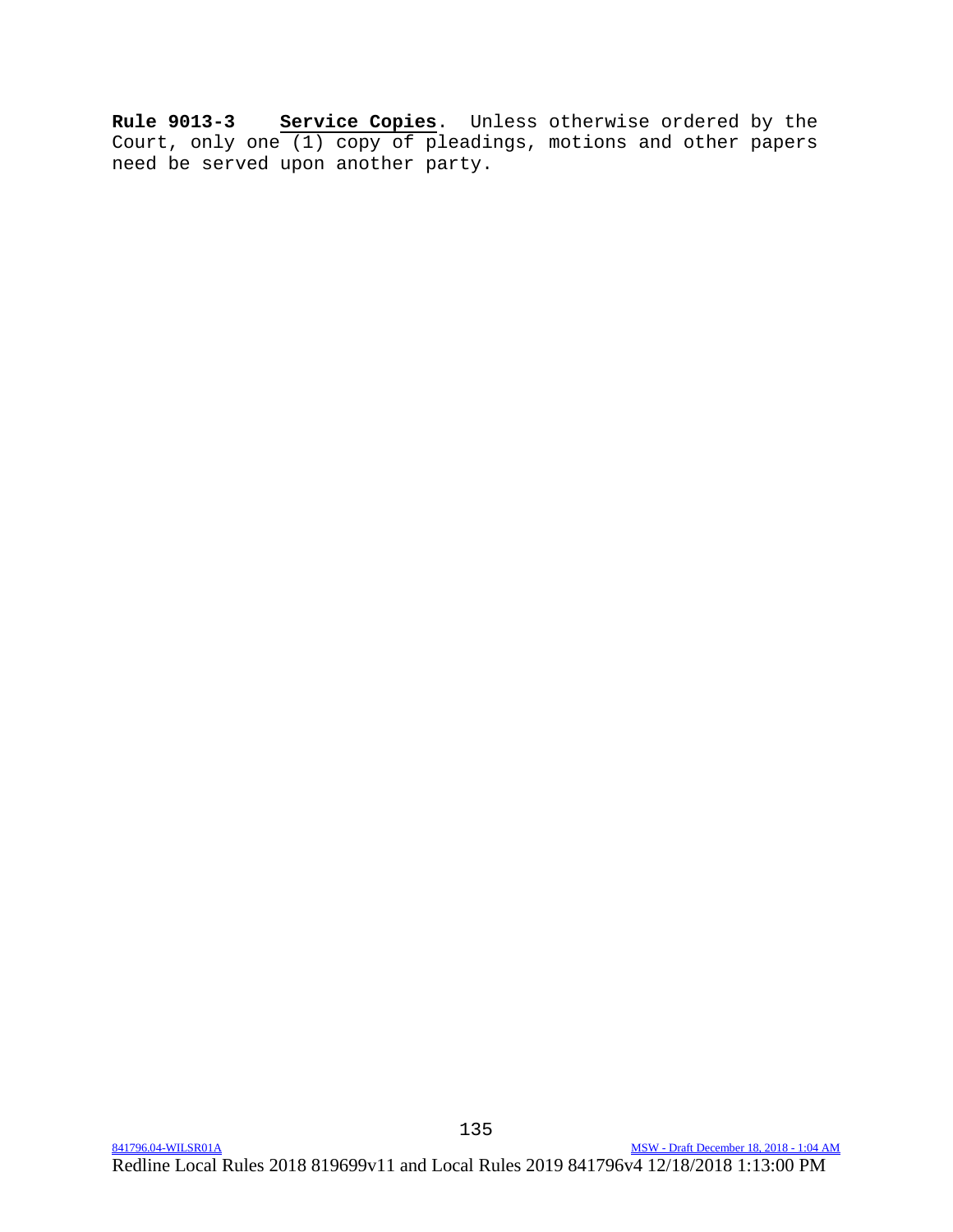## **Rule 9018-1 Exhibits; Documents under Seal; Confidentiality**.

- (a) Retention of Exhibits. Unless otherwise ordered by the Court, exhibits admitted into evidence must be retained by the attorney or *pro se* party who offered them into evidence until the later of the closing of the main bankruptcy case or the entry of a final, non-appealable order regarding any pending adversary proceeding, contested matter or pending appeal to which such exhibit relates.
- (b) Access to Exhibits. Upon request, parties must make exhibits admitted into evidence (or copies thereof) available to any other party to copy at its expense, subject to any confidentiality, seal or other order or directive of the Court.
- (c) Removal of Exhibits from Court. Exhibits that are in the custody of the Clerk shall be removed by the party responsible for the exhibits (i) if no appeal has been taken, at the expiration of the time for taking an appeal, or (ii) if an appeal has been taken, within twenty-eight (28) days after the record on appeal has been returned to the Clerk. Parties failing to comply with this Local Rule shall be notified by the Clerk to remove their exhibits and, upon failure to do so within twenty-eight (28) days of such notification, the Clerk may dispose of the exhibits.
- (d) Documents under Seal. Any party who seeks to file documents under seal must file a motion to that effect. The proposed sealed documents shall be filed separately from the motion, as restricted documents, in accordance with CM/ECF procedures. Unless the Court orders otherwise, within three (3) days of the filing of the motion to seal, the filing party shall file a publicly viewable redacted form of the document. In the event the Court grants the motion to file under seal, counsel for the movant shall, in those instances where a portion but not all of a document are ordered to be sealed, file a final form of the publicly viewable version of the filing(s) with the sealed portion(s) redacted in accordance with CM/ECF procedures. In the event the Court denies the motion to file under seal, the Clerk shall take such action as the Court may<br>direct. If a motion to file under seal is filed in If a motion to file under seal is filed in connection with an objection, reply or sur-reply and the applicable hearing date is less than twenty-one days after the objection, reply or sur-reply is filed, unless otherwise ordered by the Court, a motion to shorten notice shall not be required and the Court will consider the

136

841796.04-WILSR01A MSW - Draft December 18, 2018 - 1:04 AM

Redline Local Rules 2018 819699v11 and Local Rules 2019 841796v4 12/18/2018 1:13:00 PM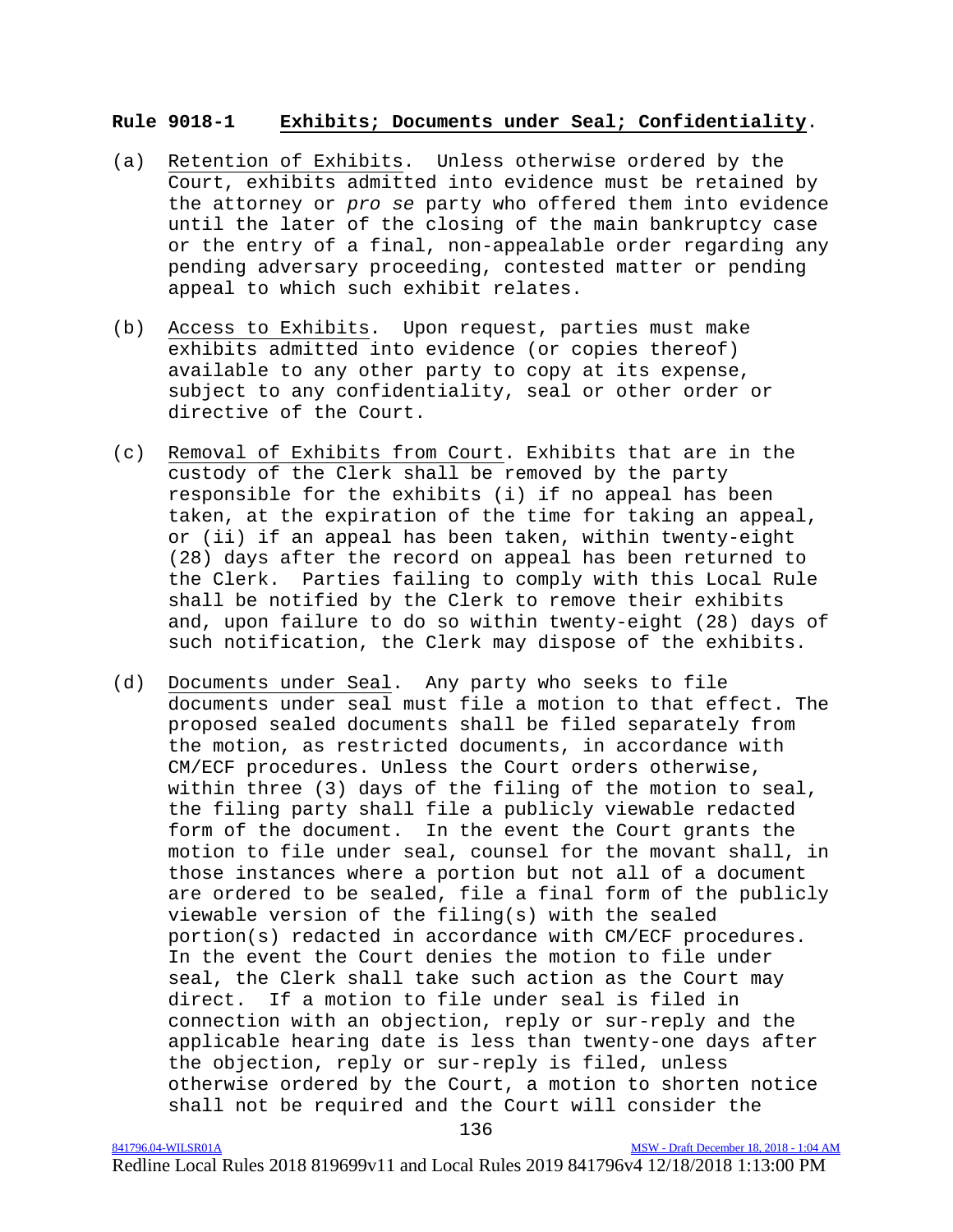motion to file under seal at the applicable hearing date and any objections to the motion to file under seal may be presented at the hearing. Except with respect to redactions subject to Local Rule 9037-1, no document containing any redaction(s) made by the party filing the document may be filed with the Clerk's Office unless the filing party simultaneously files an unredacted copy of the same under seal and follows all requirements of this subsection with respect to the same.

- (e) Order Authorizing Future Filing of Documents under Seal. If an order has been signed granting the filing of future documents under seal, the related docket number of the applicable order must also be included on the cover sheet. Any document filed under seal under a previously entered order of the Court shall be filed as a restricted document and electronically docketed in accordance with CM/ECF procedures.
- (f) Confidentiality. If any information or documents are designated confidential by the producing party at the time of production and the parties have not stipulated to a confidentiality agreement, until such an agreement has been agreed to by the parties or ordered by the Court, disclosure shall be limited to members and employees of the law firm representing the receiving party and such other persons as to which the parties agree. Such persons are under an obligation to keep such information and documents confidential and to use them only for purposes of the contested matter or the proceeding with respect to which they have been produced. Additionally, parties may stipulate to the application of this rule in connection with informal discovery conducted outside a contested matter or adversary proceeding (*e.g.*, a statutory committee's investigation of the validity, perfection or amount of a secured creditor's prepetition lien), in which case the documents and information produced shall be used only for the purpose defined by the parties' stipulation.
- 137 (g) Use of Sealed Documents. If a party intends to use a document which has been previously placed under seal at a hearing or in connection with briefing, a copy of the sealed document (in an envelope and prominently marked "CHAMBERS COPY") shall be provided to the Court in the binder delivered to Chambers. After the hearing is concluded or the motion is decided, the Court will, at its discretion, destroy or return the Chambers copy of the sealed document to the sender.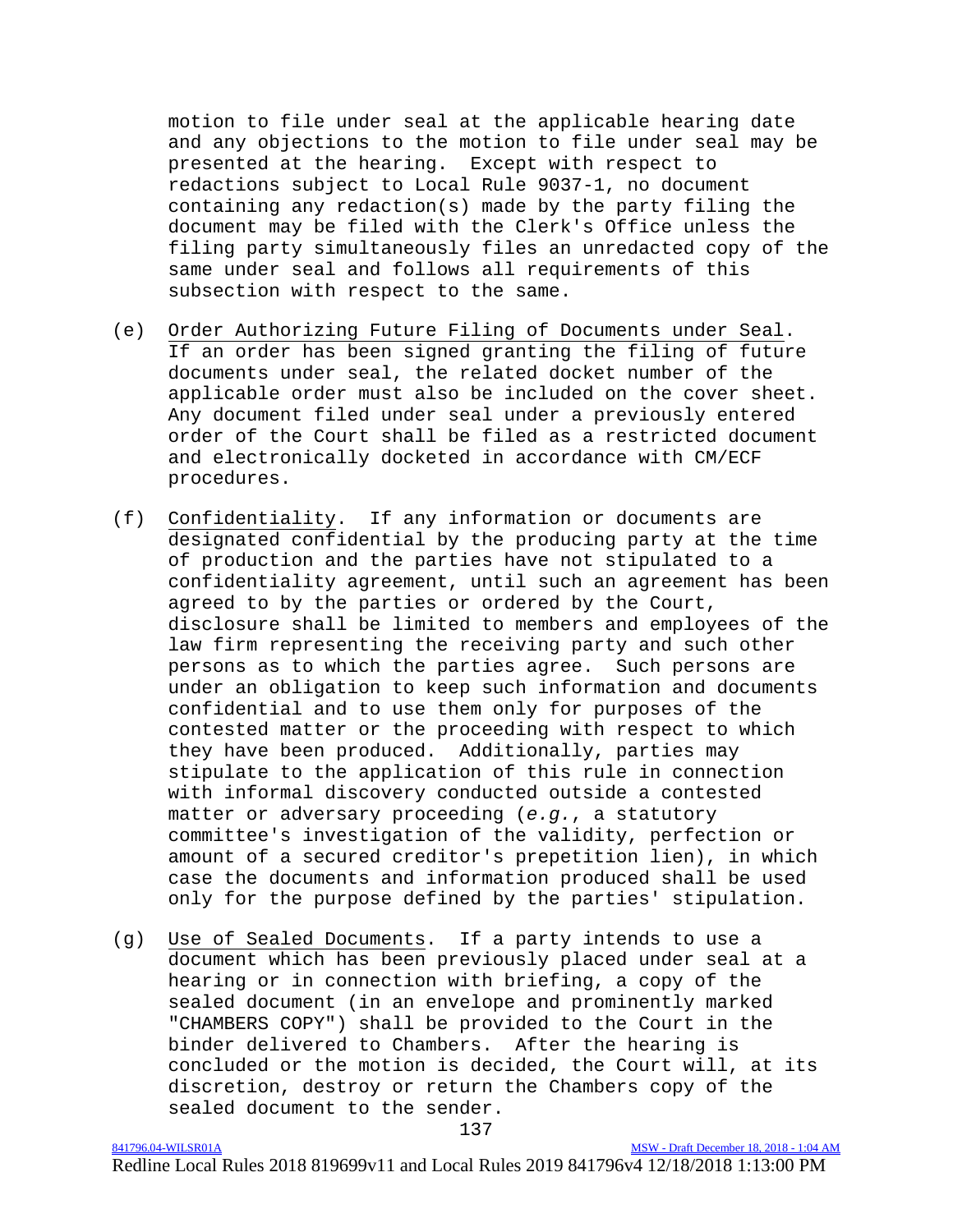**Rule 9019-1 Certificate of Counsel**. Filed objection(s) or informal objection(s) to a Motion, Omnibus Objection to Claims or other pleading filed with the Court may be resolved by submitting a revised or agreed form of order filed with a Certificate of Counsel ("CoC") consistent with all of the<br>following requirements stated in  $(a) - (c)$  below. The CoC following requirements stated in  $(a) - (c)$  below. procedure may also be utilized under such other circumstances as the Court directs.

- (a) The CoC must be signed by Delaware Counsel (as defined in Local Rule 9010-1), and attach a proposed revised or agreed form of order as an exhibit. The CoC must state whether the revised or agreed form of order has been reviewed and approved by all the parties affected by the order. A CoC shall be served on all affected parties.
- (b) If there is an applicable objection deadline, the CoC may not be filed until twenty-four (24) hours after that deadline.
- (c) In cases in which a Notice of Agenda is required under Local Rule 9029-3 and where the revised or agreed form of order has been finalized in advance of the deadline for the filing of the Notice of Agenda, the Delaware counsel responsible for the filing of the Notice of Agenda shall include the CoC pleadings in the CNO binder that is otherwise required under these Local Rules. In all other cases, the CoC pleadings shall be submitted in accordance with each respective Judge's chambers procedures. Such chambers procedures, if any, are available on the Court's website.

Upon receipt of the CoC, the Court may enter the order attached to the CoC without further pleading or hearing or schedule the CoC for hearing.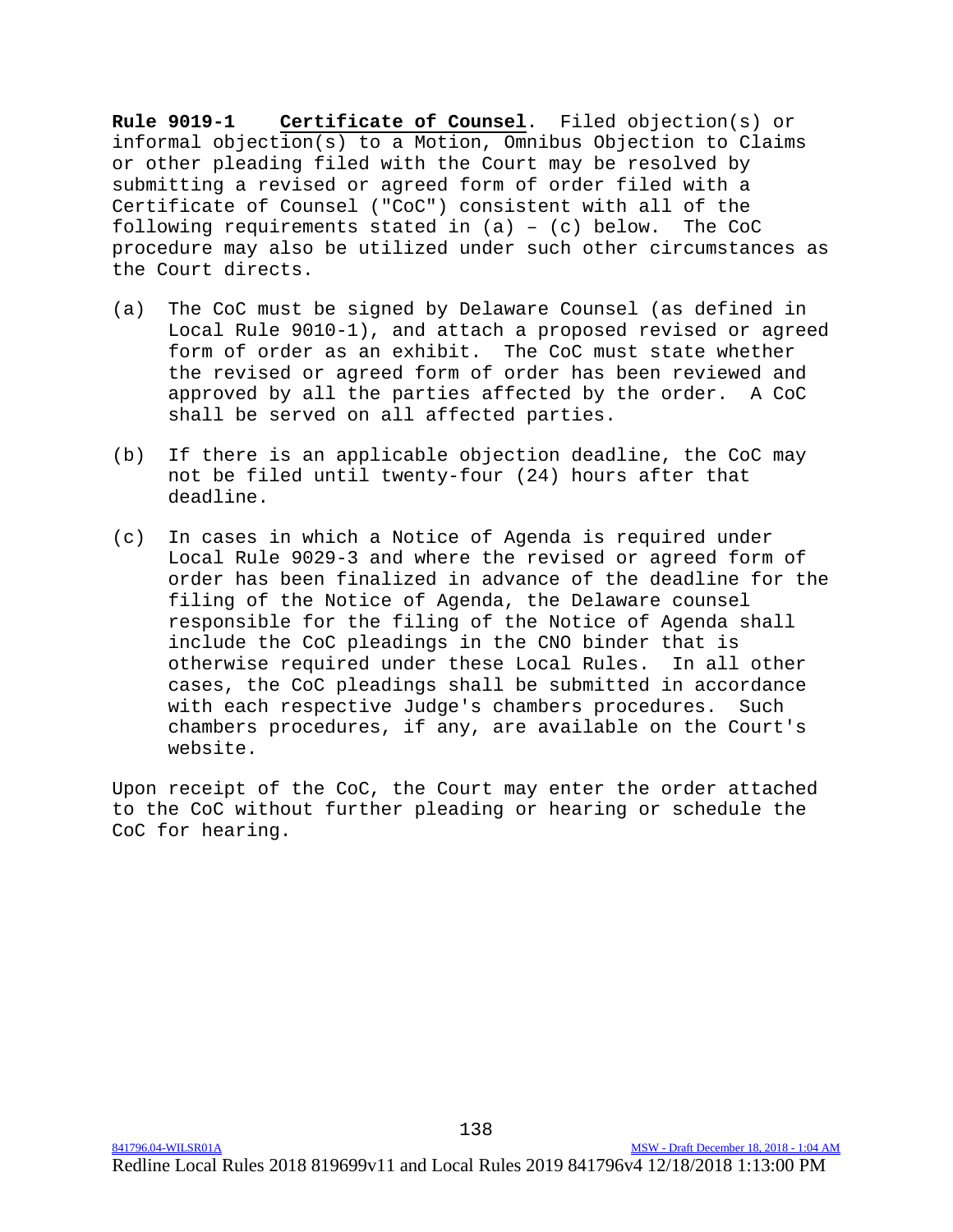# **Rule 9019-2 Mediator and Arbitrator Qualifications and Compensation**.

- (a) Register of Mediators and Arbitrators/ADR Program Administrator. The Clerk shall establish and maintain a register of persons (the "Register of Mediators") qualified under this Local Rule and designated by the Court to serve as mediators or arbitrators in the Mediation or Voluntary Arbitration Program. The Chief Bankruptcy Judge shall appoint a Judge of this Court, the Clerk or a person qualified under this Local Rule who is a member in good standing of the Bar of the State of Delaware to serve as the Alternative Dispute Resolution ("ADR") Program Administrator. Aided by a staff member of the Court, the ADR Program Administrator shall receive applications for designation to the Register of Mediators, maintain the Register of Mediators, track and compile reports on the ADR Program and otherwise administer the program.
- (b) Application and Certification.
	- (i) Application. Each applicant shall submit to the ADR Program Administrator a statement of professional qualifications, experience, training and other information demonstrating, in the applicant's opinion, why the applicant should be designated to the Register of Mediators. The applicant shall submit the statement substantially in compliance with Local Form 110A. The statement also shall set forth whether the applicant has been removed from any professional organization, or has resigned from any professional organization while an investigation into allegations of professional misconduct was pending and the circumstances of such removal or resignation. This statement shall constitute an application for designation to the ADR Program. Each applicant shall certify that the applicant has completed appropriate mediation or arbitration training or has sufficient experience in the mediation or arbitration process and that he/she satisfies the qualifications set forth in 9019-  $2(b)(ii)$ . If requested by the Court, each applicant hereunder shall agree to accept at least one pro bono appointment per year. If after serving in a pro bono capacity insufficient matters exist to allow for compensation, credit for pro bono service shall be carried into subsequent years in order to qualify the mediator or arbitrator to receive

139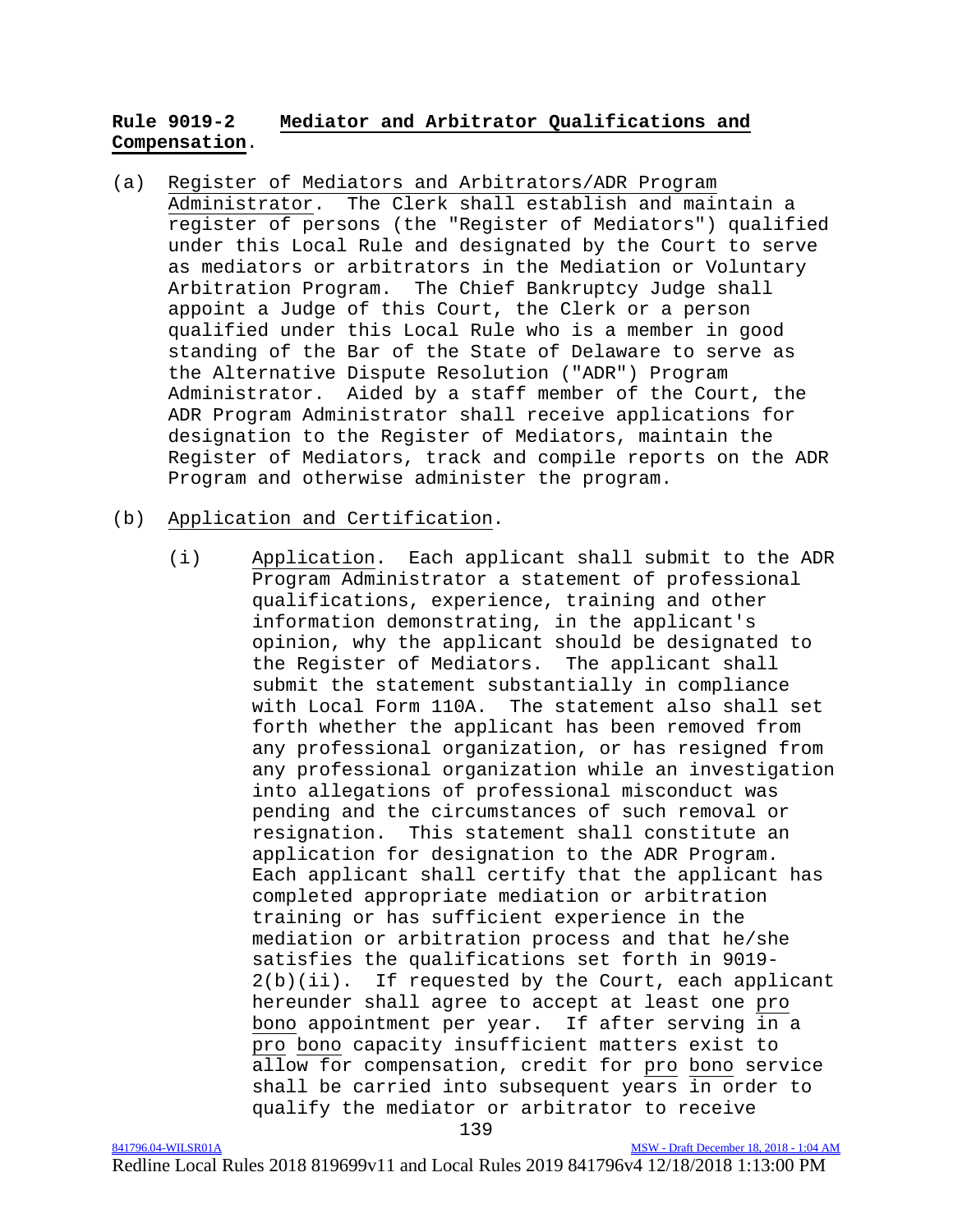compensation for providing service as a mediator or arbitrator. In order to be eligible for appointment by the ADR Program Administrator, each applicant shall meet the qualifications sent forth in 9019-  $2(b)(ii)$ .

- (ii) Qualifications.
	- (A) Attorney Applicants. An attorney applicant shall certify to the Court in the Application that the applicant:
		- (1) Is, and has been, a member in good standing of the bar of any state or of the District of Columbia for at least five (5) years;
		- (2) Has served as a principal attorney of record in at least three bankruptcy cases (without regard to the party represented) from case commencement to conclusion or, if the case is still pending, to the date of the Application, or has served as the principal attorney of record for any party in interest in at least three (3) adversary proceedings or contested matters from commencement to conclusion or, if the case is still pending, to the date of the Application; and
		- (3) Is willing to undertake to evaluate or mediate at least one matter each year, subject only to unavailability due to conflicts, or personal or professional commitments, on a pro bono basis.
	- (B) Non-Attorney Applicants. A non-attorney applicant shall certify to the Court in the Application that the applicant has been a member in good standing of the applicant's particular profession for at least five (5) years, and shall submit a statement of professional qualifications, experience, training and other information demonstrating, in the applicant's opinion, why the applicant should be appointed to the Register of Mediators. Non-attorney applicants shall make the same certification required of attorney

140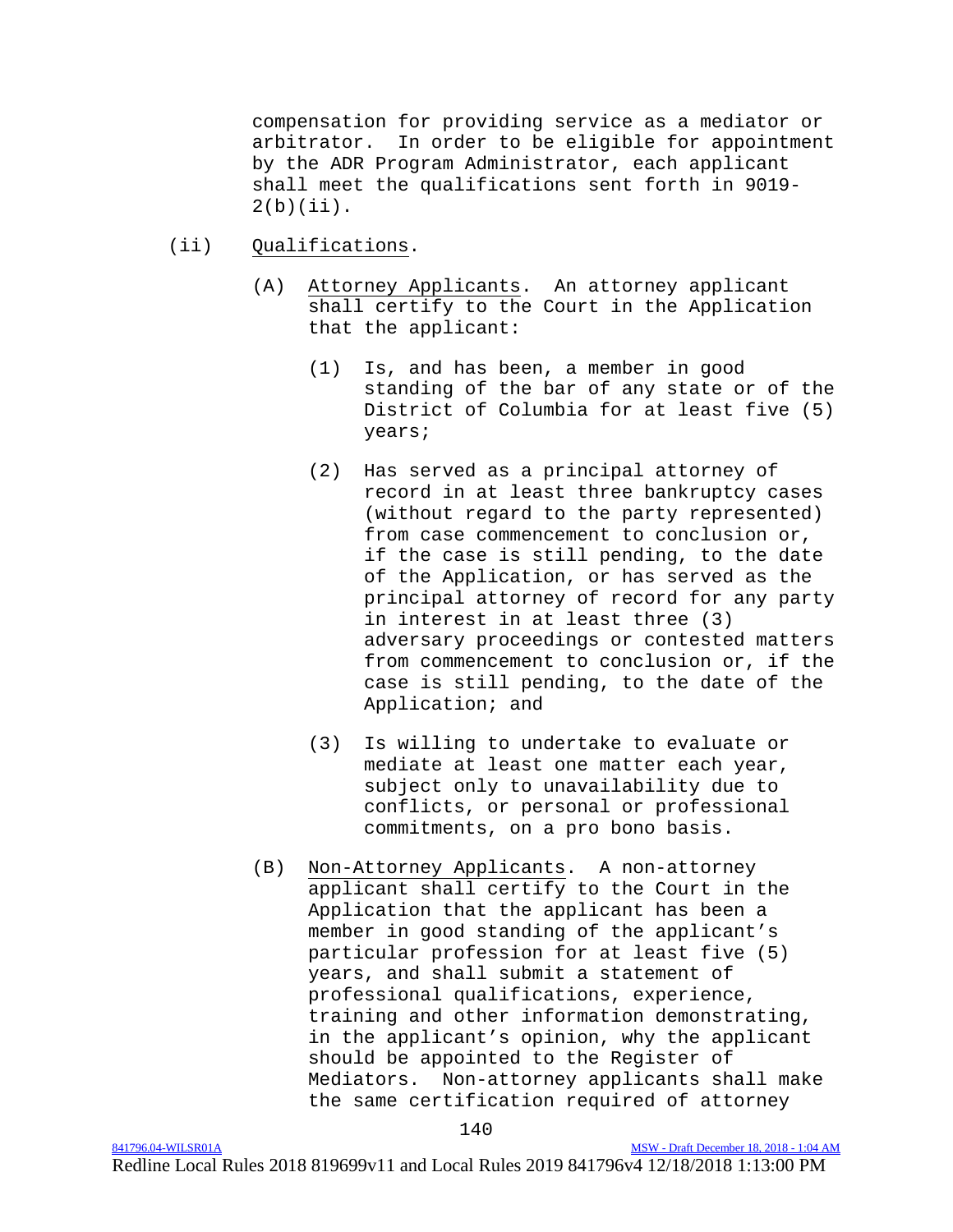applicants contained in Local Rule 9019-  $2(b)(ii)(A).$ 

- (iii) Court Certification. The Court in its sole and absolute determination on any reasonable basis shall grant or deny any application submitted under this Local Rule. If the Court grants the application, the applicant's name shall be added to the Register of Mediators, subject to removal under these Local Rules.
- (iv) Reaffirmation of Qualifications. Each applicant accepted for designation to the Register of Mediators shall reaffirm annually the continued existence and accuracy of the qualifications, statements and representations made in the application. The annual reaffirmation shall be submitted to the ADR Program Administrator by March 31st of each year, and shall include a certification of such mediator's acceptance of, or availability to perform, one pro bono appointment for the current calendar year, and whether the mediator has been selected or appointed as a mediator in a dispute within the preceding three (3) calendar years.
- (c) Oath. Before serving as a mediator or arbitrator, each person designated as a mediator or arbitrator shall take the following oath or affirmation:

"I,  $\sim$  . do solemnly swear (or affirm) that I will faithfully and impartially discharge and perform all the duties incumbent upon me in the Mediation or Voluntary Arbitration Program of the United States Bankruptcy Court for the District of Delaware without respect to persons and will do so equally and with respect."

(d) Removal from Register of Mediators. A person shall be removed from the Register of Mediators (i) at the person's request, (ii) by Court order entered on the sole and absolute determination of the Court, or (iii) by the ADR Program Administrator if the person (1) has failed to timely submit the annual reaffirmation as required in 9019-  $2(b)(iv)$ , or (2) has not been selected or appointed as a mediator in a dispute for three (3) consecutive calendar years. If removed from the Register of Mediators, the person shall be eligible to file an application for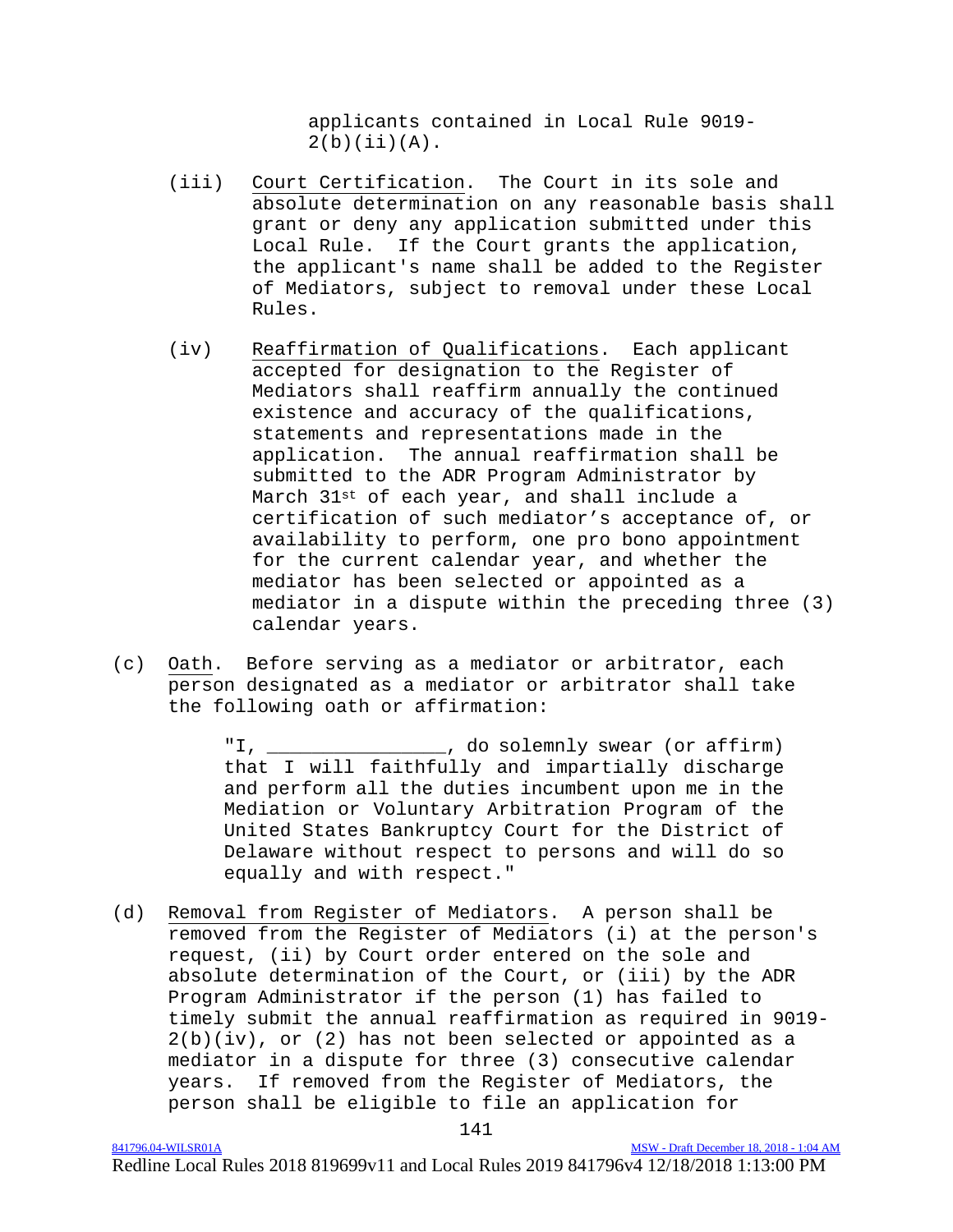reinstatement after the passage of one year from the date of removal.

- (e) Appointment.
	- (i) Selection. Upon assignment of a matter to mediation or arbitration in accordance with these Local Rules and unless special circumstances exist as determined by the Court, the parties shall select a mediator or arbitrator. If the parties fail to make such selection within the time as set by the Court, then the Court shall appoint a mediator or arbitrator. A mediator or arbitrator shall be selected from the Register of Mediators, unless the parties stipulate and agree to a mediator or arbitrator not on the Register of Mediators.
	- (ii) Inability to Serve. If the mediator or arbitrator is unable to or elects not to serve, he or she shall file and serve on all parties, and on the ADR Program Administrator, within fourteen (14) days after receipt of notice of appointment, a notice of inability to accept the appointment. In such event, the parties shall select an alternate mediator or arbitrator.
	- (iii) Disqualification.
		- (A) Disqualifying Events. Any person selected as a mediator or arbitrator may be disqualified for bias or prejudice in the same manner that a Judge may be disqualified under 28 U.S.C. § 44. Any person selected as a mediator or arbitrator shall be disqualified in any matter where 28 U.S.C. § 455 would require disqualification if that person were a Judge.
		- (B) Disclosure. Promptly after receiving notice of appointment, the mediator or arbitrator shall make an inquiry sufficient to determine whether there is a basis for disqualification under this Local Rule. The inquiry shall include, but shall not be limited to, a search for conflicts of interest in the manner prescribed by the applicable rules of professional conduct for attorneys and by the applicable rules pertaining to the profession of the mediator or arbitrator.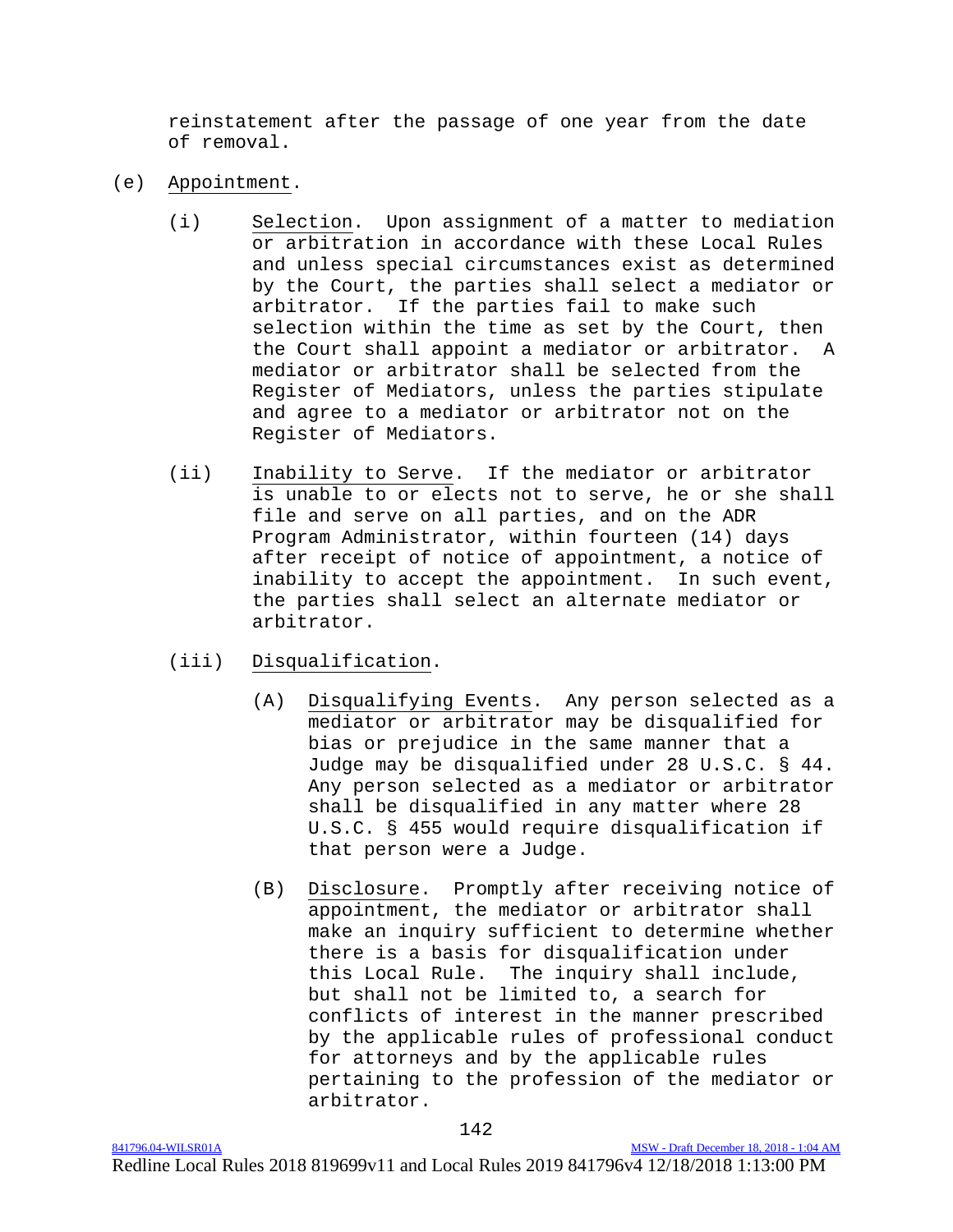- (C) Objection Based on Conflict of Interest. A party to the mediation or arbitration who believes that the assigned mediator or arbitrator has a conflict of interest promptly shall bring the issue to the attention of the mediator or arbitrator, as applicable, and to the other parties. If the mediator or arbitrator does not withdraw, and the movant is dissatisfied with this decision, the issue shall be brought to the attention of the ADR Program Administrator by the mediator, arbitrator or any of the parties. If the movant is dissatisfied with the decision of the ADR Program Administrator, the issue shall be brought to the Court's attention by the ADR Program Administrator or any party. The Court shall take such action as it deems necessary or appropriate to resolve the alleged conflict of interest.
- (iv) Liability. Aside from proof of actual fraud or unethical conduct, there shall be no liability on the part of, and no cause of action shall arise against, any person who is appointed as a mediator or arbitrator under these Local Rules on account of any act or omission in the course and scope of such person's duties as a mediator or arbitrator.
- (f) Compensation. A person will be eligible to be a paid mediator or arbitrator if that person has been admitted to the Register of Mediators maintained by the Court or otherwise has been appointed by the Court. Once eligible to serve as a mediator or arbitrator for compensation, which shall be at reasonable rates, the mediator or arbitrator may require compensation and reimbursement of expenses as agreed by the parties; and such compensation and reimbursement of expenses shall be paid without Court Order. If any party to the mediation or arbitration objects to the compensation or expenses required by the mediator or arbitrator, such dispute may be presented to the Court by the party or the mediator or arbitrator for disposition. If the mediator or arbitrator consents to serve without compensation and at the conclusion of the first full day of the mediation conference or arbitration proceeding it is determined by the mediator or arbitrator and the parties that additional time will be both necessary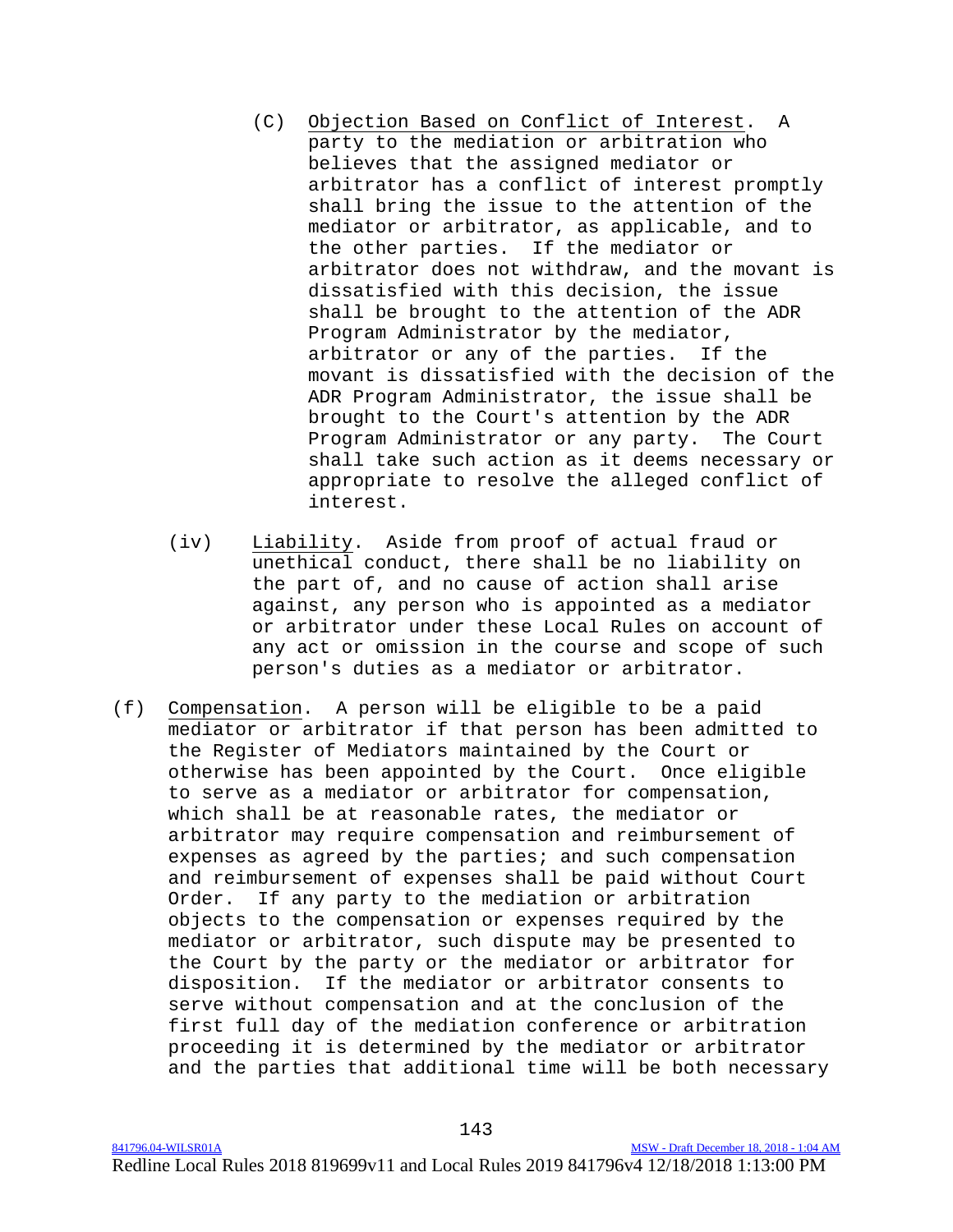and productive in order to complete the mediation or arbitration, then:

- (i) If the mediator or arbitrator consents to continue to serve without compensation, the parties may agree to continue the mediation conference or arbitration.
- (ii) If the mediator or arbitrator does not consent to continue to serve without compensation, the fees and expenses shall be on such terms as are satisfactory to the mediator or arbitrator and the parties, subject to Court approval. Where the parties have agreed to pay such fees and expenses, the parties shall share equally all such fees and expenses unless the parties agree to some other allocation. The Court may determine a different allocation, if the parties cannot agree to an allocation.
- (iii) If the estate is to be charged with such expense, the mediator or arbitrator may be reimbursed for actual transportation expenses necessarily incurred in the performance of duties.
- (g) Administrative Fee. The mediator or arbitrator shall be entitled to an administrative fee of \$250, payable upon his or her acceptance of the appointment, in every dispute referred to mediation, except a proceeding or matter in a consumer case. The administrative fee shall be a credit against any fee actually paid to the mediator or arbitrator in such proceeding or matter.
- (h) Party Unable to Afford. If the Court determines that a party to a matter assigned to mediation or arbitration cannot afford to pay the fees and costs of the mediator or arbitrator, the Court may appoint a mediator or arbitrator to serve pro bono as to that party.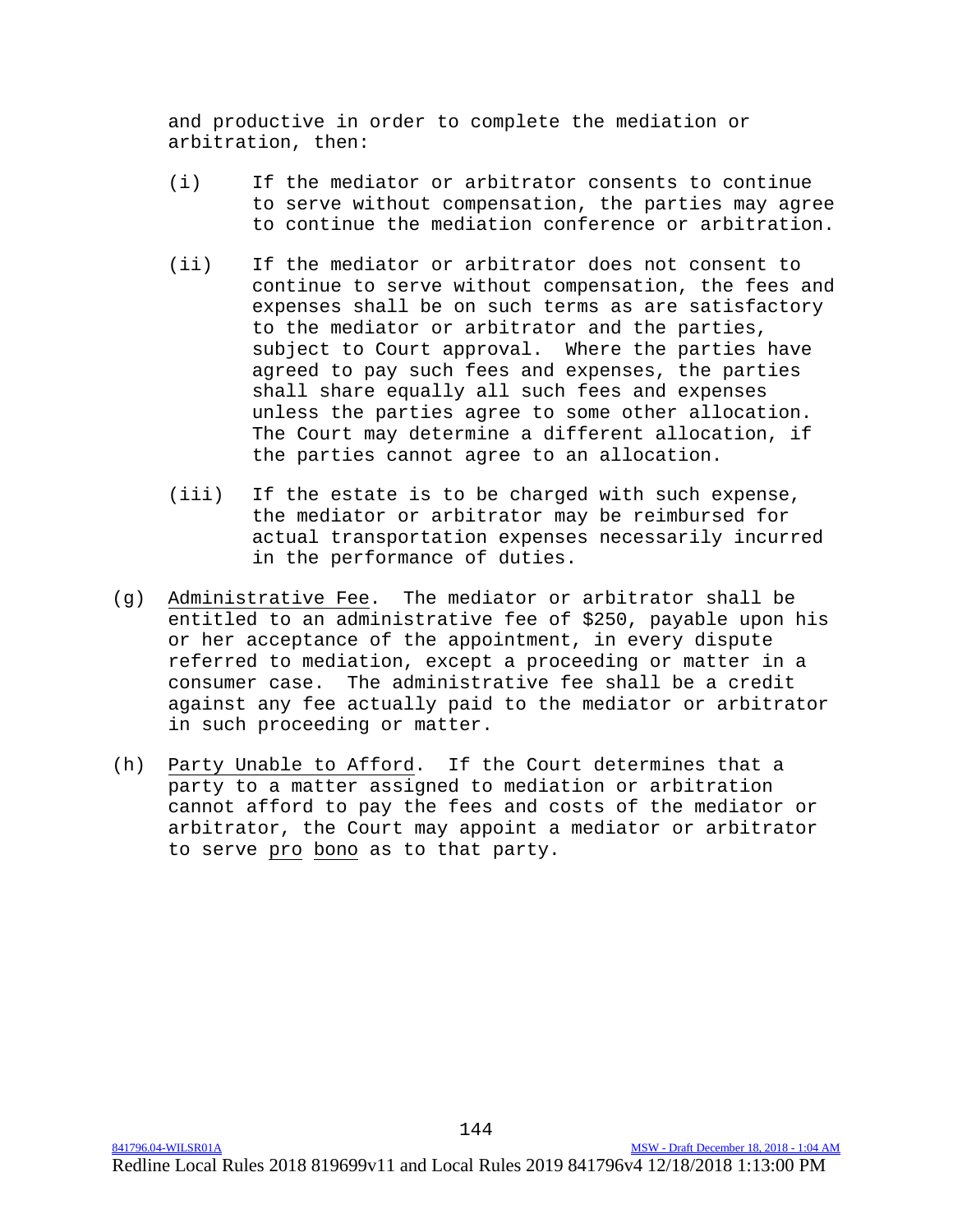# **Rule 9019-3 Assignment of Disputes to Mediation or Voluntary Arbitration**.

- (a) Stipulation of Parties. Notwithstanding any provision of law to the contrary, the Court may refer a dispute pending before it to mediation and, upon consent of the parties, to arbitration. During a mediation, the parties may stipulate to allow the mediator, if qualified as an arbitrator, to hear and arbitrate the dispute.
- (b) Safeguards in Consent to Voluntary Arbitration. Matters may proceed to voluntary arbitration by consent where
	- (i) Consent to arbitration is freely and knowingly obtained; and
	- (ii) No party is prejudiced for refusing to participate in arbitration.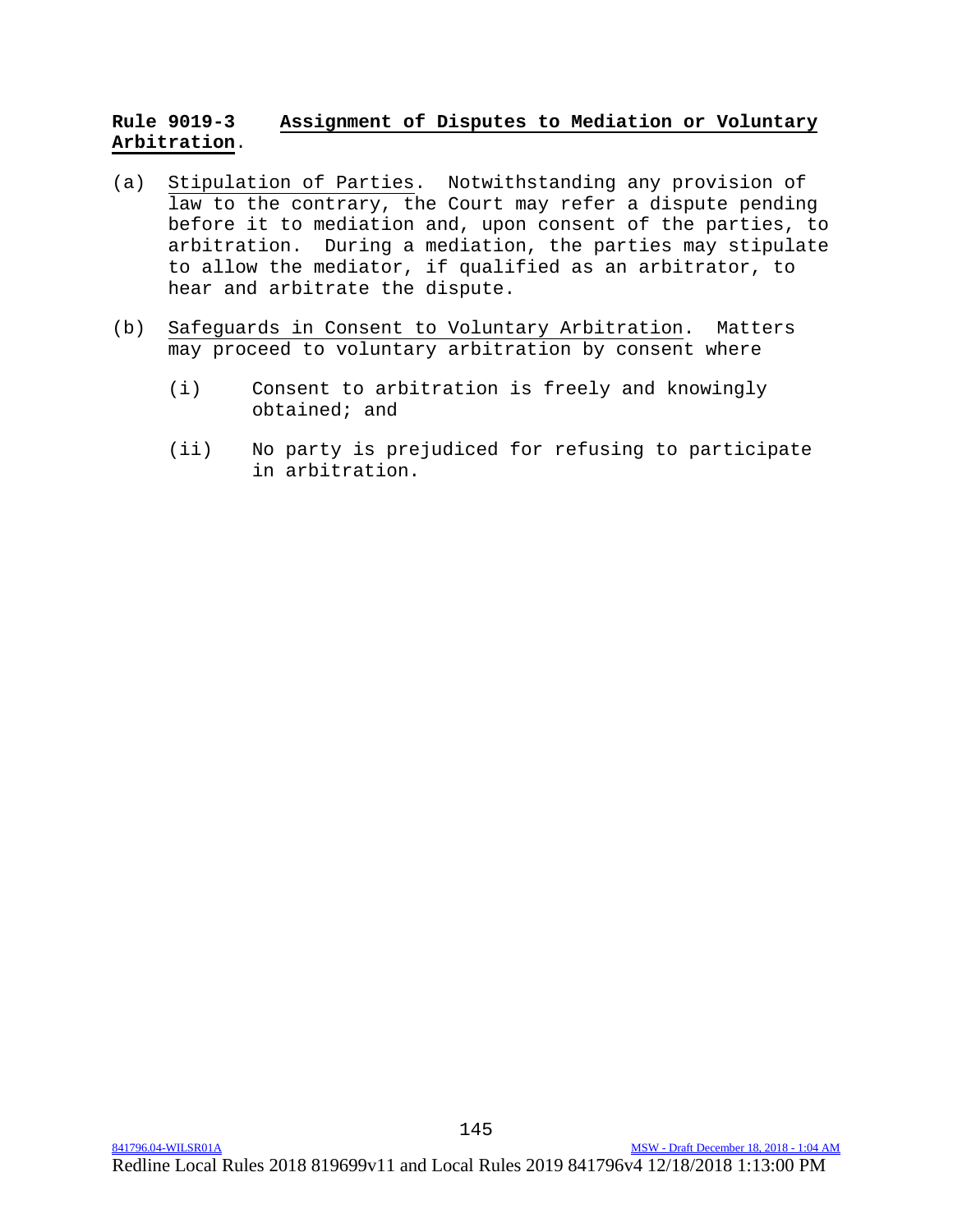## **Rule 9019-4 Arbitration**.

- (a) Referral to Arbitration under Fed. R. Bankr. P. 9019(c). The Court may allow the referral of a matter to final and binding arbitration under Fed. R. Bankr. P. 9019(c).
- (b) Referral to Arbitration under 28 U.S.C. § 654. The Court may allow the referral of an adversary proceeding to arbitration under 28 U.S.C. § 654.
- (c) Arbitrator Qualifications and Appointment. In addition to fulfilling the qualifications of a mediator found in Local Rule 9019-2(b), a person qualifying as an arbitrator hereunder must be certified as an arbitrator through a qualifying program. An arbitrator shall be appointed (and may be disqualified) in the same manner as in Local Rule 9019-2(e). The arbitrator shall be liable only to the extent provided in Local Rule 9019-2(e)(iv).
- (d) Powers of Arbitrator.
	- (i) An arbitrator to whom an action is referred shall have the power, upon consent of the parties, to
		- (A) Conduct arbitration hearings;
		- (B) Administer oaths and affirmations; and
		- (C) Make awards.
	- (ii) The Fed. R. Civ. P. and the Fed. R. Bankr. P. apply to subpoenas for the attendance of witnesses and the production of documents at a voluntary arbitration hearing.
- (e) Arbitration Award and Judgment.
	- (i) Filing and Effect of Arbitration Award. An arbitration award made by an arbitrator, along with proof of service of such award on the other party by the prevailing party, shall be filed with the Clerk promptly after the arbitration hearing is concluded. The Clerk shall place under seal the contents of any arbitration award made hereunder and the contents shall not be known to any Judge who might be assigned to the matter until the Court has entered a final judgment in the action or the action has otherwise terminated.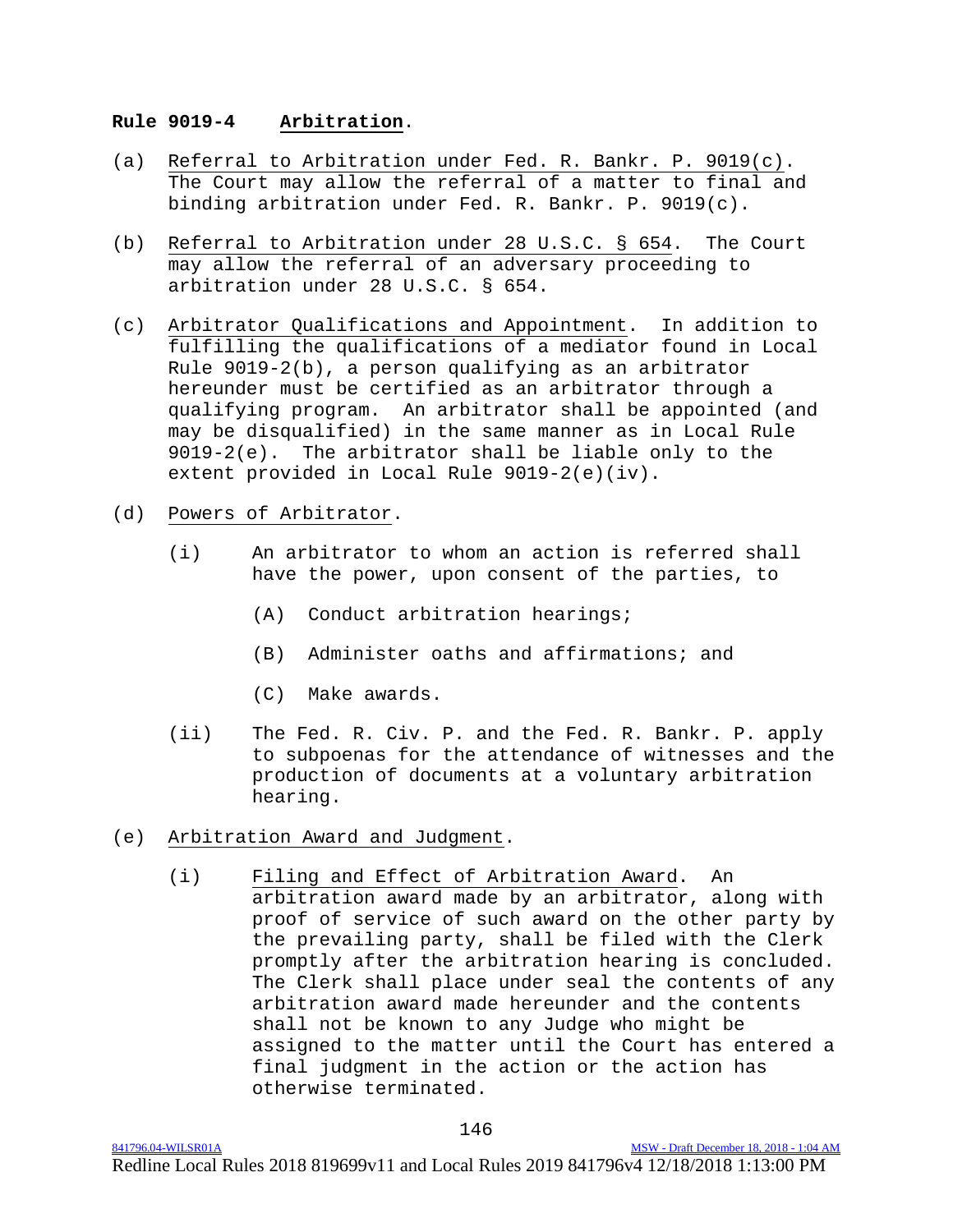- (ii) Entering Judgment of Arbitration Award. Arbitration awards shall be entered as the judgment of the Court after the time has expired for requesting a determination de novo, with no such request having been filed. The judgment so entered shall be subject to the same provisions of law and shall have the same force and effect as a judgment of the Court, except that the judgment shall not be subject to review in any other court by appeal or otherwise.
- (f) Determination De Novo of Arbitration Awards.
	- (i) Time for Filing Demand. Within twenty-eight (28) days after the filing of an arbitration award under Local Rule 9019-4(e) with the Clerk, any party may file a written demand for a determination de novo with the Court.
	- (ii) Action Restored to Court Docket. Upon a demand for determination de novo, the action shall be restored to the docket of the Court and treated for all purposes as if it had not been referred to arbitration.
	- (iii) Exclusion of Evidence of Arbitration. The Court shall not admit at the determination de novo any evidence that there has been an arbitration proceeding, the nature or amount of any award or any other matter concerning the conduct of the arbitration proceeding, unless
		- (A) The evidence would otherwise be admissible in the Court under the Federal Rules of Evidence; or
		- (B) The parties have otherwise stipulated.
- (g) This Local Rule shall not apply to arbitration under 9 U.S.C. § 3, if applicable.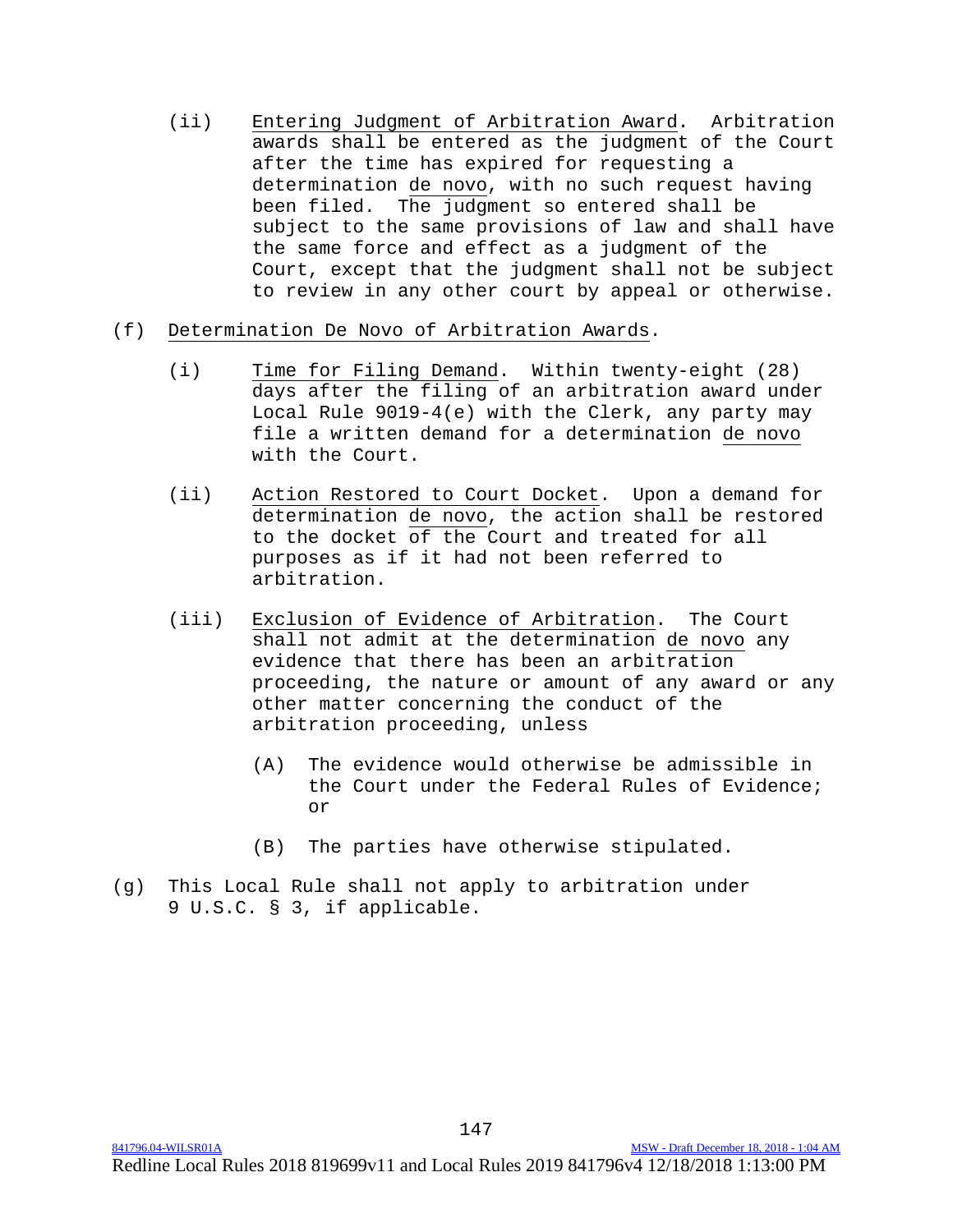#### **Rule 9019-5 Mediation**.

- (a) Types of Matters Subject to Mediation. The Court may assign to mediation any dispute arising in an adversary proceeding, contested matter or otherwise in a bankruptcy case. Except as may be otherwise ordered by the Court, all adversary proceedings filed in a business case shall be referred to mandatory mediation, except an adversary proceeding in which (i) the United States Trustee is the plaintiff; (ii) one or both parties are *pro se*; or (iii) the plaintiff is seeking a preliminary injunction or temporary restraining order. Parties may also stipulate to mediation, subject to Court approval.
- (b) Effects of Mediation on Pending Matters. The assignment of a matter to mediation does not relieve the parties to that matter from complying with any other Court orders or applicable provisions of the Code, the Fed. R. Bankr. P. or these Local Rules. Unless otherwise ordered by the Court, the assignment to mediation does not delay or stay discovery, pretrial hearing dates or trial schedules.
- (c) The Mediation Process.
	- (i) Cost of Mediation. Unless otherwise ordered by the Court, or agreed by the parties, (1) in an adversary proceeding that includes a claim to avoid and recover any alleged avoidable transfer pursuant to 11 U.S.C. §§ 544, 547, 548 and/or 550, the bankruptcy estate (or if there is no bankruptcy estate, the plaintiff in the adversary proceeding) shall pay the fees and costs of the mediator and (2) in all other matters, the fees and costs of the mediator shall be shared equally by the parties.
	- (ii) Time and Place of Mediation Conference. After consulting with all counsel and *pro se* parties, the mediator shall schedule a time and place for the mediation conference that is acceptable to the parties and the mediator. Failing agreement of the parties on the date and location for the mediation conference, the mediator shall establish the time and place of the mediation conference on no less than twenty-one (21) days' written notice to all counsel and *pro se* parties.
	- (iii) Submission Materials. Unless otherwise instructed by the mediator, not less than seven (7) calendar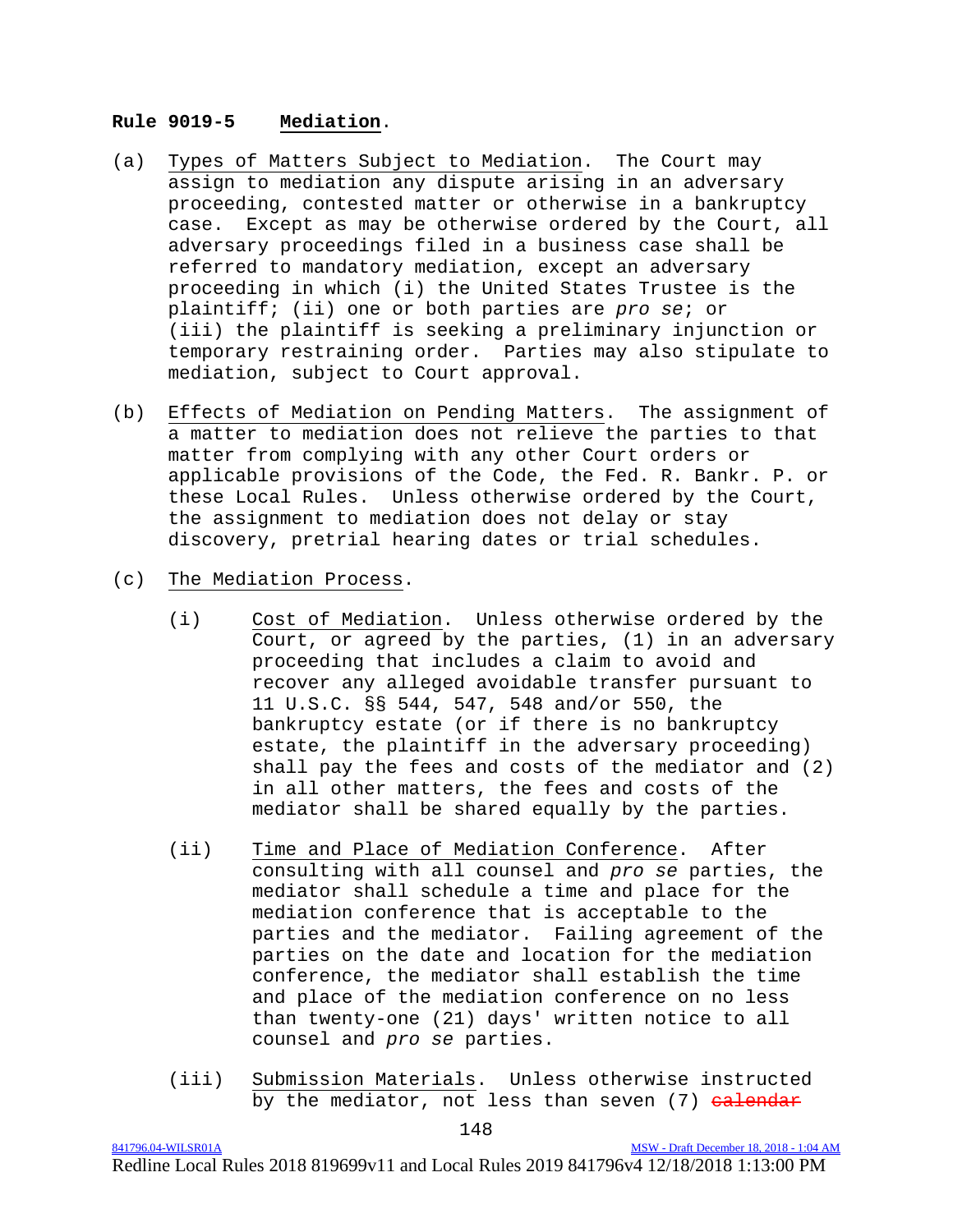days before the mediation conference, each party shall submit directly to the mediator and serve on all counsel and *pro se* parties such materials (the "Submission") in form and content as the mediator directs. Any instruction by the mediator regarding submissions shall be made at least twenty-one (21) ealendar days in advance of a scheduled mediation conference. Prior to the mediation conference, the mediator may talk with the participants to determine what materials would be helpful. The Submission shall not be filed with the Court and the Court shall not have access to the Submission.

## (iv) Attendance at Mediation Conference.

- (A) Persons Required to Attend. Except as provided by subsection  $(j)(ix)(A)$  herein, or unless excused by the Mediator upon a showing of hardship, which, for purposes of this subsection shall mean serious or disabling illness to a party or party representative; death of an immediate family member of a party or party representative; act of God; state or national emergency; or other circumstances of similar unforeseeable nature, the following persons must attend the mediation conference personally:
	- (1) Each party that is a natural person;
	- (2) If the party is not a natural person, including a governmental entity, a representative who is not the party's attorney of record and who has full authority to negotiate and settle the matter on behalf of the party;
	- (3) If the party is a governmental entity that requires settlement approval by an elected official or legislative body, a representative who has authority to recommend a settlement to the elected official or legislative body;
	- (4) The attorney who has primary responsibility for each party's case, including Delaware counsel if engaged at the time of mediation regardless of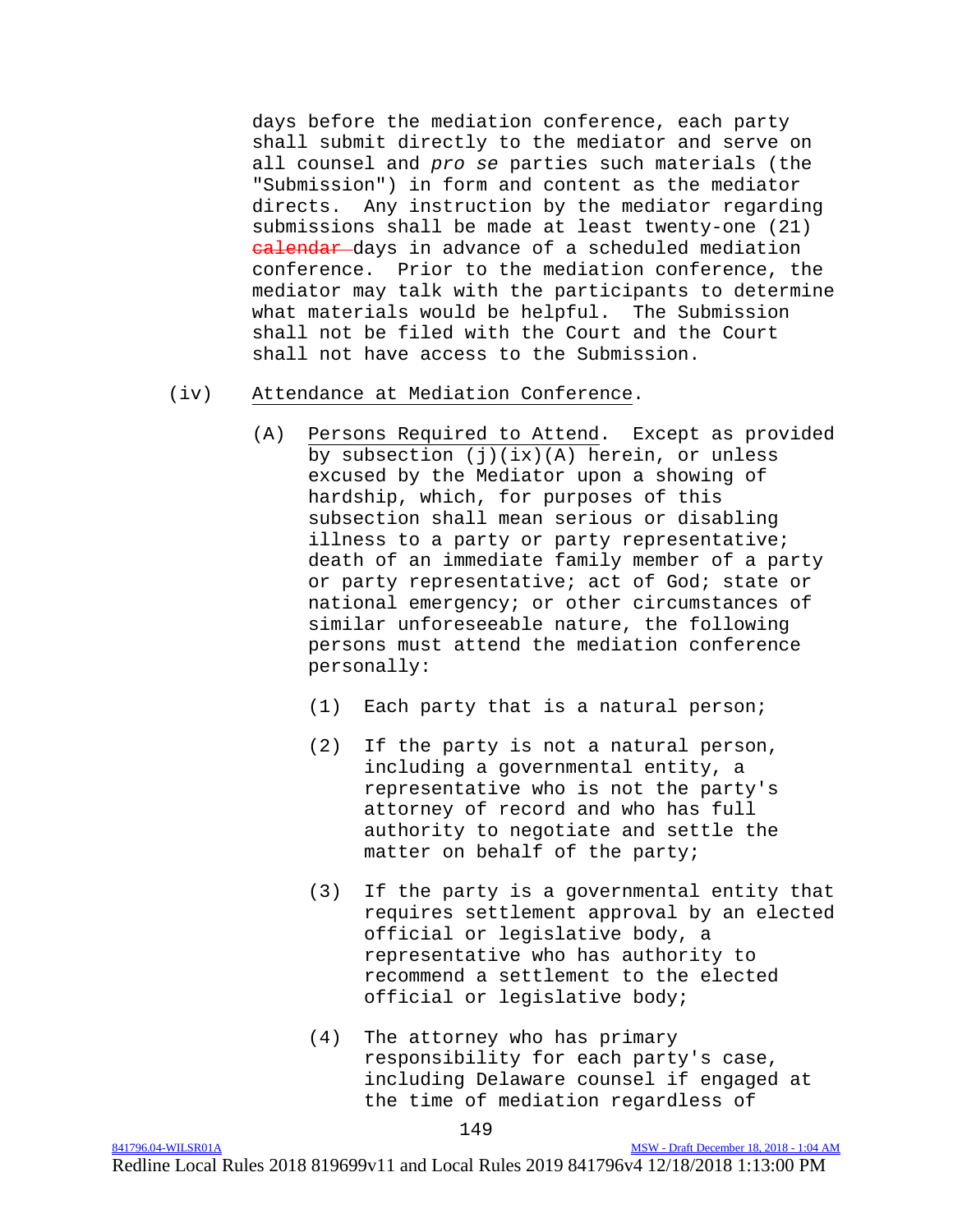whether Delaware counsel has primary responsibility for a party, unless Delaware counsel requests to be and is excused from attendance by the mediator in advance of the mediation conference; and

- (5) Other interested parties, such as insurers or indemnitors or one or more of their representatives, whose presence is necessary for a full resolution of the matter assigned to mediation.
- (B) Failure to Attend. Willful failure to attend any mediation conference, and any other material violation of this Local Rule, shall be reported to the Court by the mediator and may result in the imposition of sanctions by the Court. Any such report of the mediator shall comply with the confidentiality requirement of Local Rule 9019-5(d).
- (v) Mediation Conference Procedures. The mediator may establish procedures for the mediation conference.
- (vi) Settlement Prior to Mediation Conference. In the event the parties reach a settlement in principle after the matter has been assigned to mediation but prior to the mediation conference, the plaintiff shall advise the mediator in writing within one (1) business day of the settlement in principle.
- (d) Confidentiality of Mediation Proceedings.
	- (i) Protection of Information Disclosed at Mediation. The mediator and the participants in mediation are prohibited from divulging, outside of the mediation, any oral or written information disclosed by the parties or by witnesses in the course of the mediation. No person may rely on or introduce as evidence in any arbitral, judicial or other proceeding, evidence pertaining to any aspect of the mediation effort, including but not limited to: (A) views expressed or suggestions made by a party with respect to a possible settlement of the dispute; (B) the fact that another party had or had not indicated willingness to accept a proposal for settlement made by the mediator; (C) proposals made or views expressed by the mediator; (D) statements or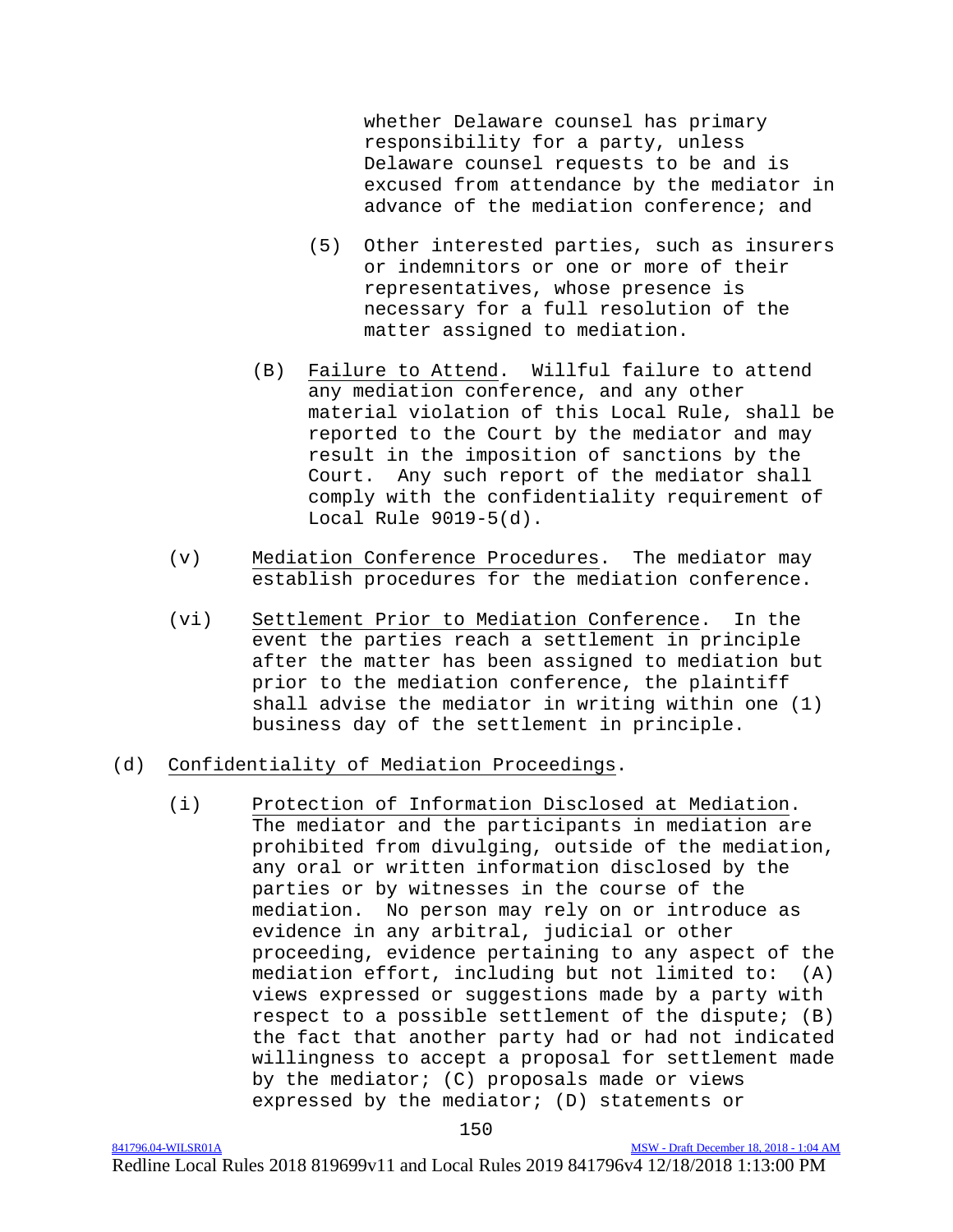admissions made by a party in the course of the mediation; and (E) documents prepared for the purpose of, in the course of, or pursuant to the mediation. In addition, without limiting the foregoing, Rule 408 of the Federal Rules of Evidence, any applicable federal or state statute, rule, common law or judicial precedent relating to the privileged nature of settlement discussions, mediations or other alternative dispute resolution procedures shall apply. Information otherwise discoverable or admissible in evidence does not become exempt from discovery, or inadmissible in evidence, merely by being used by a party in the mediation. However, except as set forth in the previous sentence, no person shall seek discovery from any participant in the mediation with respect to any information disclosed during mediation.

- (ii) Discovery from Mediator. The mediator shall not be compelled to disclose to the Court or to any person outside the mediation conference any of the records, reports, summaries, notes, communications or other documents received or made by the mediator while serving in such capacity. The mediator shall not testify or be compelled to testify in regard to the mediation in connection with any arbitral, judicial or other proceeding. The mediator shall not be a necessary party in any proceedings relating to the mediation. Nothing contained in this paragraph shall prevent the mediator from reporting the status, but not the substance, of the mediation effort to the Court in writing, from filing a final report as required herein, or from otherwise complying with the obligations set forth in this Local Rule.
- (iii) Protection of Proprietary Information. The parties, the mediator and all mediation participants shall protect proprietary information.
- (iv) Preservation of Privileges. The disclosure by a party of privileged information to the mediator does not waive or otherwise adversely affect the privileged nature of the information.
- (e) Recommendations by Mediator. The mediator is not required to prepare written comments or recommendations to the parties. Mediators may present a written settlement

151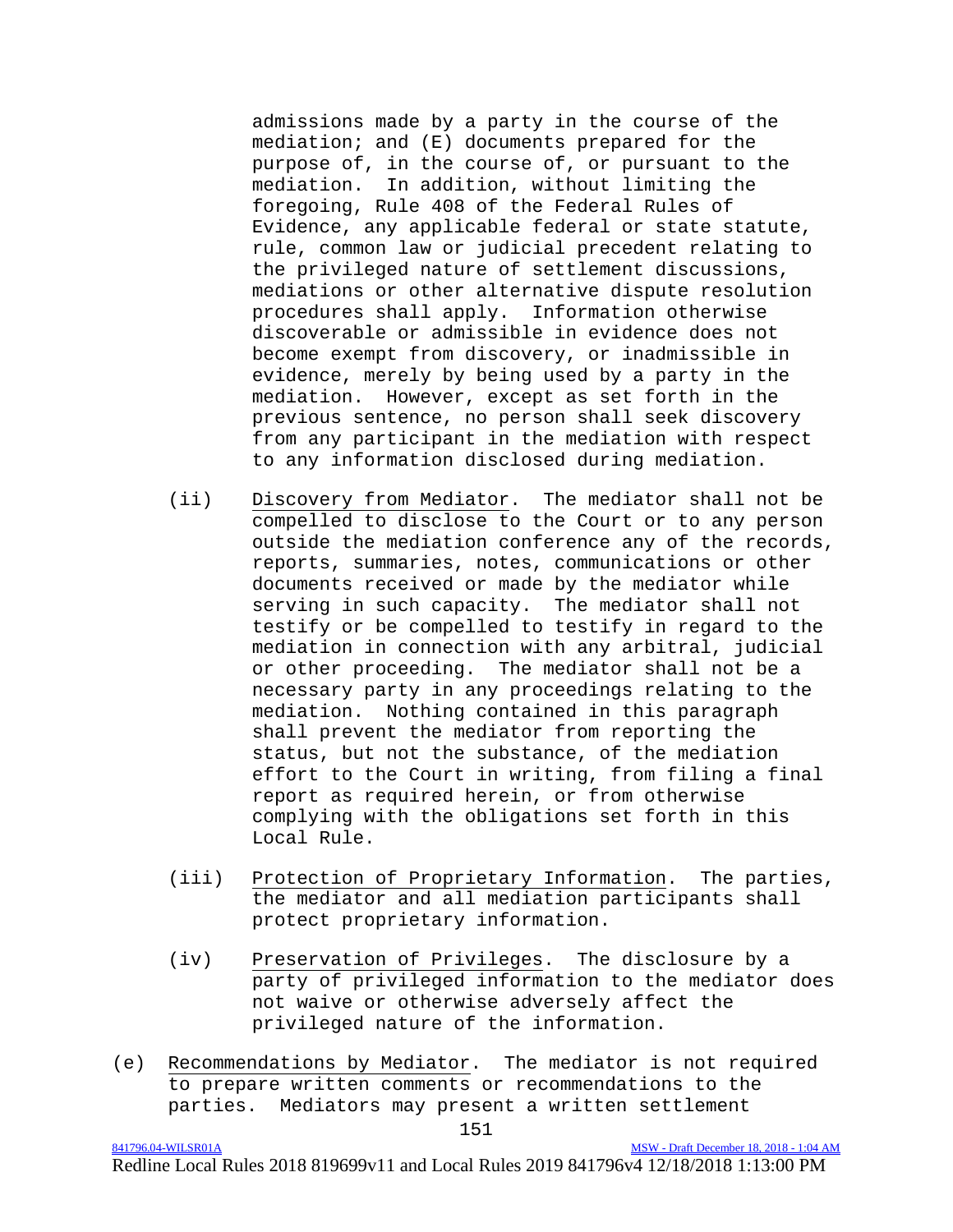recommendation memorandum to attorneys or *pro se* litigants, but not to the Court.

- (f) Post-Mediation Procedures.
	- (i) Filings by the Parties. If a settlement is reached at a mediation, the plaintiff shall file a Notice of Settlement or, where required, a motion and proposed order seeking Court approval of the settlement within twenty-eight (28) days after such settlement is reached. Within sixty (60) days after the filing or the Notice of Settlement or the entry of an order approving the settlement, the parties shall file a Stipulation of Dismissal dismissing the action on<br>such terms as the parties may agree. If the such terms as the parties may agree. plaintiff fails to timely file the Stipulation of Dismissal, the Clerk's office will close the case.
	- (ii) Mediator's Certificate of Completion. No later than fourteen (14) days after the conclusion of the mediation conference or receipt of notice from the parties that the matter has settled prior to the mediation conference, unless the Court orders otherwise, the mediator shall file with the Court a certificate in the form provided by the Court ("Certificate of Completion") showing compliance or noncompliance with the mediation conference requirements of this Local Rule and whether or not a settlement has been reached. Regardless of the outcome of the mediation conference, the mediator shall not provide the Court with any details of the substance of the conference.
- (g) Withdrawal from Mediation. Any matter assigned to mediation under this Local Rule may be withdrawn from mediation by the Court at any time.
- (h) Termination of Mediation. Upon the filing of a mediator's Certificate of Completion under Local Rule  $9019-5(f)(ii)$  or the entry of an order withdrawing a matter from mediation under Local Rule 9019-5(g), the mediation will be deemed terminated and the mediator excused and relieved from further responsibilities in the matter without further order of the Court. If the mediation conference does not result in a resolution of all of the disputes in the assigned matter, the matter shall proceed to trial or hearing under the Court's scheduling orders.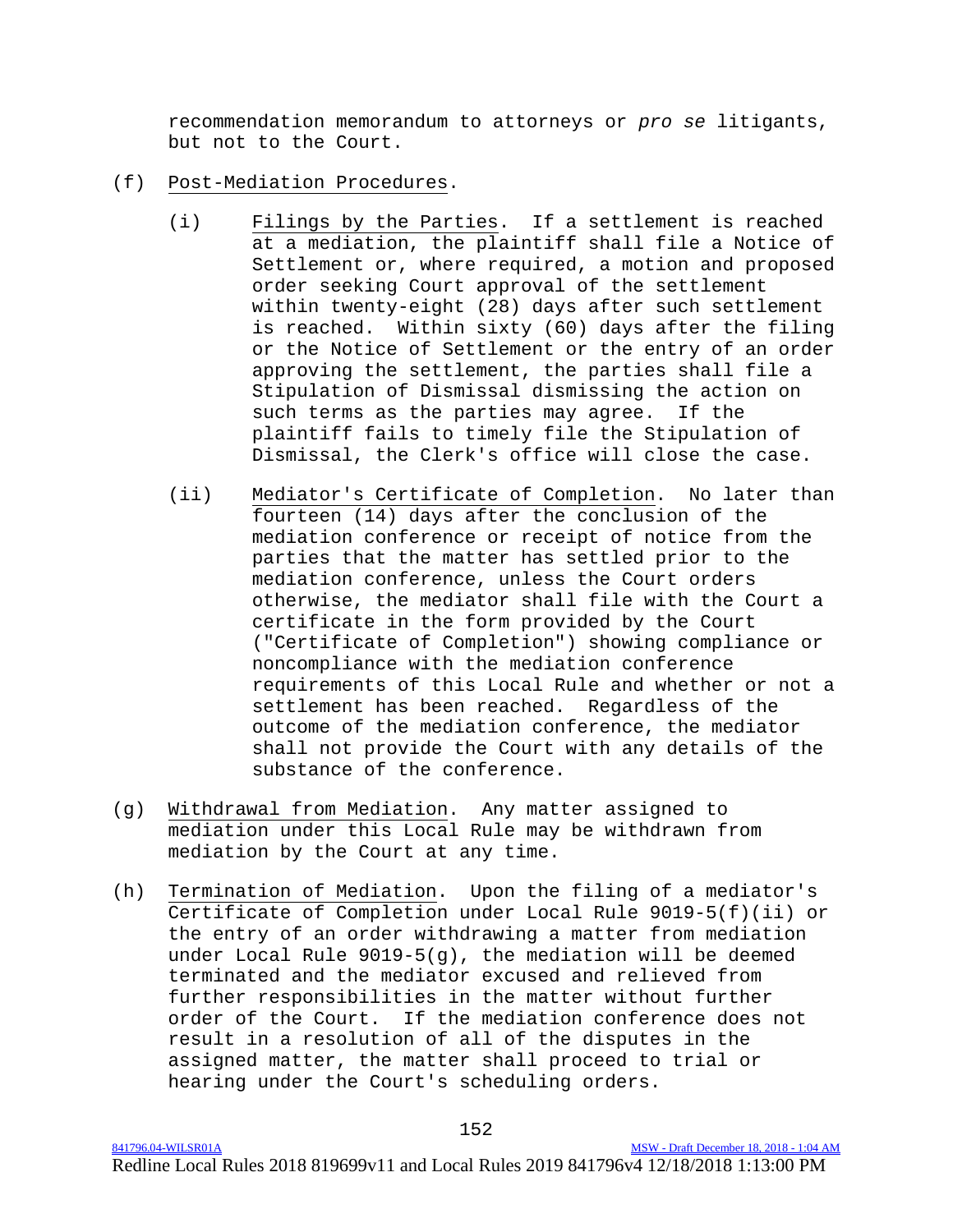(i) Modification of ADR Procedure. Any party seeking to deviate from, or propose procedures or obligations in addition to, the Local Rules governing ADR shall comply with Local Rule  $7001-1(a)(i)$ .

## (j) Alternative Procedures for Certain Avoidance Proceedings.

- (i) Applicability. This subsection (j) shall apply to any adversary proceeding that includes a claim to avoid and/or recover any alleged avoidable transfer pursuant to 11 U.S.C. §§ 547, 548 and/or 550 from one or more defendants where the amount in controversy from any one defendant is equal to or less than \$75,000.
- (ii) Service of this Rule with Summons. The plaintiff shall serve with the Summons a copy of this Del. Bankr. L.R. 9019-5(j) and the Certificate (as defined hereunder).
- (iii) Defendant's Election. On or within twenty-eight (28) days after the date that the Defendant's response is due under the Summons, the Defendant may opt-in to the procedures provided under this subsection (j) by filing with the Court on the docket of the adversary proceeding and serving on the Plaintiff, a certificate in the form of Local Form 118 ("Certificate"). The time period provided hereunder to file the Certificate is not extended by the parties' agreement to extend the Defendant's response deadline under the Summons.
- (iv) Mediation of All Claims. Unless otherwise agreed by the parties, the Defendant's election to proceed to mediation under subsection (j)(iii) operates as a referral of all claims against the Defendant in the underlying adversary proceeding.
- (v) Appointment of Mediator. On or within fourteen (14) days after the date that the Certificate is filed, Plaintiff shall file either: (i) a stipulation (and proposed order) regarding the appointment of a mediator from the Register of Mediators approved by the Court; or (ii) a request for the Court to appoint a mediator from the Register of Mediators approved by the Court. If a stipulation or request to appoint is not filed as required hereunder, then the Clerk of Court may appoint in such proceeding a

153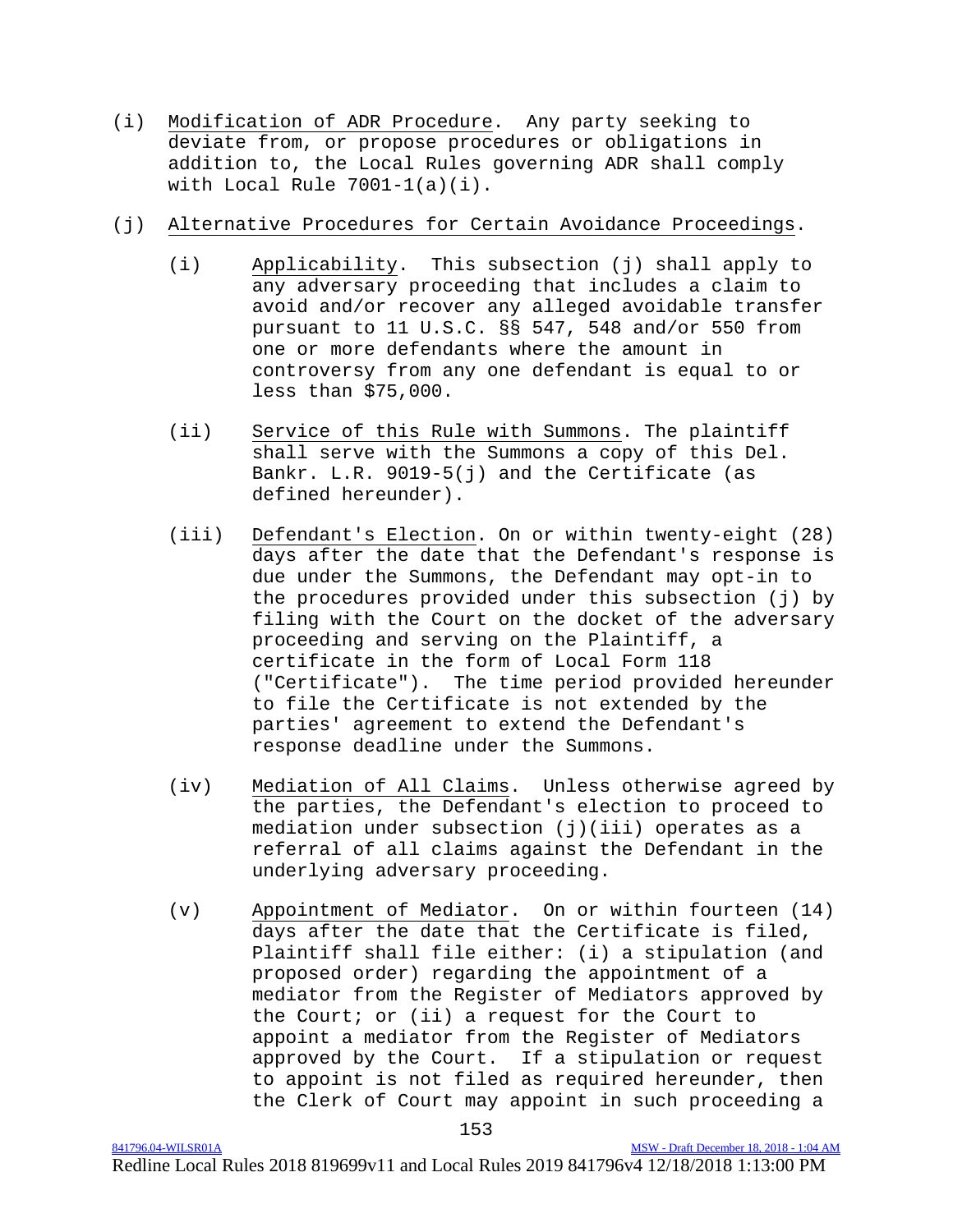mediator from the Register of Mediators approved by the Court.

- (vi) Election in Cases Where Amount Exceeds \$75,000. In any adversary proceeding that includes a claim to avoid and/or recover an alleged avoidable transfer(s) from one or more defendants where the amount in controversy from any one defendant is greater than \$75,000, the plaintiff and defendant may agree to opt-in to the procedures provided under this subsection (j) by filing a certificate in the form of Local Form 119 ("Jt. Certificate") on the docket of the adversary proceeding within the time provided under subsection (j)(iii) hereof that includes the parties' agreement to the appointment of a mediator from the Register of Mediators; provided, however, that in a proceeding that includes more than one defendant, only the defendant who agrees to opt-in is subject to the provisions hereof. The use of the term "Defendant" in this subsection (j) shall include any defendant who agrees with plaintiff to mediation hereunder.
- (vii) Participation. The parties shall participate in mediation in an effort to consensually resolve their disputes prior to further litigation.
- (viii) Scheduling Order.
	- 154 (A) Effect of Scheduling Order. Any scheduling order entered by the Court at the initial status conference or otherwise shall apply to the parties and claims which are subject to mediation under this subsection; provided, however, that: (1) the referral to mediation under this subsection (j) shall operate as a stay as against the parties to the mediation of any requirement under Fed. R. Bankr. Proc. 7026 to serve initial disclosures, and a stay as against the parties to the mediation of such parties' right and/or obligation (if any) to propound, object or respond to written discovery requests or other discovery demands to or from the parties to the mediation; and (2) as further provided in subsection (j)(ix)(B) hereof, after the conclusion of mediation the time frames set forth in the scheduling order entered by the Court shall be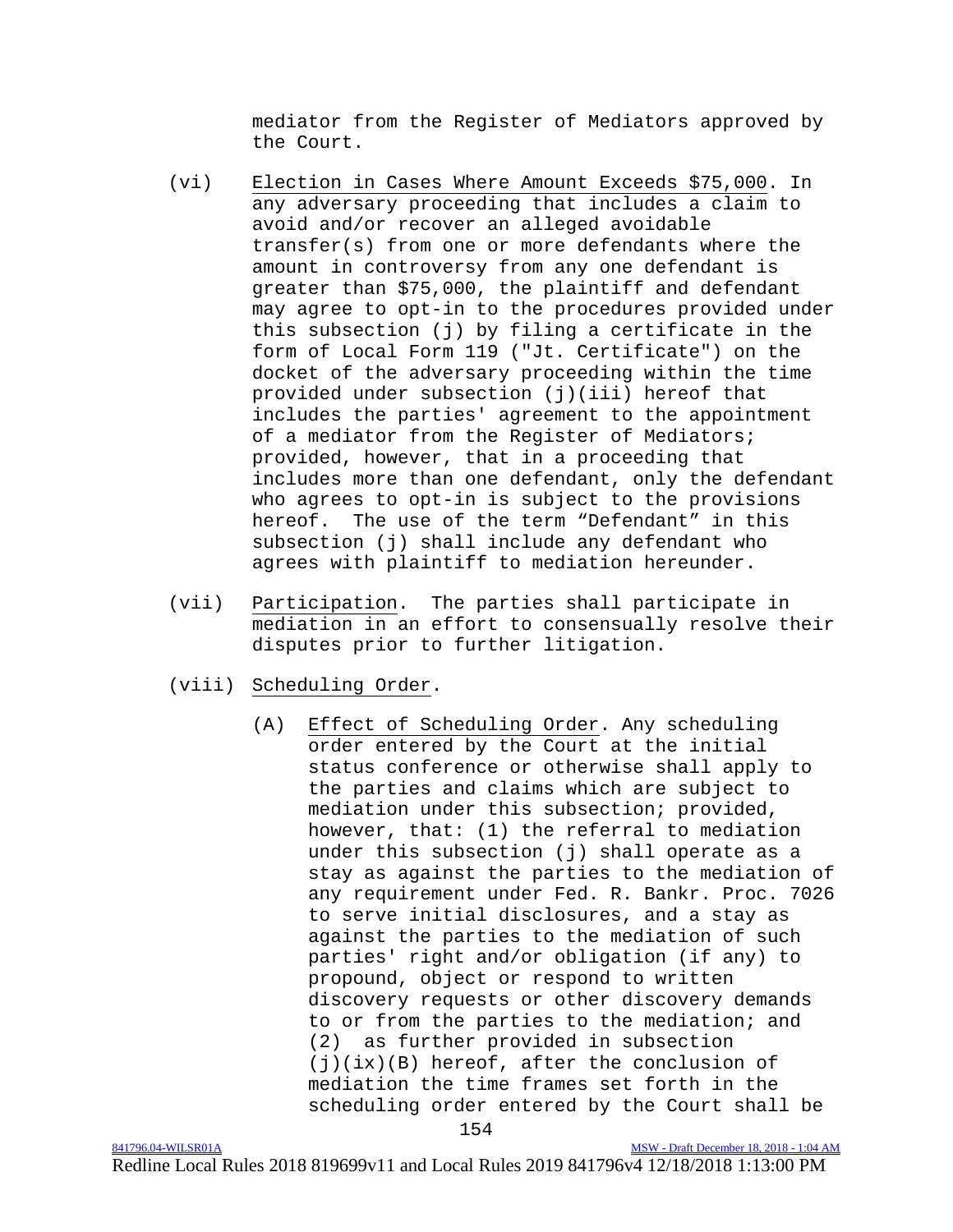adjusted so that such time frames are calculated from the date of completion of mediation (as evidenced by the date of entry on the adversary docket of the Certificate of Completion). The stay provided for under this subsection shall automatically terminate upon the filing of the Certificate of Completion.

- (B) Agreement to and Filing of Scheduling Order after Conclusion of Mediation. If the mediation does not result in the resolution of the litigation between the parties to the mediation, then within fourteen (14) days after the entry of the Certificate of Completion on the adversary docket. The parties to the mediation shall confer regarding the adjustment of the date and time frames set forth in the scheduling order entered by the Court so that such dates and time frames are calculated from the date of completion of mediation, and agree to a related form of scheduling order or stipulation and proposed order, and the plaintiff shall file such proposed scheduling order or stipulation and proposed order on the docket of the adversary proceeding under certification of counsel. If the parties do not agree to the form of scheduling order or stipulation as required hereunder and the timely filing thereof, then the parties shall promptly contact the Court to schedule a hearing to consider the entry of an amended scheduling order.
- (C) Absence of Scheduling Order. The terms of this subsection (viii) apply only if the Court enters a form of scheduling order in the underlying adversary proceeding prior to the conclusion of mediation.
- (ix) The Mediation Conference.
	- 155 (A) Persons Required to Attend. A representative of each party who has full authority to negotiate and settle the matter on behalf of the party<br>must attend the mediation in person. Such must attend the mediation in person. representative may be the party's attorney of record in the adversary proceeding. Other representatives of the party or the party (if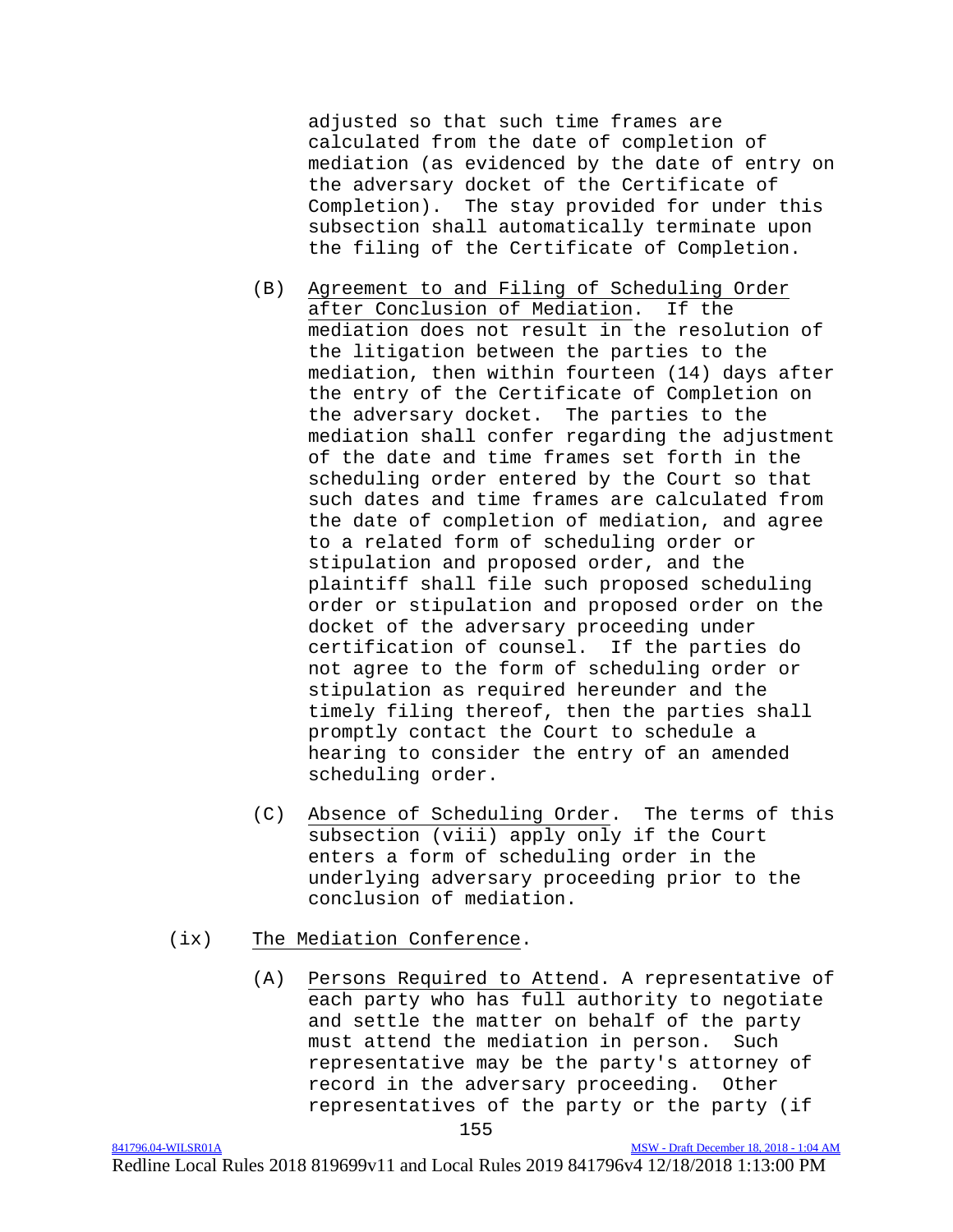the party is not the representative appearing in person at the mediation) may appear by telephone, videoconference or other similar means. If the party is not appearing at the mediation in person, the party shall appear at the mediation by telephone, videoconference or other similar means as directed by the mediator.

- (B) Mediation Conference Procedures. The mediator may establish other procedures for the mediation conference.
- (x) Other Terms. Unless otherwise provided hereunder, the provisions of Del. Bankr. L.R. 9019-5 (including subsections  $(b)$ ,  $(c)$   $(iv)(B)$ , and  $(d)$  -  $(h)$ ) shall apply to any mediation conducted under this subsection (j).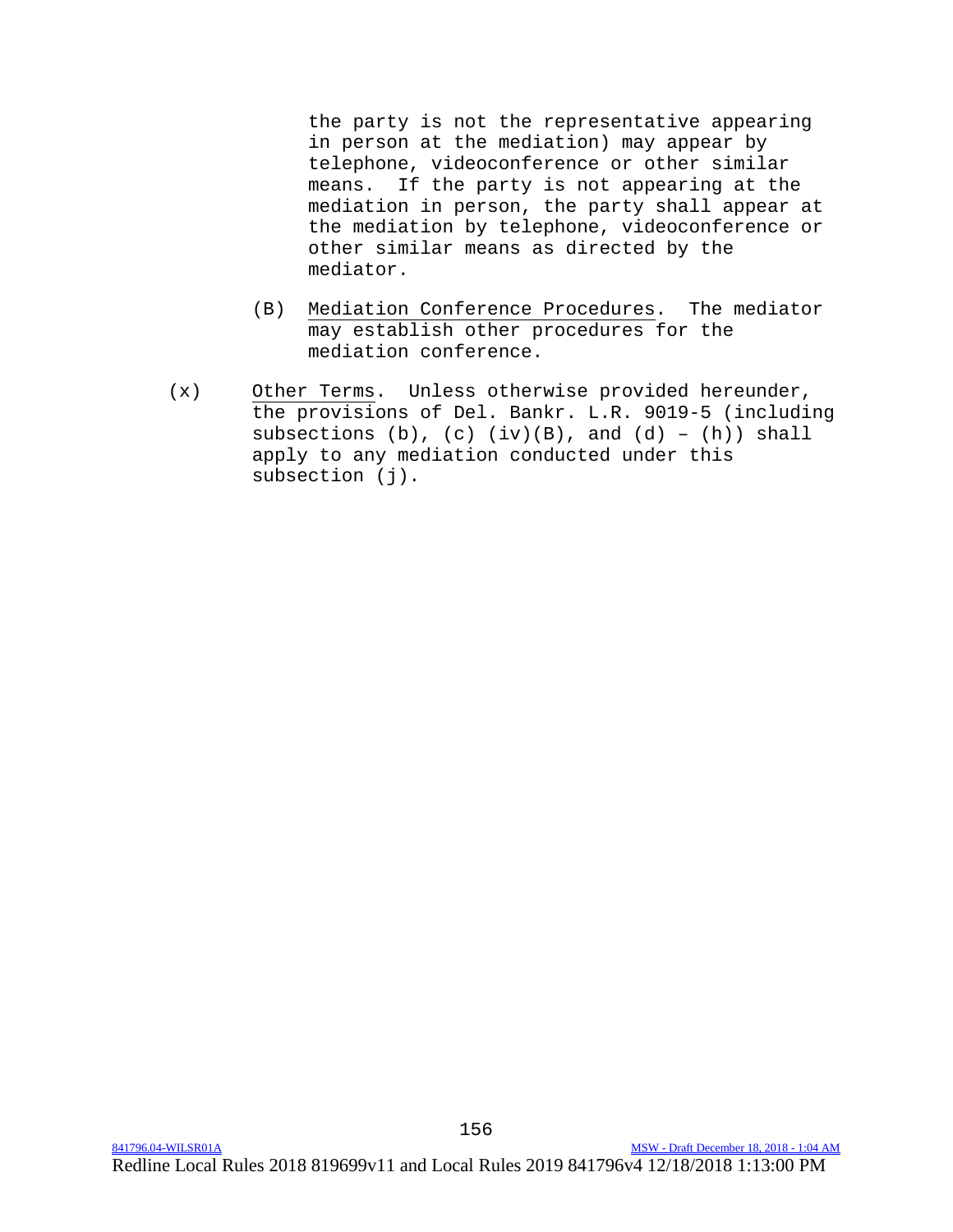**Rule 9019-6 Other Alternative Dispute Resolution Procedures**. The parties may employ any other method of alternative dispute resolution.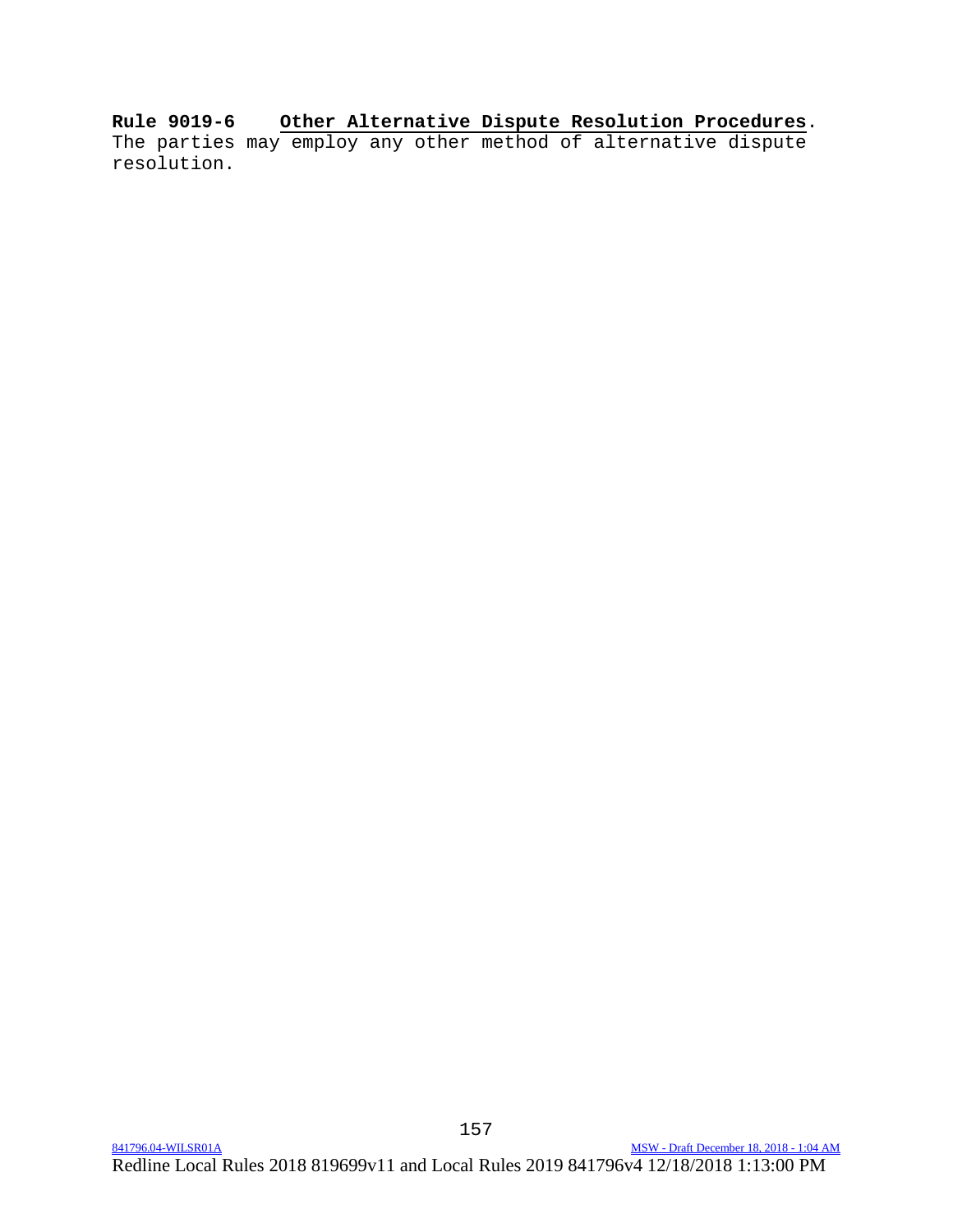**Rule 9019-7 Notice of Court Annexed Alternative Dispute Resolution Program**. The plaintiff, at the time of service of the complaint and summons, shall give notice of dispute resolution alternatives substantially in compliance with Local Form 110B.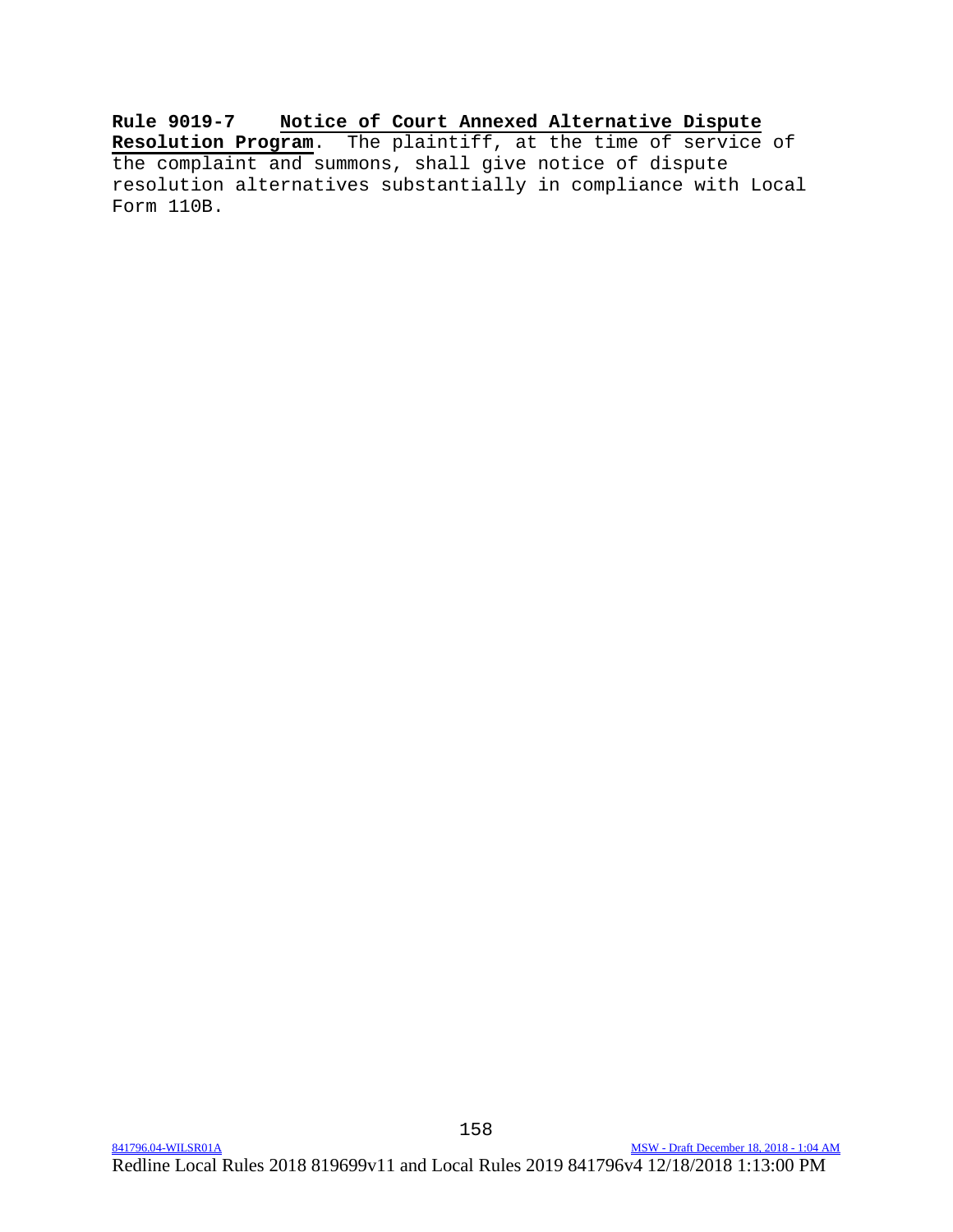**Rule 9022-1 Service of Judgment or Order**. Immediately upon the entry of a judgment or order, the Clerk shall serve a notice of the entry of the judgment or order on Delaware Counsel for the movant, via electronic means, as consented to by the movant. Registered CM/ECF users are deemed to have consented to service of the notice of the entry of orders or judgments via electronic means. If counsel for the movant is not a registered CM/ECF user, the Clerk shall serve a copy of the judgment or order on Delaware Counsel for the movant via first class mail. Counsel for the movant shall serve a copy of the judgment or order on all parties that contested the relief requested in the order and on other parties as the Court may direct and file a certificate of service to that effect within forty-eight (48) hours. For any *pro se* movant or sua sponte order, the Clerk's Office shall serve a copy of the judgment or order via first class mail on all parties affected thereby and file a certificate of service to that effect, unless otherwise directed by the Court.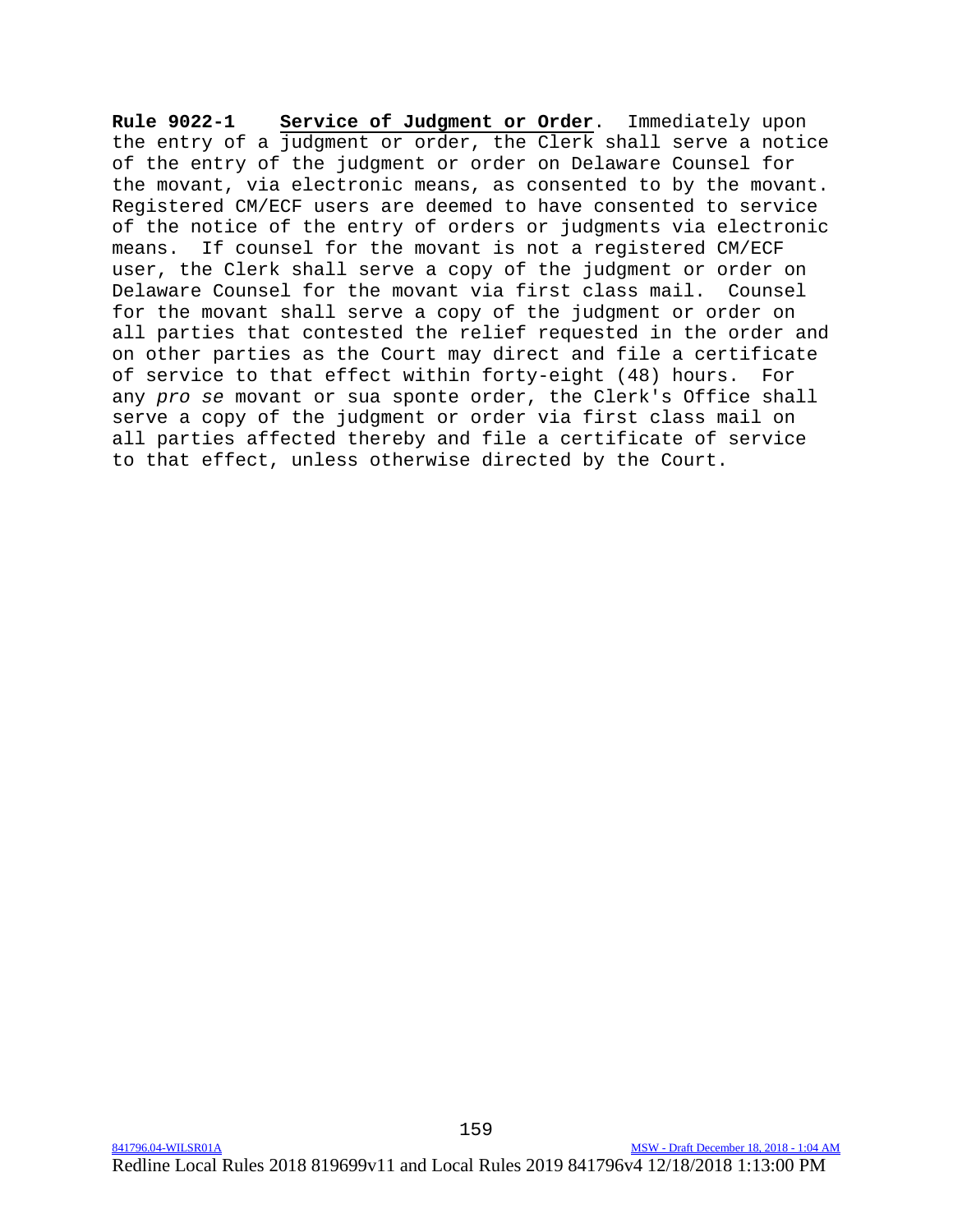# **Rule 9027-1 Statements in Notice of Removal or Related Filings Regarding Consent to Entry of Order or Judgment in Core Proceeding**.

- (a) Reference is made to the requirement of Fed. R. Bankr. P. 9027(a)(1) that a notice of removal must contain a statement that upon removal of the claim or cause of action the party filing the notice does or does not consent to entry of final orders or judgments by the Court. If no such statement is included, unless otherwise ordered by the Court, the party filing the notice of removal shall have waived the right to contest the authority of the Court to enter final orders or judgments.
- (b) Reference is made to the requirement of Fed. R. Bankr. P. 9027(e) that any party who has filed a pleading in connection with the removed claim or cause of action, other than the party filing the notice of removal, must file a statement that the party does or does not consent to entry of final orders or judgments by the Court. If no such statement is included, unless otherwise ordered by the Court, the filing party shall have waived the right to contest the authority of the Court to enter final orders or judgments.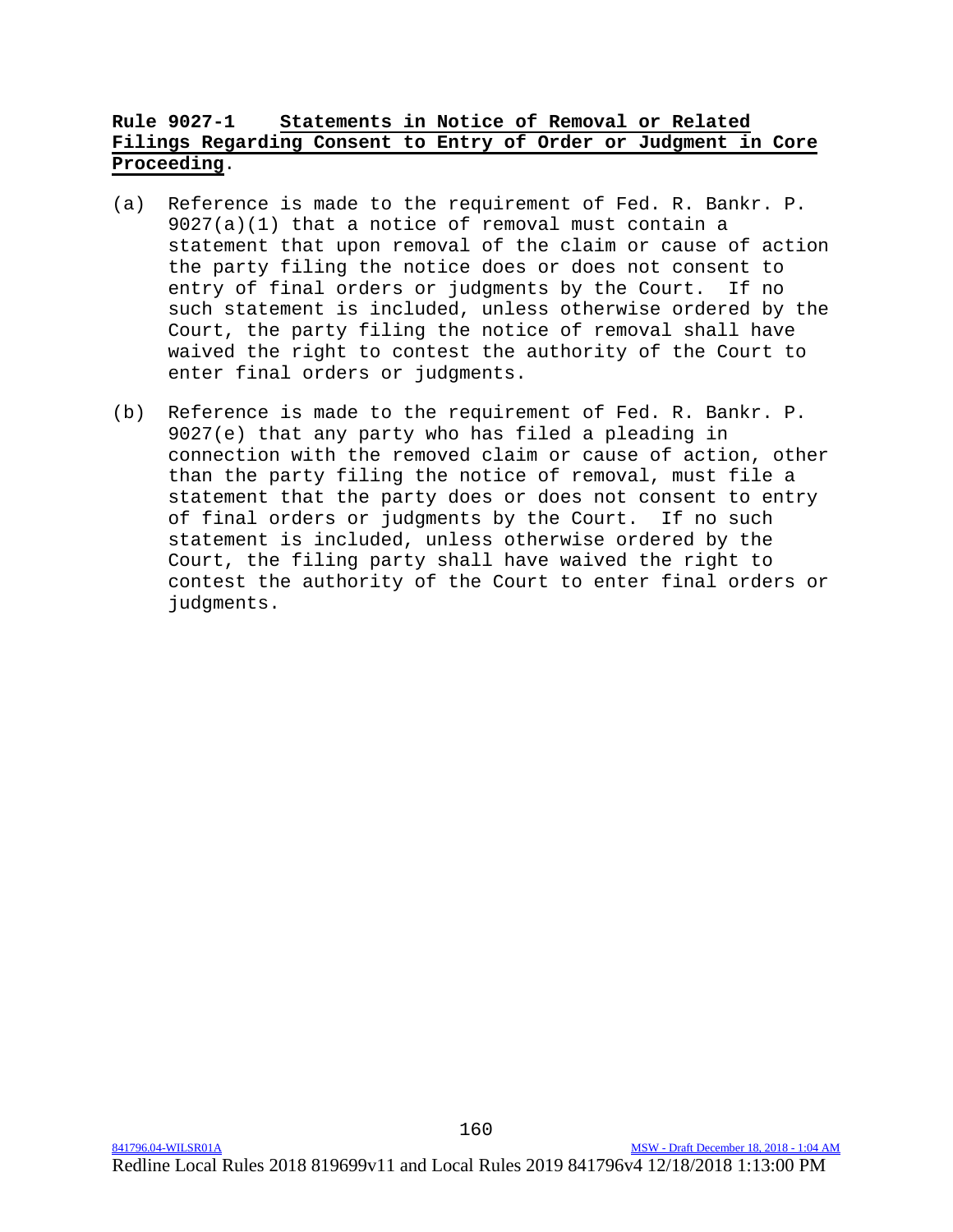**Rule 9029-2 Guidelines for Communication and Cooperation Between Courts in Cross-Border Insolvency Matters**. The

guidelines set forth at Part X of these Local Rules (the "Guidelines") may apply in any case involving cross-border proceedings relating to insolvency or adjustment of debt opened in a foreign court. In order for the Guidelines (whether in whole or in part and with or without modification) to be applicable in a particular case, the Court shall approve a protocol or enter an order, following an application by the parties or sua sponte by the Court.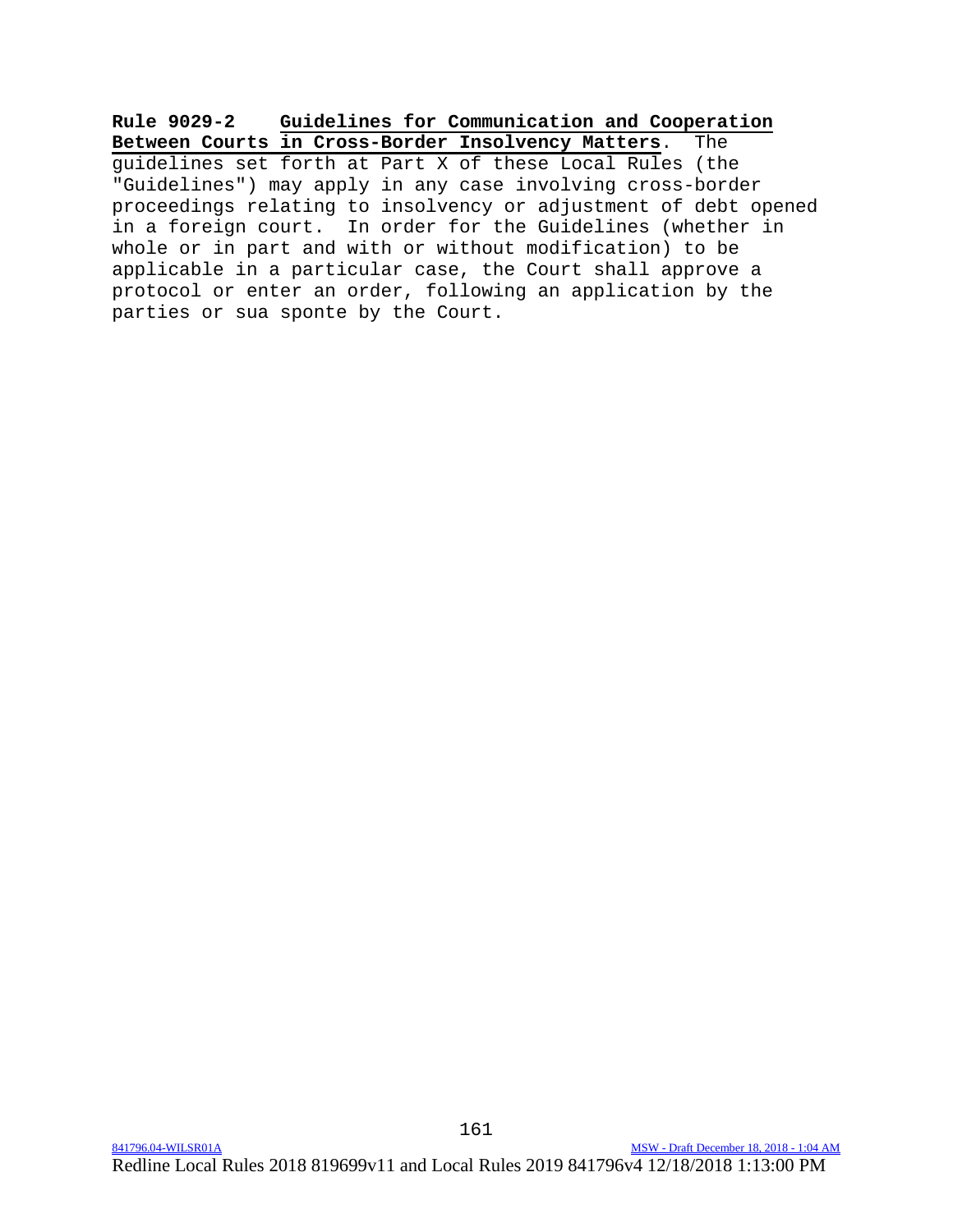**Rule 9029-3 Hearing Agenda Required**. In all chapter 7 asset cases, chapter 11 cases and chapter 15 cases, the counsel for the debtor, the statutory trustee, the foreign representative or the post-confirmation estate representative, as applicable, shall file an agenda for each scheduled hearing in the case, in substantial conformity to Local Form 111 and meeting the requirements set forth in this Local Rule.

- (a) General Requirements of Agenda.
	- (i) Delaware Counsel shall file the agenda in the bankruptcy case and adversary proceeding, if applicable, with the Bankruptcy Court on or before 12:00 p.m. prevailing Eastern Time two (2) business days before the date of the hearing. Failure to file the agenda timely may subject counsel to a fine.
	- (ii) Resolved or continued matters shall be listed before unresolved matters. Contested matters (and documents within each matter) shall be listed in the order of docketing with corresponding docket numbers. Unless otherwise authorized by the Court, a matter may only be listed as continued if all parties that have outstanding objections to the matter consent to such continuance. All amended agendas shall list matters as listed in the original agenda, with added matters being listed last and all changes being made in bold print.
	- (iii) Copies of the proposed agenda shall be served upon Delaware Counsel who have entered an appearance in the case, as well as all other counsel with a direct interest in any matter on the agenda, substantially contemporaneous with the Court filing.
- (b) Motions.
	- (i) General Information. For each motion, the agenda shall provide the title, docket number and date filed. Supporting papers shall be similarly listed.
	- (ii) Objection Information. For each motion, the agenda shall provide the objection deadline and any objections filed, and provide the docket number and the date filed, if available.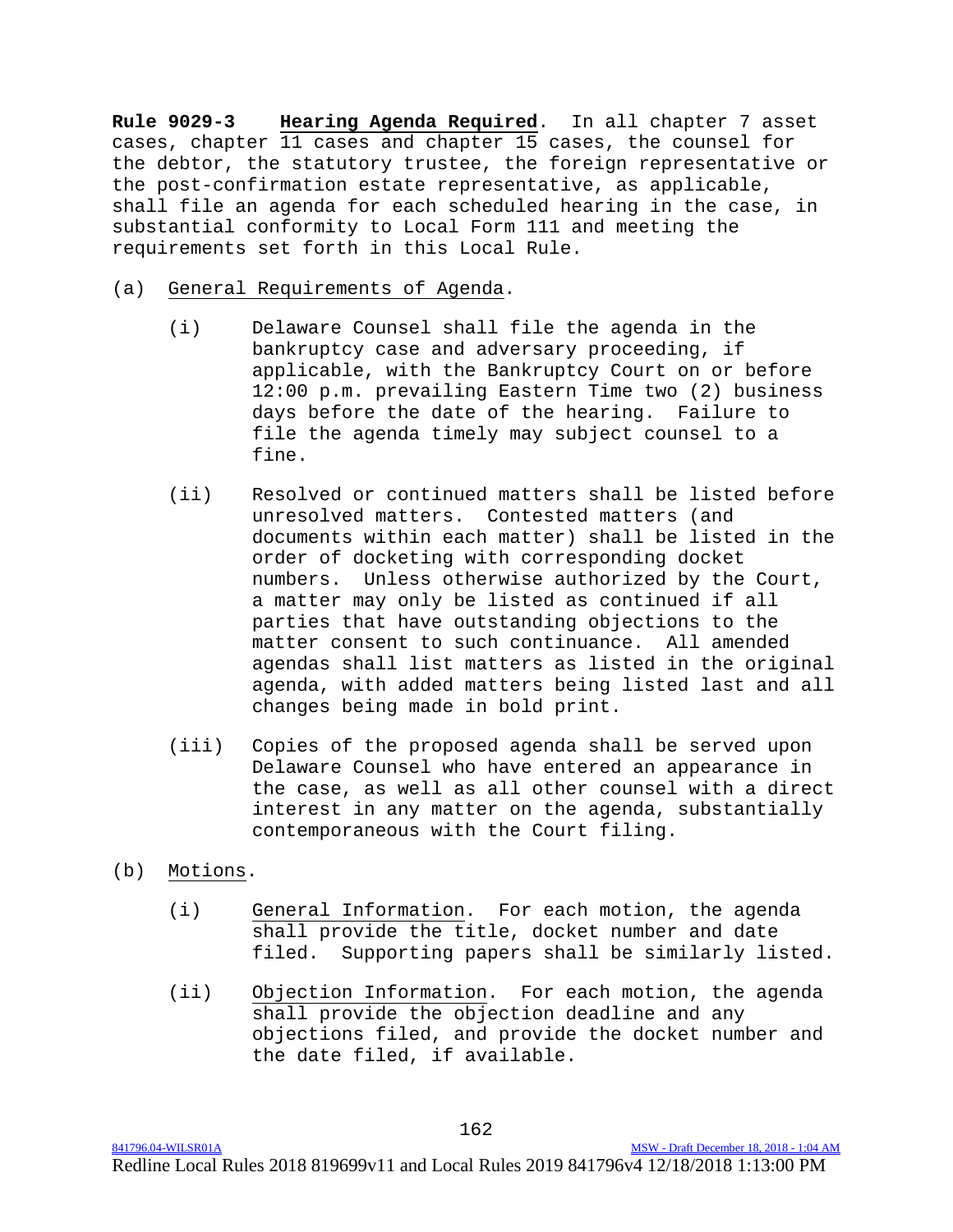- (iii) Status Information. For each motion, the agenda shall provide whether the matter is going forward, whether a continuance is requested (and any opposition to the continuance, if known), whether any or all of the objections have been resolved and any other pertinent status information.
- (c) Adversary Proceedings. When an adversary proceeding is scheduled, the agenda shall indicate the adversary proceeding number in addition to the information required by Local Rule 9029-3(b).
- (d) Hearing Binders. The agenda shall be submitted to the respective Judge's chambers in a hearing binder containing copies of all documents relevant to matters scheduled to be considered by the Court at such hearing. Hearing binders shall contain only the substantive documents necessary for the hearing (i.e., motions and responses) and shall not contain documents related to continued or resolved matters. Certificates of service shall not be included in the hearing binder unless adequacy of service is an issue to be considered by the Court.
- (e) Amended Agenda. Where an amended agenda is necessary, the amended agenda shall (in bold print) note any material changes in the status of any agenda matter.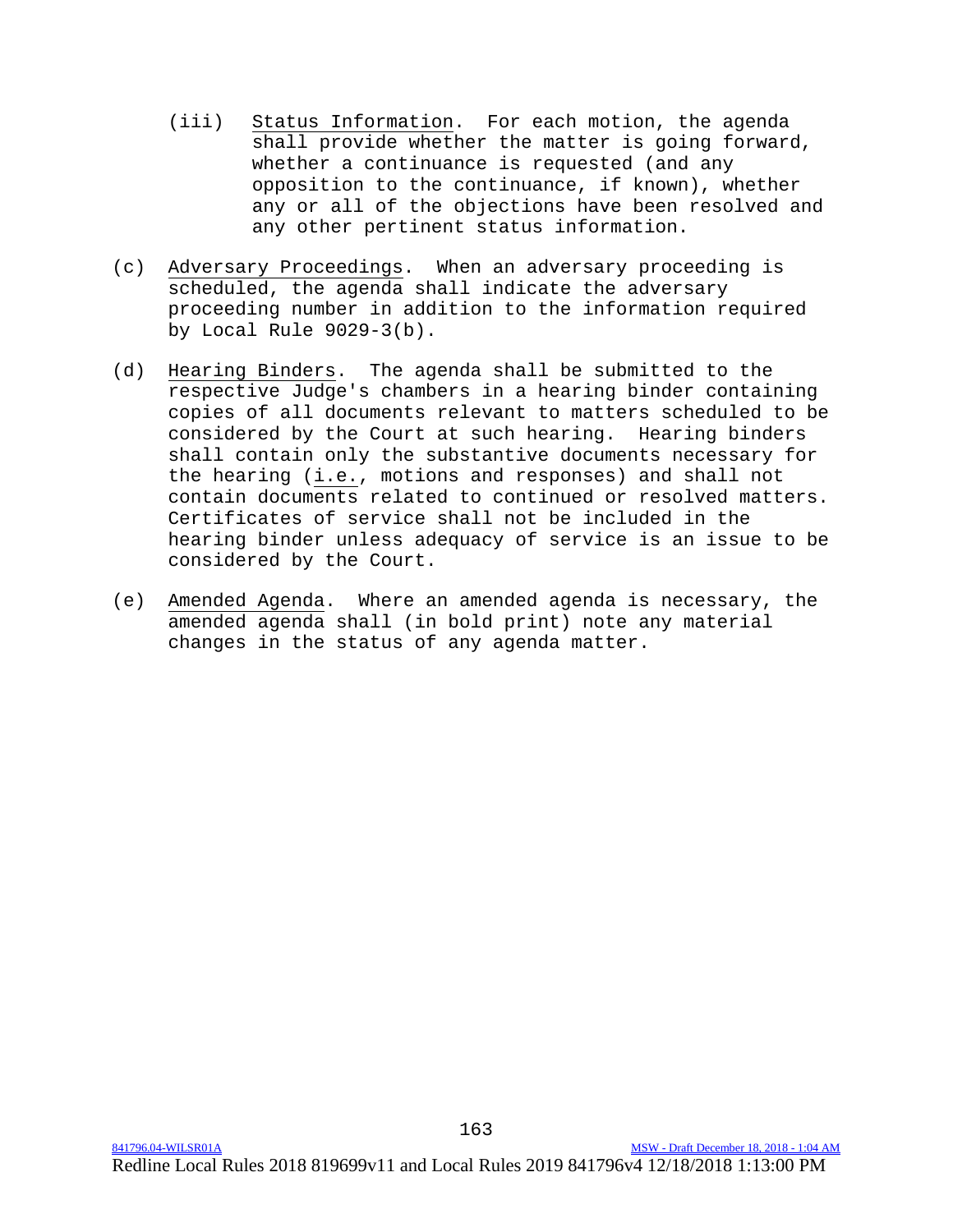# **Rule 9033-1 Transmittal to the District Court of Proposed Findings of Fact and Conclusions of Law**. The Clerk will

transmit to the District Court the proposed findings of fact and conclusions of law filed pursuant to Fed. R. Bankr. P. 9033 upon the expiration of time for filing objections and any response thereto.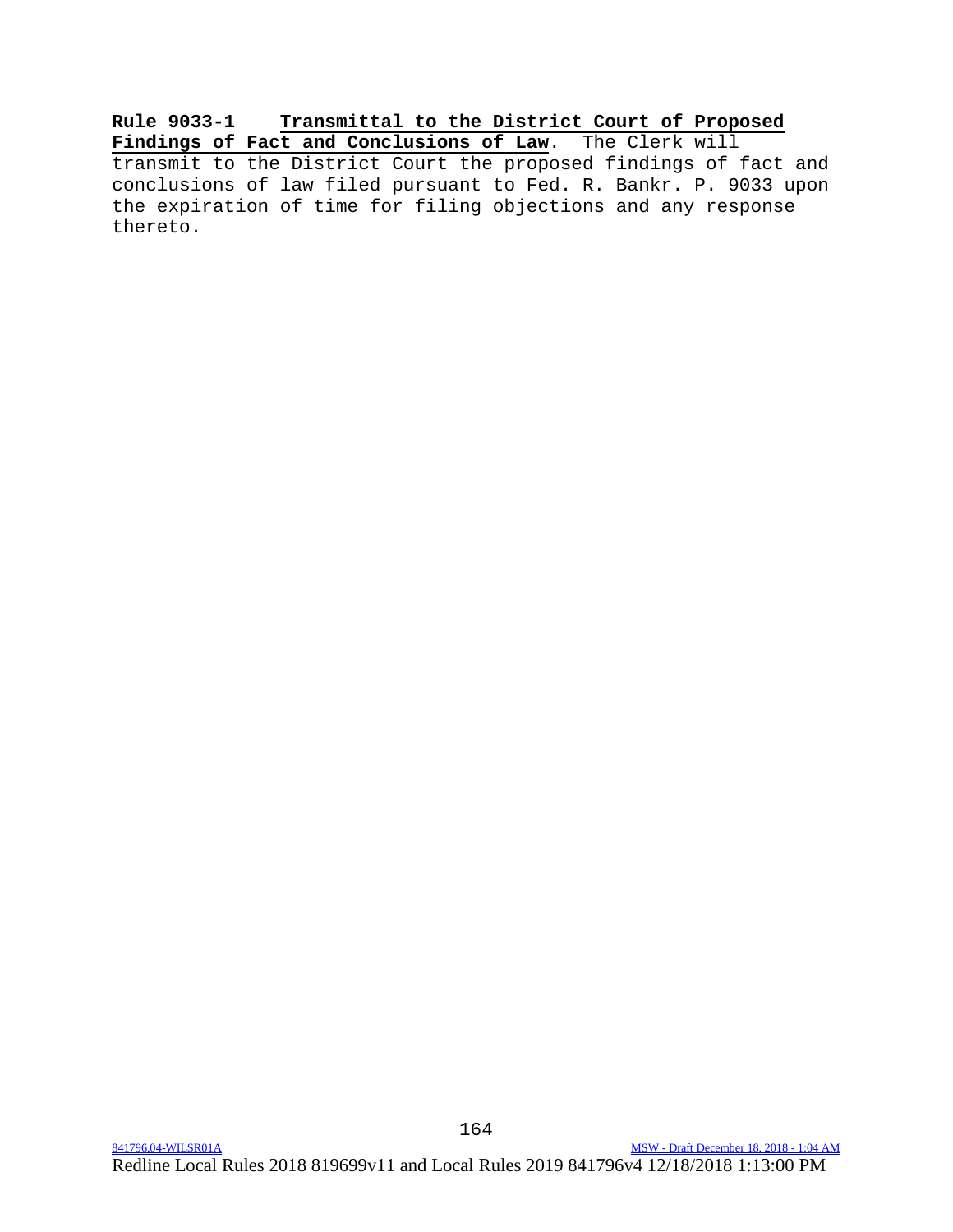## **Rule 9036-1 Electronic Transmission of Court Notices; Use of Technology in the Courtroom**.

- (a) Court Notices. To eliminate redundant paper notices, all registered electronic filing participants will receive notices required to be sent by the Clerk via electronic transmission only. No notices from the Clerk's Office will be sent in paper format, with the exception of the Notice of Meeting of Creditors, which will be sent in both paper and electronic format. The electronic transmission of notices by the Clerk will be deemed complete upon transmission. The Court has established "opt-out" procedures to ensure that any registered electronic filing participant may receive paper notices in addition to electronic notices by requesting such notices in writing to the Clerk's Office.
- (b) Use of Technology in the Courtroom. Unless otherwise authorized by the Court, parties intending to use technology in the Courtroom must give the Court notice by the time the Agenda is due under Del. Bankr. L.R. 9029-3. At that time, notice should also be sent via email to debml Courtroom Technology@deb.uscourts.gov.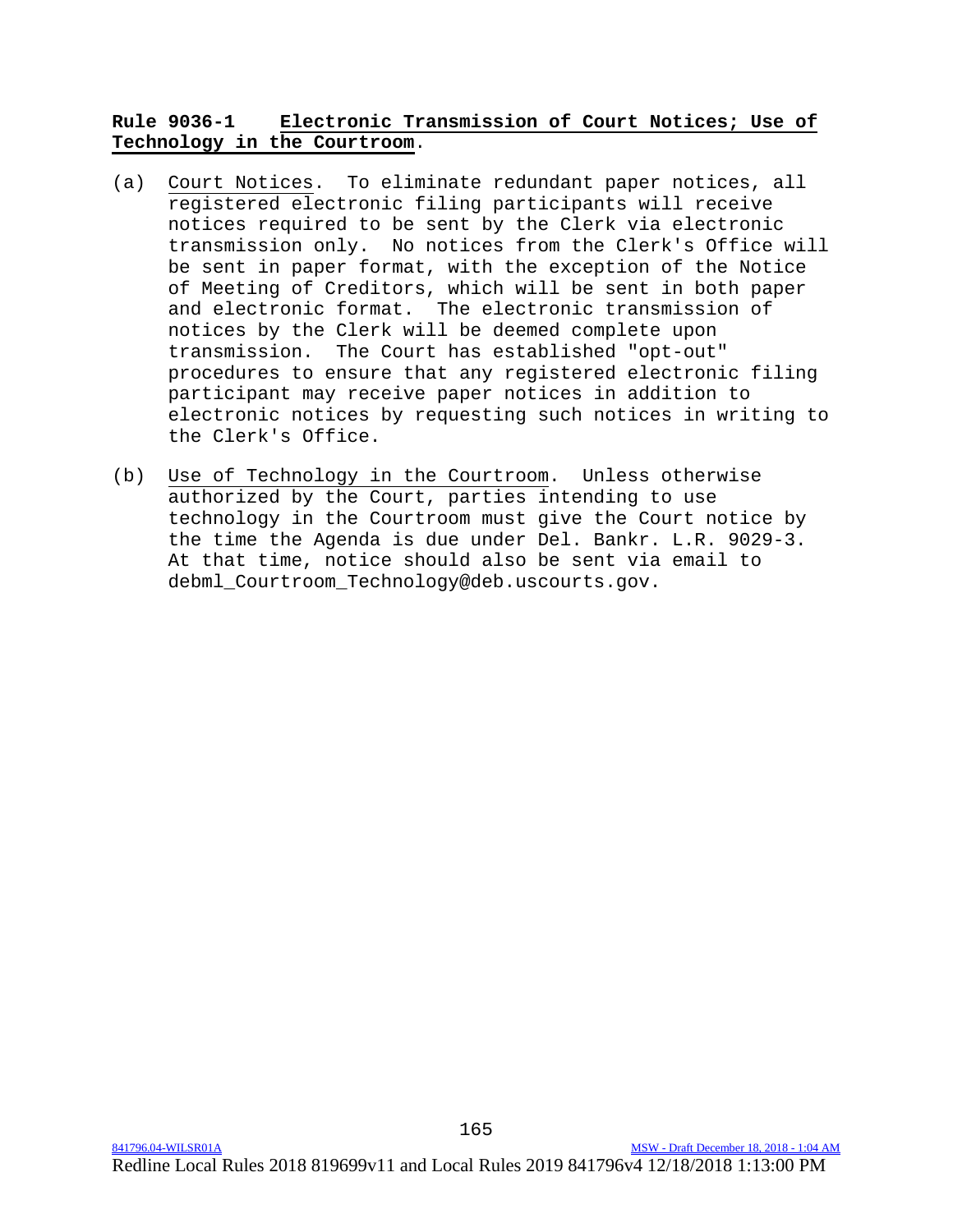#### **Rule 9037-1 Redaction of Personal Data Identifiers**.

- (a) Responsibility for Redaction. The responsibility for redacting personal data identifiers (as defined in Fed. R. Bankr. P. 9037) rests solely with counsel, parties in interest and non-parties. The Clerk, or claims agent if one has been appointed, will not review each document for compliance with this Rule. In the event the Clerk, or claims agent if one has been appointed, discovers that personal identifier data or information concerning a minor individual has been included in a pleading, the Clerk, or claims agent if one has been appointed, is authorized, in its sole discretion, to restrict public access (except as to the filer, the case trustee, the United States Trustee and the claims agent) to the document in issue and inform the filer of the requirement to file a motion to redact.
- (b) Method of Redaction. The filer of the document containing personal data identifiers shall, in accordance with CM/ECF procedures, file a motion to redact that identifies the proposed document for redaction by docket number or if applicable, by claim number. The filer shall submit, with the motion to redact, an exhibit containing the document to be substituted for the original filing.
- (c) Clerk's Action upon Filing. Upon filing of the motion to redact, the Clerk's Office will restrict the original image containing the personal data identifiers from public view (except as to the filer, the case trustee, the United States Trustee and the claims agent) on the docket.
- (d) Notice. The filer shall include a certificate of service at the time the motion to redact is filed, showing service to the following recipients: the debtor, anyone whose personal information has been disclosed, the case trustee (if any) and the United States Trustee.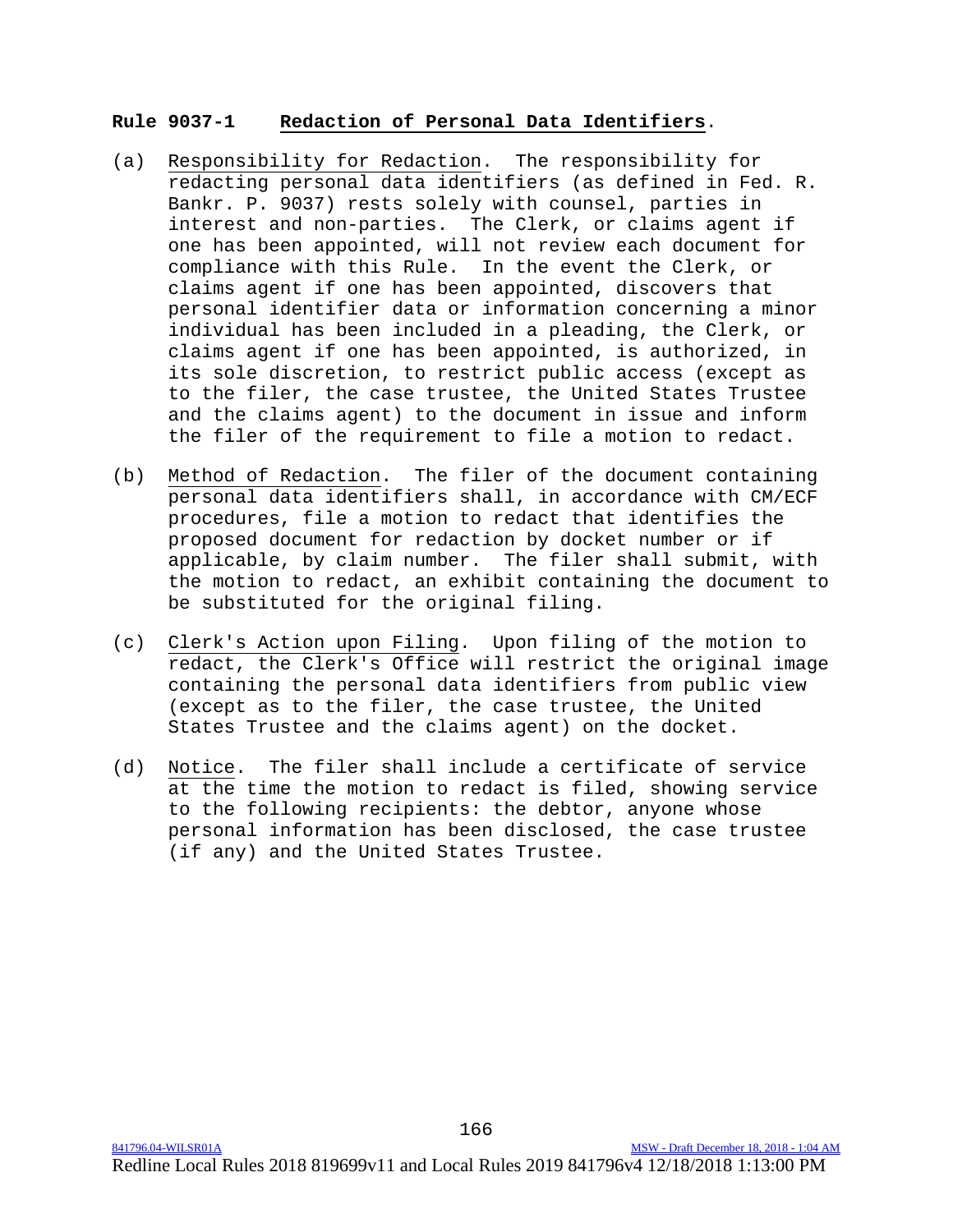# **PART X. GUIDELINES FOR COMMUNICATION AND COOPERATION BETWEEN COURTS IN CROSS-BORDER INSOLVENCY MATTERS**

## **INTRODUCTION**

- A. The overarching objective of these Guidelines is to improve in the interests of all stakeholders the efficiency and effectiveness of cross-border proceedings relating to insolvency or adjustment of debt opened in more than one jurisdiction ("Parallel Proceedings") by enhancing coordination and cooperation among courts under whose supervision such proceedings are being conducted. These Guidelines represent best practice for dealing with Parallel Proceedings.
- B. In all Parallel Proceedings, these Guidelines should be considered at the earliest practicable opportunity.
- C. In particular, these Guidelines aim to promote:
	- (i) the efficient and timely coordination and administration of Parallel Proceedings;
	- (ii) the administration of Parallel Proceedings with a view to ensuring relevant stakeholders' interests are respected;
	- (iii) the identification, preservation, and maximization of the value of the debtor's assets, including the debtor's business;
	- (iv) the management of the debtor's estate in ways that are proportionate to the amount of money involved, the nature of the case, the complexity of the issues, the number of creditors and the number of jurisdictions involved in Parallel Proceedings;
	- (v) the sharing of information in order to reduce costs; and
	- (vi) the avoidance or minimization of litigation,  $costs$  and inconvenience to the parties<sup>[1](#page-173-0)</sup> in Parallel Proceedings.

841796.04-WILSR01A MSW - Draft December 18, 2018 - 1:04 AM

Redline Local Rules 2018 819699v11 and Local Rules 2019 841796v4 12/18/2018 1:13:00 PM

<span id="page-173-0"></span>Ĩ. <sup>1</sup> The term "parties" when used in these Guidelines shall be interpreted broadly.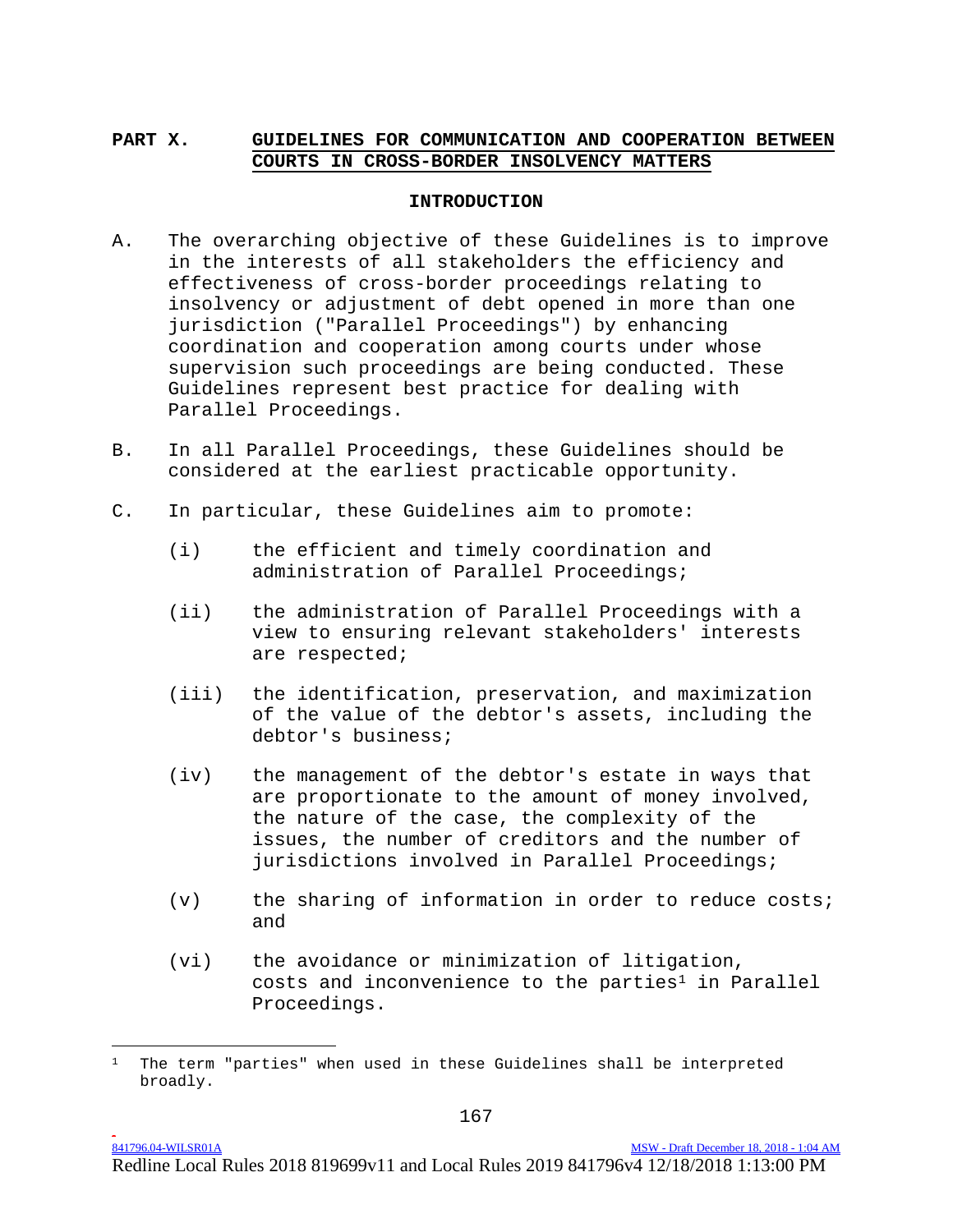- D. These Guidelines should be implemented in each jurisdiction in such manner as the jurisdiction deems  $fit.^2$
- E. These Guidelines are not intended to be exhaustive and in each case consideration ought to be given to the special requirements in that case.
- F. Courts should consider in all cases involving Parallel Proceedings whether and how to implement these Guidelines. Courts should encourage and where necessary direct, if they have the power to do so, the parties to make the necessary applications to the court to facilitate such implementation by a protocol or order derived from these Guidelines and encourage them to act so as to promote the objectives and aims of these Guidelines wherever possible.

#### **ADOPTION AND INTERPRETATION**

Guideline 1: In furtherance of paragraph F above, the courts should encourage administrators in Parallel Proceedings to cooperate in all aspects of the case, including the necessity of notifying the courts at the earliest practicable opportunity of issues present and potential that may (a) affect those proceedings and (b) benefit from communication and coordination between the courts. For the purpose of these Guidelines, "administrator" includes a liquidator, trustee, judicial manager, administrator in administration proceedings, debtor-inpossession in a reorganization or scheme of arrangement, or any fiduciary of the estate or person appointed by the court.

Guideline 2: Where a court intends to apply these Guidelines (whether in whole or in part and with or without modification) in particular Parallel Proceedings, it will need to do so by a protocol or an orde[r3](#page-174-1), following an application by the parties or pursuant to a direction of the court if the court has the power to do so.

Guideline 3: Such protocol or order should promote the efficient and timely administration of Parallel Proceedings. It should address the coordination of requests for court approvals of related decisions and actions when required and communication

<span id="page-174-0"></span>Ĩ.  $2$  Possible modalities for the implementation of these Guidelines include practice directions and commercial guides.

<span id="page-174-1"></span><sup>&</sup>lt;sup>3</sup> In the normal case, the parties will agree on a protocol derived from these Guidelines and obtain the approval of each court in which the protocol is to apply.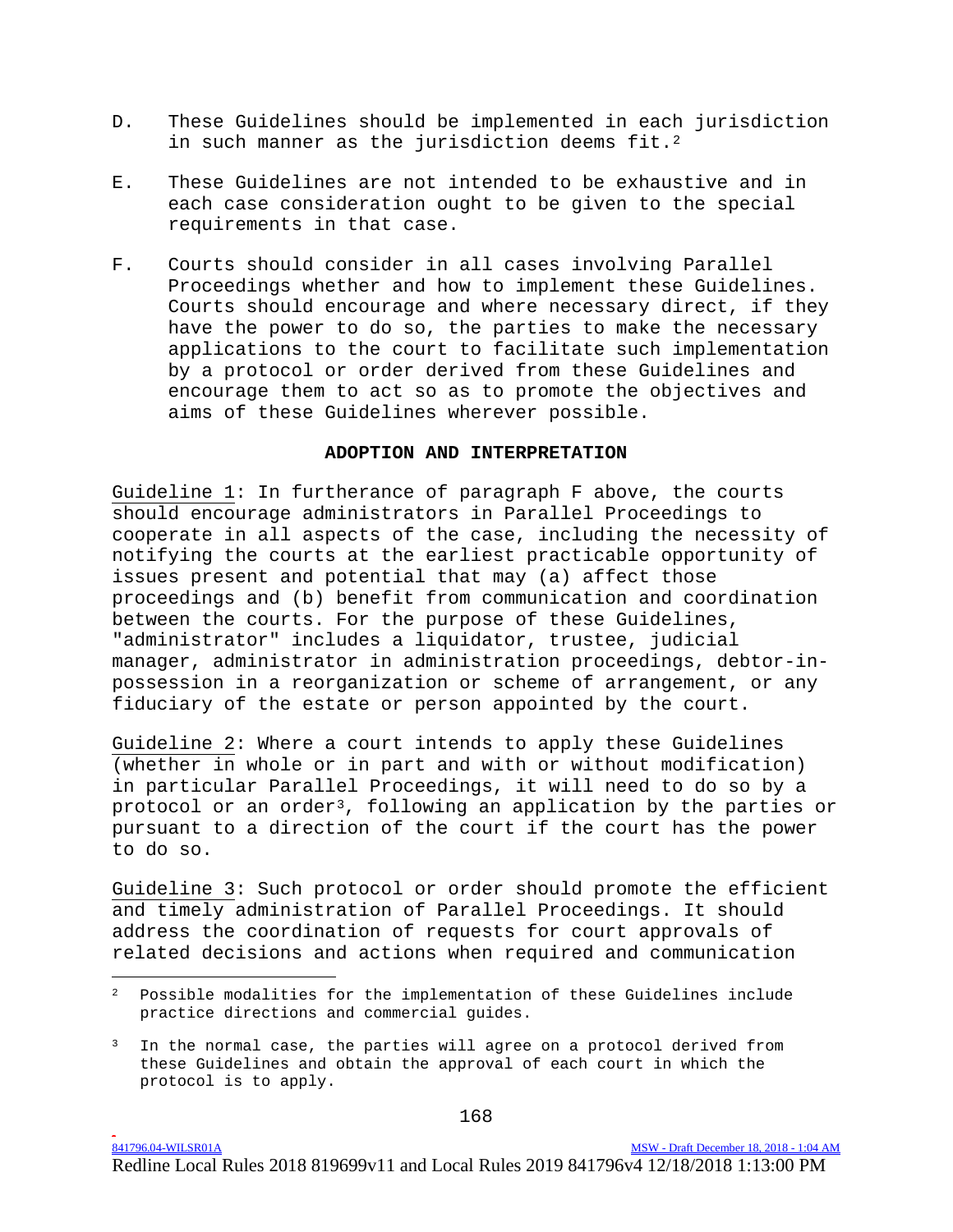with creditors and other parties. To the extent possible, it should also provide for timesaving procedures to avoid unnecessary and costly court hearings and other proceedings.

Guideline 4: These Guidelines when implemented are not intended to:

- (i) interfere with or derogate from the jurisdiction or the exercise of jurisdiction by a court in any proceedings including its authority or supervision over an administrator in those proceedings;
- (ii) interfere with or derogate from the rules or ethical principles by which an administrator is bound according to any applicable law and professional rules;
- (iii) prevent a court from refusing to take an action that would be manifestly contrary to the public policy of the jurisdiction; or
- (iv) confer or change jurisdiction, alter substantive rights, interfere with any function or duty arising out of any applicable law, or encroach upon any applicable law.

Guideline 5: For the avoidance of doubt, a protocol or order under these Guidelines is procedural in nature. It should not constitute a limitation on or waiver by the court of any powers, responsibilities, or authority or a substantive determination of any matter in controversy before the court or before the other court or a waiver by any of the parties of any of their substantive rights and claims.

Guideline 6: In the interpretation of these Guidelines or any protocol or order under these Guidelines, due regard shall be given to their international origin and to the need to promote good faith and uniformity in their application.

#### **COMMUNICATION BETWEEN COURTS**

Guideline 7: A court may receive communications from a foreign court and may respond directly to them. Such communications may occur for the purpose of the orderly making of submissions and rendering of decisions by the courts, and to coordinate and resolve any procedural, administrative or preliminary matters relating to any joint hearing where Annex A is applicable. Such communications may take place through the following methods or

Redline Local Rules 2018 819699v11 and Local Rules 2019 841796v4 12/18/2018 1:13:00 PM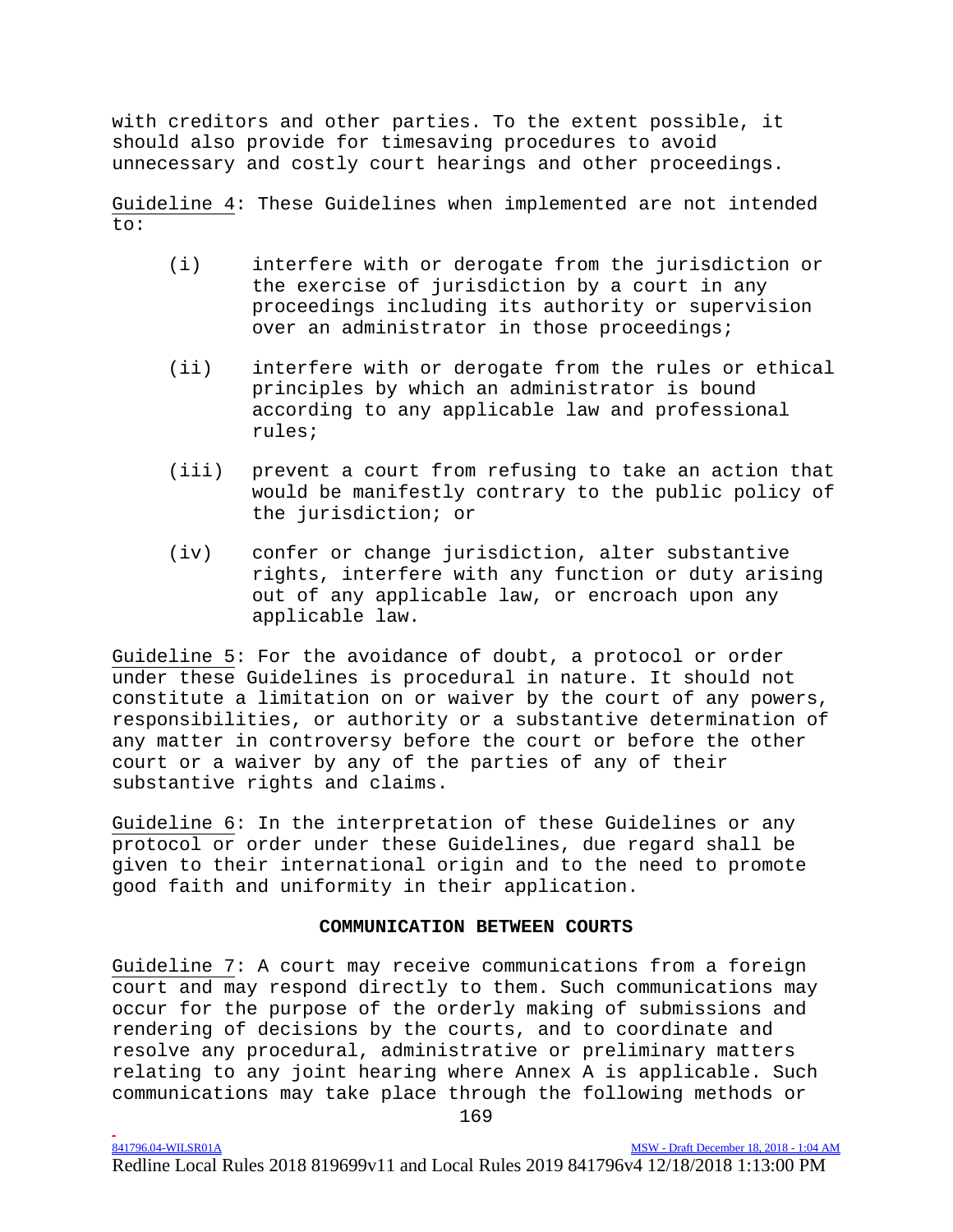such other method as may be agreed by the two courts in a specific case:

- (i) Sending or transmitting copies of formal orders, judgments, opinions, reasons for decision, endorsements, transcripts of proceedings or other documents directly to the other court and providing advance notice to counsel for affected parties in such manner as the court considers appropriate.
- (ii) Directing counsel to transmit or deliver copies of documents, pleadings, affidavits, briefs or other documents that are filed or to be filed with the court to the other court in such fashion as may be appropriate and providing advance notice to counsel for affected parties in such manner as the court considers appropriate.
- (iii) Participating in two-way communications with the other court, in which case Guideline 8 should be considered.

Guideline 8: In the event of communications between courts, other than on procedural matters, unless otherwise directed by any court involved in the communications whether on an ex parte basis or otherwise, or permitted by a protocol, the following shall apply:

- (i) In the normal case, parties may be present.
- (ii) If the parties are entitled to be present, advance notice of the communications shall be given to all parties in accordance with the rules of procedure applicable in each of the courts to be involved in the communications and the communications between the courts shall be recorded and may be transcribed. A written transcript may be prepared from a recording of the communications that, with the approval of each court involved in the communications, may be treated as the official transcript of the communications.
- (iii) Copies of any recording of the communications, of any transcript of the communications prepared pursuant to any direction of any court involved in the communications, and of any official transcript prepared from a recording may be filed as part of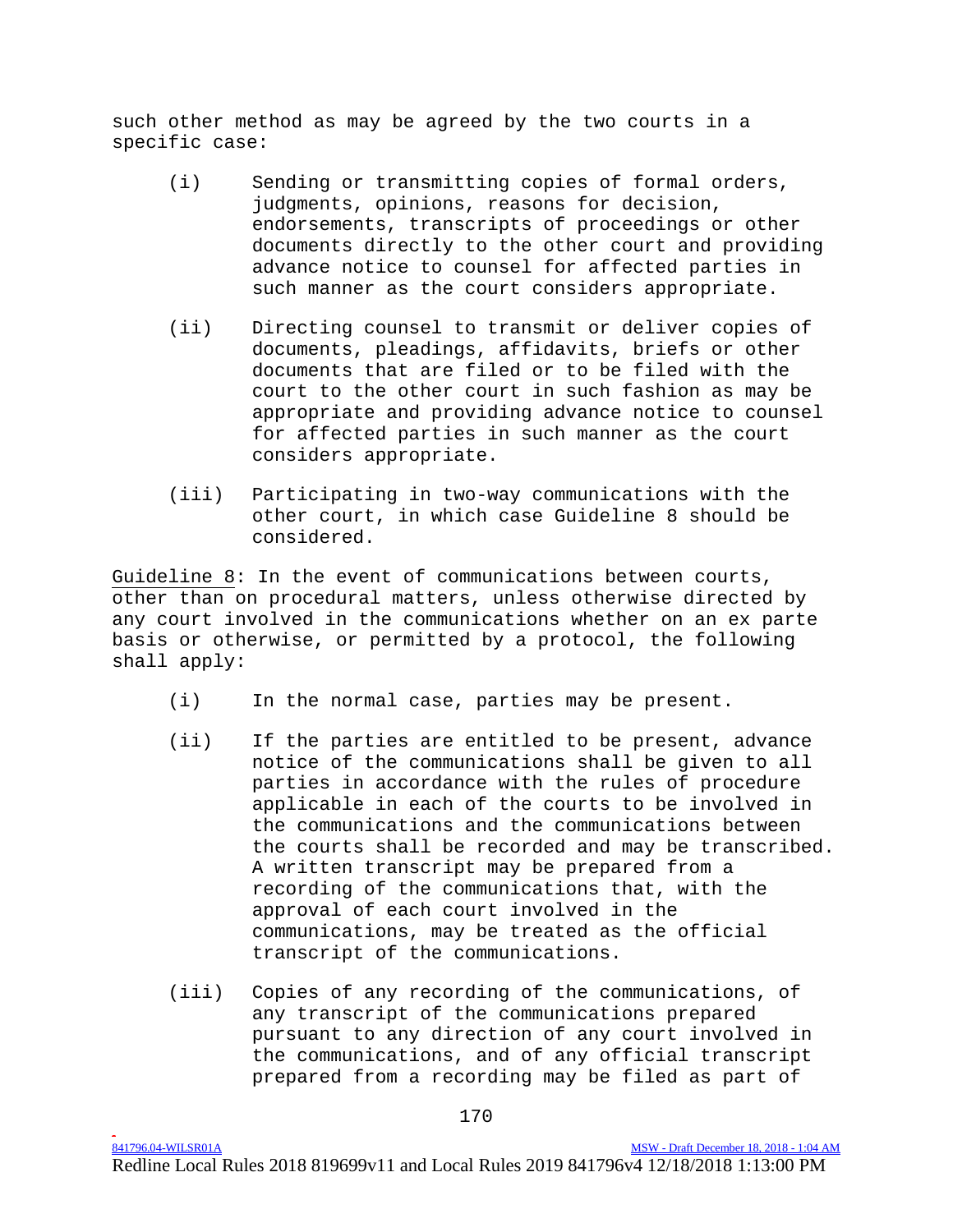the record in the proceedings and made available to the parties and subject to such directions as to confidentiality as any court may consider appropriate.

(iv) The time and place for communications between the courts shall be as directed by the courts. Personnel other than judges in each court may communicate with each other to establish appropriate arrangements for the communications without the presence of the parties.

Guideline 9: A court may direct that notice of its proceedings be given to parties in proceedings in another jurisdiction. All notices, applications, motions, and other materials served for purposes of the proceedings before the court may be ordered to be provided to such other parties by making such materials available electronically in a publicly accessible system or by facsimile transmission, certified or registered mail or delivery by courier, or in such other manner as may be directed by the court in accordance with the procedures applicable in the court.

#### **APPEARANCE IN COURT**

Guideline 10: A court may authorize a party, or an appropriate person, to appear before and be heard by a foreign court, subject to approval of the foreign court to such appearance.

Guideline 11: If permitted by its law and otherwise appropriate, a court may authorize a party to a foreign proceeding, or an appropriate person, to appear and be heard on a specific matter by it without thereby becoming subject to its jurisdiction for any purpose other than the specific matter on which the party is appearing.

## **CONSEQUENTIAL PROVISIONS**

Guideline 12: A court shall, except on proper objection on valid grounds and then only to the extent of such objection, recognize and accept as authentic the provisions of statutes, statutory or administrative regulations, and rules of court of general application applicable to the proceedings in other jurisdictions without further proof. For the avoidance of doubt, such recognition and acceptance does not constitute recognition or acceptance of their legal effect or implications.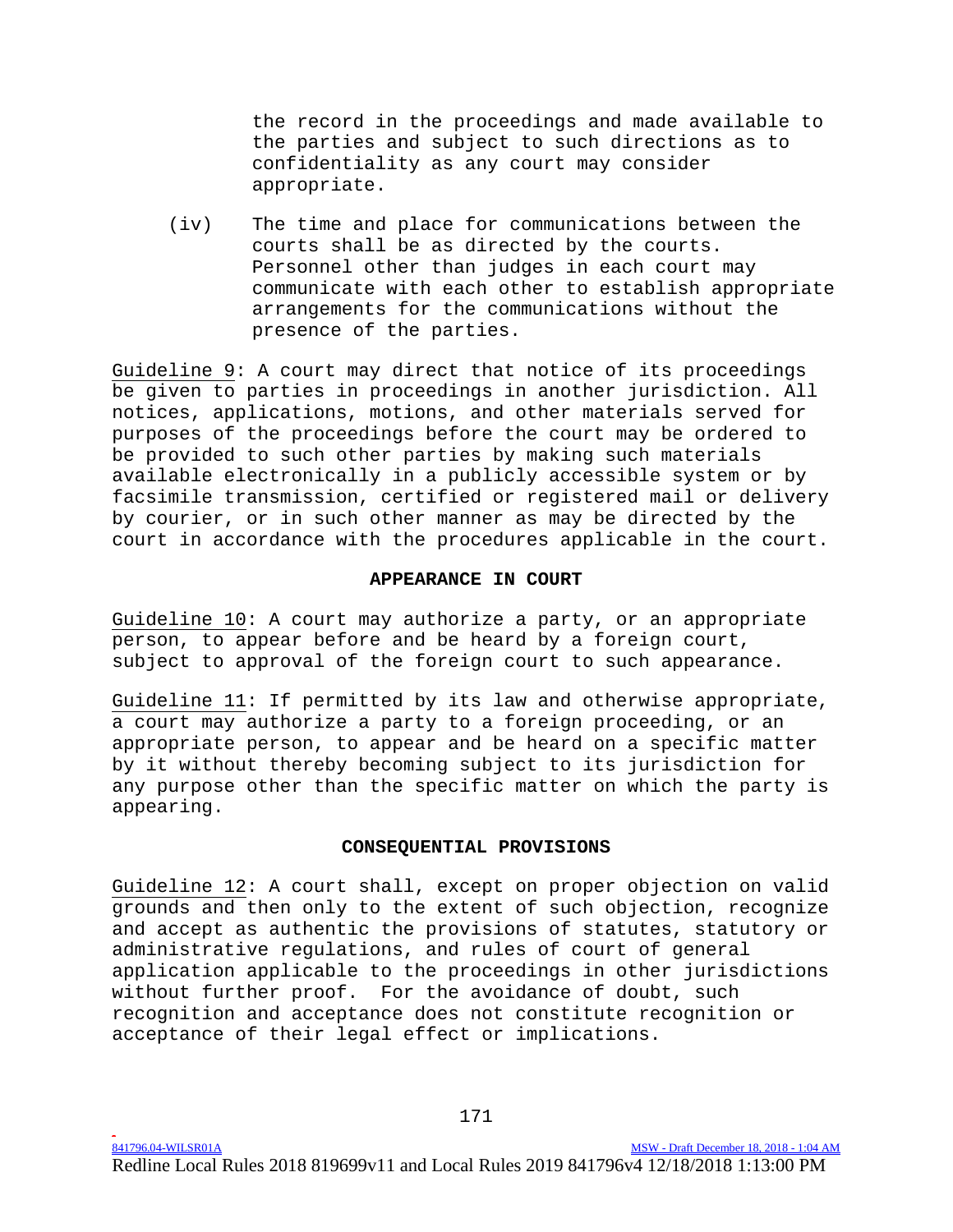Guideline 13: A court shall, except upon proper objection on valid grounds and then only to the extent of such objection, accept that orders made in the proceedings in other jurisdictions were duly and properly made or entered on their respective dates and accept that such orders require no further proof for purposes of the proceedings before it, subject to its law and all such proper reservations as in the opinion of the court are appropriate regarding proceedings by way of appeal or review that are actually pending in respect of any such orders. Notice of any amendments, modifications, extensions, or appellate decisions with respect to such orders shall be made to the other court(s) involved in Parallel Proceedings, as soon as it is practicable to do so.

Guideline 14: A protocol or order made by a court under these Guidelines is subject to such amendments, modifications, and extensions as may be considered appropriate by the court, and to reflect the changes and developments from time to time in any Parallel Proceedings. Notice of such amendments, modifications, or extensions shall be made to the other court(s) involved in Parallel Proceedings, as soon as it is practicable to do so.

#### **ANNEX A (JOINT HEARINGS)**

Annex A to these Guidelines relates to guidelines on the conduct of joint hearings. Annex A shall be applicable to, and shall form a part of these Guidelines, with respect to courts that may signify their assent to Annex A from time to time. Parties are encouraged to address the matters set out in Annex A in a protocol or order.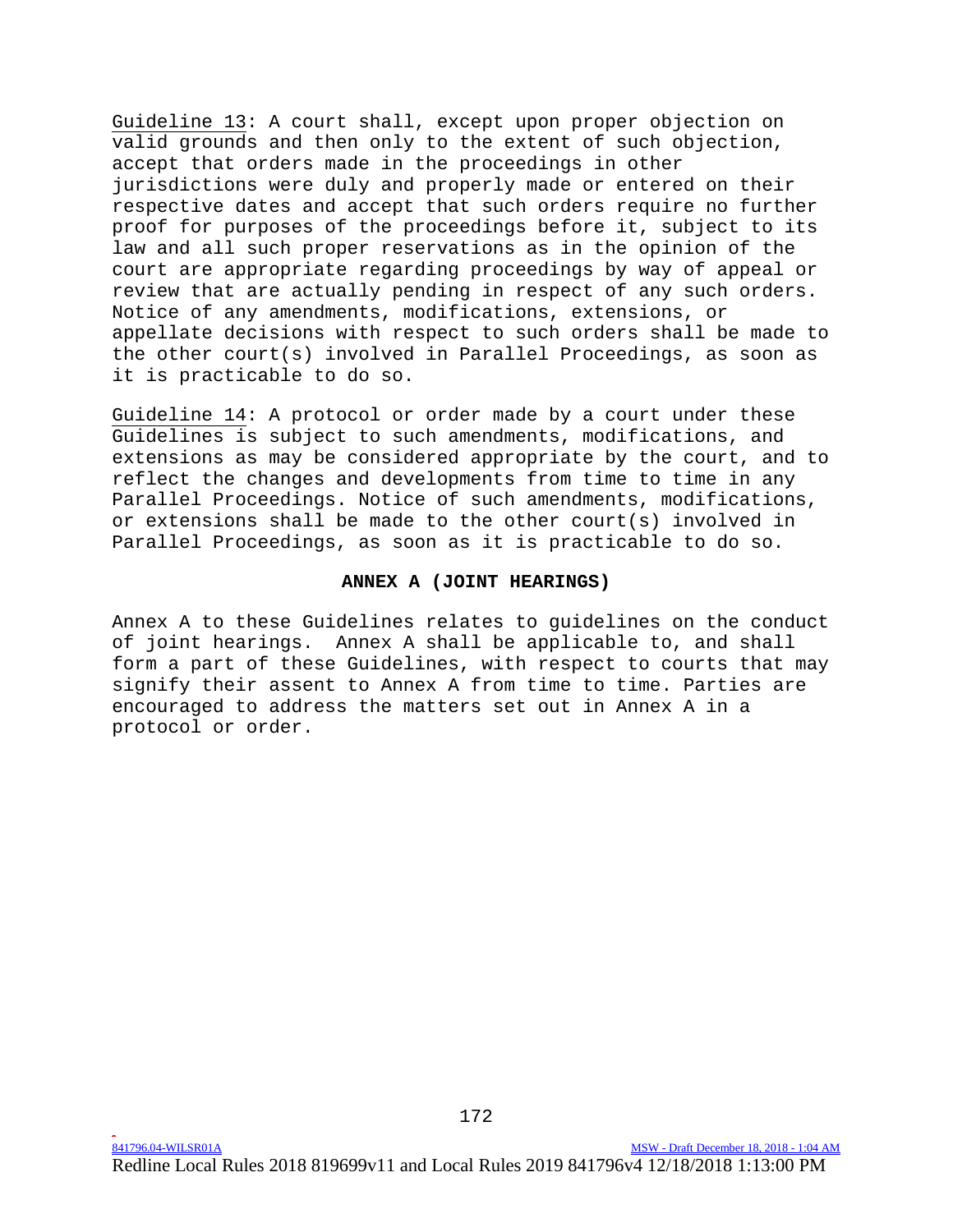#### **ANNEX A: JOINT HEARINGS**

A court may conduct a joint hearing with another court. In connection with any such joint hearing, the following shall apply, or where relevant, be considered for inclusion in a protocol or order:

- (i) The implementation of this Annex shall not divest nor diminish any court's respective independent jurisdiction over the subject matter of proceedings. By implementing this Annex, neither a court nor any party shall be deemed to have approved or engaged in any infringement on the sovereignty of the other jurisdiction.
- (ii) Each court shall have sole and exclusive jurisdiction and power over the conduct of its own proceedings and the hearing and determination of matters arising in its proceedings.
- (iii) Each court should be able simultaneously to hear the proceedings in the other court. Consideration should be given as to how to provide the best audio-visual access possible.
- (iv) Consideration should be given to coordination of the process and format for submissions and evidence filed or to be filed in each court.
- (v) A court may make an order permitting foreign counsel or any party in another jurisdiction to appear and be heard by it. If such an order is made, consideration needs to be given as to whether foreign counsel or any party would be submitting to the jurisdiction of the relevant court and/or its professional regulations.
- (vi) A court should be entitled to communicate with the other court in advance of a joint hearing, with or without counsel being present, to establish the procedures for the orderly making of submissions and rendering of decisions by the courts, and to coordinate and resolve any procedural, administrative or preliminary matters relating to the joint hearing.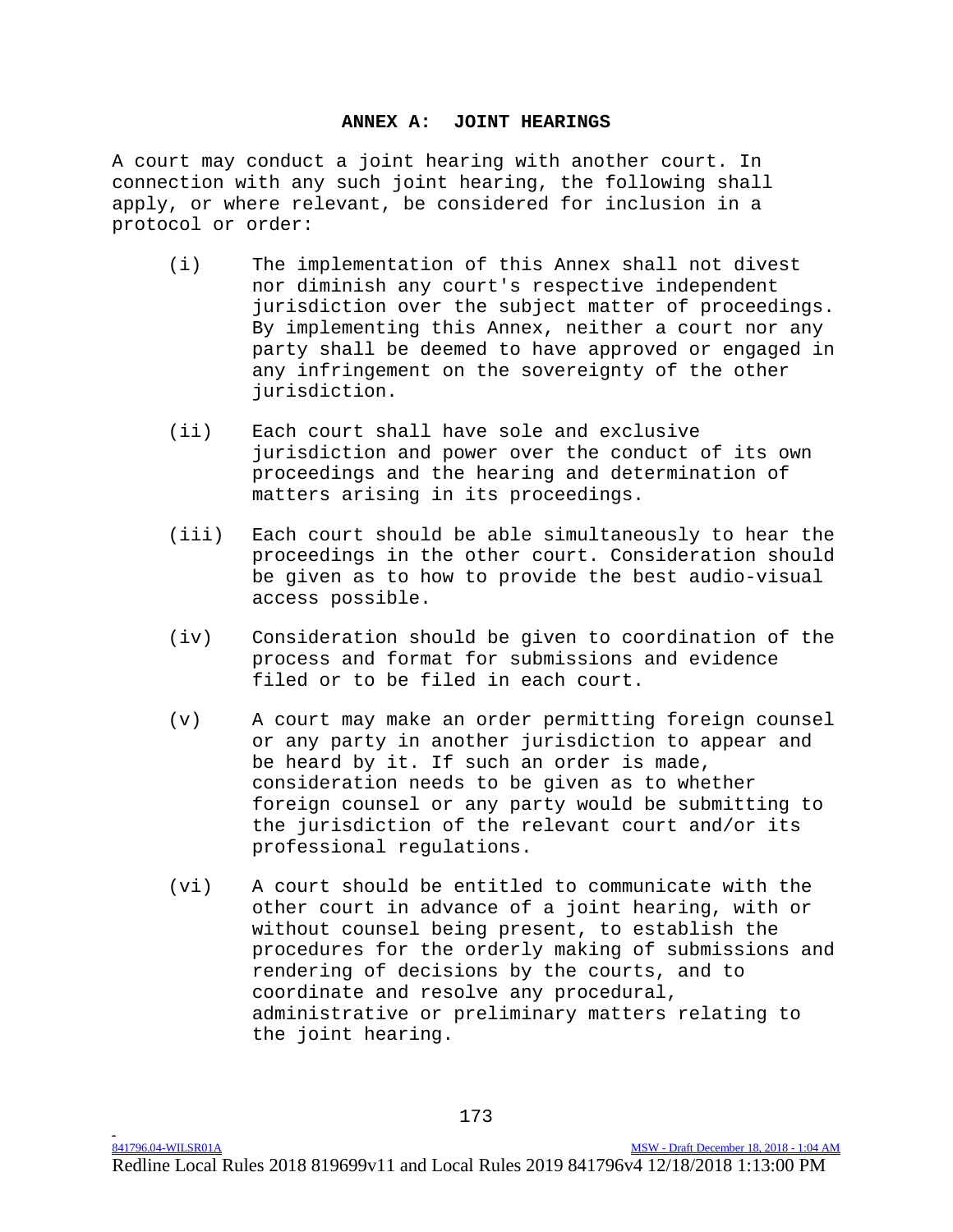(vii) A court, subsequent to the joint hearing, should be entitled to communicate with the other court, with or without counsel present, for the purpose of determining outstanding issues. Consideration should be given as to whether the issues include procedural and/or substantive matters. Consideration should also be given as to whether some or all of such communications should be recorded and preserved.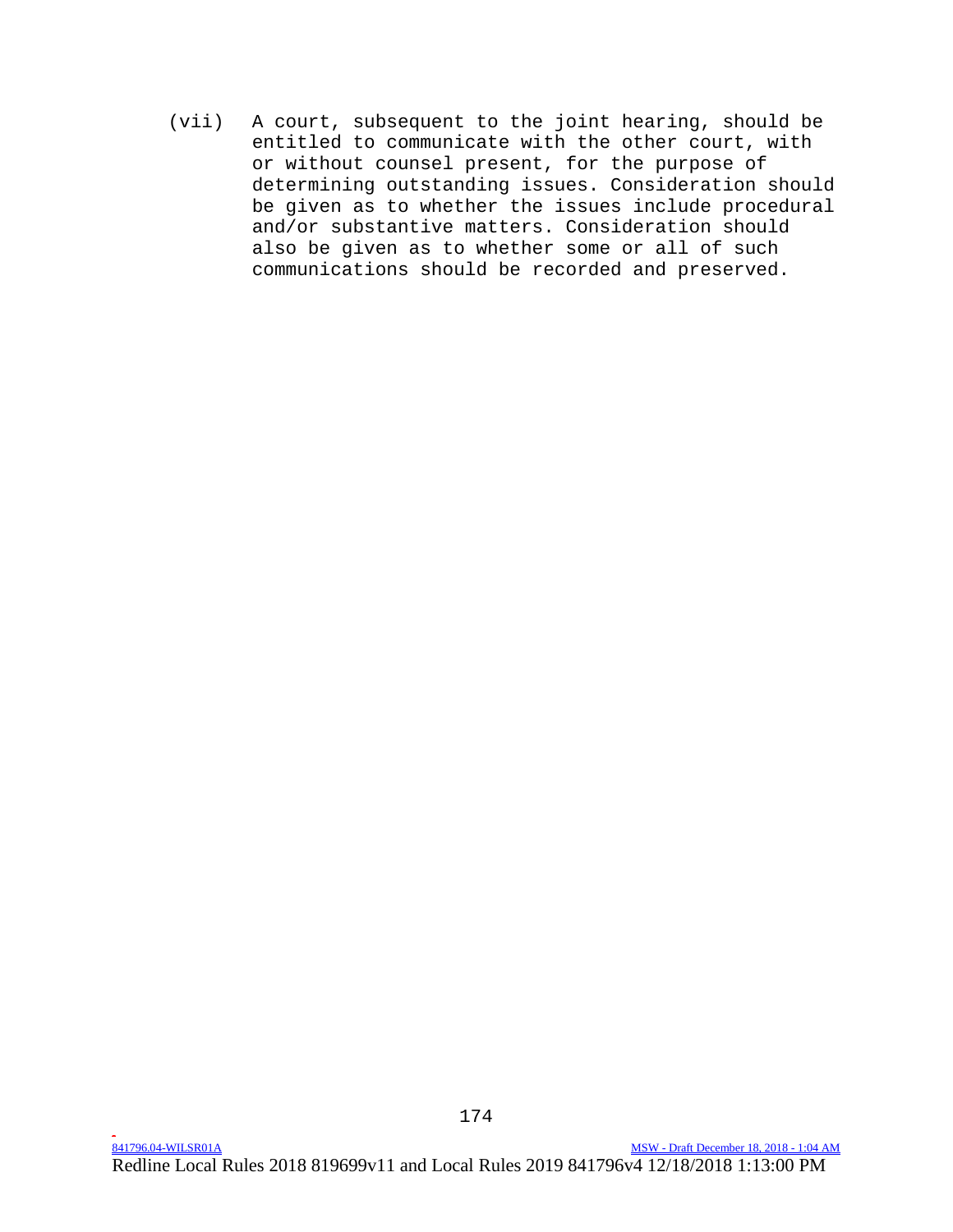| PART XI. | CHRONOLOGY TABLE |  |
|----------|------------------|--|
|          |                  |  |

| <b>DATE</b>      | <b>COMMENT</b>                       |
|------------------|--------------------------------------|
| February 1, 2007 | Effective date of Local Rules        |
| December 3, 2007 | Revised Local Rule 3007-1            |
|                  | Revised Local Rule 3011-1            |
|                  | Added Local Rule 3011-2              |
|                  | Revised Local Rule $3023-1(c)(1)$    |
|                  | Added Local Rule $600\overline{4-1}$ |
|                  | Revised Local Rule 7007-4            |
|                  | Revised Local Rule 7030-1            |
|                  | Revised Local Rule 9011-4            |
|                  | Revised Local Rule 9013-1            |
|                  | Revised Local Rule 9018-1            |
|                  | Revised Local Rule 9019-7            |
|                  | Revised Local Rule 9029-3            |
|                  | Revised Local Rule 9036-1            |
| December 6, 2007 | Revised Local Rule 1009-2            |
|                  | Revised Local Rule 2002-1            |
|                  | Revised Local Rule 2014-1            |
|                  | Revised Local Rule 3007-1            |
|                  | Revised Local Rule 6004-1            |
|                  | Revised Local Rule 7016-1            |
|                  | Revised Local Rule 7016-2            |
|                  | Revised Local Rule 7026-1            |
|                  | Added Local Rule 7026-2              |
|                  | Added Local Rule 7026-3              |
|                  | Revised Local Rule 7030-1            |
|                  | Revised Local Rule 9006-1            |
|                  | Revised Local Rule 9010-1            |
|                  | Revised Local Rule 9013-1            |
| January 29, 2008 | Revised Local Rule 3007-1(f)         |
| December 5, 2008 | Revised Local Rule 1007-2(a)         |
|                  | Added Local Rule 1007-2(b)           |
|                  | Revised Local Rule 2002-1(f)         |
|                  | Revised Local Rule 3011-1            |
|                  | Revised Local Rule 3023-1(b)         |
|                  | Revised Local Rule 3023-1(c)         |
|                  | Added Local Rule 3023-1(g)           |
|                  | Added Local Rule 4001-4              |
|                  | Revised Local Rule 7007-2(a)         |
|                  | Revised Local Rule 9010-2(b)         |
|                  | Revised Local Form 103               |
|                  | Added Local Form 103A                |
|                  | Revised Local Form 104               |

 $175$ 

841796.04-WILSR01A MSW - Draft December 18, 2018 - 1:04 AM Redline Local Rules 2018 819699v11 and Local Rules 2019 841796v4 12/18/2018 1:13:00 PM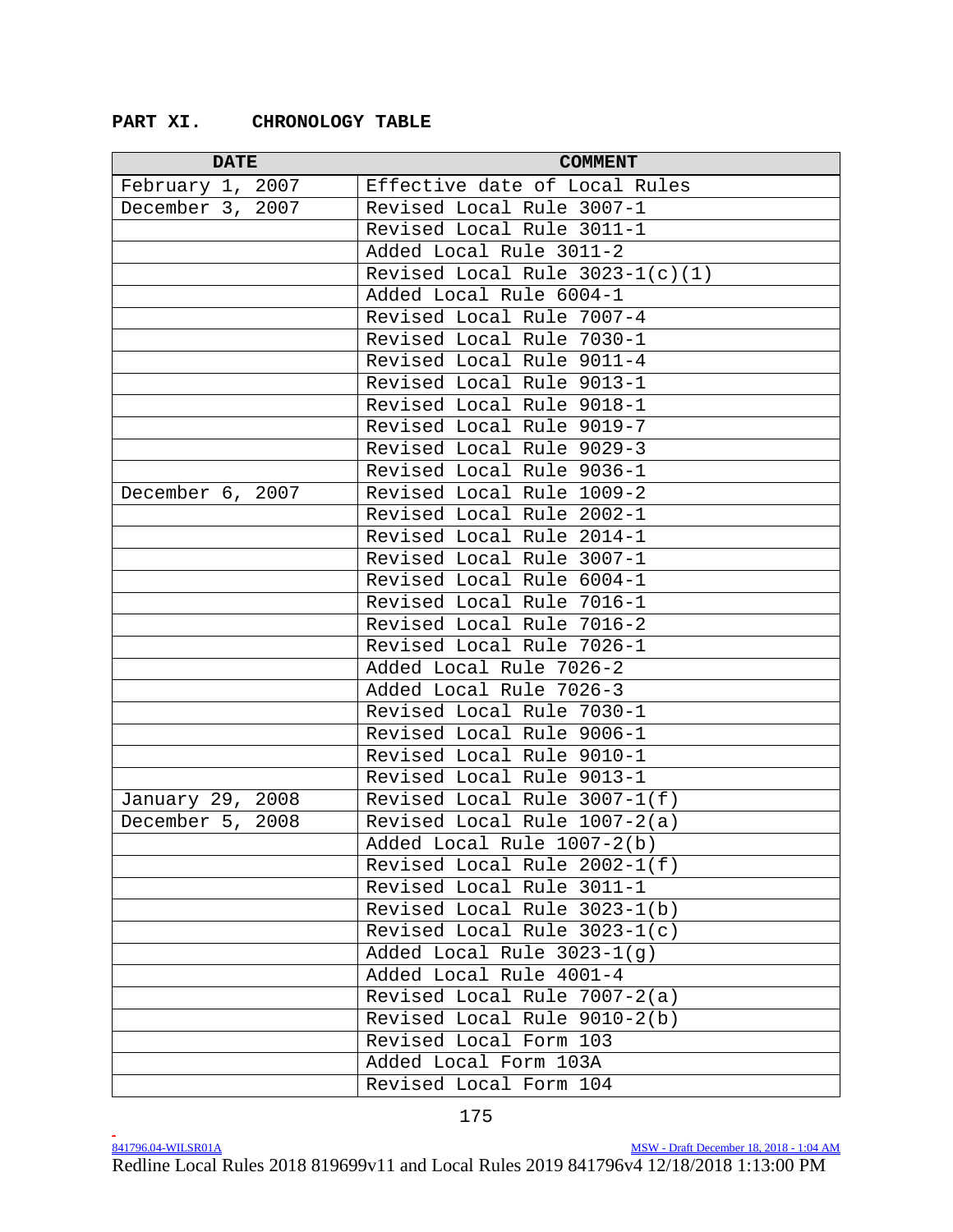| <b>DATE</b>       | <b>COMMENT</b>                       |  |  |
|-------------------|--------------------------------------|--|--|
| October 22, 2009  | Revised Local Rule 1002-1(c)         |  |  |
|                   | Revised Local Rule 1007-2            |  |  |
|                   | Revised Local Rule 1009-1            |  |  |
|                   | Revised Local Rule 1009-2            |  |  |
|                   | Revised Local Rule 1014-1            |  |  |
|                   | Revised Local Rule $2002-1(b)(i)(A)$ |  |  |
|                   | Revised Local Rule 2002-1(e)         |  |  |
|                   | Revised Local Rule 2002-1(f)         |  |  |
|                   | Revised Local Rule 2004-1            |  |  |
|                   | Revised Local Rule 3007-1            |  |  |
|                   | Revised Local Rule $3023-1(b)(i)$    |  |  |
|                   | Revised Local Rule $3023-1(c)(i)$    |  |  |
|                   | Revised Local Rule 4001-1            |  |  |
|                   | Revised Local Rule $4001-2(c)$       |  |  |
|                   | Revised Local Rule $5009-1(c)$       |  |  |
|                   | Revised Local Rule 5009-2            |  |  |
|                   | Revised Local Rule 7007-1(a)(iii)    |  |  |
|                   | Revised Local Rule 7007-3            |  |  |
|                   | Revised Local Rule 7007-4            |  |  |
|                   | Revised Local Rule 7016-1(a)         |  |  |
|                   | Revised Local Rule 7016-2            |  |  |
|                   | Revised Local Rule 7016-3            |  |  |
|                   | Revised Local Rule 7026-1(a)         |  |  |
|                   | Revised Local Rule 7030-1(b)         |  |  |
|                   | Revised Local Rule 8001-1            |  |  |
|                   | Revised Local Rule $9006-1(c)$       |  |  |
|                   | Revised Local Rule 9010-2(b)         |  |  |
|                   | Revised Local Rule 9013-1            |  |  |
|                   | Revised Local Rule 9018-1            |  |  |
|                   | Revised Local Rule 9019-2            |  |  |
|                   | Revised Local Rule 9019-5            |  |  |
|                   | Revised Local Rule 9029-3(a)(i)      |  |  |
|                   | Revised Local Rule 9036-1(b)         |  |  |
| December 11, 2009 | Revised Local Rule $2002-1(b)(2)(D)$ |  |  |
|                   | Revised Local Rule 2002-1(f)         |  |  |
|                   | Revised Local Rule 3007-1            |  |  |
|                   | Revised Local Rule 3011-1            |  |  |
|                   | Revised Local Rule 4001-1            |  |  |
|                   | Revised Local Rule 5005-4            |  |  |
|                   | Revised Local Rule $9010-1(e)$ (iii) |  |  |
|                   | Revised Local Rule 9018-1            |  |  |
|                   | Added Local Rule 9019-1              |  |  |
|                   | Revised Local Rule 9019-2            |  |  |
|                   | Revised Local Rule 9036-1(b)         |  |  |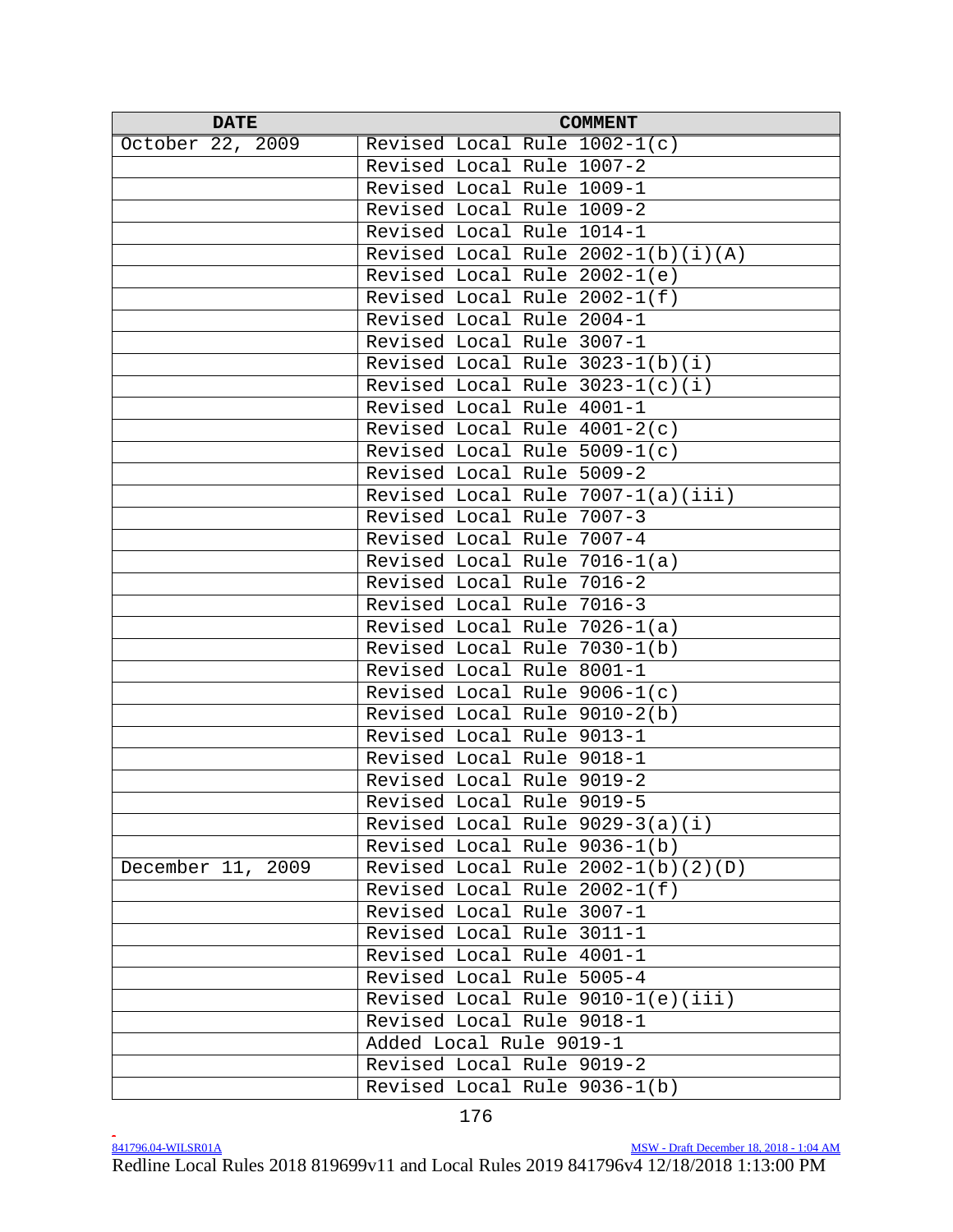| <b>DATE</b>       | <b>COMMENT</b>                            |
|-------------------|-------------------------------------------|
|                   | Added Local Form 114                      |
|                   | Added Local Rule 9037-1                   |
| December 22, 2010 | Revised Local Rule $2002-1(f)(ix)$        |
|                   | Added subsection (g) to Local Rule 2002-1 |
|                   | Added Local Rule 3002-1                   |
|                   | Added subsection (j) to Local Rule 2016-2 |
|                   | Revised Local Rule 3007-1                 |
|                   | Revised Local Rule 9006-1                 |
|                   | Revised Local Rule 7007-2                 |
|                   | Added Local Rule 3015-1                   |
|                   | Revised Local Rule 9010-1                 |
|                   | Added Local Form 115                      |
|                   | Added Local Form 116                      |
|                   | Added Local Form 117                      |
| December 14, 2011 | Added Local Rule 1003-1                   |
|                   | Revised Local Rule 1007-1                 |
|                   | Revised Local Rule 1009-1                 |
|                   | Added Local Rule 1017-2                   |
|                   | Added Local Rule 1017-3                   |
|                   | Revised Local Rule 2002-1                 |
|                   | Revised Local Rule 3007-1                 |
|                   | Revised Local Rule 3011-1                 |
|                   | Revised Local Rule 3023-1                 |
|                   | Revised Local Rule 5005-4                 |
|                   | Revised Local Rule 7004-1                 |
|                   | Revised Local Rule 9006-1                 |
|                   | Added Local Rule 9010-1(f)                |
|                   | Revised Local Rule 9018-1                 |
|                   | Revised Local Rule 9037-1                 |
| December 18, 2012 | Revised Local Rule 2002-1(e)              |
|                   | Revised Local Rule 2002-1(f)              |
|                   | Revised Local Rule 2014-1                 |
|                   | Revised Local Rule 2016-2                 |
|                   | Revised Local Rule 3001-1                 |
|                   | Revised Local Rule 3002-1                 |
|                   | Revised Local Rule 3003-1                 |
|                   | Revised Local Rule 3017-1                 |
|                   | Added Local Rule 3022-1, deleted 5009-2   |
|                   | Revised Local Rule 4001-2                 |
|                   | Revised Local Rule 4004-1                 |
|                   | Revised Local Rule 4007-1                 |
|                   | Revised Local Rule 5005-2                 |
|                   | Revised Local Rule 5005-4                 |
|                   | Revised Local Rule 5011-1                 |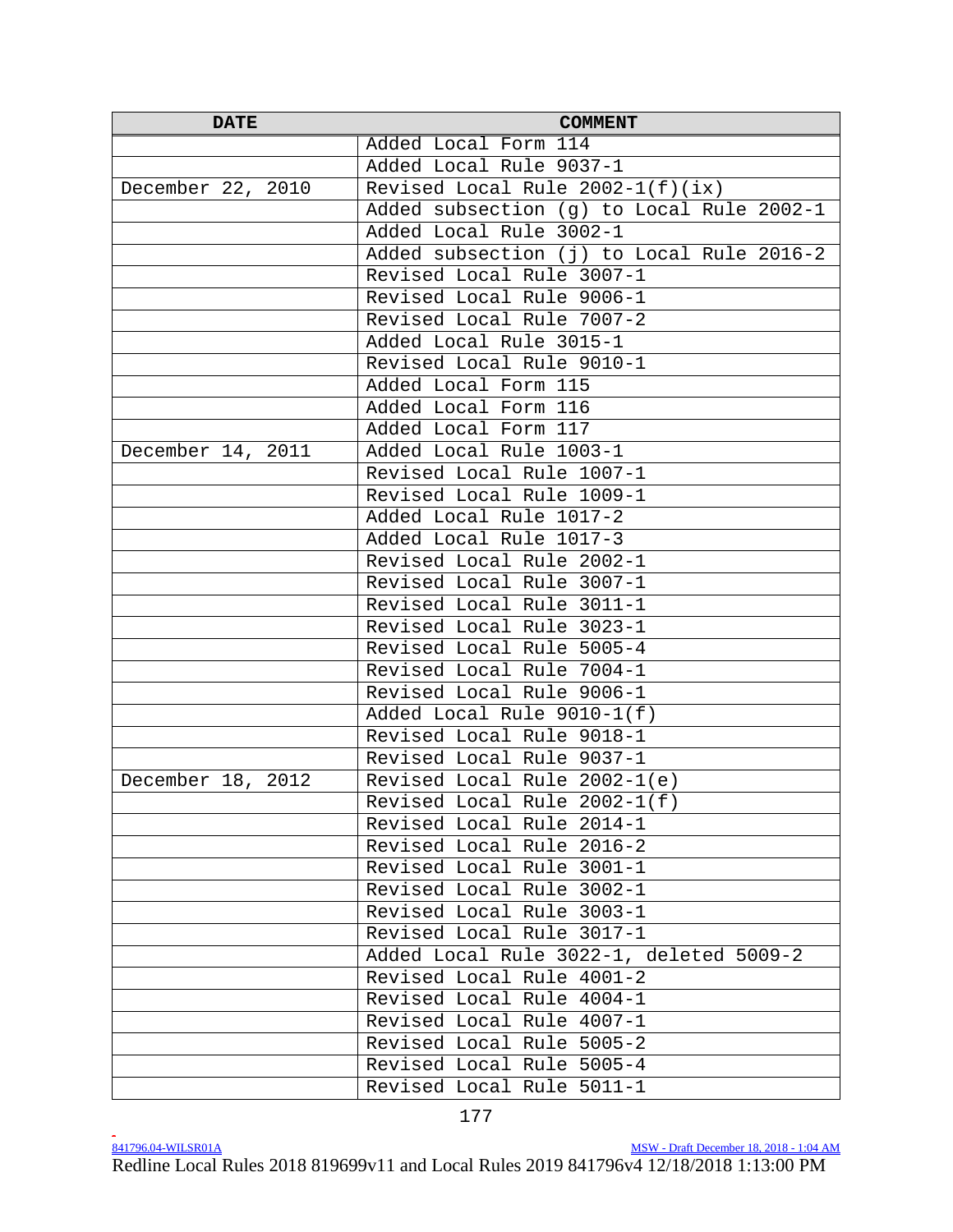| <b>DATE</b>       | <b>COMMENT</b>                                                                        |
|-------------------|---------------------------------------------------------------------------------------|
|                   | Revised Local Rule 6004-1                                                             |
|                   | Revised Local Rule 7007-4                                                             |
|                   | Added Local Rule 7008-1                                                               |
|                   | Added Local Rule 7012-1                                                               |
|                   | Added Local Rule 7012-2                                                               |
|                   | Revised Local Rule 7016-2(d)                                                          |
|                   | Revised Local Rule 9006-1(c)                                                          |
|                   | Revised Local Rule 9010-1(e)                                                          |
|                   | Revised Local Rule 9011-4                                                             |
|                   | Revised Local Rule 9013-1 (f), (h) and<br>(j)                                         |
|                   | Revised Local Rule 9018-1                                                             |
|                   | Revised Local Rule 9019-2                                                             |
|                   | Revised Local Rule 9019-5                                                             |
|                   | Added Local Rule 9027-1                                                               |
|                   | Added Local Rule 9029-1                                                               |
|                   | Revised Local Form 103                                                                |
|                   | Added Local Forms 118 and 119                                                         |
| January 17, 2013  | Revised Local Rule 8006                                                               |
| January 8, 2014   | Added Local Rules 3007-2, 5009-2                                                      |
|                   | Added Local Forms 120 and 121                                                         |
|                   | Revised Local Rules 1003-1, 2002-1, 2004-                                             |
|                   | 1, 3022-1, 3023-1, 5011-1, 6004-1, 7004-                                              |
|                   | 2, 7007-1, 7016-2, 7026-1, 7026-2, 7030-                                              |
|                   | 1, 8001-1, 9013-1, 9018-1, 9022-1, 9029-3                                             |
| December 17, 2014 | Added Local Rules 8003-1, 8003-2, 8004-1,                                             |
|                   | $8009 - 1, 9010 - 3$                                                                  |
|                   | Added Local Forms 104A and 122                                                        |
|                   | Revised Local Rules 3022-1, 7016-1, 7026-                                             |
|                   | 1, 7026-3, 8001-1 (revised in part and                                                |
|                   | deleted in part and renumbered), 8001-2                                               |
|                   | (deleted), 8006-1 (revised in part and                                                |
|                   | deleted in part and renumbered), 9018-1,                                              |
|                   | $9019 - 2, 9019 - 5, 9037 - 1$                                                        |
|                   | Revised Local Form 105                                                                |
| January 9, 2015   | Added Local Forms 123 and 124                                                         |
| December 14, 2015 | Revised Local Rules 2002-1, 2004-1, 2015-<br>2, 2016-2, 5005-4, 8009-1, 9013-1, 9019- |
|                   | $1, 9029-3$                                                                           |
|                   | Added Local Rule 3017-2                                                               |
|                   | Added Local Form 105A; Deleted Local Form                                             |
|                   | 114                                                                                   |
| December 15, 2016 | Revised Local Rules $1002-1(c)$ , $1006-1(b)$ ,                                       |
|                   | $2002-1(b)$ &(f), $2016-2(e)$ , $3007-1(e)(iv)$ ,                                     |

 $178$ 

841796.04-WILSR01A MSW - Draft December 18, 2018 - 1:04 AM

Redline Local Rules 2018 819699v11 and Local Rules 2019 841796v4 12/18/2018 1:13:00 PM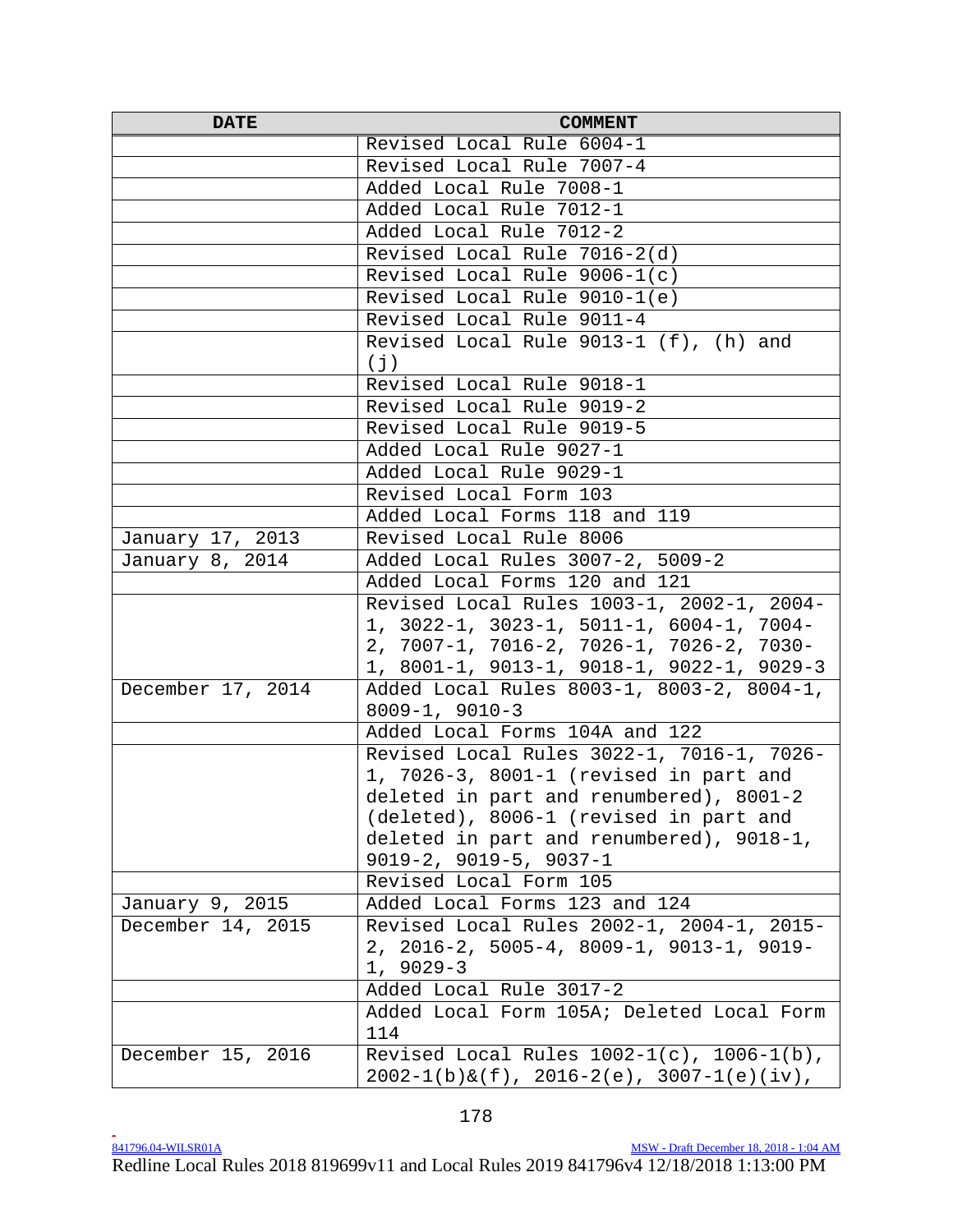| <b>DATE</b>       | <b>COMMENT</b>                                                                                                                                                                                                                                                                                                                                                                                           |  |
|-------------------|----------------------------------------------------------------------------------------------------------------------------------------------------------------------------------------------------------------------------------------------------------------------------------------------------------------------------------------------------------------------------------------------------------|--|
|                   | $3023-1(b)$ , $4001-1(b)$ & (c), $5011-1$ , $7004-$<br>2, 7007-1, 8003-1, 9010-2(b), 9013-1,<br>$9018 - 1, 9029 - 3$                                                                                                                                                                                                                                                                                     |  |
|                   | Added Local Rules 1001-1(f), 2002-1(h),<br>3016-1, 9029-2, 9033-1, Added Part X to<br>Local Rules - Guidelines for<br>Communication and Cooperation in Cross-<br>Border Insolvency Matters (Local Rule<br>$9029 - 2)$                                                                                                                                                                                    |  |
|                   | Revised Local Form 103                                                                                                                                                                                                                                                                                                                                                                                   |  |
| January 9, 2018   | Revised Local Rules $1001-1(f)$ , $1007-1$ ,<br>$2002-1$ , $2004-1$ , $3007-1$ , $3023-1$ , $4001-1$ ,<br>$4003-1, 4004-1, 4007-1, 5009-2, 5011-1,$<br>$7007 - 2$ , $7008 - 1$ , $7012 - 1$ , $7012 - 2$ , $7016 - 1$ ,<br>$7016 - 2$ , $7026 - 3$ , $9006 - 1$ , $9010 - 1$ , $9013 - 1$ ,<br>$9018-1, 9019-2, 9019-4, 9019-5, 9027-1,$<br>$9029 - 1, 9036 - 1$<br>Added Local Rules 3011-1(c), 3017-3, |  |
|                   | $7001-1, 7016-1(f), 9004-1(c), 9019-2(q),$<br>$9019 - 5(i)$                                                                                                                                                                                                                                                                                                                                              |  |
|                   | Revised Local Form 102                                                                                                                                                                                                                                                                                                                                                                                   |  |
|                   | Added Local Form 104B                                                                                                                                                                                                                                                                                                                                                                                    |  |
| December 11, 2018 | Added Local Rules 1016-1, 3016-2, 3017-<br>2(g)                                                                                                                                                                                                                                                                                                                                                          |  |
|                   | Revised Local Rules $2014-1$ , $3007-1(h)$ ,<br>$3022 - 1$ , $7004 - 2$ , $7007 - 2$ , $7007 - 3$ , $7026 - 1$ ,<br>$9006 - 1$<br>Added Local Form 126                                                                                                                                                                                                                                                   |  |